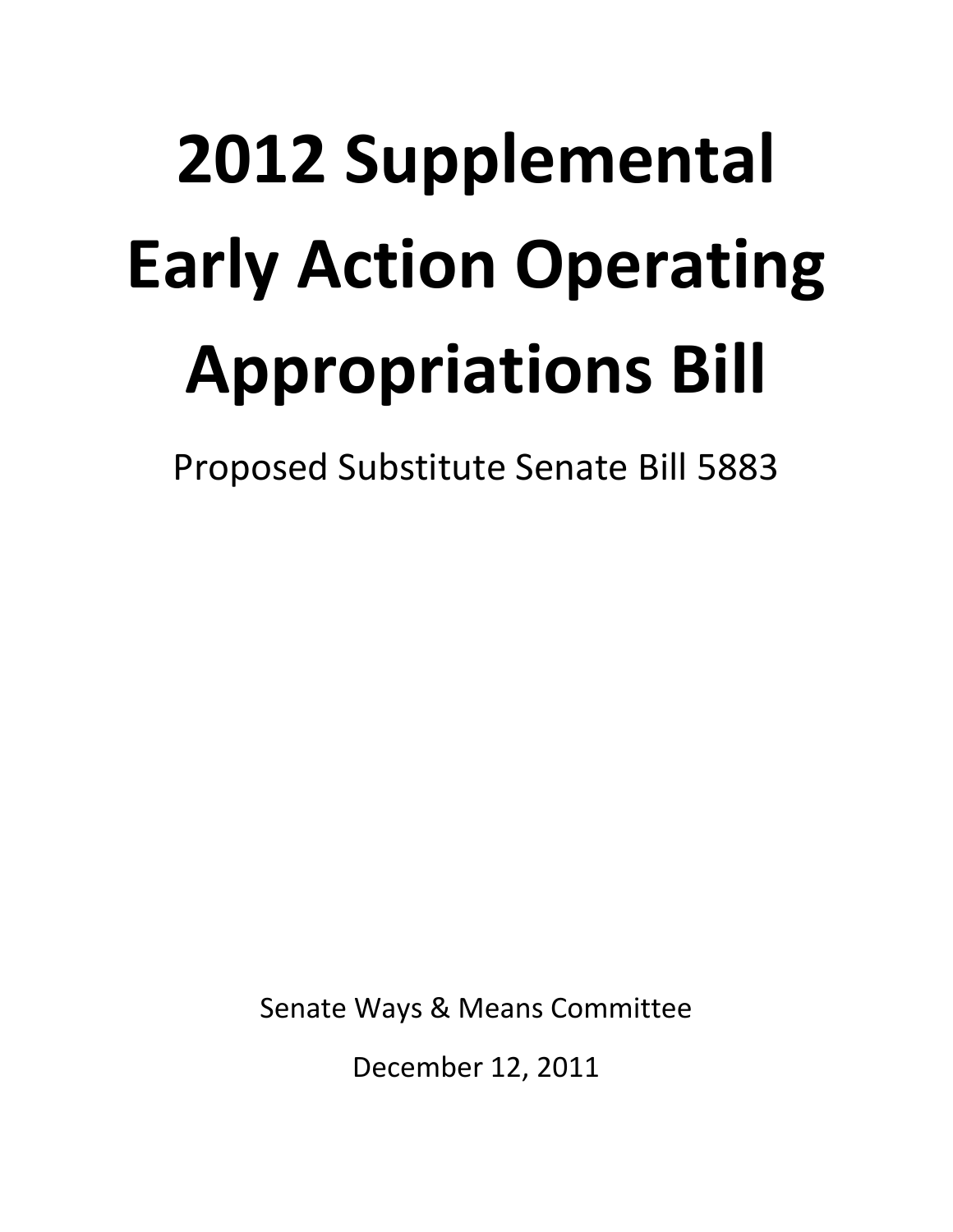1 AN ACT Relating to fiscal matters; amending RCW 28B.50.837, 2 28B.76.565, 28B.76.565, 28B.76.605, 28B.76.605, 43.21A.660, 43.79.460, 3 43.320.110, 70.96A.350, and 79.105.150; amending 2011 1st sp.s. c 50 ss 4 101, 102, 107, 109, 110, 111, 113, 114, 116, 118, 119, 121, 122, 123, 5 125, 126, 127, 129, 130, 131, 134, 135, 138, 140, 141, 143, 144, 145, 6 146, 148, 150, 201, 202, 203, 204, 205, 206, 207, 208, 209, 210, 211, 7 212, 213, 215, 216, 217, 218, 219, 220, 221, 222, 301, 302, 303, 304, 8 305, 306, 307, 308, 309, 310, 311, 401, 402, 501, 502, 503, 504, 505, 9 506, 507, 508, 509, 510, 511, 512, 513, 514, 515, 516, 605, 606, 607, 10 608, 609, 610, 611, 612, 613, 614, 615, 617, 618, 619, 620, 621, 622, 11 701, 703, 704, 713, and 805 (uncodified); reenacting and amending RCW 12 43.19.791; adding new sections to 2011 1st sp.s. c 50 (uncodified); 13 repealing 2011 1st sp.s. c 50 ss 139, 722, and 725 (uncodified); making 14 appropriations; providing effective dates; providing expiration dates; 15 and declaring an emergency.

16 BE IT ENACTED BY THE LEGISLATURE OF THE STATE OF WASHINGTON:

- 
- 17 **PART I**

#### 18 **GENERAL GOVERNMENT**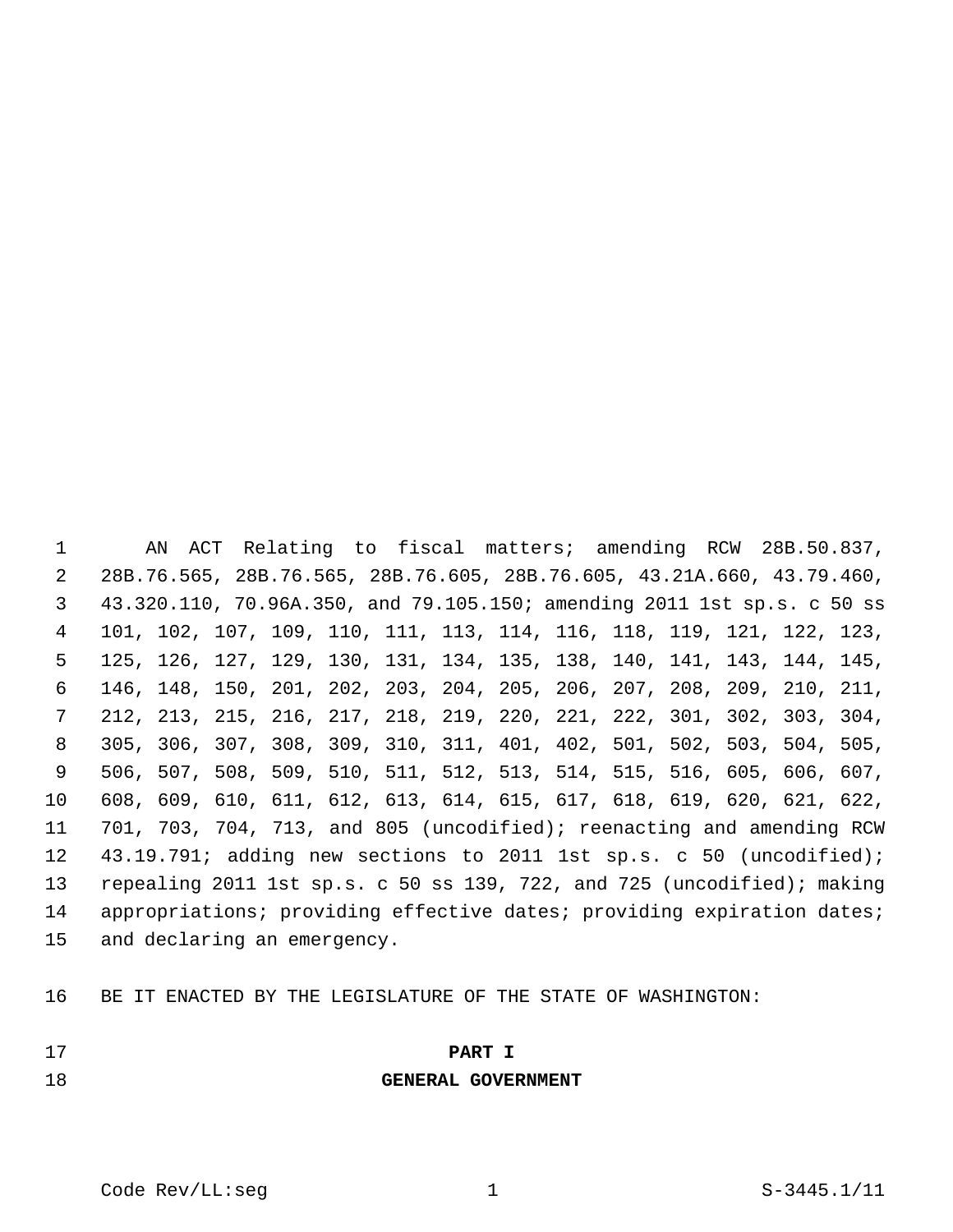1 **Sec. 101.** 2011 1st sp.s. c 50 s 101 (uncodified) is amended to 2 read as follows: 3 **FOR THE HOUSE OF REPRESENTATIVES** 4 General Fund--State Appropriation (FY 2012) . . . . . . ((\$29,923,000))  $5 - 5$  \$29,934,000 6 General Fund--State Appropriation (FY 2013) . . . . . .  $($   $($ \$30,444,000)) 7 \$30,465,000 8 Motor Vehicle Account--State Appropriation . . . . . . . . \$1,316,000 9 TOTAL APPROPRIATION . . . . . . . . . . . . . ((\$61,683,000))  $\frac{10}{10}$  \$61,715,000 11 **Sec. 102.** 2011 1st sp.s. c 50 s 102 (uncodified) is amended to 12 read as follows: 13 **FOR THE SENATE** 14 General Fund--State Appropriation (FY 2012) . . . . . . ((\$21,772,000)) 15 \$21,770,000 16 General Fund--State Appropriation (FY 2013) . . . . . . ((\$23,868,000))  $17$  \$23,864,000 18 Motor Vehicle Account--State Appropriation . . . . . . . . . \$1,400,000 19 TOTAL APPROPRIATION . . . . . . . . . . . . . ((<del>\$47,040,000</del>)) 20 \$47,034,000 21 **Sec. 103.** 2011 1st sp.s. c 50 s 107 (uncodified) is amended to 22 read as follows: 23 **FOR THE STATUTE LAW COMMITTEE** 24 General Fund--State Appropriation (FY 2012) . . . . . . .((\$4,249,000))  $25$   $54,248,000$ 26 General Fund--State Appropriation (FY 2013) . . . . . . . ((\$4,691,000))  $27$   $$4,689,000$ 28 TOTAL APPROPRIATION . . . . . . . . . . . . . . ((<del>\$8,940,000</del>)) 29 \$8,937,000 30 **Sec. 104.** 2011 1st sp.s. c 50 s 109 (uncodified) is amended to 31 read as follows: 32 **FOR THE SUPREME COURT** 33 General Fund--State Appropriation (FY 2012) . . . . . . .((\$6,714,000))  $34$  \$6,724,000 35 General Fund--State Appropriation (FY 2013) . . . . . . .((\$6,729,000))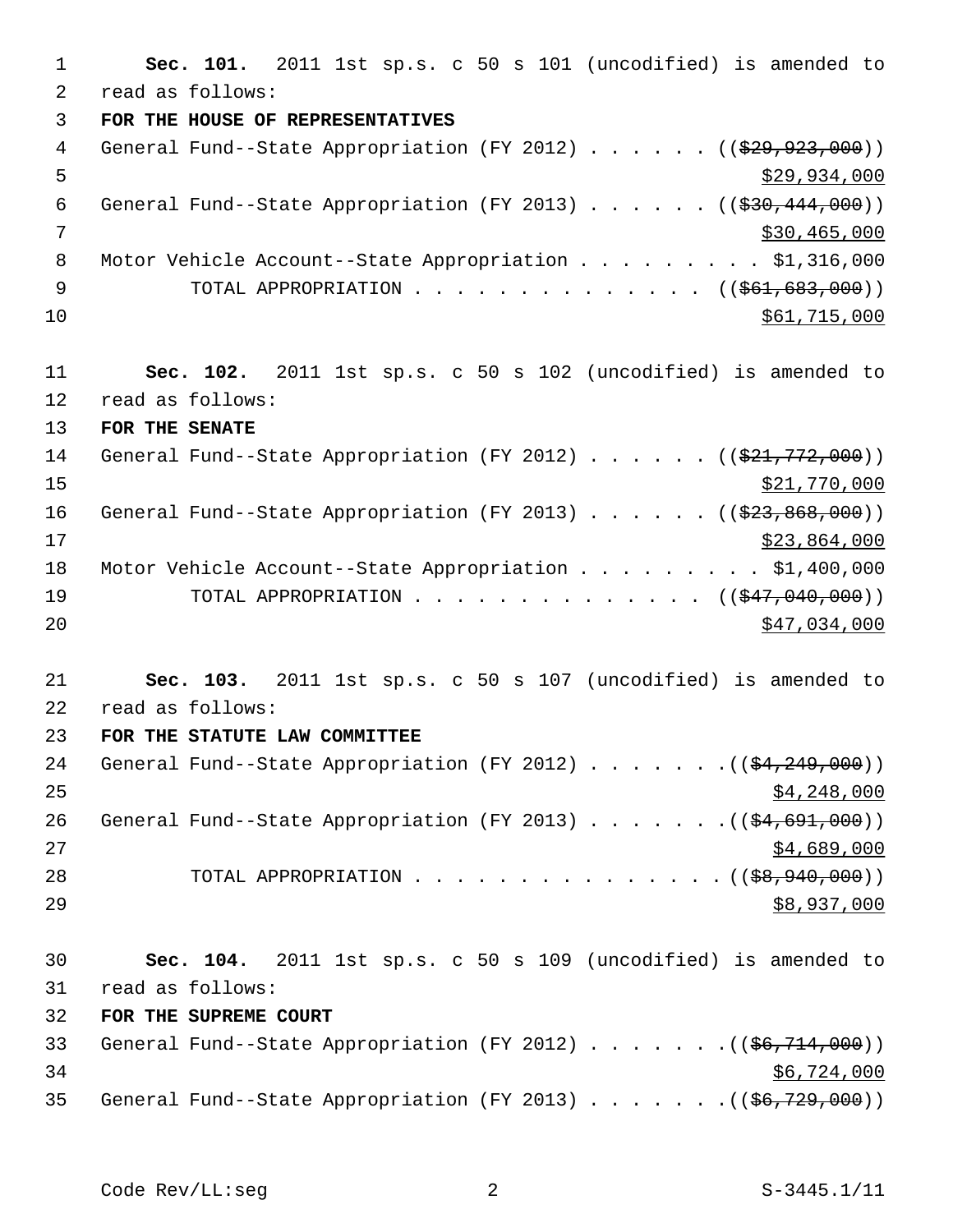$\frac{1}{26}$ ,738,000 2 TOTAL APPROPRIATION . . . . . . . . . . . . . ((<del>\$13,443,000</del>)) 3 \$13,462,000 4 **Sec. 105.** 2011 1st sp.s. c 50 s 110 (uncodified) is amended to 5 read as follows: 6 **FOR THE LAW LIBRARY** 7 General Fund--State Appropriation (FY 2012) . . . . . . . ((<del>\$1,472,000</del>)) 8  $31,506,000$ 9 General Fund--State Appropriation (FY 2013) . . . . . . . . . \$1,466,000 10 TOTAL APPROPRIATION . . . . . . . . . . . . . . ((<del>\$2,938,000</del>))  $11$  \$2,972,000 12 **Sec. 106.** 2011 1st sp.s. c 50 s 111 (uncodified) is amended to 13 read as follows: 14 **FOR THE COURT OF APPEALS** 15 General Fund--State Appropriation (FY 2012) . . . . . . ((\$15,227,000))  $16$  \$15,285,000 17 General Fund--State Appropriation (FY 2013) . . . . . . ((\$15,280,000))  $18$  \$15,290,000 19 TOTAL APPROPRIATION . . . . . . . . . . . . . ((<del>\$30,507,000</del>)) 20 \$30,575,000 \$30,575,000 21 **Sec. 107.** 2011 1st sp.s. c 50 s 113 (uncodified) is amended to 22 read as follows: 23 **FOR THE ADMINISTRATOR FOR THE COURTS** 24 General Fund--State Appropriation (FY 2012) . . . . . . ((\$50,619,000)) 25 \$50,692,000 26 General Fund--State Appropriation (FY 2013) . . . . . ((\$50,174,000))  $27$  \$50,235,000 28 General Fund--Federal Appropriation  $\ldots$  . . . . . . . . . . ( $(\frac{21}{21}, 551, 000)$ )  $29$   $\frac{$2,532,000}{2}$ 30 General Fund--Private/Local Appropriation  $\ldots$ , ... ... ( $(\frac{2248}{000})$ )  $31$  \$390,000 32 Judicial Information Systems Account--State 33 Appropriation . . . . . . . . . . . . . . . . . ((\$42,383,000))  $34$   $$42,414,000$ 35 Judicial Stabilization Trust Account--State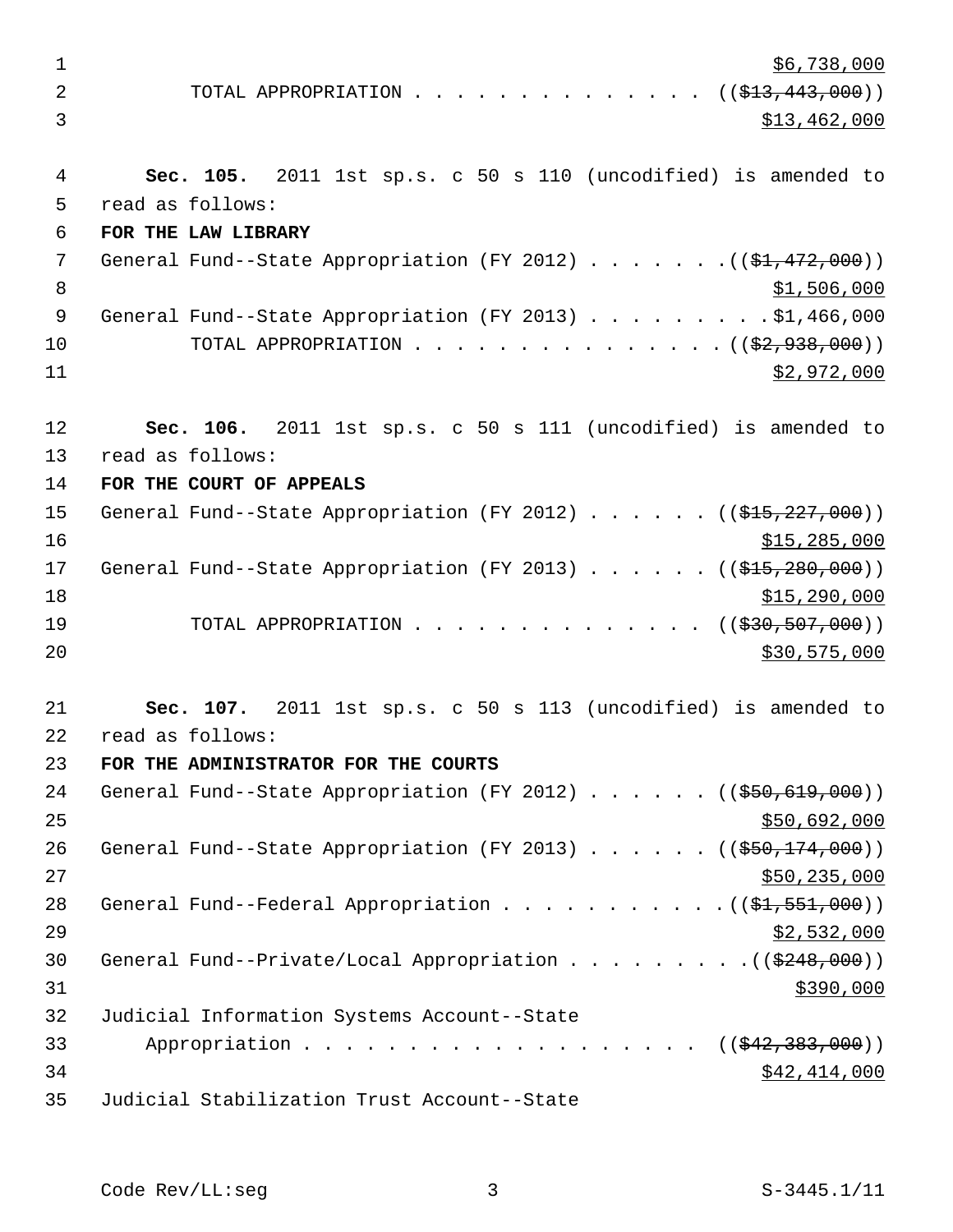1 Appropriation . . . . . . . . . . . . . . . . . . . . . . \$5,414,000 2 TOTAL APPROPRIATION . . . . . . . . . . . . . ((\$150,389,000)) 3 \$151,677,000

 4 The appropriations in this section are subject to the following 5 conditions and limitations:

 6 (1) \$1,800,000 of the general fund--state appropriation for fiscal 7 year 2012 and \$1,800,000 of the general fund--state appropriation for 8 fiscal year 2013 are provided solely for school districts for petitions 9 to juvenile court for truant students as provided in RCW 28A.225.030 10 and 28A.225.035. The office of the administrator for the courts shall 11 develop an interagency agreement with the superintendent of public 12 instruction to allocate the funding provided in this subsection. 13 Allocation of this money to school districts shall be based on the 14 number of petitions filed. This funding includes amounts school 15 districts may expend on the cost of serving petitions filed under RCW 16 28A.225.030 by certified mail or by personal service or for the 17 performance of service of process for any hearing associated with RCW 18 28A.225.030.

19 (2)(a) \$8,252,000 of the general fund--state appropriation for 20 fiscal year 2012 and \$8,253,000 of the general fund--state 21 appropriation for fiscal year 2013 are provided solely for distribution 22 to county juvenile court administrators to fund the costs of processing 23 truancy, children in need of services, and at-risk youth petitions. 24 The administrator for the courts, in conjunction with the juvenile 25 court administrators, shall develop an equitable funding distribution 26 formula. The formula shall neither reward counties with higher than 27 average per-petition processing costs nor shall it penalize counties 28 with lower than average per-petition processing costs.

29 (b) Each fiscal year during the 2011-2013 fiscal biennium, each 30 county shall report the number of petitions processed and the total 31 actual costs of processing truancy, children in need of services, and 32 at-risk youth petitions. Counties shall submit the reports to the 33 administrator for the courts no later than 45 days after the end of the 34 fiscal year. The administrator for the courts shall electronically 35 transmit this information to the chairs and ranking minority members of 36 the house of representatives and senate ways and means committees no 37 later than 60 days after a fiscal year ends. These reports are deemed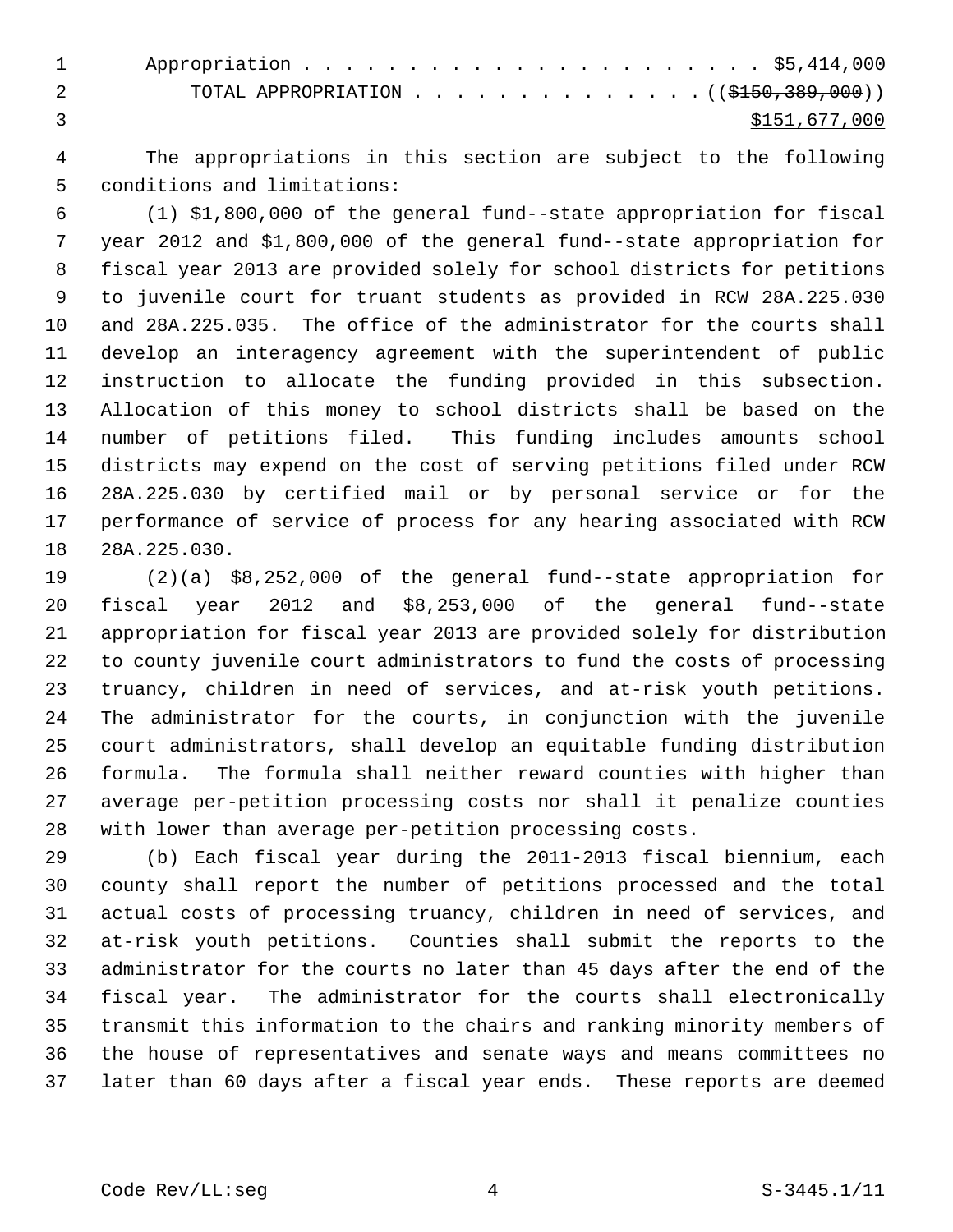1 informational in nature and are not for the purpose of distributing 2 funds.

 3 (3) The distributions made under this subsection and distributions 4 from the county criminal justice assistance account made pursuant to 5 section 801 of this act constitute appropriate reimbursement for costs 6 for any new programs or increased level of service for purposes of RCW 7 43.135.060.

 8 (4) \$265,000 of the general fund--state appropriation for fiscal 9 year 2012 is provided solely for the office of public guardianship to 10 provide guardianship services for low-income incapacitated persons.

11 (5) \$1,178,000 of the judicial information systems account--state 12 appropriation is provided solely for replacing computer equipment at 13 state courts and state judicial agencies.

14 (6) No later than September 30, 2011, the judicial information 15 systems committee shall provide a report to the legislature on the 16 recommendations of the case management feasibility study, including 17 plans for a replacement of the superior court management information 18 system (SCOMIS) and plans for completing the data exchange core system 19 component consistent with a complete data exchange standard. No later 20 than December 31, 2011, the judicial information systems committee 21 shall provide a report to the legislature on the status of the data 22 exchange, the procurement process for a SCOMIS replacement, and a case 23 management system that is designed to meet the requirements approved by 24 the superior courts and county clerks of all thirty-nine counties. The 25 legislature shall solicit input on both reports from judicial, 26 legislative, and executive stakeholders.

27 (7) In order to gather better data on juveniles in the criminal 28 justice system, the administrative office of the courts shall modify 29 the judgment and sentence form for juvenile and adult sentences to 30 include one or more check boxes indicating whether (a) the adult 31 superior court had original jurisdiction for a defendant who was 32 younger than eighteen years of age at the time the case was filed; (b) 33 the case was originally filed in juvenile court but transferred to 34 adult superior court jurisdiction; or (c) the case was originally filed 35 in adult superior court or transferred to adult superior court but then 36 returned to the juvenile court.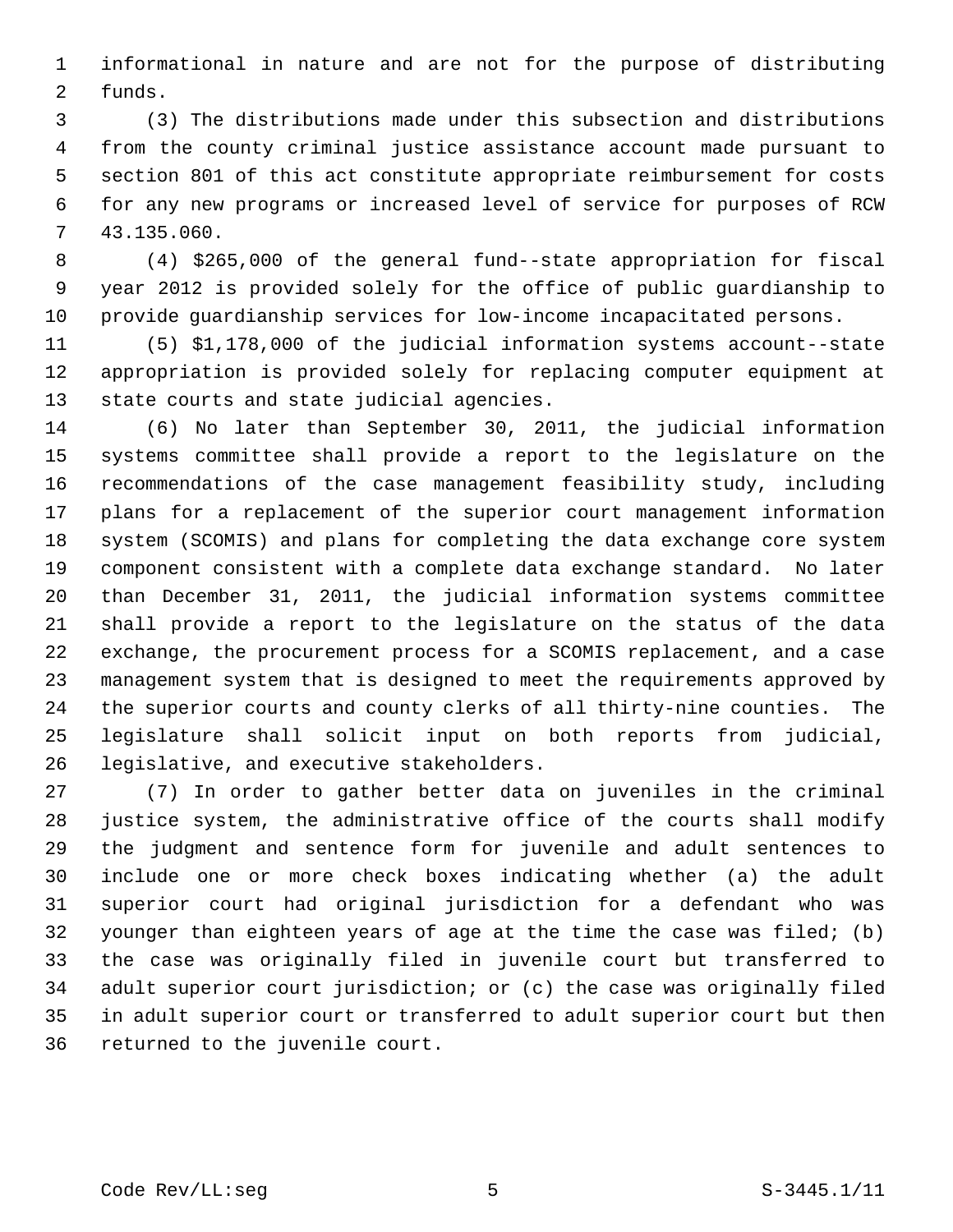1 **Sec. 108.** 2011 1st sp.s. c 50 s 114 (uncodified) is amended to 2 read as follows: 3 **FOR THE OFFICE OF PUBLIC DEFENSE** 4 General Fund--State Appropriation (FY 2012) . . . . . . ((\$25,027,000))  $\frac{$25,030,000}{200}$ 6 General Fund--State Appropriation (FY 2013) . . . . . . ((\$24,966,000)) 7 \$24,972,000 8 Judicial Stabilization Trust Account--State 9 Appropriation . . . . . . . . . . . . . . . . . . . . . . \$2,490,000 10 TOTAL APPROPRIATION . . . . . . . . . . . . . ((<del>\$52,483,000</del>))  $11$  \$52,492,000

12 The appropriations in this section are subject to the following 13 conditions and limitations:

14 (1) The amounts provided include funding for expert and 15 investigative services in death penalty personal restraint petitions.

16 (2) By December 1, 2011, the office of public defense shall submit 17 to the appropriate policy and fiscal committees of the legislature a 18 proposal for office of public defense to assume the effective and 19 efficient administration of defense services for indigent persons 20 throughout the state who are involved in proceedings under chapter 21 71.09 RCW. In developing its proposal, the office of public defense 22 should consult with interested stakeholders, including the King county 23 public defender, the Washington defender association, the Washington 24 association of criminal defense lawyers, the administrative office of 25 the courts, the superior court judges association, the office of the 26 attorney general, the King county prosecuting attorney, the Washington 27 association of counties, and the department of social and health 28 services. At a minimum, the proposal should identify:

29 (a) Procedures to control costs and require accountability, 30 consistent with the state's obligation to ensure the right to counsel 31 under both the United States Constitution and the Washington 32 Constitution;

33 (b) Appropriate practice standards for trial-level defense of 34 indigent persons involved in proceedings under chapter 71.09 RCW, an 35 estimated number of attorneys statewide who are qualified to provide 36 such representation, and reasonable compensation for such defense 37 services;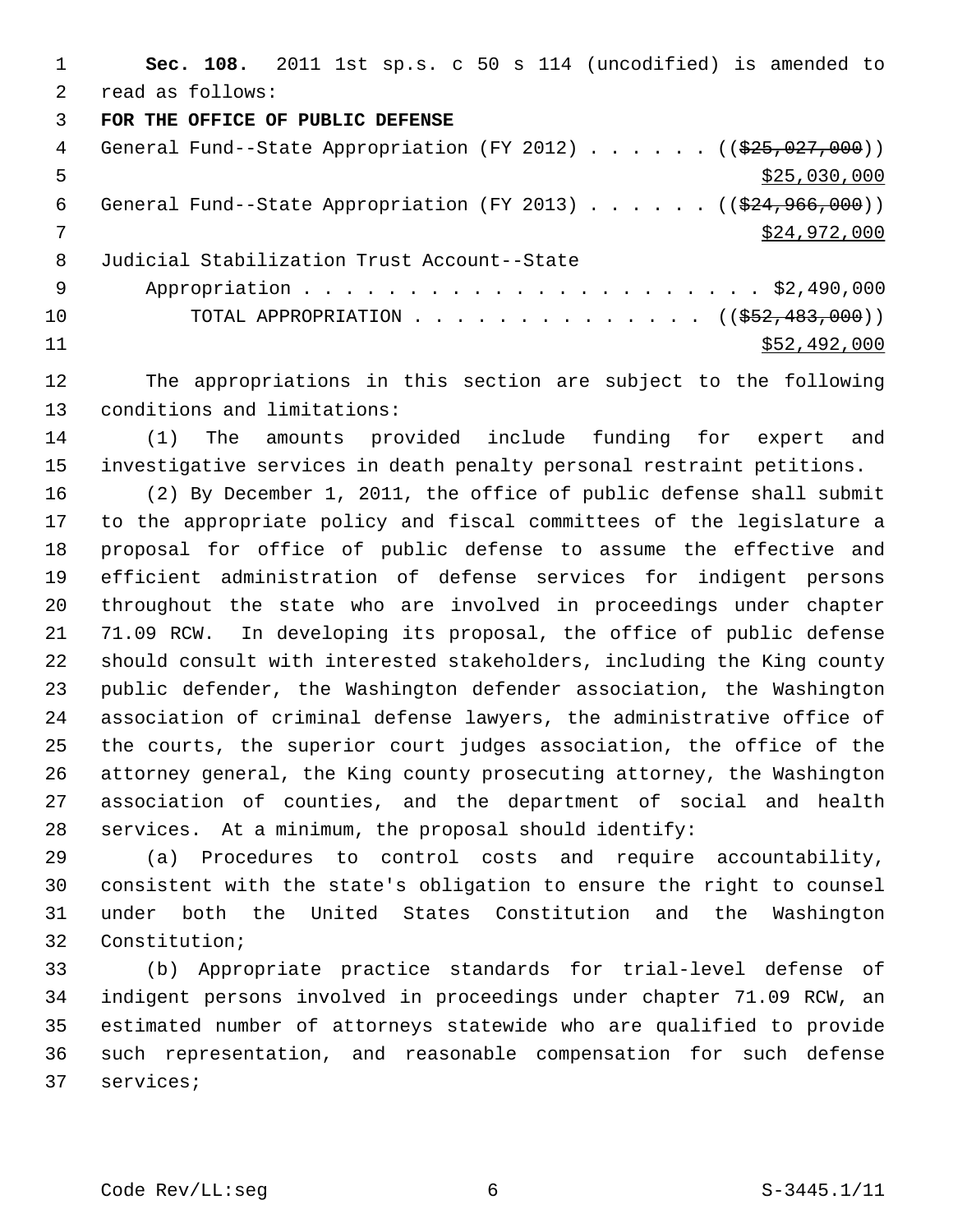1 (c) The total budget necessary to implement the proposal statewide 2 for fiscal year 2013, including administrative support; and

 3 (d) Possible savings to the state and counties that might result 4 from implementing the proposal.

```
 5 Sec. 109. 2011 1st sp.s. c 50 s 116 (uncodified) is amended to
  6 read as follows:
 7 FOR THE OFFICE OF THE GOVERNOR
8 General Fund--State Appropriation (FY 2012) . . . . . . . (($5,312,000))
\frac{1}{2} \frac{1}{2} \frac{1}{2} \frac{1}{2} \frac{1}{2} \frac{1}{2} \frac{1}{2} \frac{1}{2} \frac{1}{2} \frac{1}{2} \frac{1}{2} \frac{1}{2} \frac{1}{2} \frac{1}{2} \frac{1}{2} \frac{1}{2} \frac{1}{2} \frac{1}{2} \frac{1}{2} \frac{1}{2} \frac{1}{2} \frac{1}{2} 10 General Fund--State Appropriation (FY 2013) . . . . . . .(($5,293,000))
11 $5,292,000
12 Economic Development Strategic Reserve Account--State
13 Appropriation . . . . . . . . . . . . . . . . . . . . . . $1,500,000
14 TOTAL APPROPRIATION . . . . . . . . . . . . . ((<del>$12,105,000</del>))
15 $12,103,000
```
16 The appropriations in this section are subject to the following 17 conditions and limitations:

18 (1) \$1,500,000 of the economic development strategic reserve 19 account appropriation is provided solely for efforts to assist with 20 currently active industrial recruitment efforts that will bring new 21 jobs to the state or will retain headquarter locations of major 22 companies currently housed in the state.

23 (2) \$547,000 of the general fund--state appropriation for fiscal 24 year 2012 and \$547,000 of the general fund--state appropriation for 25 fiscal year 2013 are provided solely for the office of the education 26 ombudsman.

27 **Sec. 110.** 2011 1st sp.s. c 50 s 118 (uncodified) is amended to 28 read as follows:

```
30 General Fund--State Appropriation (FY 2012) \ldots . . . . . ((\frac{2}{32,107,000}))
31 $2,106,000
32 General Fund--State Appropriation (FY 2013) \ldots \ldots... ((\frac{62,130,000}{2}))
\frac{$2,129,000}{ }34 TOTAL APPROPRIATION \cdots, . . . . . . . . . . . . ((\frac{1}{24}, \frac{237}{100}))
\frac{$4,235,000}{ }
```
29 **FOR THE PUBLIC DISCLOSURE COMMISSION**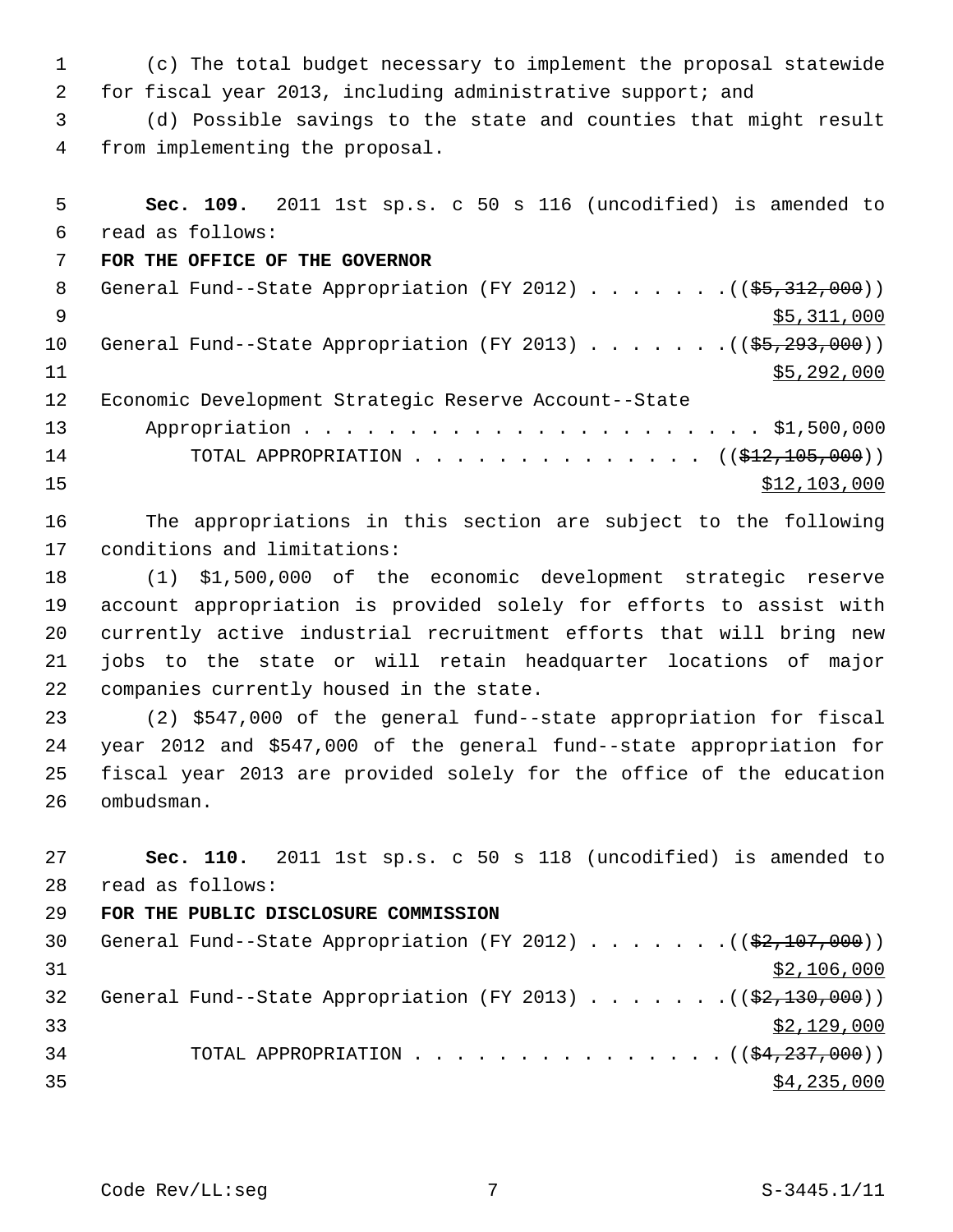1 The appropriations in this section are subject to the following 2 conditions and limitations: \$43,000 of the general fund--state 3 appropriation for fiscal year 2012 and \$82,000 of the general fund-- 4 state appropriation for fiscal year 2013 are provided solely for the 5 implementation of Engrossed Substitute Senate Bill No. 5021 (election 6 campaign disclosure).

 7 **Sec. 111.** 2011 1st sp.s. c 50 s 119 (uncodified) is amended to 8 read as follows: 9 **FOR THE SECRETARY OF STATE** 10 General Fund--State Appropriation (FY 2012)  $\ldots$  . . . (( $\text{\textsterling}16,710,000$ ))  $11$   $$16,014,000$ 12 General Fund--State Appropriation (FY 2013) . . . . . . ((\$14,135,000)) 13 \$12,862,000 14 General Fund--Federal Appropriation . . . . . . . . . . . . \$7,338,000 15 Public Records Efficiency, Preservation, and Access 16 Account--State Appropriation . . . . . . . . . . . ((\$7,943,000))  $17$  \$7,950,000 18 Charitable Organization Education Account--State 19 Appropriation . . . . . . . . . . . . . . . . . . . . . . . \$452,000 20 Local Government Archives Account--State 21 Appropriation . . . . . . . . . . . . . . . . . ((\$10,556,000)) 22 \$10,557,000 23 Election Account--Federal Appropriation . . . . . . . . . \$17,288,000 24 Washington State Heritage Center Account--State 25 Appropriation . . . . . . . . . . . . . . . . . . . . . . \$1,028,000 26 TOTAL APPROPRIATION . . . . . . . . . . . . . ((<del>\$75,450,000</del>)) 27 \$73,489,000

28 The appropriations in this section are subject to the following 29 conditions and limitations:

30 (1) (( $\frac{64,101,000}{9}$ ) \$3,898,000 of the general fund--state 31 appropriation for fiscal year 2012 is provided solely to reimburse 32 counties for the state's share of primary and general election costs 33 and the costs of conducting mandatory recounts on state measures. 34 Counties shall be reimbursed only for those odd-year election costs 35 that the secretary of state validates as eligible for reimbursement.

36 (2)(a) ((\$1,997,000)) \$1,847,000 of the general fund--state 37 appropriation for fiscal year 2012 and  $((\$2,076,000)$  \$1,926,000 of the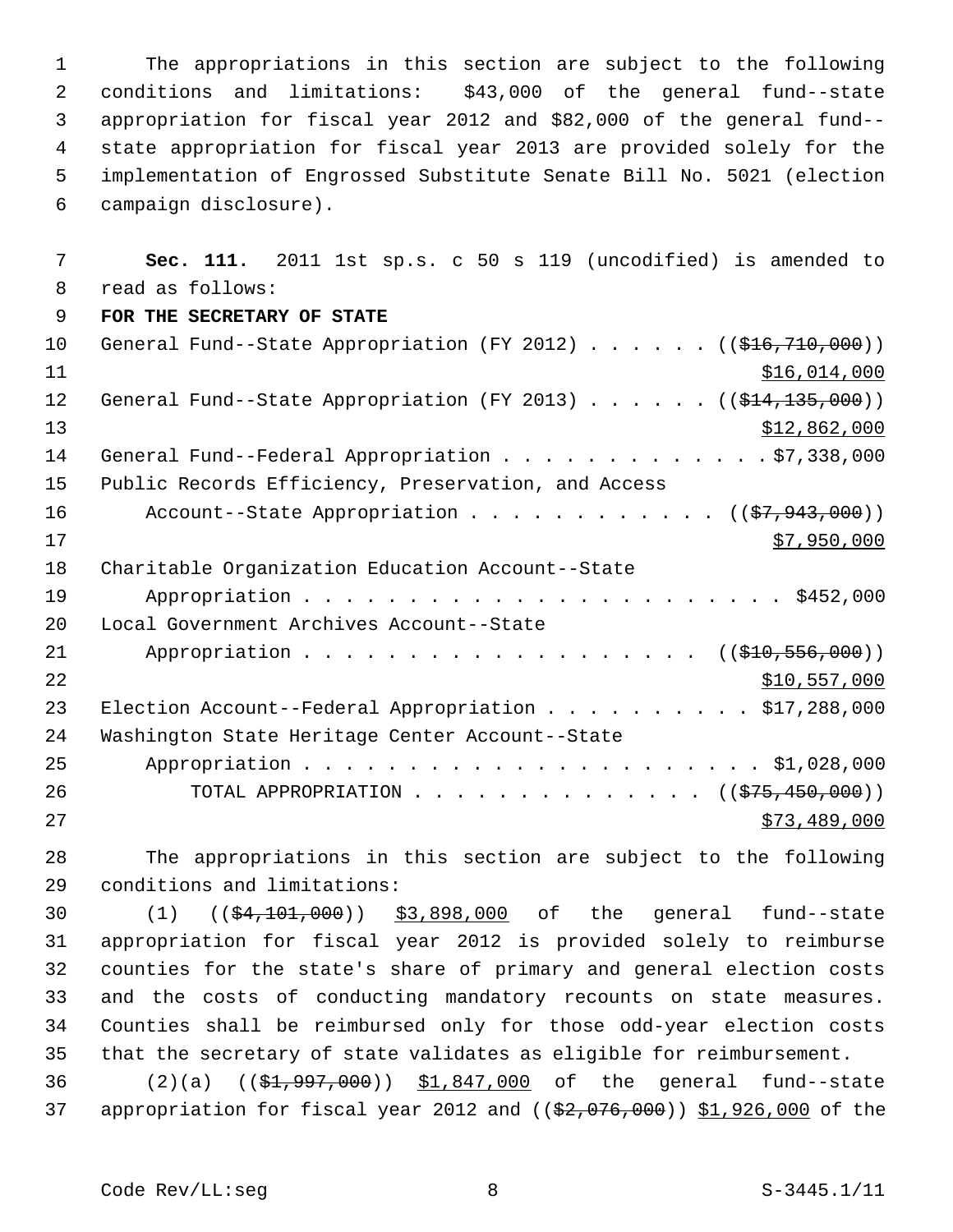1 general fund--state appropriation for fiscal year 2013 are provided 2 solely for contracting with a nonprofit organization to produce gavel- 3 to-gavel television coverage of state government deliberations and 4 other events of statewide significance during the 2011-2013 biennium. 5 The funding level for each year of the contract shall be based on the 6 amount provided in this subsection. The nonprofit organization shall 7 be required to raise contributions or commitments to make 8 contributions, in cash or in kind, in an amount equal to forty percent 9 of the state contribution. The office of the secretary of state may 10 make full or partial payment once all criteria in this subsection have 11 been satisfactorily documented.

12 (b) The legislature finds that the commitment of on-going funding 13 is necessary to ensure continuous, autonomous, and independent coverage 14 of public affairs. For that purpose, the secretary of state shall 15 enter into a contract with the nonprofit organization to provide public 16 affairs coverage.

17 (c) The nonprofit organization shall prepare an annual independent 18 audit, an annual financial statement, and an annual report, including 19 benchmarks that measure the success of the nonprofit organization in 20 meeting the intent of the program.

21 (d) No portion of any amounts disbursed pursuant to this subsection 22 may be used, directly or indirectly, for any of the following purposes: 23 (i) Attempting to influence the passage or defeat of any 24 legislation by the legislature of the state of Washington, by any 25 county, city, town, or other political subdivision of the state of 26 Washington, or by the congress, or the adoption or rejection of any 27 rule, standard, rate, or other legislative enactment of any state 28 agency;

29 (ii) Making contributions reportable under chapter 42.17 RCW; or

30 (iii) Providing any: (A) Gift; (B) honoraria; or (C) travel, 31 lodging, meals, or entertainment to a public officer or employee.

32 (3) Any reductions to funding for the Washington talking book and 33 Braille library may not exceed in proportion any reductions taken to 34 the funding for the library as a whole.

35 **Sec. 112.** 2011 1st sp.s. c 50 s 121 (uncodified) is amended to 36 read as follows: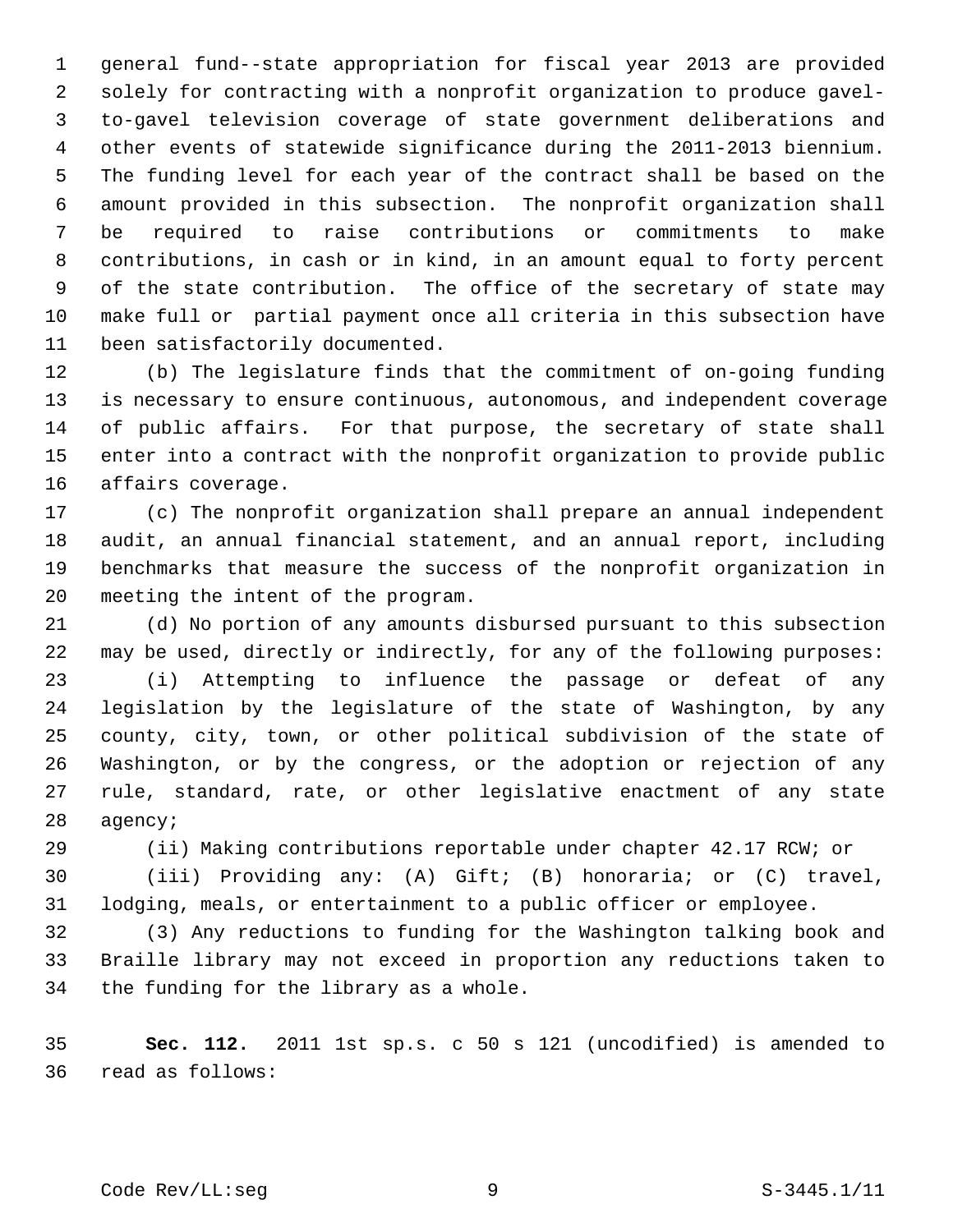|                | FOR THE COMMISSION ON ASIAN PACIFIC AMERICAN AFFAIRS                   |
|----------------|------------------------------------------------------------------------|
| 2              | General Fund--State Appropriation (FY 2012) ( $(\frac{2332}{100})$ )   |
| 3              | \$236,000                                                              |
| 4              | General Fund--State Appropriation (FY 2013) \$219,000                  |
| 5              | TOTAL APPROPRIATION ( $(\frac{2451}{000})$ )                           |
| 6              | \$455,000                                                              |
|                |                                                                        |
| 7              | Sec. 113. 2011 1st sp.s. c 50 s 122 (uncodified) is amended to         |
| 8              | read as follows:                                                       |
| $\overline{9}$ | FOR THE STATE TREASURER                                                |
| 10             | State Treasurer's Service Account--State                               |
| 11             | Appropriation ( $(\frac{124}{996}, 000)$ )                             |
| 12             | \$14,994,000                                                           |
|                |                                                                        |
| 13             | Sec. 114. 2011 1st sp.s. c 50 s 123 (uncodified) is amended to         |
| 14             | read as follows:                                                       |
| 15             | FOR THE STATE AUDITOR                                                  |
| 16             | State Auditing Services Revolving Account--State                       |
| 17             |                                                                        |
| 18             | Performance Audit of Government Account--State                         |
| 19             |                                                                        |
| 20             | \$1,461,000                                                            |
| 21             | TOTAL APPROPRIATION $\ldots$ , ( $(\frac{211}{7978}, 000)$ )           |
| 22             | \$11,754,000                                                           |
| 23             | The appropriations in this section are subject to the following        |
| 24             | conditions and limitations:                                            |
| 25             | (1) Audits of school districts by the division of municipal            |
| 26             | corporations shall include findings regarding the accuracy of: $(a)$   |
| 27             | Student enrollment data; and (b) the experience and education of the   |
| 28             | district's certified instructional staff, as reported to the           |
| 29             | superintendent of public instruction for allocation of state funding.  |
| 30             | (2) \$1,461,000 of the performance audits of government account        |
| 31             | appropriation is provided solely for staff and related costs to verify |
| 32             | the accuracy of reported school district data submitted for state      |
| 33             | funding purposes; conduct school district program audits of state      |
| 34             | funded public school programs; establish the specific amount of state  |
| 35             | funding adjustments whenever audit exceptions occur and the amount is  |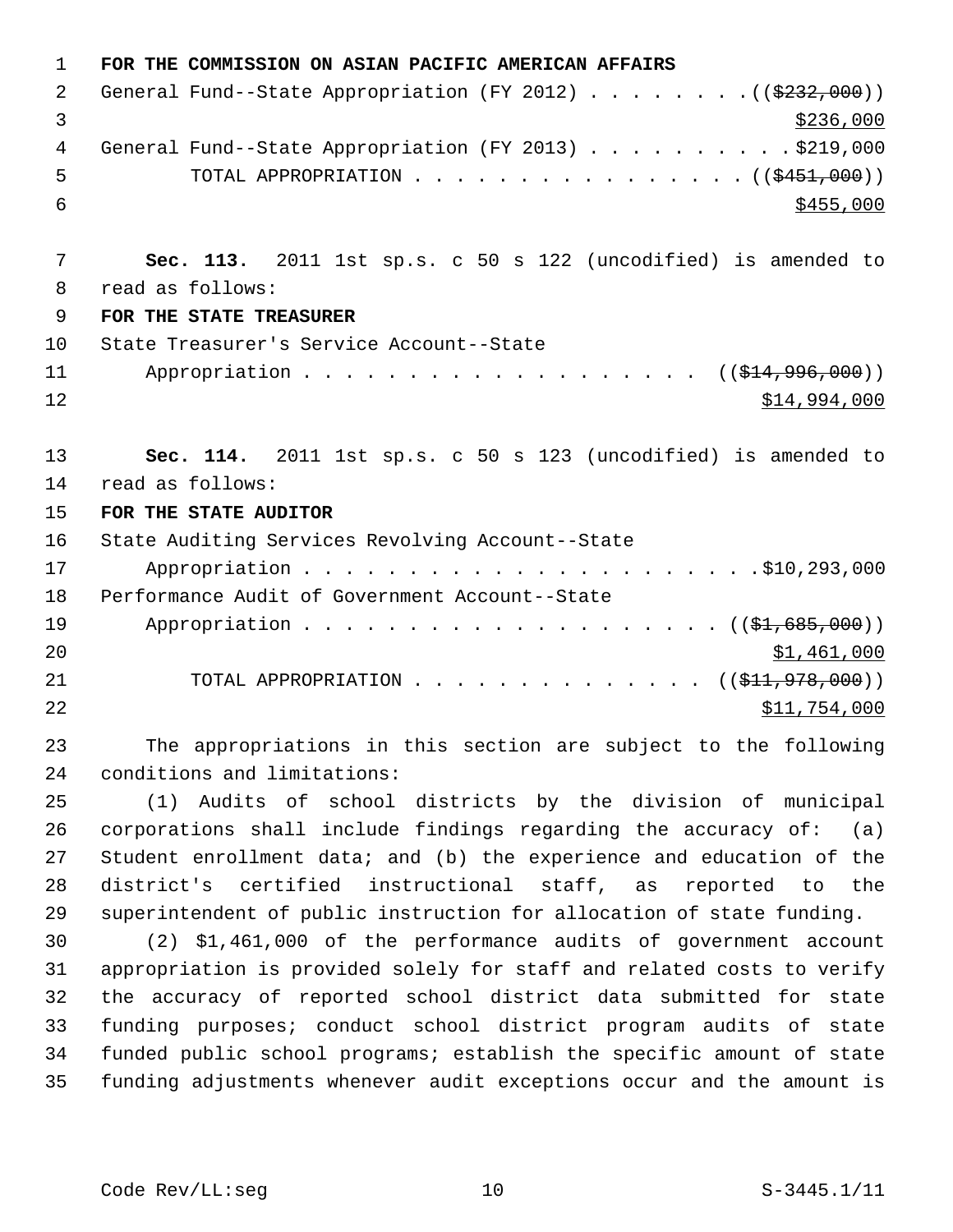1 not firmly established in the course of regular public school audits; 2 and to assist the state special education safety net committee when 3 requested.

 4 (3) Within the amounts appropriated in this section, the state 5 auditor shall continue to complete the annual audit of the state's 6 comprehensive annual financial report and the annual federal single 7 audit consistent with the auditing standards generally accepted in the 8 United States and the standards applicable to financial audits 9 contained in government auditing standards, issued by the comptroller 10 general of the United States, and OMB circular A-133, audits of states, 11 local governments, and nonprofit organizations.

12 **Sec. 115.** 2011 1st sp.s. c 50 s 125 (uncodified) is amended to

13 read as follows:

14 **FOR THE ATTORNEY GENERAL**

| 15 | General Fund--State Appropriation (FY 2012) ( $(\frac{24,028,000}{})$ |
|----|-----------------------------------------------------------------------|
| 16 | \$4,758,000                                                           |
| 17 | General Fund--State Appropriation (FY 2013) $($ $($ \$3,997,000))     |
| 18 | \$2,727,000                                                           |
| 19 | General Fund--Federal Appropriation \$8,819,000                       |
| 20 | New Motor Vehicle Arbitration Account--State                          |
| 21 |                                                                       |
| 22 | Legal Services Revolving Account--State                               |
| 23 | Appropriation ((\$206,635,000))                                       |
| 24 | \$206,617,000                                                         |
| 25 | Tobacco Prevention and Control Account--State                         |
| 26 |                                                                       |
| 27 | TOTAL APPROPRIATION ( $(\frac{2227}{546},000)$ )                      |
| 28 | \$224,163,000                                                         |

29 The appropriations in this section are subject to the following 30 conditions and limitations:

31 (1) The attorney general shall report each fiscal year on actual 32 legal services expenditures and actual attorney staffing levels for 33 each agency receiving legal services. The report shall be submitted to 34 the office of financial management and the fiscal committees of the 35 senate and house of representatives no later than ninety days after the 36 end of each fiscal year. As part of its by agency report to the 37 legislative fiscal committees and the office of financial management,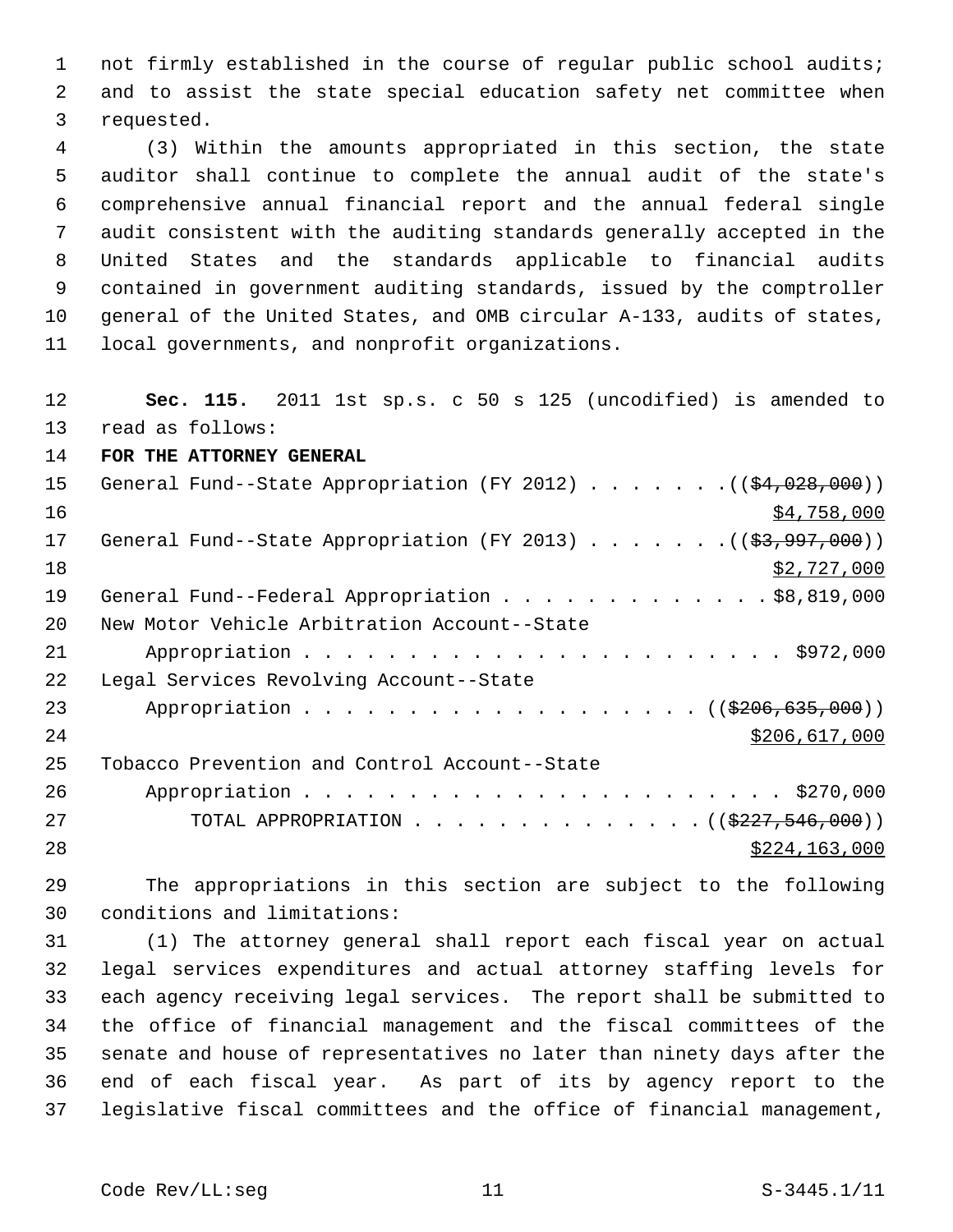1 the office of the attorney general shall include information detailing 2 the agency's expenditures for its agency-wide overhead and a breakdown 3 by division of division administration expenses.

 4 (2) Prior to entering into any negotiated settlement of a claim 5 against the state that exceeds five million dollars, the attorney 6 general shall notify the director of financial management and the 7 chairs of the senate committee on ways and means and the house of 8 representatives committee on ways and means.

 9 (3) The attorney general shall annually report to the fiscal 10 committees of the legislature all new *cy pres* awards and settlements 11 and all new accounts, disclosing their intended uses, balances, the 12 nature of the claim or account, proposals, and intended timeframes for 13 the expenditure of each amount. The report shall be distributed 14 electronically and posted on the attorney general's web site. The 15 report shall not be printed on paper or distributed physically.

16 (4) The attorney general shall enter into an interagency agreement 17 with the department of social and health services for expenditure of 18 the state's proceeds from the *cy pres* settlement in *State of Washington* 19 *v. AstraZeneca* (Seroquel) for the purposes set forth in sections 204 20 and 213 of this act.

21 (5) \$62,000 of the legal services revolving fund--state 22 appropriation is provided solely to implement House Bill No. 1770 23 (state purchasing). If the bill is not enacted by June 30, 2011, the 24 amount provided in this subsection shall lapse.

25 (6) \$5,924,000 of the legal services revolving account--state 26 appropriation is provided solely to implement House Bill No. 2123 27 (workers' compensation). If the bill is not enacted by June 30, 2011, 28 the amount provided in this subsection shall lapse.

29 (7) The office of the attorney general is authorized to expend 30 \$2,100,000 from the *Zyprexa* and other *cy pres* awards towards consumer 31 protection costs in accordance with uses authorized in the court 32 orders.

33 (8) \$96,000 of the legal services revolving fund--state 34 appropriation is provided solely to implement Senate Bill No. 5076 35 (financial institutions). If the bill is not enacted by June 30, 2011, 36 the amount provided in this subsection shall lapse.

37 (9) \$99,000 of the legal services revolving fund--state 38 appropriation is provided solely to implement Engrossed Second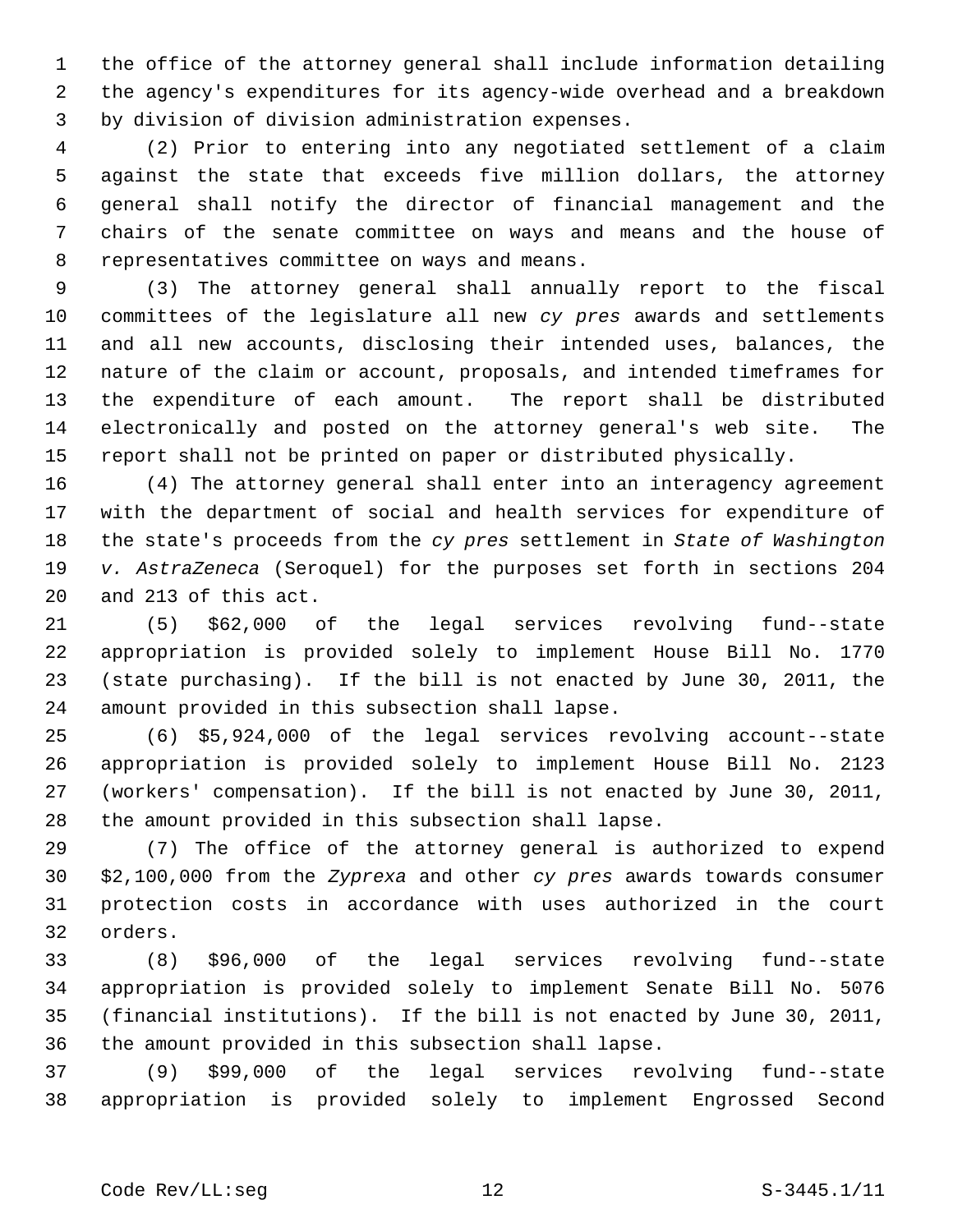1 Substitute Senate Bill No. 5769 (coal-fired generation). If the bill 2 is not enacted by June 30, 2011, the amount provided in this subsection 3 shall lapse.

 4 (10) \$416,000 of the legal services revolving fund--state 5 appropriation is provided solely to implement Substitute Senate Bill 6 No. 5801 (industrial insurance system). If the bill is not enacted by 7 June 30, 2011, the amount provided in this subsection shall lapse.

 8 (11) \$31,000 of the legal services revolving fund--state 9 appropriation is provided solely to implement Engrossed Substitute 10 Senate Bill No. 5021 (election campaign disclosure). If the bill is 11 not enacted by June 30, 2011, the amount provided in this subsection 12 shall lapse.

13 (12) The executive ethics board shall: (a) Develop a statewide 14 plan, with performance measures, to provide overall direction and 15 accountability in all executive branch agencies and statewide elected 16 offices; (b) coordinate and work with the commission on judicial 17 conduct and the legislative ethics board; (c) assess and evaluate each 18 agency's ethical culture through employee and stakeholder surveys, 19 review Washington state quality award feedback reports, and publish an 20 annual report on the results to the public; and (d) solicit outside 21 evaluations, studies, and recommendations for improvements from 22 academics, nonprofit organizations, the public disclosure commission, 23 or other entities with expertise in ethics, integrity, and the public 24 sector.

25 **Sec. 116.** 2011 1st sp.s. c 50 s 126 (uncodified) is amended to 26 read as follows:

27 **FOR THE CASELOAD FORECAST COUNCIL**

28 General Fund--State Appropriation (FY 2012)  $\ldots$  ... . . . (( $\pm 1,308,000$ )) 29 \$1,310,000 30 General Fund--State Appropriation (FY 2013) . . . . . . .((\$1,305,000))  $31$  \$1,309,000 32 TOTAL APPROPRIATION  $\ldots$ , . . . . . . . . . . . . ( $(\frac{2}{2}, 613, 000)$ )  $\frac{1}{2}$  33

34 The appropriations in this section are subject to the following 35 conditions and limitations:

36 (1) The appropriations in this section include funding for 37 activities transferred from the sentencing guidelines commission to the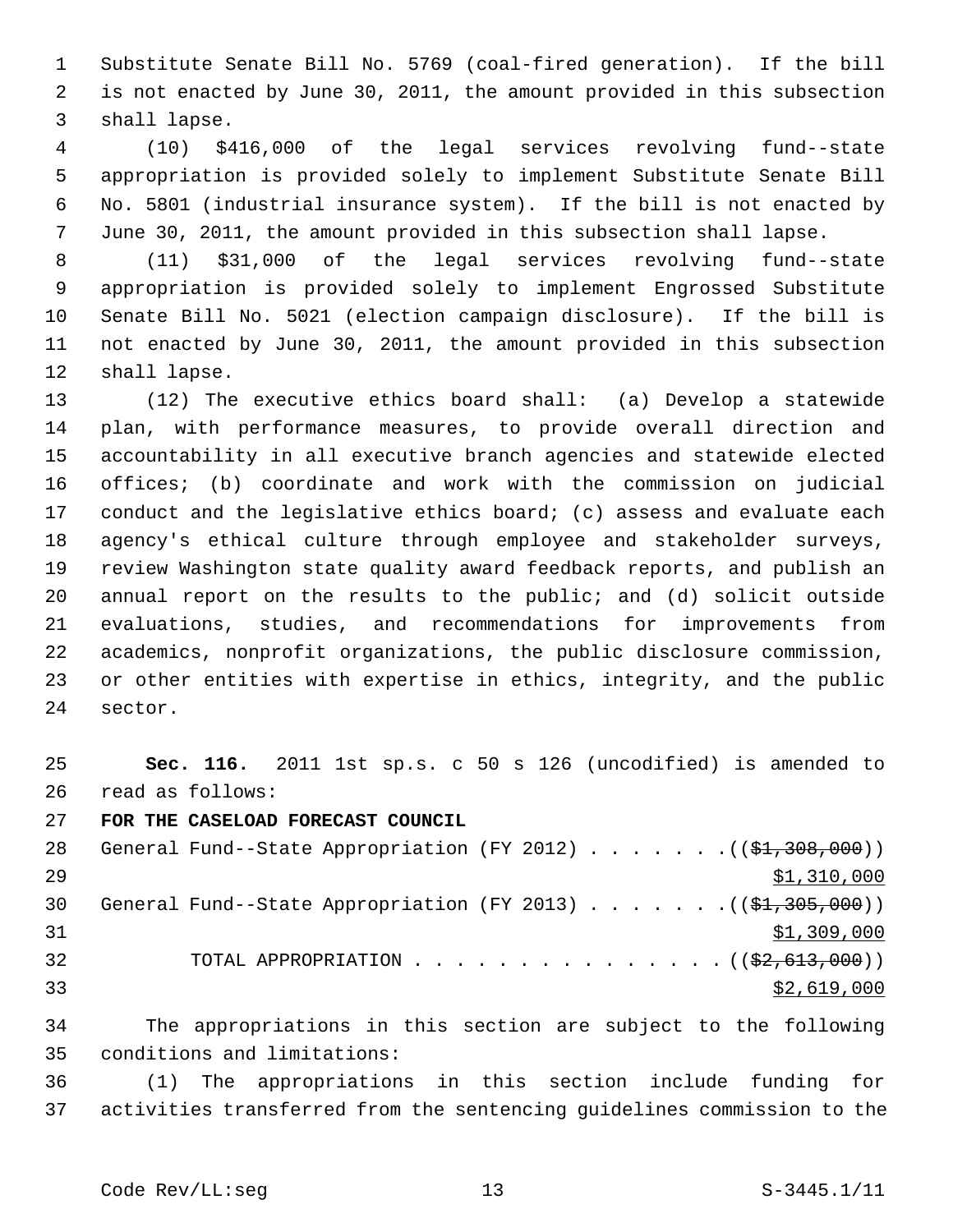1 caseload forecast council pursuant to Engrossed Substitute Senate Bill 2 No. 5891 (criminal justice cost savings). Prior to the effective date 3 of Engrossed Substitute Senate Bill No. 5891, the appropriations in 4 this section may be expended for the continued operations and expenses 5 of the sentencing guidelines commission pursuant to the expenditure 6 authority schedule produced by the office of financial management in 7 accordance with chapter 43.88 RCW.

 8 (2) \$57,000 of the general fund--state appropriation for fiscal 9 year 2012 and \$57,000 of the general fund--state appropriation for 10 fiscal year 2013 are provided solely for the implementation of Senate 11 Bill No. 5304 (college bound scholarship).

12 **Sec. 117.** 2011 1st sp.s. c 50 s 127 (uncodified) is amended to 13 read as follows:

14 **FOR THE DEPARTMENT OF COMMERCE**

| 15 | General Fund--State Appropriation (FY 2012) ( $(\frac{257}{271000})$                       |
|----|--------------------------------------------------------------------------------------------|
| 16 | \$57,261,000                                                                               |
| 17 | General Fund--State Appropriation (FY 2013) $($ $($ $\frac{272}{179}$ , 000))              |
| 18 | \$72,459,000                                                                               |
| 19 |                                                                                            |
| 20 | \$282,185,000                                                                              |
| 21 | General Fund--Private/Local Appropriation ( $(\frac{24,998,000}{2})$ )                     |
| 22 | \$4,989,000                                                                                |
| 23 | Public Works Assistance Account--State                                                     |
| 24 |                                                                                            |
| 25 | \$2,764,000                                                                                |
| 26 | Drinking Water Assistance Administrative                                                   |
| 27 | Account--State Appropriation \$437,000                                                     |
| 28 | Lead Paint Account--State Appropriation \$65,000                                           |
| 29 | Building Code Council Account--State Appropriation \$13,000                                |
| 30 | Home Security Fund Account--State Appropriation $($ $($ $\frac{216}{655}, \frac{690}{69})$ |
| 31 | \$16,652,000                                                                               |
| 32 | Affordable Housing for All Account--State                                                  |
| 33 |                                                                                            |
| 34 | County Research Services Account--State Appropriation \$1,081,000                          |
| 35 | Financial Fraud and Identity Theft Crimes Investigation                                    |
| 36 | and Prosecution Account--State Appropriation $\ldots$ \$1,166,000                          |
| 37 | Low-Income Weatherization Assistance Account--State                                        |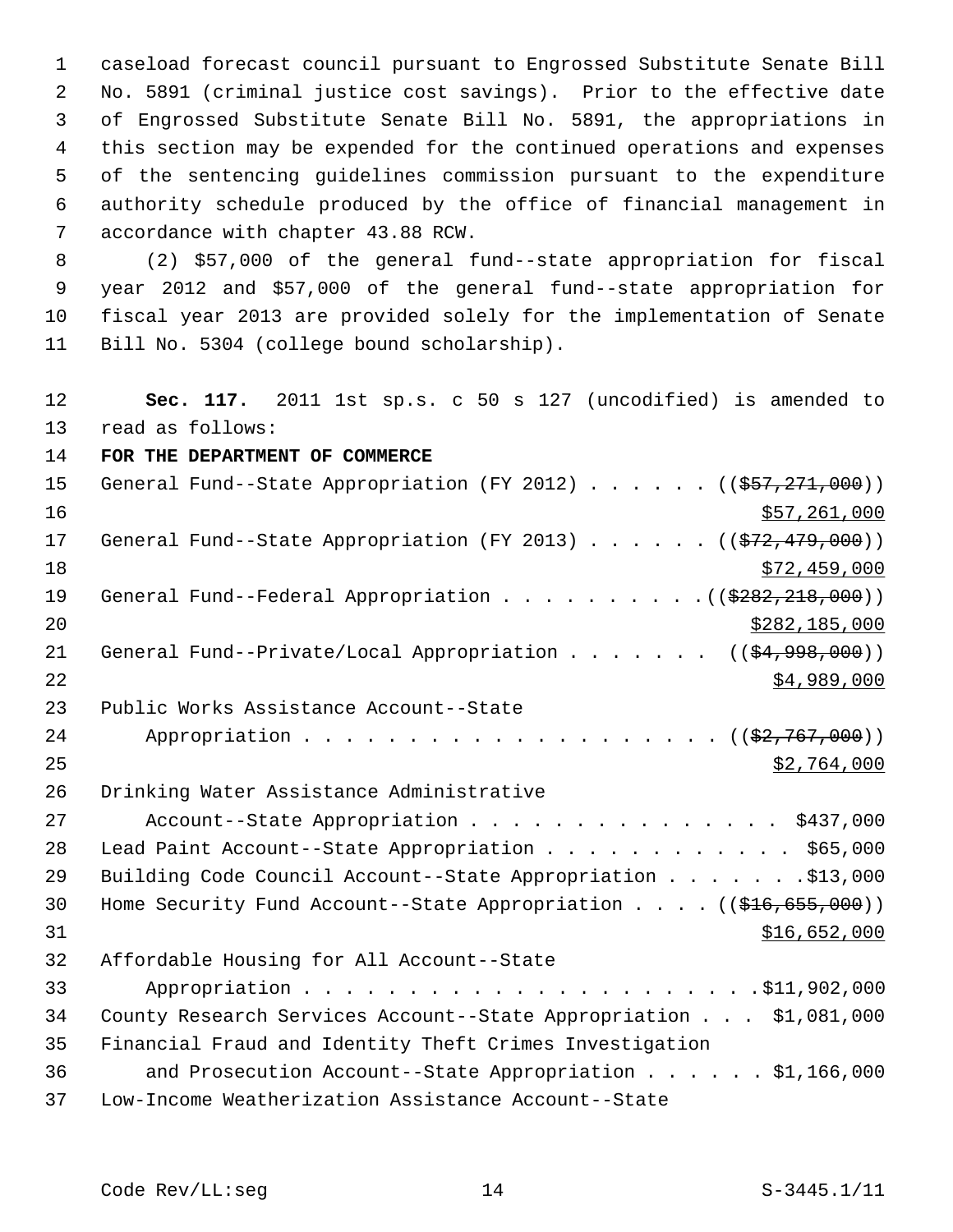| $\mathbf 1$   |                                                       |
|---------------|-------------------------------------------------------|
| $\mathcal{L}$ | City and Town Research Services Account--State        |
| 3             |                                                       |
| 4             | Manufacturing Innovation and Modernization            |
| 5             | Account--State Appropriation \$61,000                 |
| 6             | Community and Economic Development Fee Account--State |
| 7             |                                                       |
| 8             | Washington Housing Trust Account--State               |
| 9             | Appropriation ( $(\frac{177}{503}, 500)$ )            |
| 10            | \$17,498,000                                          |
| 11            | Prostitution Prevention and Intervention Account--    |
| 12            | ( ( \$94,000) )                                       |
| 13            | \$86,000                                              |
| 14            | Public Facility Construction Loan Revolving           |
| 15            | Account--State Appropriation \$755,000                |
| 16            | Washington Community Technology Opportunity Account-- |
| 17            |                                                       |
| 18            | TOTAL APPROPRIATION ( $(\frac{2487,610,000}{s})$ )    |
| 19            | \$487,519,000                                         |
|               |                                                       |

20 The appropriations in this section are subject to the following 21 conditions and limitations:

22 (1) Repayments of outstanding mortgage and rental assistance 23 program loans administered by the department under RCW 43.63A.640 shall 24 be remitted to the department, including any current revolving account 25 balances. The department shall collect payments on outstanding loans, 26 and deposit them into the state general fund. Repayments of funds owed 27 under the program shall be remitted to the department according to the 28 terms included in the original loan agreements.

29 (2) \$500,000 of the general fund--state appropriation for fiscal 30 year 2012 and \$500,000 of the general fund--state appropriation for 31 fiscal year 2013 are provided solely for a grant to resolution 32 Washington to building statewide capacity for alternative dispute 33 resolution centers and dispute resolution programs that guarantee that 34 citizens have access to low-cost resolution as an alternative to 35 litigation.

36 (3) \$306,000 of the general fund--state appropriation for fiscal 37 year 2012 and \$306,000 of the general fund--state appropriation for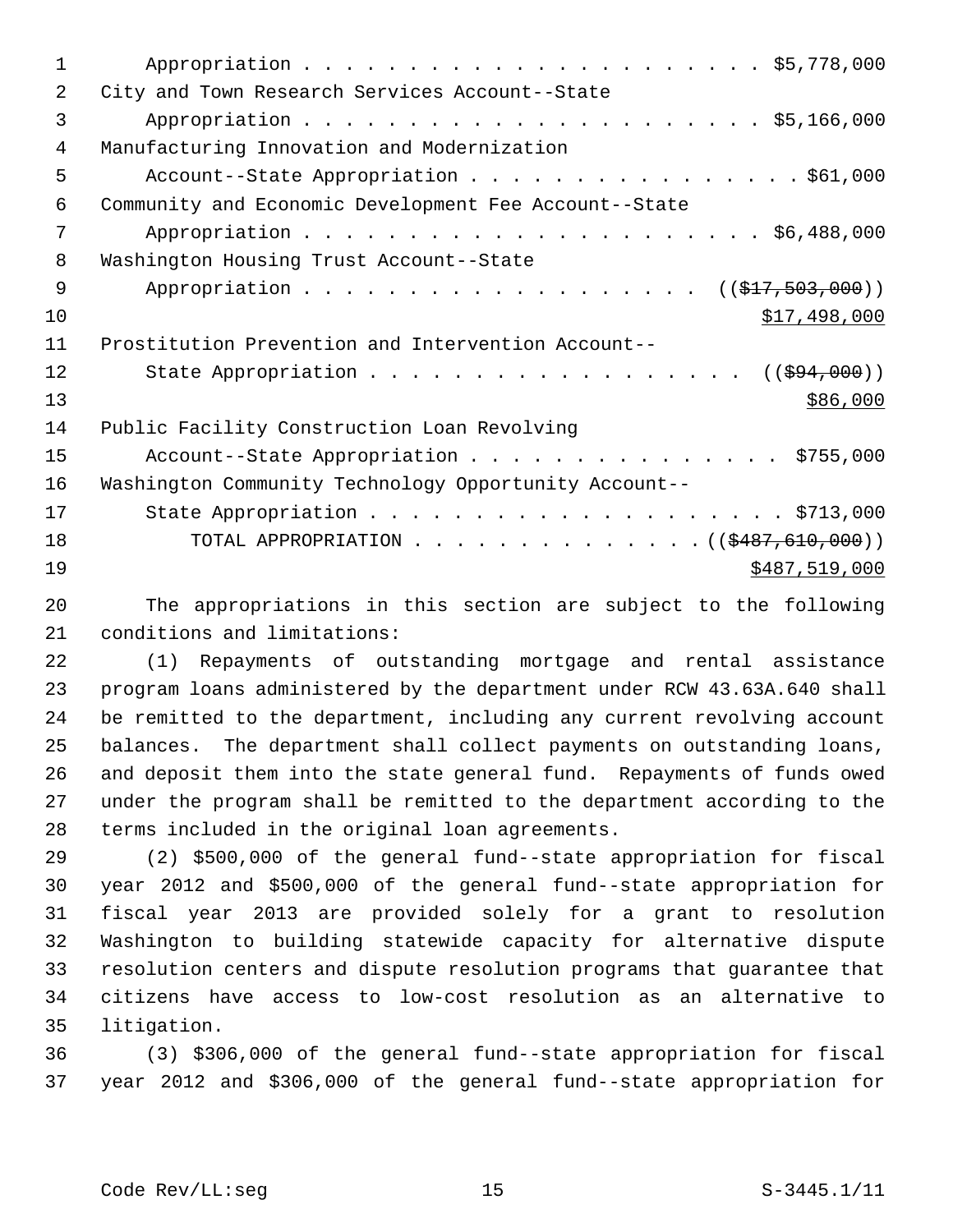1 fiscal year 2013 are provided solely for a grant to the retired senior 2 volunteer program.

 3 (4) The department shall administer its growth management act 4 technical assistance so that smaller cities receive proportionately 5 more assistance than larger cities or counties.

 6 (5) \$1,800,000 of the home security fund--state appropriation is 7 provided for transitional housing assistance or partial payments for 8 rental assistance under the independent youth housing program.

 9 (6) \$5,000,000 of the home security fund--state appropriation is 10 for the operation, repair, and staffing of shelters in the homeless 11 family shelter program.

12 (7) \$198,000 of the general fund--state appropriation for fiscal 13 year 2012 and \$198,000 of the general fund--state appropriation for 14 fiscal year 2013 are provided solely for the Washington new Americans 15 program.

16 (8) \$2,949,000 of the general fund--state appropriation for fiscal 17 year 2012 and \$2,949,000 of the general fund--state appropriation for 18 fiscal year 2013 are provided solely for associate development 19 organizations.

20 (9) \$127,000 of the general fund--federal appropriation is provided 21 solely for implementation of Substitute House Bill No. 1886 22 (Ruckelshaus center process). If the bill is not enacted by June 30, 23 2011, the amount provided in this subsection shall lapse.

24 (10) Up to \$200,000 of the general fund--private/local 25 appropriation is for a grant to the Washington tourism alliance for the 26 maintenance of the Washington state tourism web site 27 www.experiencewa.com and its related sub-sites. The department may 28 transfer ownership of the web site and other tourism promotion assets 29 and assign obligations to the Washington tourism alliance for purposes 30 of tourism promotion throughout the state. The alliance may use the 31 assets only in a manner consistent with the purposes for which they 32 were created. Any revenue generated from these assets must be used by 33 the alliance for the sole purposes of statewide Washington tourism 34 promotion. The legislature finds that the Washington tourism alliance, 35 a not-for-profit, 501.c.6 organization established, funded, and 36 governed by Washington tourism industry stakeholders to sustain 37 destination tourism marketing across Washington, is an appropriate body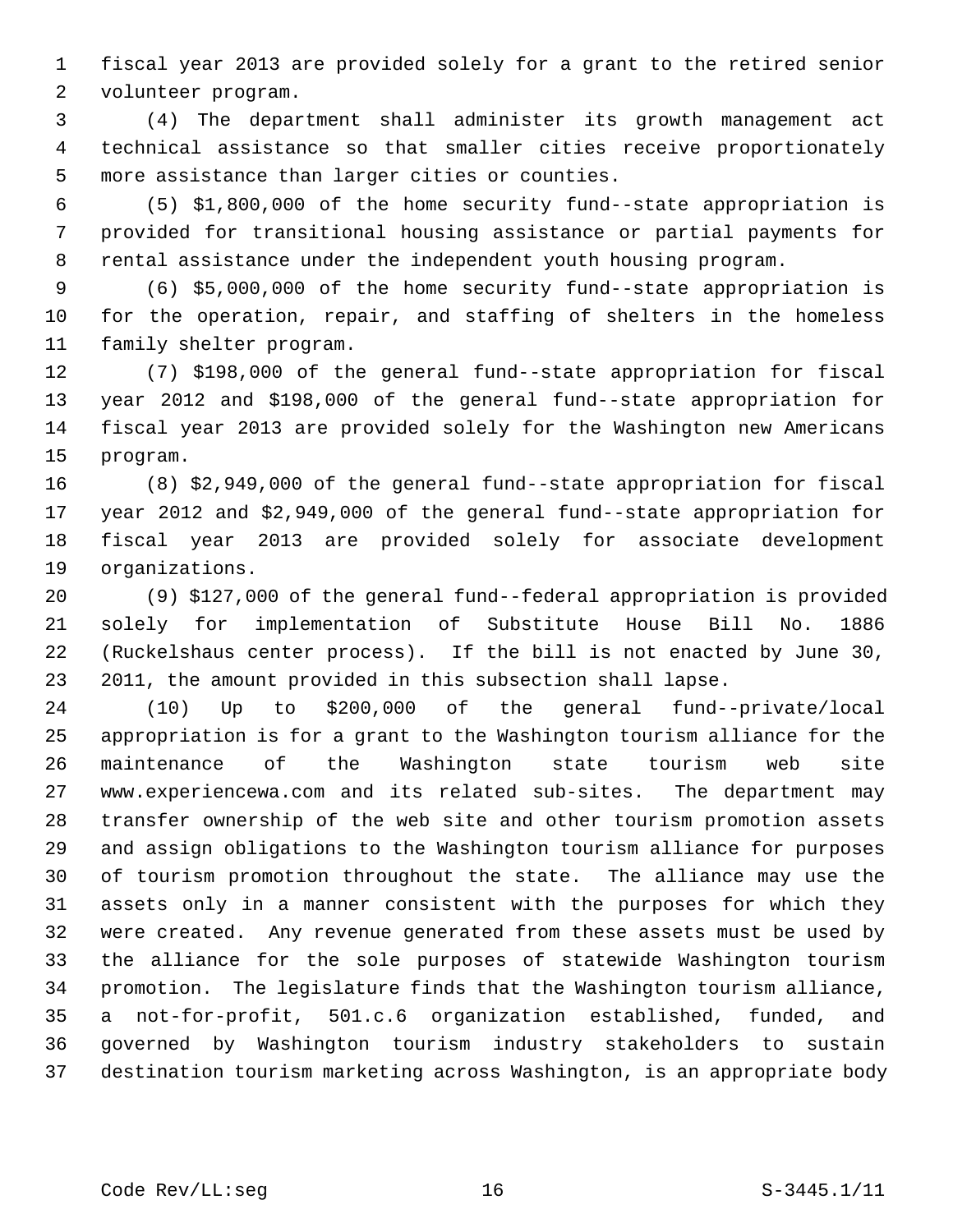1 to receive funding and assets from and assume obligations of the 2 department for the purposes described in this section.

 $(1, 2)$  (( $(1, 12)$ ) (11) Within the appropriations in this section, specific 4 funding is provided to implement Substitute Senate Bill No. 5741 5 (economic development commission).

 $6$  ( $(\frac{13}{13})$ ) (12) \$2,000,000 of the community and economic development 7 fee account appropriation is provided solely for the department of 8 commerce for services to homeless families through the Washington 9 families fund.

10  $((+14))$   $(13)$  \$260,000 of the general fund--state appropriation for 11 fiscal year 2012 and \$259,000 of the general fund--state appropriation 12 for fiscal year 2013 are provided solely for the Washington asset 13 building coalitions.

 $14$  ( $(\overline{+15})$ )  $(14)$  \$1,859,000 of the general fund--state appropriation 15 for fiscal year 2012 and \$1,859,000 of the general fund--state 16 appropriation for fiscal year 2013 are provided solely for innovative 17 research teams, also known as entrepreneurial STARS, at higher 18 education research institutions, and for entrepreneurs-in-residence 19 programs at higher education research institutions and entrepreneurial 20 assistance organizations. Of these amounts no more than \$50,000 in 21 fiscal year 2012 and no more than \$50,000 in fiscal year 2013 may be 22 provided for the operation of entrepreneurs-in-residence programs at 23 entrepreneurial assistance organizations external to higher education 24 research institutions.

25  $((+16))$   $(15)$  Up to \$700,000 of the general fund--private/local 26 appropriation is for pass-through grants to cities in central Puget 27 Sound to plan for transfer of development rights receiving areas under 28 the central Puget Sound regional transfer of development rights 29 program.

30  $((+17))$   $(16)$  \$16,000 of the general fund--state appropriation for 31 fiscal year 2012 is provided solely to implement section 503 of 32 Substitute House Bill No. 1277 (licensed settings for vulnerable 33 adults). The long-term care ombudsman shall convene an adult family 34 home quality assurance panel to review problems concerning the quality 35 of care for residents in adult family homes. If Substitute House Bill 36 No. 1277 (licensed settings for vulnerable adults) is not enacted by 37 June 30, 2011, the amount provided in this subsection shall lapse.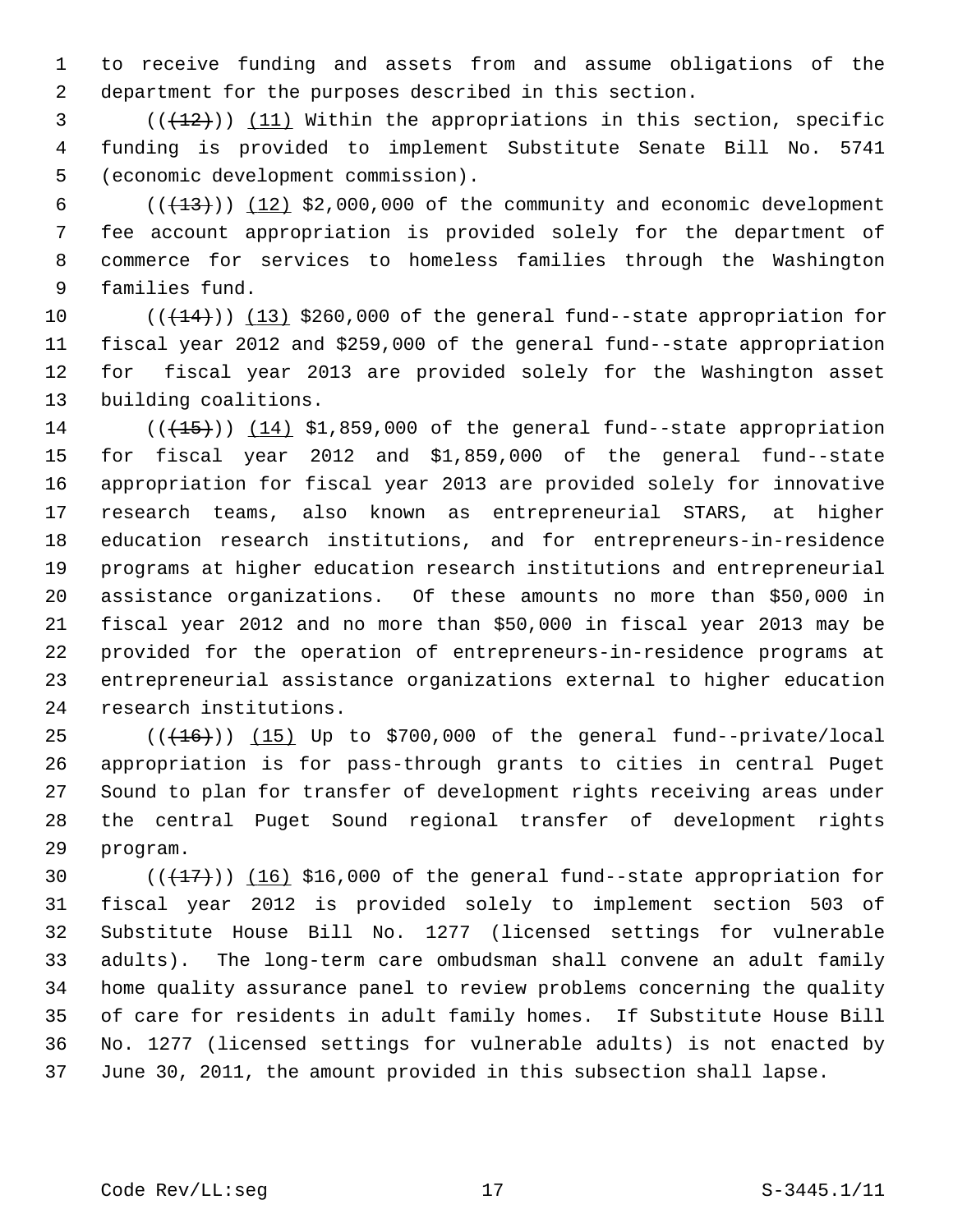$1$  ( $(\overline{+18})$ ) (17) \$24,605,000 of the general fund--state appropriation 2 for fiscal year 2012 and \$39,527,000 of the general fund--state 3 appropriation for fiscal year 2013 are provided solely for 4 establishment of the essential needs and housing support program 5 created in Engrossed Substitute House Bill No. 2082 (essential needs 6 and assistance program). The department of commerce shall contract for 7 these services with counties or community-based organizations involved 8 in providing essential needs and housing supports to low-income persons 9 who meet eligibility pursuant to Engrossed Substitute House Bill No. 10 2082. The department shall limit the funding used for administration 11 of the program to no more than five percent. Counties and community 12 providers shall limit the funding used for administration of the 13 program to no more than seven percent.

14 (a) Of the amounts provided in this subsection, \$4,000,000 is 15 provided solely for essential needs to clients who meet the eligibility 16 established in Engrossed Substitute House Bill No. 2082. Counties and 17 community-based organizations shall distribute basic essential products 18 in a manner that prevents abuse. To the greatest extent possible, the 19 counties or community-based organizations shall leverage local or 20 private funds, and volunteer support to acquire and distribute the 21 basic essential products.

22 (b) Of the amounts provided in this subsection, \$30,000,000 is 23 provided solely for housing support services to individuals who are 24 homeless and eligible for services under this program pursuant to 25 Engrossed Substitute House Bill No. 2082.

26 (c) Of the amounts provided in this subsection, \$30,000,000 is 27 provided solely as a contingency fund to provide housing support 28 services for individuals who may become homeless and are otherwise 29 eligible for this program pursuant to Engrossed Substitute House Bill 30 No. 2082.

31 **Sec. 118.** 2011 1st sp.s. c 50 s 129 (uncodified) is amended to 32 read as follows: 33 **FOR THE OFFICE OF FINANCIAL MANAGEMENT** 34 General Fund--State Appropriation (FY 2012) . . . . . ((\$18,688,000)) 35 \$18,627,000 36 General Fund--State Appropriation (FY 2013) . . . . . . ((\$18,547,000)) 37 \$18,851,000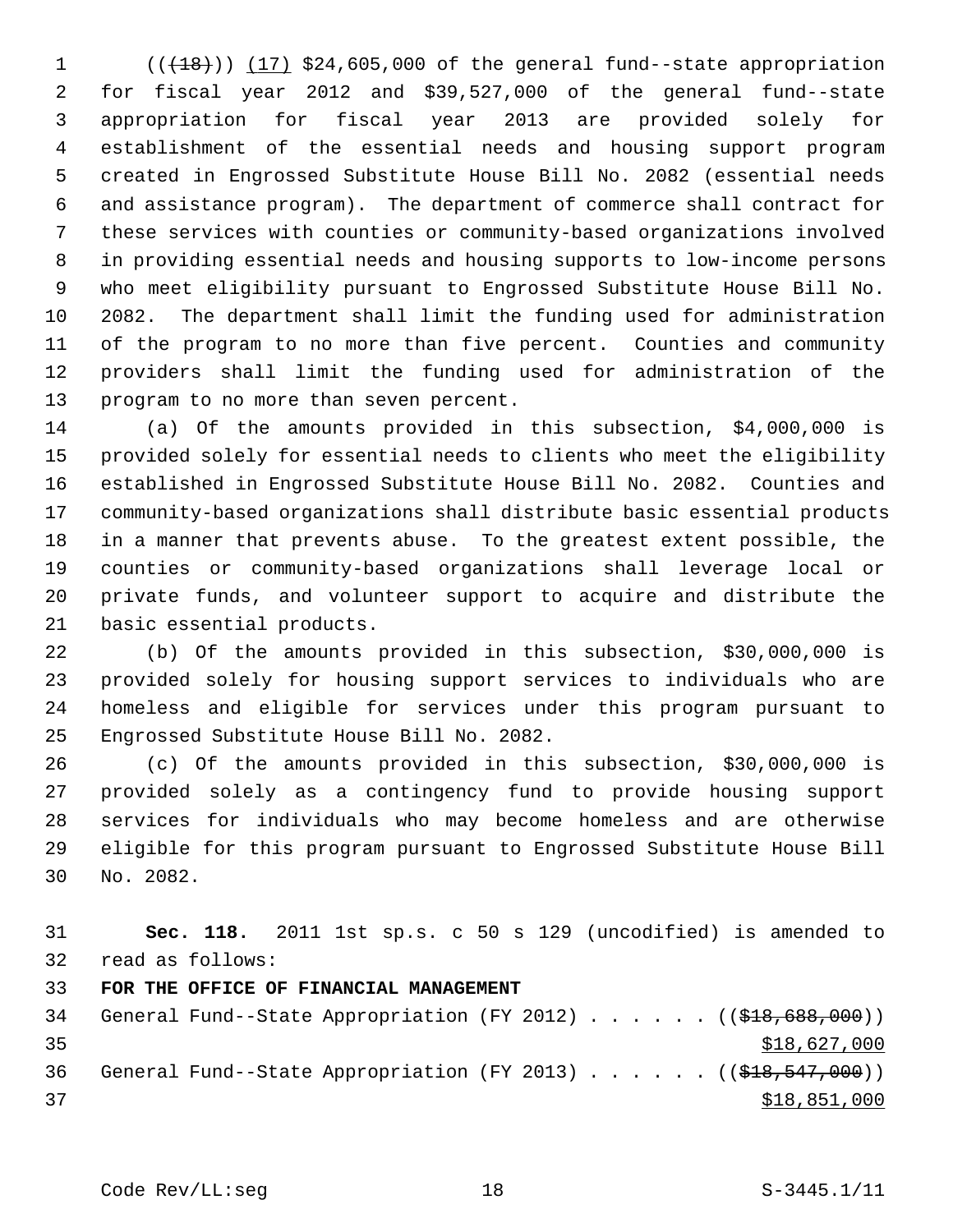| 1  | General Fund--Federal Appropriation \$31,534,000                 |
|----|------------------------------------------------------------------|
| 2  | General Fund--Private/Local Appropriation \$1,270,000            |
| 3  | Performance Audits of Government Account--                       |
| 4  |                                                                  |
| 5  | Economic Development Strategic Reserve Account--                 |
| 6  |                                                                  |
| 7  | Department of Personnel Services--State                          |
| 8  |                                                                  |
| 9  | \$7,827,000                                                      |
| 10 | Data Processing Revolving Account--State                         |
| 11 |                                                                  |
| 12 | Higher Education Personnel Services Account--State               |
| 13 |                                                                  |
| 14 | \$1,537,000                                                      |
| 15 | Aquatic Lands Enhancement Account--State Appropriation \$100,000 |
| 16 | TOTAL APPROPRIATION ( $(\frac{286}{344},000)$ )                  |
| 17 | \$85,259,000                                                     |
|    |                                                                  |

18 The appropriations in this section are subject to the following 19 conditions and limitations:

20 (1) \$1,210,000 of the general fund--state appropriation for fiscal 21 year 2012 and \$1,210,000 of the general fund--state appropriation for 22 fiscal year 2013 are provided solely for implementation of House Bill 23 No. 1178 (regulatory assistance office). If the bill is not enacted by 24 June 30, 2011, the amounts provided in this subsection shall lapse.

25 (2) \$150,000 of the general fund--state appropriation for fiscal 26 year 2012 is provided solely for the office of financial management to 27 contract with an independent consultant to evaluate and recommend the 28 most cost-effective provision of services required to support the 29 department of social and health services special commitment center on 30 McNeil Island. The evaluation shall include island operation services 31 that include, but are not limited to: (a) Marine transport of 32 passengers and goods; (b) wastewater treatment; (c) fire protection and 33 suppression; (d) electrical supply; (e) water supply; and (f) road 34 maintenance.

35 The office of financial management shall solicit the input of 36 Pierce county, the department of corrections, and the department of 37 social and health services in developing the request for proposal,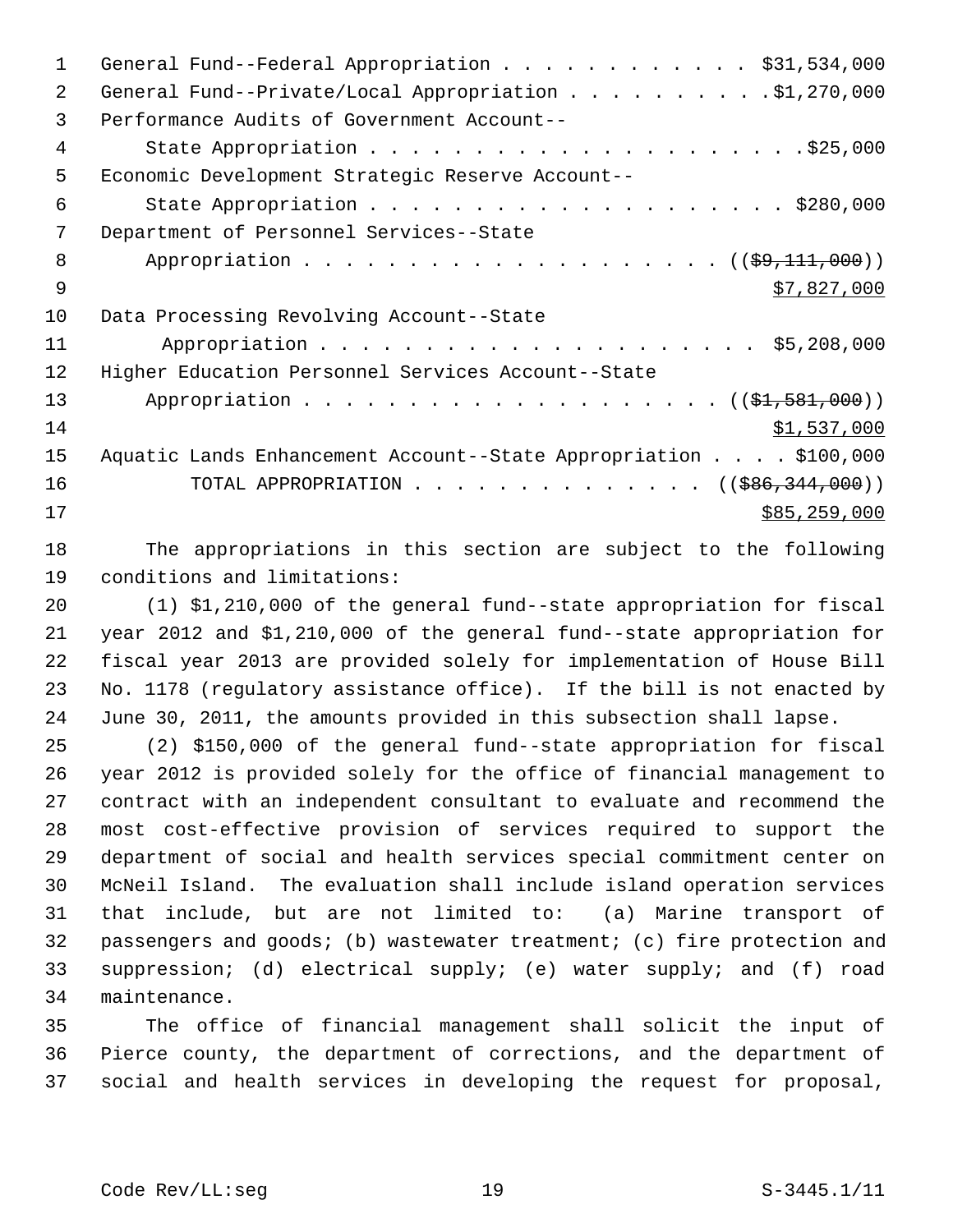1 evaluating applications, and directing the evaluation. The consultant 2 shall report to the governor and legislature by November 15, 2011.

 3 (3) \$100,000 of the aquatic lands enhancement account--state 4 appropriation is provided solely for the office of financial management 5 to prepare a report to be used to initiate a comprehensive, long-range 6 planning process for the future of McNeil Island during the 2013-2015 7 fiscal biennium.

8 (a) The report on the initiation of the process must document:

 9 (i) Ownership issues, including consultation with the federal 10 government about its current legal requirements associated with the 11 island;

12 (ii) Federal and state decision-making processes to change use or 13 ownership;

14 (iii) Tribal treaty interests;

15 (iv) Fish and wildlife species and their habitats;

16 (v) Land use and public safety needs;

17 (vi) Recreational opportunities for the general public;

18 (vii) Historic and archaeological resources; and

19 (viii) Revenue from and necessary to support potential future uses 20 of the island.

21 (b) The report shall develop and recommend a comprehensive, long-22 range planning process for the future of the island and associated 23 aquatic resources, addressing the items in (a) of this subsection.

24 (c) The office of financial management may use its own staff and 25 other public agency and tribal staff or contract for services, and may 26 create a work group of knowledgeable agencies, organizations, and 27 individuals to assist in preparing the report.

28 (d) The office of financial management shall engage in broad 29 consultation with interested parties, including, but not limited to:

30 (i) Federal agencies with relevant responsibilities;

31 (ii) Tribal governments;

32 (iii) State agencies;

33 (iv) Local governments and communities in the area, including the 34 Anderson Island community, Steilacoom, and Pierce county; and

35 (v) Interested private organizations and individuals.

36 (e) The report must be submitted to the governor and appropriate 37 committees of the legislature by October 1, 2012.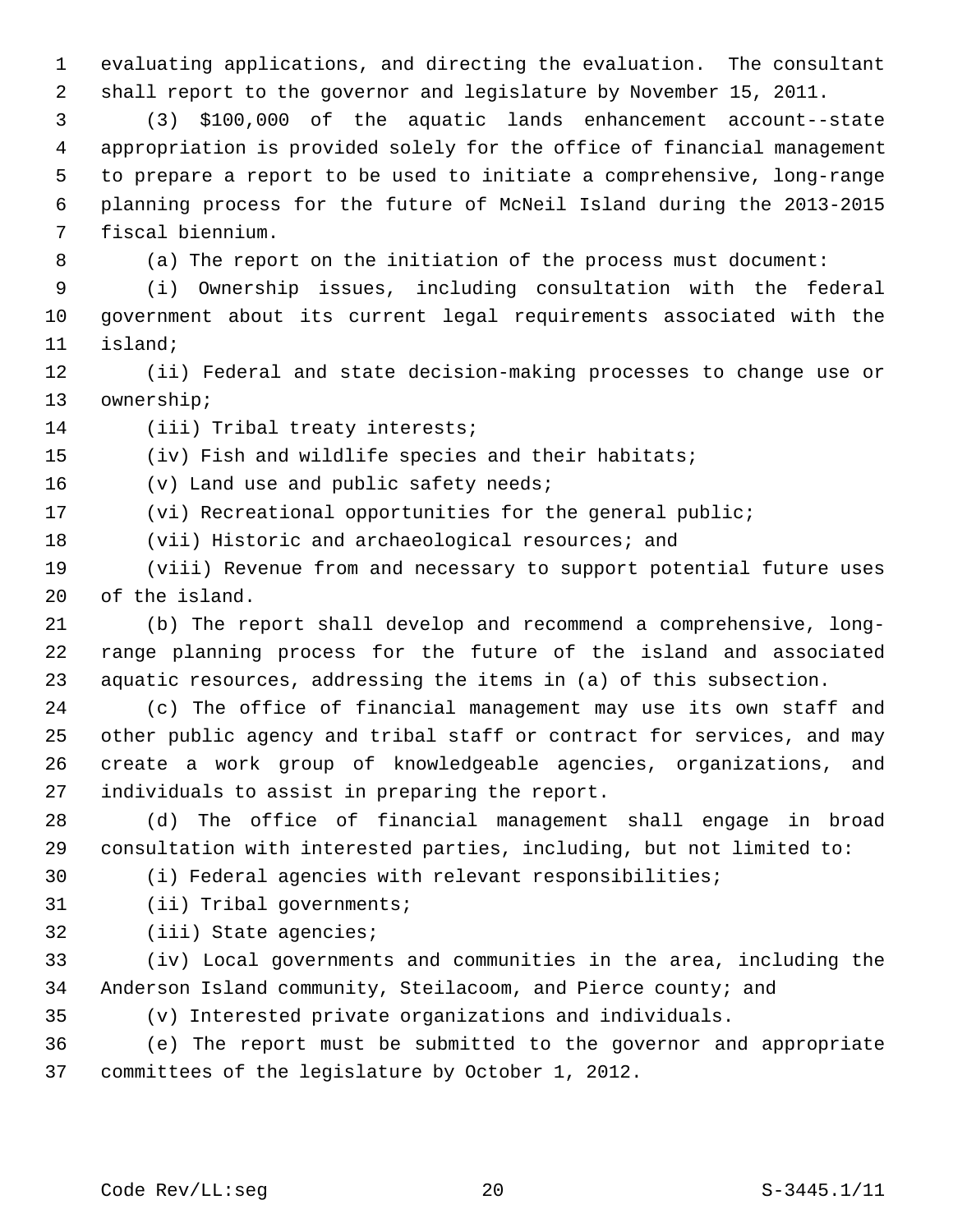1  $((+7))$   $(4)$  The appropriations in this section include funding for 2 activities transferred from the sentencing guidelines commission to the 3 office of financial management pursuant to Engrossed Substitute Senate 4 Bill No. 5891 (criminal justice cost savings). Prior to the effective 5 date of Engrossed Substitute Senate Bill No. 5891, the appropriations 6 in this section may be expended for the continued operations and 7 expenses of the sentencing guidelines commission pursuant to the 8 expenditure authority schedule produced by the office of financial 9 management in accordance with chapter 43.88 RCW.

10 **Sec. 119.** 2011 1st sp.s. c 50 s 130 (uncodified) is amended to 11 read as follows:

12 **FOR THE OFFICE OF ADMINISTRATIVE HEARINGS**

13 Administrative Hearings Revolving Account--State

14 Appropriation . . . . . . . . . . . . . . . . . ((\$34,040,000))  $\frac{15}{34}$ ,043,000

16 The appropriation in this section is subject to the following 17 conditions and limitations: \$769,000 of the administrative hearings 18 revolving account--state appropriation is provided solely to implement 19 Engrossed Substitute Senate Bill No. 5921 (social services programs). 20 If the bill is not enacted by June 30, 2011, the amount provided in 21 this subsection shall lapse.

22 **Sec. 120.** 2011 1st sp.s. c 50 s 131 (uncodified) is amended to 23 read as follows:

24 **FOR THE WASHINGTON STATE LOTTERY**

25 Lottery Administrative Account--State

26 Appropriation . . . . . . . . . . . . . . . . . ((\$25,694,000))  $27$  \$25,709,000

28 **Sec. 121.** 2011 1st sp.s. c 50 s 134 (uncodified) is amended to 29 read as follows:

30 **FOR THE DEPARTMENT OF RETIREMENT SYSTEMS--OPERATIONS**

31 Department of Retirement Systems Expense

32 Account--State Appropriation . . . . . . . . . . .  $($   $($ \$47,057,000))  $33$   $547,049,000$ 

34 The appropriation in this section is subject to the following 35 conditions and limitations: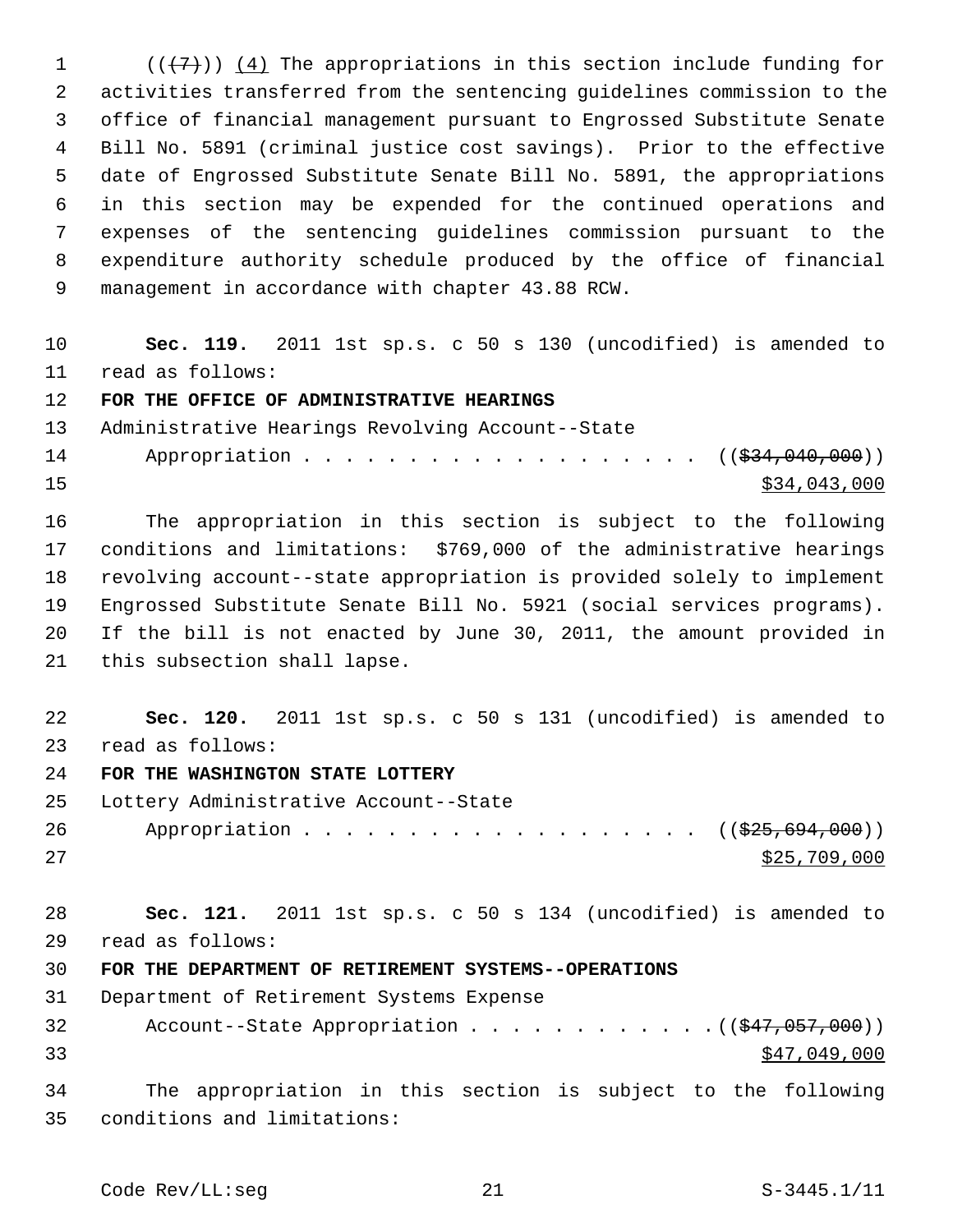1 (1) \$146,000 of the department of retirement systems--state 2 appropriation is provided solely for the administrative costs 3 associated with implementation of House Bill No. 2070 (state and local 4 government employees). If the bill is not enacted by June 30, 2011, 5 the amount provided in this subsection shall lapse.

 6 (2) \$65,000 of the department of retirement systems--state 7 appropriation is provided solely for the administrative costs 8 associated with implementation of House Bill No. 1625 (plan 3 default 9 investment option). If the bill is not enacted by June 30, 2011, the 10 amount provided in this subsection shall lapse.

11 (3) \$133,000 of the department of retirement systems--state 12 appropriation is provided solely for the administrative costs 13 associated with implementation of Engrossed House Bill No. 1981 as 14 amended (post-retirement employment). If the bill is not enacted by 15 June 30, 2011, the amount provided in this subsection shall lapse.

16  $((+5))$   $(4)$  \$15,000 of the department of retirement systems expense 17 account--state appropriation is provided solely for the administrative 18 costs associated with implementation of Substitute House Bill No. 2021 19 (plan 1 annual increase amounts). If the bill is not enacted by June 20 30, 2011, the amount provided in this section shall lapse.

21 **Sec. 122.** 2011 1st sp.s. c 50 s 135 (uncodified) is amended to 22 read as follows:

#### 23 **FOR THE DEPARTMENT OF REVENUE**

| 24 | General Fund--State Appropriation (FY 2012) $($ (\$104,380,000))              |
|----|-------------------------------------------------------------------------------|
| 25 | \$100, 927, 000                                                               |
| 26 | General Fund--State Appropriation (FY 2013) $($ $($ $\frac{104}{232}, 000)$ ) |
| 27 | \$100,801,000                                                                 |
| 28 | Timber Tax Distribution Account--State Appropriation \$5,940,000              |
| 29 | Waste Reduction/Recycling/Litter Control--State                               |
| 30 |                                                                               |
| 31 | Waste Tire Removal Account--State Appropriation \$2,000                       |
| 32 | State Toxics Control Account--State Appropriation \$87,000                    |
| 33 | Oil Spill Prevention Account--State Appropriation \$19,000                    |
| 34 | Master License Fund--State Appropriation \$14,012,000                         |
| 35 | Vehicle License Fraud Account--State Appropriation $\ldots$ \$5,000           |
| 36 | Performance Audits of Government Account--State                               |
| 37 |                                                                               |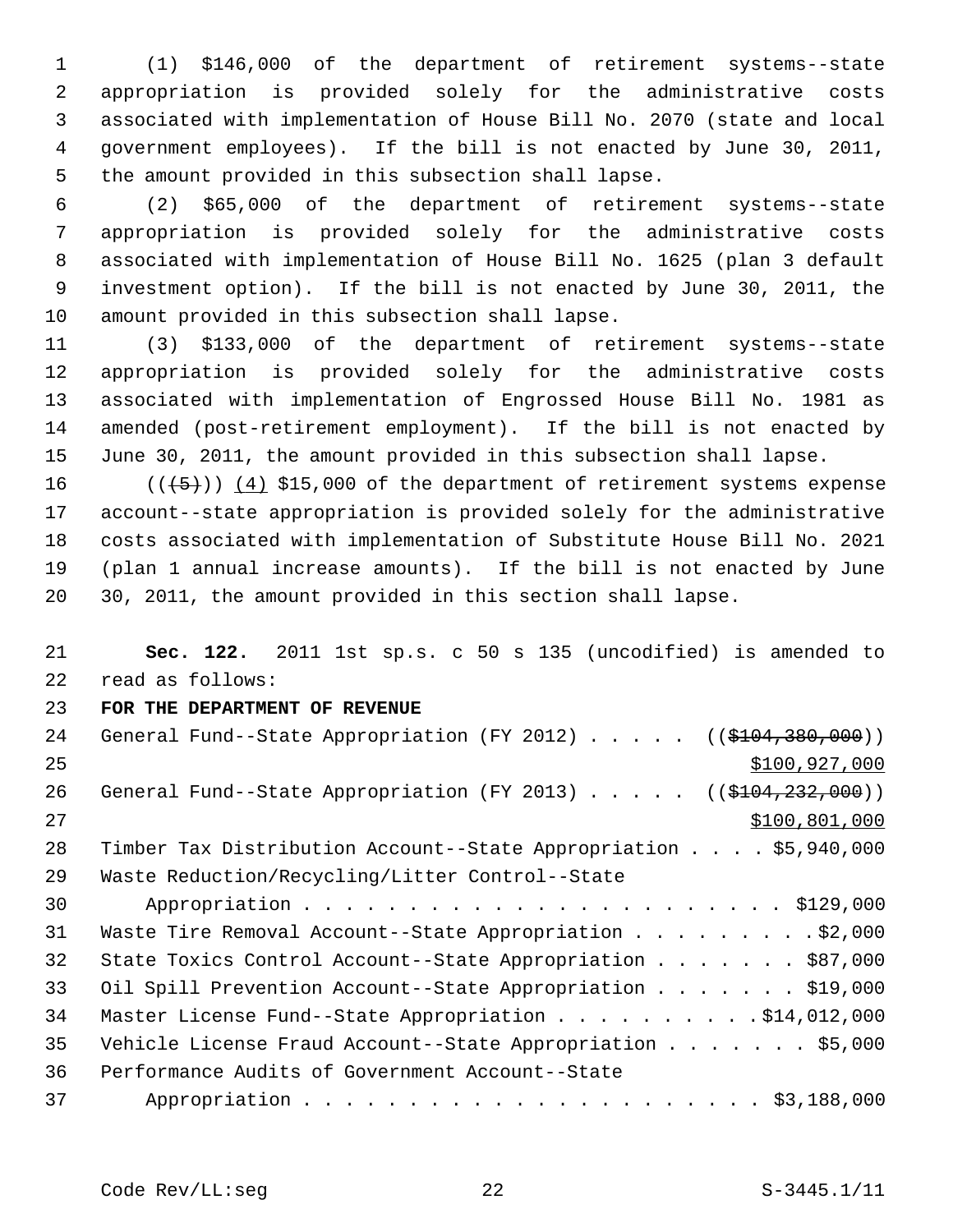1 TOTAL APPROPRIATION . . . . . . . . . . . . . ((\$231,994,000)) 2 \$225,110,000 3 **Sec. 123.** 2011 1st sp.s. c 50 s 138 (uncodified) is amended to 4 read as follows: 5 **FOR THE OFFICE OF MINORITY AND WOMEN'S BUSINESS ENTERPRISES** 6 OMWBE Enterprises Account--State Appropriation  $\ldots$  ...  $(83,266,000)$  $7$   $\frac{1}{3}$ , 264,000 8 NEW SECTION. **Sec. 124.** 2011 1st sp.s. c 50 s 139 (uncodified) is 9 repealed. 10 **Sec. 125.** 2011 1st sp.s. c 50 s 140 (uncodified) is amended to 11 read as follows: 12 **FOR THE INSURANCE COMMISSIONER** 13 General Fund--Federal Appropriation . . . . . . . . . . . . \$4,452,000 14 Insurance Commissioners Regulatory Account--State 15 Appropriation . . . . . . . . . . . . . . . . . ((\$47,509,000))  $16$  \$47,514,000 17 TOTAL APPROPRIATION . . . . . . . . . . . . . . ((\$51,961,000))  $18$  \$51,966,000 19 The appropriations in this section are subject to the following 20 conditions and limitations: 21 (1) \$75,000 of the insurance commissioner's regulatory 22 account--state appropriation is provided solely for the implementation 23 of Substitute Senate Bill No. 5445 (health benefit exchange). 24 (2) \$42,000 of the insurance commissioner's regulatory 25 account--state appropriation is provided solely for the implementation 26 of Senate Bill No. 5213 (insurance statutes). 27 **Sec. 126.** 2011 1st sp.s. c 50 s 141 (uncodified) is amended to read 28 as follows: 29 **FOR THE BOARD OF ACCOUNTANCY** 30 Certified Public Accountants' Account--State 31 Appropriation . . . . . . . . . . . . . . . . . .  $($   $($  $\frac{2}{3},$   $\frac{810}{100})$  $)$  $32$   $$2,808,000$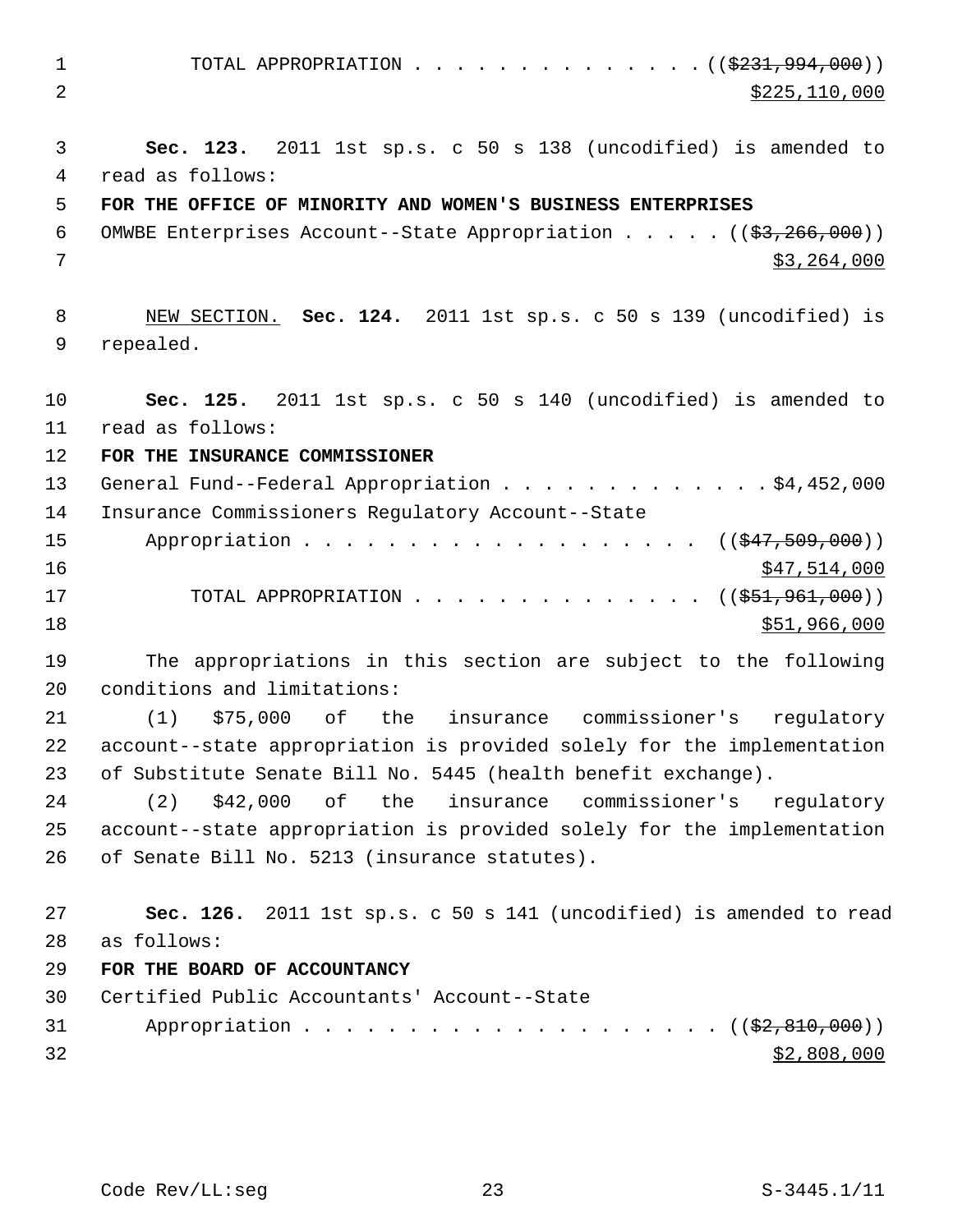| 1  | Sec. 127. 2011 1st sp.s. c 50 s 143 (uncodified) is amended to                            |
|----|-------------------------------------------------------------------------------------------|
| 2  | read as follows:                                                                          |
| 3  | FOR THE HORSE RACING COMMISSION                                                           |
| 4  | Horse Racing Commission Operating Account--State                                          |
| 5  |                                                                                           |
| 6  | \$4,007,000                                                                               |
|    |                                                                                           |
| 7  | Sec. 128. 2011 1st sp.s. c 50 s 144 (uncodified) is amended to                            |
| 8  | read as follows:                                                                          |
| 9  | FOR THE LIQUOR CONTROL BOARD                                                              |
| 10 | Liquor Control Board Construction and Maintenance                                         |
| 11 | Account--State Appropriation \$10,081,000                                                 |
| 12 | Liquor Revolving Account--State Appropriation $($ $($ $\frac{176}{646}, \frac{646}{000})$ |
| 13 | \$176, 238, 000                                                                           |
| 14 | General Fund--Federal Appropriation \$120,000                                             |
| 15 | TOTAL APPROPRIATION $($ $($ \$186,847,000) $)$                                            |
| 16 | \$186,439,000                                                                             |
| 17 | ((The appropriations in this section are subject to the following                         |
| 18 | conditions and limitations: ) )                                                           |
|    |                                                                                           |
| 19 | Sec. 129. 2011 1st sp.s. c 50 s 145 (uncodified) is amended to                            |
| 20 | read as follows:                                                                          |
| 21 | FOR THE UTILITIES AND TRANSPORTATION COMMISSION                                           |
| 22 | General Fund--Federal Appropriation \$502,000                                             |
| 23 | General Fund--Private/Local Appropriation \$11,175,000                                    |
| 24 | Public Service Revolving Account--State                                                   |
| 25 | Appropriation ((\$30,990,000))                                                            |
| 26 | \$30,992,000                                                                              |
| 27 | Pipeline Safety Account--State Appropriation \$3,201,000                                  |
| 28 | Pipeline Safety Account--Federal Appropriation \$2,848,000                                |
| 29 | TOTAL APPROPRIATION ( $(\frac{248}{716},000)$ )                                           |
| 30 | \$48,718,000                                                                              |
| 31 | The appropriations in this section are subject to the following                           |
| 32 | conditions and limitations:                                                               |
| 33 | In accordance with RCW 80.36.610(1), the utilities and<br>(1)                             |
| 34 | transportation commission is authorized to establish<br>federal                           |
| 35 | telecommunications act services fees in fiscal year 2012 as necessary                     |
|    |                                                                                           |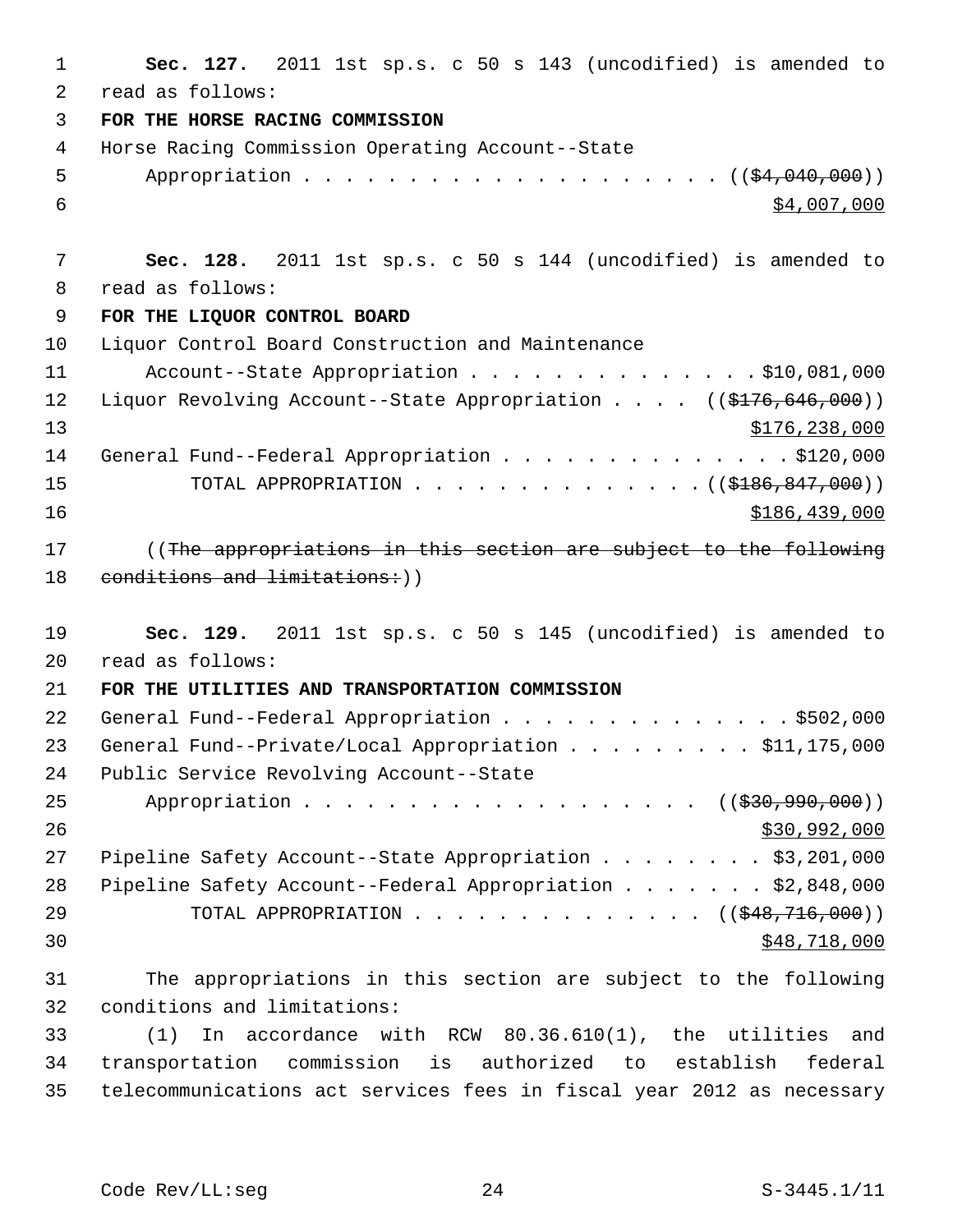1 to meet the actual costs of conducting business and the appropriation 2 levels in this section.

 3 (2) \$15,000 of the pipeline safety account--state appropriation is 4 provided solely for the implementation of Engrossed Second Substitute 5 House Bill No. 1634 (underground utilities).

 6 (3) \$182,000 of the public service revolving account--state 7 appropriation is provided solely for the implementation of Engrossed 8 Second Substitute Senate Bill No. 5769 (coal-fired generation).

 9 (4) \$169,000 of the public service revolving account--state 10 appropriation is provided solely for the implementation of Second 11 Substitute Senate Bill No. 5034 (private infrastructure).

12 **Sec. 130.** 2011 1st sp.s. c 50 s 146 (uncodified) is amended to 13 read as follows:

14 **FOR THE MILITARY DEPARTMENT**

| 15 | General Fund--State Appropriation (FY 2012) $($ $($ $\frac{69}{67}$ , 010, 000)) |
|----|----------------------------------------------------------------------------------|
| 16 | \$7,175,000                                                                      |
| 17 | General Fund--State Appropriation (FY 2013) ( $(\frac{28}{1001}, 000)$ )         |
| 18 | \$7,175,000                                                                      |
| 19 | General Fund--Federal Appropriation \$159,181,000                                |
| 20 | Enhanced 911 Account--State Appropriation \$46,556,000                           |
| 21 | Disaster Response Account--State Appropriation \$17,933,000                      |
| 22 | Disaster Response Account--Federal Appropriation \$66,266,000                    |
| 23 | Military Department Rent and Lease Account--State                                |
| 24 |                                                                                  |
| 25 | Worker and Community Right-to-Know Account--State                                |
| 26 |                                                                                  |
| 27 | TOTAL APPROPRIATION ( $(\frac{2308}{727},000)$ )                                 |
| 28 | \$307,066,000                                                                    |

 $\frac{29}{30}$ The appropriations in this section are subject to the following 31 conditions and limitations:

32 (1) \$18,018,000 of the disaster response account--state 33 appropriation and \$66,266,000 of the disaster response account--federal 34 appropriation may be spent only on disasters declared by the governor 35 and with the approval of the office of financial management. The 36 military department shall submit a report to the office of financial 37 management and the legislative fiscal committees on October 1st and 38 February 1st of each year detailing information on the disaster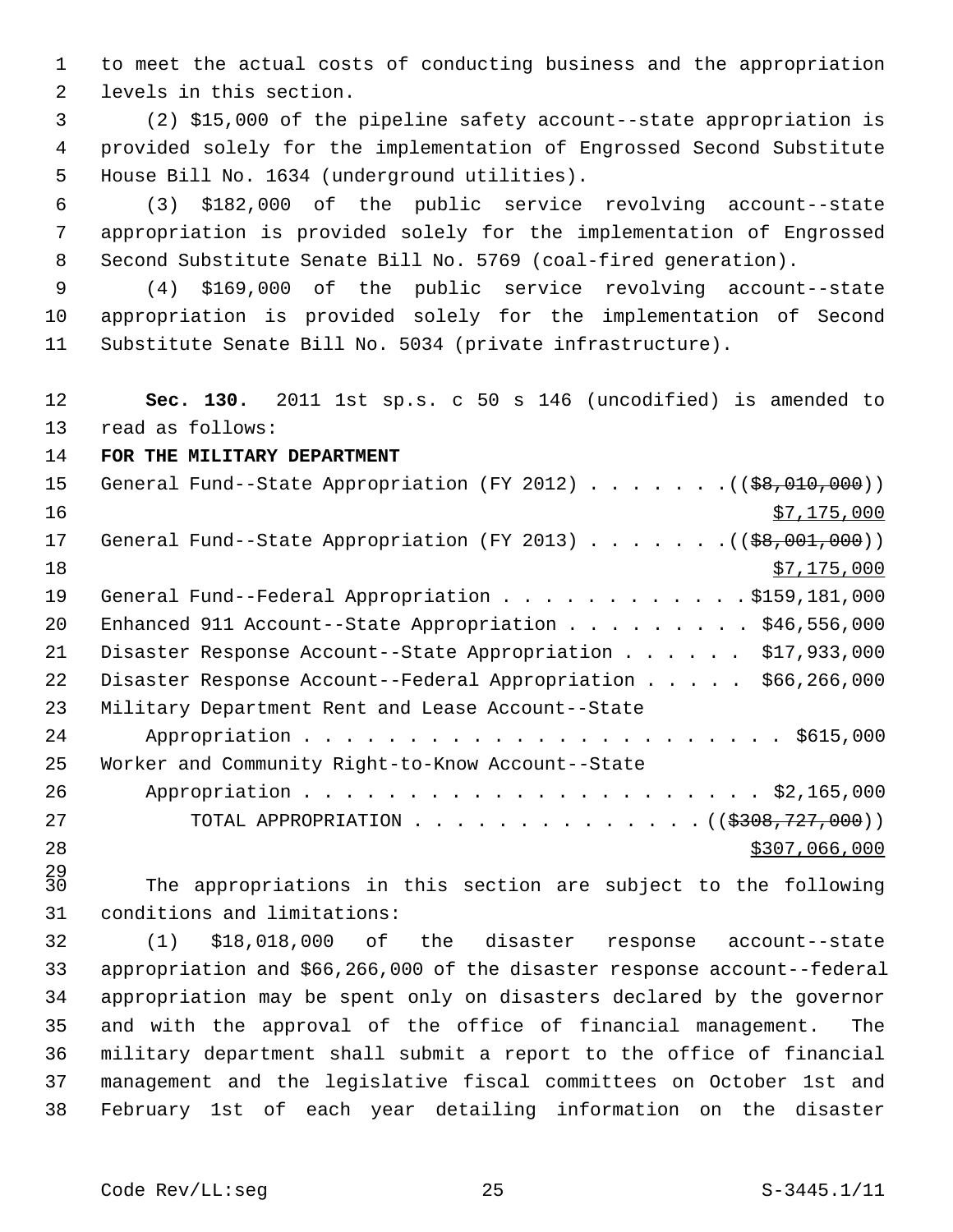1 response account, including: (a) The amount and type of deposits into 2 the account; (b) the current available fund balance as of the reporting 3 date; and (c) the projected fund balance at the end of the 2011-2013 4 biennium based on current revenue and expenditure patterns.

 5 (2) \$75,000,000 of the general fund--federal appropriation is 6 provided solely for homeland security, subject to the following 7 conditions:

 8 (a) Any communications equipment purchased by local jurisdictions 9 or state agencies shall be consistent with standards set by the 10 Washington state interoperability executive committee; and

11 (b) The department shall submit an annual report to the office of 12 financial management and the legislative fiscal committees detailing 13 the governor's domestic security advisory group recommendations; 14 homeland security revenues and expenditures, including estimates of 15 total federal funding for the state; and incremental changes from the 16 previous estimate.

17 **Sec. 131.** 2011 1st sp.s. c 50 s 148 (uncodified) is amended to 18 read as follows:

#### 19 **FOR THE PUBLIC EMPLOYMENT RELATIONS COMMISSION**

| 20 | General Fund--State Appropriation (FY 2012) $($ $($ \$2,347,000))              |
|----|--------------------------------------------------------------------------------|
| 21 | \$2,346,000                                                                    |
| 22 | General Fund--State Appropriation (FY 2013) $($ $($ $\frac{2}{2}, 402, 000)$ ) |
| 23 | \$2,400,000                                                                    |
| 24 | Higher Education Personnel Services Account--State                             |
| 25 |                                                                                |
| 26 | Department of Personnel Service Account--State                                 |
| 27 |                                                                                |
| 28 | TOTAL APPROPRIATION $($ $($ $\frac{1}{58}, \frac{309}{100})$                   |
| 29 | \$8,306,000                                                                    |

## 30 **Sec. 132.** 2011 1st sp.s. c 50 s 150 (uncodified) is amended to 31 read as follows:

### 32 **FOR THE DEPARTMENT OF ENTERPRISE SERVICES**

| 33 |  | General Fund--State Appropriation (FY 2012) $($ $(\frac{24.052.000}{})$         |  |  |  |  |             |  |
|----|--|---------------------------------------------------------------------------------|--|--|--|--|-------------|--|
| 34 |  |                                                                                 |  |  |  |  | \$3,501,000 |  |
| 35 |  | General Fund--State Appropriation (FY 2013) $($ $($ $\frac{4}{94}$ , 047, 000)) |  |  |  |  |             |  |
| 36 |  |                                                                                 |  |  |  |  | \$3,495,000 |  |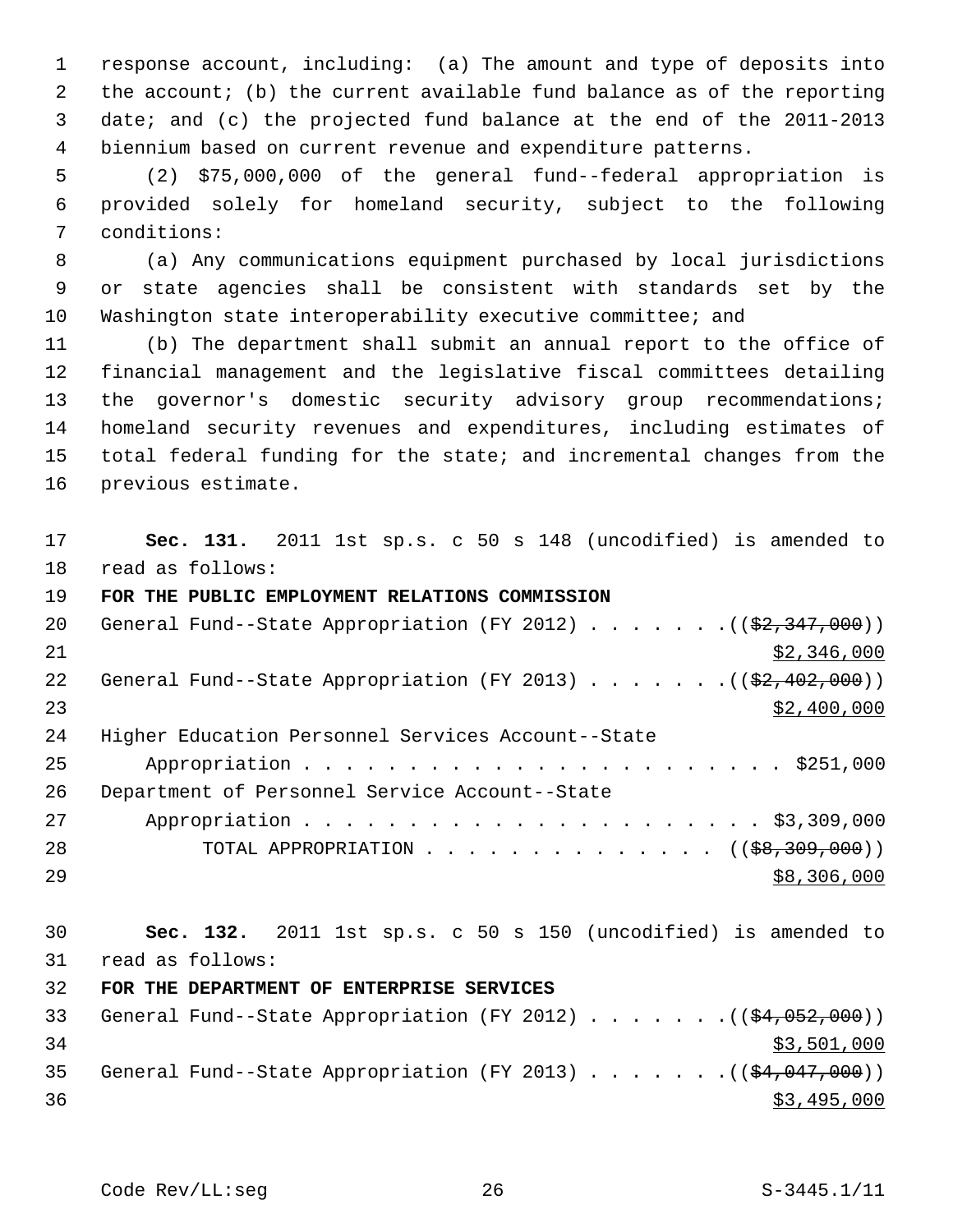|               | General Fund--Federal Appropriation \$177,000                                   |
|---------------|---------------------------------------------------------------------------------|
| $\mathcal{L}$ | General Fund--Private/Local Appropriation \$368,000                             |
| 3             | Building Code Council Account--State Appropriation $((\frac{1}{21}, 185, 000))$ |
| 4             | \$1,187,000                                                                     |
| 5             | Department of Personnel Service Account--State                                  |
| 6             |                                                                                 |
|               | \$11,119,000                                                                    |
| 8             | ((General Administration Service)) Enterprise                                   |
| - 9           | Services Account--State Appropriation ( $(\frac{226}{526}, \frac{524}{900})$ )  |
| 10            | \$26,540,000                                                                    |
| 11            | TOTAL APPROPRIATION $\ldots$ , ( $(\frac{245}{645}, \frac{864}{600})$ )         |
| 12            | \$46,387,000                                                                    |
|               |                                                                                 |

13 The appropriations in this section are subject to the following 14 conditions and limitations:

15 (1) The appropriations in this section are for the operations and 16 expenses of the department of enterprise services as established by 17 Engrossed Substitute Senate Bill No. 5931 (central service functions of 18 state government), effective October 1, 2011. Prior to October 1, 19 2011, the appropriations in this section may be expended for the 20 continued operations and expenses of the office of financial 21 management, the department of general administration, the department of 22 information services, and the department of personnel, pursuant to the 23 expenditure authority schedules produced by the office of financial 24 management, in accordance with chapter 43.88 RCW.

25 (2) \$3,090,000 of the general fund--state appropriation for fiscal 26 year 2012 and \$3,090,000 of the general fund--state appropriation for 27 fiscal year 2013 are provided solely for the payment of facilities and 28 services charges, utilities and contracts charges, public and historic 29 facilities charges, and capital projects surcharges allocable to the 30 senate, house of representatives, statute law committee, and joint 31 legislative systems committee. The department shall allocate charges 32 attributable to these agencies among the affected revolving funds. The 33 department shall maintain an interagency agreement with these agencies 34 to establish performance standards, prioritization of preservation and 35 capital improvement projects, and quality assurance provisions for the 36 delivery of services under this subsection. The legislative agencies 37 named in this subsection shall continue to enjoy all of the same rights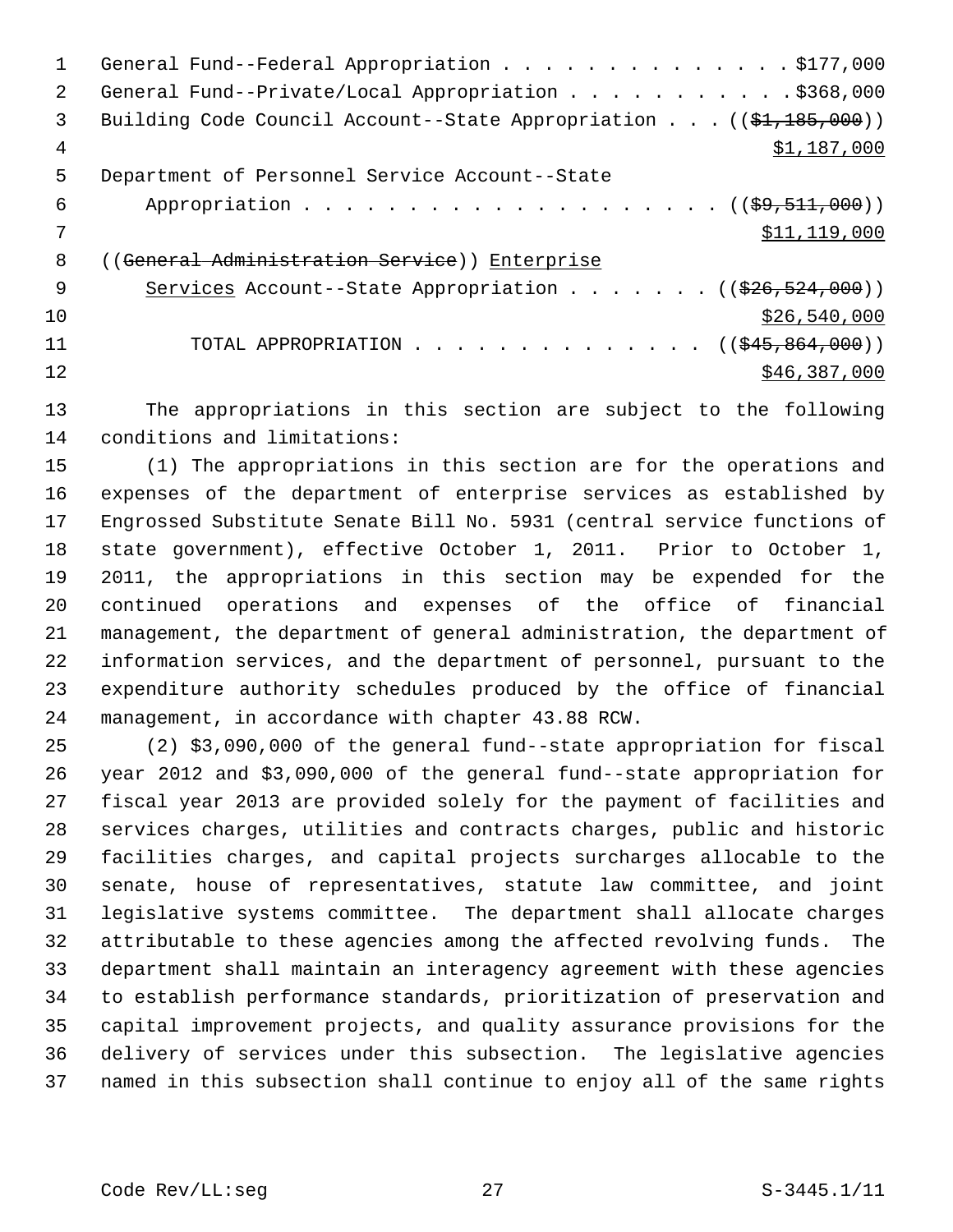1 of occupancy and space use on the capitol campus as historically 2 established.

 3 (3) In accordance with RCW 46.08.172 and 43.135.055, the department 4 is authorized to increase parking fees in fiscal years 2012 and 2013 as 5 necessary to meet the actual costs of conducting business.

 6 (4) The building code council account appropriation is provided 7 solely for the operation of the state building code council as required 8 by statute and modified by the standards established by executive order 9 10-06. The council shall not consider any proposed code amendment or 10 take any other action not authorized by statute or in compliance with 11 the standards established in executive order 10-06. No member of the 12 council may receive compensation, per diem, or reimbursement for 13 activities other than physical attendance at those meetings of the 14 state building code council or the council's designated committees, at 15 which the opportunity for public comment is provided generally and on 16 all agenda items upon which the council proposes to take action.

17 (5) Specific funding is provided for the purposes of section 3 of 18 House Bill No. 1770 (state purchasing).

19 (6) The amounts appropriated in this section are for implementation 20 of Senate Bill No. 5931 (streamlining central service functions).

(End of part)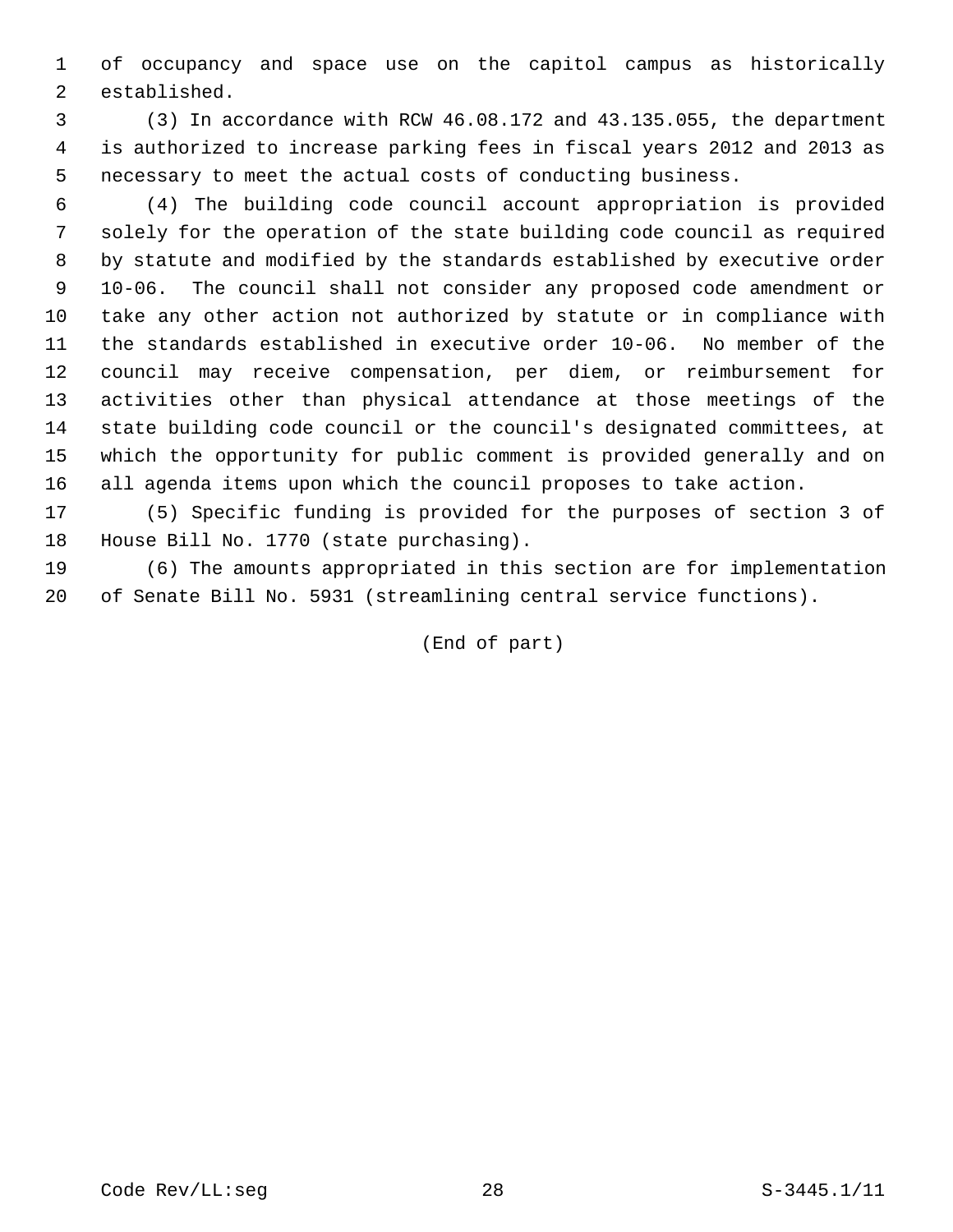| $\mathbf 1$    | PART II                                                                 |
|----------------|-------------------------------------------------------------------------|
| $\overline{2}$ | <b>HUMAN SERVICES</b>                                                   |
|                |                                                                         |
| 3              | Sec. 201. 2011 1st sp.s. c 50 s 201 (uncodified) is amended to          |
| 4              | read as follows:                                                        |
| 5              | FOR THE DEPARTMENT OF SOCIAL AND HEALTH SERVICES                        |
| 6              | The appropriations to the department of social and health<br>(1)        |
| 7              | services in this act shall be expended for the programs and in the      |
| 8              | amounts specified in this act. Appropriations made in this act to the   |
| 9              | department of social and health services shall initially be allotted as |
| 10             | required by this act. Subsequent allotment modifications shall not      |
| 11             | include transfers of moneys between sections of this act except as      |
| 12             | expressly provided in this act, nor shall allotment modifications       |
| 13             | permit moneys that are provided solely for a specified purpose to be    |
| 14             | used for other than that purpose.                                       |
| 15             | (2) The department of social and health services shall not initiate     |
| 16             | any services that require expenditure of state general fund moneys      |
| 17             | unless expressly authorized in this act or other law. The department    |
| 18             | may seek, receive, and spend, under RCW 43.79.260 through 43.79.282,    |
| 19             | federal moneys not anticipated in this act as long as the federal       |
| 20             | funding does not require expenditure of state moneys for the program in |
| 21             | excess of amounts anticipated in this act. If the department receives   |
| 22             | unanticipated unrestricted federal moneys, those moneys shall be spent  |
| 23             | for services authorized in this act or in any other legislation         |
| 24             | providing appropriation authority, and an equal amount of appropriated  |
| 25             | state general fund moneys shall lapse. Upon the lapsing of any moneys   |
| 26             | under this subsection, the office of financial management shall notify  |

29 that federal law does not require to be spent on specifically defined 30 projects or matched on a formula basis by state funds. 31 (3) The health care authority and the department are authorized to 32 develop an integrated health care program designed to slow the 33 progression of illness and disability and better manage medicaid 34 expenditures for the aged and disabled population. Under this

27 the legislative fiscal committees. As used in this subsection, 28 "unrestricted federal moneys" includes block grants and other funds

35 Washington medicaid integration partnership (WMIP), the health care 36 authority and the department may combine and transfer such medicaid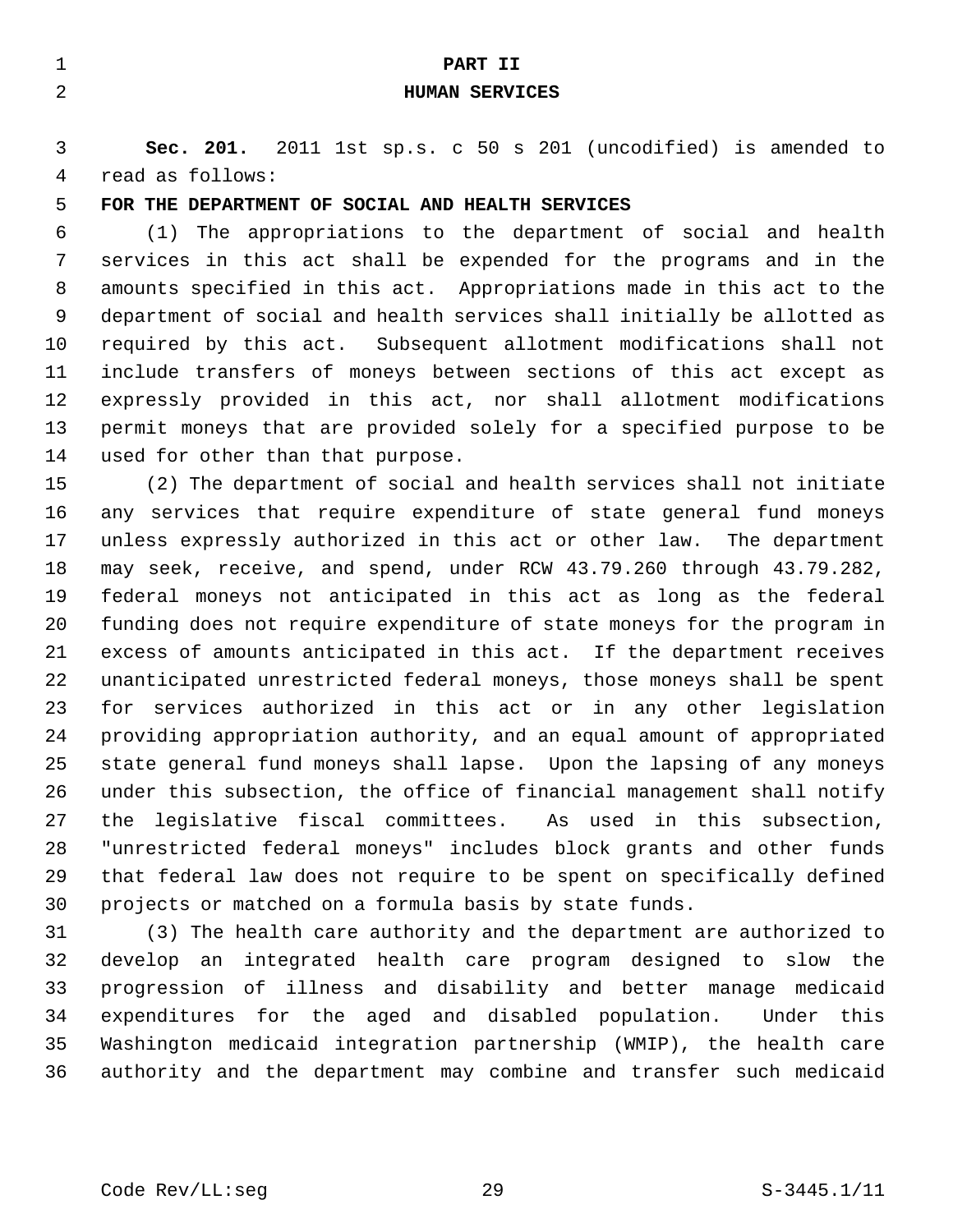1 funds appropriated under sections 204, 206, 208, and 213 of this act as 2 may be necessary to finance a unified health care plan for the WMIP 3 program enrollment. The WMIP pilot projects shall not exceed a daily 4 enrollment of 6,000 persons, nor expand beyond one county during the 5 2011-2013 fiscal biennium. The amount of funding assigned from each 6 program may not exceed the average per capita cost assumed in this act 7 for individuals covered by that program, actuarially adjusted for the 8 health condition of persons enrolled, times the number of clients 9 enrolled. In implementing the WMIP, the health care authority and the 10 department may: (a) Withhold from calculations of "available 11 resources" as set forth in RCW 71.24.025 a sum equal to the capitated 12 rate for enrolled individuals; and (b) employ capitation financing and 13 risk-sharing arrangements in collaboration with health care service 14 contractors licensed by the office of the insurance commissioner and 15 qualified to participate in both the medicaid and medicare programs. 16 The health care authority and the department shall conduct an 17 evaluation of the WMIP, measuring changes in participant health 18 outcomes, changes in patterns of service utilization, participant 19 satisfaction, participant access to services, and the state fiscal 20 impact.

21 (4) The legislature finds that medicaid payment rates, as 22 calculated by the department pursuant to the appropriations in this 23 act, bear a reasonable relationship to the costs incurred by 24 efficiently and economically operated facilities for providing quality 25 services and will be sufficient to enlist enough providers so that care 26 and services are available to the extent that such care and services 27 are available to the general population in the geographic area. The 28 legislature finds that cost reports, payment data from the federal 29 government, historical utilization, economic data, and clinical input 30 constitute reliable data upon which to determine the payment rates.

31  $((+6))$  (5) The department shall to the maximum extent practicable 32 use the same system for delivery of spoken-language interpreter 33 services for social services appointments as the one established for 34 medical appointments in section 213 of this act. When contracting 35 directly with an individual to deliver spoken language interpreter 36 services, the department shall only contract with language access 37 providers who are working at a location in the state and who are state-38 certified or state-authorized, except that when such a provider is not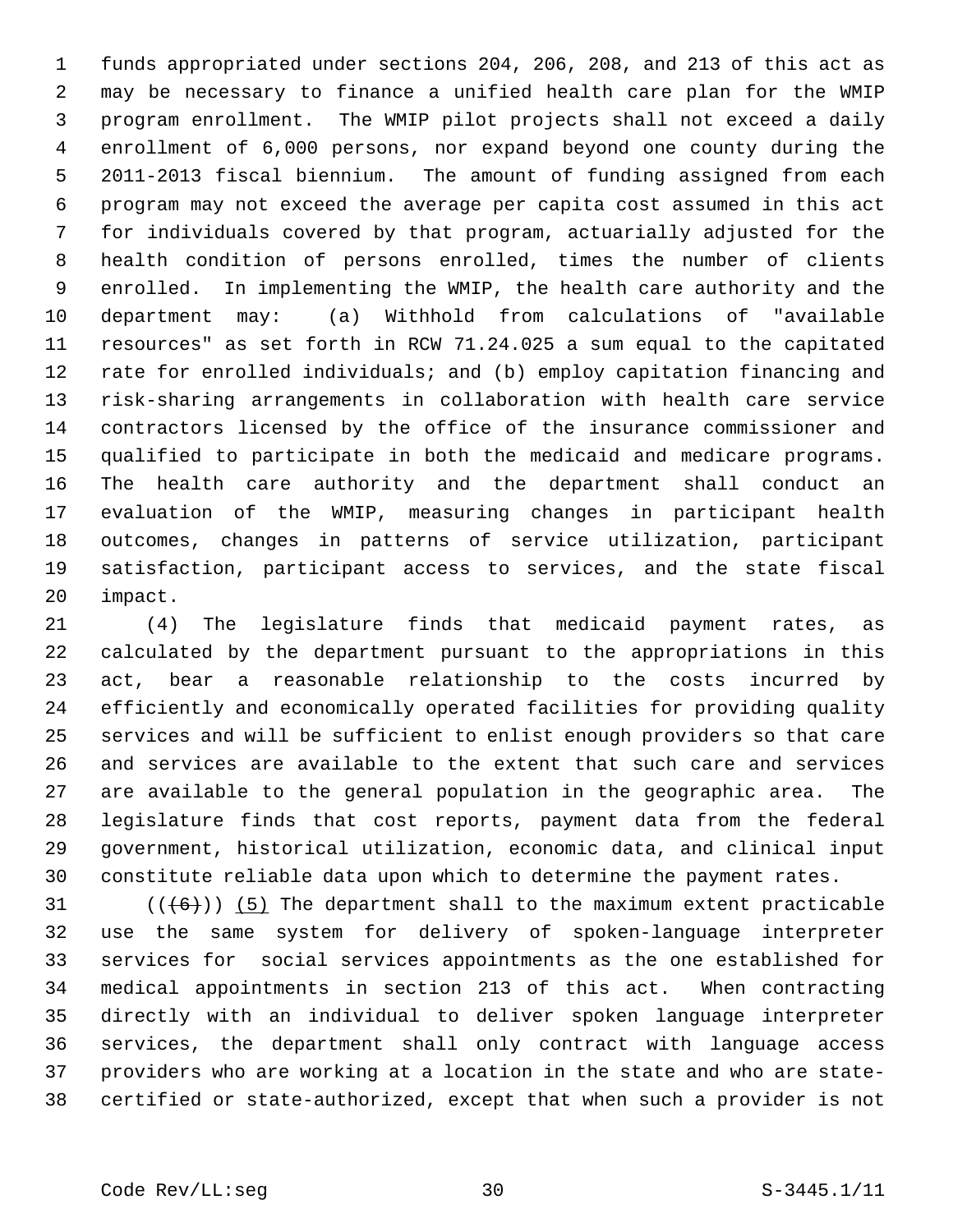1 available, the department may use a language access provider who meets 2 other certifications or standards deemed to meet state standards, 3 including interpreters in other states.

```
 4 Sec. 202. 2011 1st sp.s. c 50 s 202 (uncodified) is amended to
 5 read as follows:
 6 FOR THE DEPARTMENT OF SOCIAL AND HEALTH SERVICES--CHILDREN AND FAMILY
 7 SERVICES PROGRAM
8 General Fund--State Appropriation (FY 2012) . . . . . (($301,565,000))
\frac{1}{29} \frac{1}{295},011,000
10 General Fund--State Appropriation (FY 2013) . . . . . (($302,895,000))
11 $294,232,000
12 General Fund--Federal Appropriation . . . . . . . . . . (($473,030,000))
\frac{$487,912,000}{ }14 General Fund--Private/Local Appropriation . . . . . . . . . $1,358,000
15 Home Security Fund--State Appropriation . . . . . . . . . . $10,741,000
16 Domestic Violence Prevention Account--State
17 Appropriation . . . . . . . . . . . . . . . . . . . . . . $1,154,000
18 Education Legacy Trust Account--State Appropriation . . . . $725,000
19 TOTAL APPROPRIATION . . . . . . . . . . . . ((<del>$1,091,468,000</del>))
20 $1,091,133,000
```
21 The appropriations in this section are subject to the following 22 conditions and limitations:

23 (1) Within amounts provided for the foster care and adoption 24 support programs, the department shall control reimbursement decisions 25 for foster care and adoption support cases such that the aggregate 26 average cost per case for foster care and for adoption support does not 27 exceed the amounts assumed in the projected caseload expenditures.

28 (2) \$668,000 of the general fund--state appropriation for fiscal 29 year 2012 and \$668,000 of the general fund--state appropriation for 30 fiscal year 2013 are provided solely to contract for the operation of 31 one pediatric interim care center. The center shall provide 32 residential care for up to thirteen children through two years of age. 33 Seventy-five percent of the children served by the center must be in 34 need of special care as a result of substance abuse by their mothers. 35 The center shall also provide on-site training to biological, adoptive, 36 or foster parents. The center shall provide at least three months of 37 consultation and support to the parents accepting placement of children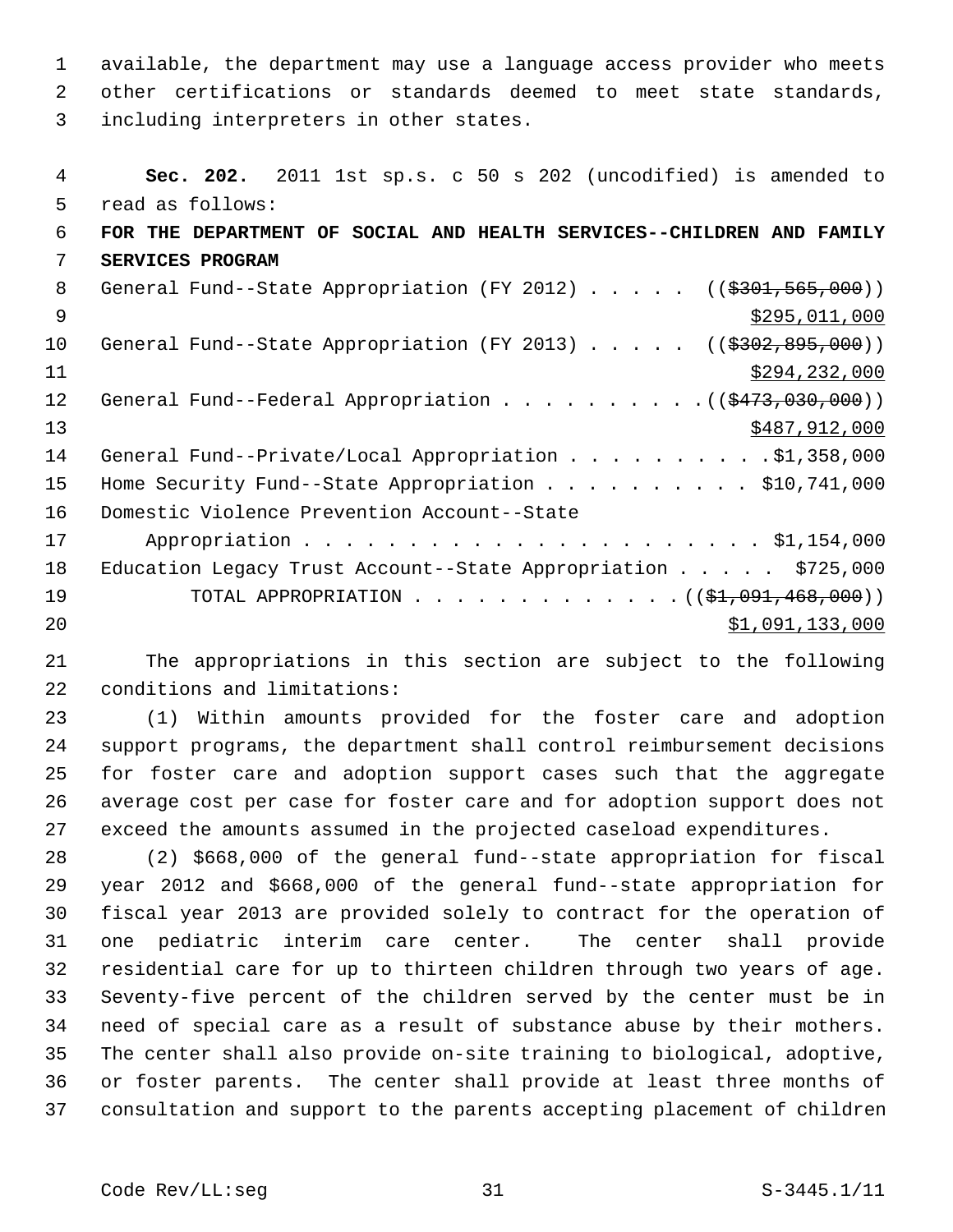1 from the center. The center may recruit new and current foster and 2 adoptive parents for infants served by the center. The department 3 shall not require case management as a condition of the contract. The 4 department shall collaborate with the pediatric interim care center to 5 determine if and how the center could be appropriately incorporated 6 into the performance-based contract model and report its findings to 7 the legislature by December 1, 2012.

8 (3)(a) ((\$85,114,000)) \$85,202,000 of the general fund--state 9 appropriation for fiscal year 2012, ((\$85,409,000)) \$85,408,000 of the 10 general fund--state appropriation for fiscal year 2013, and 11 ((\$79,166,000)) \$79,279,000 of the general fund--federal appropriation 12 are provided solely for services for children and families subject to 13 RCW 74.13.360 and House Bill No. 2122 (child welfare). Prior to 14 approval of contract services pursuant to RCW 74.13.360 and House Bill 15 No. 2122, the amounts provided in this section shall be allotted on a 16 monthly basis and expenditures shall not exceed allotments based on a 17 three month rolling average without approval of the office of financial 18 management following notification to the legislative fiscal committees.

19 (b) The department shall use performance-based contracts to provide 20 services to safely reduce the number of children in out-of-home care, 21 safely reduce the time spent in out-of-home care prior to achieving 22 permanency, and safely reduce the number of children returning to 23 out-of-home care following permanency. The department shall provide an 24 initial report to the legislature and the governor by January 15, 2012, 25 regarding the start-up costs associated with performance-based 26 contracts under RCW 74.13.360 and House Bill No. 2122 (child welfare).

27 (4) \$176,000 of the general fund--state appropriation for fiscal 28 year 2012, \$177,000 of the general fund--state appropriation for fiscal 29 year 2013, \$656,000 of the general fund--private/local appropriation, 30 \$253,000 of the general fund--federal appropriation, and \$725,000 of 31 the education legacy trust account--state appropriation are provided 32 solely for children's administration to contract with an educational 33 advocacy provider with expertise in foster care educational outreach. 34 The amounts in this subsection are provided solely for contracted 35 education coordinators to assist foster children in succeeding in K-12 36 and higher education systems and to assure a focus on education during 37 the transition to performance based contracts. Funding shall be 38 prioritized to regions with high numbers of foster care youth and/or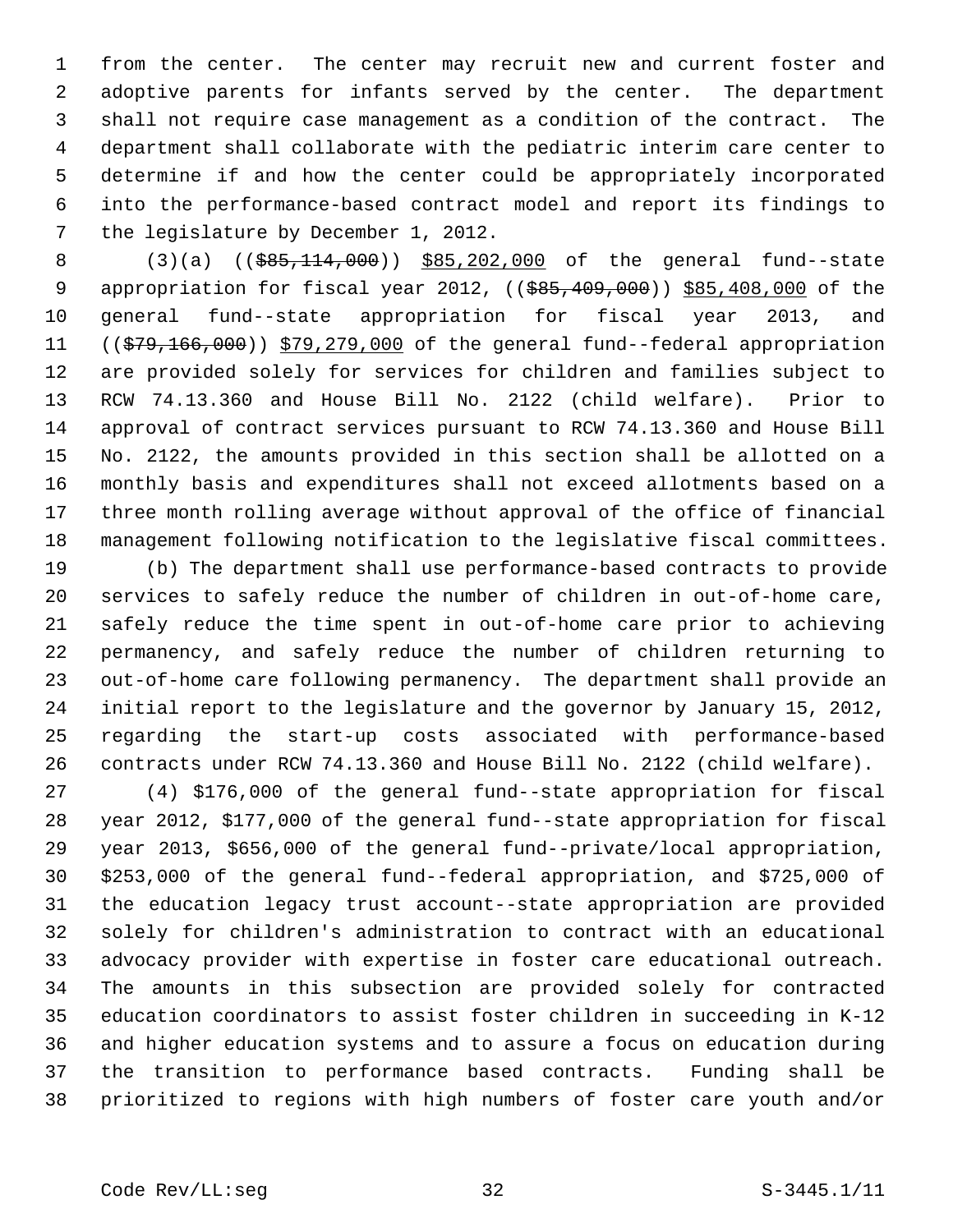1 regions where backlogs of youth that have formerly requested 2 educational outreach services exist. The department shall utilize 3 private matching funds to maintain educational advocacy services.

 4 (5) \$670,000 of the general fund--state appropriation for fiscal 5 year 2012 and \$670,000 of the general fund--state appropriation for 6 fiscal year 2013 are provided solely for services provided through 7 children's advocacy centers.

 8 (6) To ensure expenditures remain within available funds 9 appropriated in this section as required by RCW 74.13A.005 and 10 74.13A.020, the secretary shall not set the amount of any adoption 11 assistance payment or payments, made pursuant to RCW 26.33.320 and 12 74.13A.005 through 74.13A.080, to more than ninety percent of the 13 foster care maintenance payment for that child had he or she remained 14 in a foster family home during the same period. This subsection does 15 not apply to adoption assistance agreements in existence on the 16 effective date of this section.

17 (7) \$10,741,000 of the home security fund--state appropriation is 18 provided solely for the department to contract for services pursuant to 19 RCW 13.32A.030 and 74.15.220. The department shall contract and 20 collaborate with service providers in a manner that maintains the 21 availability and geographic representation of secure and semi-secure 22 crisis residential centers and HOPE centers. To achieve efficiencies 23 and increase utilization, the department shall allow the co-location of 24 these centers, except that a youth may not be placed in a secure 25 facility or the secure portion of a co-located facility except as 26 specifically authorized by chapter 13.32A RCW. The reductions to 27 appropriations in this subsection related to semi-secure crisis 28 residential centers reflect a reduction to the number of beds for semi-29 secure crisis residential centers and not a reduction in rates. Any 30 secure crisis residential center or semi-secure crisis residential 31 center bed reduction shall not be based solely upon bed utilization. 32 The department is to exercise its discretion in reducing the number of 33 beds but to do so in a manner that maintains availability and 34 geographic representation of semi-secure and secure crisis residential 35 centers.

36  $((+9))$  (8) \$47,000 of the general fund--state appropriation for 37 fiscal year 2012, \$14,000 of the general fund--state appropriation for 38 fiscal year 2013, and \$40,000 of the general fund--federal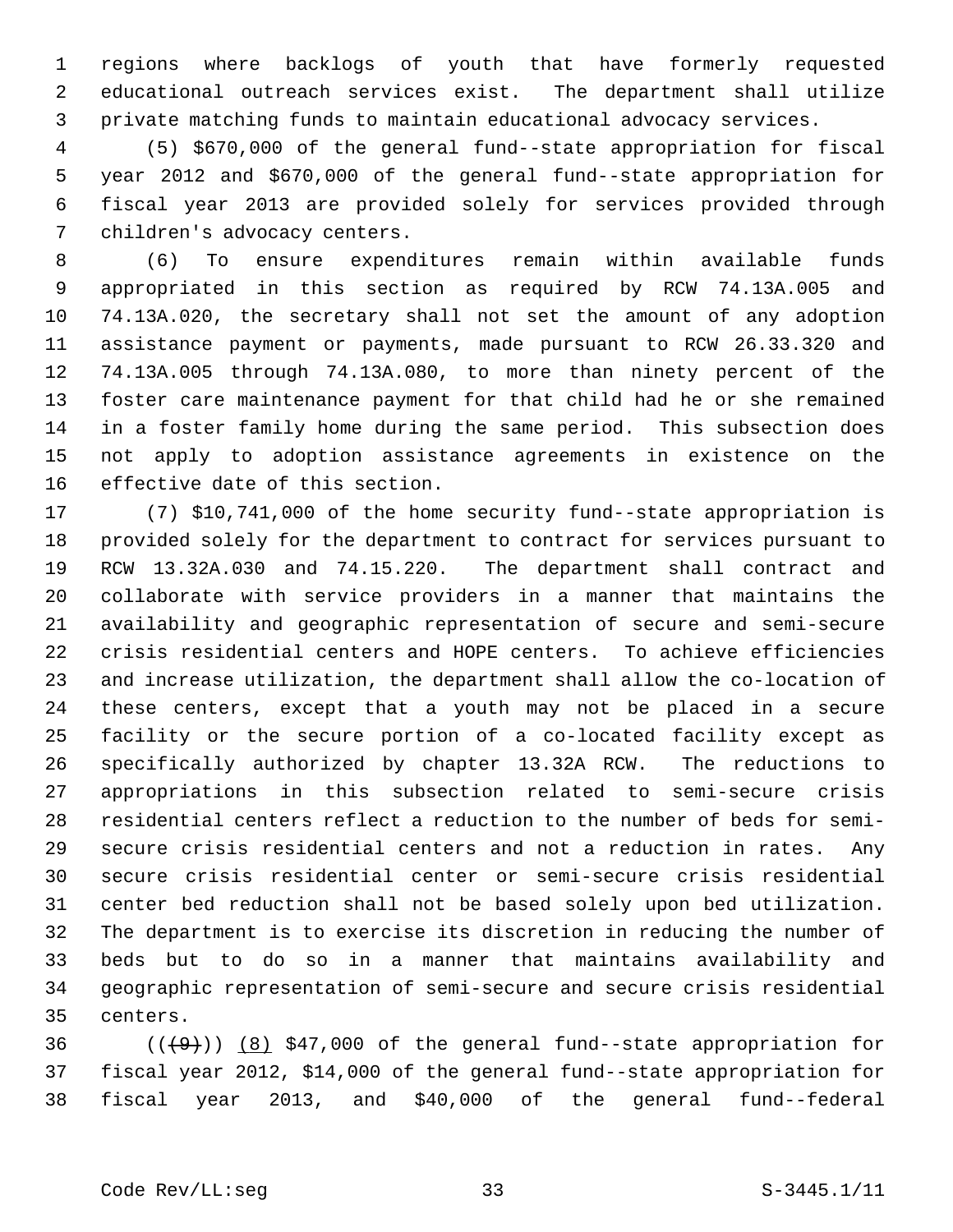1 appropriation are provided solely to implement Substitute House Bill 2 No. 1697 (dependency system). If the bill is not enacted by June 30, 3 2011, the amounts provided in this subsection shall lapse.

4 (( $(10)$ )) (9) \$564,000 of the general fund--federal appropriation is 5 provided solely to implement Second Substitute House Bill No. 1128 6 (extended foster care). If the bill is not enacted by June 30, 2011, 7 the amount provided in this subsection shall lapse.

 8 **Sec. 203.** 2011 1st sp.s. c 50 s 203 (uncodified) is amended to 9 read as follows: 10 **FOR THE DEPARTMENT OF SOCIAL AND HEALTH SERVICES--JUVENILE**

11 **REHABILITATION PROGRAM** 12 General Fund--State Appropriation (FY 2012) . . . . . ((\$87,025,000)) 13 \$86,684,000 14 General Fund--State Appropriation (FY 2013) . . . . . ((\$86,803,000))  $15$  \$86,505,000 \$86,505,000 16 General Fund--Federal Appropriation . . . . . . . . . . . . ((\$702,000))  $17$  \$3,758,000 18 General Fund--Private/Local Appropriation . . . . . . . . . \$1,903,000 19 Washington Auto Theft Prevention Authority Account-- 20 State Appropriation . . . . . . . . . . . . . . . . . . . . \$196,000 21 Juvenile Accountability Incentive Account--Federal 22 Appropriation . . . . . . . . . . . . . . . . . . . . . . \$2,801,000 23 TOTAL APPROPRIATION . . . . . . . . . . . . . . ((\$179,430,000)) 24 \$181,847,000

25 The appropriations in this section are subject to the following 26 conditions and limitations:

27 (1) \$331,000 of the general fund--state appropriation for fiscal 28 year 2012 and \$331,000 of the general fund--state appropriation for 29 fiscal year 2013 are provided solely for deposit in the county criminal 30 justice assistance account for costs to the criminal justice system 31 associated with the implementation of chapter 338, Laws of 1997 32 (juvenile code revisions). The amounts provided in this subsection are 33 intended to provide funding for county adult court costs associated 34 with the implementation of chapter 338, Laws of 1997 and shall be 35 distributed in accordance with RCW 82.14.310.

36 (2) \$2,716,000 of the general fund--state appropriation for fiscal 37 year 2012 and \$2,716,000 of the general fund--state appropriation for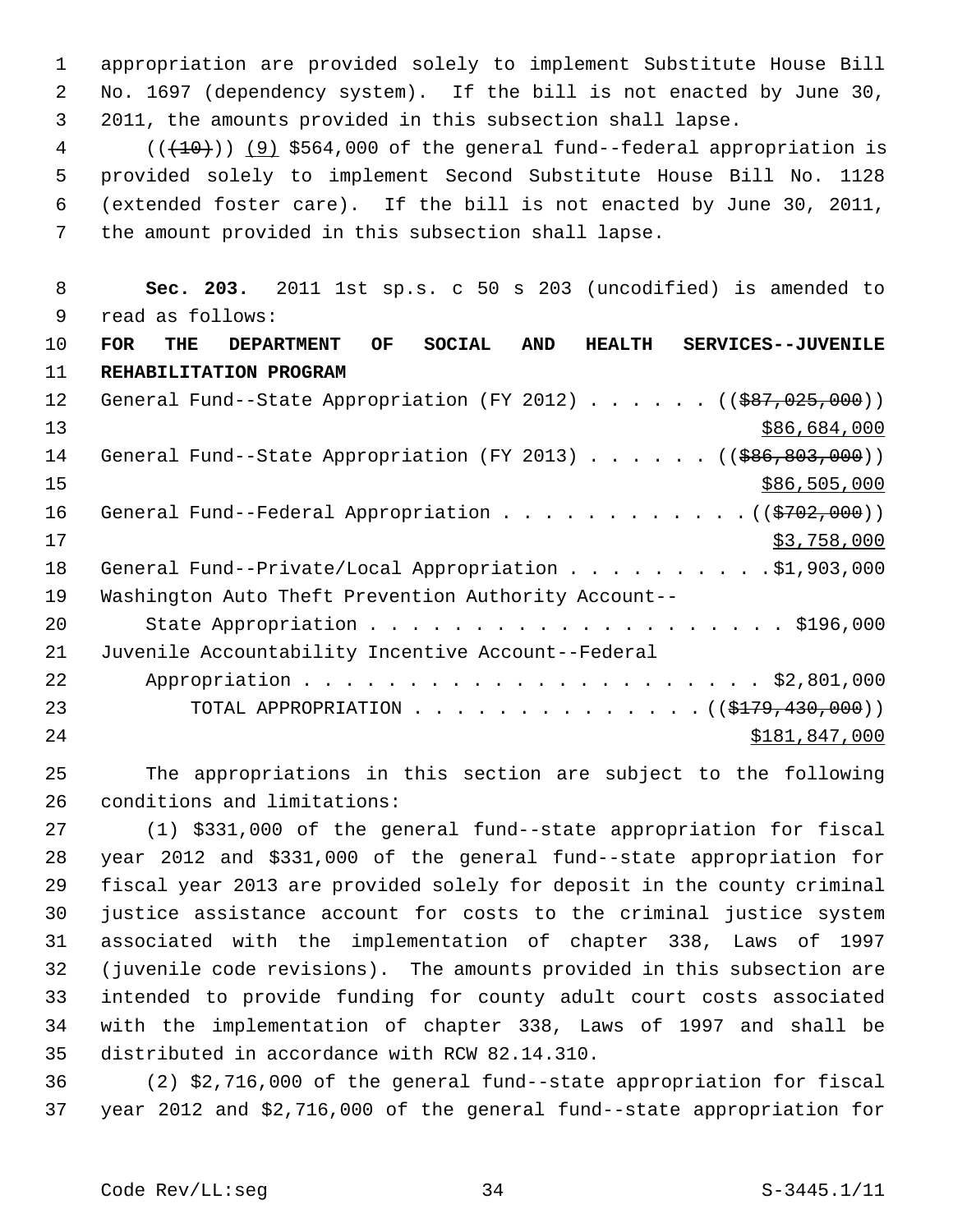1 fiscal year 2013 are provided solely for the implementation of chapter 2 338, Laws of 1997 (juvenile code revisions). The amounts provided in 3 this subsection are intended to provide funding for county impacts 4 associated with the implementation of chapter 338, Laws of 1997 and 5 shall be distributed to counties as prescribed in the current 6 consolidated juvenile services (CJS) formula.

 7 (3) \$3,482,000 of the general fund--state appropriation for fiscal 8 year 2012 and \$3,482,000 of the general fund--state appropriation for 9 fiscal year 2013 are provided solely to implement community juvenile 10 accountability grants pursuant to chapter 338, Laws of 1997 (juvenile 11 code revisions). Funds provided in this subsection may be used solely 12 for community juvenile accountability grants, administration of the 13 grants, and evaluations of programs funded by the grants.

14 (4) \$1,130,000 of the general fund--state appropriation for fiscal 15 year 2012 and \$1,130,000 of the general fund--state appropriation for 16 fiscal year 2013 are provided solely to implement alcohol and substance 17 abuse treatment programs for locally committed offenders. The juvenile 18 rehabilitation administration shall award these moneys on a competitive 19 basis to counties that submitted a plan for the provision of services 20 approved by the division of alcohol and substance abuse. The juvenile 21 rehabilitation administration shall develop criteria for evaluation of 22 plans submitted and a timeline for awarding funding and shall assist 23 counties in creating and submitting plans for evaluation.

24 (5) \$3,123,000 of the general fund--state appropriation for fiscal 25 year 2012 and \$3,123,000 of the general fund--state appropriation for 26 fiscal year 2013 are provided solely for grants to county juvenile 27 courts for the following programs identified by the Washington state 28 institute for public policy (institute) in its October 2006 report: 29 "Evidence-Based Public Policy Options to Reduce Future Prison 30 Construction, Criminal Justice Costs and Crime Rates": Functional 31 family therapy, multi-systemic therapy, aggression replacement training 32 and interagency coordination programs, or other programs with a 33 positive benefit-cost finding in the institute's report. County 34 juvenile courts shall apply to the juvenile rehabilitation 35 administration for funding for program-specific participation and the 36 administration shall provide grants to the courts consistent with the 37 per-participant treatment costs identified by the institute.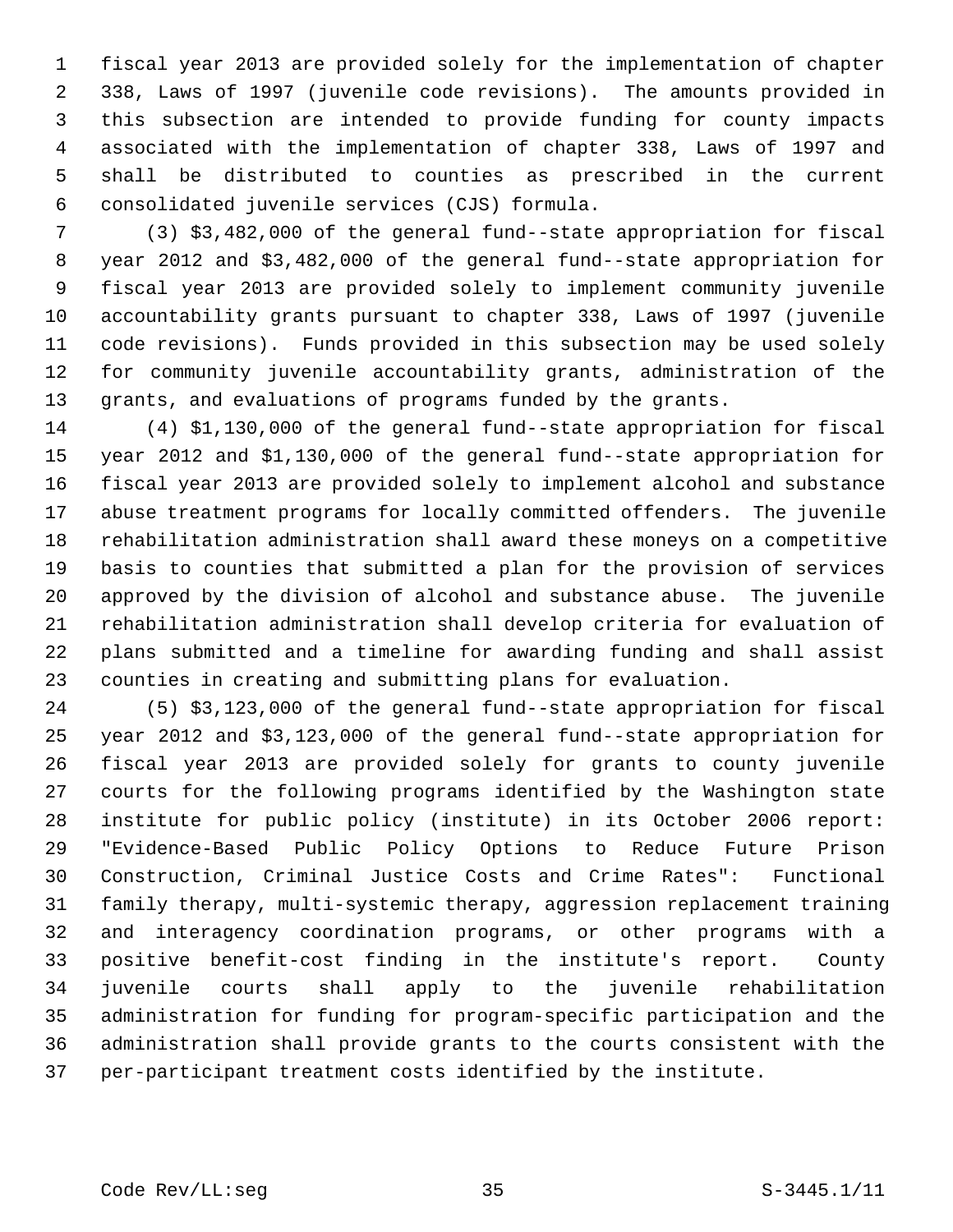1 (6) \$1,537,000 of the general fund--state appropriation for fiscal 2 year 2012 and \$1,537,000 of the general fund--state appropriation for 3 fiscal year 2013 are provided solely for expansion of the following 4 treatments and therapies in juvenile rehabilitation administration 5 programs identified by the Washington state institute for public policy 6 in its October 2006 report: "Evidence-Based Public Policy Options to 7 Reduce Future Prison Construction, Criminal Justice Costs and Crime 8 Rates": Multidimensional treatment foster care, family integrated 9 transitions, and aggression replacement training, or other programs 10 with a positive benefit-cost finding in the institute's report. The 11 administration may concentrate delivery of these treatments and 12 therapies at a limited number of programs to deliver the treatments in 13 a cost-effective manner.

14 (7)(a) The juvenile rehabilitation administration shall administer 15 a block grant, rather than categorical funding, of consolidated 16 juvenile service funds, community juvenile accountability act grants, 17 the chemical dependency disposition alternative funds, the mental 18 health disposition alternative, and the sentencing disposition 19 alternative for the purpose of serving youth adjudicated in the 20 juvenile justice system. In making the block grant, the juvenile 21 rehabilitation administration shall follow the following formula and 22 will prioritize evidence-based programs and disposition alternatives 23 and take into account juvenile courts program-eligible youth in 24 conjunction with the number of youth served in each approved evidence-25 based program or disposition alternative: (i) Thirty-seven and one-26 half percent for the at-risk population of youth ten to seventeen years 27 old; (ii) fifteen percent for moderate and high-risk youth; (iii) 28 twenty-five percent for evidence-based program participation; (iv) 29 seventeen and one-half percent for minority populations; (v) three 30 percent for the chemical dependency disposition alternative; and (vi) 31 two percent for the mental health and sentencing dispositional 32 alternatives. Funding for the special sex offender disposition 33 alternative (SSODA) shall not be included in the block grant, but 34 allocated on the average daily population in juvenile courts. Funding 35 for the evidence-based expansion grants shall be excluded from the 36 block grant formula. Funds may be used for promising practices when 37 approved by the juvenile rehabilitation administration and juvenile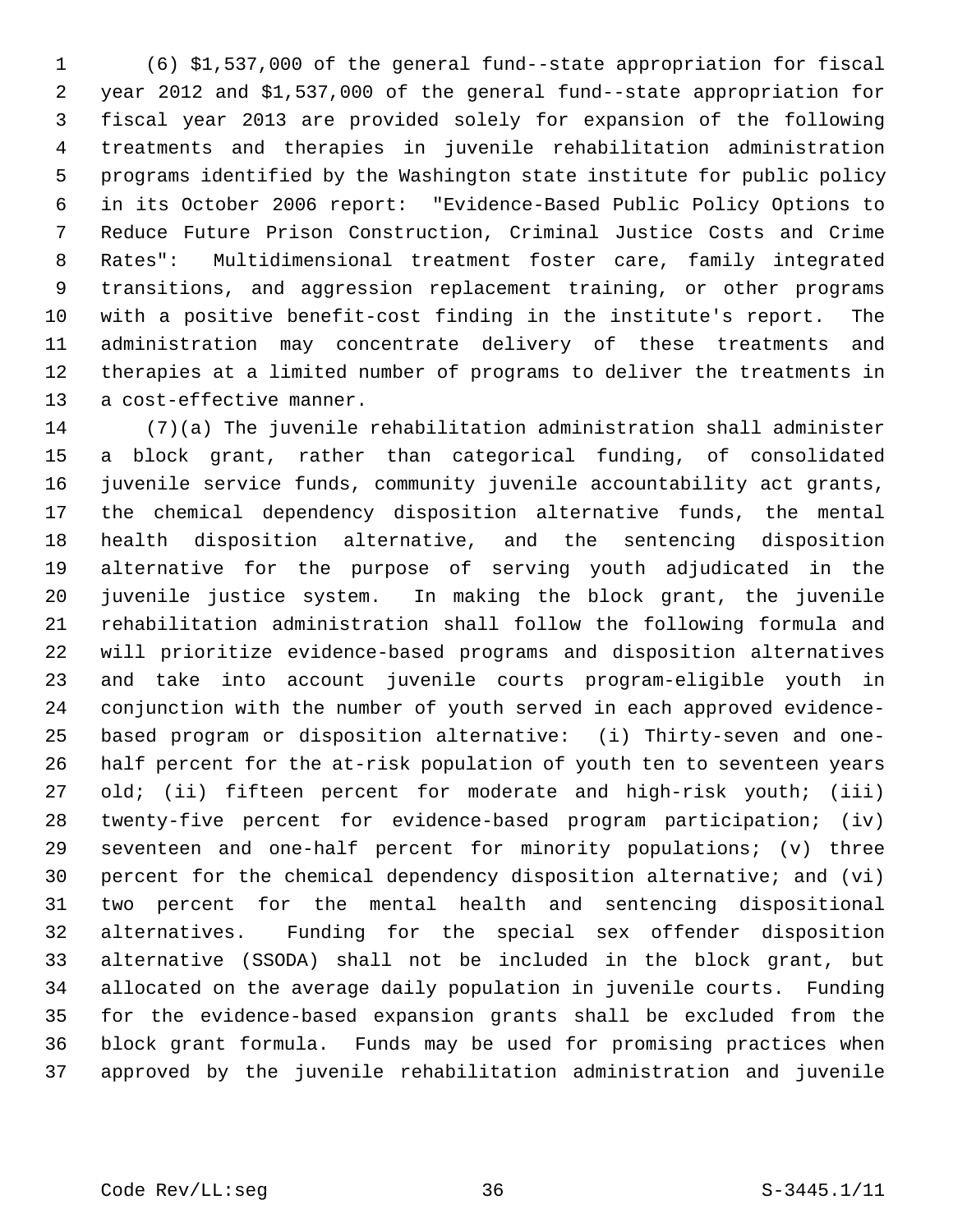1 courts, through the community juvenile accountability act committee, 2 based on the criteria established in consultation with Washington state 3 institute for public policy and the juvenile courts.

 4 (b) The juvenile rehabilitation administration shall phase the 5 implementation of the formula provided in subsection (1) of this 6 section by including a stop-loss formula of five percent in fiscal year 7 2012 and five percent in fiscal year 2013.

 8 (c) The juvenile rehabilitation administration and the juvenile 9 courts shall establish a block grant funding formula oversight 10 committee with equal representation from the juvenile rehabilitation 11 administration and the juvenile courts. The purpose of this committee 12 is to assess the ongoing implementation of the block grant funding 13 formula, utilizing data-driven decision making and the most current 14 available information. The committee will be cochaired by the juvenile 15 rehabilitation administration and the juvenile courts, who will also 16 have the ability to change members of the committee as needed to 17 achieve its purpose. Initial members will include one juvenile court 18 representative from the finance committee, the community juvenile 19 accountability act committee, the risk assessment quality assurance 20 committee, the executive board of the Washington association of 21 juvenile court administrators, the Washington state center for court 22 research, and a representative of the superior court judges 23 association; two representatives from the juvenile rehabilitation 24 administration headquarters program oversight staff, two 25 representatives of the juvenile rehabilitation administration regional 26 office staff, one representative of the juvenile rehabilitation 27 administration fiscal staff and a juvenile rehabilitation 28 administration division director. The committee may make changes to 29 the formula categories other than the evidence-based program and 30 disposition alternative categories if it is determined the changes will 31 increase statewide service delivery or effectiveness of evidence-based 32 program or disposition alternative resulting in increased cost benefit 33 savings to the state. Long-term cost benefit must be considered. 34 Percentage changes may occur in the evidence-based program or 35 disposition alternative categories of the formula should it be 36 determined the changes will increase evidence-based program or 37 disposition alternative delivery and increase the cost benefit to the 38 state. These outcomes will also be considered in determining when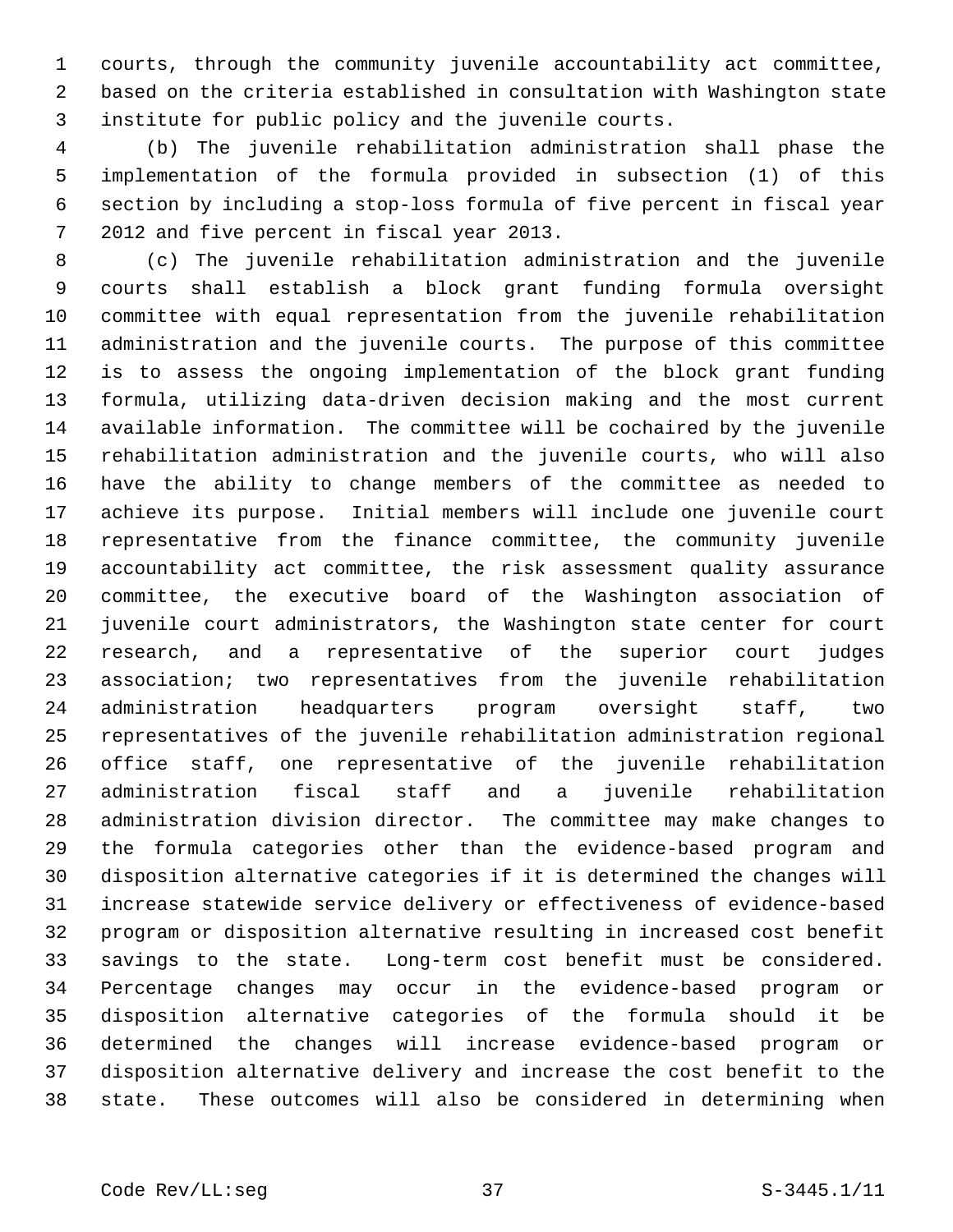1 evidence-based expansion or special sex offender disposition 2 alternative funds should be included in the block grant or left 3 separate.

 4 (d) The juvenile courts and administrative office of the courts 5 shall be responsible for collecting and distributing information and 6 providing access to the data systems to the juvenile rehabilitation 7 administration and the Washington state institute for public policy 8 related to program and outcome data. The juvenile rehabilitation 9 administration and the juvenile courts will work collaboratively to 10 develop program outcomes that reinforce the greatest cost benefit to 11 the state in the implementation of evidence-based practices and 12 disposition alternatives.

13 (8) The juvenile courts and administrative office of the courts 14 shall collect and distribute information related to program outcome and 15 provide access to these data systems to the juvenile rehabilitation 16 administration and Washington state institute for public policy. 17 Consistent with chapter 13.50 RCW, all confidentiality agreements 18 necessary to implement this information-sharing shall be approved 19 within 30 days of the effective date of this section. The agreements 20 between administrative office of the courts, the juvenile courts, and 21 the juvenile rehabilitation administration shall be executed to ensure 22 that the juvenile rehabilitation administration receives the data that 23 the juvenile rehabilitation administration identifies as needed to 24 comply with this subsection. This includes, but is not limited to, 25 information by program at the statewide aggregate level, individual 26 court level, and individual client level for the purpose of the 27 juvenile rehabilitation administration providing quality assurance and 28 oversight for the locally committed youth block grant and associated 29 funds and at times as specified by the juvenile rehabilitation 30 administration as necessary to carry out these functions. The data 31 shall be provided in a manner that reflects the collaborative work the 32 juvenile rehabilitation administration and juvenile courts have 33 developed regarding program outcomes that reinforce the greatest cost 34 benefit to the state in the implementation of evidence-based practices 35 and disposition alternatives.

36 (9) Within the funds provided in this section, the juvenile 37 rehabilitation administration shall maintain the physical plant and 38 protect state assets at the Maple Lane School.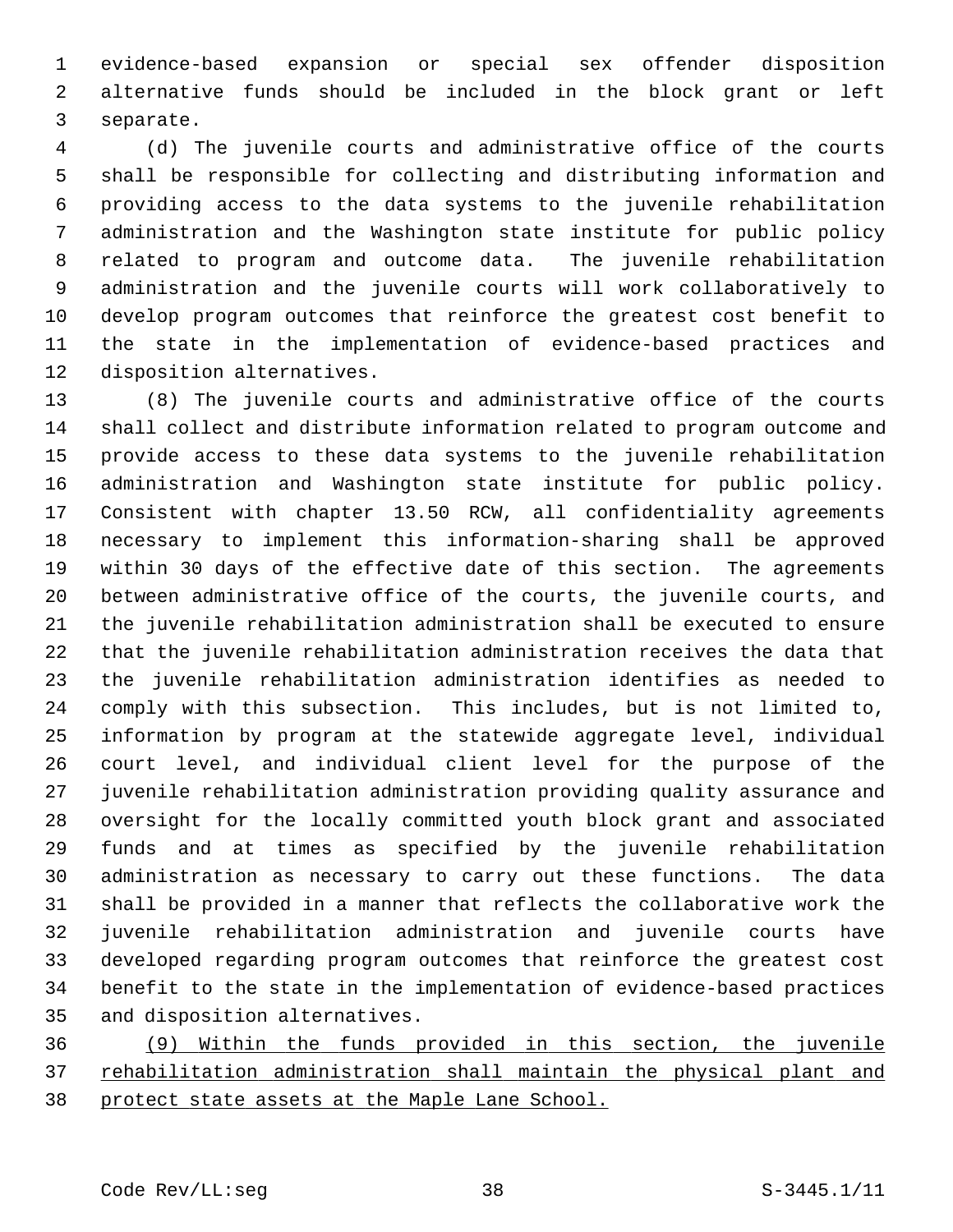1 **Sec. 204.** 2011 1st sp.s. c 50 s 204 (uncodified) is amended to 2 read as follows: 3 **FOR THE DEPARTMENT OF SOCIAL AND HEALTH SERVICES--MENTAL HEALTH** 4 **PROGRAM** 5 (1) COMMUNITY SERVICES/REGIONAL SUPPORT NETWORKS 6 General Fund--State Appropriation (FY 2012) . . . . . ((\$322,704,000)) 7 \$317,392,000 8 General Fund--State Appropriation (FY 2013) . . . . . ((\$327,615,000)) 9 \$322,982,000 \$322,982,000 10 General Fund--Federal Appropriation . . . . . . . . . . ((\$456,691,000)) 11 \$448,732,000 12 General Fund--Private/Local Appropriation . . . . . . ((\$17,604,000))  $\frac{13}{7,864,000}$ 14 Hospital Safety Net Assessment Fund--State 15 Appropriation . . . . . . . . . . . . . . . . . . . . . . \$6,802,000 16 TOTAL APPROPRIATION . . . . . . . . . . . . . ((\$1,131,416,000)) 17 \$1,113,772,000

18 The appropriations in this subsection are subject to the following 19 conditions and limitations:

20 (a) \$109,342,000 of the general fund--state appropriation for 21 fiscal year 2012 and \$109,341,000 of the general fund--state 22 appropriation for fiscal year 2013 are provided solely for persons and 23 services not covered by the medicaid program. This is a reduction of 24 \$4,348,000 each fiscal year from the nonmedicaid funding that was 25 allocated for expenditure by regional support networks during fiscal 26 year 2011 prior to supplemental budget reductions. This \$4,348,000 27 reduction shall be distributed among regional support networks 28 proportional to each network's share of the total state population. To 29 the extent possible, levels of regional support network spending shall 30 be maintained in the following priority order: (i) Crisis and 31 commitment services; (ii) community inpatient services; and (iii) 32 residential care services, including personal care and emergency 33 housing assistance.

34 (b) \$6,590,000 of the general fund--state appropriation for fiscal 35 year 2012, \$6,590,000 of the general fund--state appropriation for 36 fiscal year 2013, and \$7,620,000 of the general fund--federal 37 appropriation are provided solely for the department and regional 38 support networks to continue to contract for implementation of high-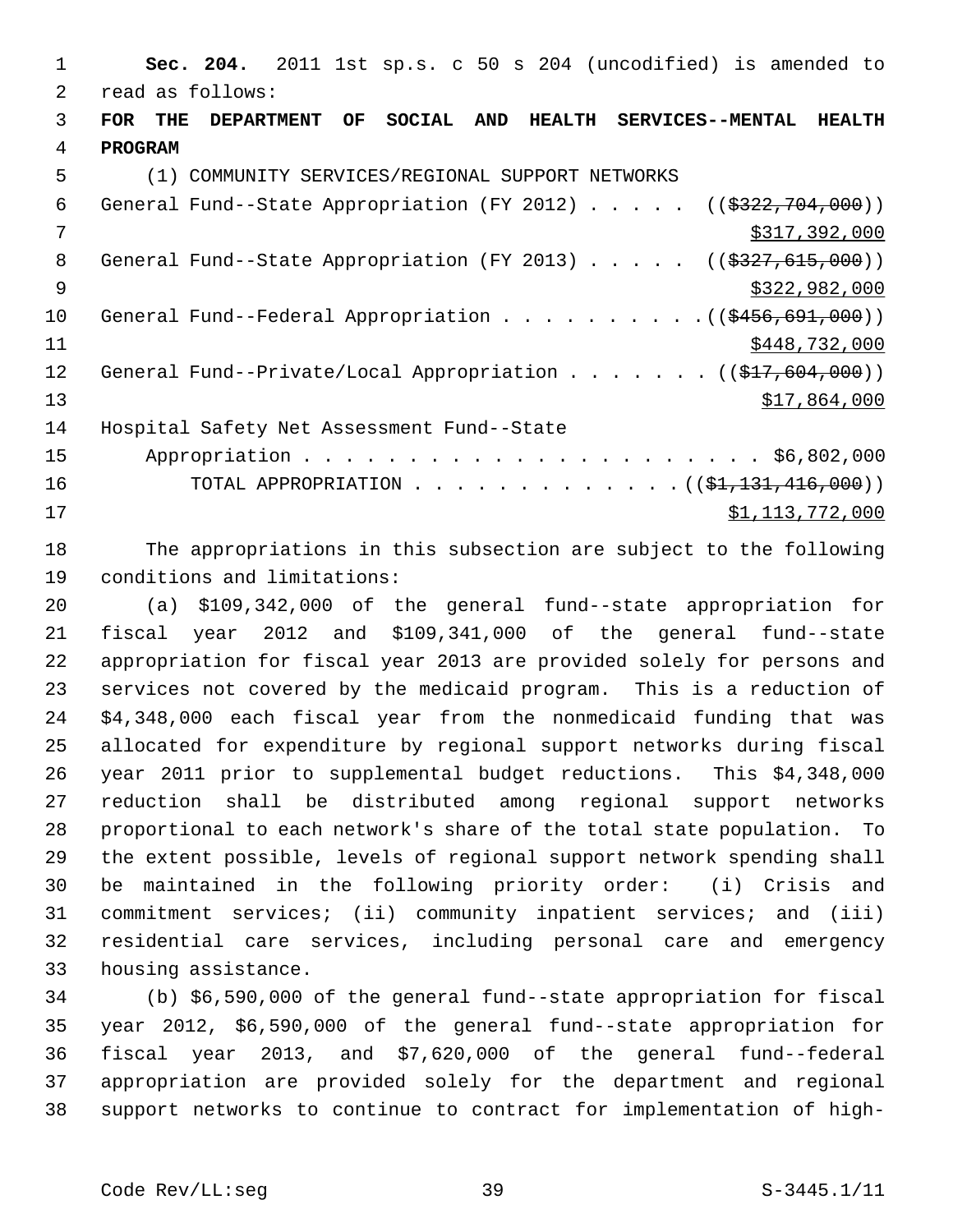1 intensity programs for assertive community treatment (PACT) teams. In 2 determining the proportion of medicaid and nonmedicaid funding provided 3 to regional support networks with PACT teams, the department shall 4 consider the differences between regional support networks in the 5 percentages of services and other costs associated with the teams that 6 are not reimbursable under medicaid. The department may allow regional 7 support networks which have nonmedicaid reimbursable costs that are 8 higher than the nonmedicaid allocation they receive under this section 9 to supplement these funds with local dollars or funds received under 10 section 204(1)(a) of this act. The department and regional support 11 networks shall maintain consistency with all essential elements of the 12 PACT evidence-based practice model in programs funded under this 13 section.

14 (c) \$5,850,000 of the general fund--state appropriation for fiscal 15 year 2012, \$5,850,000 of the general fund--state appropriation for 16 fiscal year 2013, and \$1,300,000 of the general fund--federal 17 appropriation are provided solely for the western Washington regional 18 support networks to provide either community- or hospital campus-based 19 services for persons who require the level of care previously provided 20 by the program for adaptive living skills (PALS) at western state 21 hospital.

22 (d) The number of nonforensic beds allocated for use by regional 23 support networks at eastern state hospital shall be 192 per day. The 24 number of nonforensic beds allocated for use by regional support 25 networks at western state hospital shall be 557 per day.

26 (e) From the general fund--state appropriations in this subsection, 27 the secretary of social and health services shall assure that regional 28 support networks reimburse the aging and disability services 29 administration for the general fund--state cost of medicaid personal 30 care services that enrolled regional support network consumers use 31 because of their psychiatric disability.

32 (f) \$4,582,000 of the general fund--state appropriation for fiscal 33 year 2012 and \$4,582,000 of the general fund--state appropriation for 34 fiscal year 2013 are provided solely for mental health services for 35 mentally ill offenders while confined in a county or city jail and for 36 facilitating access to programs that offer mental health services upon 37 release from confinement.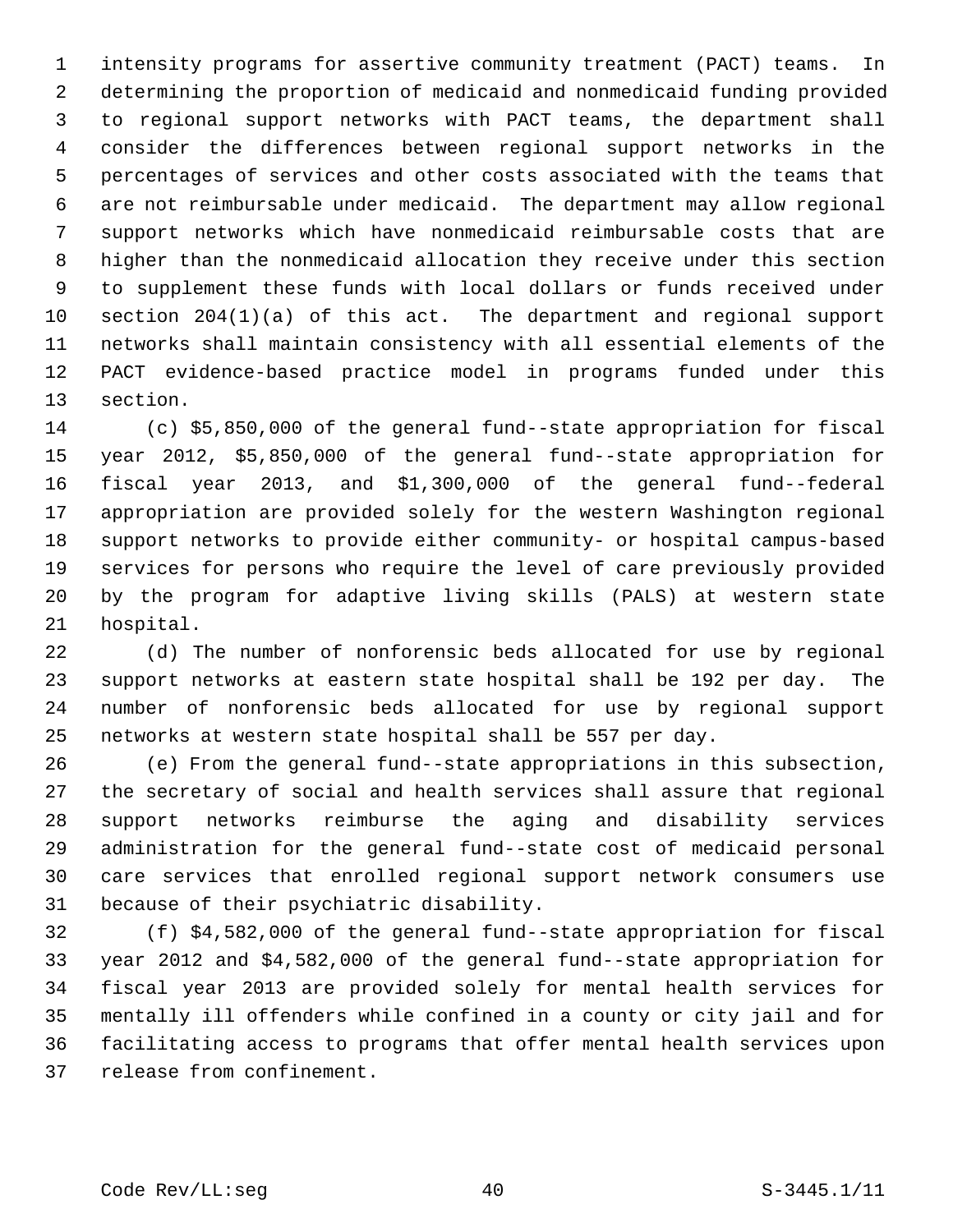1 (g) The department is authorized to continue to contract directly, 2 rather than through contracts with regional support networks, for 3 children's long-term inpatient facility services.

 4 (h) \$750,000 of the general fund--state appropriation for fiscal 5 year 2012 and \$750,000 of the general fund--state appropriation for 6 fiscal year 2013 are provided solely to continue performance-based 7 incentive contracts to provide appropriate community support services 8 for individuals with severe mental illness who were discharged from the 9 state hospitals as part of the expanding community services initiative. 10 These funds will be used to enhance community residential and support 11 services provided by regional support networks through other state and 12 federal funding.

13 (i) \$1,125,000 of the general fund--state appropriation for fiscal 14 year 2012 and \$1,125,000 of the general fund--state appropriation for 15 fiscal year 2013 are provided solely for the Spokane regional support 16 network to implement services to reduce utilization and the census at 17 eastern state hospital. Such services shall include:

18 (i) High intensity treatment team for persons who are high 19 utilizers of psychiatric inpatient services, including those with co-20 occurring disorders and other special needs;

21 (ii) Crisis outreach and diversion services to stabilize in the 22 community individuals in crisis who are at risk of requiring inpatient 23 care or jail services;

24 (iii) Mental health services provided in nursing facilities to 25 individuals with dementia, and consultation to facility staff treating 26 those individuals; and

27 (iv) Services at the sixteen-bed evaluation and treatment facility.

28 At least annually, the Spokane regional support network shall 29 assess the effectiveness of these services in reducing utilization at 30 eastern state hospital, identify services that are not optimally 31 effective, and modify those services to improve their effectiveness.

32 (j) \$1,529,000 of the general fund--state appropriation for fiscal 33 year 2012 and \$1,529,000 of the general fund--state appropriation for 34 fiscal year 2013 are provided solely to reimburse Pierce and Spokane 35 counties for the cost of conducting 180-day commitment hearings at the 36 state psychiatric hospitals.

37 (k) Regional support networks may use local funds to earn 38 additional federal medicaid match, provided the locally matched rate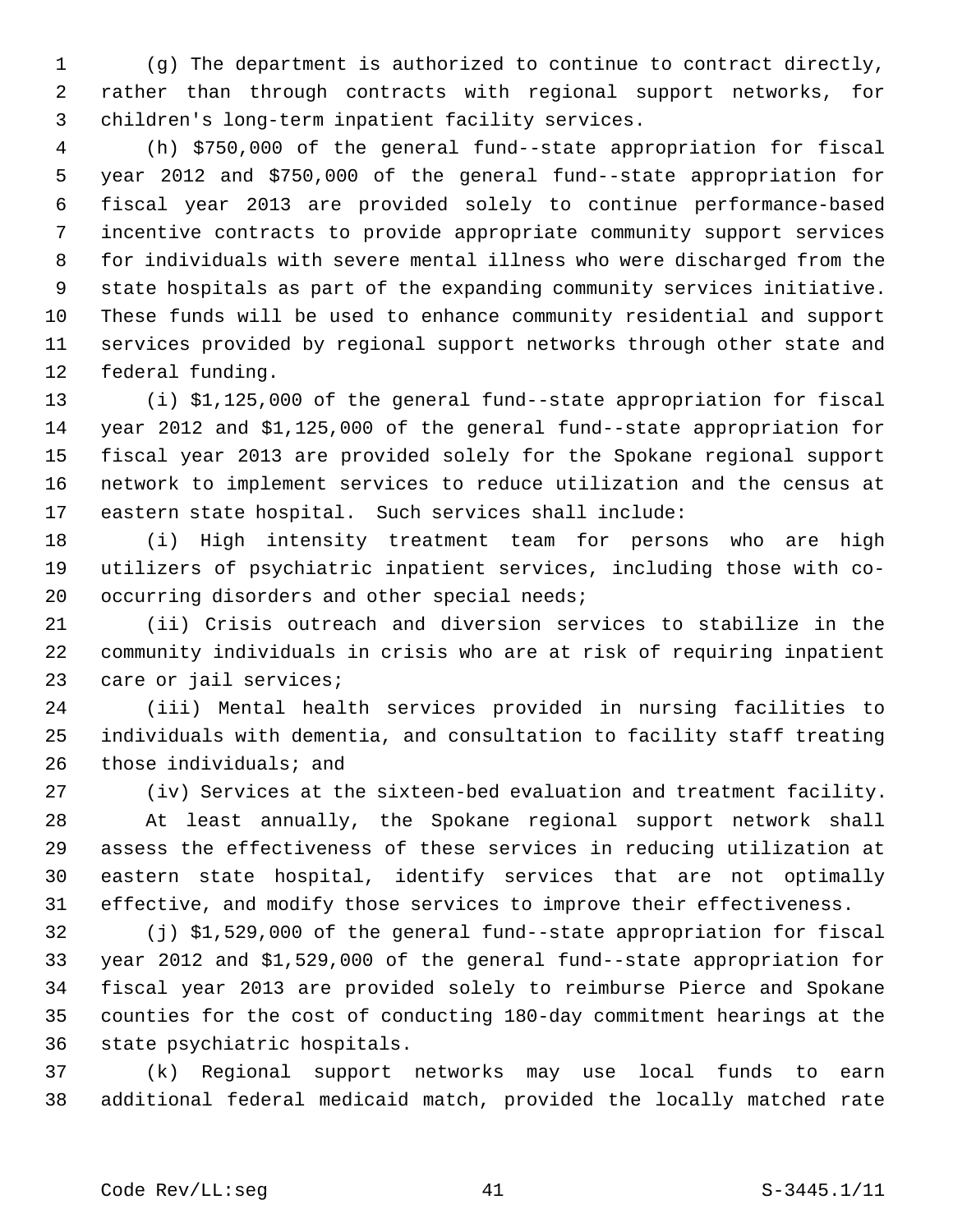1 does not exceed the upper-bound of their federally allowable rate 2 range, and provided that the enhanced funding is used only to provide 3 medicaid state plan or waiver services to medicaid clients. 4 Additionally, regional support networks may use a portion of the state 5 funds allocated in accordance with (a) of this subsection to earn 6 additional medicaid match, but only to the extent that the application 7 of such funds to medicaid services does not diminish the level of 8 crisis and commitment, community inpatient, residential care, and 9 outpatient services presently available to persons not eligible for 10 medicaid.

11 (l) Given the recent approval of federal medicaid matching funds 12 for the disability lifeline and the alcohol and drug abuse treatment 13 support act programs, the department shall charge regional support 14 networks for only the state share rather than the total cost of 15 community psychiatric hospitalization for persons enrolled in those 16 programs.

17 (m) \$750,000 of the general fund--state appropriation for fiscal 18 year 2012, \$750,000 of the general fund--state appropriation for fiscal 19 year 2013, and \$1,500,000 of the general fund--federal appropriation 20 are provided solely to adjust regional support network capitation rates 21 to account for the per diem rates actually paid for psychiatric care 22 provided at hospitals participating in the certified public expenditure 23 program operated pursuant to section 213 of this act.

24 (2) INSTITUTIONAL SERVICES

| 25 | General Fund--State Appropriation (FY 2012) ( $(\frac{2114}{686},000)$ ) |
|----|--------------------------------------------------------------------------|
| 26 | \$115,317,000                                                            |
| 27 | General Fund--State Appropriation (FY 2013) $($ $($ $$113, 766, 000)$ )  |
| 28 | \$114, 111, 000                                                          |
| 29 | General Fund--Federal Appropriation $($ $($ $\frac{150}{767}, 000)$ $)$  |
| 30 | \$153,324,000                                                            |
| 31 | General Fund--Private/Local Appropriation ( $(\frac{265}{834},000)$ )    |
| 32 | \$67,325,000                                                             |
| 33 | TOTAL APPROPRIATION $\ldots$ , ( $(\frac{12445}{1000})$ )                |
| 34 | \$450,077,000                                                            |
|    |                                                                          |

35 The appropriations in this subsection are subject to the following 36 conditions and limitations:

37 (a) The state psychiatric hospitals may use funds appropriated in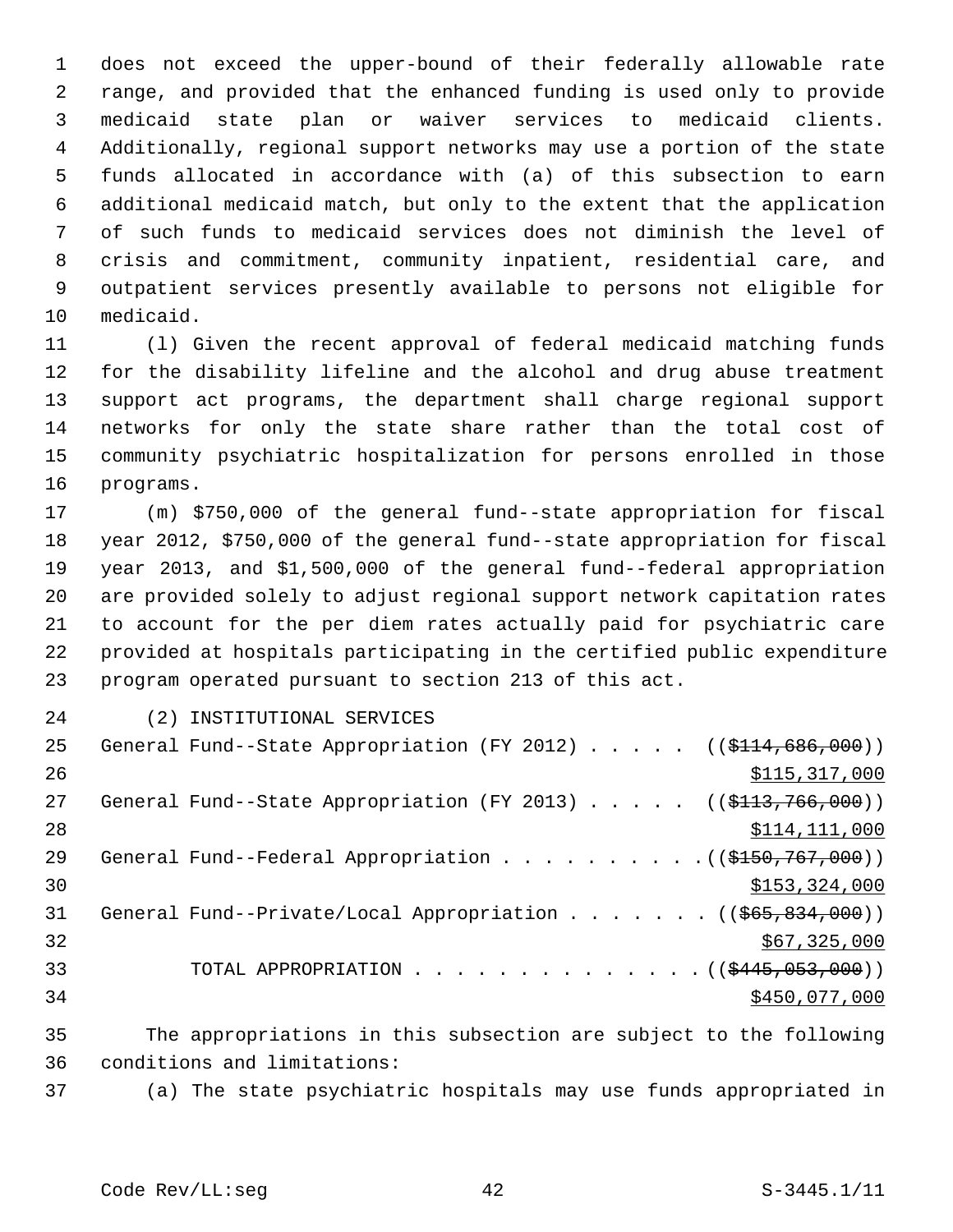1 this subsection to purchase goods and supplies through hospital group 2 purchasing organizations when it is cost-effective to do so.

 3 (b) \$231,000 of the general fund--state appropriation for fiscal 4 year 2012 and \$231,000 of the general fund--state appropriation for 5 fiscal year 2013 are provided solely for a community partnership 6 between western state hospital and the city of Lakewood to support 7 community policing efforts in the Lakewood community surrounding 8 western state hospital. The amounts provided in this subsection (2)(b) 9 are for the salaries, benefits, supplies, and equipment for one full-10 time investigator, one full-time police officer, and one full-time 11 community service officer at the city of Lakewood.

12 (c) \$45,000 of the general fund--state appropriation for fiscal 13 year 2012 and \$45,000 of the general fund--state appropriation for 14 fiscal year 2013 are provided solely for payment to the city of 15 Lakewood for police services provided by the city at western state 16 hospital and adjacent areas.

17 (d) \$20,000,000 of the general fund--state appropriation for fiscal 18 year 2012 and \$20,000,000 of the general fund--state appropriation for 19 fiscal year 2013 are provided solely to maintain staffed capacity to 20 serve an average daily census in forensic wards at western state 21 hospital of 270 patients per day.

22 (3) SPECIAL PROJECTS

| 23 | General Fund--State Appropriation (FY 2012) $($ $($ \$1,457,000))                            |
|----|----------------------------------------------------------------------------------------------|
| 24 | \$1,168,000                                                                                  |
| 25 | General Fund--State Appropriation (FY 2013) $($ $($ \$1,462,000))                            |
| 26 | \$1,164,000                                                                                  |
| 27 | General Fund--Federal Appropriation $($ $($ \$2,682,000) $)$                                 |
| 28 | \$4,109,000                                                                                  |
| 29 | General Fund--Private/Local Appropriation 9700,000                                           |
| 30 | TOTAL APPROPRIATION $\ldots \ldots \ldots \ldots \ldots \ldots$ ( $(\frac{66,301,000}{2})$ ) |
| 31 | \$7,141,000                                                                                  |

32 The appropriations in this subsection are subject to the following 33 conditions and limitations:

34 (a) \$1,161,000 of the general fund--state appropriation for fiscal 35 year 2012 and \$1,161,000 of the general fund--state appropriation for 36 fiscal year 2013 are provided solely for children's evidence based 37 mental health services. Funding is sufficient to continue serving 38 children at the same levels as fiscal year 2009.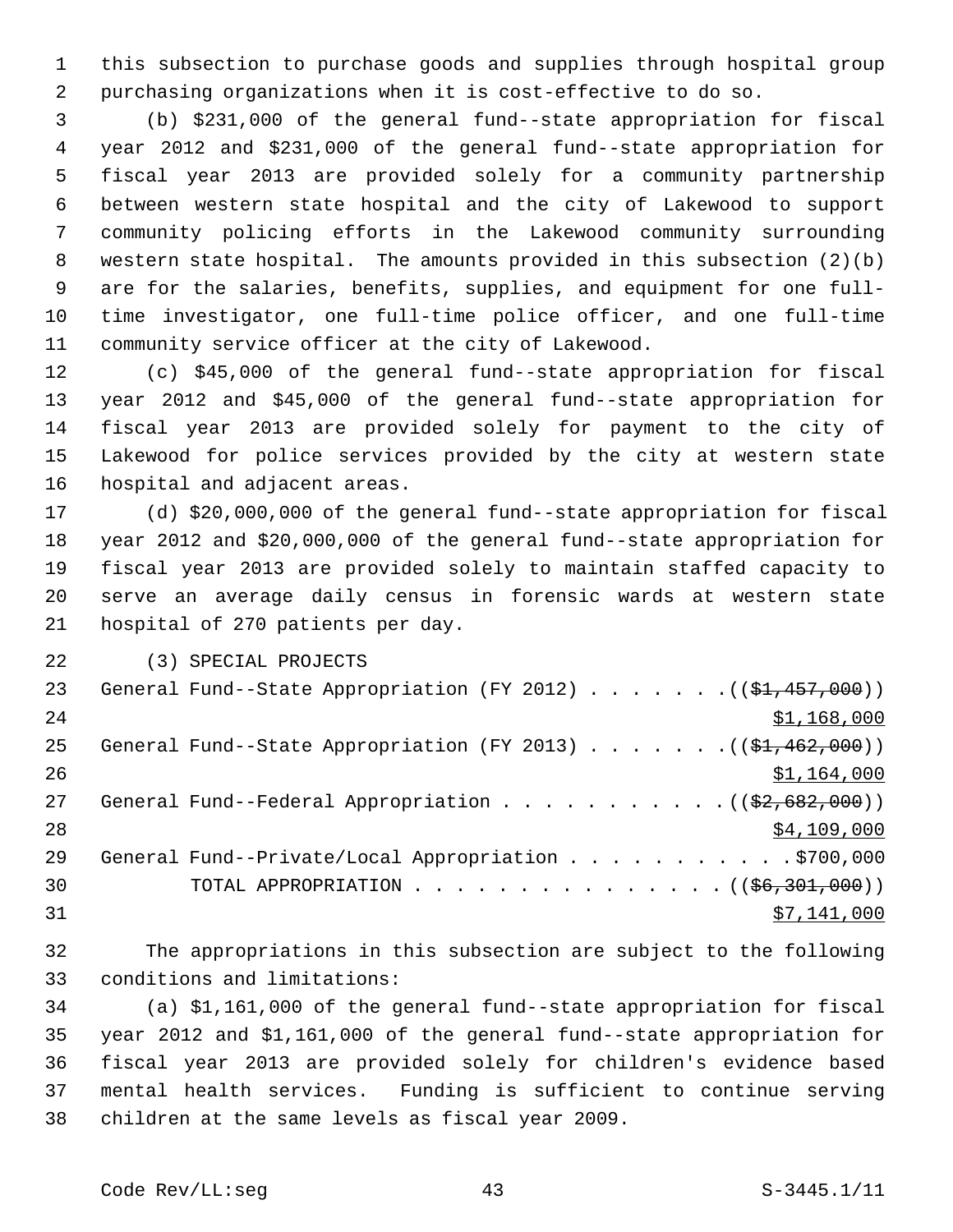1 (b) \$700,000 of the general fund--private/local appropriation is 2 provided solely for the University of Washington's evidence based 3 practice institute which supports the identification, evaluation, and 4 implementation of evidence-based or promising practices for serving 5 children and youth with mental health disorders. The department shall 6 enter into an interagency agreement with the office of the attorney 7 general for expenditure of \$700,000 of the state's proceeds of the *cy* 8 *pres* settlement in *State of Washington v. AstraZeneca* (Seroquel) for 9 this purpose.

10 (4) PROGRAM SUPPORT

| 11 | General Fund--State Appropriation (FY 2012) $($ $($ $\frac{276}{1276}$ , 000)) |
|----|--------------------------------------------------------------------------------|
| 12 | \$4,476,000                                                                    |
| 13 | General Fund--State Appropriation (FY 2013) $($ $($ \$4,102,000))              |
| 14 | \$4,261,000                                                                    |
| 15 | General Fund--Federal Appropriation $($ $($ $\frac{6}{6}$ , $\frac{894}{600})$ |
| 16 | \$7,227,000                                                                    |
| 17 | General Fund--Private/Local Appropriation \$446,000                            |
| 18 | TOTAL APPROPRIATION $\ldots$ , ( $(\frac{1515}{718}, 7000)$ )                  |
| 19 | \$16,410,000                                                                   |

20 (a) The appropriations in this subsection are subject to the 21 following conditions and limitations: In accordance with RCW 22 43.20B.110, 43.135.055, and 71.24.035, the department is authorized to 23 increase license and certification fees in fiscal years 2012 and 2013 24 to support the costs of the regulatory program. The fee schedule 25 increases must be developed so that the maximum amount of additional 26 fees paid by providers statewide in the 2011-2013 fiscal biennium is 27 \$446,000. The department's fee schedule shall have differential rates 28 for providers with proof of accreditation from organizations that the 29 department has determined to have substantially equivalent standards to 30 those of the department, including but not limited to the joint 31 commission on accreditation of health care organizations, the 32 commission on accreditation of rehabilitation facilities, and the 33 council on accreditation. To reflect the reduced costs associated with 34 regulation of accredited programs, the department's fees for 35 organizations with such proof of accreditation must reflect the lower 36 costs of licensing for these programs than for other organizations 37 which are not accredited.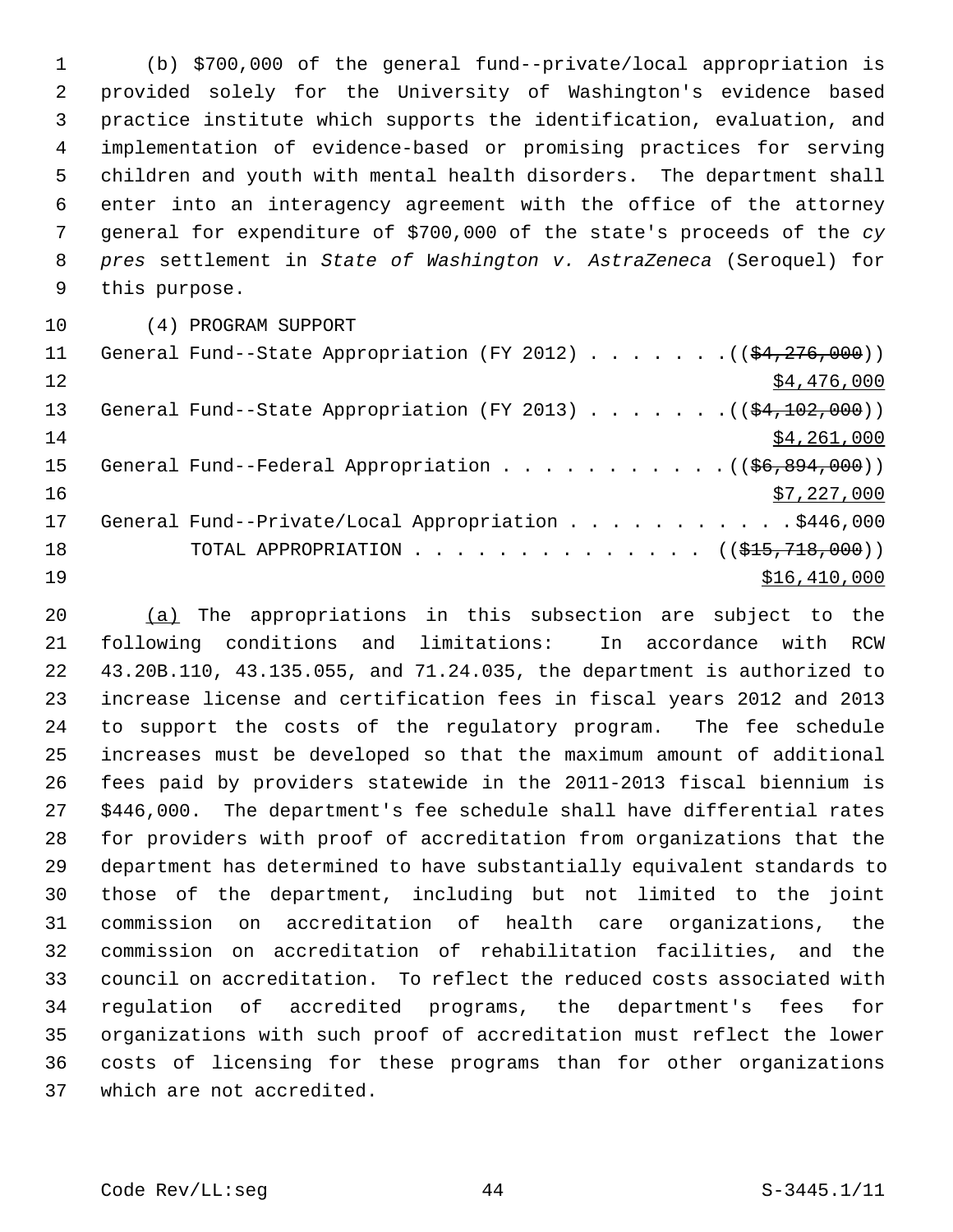(b) \$19,000 of the general fund--state appropriation for fiscal year 2012, \$17,000 of the general fund--state appropriation for fiscal year 2013, and \$34,000 of the general fund--federal appropriation are 4 provided solely to support a partnership among the department of social and health services, the department of health, and agencies that deliver medical care and behavioral health services in Cowlitz county. The partnership shall identify and recommend strategies for resolving regulatory, licensing, data management, reporting, and funding barriers to more effective integration of primary medical and behavioral health care services in the county.

11 **Sec. 205.** 2011 1st sp.s. c 50 s 205 (uncodified) is amended to 12 read as follows: 13 **FOR THE DEPARTMENT OF SOCIAL AND HEALTH SERVICES--DEVELOPMENTAL** 14 **DISABILITIES PROGRAM** 15 (1) COMMUNITY SERVICES 16 General Fund--State Appropriation (FY 2012) . . . . . ((\$418,664,000)) 17 \$418,815,000 18 General Fund--State Appropriation (FY 2013) . . . . . ((\$422,393,000))  $\frac{$422,854,000}{ }$ 20 General Fund--Federal Appropriation . . . . . . . . .  $($   $($ \$726,897,000)) 21 \$743,532,000 22 General Fund--Private/Local Appropriation . . . . . . . . . . \$184,000 23 TOTAL APPROPRIATION . . . . . . . . . . . ((<del>\$1,568,138,000</del>)) 24 \$1,585,385,000

25 The appropriations in this subsection are subject to the following 26 conditions and limitations:

27 (a) Individuals receiving services as supplemental security income 28 (SSI) state supplemental payments shall not become eligible for medical 29 assistance under RCW 74.09.510 due solely to the receipt of SSI state 30 supplemental payments.

31 (b) Amounts appropriated in this subsection reflect a reduction to 32 funds appropriated for in-home care. The department shall reduce the 33 number of in-home hours authorized. The reduction shall be scaled 34 based on the acuity level of care recipients. The largest hour 35 reductions shall be to lower acuity patients and the smallest hour 36 reductions shall be to higher acuity patients.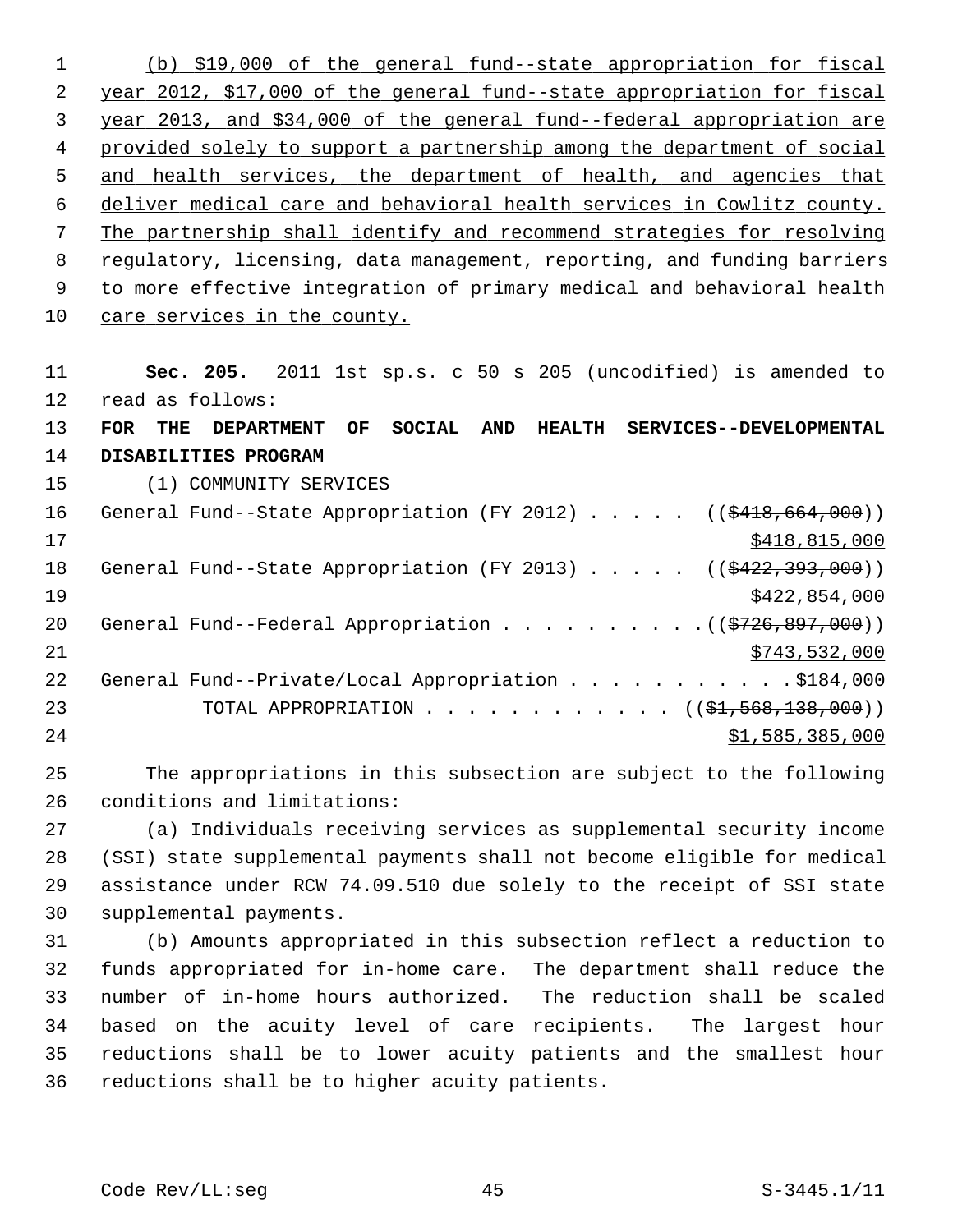1 (c) Amounts appropriated in this subsection are sufficient to 2 develop and implement the use of a consistent, statewide outcome-based 3 vendor contract for employment and day services by July 1, 2012. The 4 rates paid to vendors under this contract shall also be made 5 consistent. In its description of activities the agency shall include 6 activity listings and dollars appropriated for: Employment services, 7 day services, child development services and county administration of 8 services to the developmentally disabled. The department shall begin 9 reporting to the office of financial management on these activities 10 beginning in fiscal year 2010.

11 (d) \$944,000 of the general fund--state appropriation for fiscal 12 year 2012, \$944,000 of the general fund--state appropriation for fiscal 13 year 2013, and \$1,888,000 of the general fund--federal appropriation 14 are provided solely for state contributions for individual provider 15 health care benefits. Pursuant to the collective bargaining agreement 16 negotiated with the exclusive bargaining representative of individual 17 providers established under RCW 74.39A.270, the state shall contribute 18 to the multiemployer health benefits trust fund \$1.96 per paid hour 19 worked by individual providers.

20 (e) \$1,871,000 of the general fund--state appropriation for fiscal 21 year 2012, \$1,995,000 of the general fund--state appropriation for 22 fiscal year 2013, and \$3,865,000 of the general fund--federal 23 appropriation are provided solely for home care agencies to purchase 24 health coverage for home care providers. The department shall 25 calculate and distribute payments for health care benefits to home care 26 agencies at \$558 per month for each worker who cares for publicly 27 funded clients at 86 hours or more per month. In order to negotiate 28 the most comprehensive health benefits package for its employees, each 29 agency may determine benefit levels according to the hours an employee 30 works providing state-funded personal care. Health benefits shall be 31 offered to all employees who care for publicly funded clients for 86 32 hours per month or more. At a minimum, employees who care for publicly 33 funded clients at 140 hours a month or greater must receive a 34 comprehensive medical benefit. Benefits shall not be provided to 35 employees who care for publicly funded clients at 85 hours or less per 36 month or as interim respite workers. The department shall not pay an 37 agency for benefits provided to an employee who otherwise receives 38 health care coverage through other family members, other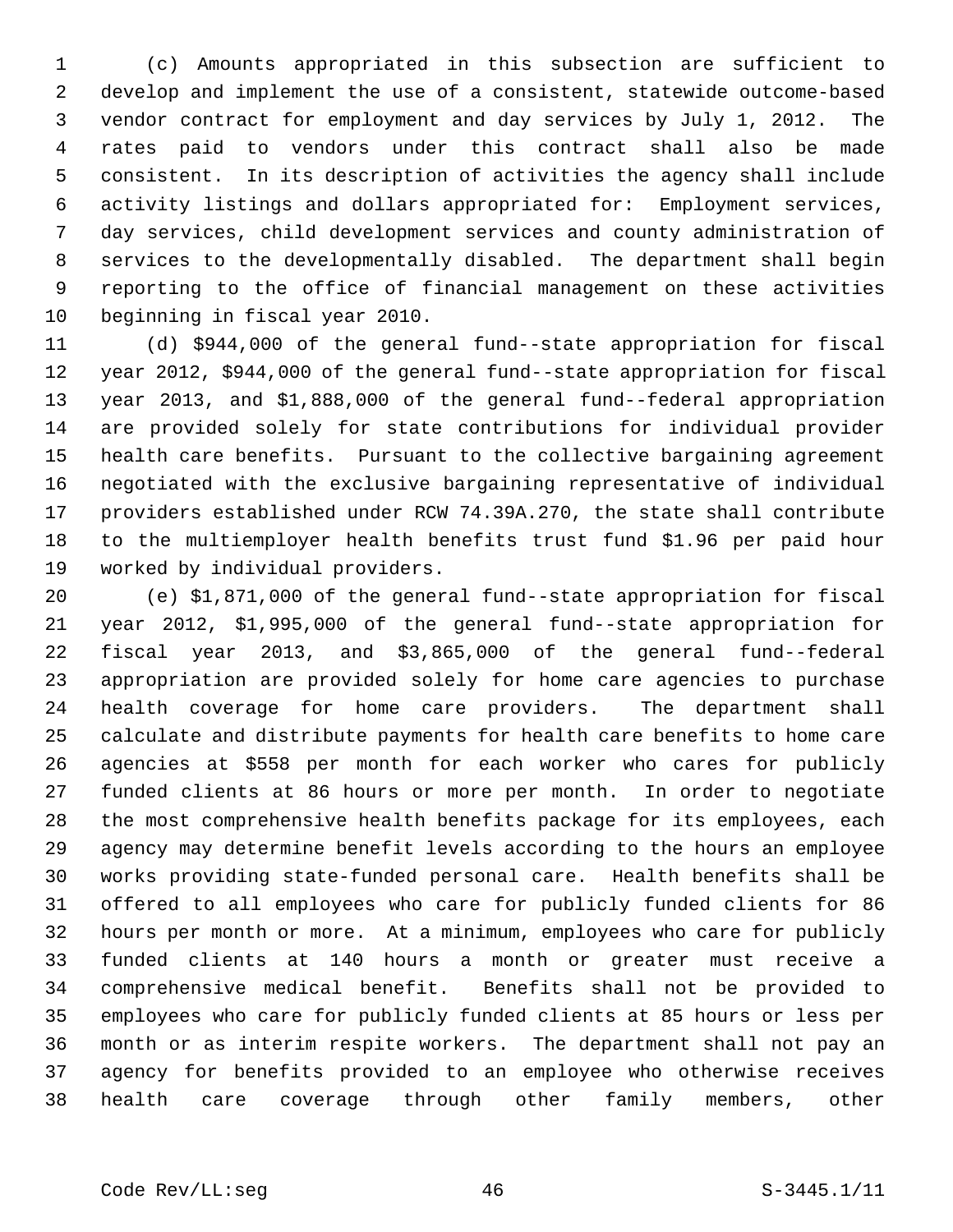1 employment-based coverage, or military or veteran's coverage. The 2 department shall require annually, each home care agency to review each 3 of its employee's available health coverage and to provide a written 4 declaration to the department verifying that health benefits purchased 5 with public funds are solely for employees that do not have other 6 available coverage. Home care agencies may determine a reasonable 7 employee co-premium not to exceed 20 percent of the total benefit cost.

 8 (f) \$1,127,000 of the general fund--state appropriation for fiscal 9 year 2012, \$1,199,000 of the general fund--state appropriation for 10 fiscal year 2013, and \$2,322,000 of the general fund--federal 11 appropriation are provided solely for the state's contribution to the 12 training partnership, as provided in RCW 74.39A.360, for instructional 13 costs associated with the training of individual providers. House Bill 14 No. 1548 and Senate Bill No. 5473 (long-term care worker requirements) 15 make statutory changes to the increased training requirements and 16 therefore the state shall contribute to the partnership \$0.17 per paid 17 hour worked by all home care workers. This amount is pursuant to the 18 collective bargaining agreement negotiated with the exclusive 19 bargaining representative of individual providers established under RCW 20 74.39A.270. Expenditures for the purposes specified in this subsection 21 shall not exceed the amounts provided in this subsection.

22 (g)(i) Within the amounts appropriated in this subsection, the 23 department shall revise the current working age adult policy to allow 24 clients to choose between employment and community access activities. 25 Clients age 21 and older who are receiving services through a home- and 26 community-based medicaid waiver shall be offered the choice to 27 transition to a community access program after nine months of 28 enrollment in an employment program, and the option to transition from 29 a community access program to an employment program at any time. The 30 department shall inform clients and their legal representatives of all 31 available options for employment and day services. Information 32 provided to the client and the client's legal representative shall 33 include the types of activities each service option provides, and the 34 amount, scope, and duration of service for which the client would be 35 eligible under each service option. An individual client may be 36 authorized for only one service option, either employment services or 37 community access services. Clients may not participate in more than 38 one of these services at any given time.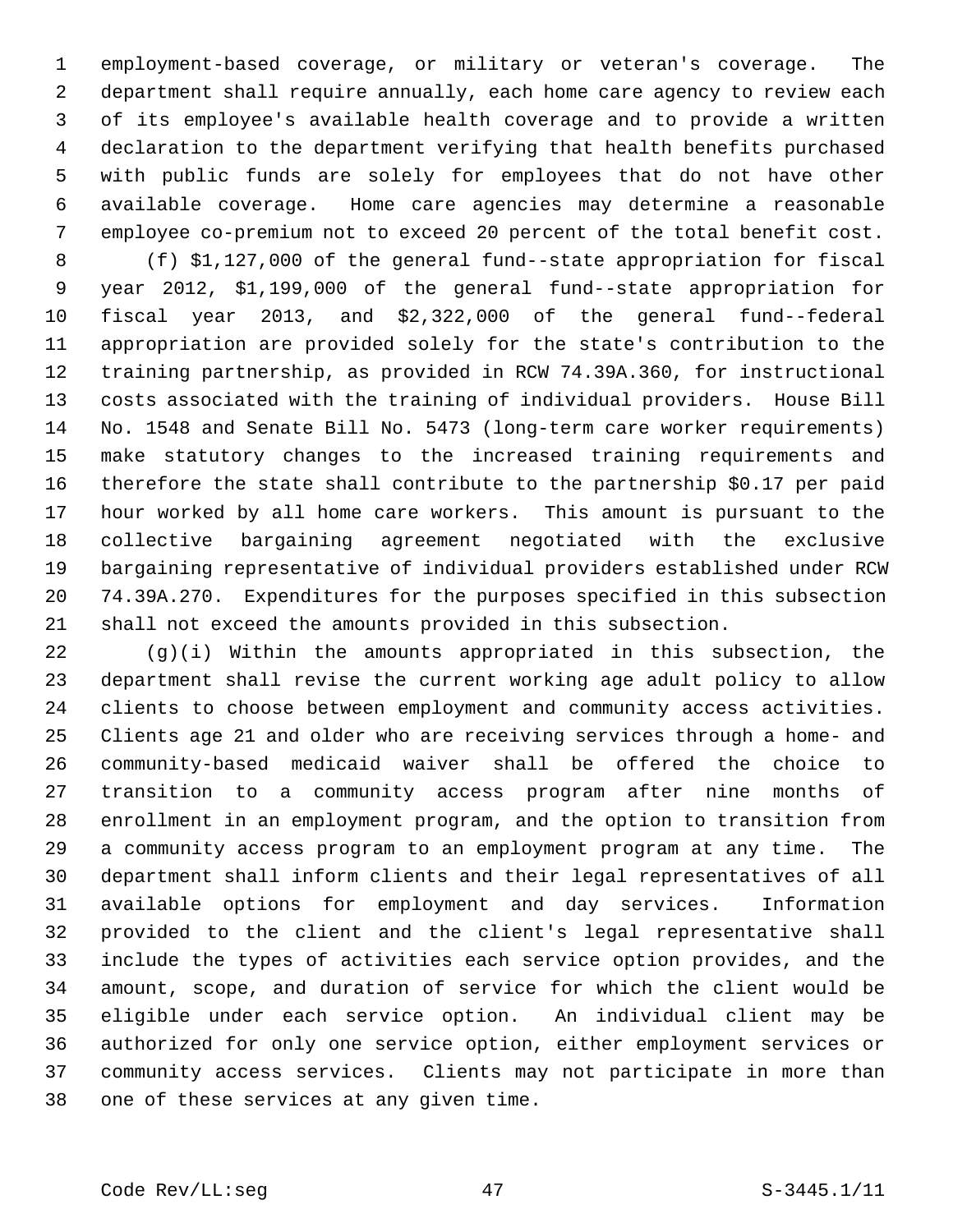1 (ii) The department shall work with counties and stakeholders to 2 strengthen and expand the existing community access program. The 3 program must emphasize support for the client so they are able to 4 participate in activities that integrate them into their community and 5 support independent living and skills.

 6 (iii) The appropriation in this subsection includes funding to 7 provide employment or community access services to 168 medicaid 8 eligible young adults with developmental disabilities living with their 9 families who need employment opportunities and assistance after high 10 school graduation.

11 (h) \$75,000 of the general fund--state appropriation for fiscal 12 year 2012 and \$75,000 of the general fund--state appropriation for 13 fiscal year 2013 are provided solely for the restoration of direct 14 support to local organizations that utilize parent-to-parent networks 15 and communication to promote access and quality of care for individuals 16 with developmental disabilities and their families.

17 (i) In accordance with Engrossed Substitute House Bill No. 1277 18 (licensed settings for vulnerable adults), adult family home license 19 fees are increased in fiscal years 2012 and 2013 to support the costs 20 of conducting licensure, inspection, and regulatory programs.

21 (i) The current annual renewal license fee for adult family homes 22 shall be increased to \$100 per bed beginning in fiscal year 2012 and 23 \$175 per bed beginning in fiscal year 2013. Adult family homes shall 24 receive a corresponding vendor rate increase per medicaid patient day 25 of \$0.22 in fiscal year 2012 and \$0.43 in fiscal year 2013 to cover the 26 cost of the license fee increase for publicly funded beds.

27 (ii) Beginning in fiscal year 2012, a processing fee of \$2,750 28 shall be charged to each adult family home when the home is initially 29 licensed. This fee is nonrefundable.

30  $((\{k\})$  (j) Clients with developmental disabilities have 31 demonstrated a need and a desire for a day services program as verified 32 by over 900 clients currently accessing day programs through a long-33 term care service model. In addition, every individual, to include 34 those with a developmental disability, should have the opportunity for 35 meaningful employment which allows them to contribute to their 36 communities and to become as self-sufficient as possible. Providing 37 choice empowers recipients of publicly funded services and their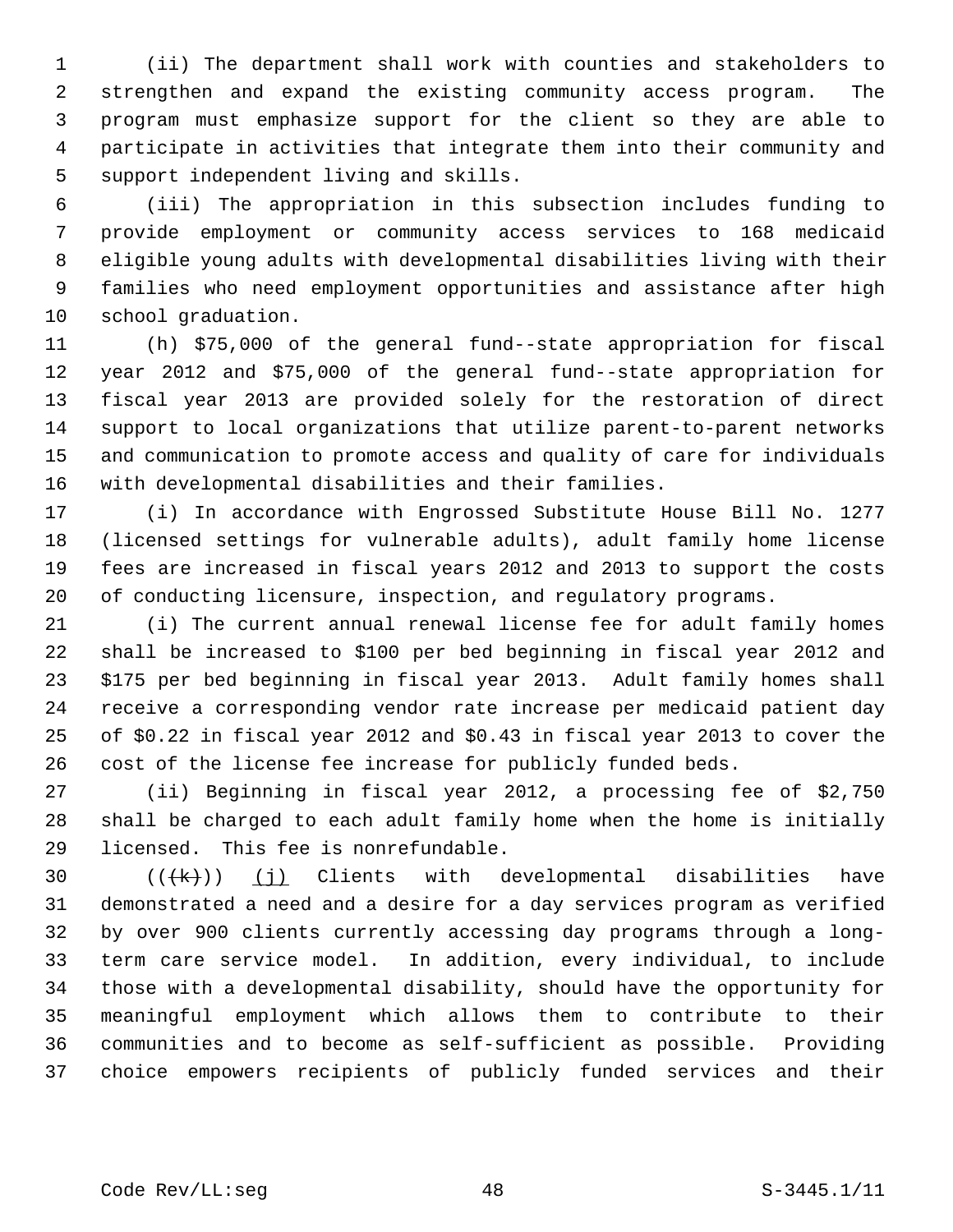1 families by expanding their degree of control over the services and 2 supports they need.

 3 The department shall work with legislators and stakeholders to 4 develop a new approach to employment and day services. The objective 5 of this plan is to ensure that adults with developmental disabilities 6 have optimum choices, and that employment and day offerings are 7 comprehensive enough to meet the needs of all clients currently served 8 on a home and community based waiver. The proposal shall be submitted 9 to the 2012 legislature for consideration and shall be constructed such 10 that a client ultimately receives employment, community access, or the 11 community day option but not more than one service at a time. The 12 proposal shall include options for program efficiencies within the 13 current employment and day structure and shall provide details on the 14 plan to implement a consistent, statewide outcome-based vendor contract 15 for employment and day services as specified in (c) of this subsection.

16 (2) INSTITUTIONAL SERVICES

| 17 | General Fund--State Appropriation (FY 2012) $($ $($ $\frac{600}{256}, \frac{256}{000})$ ) |
|----|-------------------------------------------------------------------------------------------|
| 18 | \$80,815,000                                                                              |
| 19 | General Fund--State Appropriation (FY 2013) $($ $($ $\frac{2979}{288}, 200)$ )            |
| 20 | \$79,939,000                                                                              |
| 21 | General Fund--Federal Appropriation $($ $($ \$153,007,000) $)$                            |
| 22 | \$154,388,000                                                                             |
| 23 | General Fund--Private/Local Appropriation \$22,043,000                                    |
| 24 | TOTAL APPROPRIATION $\ldots$ , ( $(\frac{2334}{5934}, \frac{594}{590})$ )                 |
| 25 | \$337,185,000                                                                             |

26 The appropriations in this subsection are subject to the following 27 conditions and limitations:

28 (a) Individuals receiving services as supplemental security income 29 (SSI) state supplemental payments shall not become eligible for medical 30 assistance under RCW 74.09.510 due solely to the receipt of SSI state 31 supplemental payments.

32 (b) \$721,000 of the general fund--state appropriation for fiscal 33 year 2012 and \$721,000 of the general fund--state appropriation for 34 fiscal year 2013 are for the department to fulfill its contracts with 35 the school districts under chapter 28A.190 RCW to provide 36 transportation, building space, and other support services as are 37 reasonably necessary to support the educational programs of students 38 living in residential habilitation centers.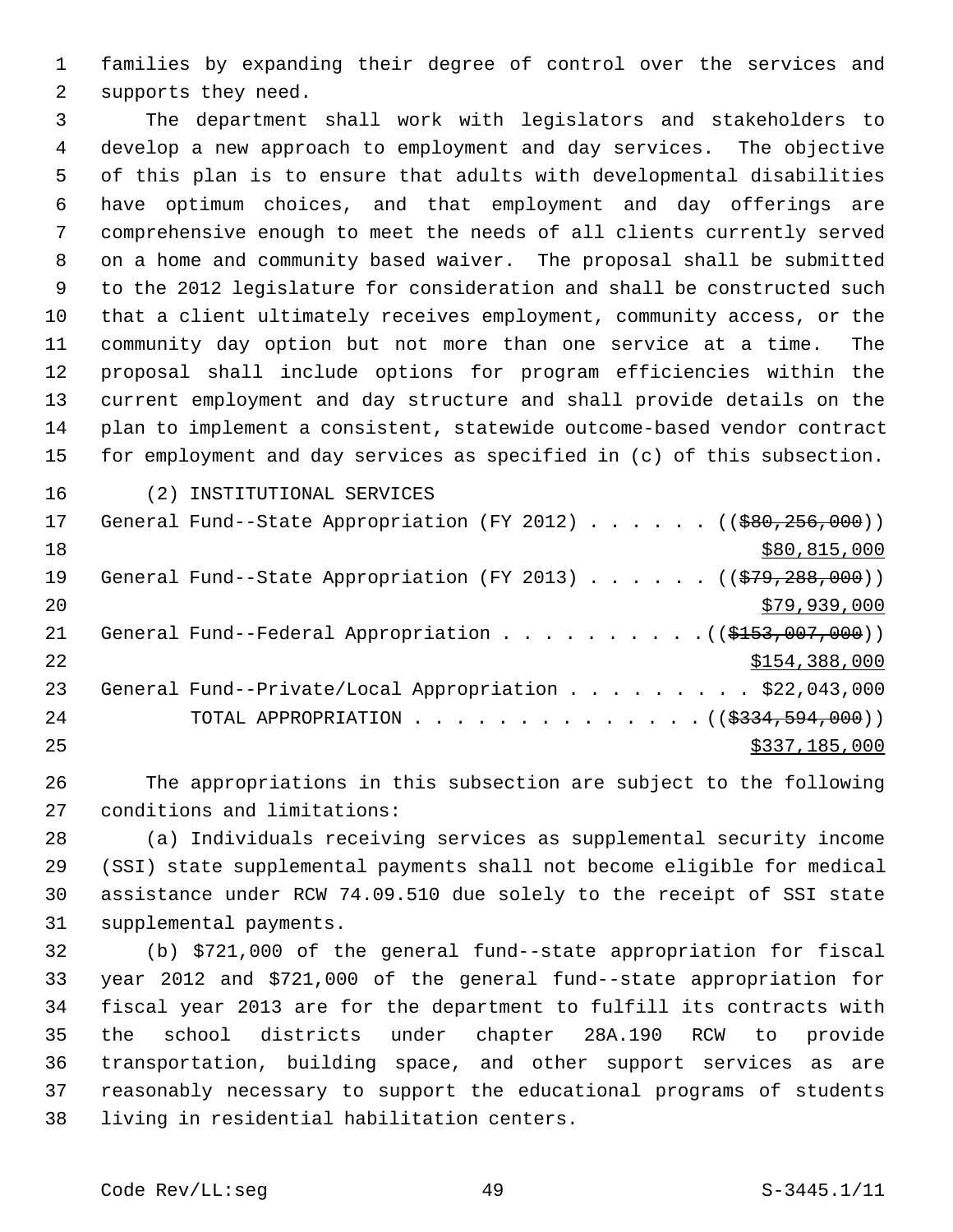| (3) PROGRAM SUPPORT                                                                  |
|--------------------------------------------------------------------------------------|
| General Fund--State Appropriation (FY 2012) ( $(\frac{21}{7} \cdot 383 \cdot 000)$ ) |
| \$1,380,000                                                                          |
| General Fund--State Appropriation (FY 2013) ( $(\frac{1}{2}, 376, 000)$ )            |
| \$1,371,000                                                                          |
| General Fund--Federal Appropriation $($ $(\frac{1}{21}, \frac{326}{100})$            |
| \$1,323,000                                                                          |
| TOTAL APPROPRIATION ( $(\frac{24}{94}, 085, 000)$ )                                  |
| \$4,074,000                                                                          |
| (4) SPECIAL PROJECTS                                                                 |
| General Fund--State Appropriation (FY 2012) $($ $(\frac{64}{659}, \frac{659}{600})$  |
| \$4,648,000                                                                          |
| General Fund--State Appropriation (FY 2013) ( $(\frac{24}{659}, 000)$ )              |
| \$4,637,000                                                                          |
|                                                                                      |
| \$9,575,000                                                                          |
| General Fund--Private/Local Appropriation \$998,000                                  |
| TOTAL APPROPRIATION $\ldots$ , ( $(\frac{219}{796}, 906, 000)$ )                     |
|                                                                                      |
|                                                                                      |

20 The appropriations in this subsection are subject to the following 21 conditions and limitations:

22 Amounts appropriated in this subsection are for the purposes of 23 transitioning clients with developmental disabilities into community 24 settings. The department is authorized as needed to use these funds to 25 either pay for clients residing within a residential habilitation 26 center or for placements in the community. Pursuant to Second 27 Substitute Senate Bill No. 5459 (services for people with developmental 28 disabilities), funding in this subsection must be prioritized for the 29 purpose of facilitating the consolidation and closure of Frances Haddon 30 Morgan Center. The department shall use a person-centered approach in 31 developing the discharge plan to assess each resident's needs and 32 identify services the resident requires to successfully transition to 33 the community or another residential habilitation center. The 34 department is authorized to use any savings from this effort for the 35 purpose of developing community resources to address the needs of 36 clients with developmental disabilities who are in crisis or in need of 37 respite. The department shall track the costs and savings of closing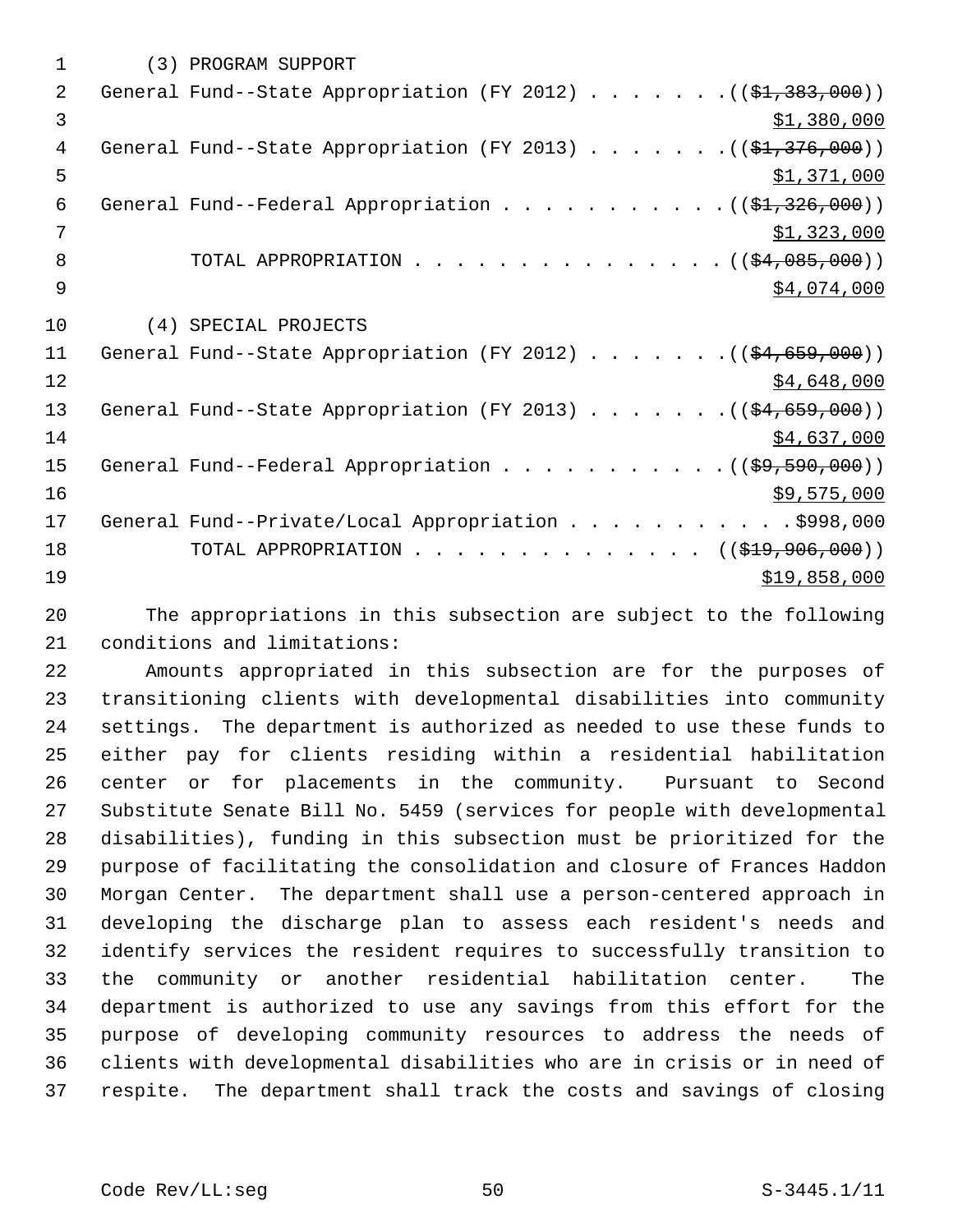1 Frances Haddon Morgan Center and any investments into community 2 placements and resources. The department shall provide a fiscal 3 progress report to the legislature by December 5, 2011.

| 4  | Sec. 206. 2011 1st sp.s. c 50 s 206 (uncodified) is amended to                         |
|----|----------------------------------------------------------------------------------------|
| 5  | read as follows:                                                                       |
| 6  | FOR THE DEPARTMENT OF SOCIAL AND HEALTH SERVICES--AGING AND ADULT                      |
| 7  | SERVICES PROGRAM                                                                       |
| 8  | General Fund--State Appropriation (FY 2012) ((\$783,305,000))                          |
| 9  | \$781,995,000                                                                          |
| 10 | General Fund--State Appropriation (FY 2013) $($ $($ $\frac{1}{6811}, \frac{670}{600})$ |
| 11 | \$804,465,000                                                                          |
| 12 | General Fund--Federal Appropriation $($ $($ $\frac{1}{2}, 686, 010, 000)$ )            |
| 13 | \$1,680,450,000                                                                        |
| 14 | General Fund--Private/Local Appropriation \$27,517,000                                 |
| 15 | Traumatic Brain Injury Account--State Appropriation \$3,388,000                        |
| 16 | Nursing Facility Quality Assurance Account--State                                      |
| 17 | Appropriation ((\$88,000,000))                                                         |
| 18 | \$88,071,000                                                                           |
| 19 | TOTAL APPROPRIATION ( $(\frac{2}{3}, \frac{399}{390}, \frac{890}{300})$ )              |
| 20 | \$3,385,886,000                                                                        |

21 The appropriations in this section are subject to the following 22 conditions and limitations:

23 (1) For purposes of implementing chapter 74.46 RCW, the weighted 24 average nursing facility payment rate shall not exceed \$170.37 for 25 fiscal year 2012 and shall not exceed \$171.43 for fiscal year 2013, 26 including the rate add-ons described in (a) and (b) of this subsection. 27 However, if the waiver requested from the federal centers for medicare 28 and medicaid services in relation to the safety net assessment created 29 by Engrossed Substitute Senate Bill No. 5581 (nursing home payments) is 30 for any reason not approved and implemented, the weighted average 31 nursing facility payment rate shall not exceed \$159.87 for fiscal year 32 2012 and shall not exceed \$160.93 for fiscal year 2013. There will be 33 no adjustments for economic trends and conditions in fiscal years 2012 34 and 2013. The economic trends and conditions factor or factors defined 35 in the biennial appropriations act shall not be compounded with the 36 economic trends and conditions factor or factors defined in any other 37 biennial appropriations acts before applying it to the component rate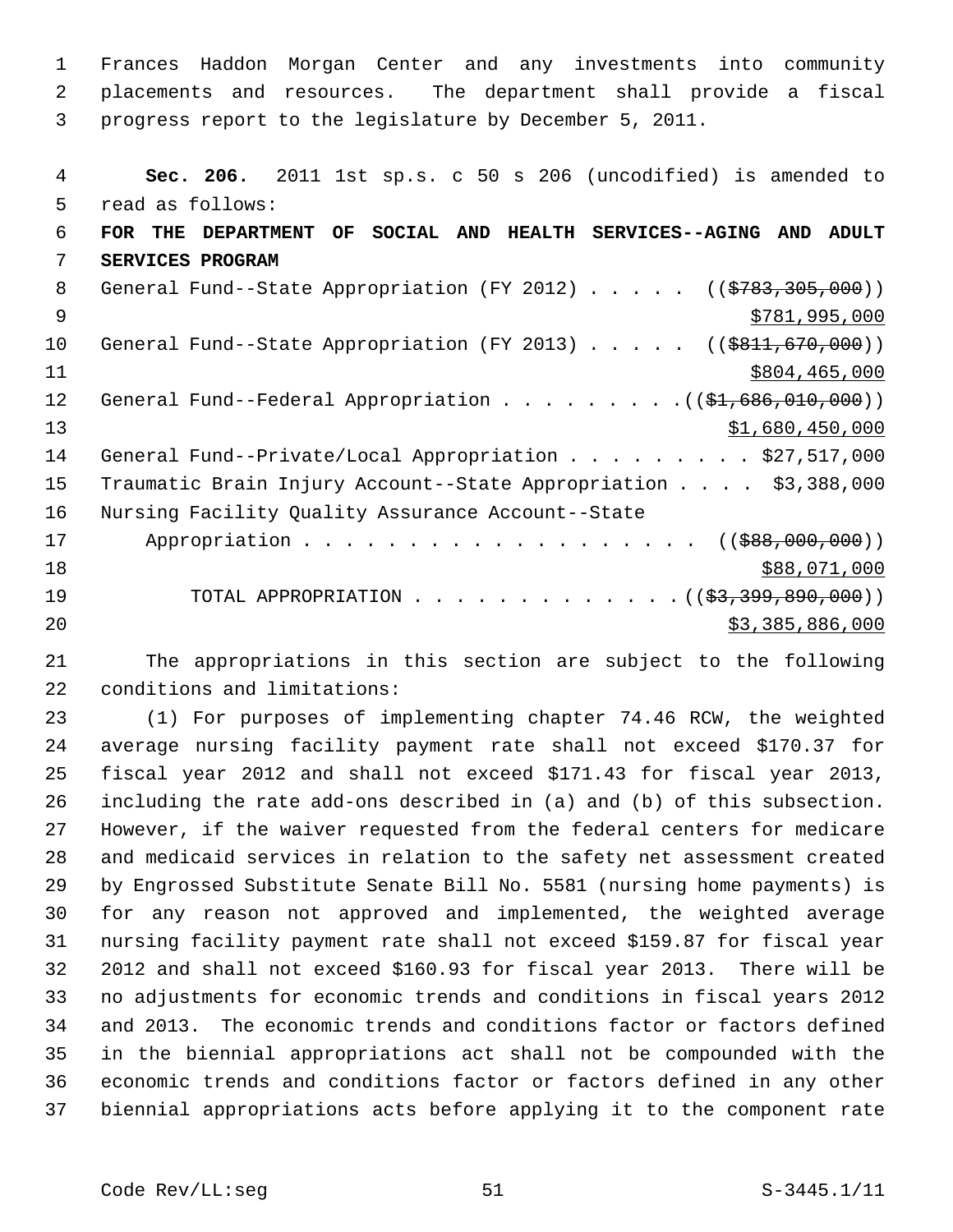1 allocations established in accordance with chapter 74.46 RCW. When no 2 economic trends and conditions factor for either fiscal year is defined 3 in a biennial appropriations act, no economic trends and conditions 4 factor or factors defined in any earlier biennial appropriations act 5 shall be applied solely or compounded to the component rate allocations 6 established in accordance with chapter 74.46 RCW.

 7 (a) Within the funds provided, the department shall continue to 8 provide an add-on per medicaid resident day per facility not to exceed 9 \$1.57. The add-on shall be used to increase wages, benefits, and/or 10 staffing levels for certified nurse aides; or to increase wages and/or 11 benefits for dietary aides, housekeepers, laundry aides, or any other 12 category of worker whose statewide average dollars-per-hour wage was 13 less than \$15 in calendar year 2008, according to cost report data. 14 The add-on may also be used to address resulting wage compression for 15 related job classes immediately affected by wage increases to low-wage 16 workers. The department shall continue reporting requirements and a 17 settlement process to ensure that the funds are spent according to this 18 subsection.

19 (b) The department shall do a comparative analysis of the facility-20 based payment rates calculated on July 1, 2011, using the payment 21 methodology defined in Engrossed Substitute Senate Bill No. 5581 22 (nursing home payments), to the facility-based payment rates in effect 23 June 30, 2010. If the facility-based payment rate calculated on July 24 1, 2011, is smaller than the facility-based payment rate on June 30, 25 2010, then the difference shall be provided to the individual nursing 26 facilities as an add-on payment per medicaid resident day.

27 (c) During the comparative analysis performed in subsection (b) of 28 this section, if it is found that the direct care rate for any facility 29 calculated using the payment methodology defined in Engrossed 30 Substitute Senate Bill No. 5581 (nursing home payments) is greater than 31 the direct care rate in effect on June 30, 2010, then the facility 32 shall receive a ten percent direct care rate add-on to compensate that 33 facility for taking on more acute clients than they have in the past.

34 (d) The department shall provide a medicaid rate add-on to 35 reimburse the medicaid share of the skilled nursing facility safety net 36 assessment as a medicaid allowable cost. The nursing facility safety 37 net rate add-on may not be included in the calculation of the annual 38 statewide weighted average nursing facility payment rate.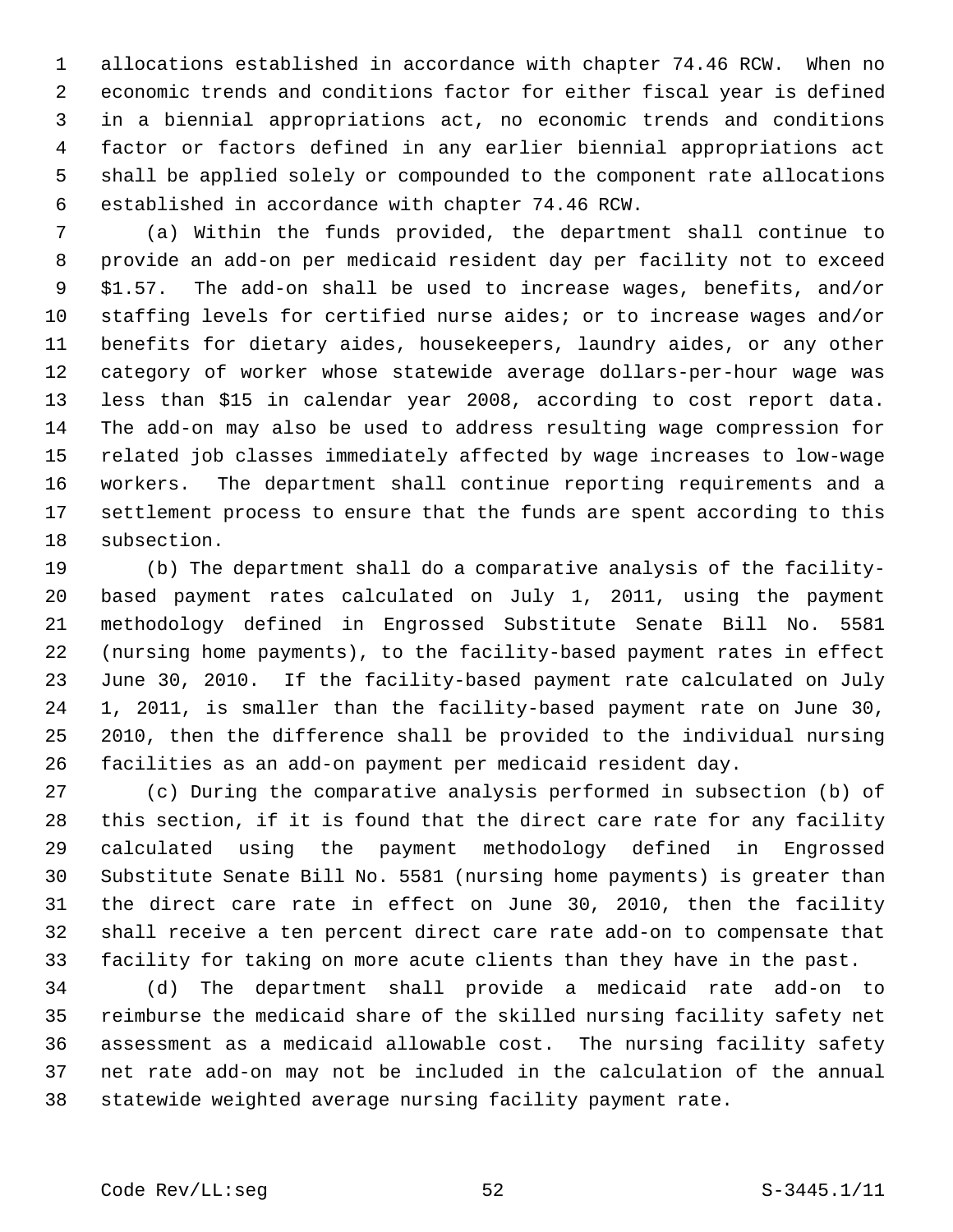1 (e) If the waiver requested from the federal centers for medicare 2 and medicaid services in relation to the safety net assessment created 3 by Engrossed Substitute Senate Bill No. 5581 (nursing home payments) is 4 for any reason not approved and implemented, subsections (b), (c), and 5 (d) of this subsection do not apply.

 6 (2) After examining actual nursing facility cost information, the 7 legislature finds that the medicaid nursing facility rates calculated 8 pursuant to Engrossed Substitute Senate Bill No. 5581 (nursing home 9 payments) provide sufficient reimbursement to efficiently and 10 economically operating nursing facilities and bear a reasonable 11 relationship to costs.

12 (3) In accordance with chapter 74.46 RCW, the department shall 13 issue no additional certificates of capital authorization for fiscal 14 year 2012 and no new certificates of capital authorization for fiscal 15 year 2013 and shall grant no rate add-ons to payment rates for capital 16 improvements not requiring a certificate of need and a certificate of 17 capital authorization for fiscal years 2012 and 2013.

18 (4) The long-term care program may develop and pay enhanced rates 19 for exceptional care to nursing homes for persons with traumatic brain 20 injuries who are transitioning from hospital care. The cost per 21 patient day for caring for these clients in a nursing home setting may 22 be equal to or less than the cost of caring for these clients in a 23 hospital setting.

24 (5) Amounts appropriated in this section reflect a reduction to 25 funds appropriated for in-home care. The department shall reduce the 26 number of in-home hours authorized. The reduction shall be scaled 27 based on the acuity level of care recipients. The largest hour 28 reductions shall be to lower acuity patients and the smallest hour 29 reductions shall be to higher acuity patients.

30 (6) \$1,883,000 of the general fund--state appropriation for fiscal 31 year 2012, \$1,883,000 of the general fund--state appropriation for 32 fiscal year 2013, and \$3,766,000 of the general fund--federal 33 appropriation are provided solely for state contributions for 34 individual provider health care benefits. Pursuant to the collective 35 bargaining agreement negotiated with the exclusive bargaining 36 representative of individual providers established under RCW 37 74.39A.270, the state shall contribute to the multiemployer health 38 benefits trust fund \$1.96 per paid hour worked by individual providers.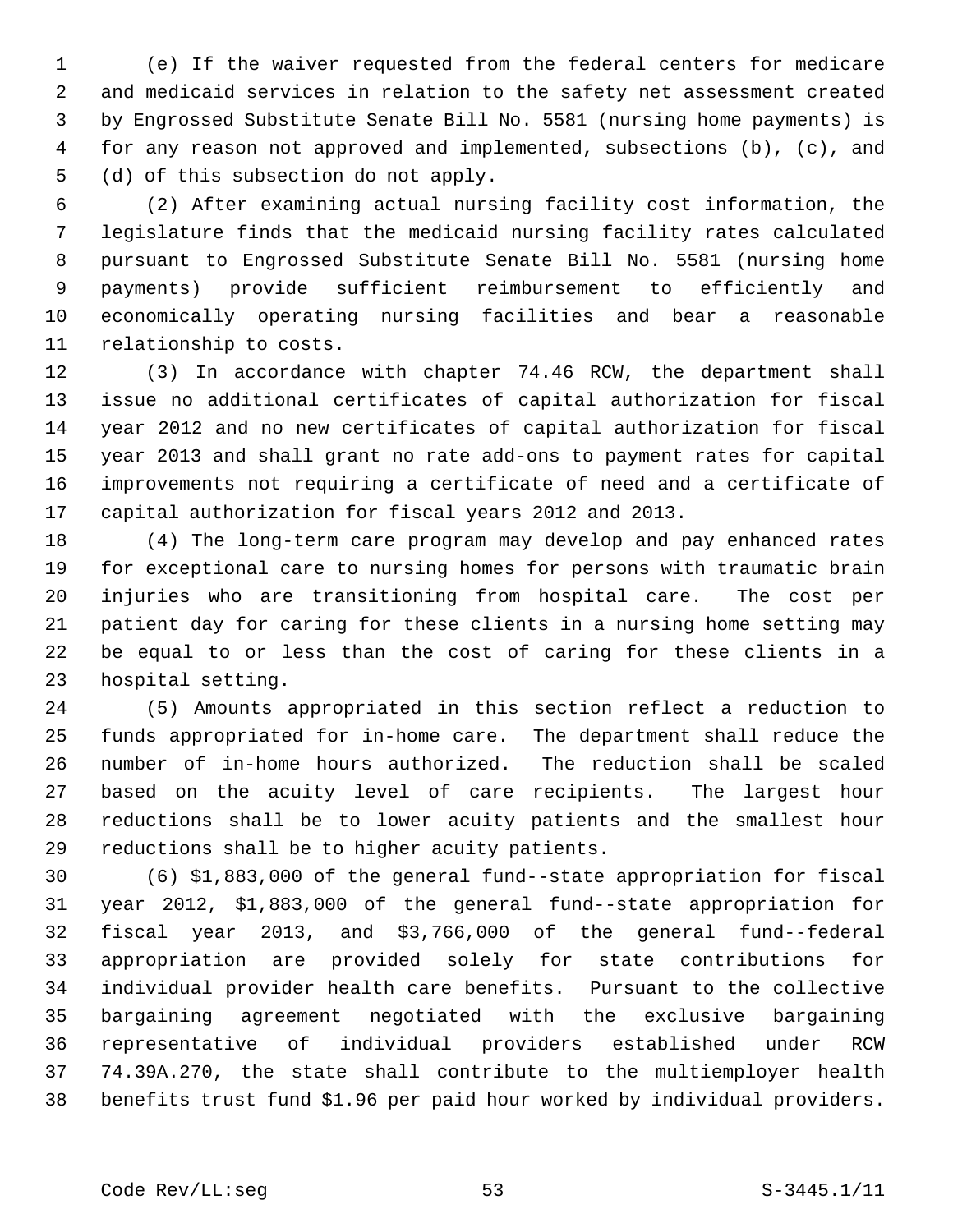1 (7) \$16,835,000 of the general fund--state appropriation for fiscal 2 year 2012, \$17,952,000 of the general fund--state appropriation for 3 fiscal year 2013, and \$34,786,000 of the general fund--federal 4 appropriation are provided solely for home care agencies to purchase 5 health coverage for home care providers. The department shall 6 calculate and distribute payments for health care benefits to home care 7 agencies at \$558 per month for each worker who cares for publicly 8 funded clients at 86 hours or more per month. In order to negotiate 9 the most comprehensive health benefits package for its employees, each 10 agency may determine benefit levels according to the hours an employee 11 works providing state-funded personal care. Health benefits shall be 12 offered to all employees who care for publicly funded clients for 86 13 hours per month or more. At a minimum, employees who care for publicly 14 funded clients at 140 hours a month or greater must receive a 15 comprehensive medical benefit. Benefits shall not be provided to 16 employees who care for publicly funded clients at 85 hours or less per 17 month or as interim respite workers. The department shall not pay an 18 agency for benefits provided to an employee who otherwise receives 19 health care coverage through other family members, other 20 employment-based coverage, or military or veteran's coverage. The 21 department shall require annually, each home care agency to review each 22 of its employee's available health coverage and to provide a written 23 declaration to the department verifying that health benefits purchased 24 with public funds are solely for employees that do not have other 25 available coverage. Home care agencies may determine a reasonable 26 employee co-premium not to exceed 20 percent of the total benefit cost. 27 (8) \$2,063,000 of the general fund--state appropriation for fiscal

28 year 2012, \$2,195,000 of the general fund--state appropriation for 29 fiscal year 2013, and \$4,260,000 of the general fund--federal 30 appropriation are provided solely for the state's contribution to the 31 training partnership, as provided in RCW 74.39A.360, for instructional 32 costs associated with the training of individual providers. House Bill 33 No. 1548 and Senate Bill No. 5473 (long-term care worker requirements) 34 make statutory changes to the increased training requirements and 35 therefore the state shall contribute to the partnership \$0.17 per paid 36 hour worked by all home care workers. This amount is pursuant to the 37 collective bargaining agreement negotiated with the exclusive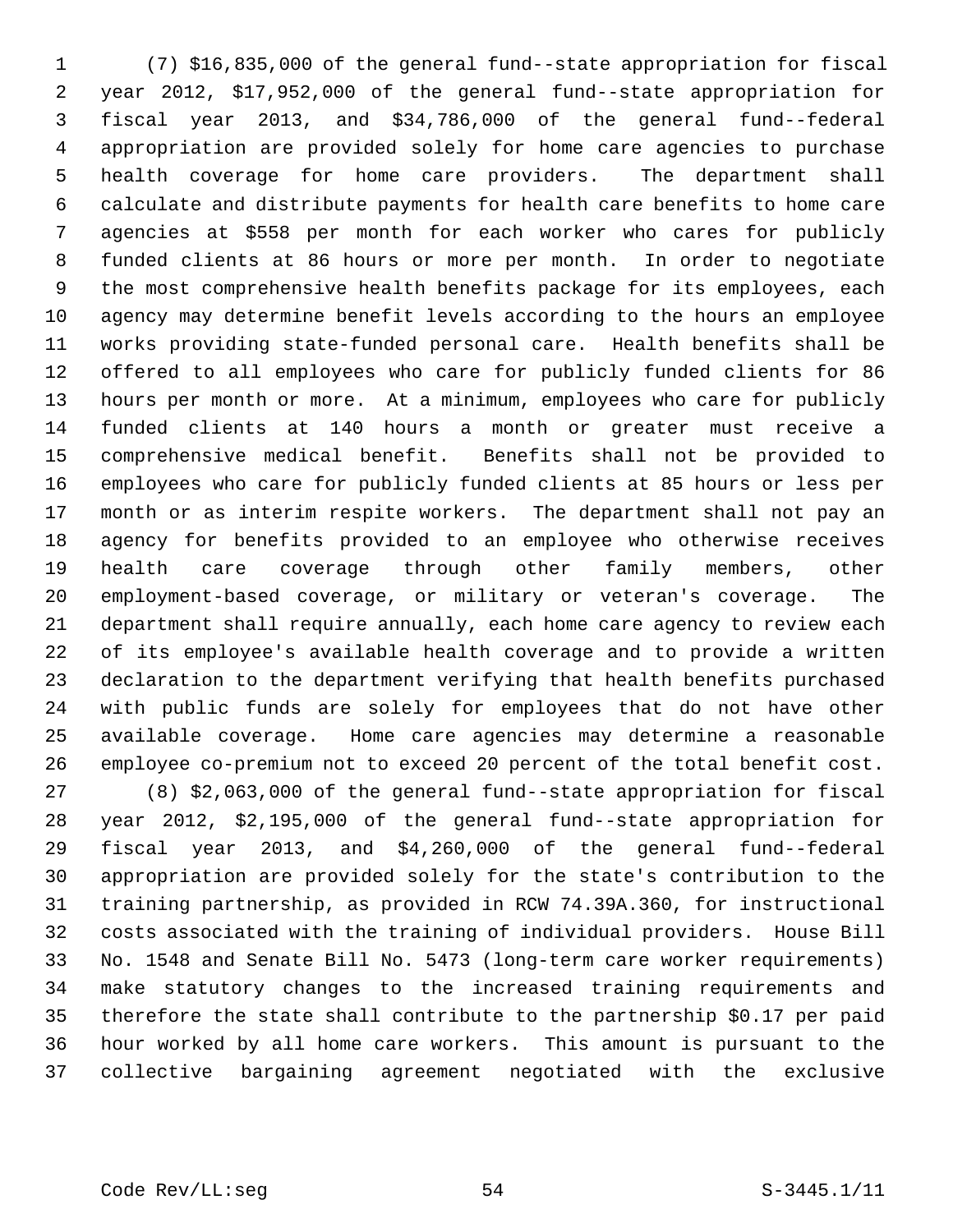1 bargaining representative of individual providers established under RCW 2 74.39A.270. Expenditures for the purposes specified in this subsection 3 shall not exceed the amounts provided in this subsection.

 4 (9) Individuals receiving services as supplemental security income 5 (SSI) state supplemental payments shall not become eligible for medical 6 assistance under RCW 74.09.510 due solely to the receipt of SSI state 7 supplemental payments.

 8 (10) The department shall eliminate the adult day health program 9 under the state plan 1915(i) option and shall reestablish it under the 10 long-term care home and community-based waiver.

11 (11) \$4,588,000 of the general fund--state appropriation for fiscal 12 year 2012, \$4,559,000 of the general fund--state appropriation for 13 fiscal year 2013, and \$9,237,000 of the general fund--federal 14 appropriation are provided solely for the continued operation of 15 community residential and support services for persons who are older 16 adults or who have co-occurring medical and behavioral disorders and 17 who have been discharged or diverted from a state psychiatric hospital. 18 These funds shall be used to serve individuals whose treatment needs 19 constitute substantial barriers to community placement, who no longer 20 require active psychiatric treatment at an inpatient hospital level of 21 care, and who no longer meet the criteria for inpatient involuntary 22 commitment.

23 (12) \$1,840,000 of the general fund--state appropriation for fiscal 24 year 2012 and \$1,877,000 of the general fund--state appropriation for 25 fiscal year 2013 are provided solely for operation of the volunteer 26 services program. Funding shall be prioritized towards serving 27 populations traditionally served by long-term care services to include 28 senior citizens and persons with disabilities.

29 (13) In accordance with Engrossed Substitute House Bill No. 1277 30 (licensed settings for vulnerable adults), nursing facility fees are 31 increased in fiscal year 2012 and adult family home fees are increased 32 in fiscal year 2012 and fiscal year 2013 to support the costs of 33 conducting licensure, inspection, and regulatory programs.

34 (a) The current annual renewal license fee for nursing facilities 35 shall be increased to \$359 per bed beginning in fiscal year 2012 and 36 assumes \$517,000 of the general fund--private/local appropriation. 37 Nursing facilities shall receive a vendor rate increase of \$0.08 per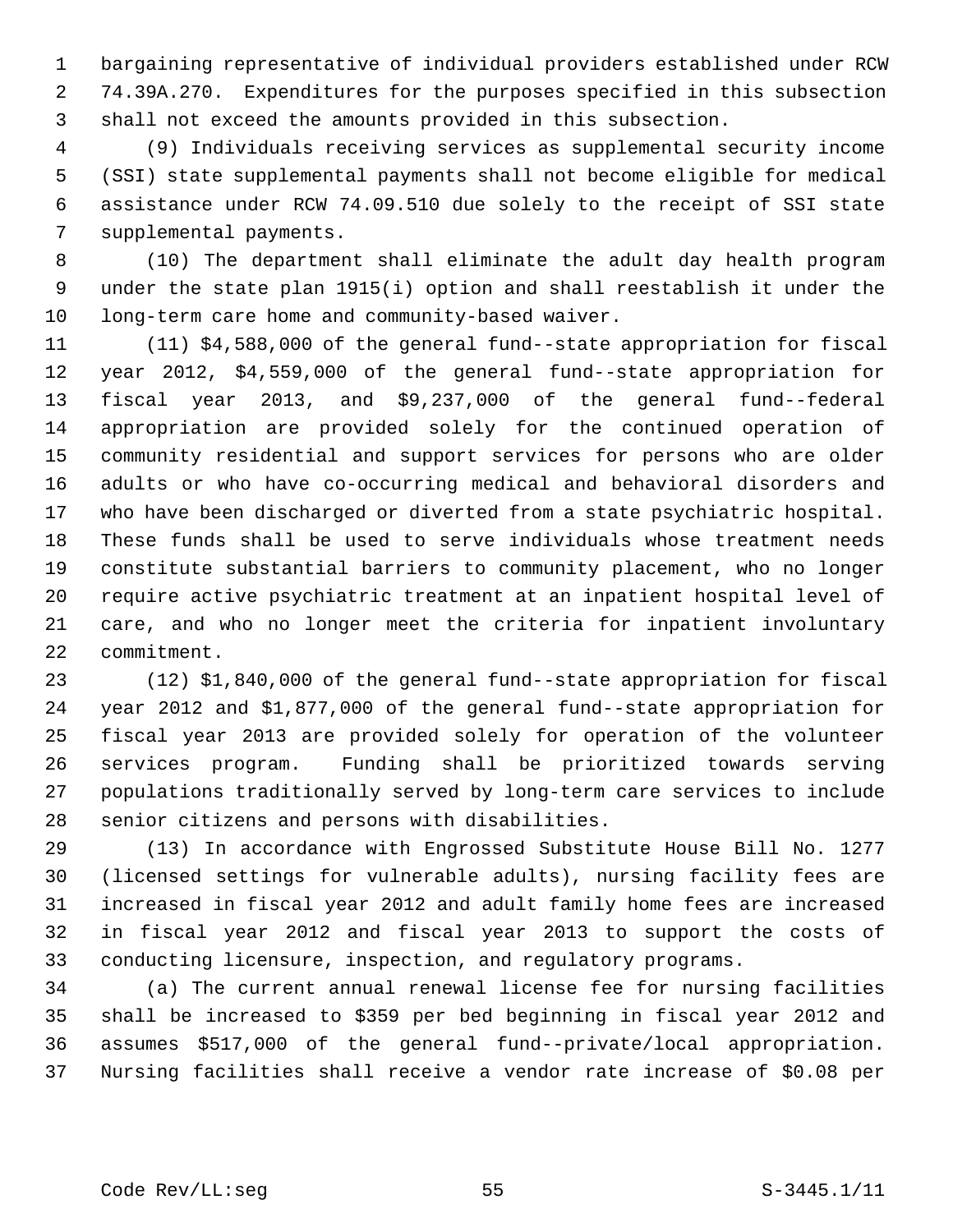1 medicaid patient day to cover the license fee increase for publicly 2 funded beds.

 3 (b) The current annual renewal license fee for adult family homes 4 shall be increased to \$100 per bed beginning in fiscal year 2012 and 5 assumes \$1,449,000 of the general fund--private/local appropriation; 6 and \$175 per bed beginning in fiscal year 2013 and assumes \$2,463,000 7 of the general fund--private/local appropriation. Adult family homes 8 shall receive a corresponding vendor rate increase per medicaid patient 9 day of \$0.22 in fiscal year 2012 and \$0.43 in fiscal year 2013 to cover 10 the license fee increase for publicly funded beds.

11 (c) Beginning in fiscal year 2012, a processing fee of \$2,750 shall 12 be charged to each adult family home when the home is initially 13 licensed. This fee is nonrefundable.

14 (d) \$72,000 of the general fund--state appropriation for fiscal 15 year 2012, \$708,000 of the general fund--private/local appropriation 16 and \$708,000 of the general fund--federal appropriation are provided 17 solely to implement sections 501 through 503 of Engrossed Substitute 18 House Bill No. 1277 (licensed settings for vulnerable adults). The 19 department shall use additional investigative resources to address 20 complaints about provider practices as well as alleged abuse, neglect, 21 abandonment, and exploitation of residents in adult family homes. The 22 department shall develop a statewide internal quality review and 23 accountability program to improve the accountability of staff and the 24 consistent application of investigative activities, and shall convene 25 a quality assurance panel to review problems in the quality of care in 26 adult family homes.

27 (14) \$3,316,000 of the traumatic brain injury account--state 28 appropriation is provided solely to continue services for persons with 29 traumatic brain injury (TBI) as defined in chapter 143, Laws of 2011 30 (traumatic brain injury strategic partnership).

31 (15) The department is authorized to place long-term care clients 32 residing in nursing homes and paid for with state only funds into less 33 restrictive community care settings while continuing to meet the 34 client's care needs.

35 **Sec. 207.** 2011 1st sp.s. c 50 s 207 (uncodified) is amended to 36 read as follows: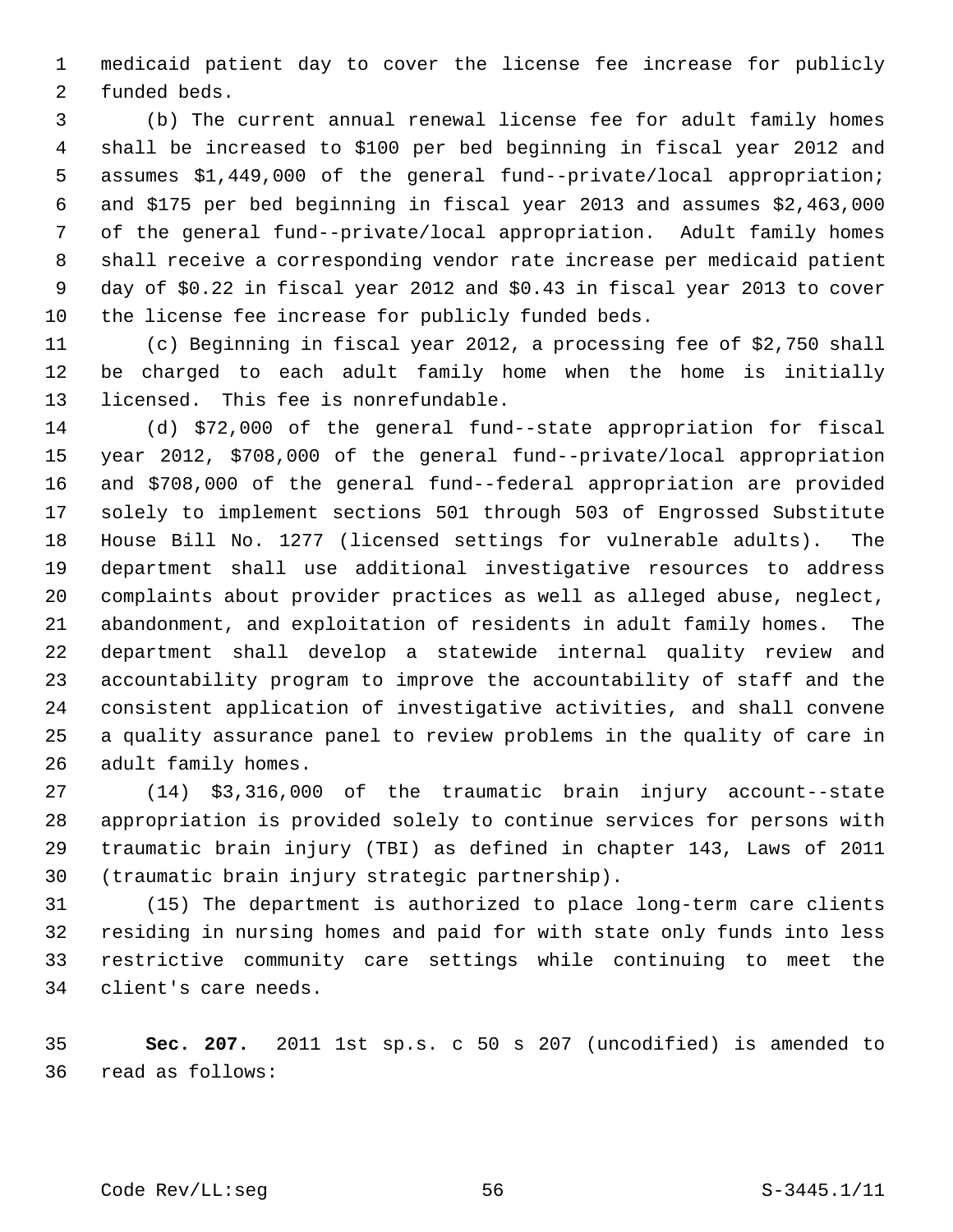1 **FOR THE DEPARTMENT OF SOCIAL AND HEALTH SERVICES--ECONOMIC SERVICES** 2 **PROGRAM** 3 General Fund--State Appropriation (FY 2012) . . . . . ((\$506,611,000)) 4 \$487,305,000 \$487,305,000 5 General Fund--State Appropriation (FY 2013) . . . . . ((\$500,003,000))  $\frac{1}{503}$ , 362, 000 7 General Fund--Federal Appropriation . . . . . . . . . ((\$1,115,799,000)) 8 \$1,167,467,000 9 General Fund--Private/Local Appropriation . . . . . . . . \$30,592,000 10 TOTAL APPROPRIATION . . . . . . . . . . . . ((<del>\$2,153,005,000</del>))  $11$  \$2,188,726,000

12 The appropriations in this section are subject to the following 13 conditions and limitations:

14 (1) ((\$297,623,000)) \$258,880,000 of the general fund--state 15 appropriation for fiscal year 2012, ((\$297,623,000)) \$297,296,000 of 16 the general fund--state appropriation for fiscal year 2013, and 17 ((\$672,443,000)) \$710,173,000 of the general fund--federal 18 appropriation are provided solely for all components of the WorkFirst 19 program. Under section 2 of Engrossed Substitute Senate Bill No. 5921 20 (social services programs), the amounts in this subsection assume that 21 any participant in the temporary assistance for needy families where 22 their participation is suspended and does not volunteer to participate 23 in WorkFirst services or unsubsidized employment does not receive child 24 care subsidies or WorkFirst subsidies as a condition of the suspension. 25 Within the amounts provided for the WorkFirst program, the department 26 may provide assistance using state-only funds for families eligible for 27 temporary assistance for needy families.

28 (a) Within the amounts provided for WorkFirst in this subsection, 29 the department shall continue to implement WorkFirst program 30 improvements that are designed to achieve progress against outcome 31 measures specified in RCW 74.08A.410.

32 (b) The department may establish a career services work transition 33 program.

34 (c) Within the amounts provided in this subsection, \$1,414,000 of 35 the general fund--state appropriation for fiscal year 2012 and 36 \$5,150,000 of the general fund--state appropriation for fiscal year 37 2013 are provided solely for the implementation and administration of 38 the electronic benefit transfer system under section 12 of Engrossed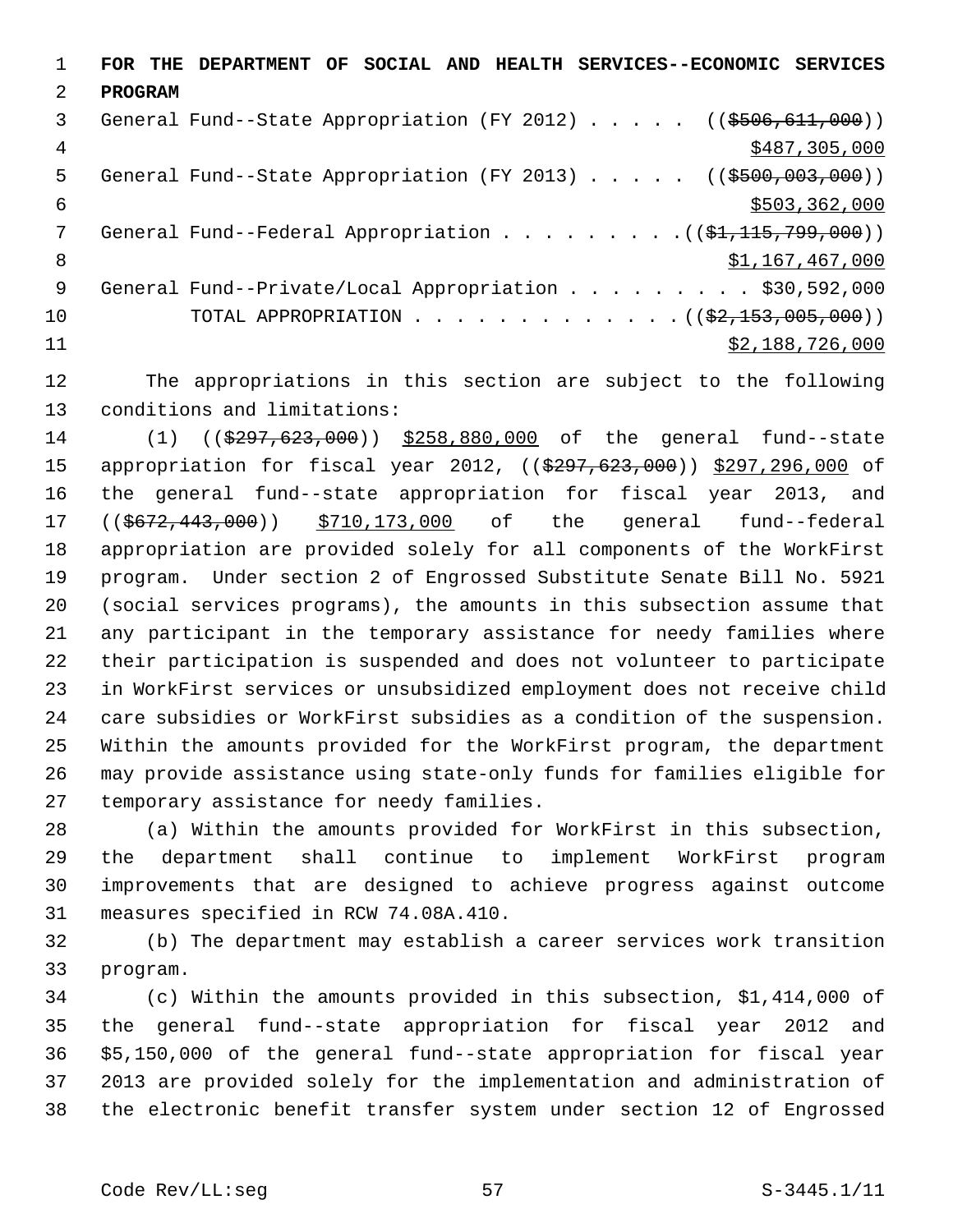1 Substitute Senate Bill No. 5921 (social services programs). The 2 department shall transfer these amounts to the department of early 3 learning for the implementation and administration of the project.

 4 (d) Within amounts appropriated in this section, the legislature 5 expressly mandates that the department exercise its authority, granted 6 in 1997 under RCW 74.08A.290, to contract for work activities services 7 pursuant to that statutory authority and RCW 41.06.142(3).

 8 (e) The department shall create a temporary assistance for needy 9 families budget structure that allows for more transparent tracking of 10 budget units and subunits of expenditures where these units and 11 subunits are mutually exclusive from other department budget units. 12 The budget structure shall include budget units for the following: 13 Grants, child care, WorkFirst activities, and administration of the 14 program.

15 (2)(a) \$11,825,000 of the general fund--federal appropriation is 16 provided solely for a contingency reserve in the event the temporary 17 assistance for needy families cash benefit is projected to exceed 18 forecasted amounts by more than one percent. The department shall only 19 expend an amount equal to the forecasted over-expenditure. For 20 purposes of this subsection, the temporary assistance forecast shall be 21 completed every quarter and follow a similar schedule of the caseload 22 forecast council forecasts.

23 (b) If sufficient savings in subsection (1) of this section are 24 achieved, the department of early learning shall increase the number of 25 child care slots available for the working connections child care 26 program.

27 (3) ((\$31,960,000)) \$23,494,000 of the general fund--state 28 appropriation for fiscal year 2012, in addition to supplemental 29 security income recoveries, is provided solely for financial assistance 30 and other services to recipients in the program established in section 31 4, chapter 8, Laws of 2010 1st sp. sess., until the program terminates 32 on October 31, 2011.

33 (4)(a) ((\$11,690,000)) \$13,086,000 of the general fund--state 34 appropriation for fiscal year 2012 and ((\$21,494,000)) \$24,788,000 of 35 the general fund--state appropriation for fiscal year 2013, in addition 36 to supplemental security income recoveries, are provided solely for the 37 programs created in Engrossed Substitute House Bill No. 2082 (essential 38 needs and assistance program) beginning November 1, 2011.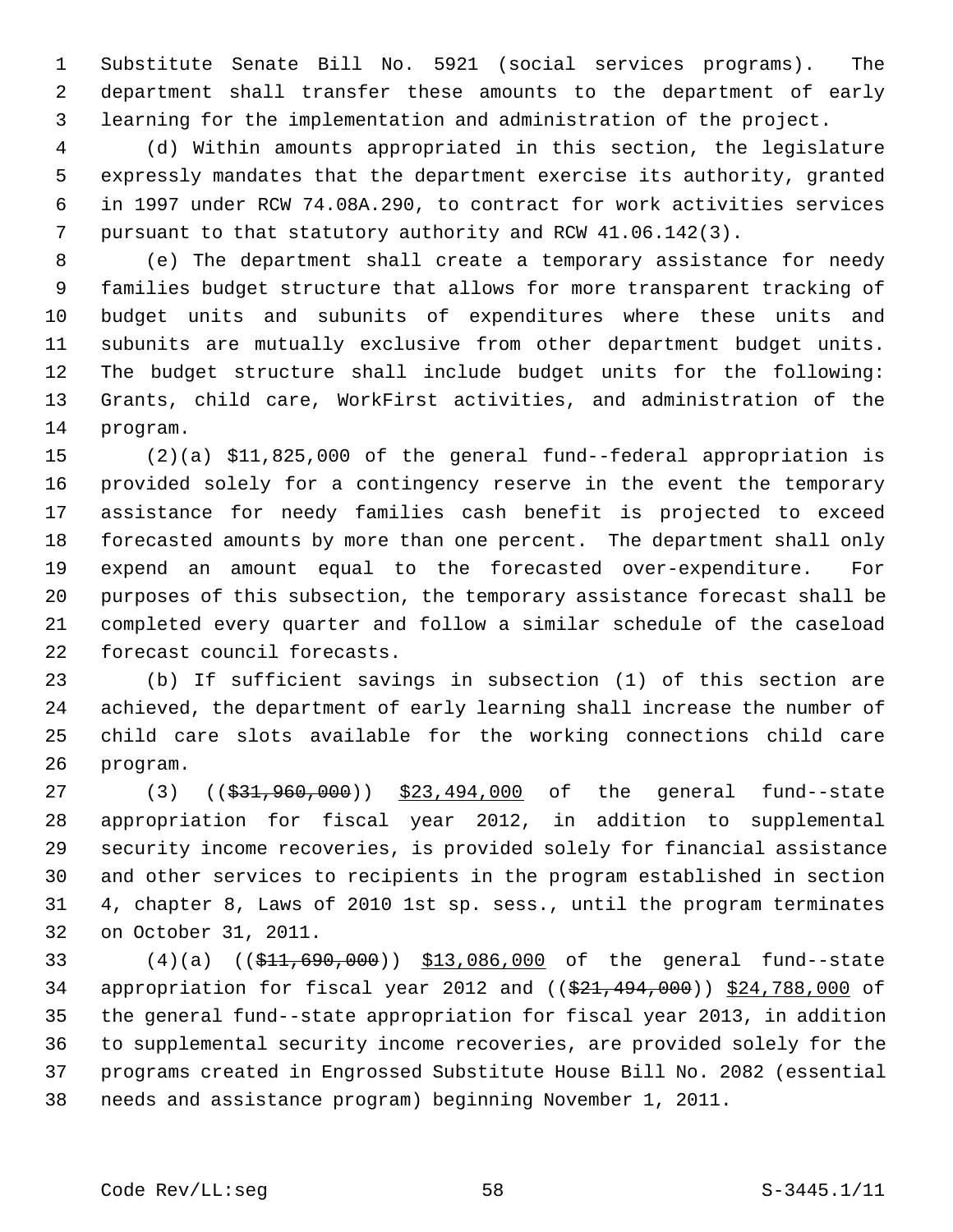1 (b) The department shall review clients receiving services through 2 the aged, blind, or disabled assistance program, to determine whether 3 they would benefit from assistance in becoming naturalized citizens, 4 and thus be eligible to receive federal supplemental security income 5 benefits. Those cases shall be given high priority for naturalization 6 funding through the department.

 7 (c) The department shall continue the interagency agreement with 8 the department of veterans' affairs to establish a process for referral 9 of veterans who may be eligible for veterans' services. This agreement 10 must include out-stationing department of veterans' affairs staff in 11 selected community service office locations in King and Pierce counties 12 to facilitate applications for veterans' services.

13 (5) \$1,657,000 of the general fund--state appropriation for fiscal 14 year 2012 and \$1,657,000 of the general fund--state appropriation for 15 fiscal year 2013 are provided solely for naturalization services.

16 (6) \$2,366,000 of the general fund--state appropriation for fiscal 17 year 2012 is provided solely for refugee employment services, of which 18 \$1,774,000 is provided solely for the department to pass through to 19 statewide refugee assistance organizations for limited English 20 proficiency pathway services; and \$2,366,000 of the general fund--state 21 appropriation for fiscal year 2013 is provided solely for refugee 22 employment services, of which \$1,774,000 is provided solely for the 23 department to pass through to statewide refugee assistance 24 organizations for limited English proficiency pathway services.

25 (7) On December 1, 2011, and annually thereafter, the department 26 must report to the legislature on all sources of funding available for 27 both refugee and immigrant services and naturalization services during 28 the current fiscal year and the amounts expended to date by service 29 type and funding source. The report must also include the number of 30 clients served and outcome data for the clients.

31 (8) To ensure expenditures remain within available funds 32 appropriated in this section, the legislature establishes the benefit 33 under the state food assistance program, pursuant to RCW 74.08A.120, to 34 be fifty percent of the federal supplemental nutrition assistance 35 program benefit amount.

36 **Sec. 208.** 2011 1st sp.s. c 50 s 208 (uncodified) is amended to 37 read as follows: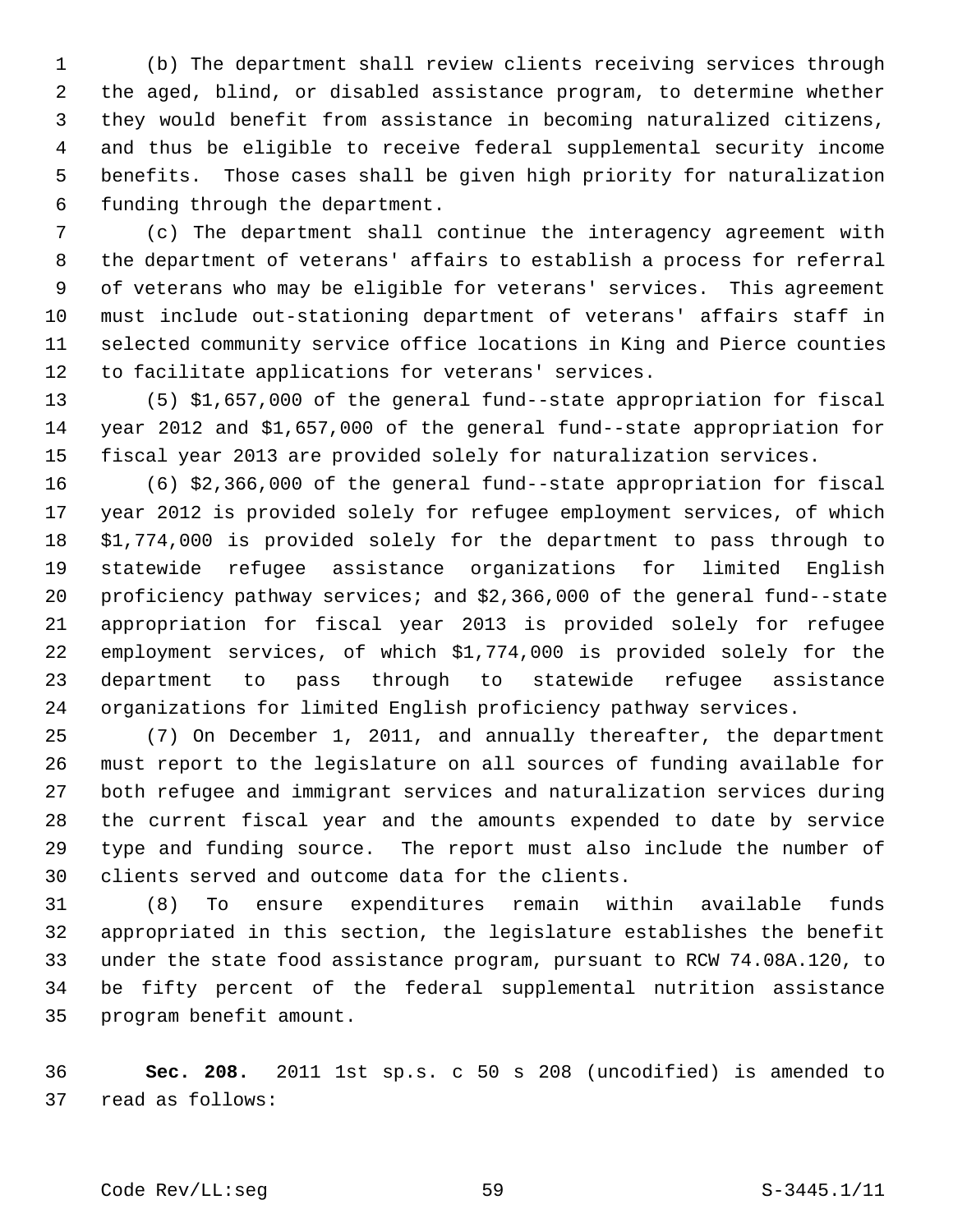1 **FOR THE DEPARTMENT OF SOCIAL AND HEALTH SERVICES--ALCOHOL AND** 2 **SUBSTANCE ABUSE PROGRAM** 3 General Fund--State Appropriation (FY 2012) . . . . . . ((\$75,785,000)) 4 \$74,287,000 5 General Fund--State Appropriation (FY 2013) . . . . . . ((\$75,924,000))  $$74,422,000$ 7 General Fund--Federal Appropriation . . . . . . . . . ((\$141,516,000)) 8 \$141,514,000 9 General Fund--Private/Local Appropriation . . . . . . . . . \$2,086,000 10 Criminal Justice Treatment Account--State 11 Appropriation . . . . . . . . . . . . . . . . . ((\$17,748,000))  $12$  \$20,748,000 13 Problem Gambling Account--State Appropriation . . . . . . . \$1,448,000 14 TOTAL APPROPRIATION . . . . . . . . . . . . . ((\$314,507,000))  $15$  \$314,505,000

16 The appropriations in this section are subject to the following 17 conditions and limitations:

18 (1) Within the amounts appropriated in this section, the department 19 may contract with the University of Washington and community-based 20 providers for the provision of the parent-child assistance program. 21 For all contractors, indirect charges for administering the program 22 shall not exceed ten percent of the total contract amount.

23 (2) Within the amounts appropriated in this section, the department 24 shall continue to provide for chemical dependency treatment services 25 for adult medicaid eligible, pregnant and parenting women, disability 26 lifeline, and alcoholism and drug addiction treatment and support act, 27 and medical care services clients.

28 (3) In accordance with RCW 70.96A.090 and 43.135.055, the 29 department is authorized to increase fees for the review and approval 30 of treatment programs in fiscal years 2012 and 2013 as necessary to 31 support the costs of the regulatory program. The department's fee 32 schedule shall have differential rates for providers with proof of 33 accreditation from organizations that the department has determined to 34 have substantially equivalent standards to those of the department, 35 including but not limited to the joint commission on accreditation of 36 health care organizations, the commission on accreditation of 37 rehabilitation facilities, and the council on accreditation. To 38 reflect the reduced costs associated with regulation of accredited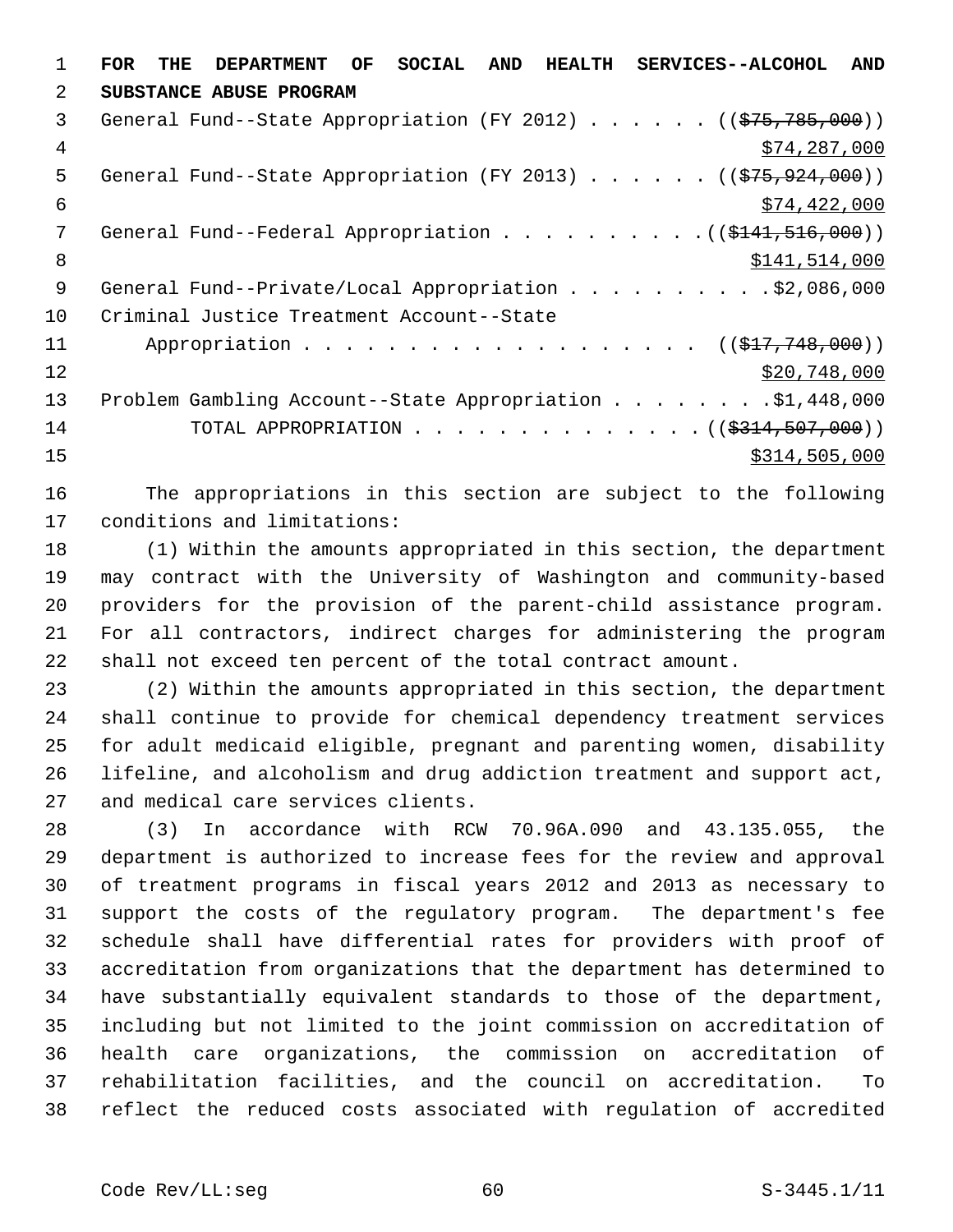1 programs, the department's fees for organizations with such proof of 2 accreditation must reflect the lower cost of licensing for these 3 programs than for other organizations which are not accredited.

 4 (4) \$3,500,000 of the general fund--federal appropriation (from the 5 substance abuse prevention and treatment federal block grant) is 6 provided solely for the continued funding of existing county drug and 7 alcohol use prevention programs.

 8 **Sec. 209.** 2011 1st sp.s. c 50 s 209 (uncodified) is amended to 9 read as follows:

10 **FOR THE DEPARTMENT OF SOCIAL AND HEALTH SERVICES--VOCATIONAL** 11 **REHABILITATION PROGRAM** 12 General Fund--State Appropriation (FY 2012) . . . . . . ((\$10,852,000))

13 \$10,874,000 14 General Fund--State Appropriation (FY 2013) . . . . . . . . \$10,861,000 15 General Fund--Federal Appropriation . . . . . . . . . . ((\$102,622,000)) 16 \$105,091,000

17 Telecommunications Devices for the Hearing and

| 18 | Speech Impaired--State Appropriation \$2,766,000        |
|----|---------------------------------------------------------|
| 19 | TOTAL APPROPRIATION $($ $($ $\frac{127}{101}$ ,000) $)$ |
| 20 | \$129,592,000                                           |

21 The appropriations in this section are subject to the following 22 conditions and limitations:  $((+2)^2)$  \$480,000 of the telecommunications 23 devices for the hearing and speech impaired account--state 24 appropriation is provided solely for the office of deaf and hard of 25 hearing to contract for services that provide employment support and 26 help with life activities for deaf-blind individuals in King county.

27 **Sec. 210.** 2011 1st sp.s. c 50 s 210 (uncodified) is amended to 28 read as follows: 29 **FOR THE DEPARTMENT OF SOCIAL AND HEALTH SERVICES--SPECIAL COMMITMENT** 30 **PROGRAM** 31 General Fund--State Appropriation (FY 2012)  $\ldots \ldots$  (( $\left( \frac{647,779,000}{2} \right)$ )  $\frac{1}{2}$   $\frac{1}{2}$   $\frac{1}{2}$   $\frac{1}{2}$   $\frac{1}{2}$   $\frac{1}{2}$   $\frac{1}{2}$   $\frac{1}{2}$   $\frac{1}{2}$   $\frac{1}{2}$   $\frac{1}{2}$   $\frac{1}{2}$   $\frac{1}{2}$   $\frac{1}{2}$   $\frac{1}{2}$   $\frac{1}{2}$   $\frac{1}{2}$   $\frac{1}{2}$   $\frac{1}{2}$   $\frac{1}{2}$   $\frac{1}{2}$   $\frac{1}{2}$  33 General Fund--State Appropriation (FY 2013) . . . . . . ((\$47,609,000))  $34$  \$46,292,000 35 TOTAL APPROPRIATION  $\cdots$ , . . . . . . . . . . . (( $\frac{1}{595,388,000})$ )  $36$  \$94,011,000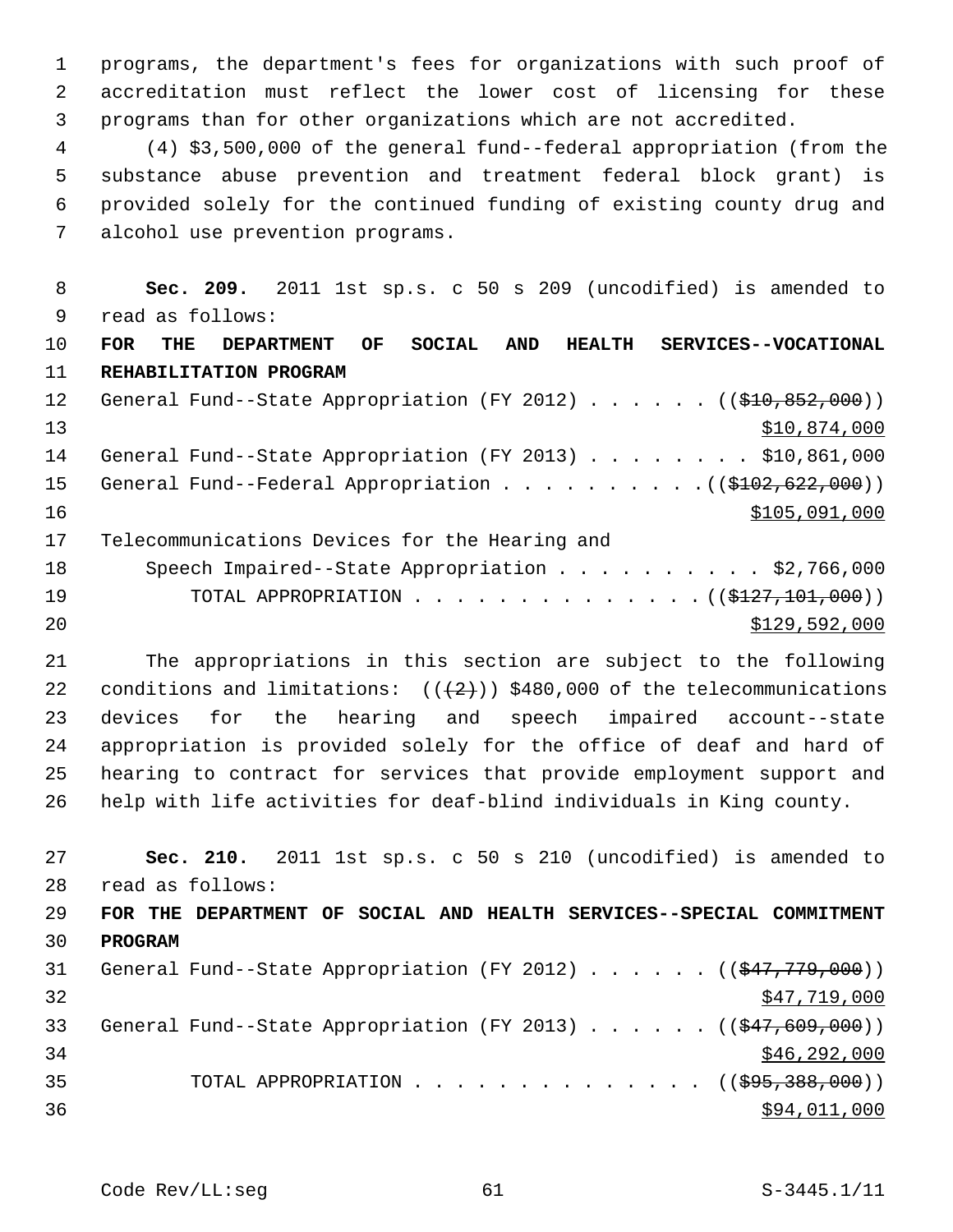1 **Sec. 211.** 2011 1st sp.s. c 50 s 211 (uncodified) is amended to 2 read as follows: 3 **FOR THE DEPARTMENT OF SOCIAL AND HEALTH SERVICES--ADMINISTRATION AND** 4 **SUPPORTING SERVICES PROGRAM** 5 General Fund--State Appropriation (FY 2012) . . . . . . ((\$25,698,000))  $\frac{$26,125,000}{5}$ 7 General Fund--State Appropriation (FY 2013) . . . . . ((\$23,960,000)) 8  $\frac{$24,586,000}{ }$ 9 General Fund--Federal Appropriation . . . . . . . . . ((\$38,917,000))  $\frac{10}{339}$ , 223, 000 11 General Fund--Private/Local Appropriation . . . . . . . . . \$2,116,000 12 Performance Audits of State Government--State 13 Appropriation . . . . . . . . . . . . . . . . . . . . . . \$4,812,000 14 TOTAL APPROPRIATION . . . . . . . . . . . . . ((<del>\$95,503,000</del>))  $15$  \$96,862,000

16 The appropriations in this section are subject to the following 17 conditions and limitations:

18 (1) \$300,000 of the general fund--state appropriation for fiscal 19 year 2012 and \$300,000 of the general fund--state appropriation for 20 fiscal year 2013 are provided solely for the Washington state mentors 21 program to continue its public-private partnerships to provide 22 technical assistance and training to mentoring programs that serve 23 at-risk youth.

24 (2) \$445,000 of the general fund--state appropriation for fiscal 25 year 2012 and \$445,000 of the general fund--state appropriation for 26 fiscal year 2013 are provided solely for funding of the teamchild 27 project.

28 (3) \$178,000 of the general fund--state appropriation for fiscal 29 year 2012 and \$178,000 of the general fund--state appropriation for 30 fiscal year 2013 are provided solely for the juvenile detention 31 alternatives initiative.

32 (4) \$4,812,000 of the performance audits of state government--state 33 appropriation is provided solely for support and expansion of the 34 division of fraud investigation. The division shall conduct 35 investigatory and enforcement activities for all department programs, 36 including the child support and TANF programs.

37 (5) \$1,400,000 of the general fund--state appropriation for fiscal 38 year 2012 is provided solely for the department to distribute as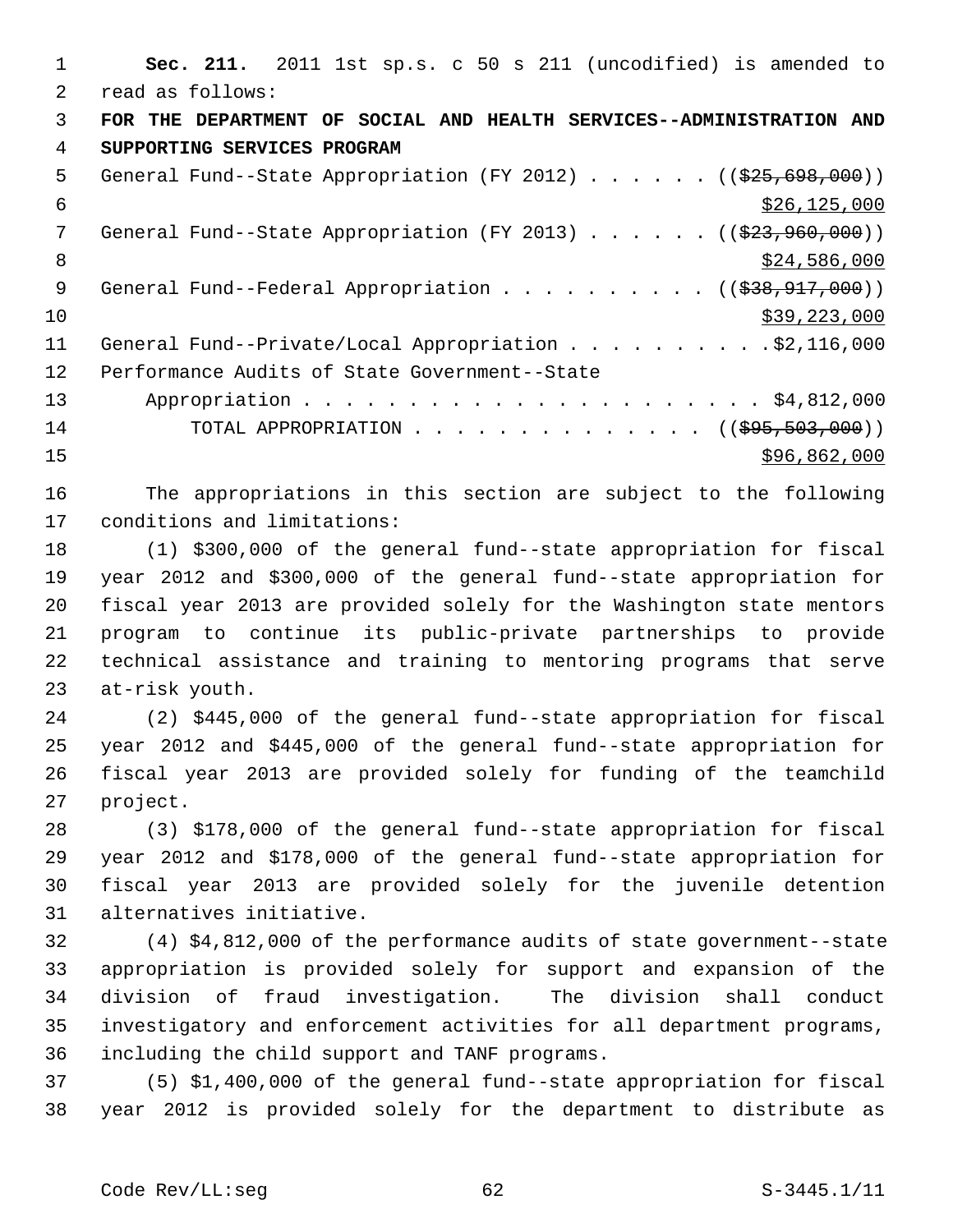1 support to community public health and safety networks that have a 2 history of providing training and services related to adverse childhood 3 experiences. Distribution of these funds is contingent upon securing 4 funding from a private entity or entities to provide one dollar in 5 matching funds for each dollar in state funds received by a network so 6 that the funding received by a community public health and safety 7 network will be equal portions of state and private funding.

 8 **Sec. 212.** 2011 1st sp.s. c 50 s 212 (uncodified) is amended to 9 read as follows: 10 **FOR THE DEPARTMENT OF SOCIAL AND HEALTH SERVICES--PAYMENTS TO OTHER** 11 **AGENCIES PROGRAM** 12 General Fund--State Appropriation (FY 2012) . . . . . ((\$66,410,000))  $\frac{$62,778,000}{ }$ 14 General Fund--State Appropriation (FY 2013) . . . . . . ((\$63,304,000))  $15$  \$61,927,000 16 General Fund--Federal Appropriation . . . . . . . . . ((\$60,313,000))  $17$  \$58,400,000 18 TOTAL APPROPRIATION . . . . . . . . . . . . . ((<del>\$190,027,000</del>)) 19 \$183,105,000

20 The appropriations in this section are subject to the following 21 conditions and limitations: \$469,000 of the general fund--state 22 appropriation for fiscal year 2011 and \$270,000 of the general fund-- 23 state appropriation for fiscal year 2012 are provided solely for 24 implementation of Engrossed Substitute Senate Bill No. 5921 (social 25 services programs). If the bill is not enacted by June 30, 2011, the 26 amounts provided in this subsection shall lapse.

27 **Sec. 213.** 2011 1st sp.s. c 50 s 213 (uncodified) is amended to 28 read as follows: 29 **FOR THE STATE HEALTH CARE AUTHORITY** 30 General Fund--State Appropriation (FY 2012) . . . . ((\$2,195,580,000))  $\frac{1}{2}$   $\frac{1}{2}$   $\frac{3}{2}$ , 130, 229, 000 32 General Fund--State Appropriation (FY 2013)  $\ldots$  ( $(\frac{2}{2}, \frac{263}{679}, \frac{679}{600})$ ) 33 \$2,185,617,000 34 General Fund--Federal Appropriation . . . . . . . . ((\$5,608,085,000))  $35$   $389,627,000$ 

36 General Fund--Private/Local Appropriation . . . . . . ((\$60,277,000))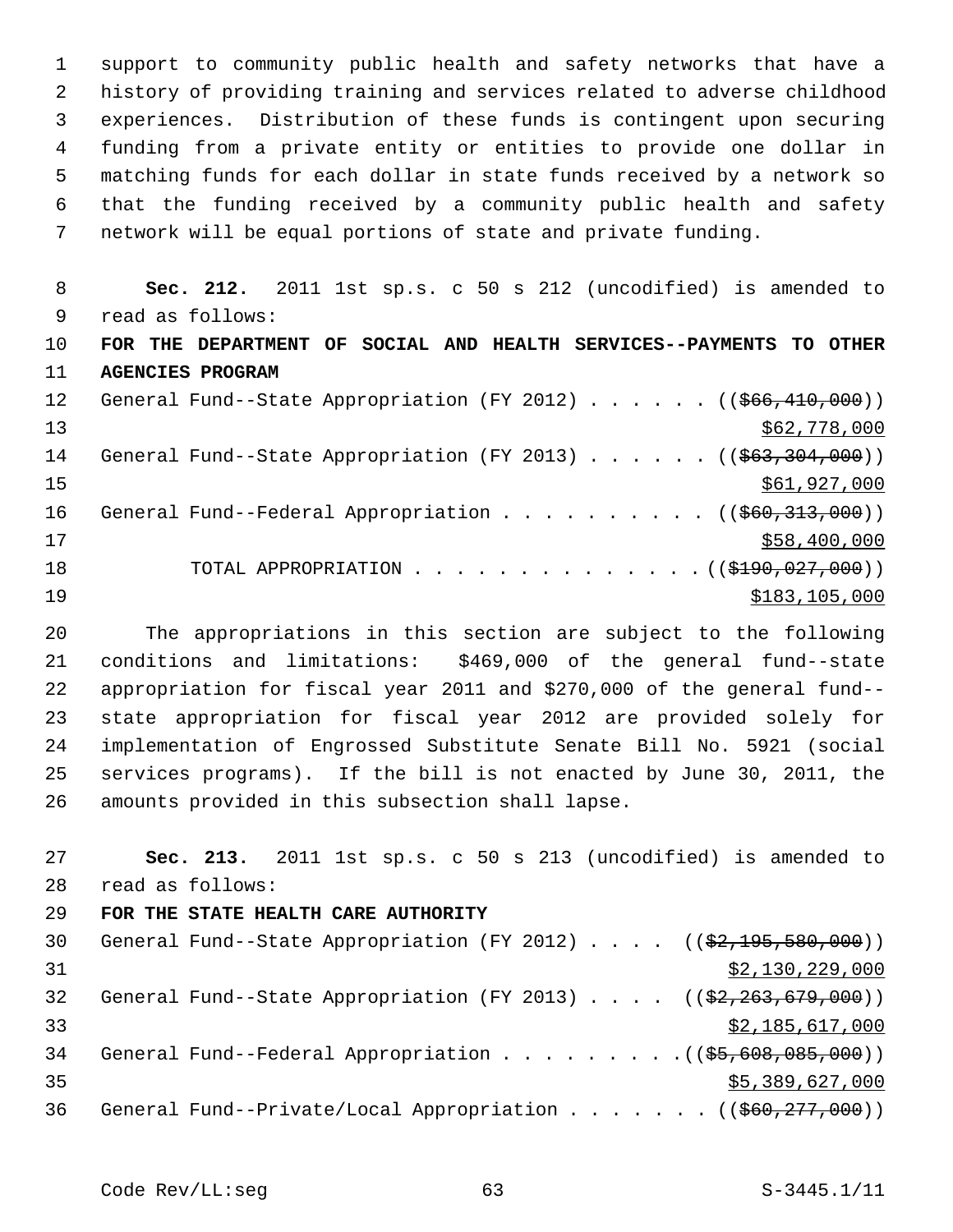| $\mathfrak{D}$ | Emergency Medical Services and Trauma Care Systems   |
|----------------|------------------------------------------------------|
| 3              | Trust Account--State Appropriation \$15,077,000      |
| 4              | Hospital Safety Net Assessment Fund--State           |
| 5              | Appropriation ((\$404,438,000))                      |
| 6              | \$394,905,000                                        |
| 7              | State Health Care Authority Administration Account-- |
| 8              | State Appropriation ( $(\frac{234}{176},000)$ )      |
| - 9            | \$34,118,000                                         |
| 10             | Basic Health Plan Stabilization Account--            |
| 11             | State Appropriation \$44,000,000                     |
| 12             | Medical Aid Account--State Appropriation \$529,000   |
| 13             |                                                      |
| 14             | \$10, 239, 614, 000                                  |
|                |                                                      |

15 The appropriations in this section are subject to the following 16 conditions and limitations:

17 (1) Within amounts appropriated in this section and sections 205 18 and 206 of this act, the health care authority shall continue to 19 provide an enhanced basic health plan subsidy for foster parents 20 licensed under chapter 74.15 RCW and workers in state-funded home care 21 programs. Under this enhanced subsidy option, foster parents eligible 22 to participate in the basic health plan as subsidized enrollees and 23 home care workers with family incomes below 200 percent of the federal 24 poverty level shall be allowed to enroll in the basic health plan at 25 the minimum premium amount charged to enrollees with incomes below 26 sixty-five percent of the federal poverty level.

27 (2) The health care authority shall require organizations and 28 individuals that are paid to deliver basic health plan services and 29 that choose to sponsor enrollment in the subsidized basic health plan 30 to pay 133 percent of the premium amount which would otherwise be due 31 from the sponsored enrollees.

32 (3)(a) \$1,200,000 of the general fund--state appropriation for 33 fiscal year 2012 is provided solely to plan the implementation of a 34 system of consolidated public school employee health benefits 35 purchasing.

36 It is the intent of the legislature to improve the administration, 37 transparency, and equity in delivering a K-12 employees' health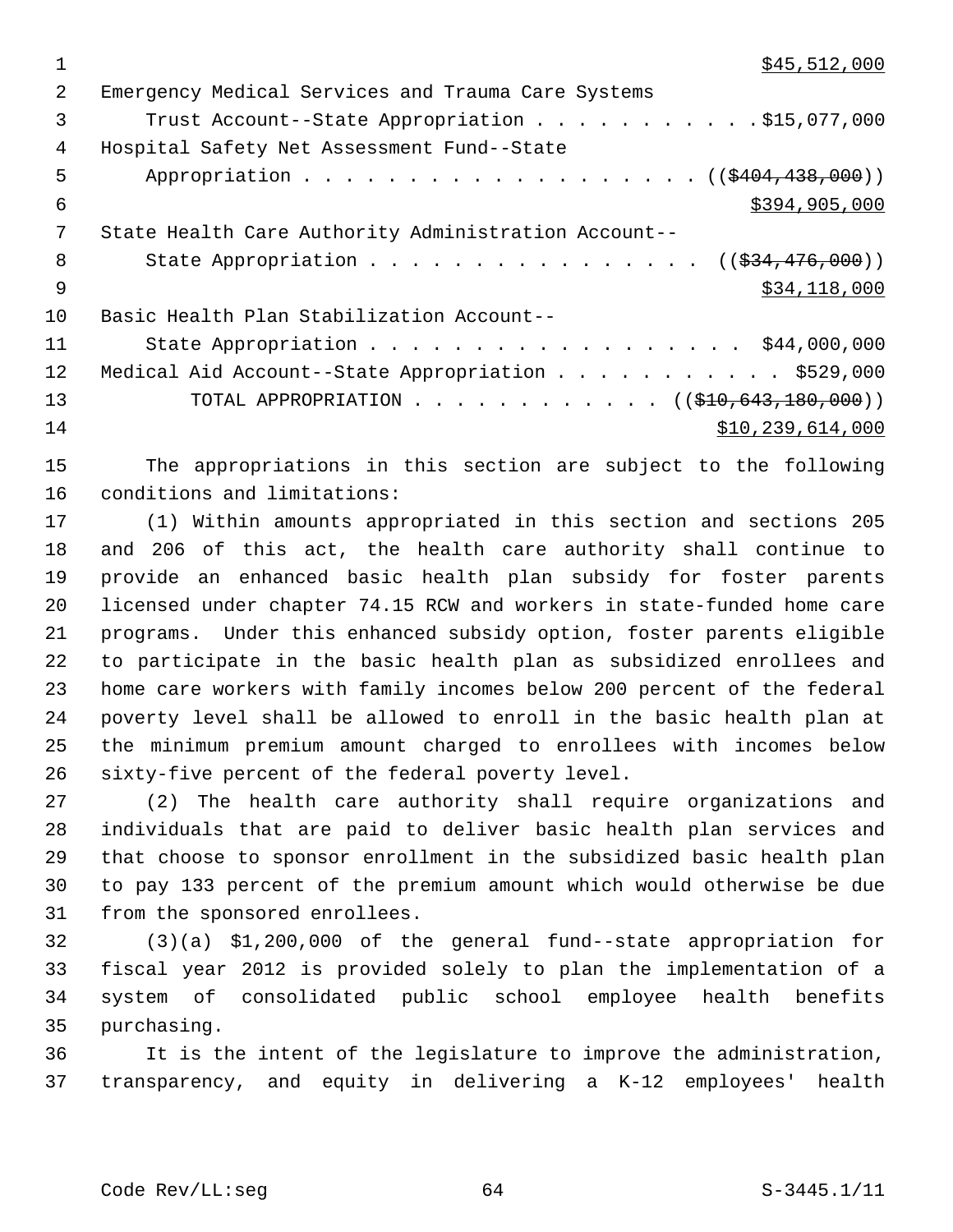1 benefits system. In addition, the legislature intends that any cost 2 savings that result from changes to K-12 health benefits be dedicated 3 to public schools.

 4 To further this legislative intent, the state health care authority 5 shall develop a plan to implement a consolidated health benefits' 6 system for K-12 employees for the 2013-14 school year. The health care 7 authority shall deliver a report to the legislature by December 15, 8 2011, that sets forth the implementation plan to the ways and means 9 committees of the house of representatives and the senate.

10 (b) The report prepared by the health care authority shall compare 11 and contrast the costs and benefits, both long and short term, of:

12 (i) The current K-12 health benefits system;

13 (ii) A new K-12 employee benefits pool; and

14 (iii) Enrolling K-12 employees into the health benefits pool for 15 state employees.

16 (c) In addition to the implementation plan, the report shall 17 include the following information:

18 (i) The costs and benefits of the current K-12 health benefits 19 system;

20 (ii) The costs and benefits of providing a new statewide K-12 21 employees' health benefits pool to school districts and school 22 employees;

23 (iii) The costs and benefits of enrolling K-12 employees into the 24 existing health benefits pool for state employees;

25 (iv) Recommendations of ways to limit administrative duplication 26 and costs, improve transparency to employees, the legislature, and the 27 public and assure equity among beneficiaries of publicly provided 28 employee health benefits;

29 (v) Recommendations for standardizing benefit packages and 30 purchasing efforts in a manner that seeks to maximize funding and 31 equity for all school employees;

32 (vi) Recommendations regarding the use of incentives, including how 33 changes to state health benefit allocations could provide employees 34 with benefits that would encourage participation;

35 (vii) Recommendations regarding the implementation of a new K-12 36 employee benefit plan, with separate options for voluntary 37 participation and mandatory statewide participation;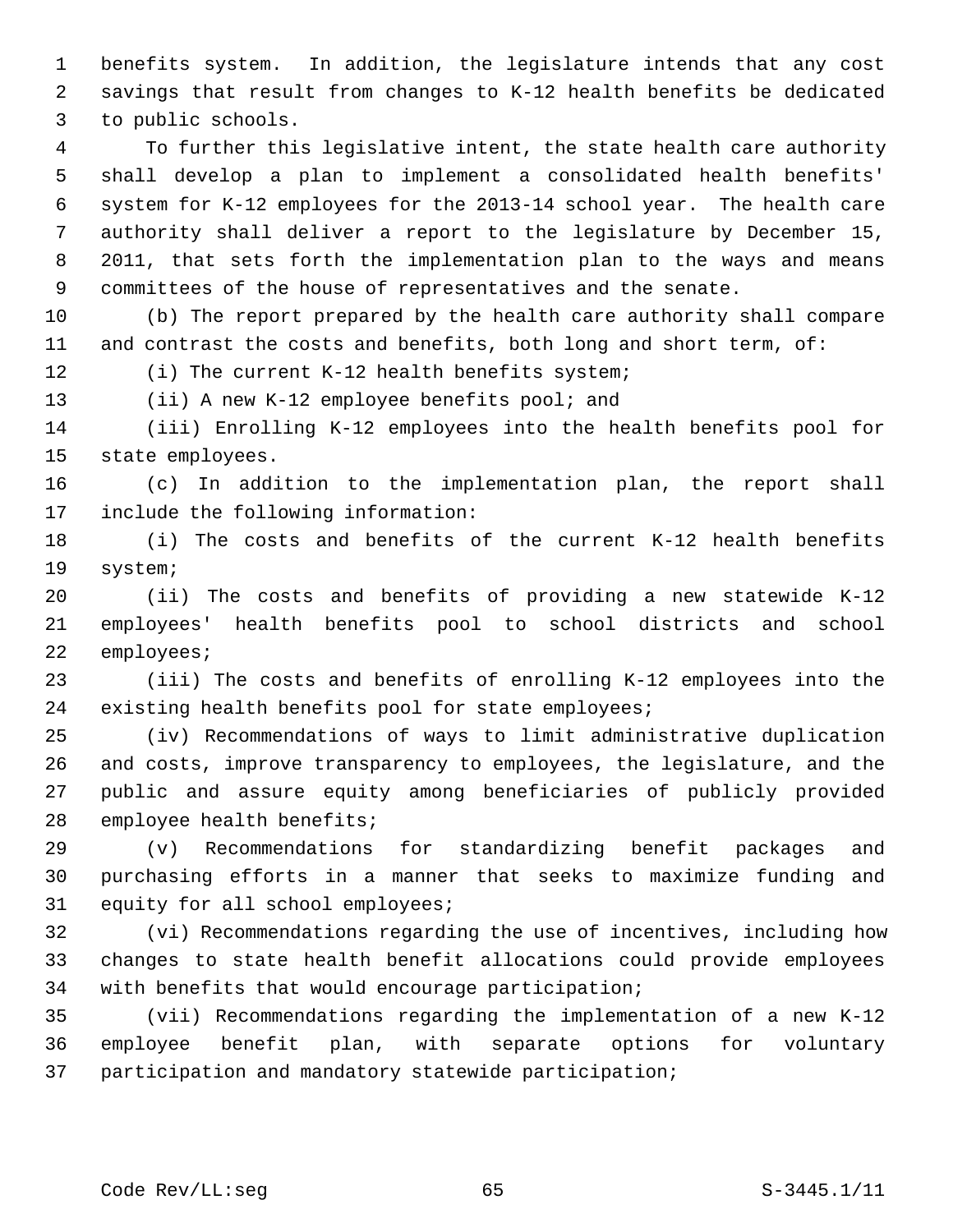1 (viii) Recommendations regarding methods to reduce inequities 2 between individual and family coverage;

 3 (ix) Consolidation of the purchasing and budget accountability for 4 school employee benefits to maximize administrative efficiency and 5 leverage existing skills and resources; and

 6 (x) Other details the health care authority deems necessary, 7 including but not limited to recommendations on the following:

 8 (A) Approaches for implementing the transition to a statewide pool, 9 including administrative and statutory changes necessary to ensure a 10 successful transition, and whether the pool should be separate from, or 11 combined with, the public employees' benefits pool;

12 (B) The structure of a permanent governing group to provide ongoing 13 oversight to the consolidated pool, in a manner similar to the public 14 employees benefits board functions for employee health benefits, 15 including statutory duties and authorities of the board; and

16 (C) Options for including potential changes to: Eligibility 17 standardization, the public employees benefits risk pools, the movement 18 of school employee retirees into the new K-12 pool or pools, and the 19 movement of educational service district employees into the new K-12 20 pool or pools.

21 (d) In determining its costs and benefits of a new statewide K-12 22 employees' health benefits pool for school districts and school 23 employees, the health care authority shall assume the following:

24 (i) School district enrollees must constitute an entire bargaining 25 unit, or an entire group of nonrepresented employees;

26 (ii) Staffing and administration for benefits purchasing shall be 27 provided by the health care authority; and

28 (iii) The new K-12 pool would operate on a schedule that 29 coordinates with the financing and enrollment schedule used for school 30 districts.

31 (e) The office of the superintendent of public instruction and the 32 office of the insurance commissioner shall provide information and 33 technical assistance to the health care authority as requested by the 34 health care authority. The health care authority shall not implement 35 the new school employee benefits pool until authorized to do so by the 36 legislature.

37 (4) The administrator shall take at least the following actions to 38 assure that persons participating in the basic health plan are eligible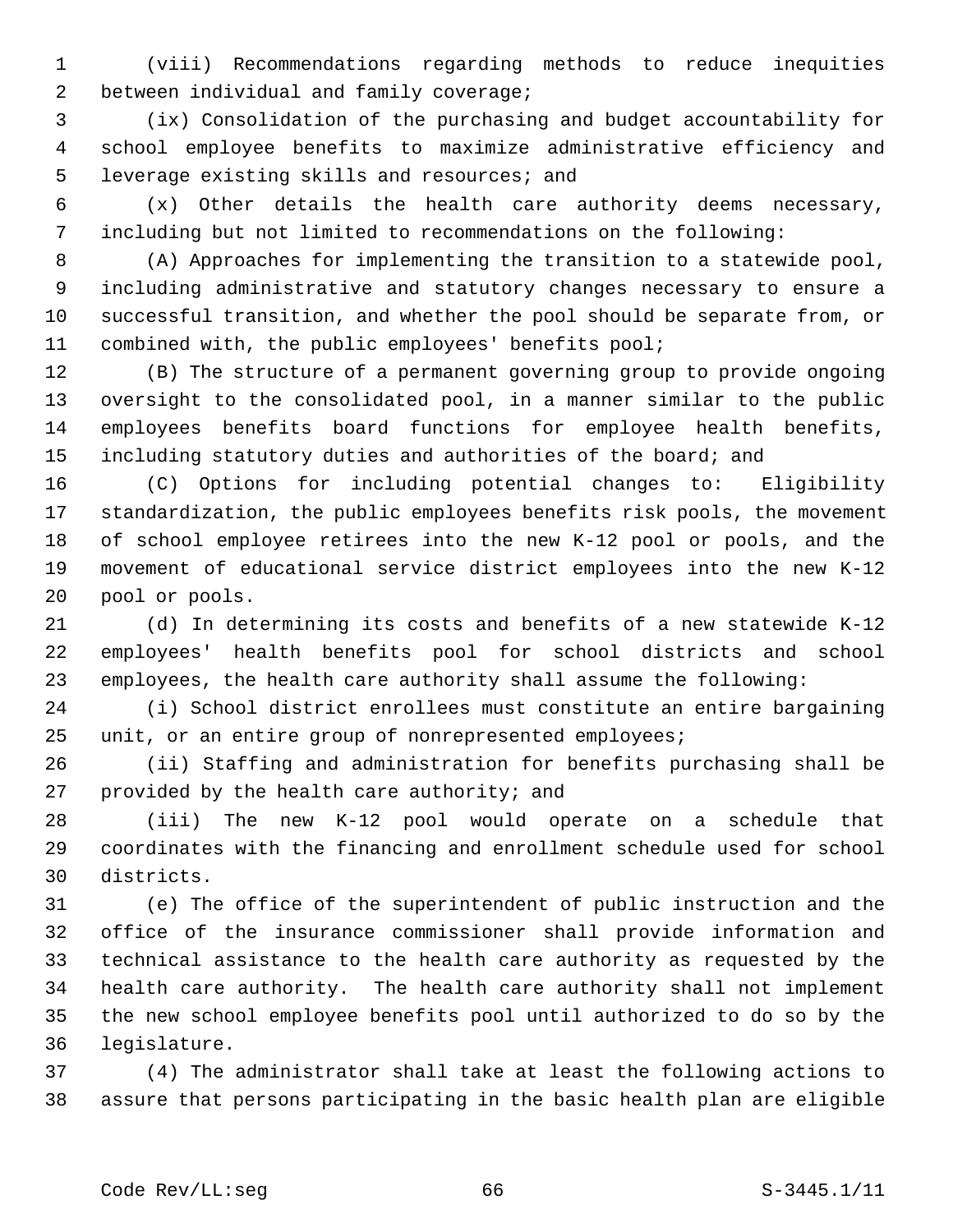1 for the level of assistance they receive: (a) Require submission of 2 (i) income tax returns, and recent pay history, from all applicants, or 3 (ii) other verifiable evidence of earned and unearned income from those 4 persons not required to file income tax returns; (b) check employment 5 security payroll records at least once every twelve months on all 6 enrollees; (c) require enrollees whose income as indicated by payroll 7 records exceeds that upon which their subsidy is based to document 8 their current income as a condition of continued eligibility; (d) 9 require enrollees for whom employment security payroll records cannot 10 be obtained to document their current income at least once every six 11 months; (e) not reduce gross family income for self-employed persons by 12 noncash-flow expenses such as, but not limited to, depreciation, 13 amortization, and home office deductions, as defined by the United 14 States internal revenue service; and (f) pursue repayment and civil 15 penalties from persons who have received excessive subsidies, as 16 provided in RCW 70.47.060(9).

17 (5) Enrollment in the subsidized basic health plan shall be limited 18 to only include persons who qualify as subsidized enrollees as defined 19 in RCW 70.47.020 and who (a) qualify for services under 1115 medicaid 20 demonstration project number 11-W-00254/10; or (b) are foster parents 21 licensed under chapter 74.15 RCW.

22 (6) \$23,700,000 of the general fund--federal appropriation is 23 provided solely for planning and implementation of a health benefit 24 exchange under the federal patient protection and affordable care act. 25 Within the amounts provided in this subsection, funds used by the 26 authority for information technology projects are conditioned on the 27 authority satisfying the requirements of Engrossed Second Substitute 28 Senate Bill No. 5931 (central service agencies).

29 (7) Based on quarterly expenditure reports and caseload forecasts, 30 if the health care authority estimates that expenditures for the 31 medical assistance program will exceed the appropriations, the health 32 care authority shall take steps including but not limited to reduction 33 of rates or elimination of optional services to reduce expenditures so 34 that total program costs do not exceed the annual appropriation 35 authority.

36 (8) In determining financial eligibility for medicaid-funded 37 services, the health care authority is authorized to disregard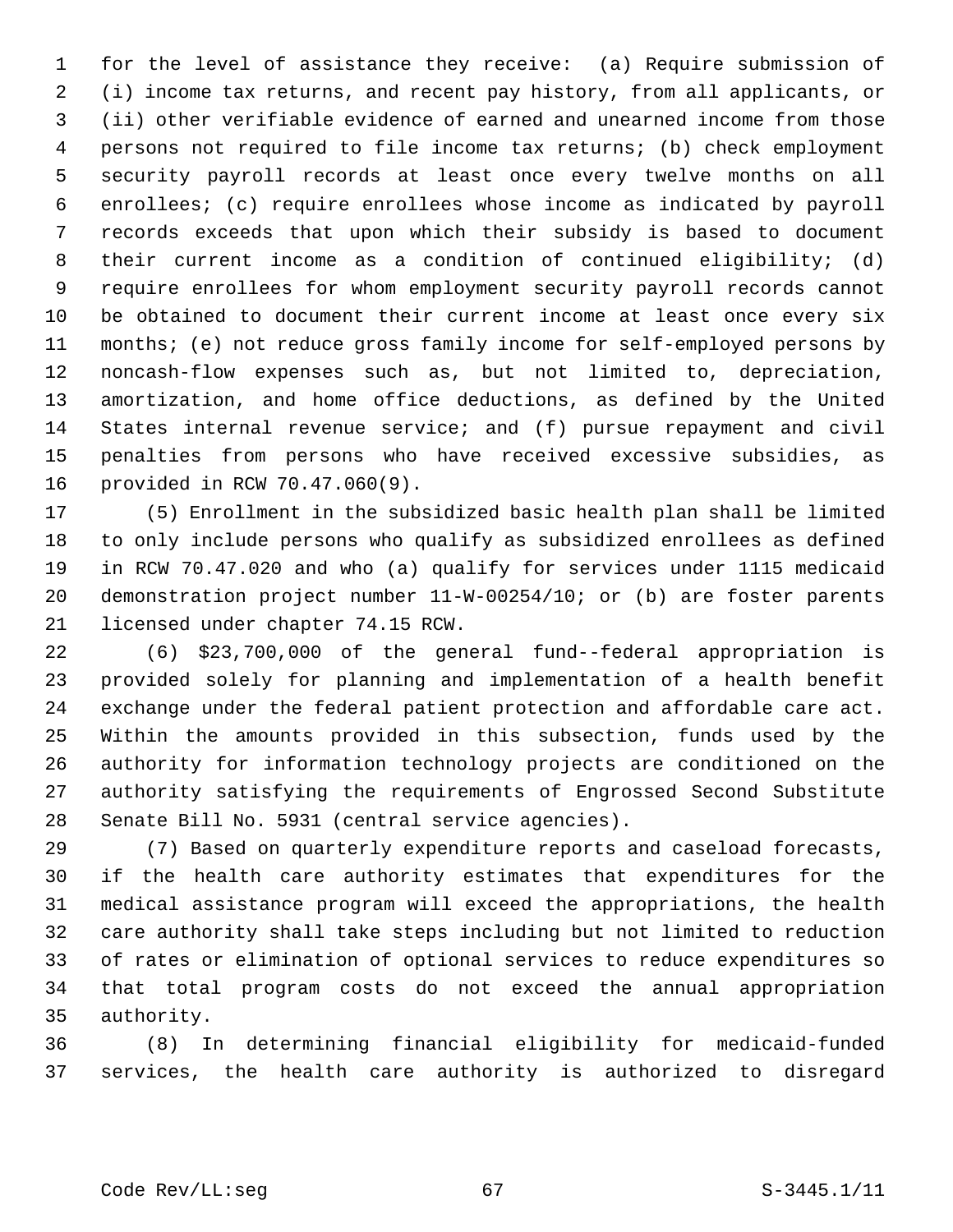1 recoveries by Holocaust survivors of insurance proceeds or other 2 assets, as defined in RCW 48.104.030.

 3 (9) The legislature affirms that it is in the state's interest for 4 Harborview medical center to remain an economically viable component of 5 the state's health care system.

 6 (10) When a person is ineligible for medicaid solely by reason of 7 residence in an institution for mental diseases, the health care 8 authority shall provide the person with the same benefits as he or she 9 would receive if eligible for medicaid, using state-only funds to the 10 extent necessary.

11 (11) \$4,261,000 of the general fund--state appropriation for fiscal 12 year 2012, \$4,261,000 of the general fund--state appropriation for 13 fiscal year 2013, and \$8,522,000 of the general fund--federal 14 appropriation are provided solely for low-income disproportionate share 15 hospital payments under RCW 74.09.730(1)(a).

16 (12) \$5,905,000 of the general fund--state appropriation for fiscal 17 year 2012, \$5,905,000 of the general fund--state appropriation for 18 fiscal year 2013, and \$11,810,000 of the general fund--federal 19 appropriation are provided solely for nonrural indigent assistance 20 disproportionate share hospital payments in accordance with RCW 21 74.09.730(1).

22 (13) \$665,000 of the general fund--state appropriation for fiscal 23 year 2012, \$665,000 of the general fund--state appropriation for fiscal 24 year 2013, and \$1,330,000 of the general fund--federal appropriation 25 are provided solely for small rural indigent assistance 26 disproportionate share hospital payments in accordance with RCW 27 74.09.730(1).

28 (14) \$6,000,000 of the general fund--federal appropriation is 29 provided solely for supplemental payments to nursing homes operated by 30 public hospital districts. The public hospital district shall be 31 responsible for providing the required nonfederal match for the 32 supplemental payment, and the payments shall not exceed the maximum 33 allowable under federal rules. It is the legislature's intent that the 34 payments shall be supplemental to and shall not in any way offset or 35 reduce the payments calculated and provided in accordance with part E 36 of chapter 74.46 RCW. It is the legislature's further intent that 37 costs otherwise allowable for rate-setting and settlement against 38 payments under chapter 74.46 RCW shall not be disallowed solely because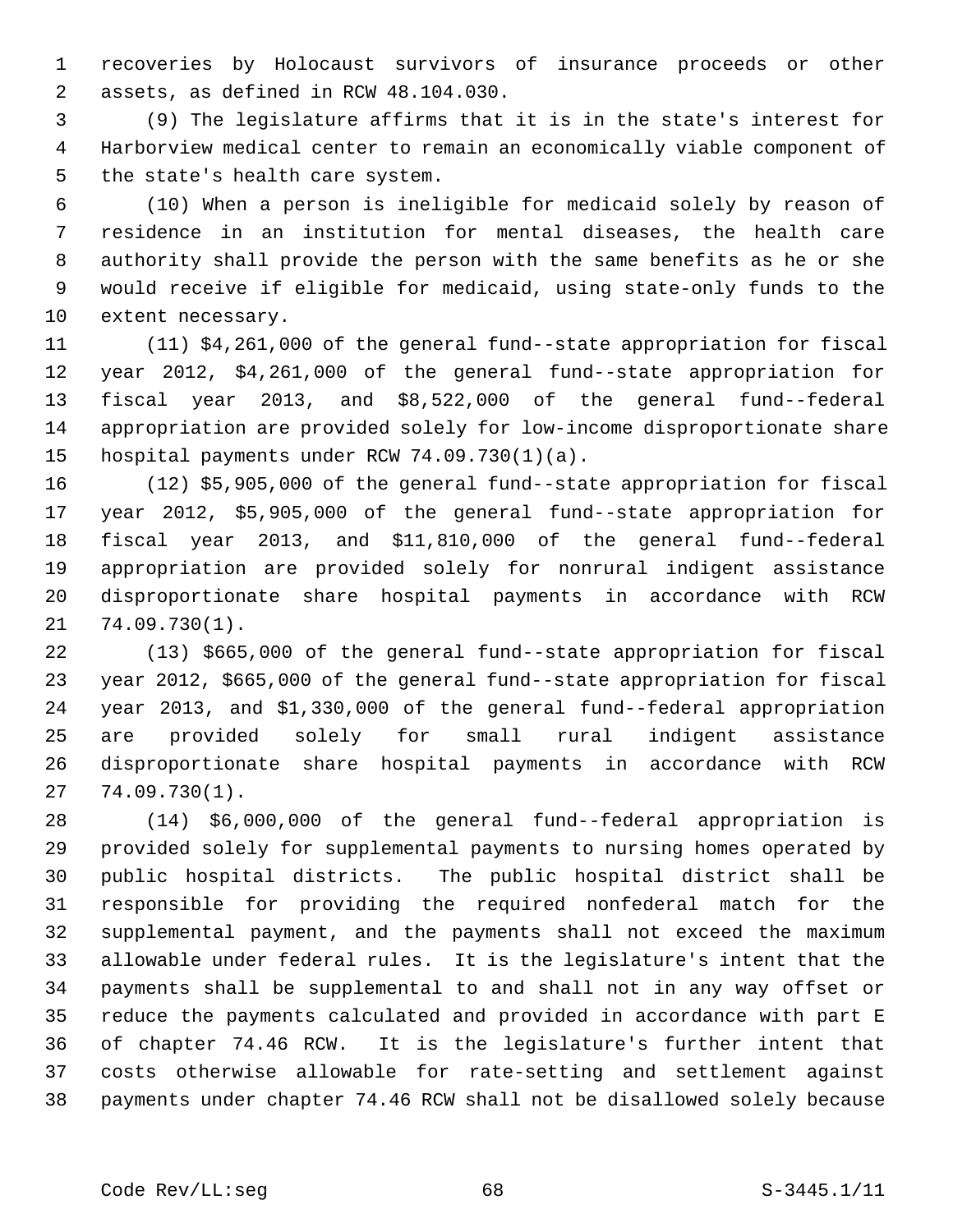1 such costs have been paid by revenues retained by the nursing home from 2 these supplemental payments. The supplemental payments are subject to 3 retrospective interim and final cost settlements based on the nursing 4 homes' as-filed and final medicare cost reports. The timing of the 5 interim and final cost settlements shall be at the health care 6 authority's discretion. During either the interim cost settlement or 7 the final cost settlement, the health care authority shall recoup from 8 the public hospital districts the supplemental payments that exceed the 9 medicaid cost limit and/or the medicare upper payment limit. The 10 health care authority shall apply federal rules for identifying the 11 eligible incurred medicaid costs and the medicare upper payment limit.

12 (15) The health care authority shall continue the inpatient 13 hospital certified public expenditures program for the 2011-2013 fiscal 14 biennium. The program shall apply to all public hospitals, including 15 those owned or operated by the state, except those classified as 16 critical access hospitals or state psychiatric institutions. The 17 health care authority shall submit reports to the governor and 18 legislature by November 1, 2011, and by November 1, 2012, that evaluate 19 whether savings continue to exceed costs for this program. If the 20 certified public expenditures (CPE) program in its current form is no 21 longer cost-effective to maintain, the health care authority shall 22 submit a report to the governor and legislature detailing 23 cost-effective alternative uses of local, state, and federal resources 24 as a replacement for this program. During fiscal year 2012 and fiscal 25 year 2013, hospitals in the program shall be paid and shall retain one 26 hundred percent of the federal portion of the allowable hospital cost 27 for each medicaid inpatient fee-for-service claim payable by medical 28 assistance and one hundred percent of the federal portion of the 29 maximum disproportionate share hospital payment allowable under federal 30 regulations. Inpatient medicaid payments shall be established using an 31 allowable methodology that approximates the cost of claims submitted by 32 the hospitals. Payments made to each hospital in the program in each 33 fiscal year of the biennium shall be compared to a baseline amount. 34 The baseline amount will be determined by the total of (a) the 35 inpatient claim payment amounts that would have been paid during the 36 fiscal year had the hospital not been in the CPE program based on the 37 reimbursement rates developed, implemented, and consistent with 38 policies approved in the 2011-13 biennial operating appropriations act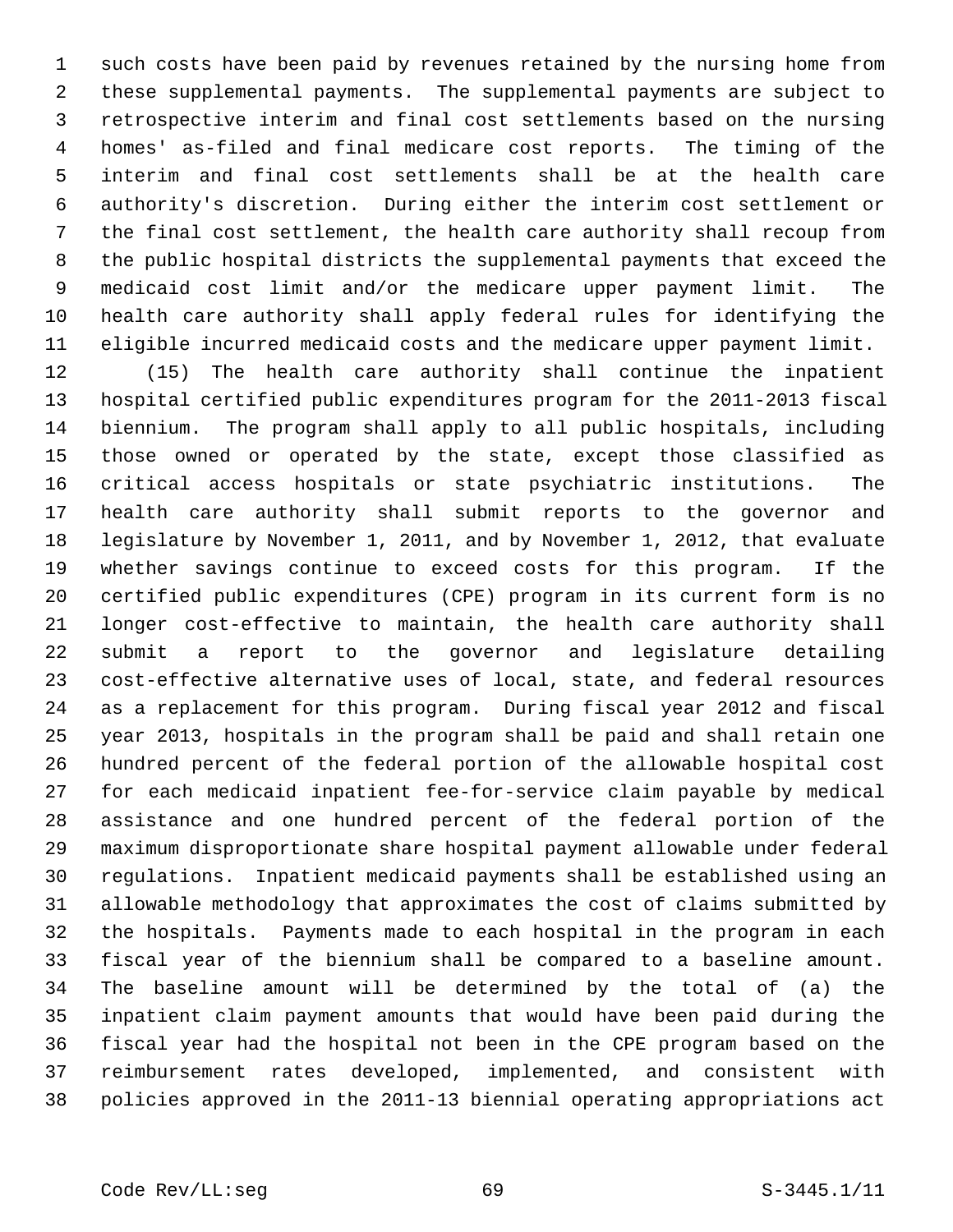1 and in effect on July 1, 2011, (b) one half of the indigent assistance 2 disproportionate share hospital payment amounts paid to and retained by 3 each hospital during fiscal year 2005, and (c) all of the other 4 disproportionate share hospital payment amounts paid to and retained by 5 each hospital during fiscal year 2005 to the extent the same 6 disproportionate share hospital programs exist in the 2011-13 biennium. 7 If payments during the fiscal year exceed the hospital's baseline 8 amount, no additional payments will be made to the hospital except the 9 federal portion of allowable disproportionate share hospital payments 10 for which the hospital can certify allowable match. If payments during 11 the fiscal year are less than the baseline amount, the hospital will be 12 paid a state grant equal to the difference between payments during the 13 fiscal year and the applicable baseline amount. Payment of the state 14 grant shall be made in the applicable fiscal year and distributed in 15 monthly payments. The grants will be recalculated and redistributed as 16 the baseline is updated during the fiscal year. The grant payments are 17 subject to an interim settlement within eleven months after the end of 18 the fiscal year. A final settlement shall be performed. To the extent 19 that either settlement determines that a hospital has received funds in 20 excess of what it would have received as described in this subsection, 21 the hospital must repay the excess amounts to the state when requested. 22  $((\$32,673,000))$  \$24,677,000 of the general fund--state appropriation 23 for fiscal year 2012, of which \$6,570,000 is appropriated in section 24 204(1) of this act, and ((\$29,693,000)) \$21,531,000 of the general 25 fund--state appropriation for fiscal year 2013, of which \$6,570,000 is 26 appropriated in section 204(1) of this act, are provided solely for 27 state grants for the participating hospitals. CPE hospitals will 28 receive the inpatient and outpatient reimbursement rate restorations in 29 RCW 74.60.080 and rate increases in RCW 74.60.090 funded through the 30 hospital safety net assessment fund rather than through the baseline 31 mechanism specified in this subsection.

 $32$  (( $(18)$ )) (16) The health care authority shall seek public-private 33 partnerships and federal funds that are or may become available to 34 provide on-going support for outreach and education efforts under the 35 federal children's health insurance program reauthorization act of 36 2009.

 $(1, 19)$  (( $(19)$ )) (17) The health care authority shall target funding for 38 maternity support services towards pregnant women with factors that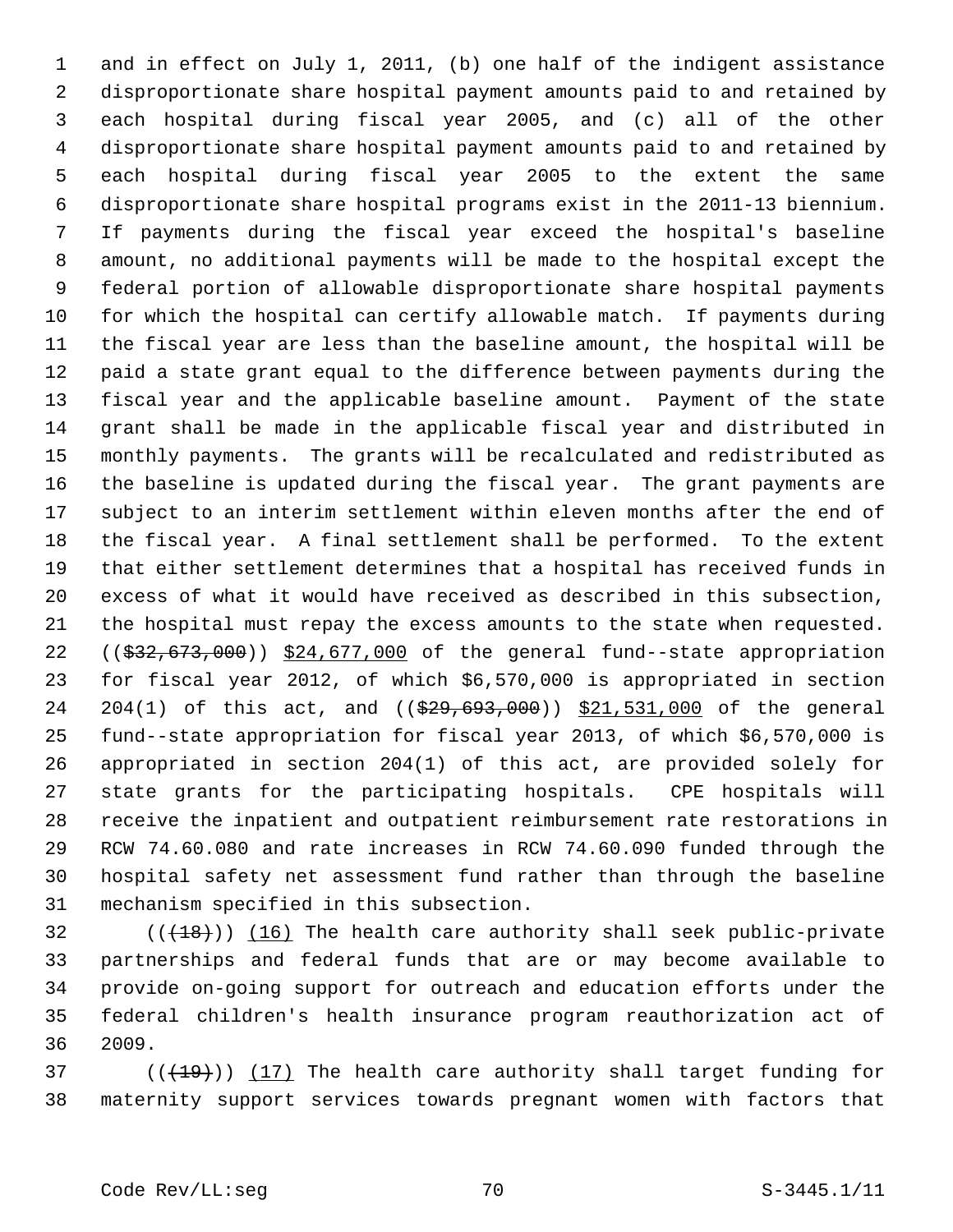1 lead to higher rates of poor birth outcomes, including hypertension, a 2 preterm or low birth weight birth in the most recent previous birth, a 3 cognitive deficit or developmental disability, substance abuse, severe 4 mental illness, unhealthy weight or failure to gain weight, tobacco 5 use, or African American or Native American race. The health care 6 authority shall prioritize evidence-based practices for delivery of 7 maternity support services. To the extent practicable, the health care 8 authority shall develop a mechanism to increase federal funding for 9 maternity support services by leveraging local public funding for those 10 services.

11  $((+20))$  (18) For children with family incomes above 200 percent of 12 the federal poverty level in the state-funded children's health program 13 for children who are not eligible for coverage under the federally 14 funded children's health insurance program, premiums shall be set every 15 two years in an amount equal to the average state-only share of the per 16 capita cost of coverage in the state-funded children's health program 17 for children in families with incomes at or less than two hundred 18 percent of the federal poverty level.

19  $((+21))$  (19) \$704,000 of the general fund--state appropriation for 20 fiscal year 2012, \$726,000 of the general fund--state appropriation for 21 fiscal year 2013, and \$1,431,000 of the general fund--federal 22 appropriation are provided solely for disproportionate share hospital 23 payments to hospitals that provide services to children in the 24 children's health program who are not eligible for services under Title 25 XIX or XXI of the federal social security act due to their citizenship 26 status.

27  $((+22))$  (20) \$998,000 of the general fund--state appropriation for 28 fiscal year 2012, \$979,000 of the general fund--state appropriation for 29 fiscal year 2013, and \$1,980,000 of the general fund--federal 30 appropriation are provided solely to increase prior authorization 31 activities for advanced imaging procedures.

 $(1+23)$  ( $(21)$  \$249,000 of the general fund--state appropriation for 33 fiscal year 2012, \$246,000 of the general fund--state appropriation for 34 fiscal year 2013, and \$495,000 of the general fund--federal 35 appropriation are provided solely to increase prior authorization 36 activities for surgical procedures, which may include orthopedic 37 procedures, spinal procedures and interventions, and nerve procedures.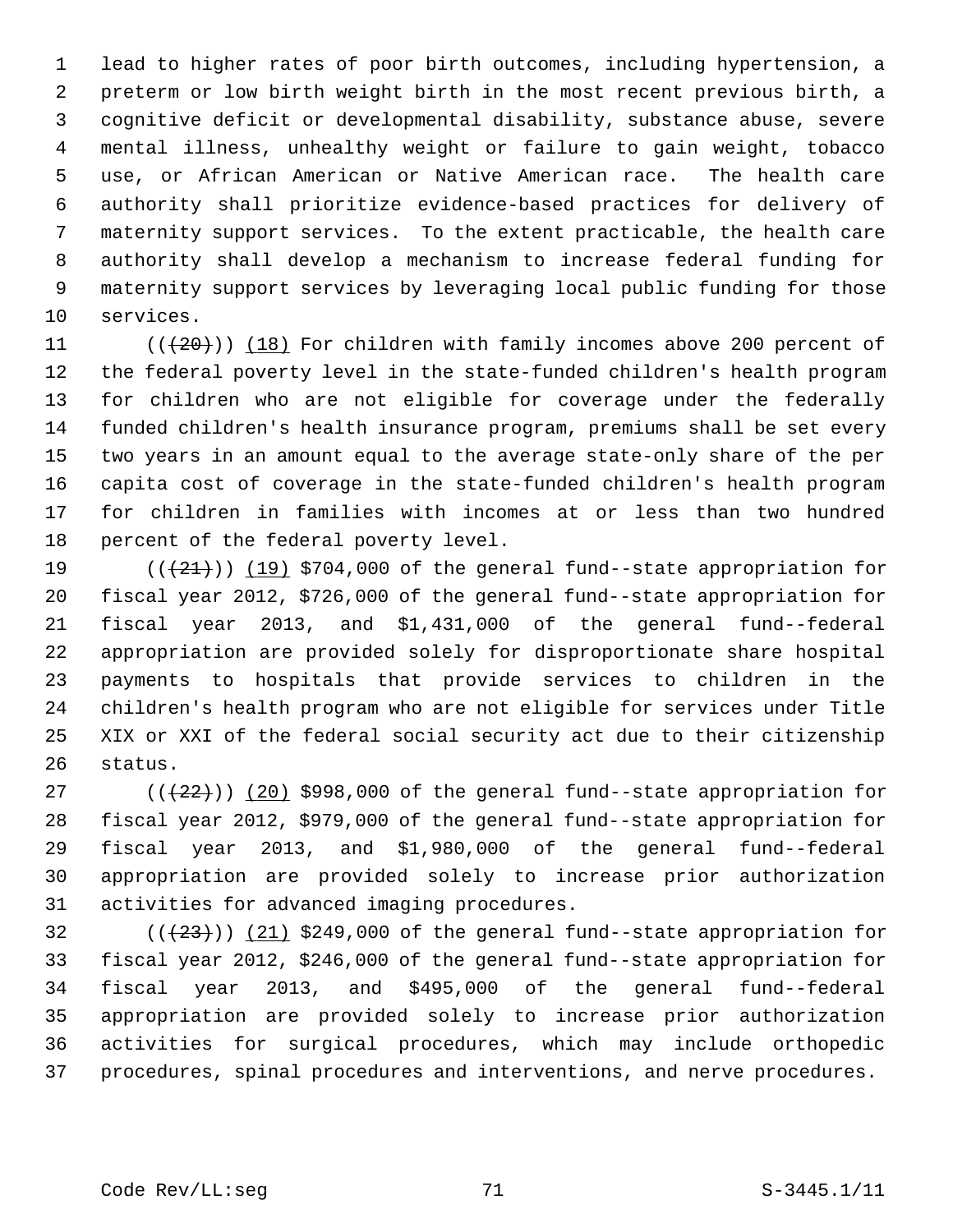$1$   $((+24))$   $(22)$  \$300,000 of the general fund--private/local 2 appropriation and \$300,000 of the general fund--federal appropriation 3 are provided solely for a prescriptive practices improvement 4 collaborative focusing upon atypical antipsychotics and other 5 medications commonly used in the treatment of severe and persistent 6 mental illnesses among adults. The project shall promote collaboration 7 among community mental health centers, other major prescribers of 8 atypical antipsychotic medications to adults enrolled in state medical 9 assistance programs, and psychiatrists, pharmacists, and other 10 specialists at the University of Washington department of psychiatry 11 and/or other research universities. The collaboration shall include 12 patient-specific prescriber consultations by psychiatrists and 13 pharmacists specializing in treatment of severe and persistent mental 14 illnesses among adults; production of profiles to assist prescribers 15 and clinics in tracking their prescriptive practices and their 16 patients' medication use and adherence relative to evidence-based 17 practices guidelines, other prescribers, and patients at other clinics; 18 and in-service seminars at which participants can share and increase 19 their knowledge of evidence- based and other effective prescriptive 20 practices. The health care authority shall enter into an interagency 21 agreement with the office of the attorney general for expenditure of 22 \$300,000 of the state's proceeds of the *cy pres* settlement in *State of* 23 *Washington v. AstraZeneca* (Seroquel) for this purpose.

 $24$  ( $(\frac{25}{1})$ )  $(23)$  \$570,000 of the general fund--private/local 25 appropriation is provided solely for continued operation of the 26 partnership access line for child mental health consultations. The 27 health care authority shall enter into an interagency agreement with 28 the office of the attorney general for expenditure of \$570,000 of the 29 state's proceeds of the *cy pres* settlement in *State of Washington v.* 30 *AstraZeneca* (Seroquel) for this purpose.

31  $((+26))$   $(24)$  \$80,000 of the general fund--state appropriation for 32 fiscal year 2012, \$80,000 of the general fund--state appropriation for 33 fiscal year 2013, and \$160,000 of the general fund--federal 34 appropriation are provided solely to fund the Tacoma-Pierce county 35 health department for access and outreach activities to reduce infant 36 mortality.

37  $((+27))$   $(25)$  \$75,000 of the general fund--state appropriation for 38 fiscal year 2012, \$75,000 of the general fund--state appropriation for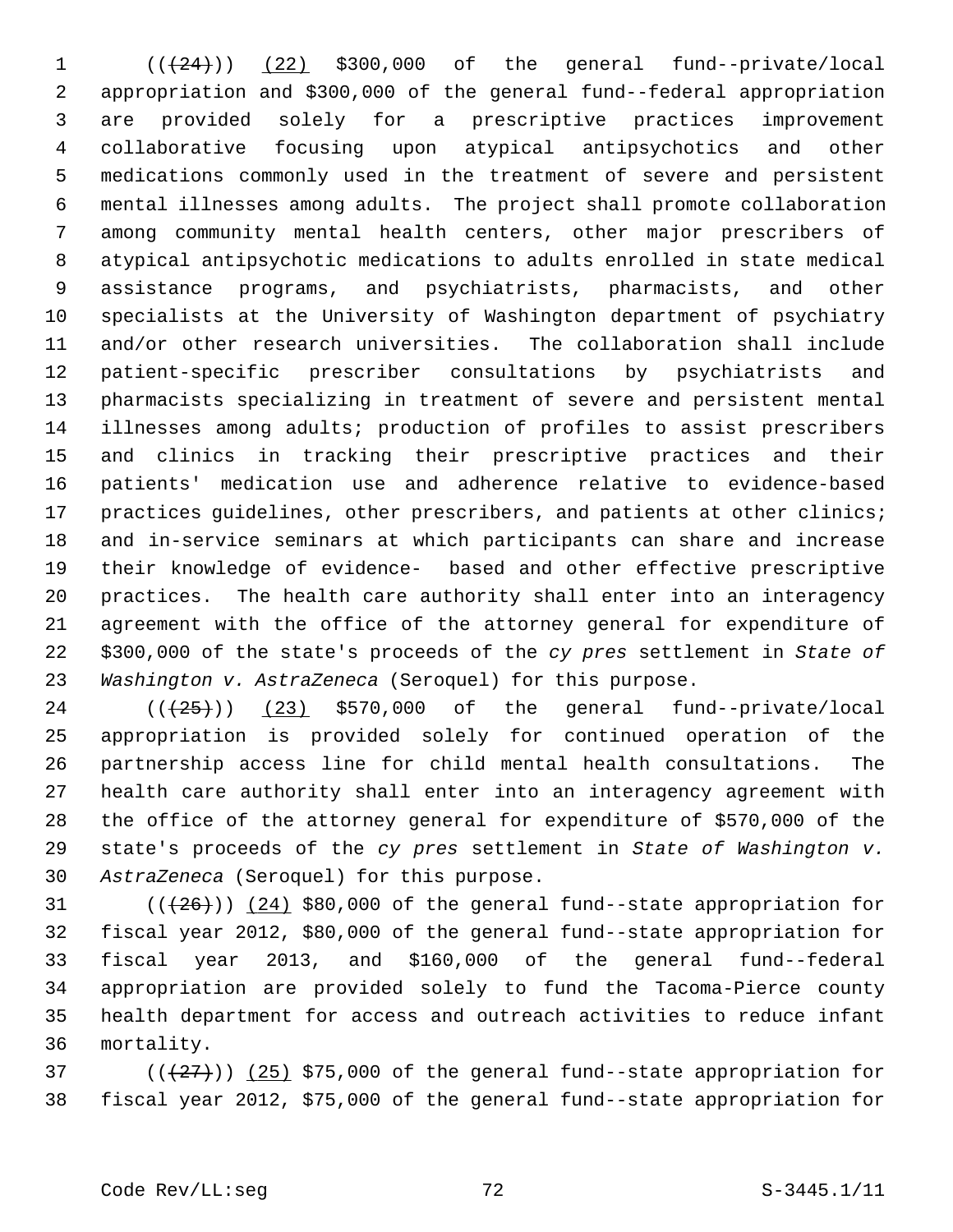1 fiscal year 2013, and \$150,000 of the general fund--federal 2 appropriation are provided solely to assist with development and 3 implementation of evidence-based strategies regarding the appropriate, 4 safe, and effective role of C-section surgeries and early induced labor 5 in births and neonatal care. The strategies shall be identified and 6 implemented in consultation with clinical research specialists, 7 physicians, hospitals, advanced registered nurse practitioners, and 8 organizations concerned with maternal and child health.

9 (( $(28)$  \$4,126,000)) (26) \$2,400,000 of the general fund--state 10 appropriation for fiscal year 2012, ((\$4,268,000)) \$2,435,000 of the 11 general fund--state appropriation for fiscal year 2013, ((\$11,816,000)) 12 \$7,253,000 of the general fund--private/local appropriation, and 13 ((\$20,207,000)) \$12,455,000 of the general fund--federal appropriation 14 are provided solely for continued provision of school-based medical 15 services by means of an intergovernmental transfer arrangement. Under 16 the arrangement, the state shall provide forty percent and school 17 districts sixty percent of the nonfederal matching funds required for 18 receipt of federal medicaid funding for the service.

19  $((+29))$   $(27)$  \$263,000 of the general fund--state appropriation for 20 fiscal year 2012, \$88,000 of the general fund--state appropriation for 21 fiscal year 2013, and \$351,000 of the general fund--federal 22 appropriation are provided solely for development and submission to the 23 federal government by October 1, 2011, of a demonstration project 24 proposal as provided in Substitute Senate Bill No. 5596 (medicaid 25 demonstration waiver).

26 (((30) \$19,000 of the general fund--state appropriation for fiscal year 2012, \$17,000 of the general fund--state appropriation for fiscal year 2013, and \$34,000 of the general fund--federal appropriation are provided solely to support a partnership among the department of social and health services, the department of health, and agencies that deliver medical care and behavioral health services in Cowlitz county. The partnership shall identify and recommend strategies for resolving regulatory, licensing, data management, reporting, and funding barriers to more effective integration of primary medical and behavioral health care services in the county.

36 (31) \$4,761,000)) (28) \$5,600,000 of the general fund--state 37 appropriation for fiscal year 2012, ((\$4,066,000)) \$4,094,000 of the 38 general fund--state appropriation for fiscal year 2013, and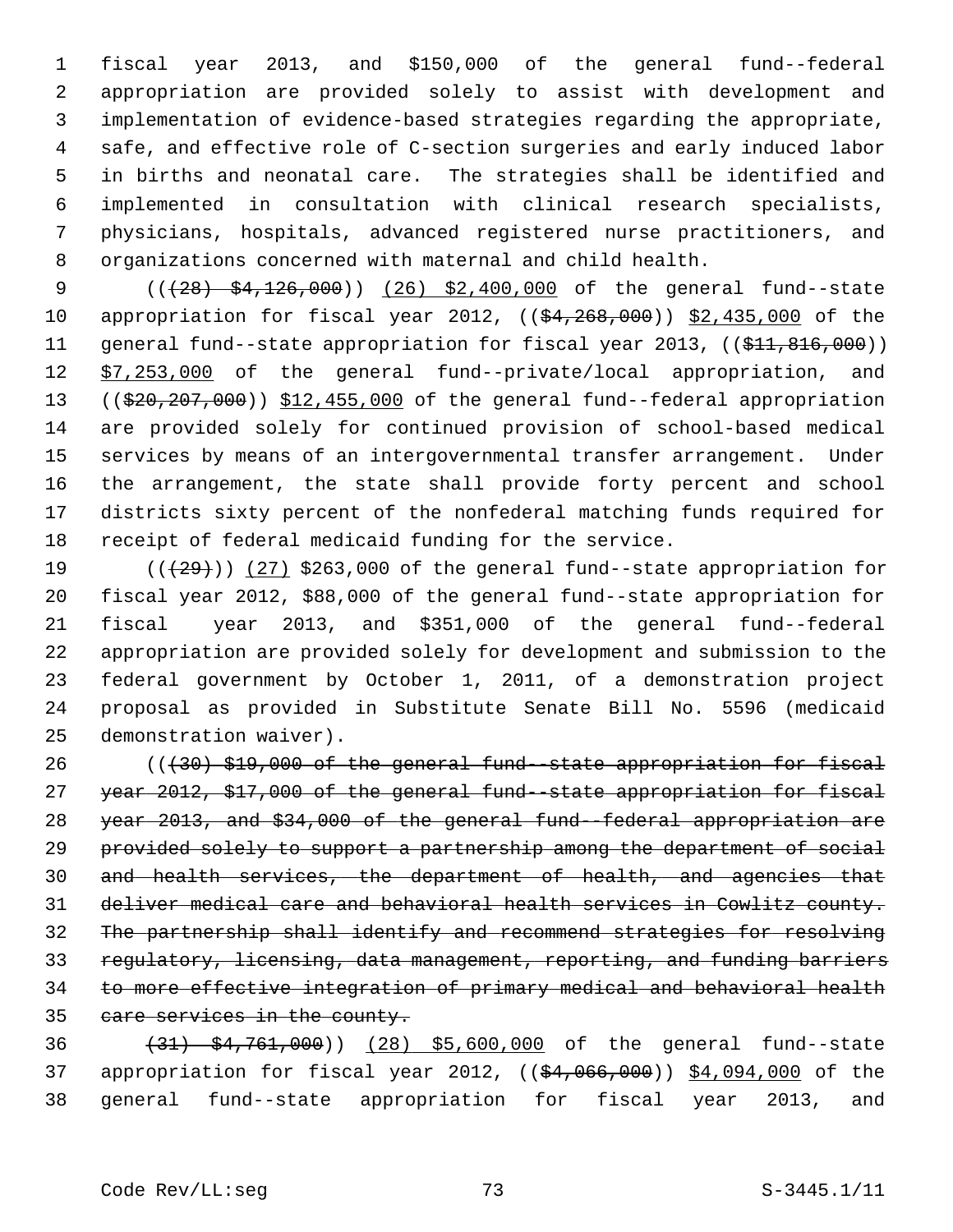1 ((\$10,902,000)) \$11,332,000 of the general fund--federal appropriation 2 are provided solely for spoken-language interpreter services. The 3 authority shall develop and implement a new model for delivery of such 4 services no later than January 1, 2012. The model shall include:

 5 (a) Development by the authority in consultation with subject-area 6 experts of guidelines to assist medical practitioners identify the 7 circumstances under which it is appropriate to use telephonic or video- 8 remote interpreting;

 9 (b) The requirement that the state contract with delivery 10 organizations, including foreign language agencies, who employ or 11 subcontract only with language access providers or interpreters working 12 in the state who are certified or authorized by the state. When a 13 state-certified or state-authorized in-state language access provider 14 or interpreter is not available, the delivery organization, including 15 foreign language agencies, may use a provider with other certifications 16 or qualifications deemed to meet state standards, including 17 interpreters in other states; and

18 (c) Provision of a secure, web-based tool that medical 19 practitioners will use to schedule appointments for interpreter 20 services and to identify the most appropriate, cost-effective method of 21 service delivery in accordance with the state guidelines.

22 Nothing in this subsection affects the ability of health care 23 providers to provide interpretive services through employed staff or 24 through telephone and video remote technologies when not reimbursed 25 directly by the department. The amounts in this subsection do not 26 include federal administrative funds provided to match nonstate 27 expenditures by local health jurisdictions and governmental hospitals.

 $28$  ( $(\frac{1}{32})$ ) (29) In its procurement of contractors for delivery of 29 medical managed care services for nondisabled, nonelderly persons, the 30 medical assistance program shall (a) place substantial emphasis upon 31 price competition in the selection of successful bidders; and (b) not 32 require delivery of any services that would increase the actuarial cost 33 of service beyond the levels included in current healthy options 34 contracts.

35  $((33))$   $(30)$  \$1,430,000 of the general fund--state appropriation 36 for fiscal year 2012, \$1,430,000 of the general fund--state 37 appropriation for fiscal year 2013, and \$2,860,000 of the general 38 fund--federal appropriation are provided solely to pay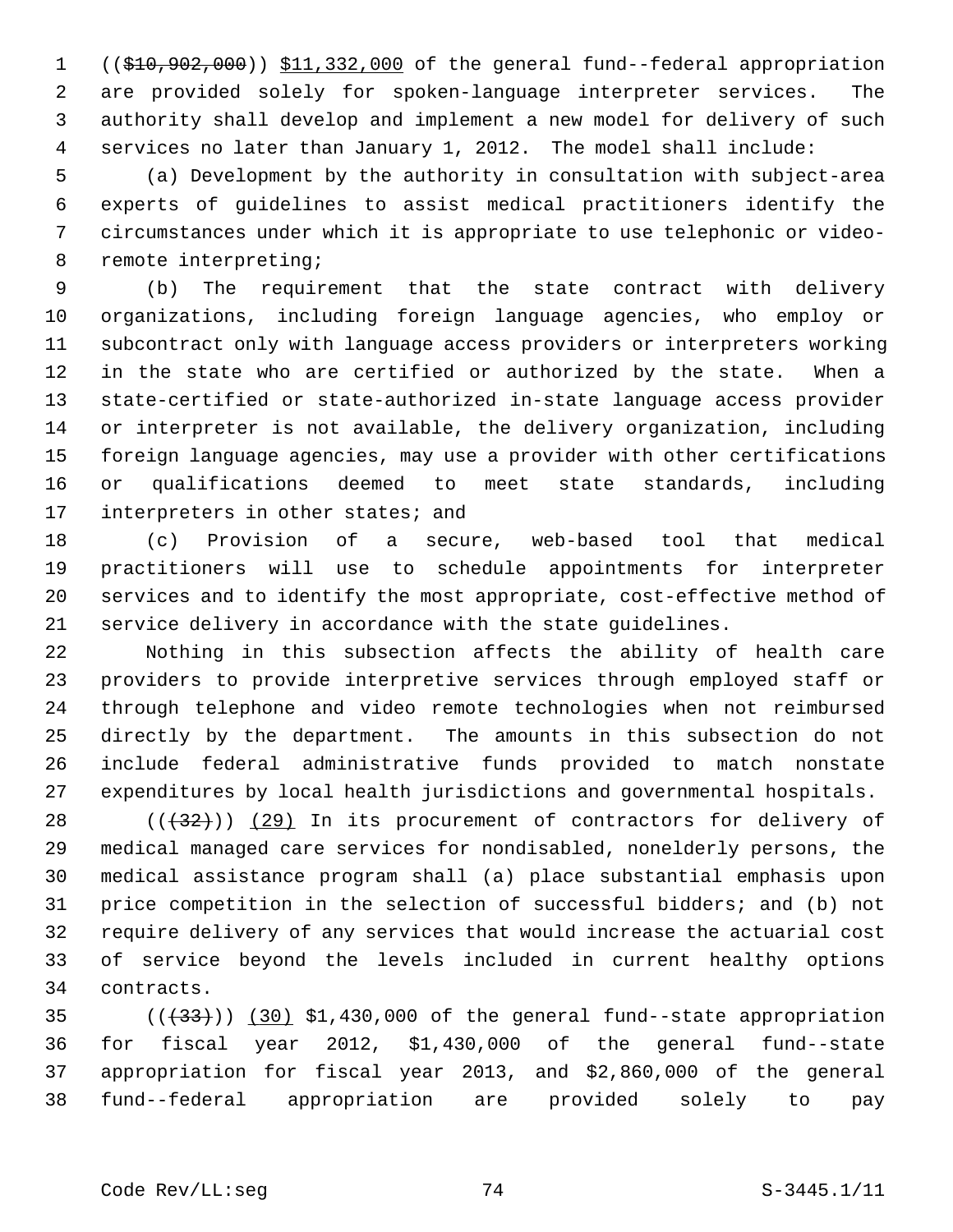1 federally-designated rural health clinics their standard encounter rate 2 for prenatal and well-child visits, whether delivered under a managed 3 care contract or fee-for-service. In reconciling managed care 4 enhancement payments for calendar years 2009 and 2010, the department 5 shall treat well-child and prenatal care visits as encounters subject 6 to the clinic's encounter rate.

7  $((+35))$  (31) \$280,000 of the general fund--state appropriation for 8 fiscal year 2012 and \$282,000 of the general fund--federal 9 appropriation are provided solely to increase utilization management of 10 drugs and drug classes for which there is evidence of over-utilization, 11 off-label use, excessive dosing, duplicative therapy, or opportunities 12 to shift utilization to less expensive, equally effective formulations.

13  $((+36))$   $(32)$  \$70,000 of the general fund--state appropriation for 14 fiscal year 2012, \$70,000 of the general fund--state appropriation for 15 fiscal year 2013, and \$140,000 of the general fund--federal 16 appropriation are provided solely to continue operation by a nonprofit 17 organization of a toll-free hotline that assists families to learn 18 about and enroll in the apple health for kids program.

19  $((+37))$   $(33)$  \$400,000 of the general fund--state appropriation for 20 fiscal year 2012 and \$400,000 of the general fund--state appropriation 21 for fiscal year 2013 is provided solely for the local outreach, case 22 management, and coordination with dental providers needed to execute 23 the access to baby and child dentistry program, which provides dental 24 care to Medicaid eligible children up to age six.

25 (((39) \$1,555,000)) (34) \$1,868,000 of the general fund--state 26 appropriation for fiscal year 2012, ((\$1,580,000)) \$1,873,000 of the 27 general fund--state appropriation for fiscal year 2013, and 28 ((\$2,171,000)) \$3,154,000 of the general fund--federal appropriation 29 are provided solely to continue to provide dental services to pregnant 30 women. Services shall include preventive, routine, and emergent dental 31 care.

 $32$  ( $(\overline{+40})$ ) (35) \$395,000 of the general fund--state appropriation for 33 fiscal year 2012, \$395,000 of the general fund--state appropriation for 34 fiscal year 2013, and \$790,000 of the general fund--federal 35 appropriation are provided solely for continued operation of the 36 dental education in care of persons with disabilities (DECOD) program 37 at the University of Washington.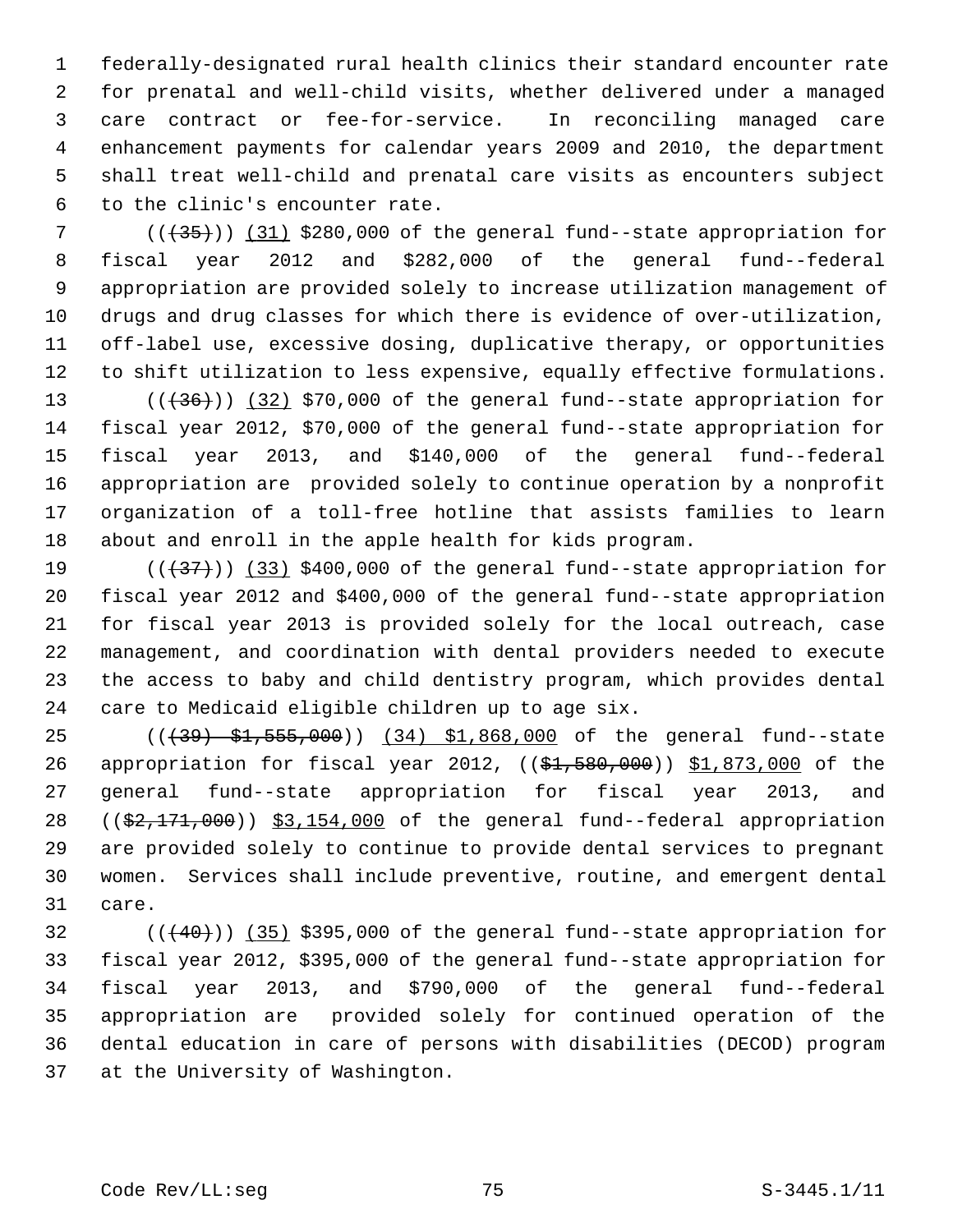1 (((41))) (36) \$112,000 of the general fund--state appropriation for 2 fiscal year 2012, \$112,000 of the general fund--state appropriation for 3 fiscal year 2013, and \$1,928,000 of the general fund--federal 4 appropriation are provided solely for the provider incentive program 5 and other initiatives related to the health information technology 6 Medicaid plan.

 7 (((42) \$1,373,000 of the general fund--state appropriation for 8 fiscal year 2012, \$2,105,000 of the medicaid fraud penalty account-- 9 state appropriation, and \$3,701,000 of the general fund--federal 10 appropriation are provided solely for efforts to reduce Medicaid fraud 11 and abuse and to seek coverage or recovery from other medical payers.

12  $(43)$ ) (37) \$2,926,000 of the general fund--local appropriation and 13 \$2,928,000 of the general fund--federal appropriation are provided 14 solely to support medical airlift services.

15  $((444))$  (38) The authority shall collect data on enrollment and 16 utilization to study whether the expansion of family planning coverage 17 under Substitute Senate Bill No. 5912 is reducing state medical 18 expenditures by reducing unwanted pregnancies. The authority shall 19 report its findings to the legislature by December 1, 2012.

20  $((+45))$  (39) \$480,000 of the general fund--state appropriation for 21 fiscal year 2012, \$480,000 of the general fund--state appropriation for 22 fiscal year 2013, and \$824,000 of the general fund--federal 23 appropriation are provided solely for customer services staff. The 24 authority will attempt to improve the phone answer rate to 40 percent 25 and reduce the response times to written questions to ten days for 26 clients and 25 days for providers. The authority will report to the 27 legislature on its progress toward achieving these goals by January 1, 28 2012. If the authority has not achieved these goals by July 1, 2012, 29 then the authority shall reduce expenditures on management staff in 30 order to increase expenditures on customer service staff until the 31 goals are achieved.

 $32$  (( $(46)$ )) (40) The department shall purchase a brand name drug when 33 it determines that the cost of the brand name drug after rebates is 34 less than the cost of generic alternatives and that purchase of the 35 brand rather than generic version can save at least \$250,000. The 36 department may purchase generic alternatives when changes in market 37 prices make the price of the brand name drug after rebates more 38 expensive than the generic alternatives.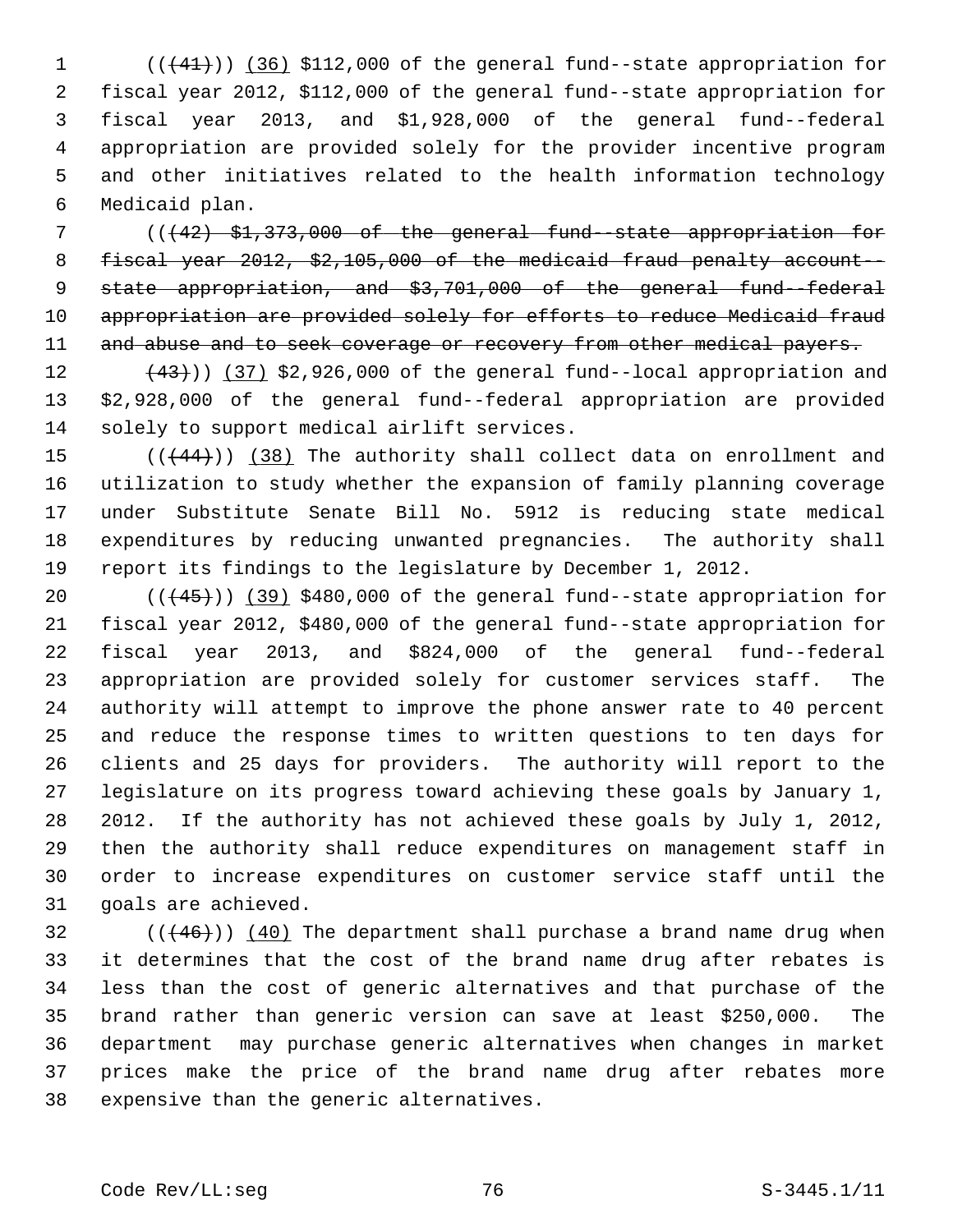1 (((49))) (41) The department shall collaborate closely with the 2 Washington state hospital and medical associations in identification of 3 the diagnostic codes and retroactive review procedures that will be 4 used to determine whether an emergency room visit is a nonemergency 5 condition to assure that conditions that require emergency treatment 6 continue to be covered.

 7 **Sec. 214.** 2011 1st sp.s. c 50 s 215 (uncodified) is amended to 8 read as follows: 9 **FOR THE BOARD OF INDUSTRIAL INSURANCE APPEALS** 10 Worker and Community Right-to-Know Account--State 11 Appropriation . . . . . . . . . . . . . . . . . . . . . . . . \$10,000 12 Accident Account--State Appropriation . . . . . . . . ((\$19,685,000)) 13 \$19,690,000 14 Medical Aid Account--State Appropriation . . . . . . . . ((\$19,685,000))  $15$  \$19,689,000 16 TOTAL APPROPRIATION . . . . . . . . . . . . . . ((\$39,380,000))  $17$  \$39,389,000

18 The appropriations in this section are subject to the following 19 conditions and limitations:

20 (1) \$36,000 of the accident account--state appropriation and 21 \$36,000 of the medical aid account--state appropriation are solely 22 provided for Engrossed Substitute Senate Bill No. 5068 (industrial 23 safety and health act). If the bill is not enacted by June 30, 2011, 24 the amounts provided in this subsection shall lapse.

25 (2) \$16,000 of the accident account--state appropriation and 26 \$16,000 of the medical aid account--state appropriation are solely 27 provided for Substitute Senate Bill No. 5801 (industrial insurance 28 system). If the bill is not enacted by June 30, 2011, the amounts 29 provided in this subsection shall lapse.

30 (3) \$1,893,000 of the accident account--state appropriation and 31 \$1,893,000 of the medical aid account--state appropriation are provided 32 solely for implementation of House Bill No. 2123 (workers' 33 compensation). If the bill is not enacted by June 30, 2011, the 34 amounts provided in this subsection shall lapse.

35 **Sec. 215.** 2011 1st sp.s. c 50 s 216 (uncodified) is amended to 36 read as follows: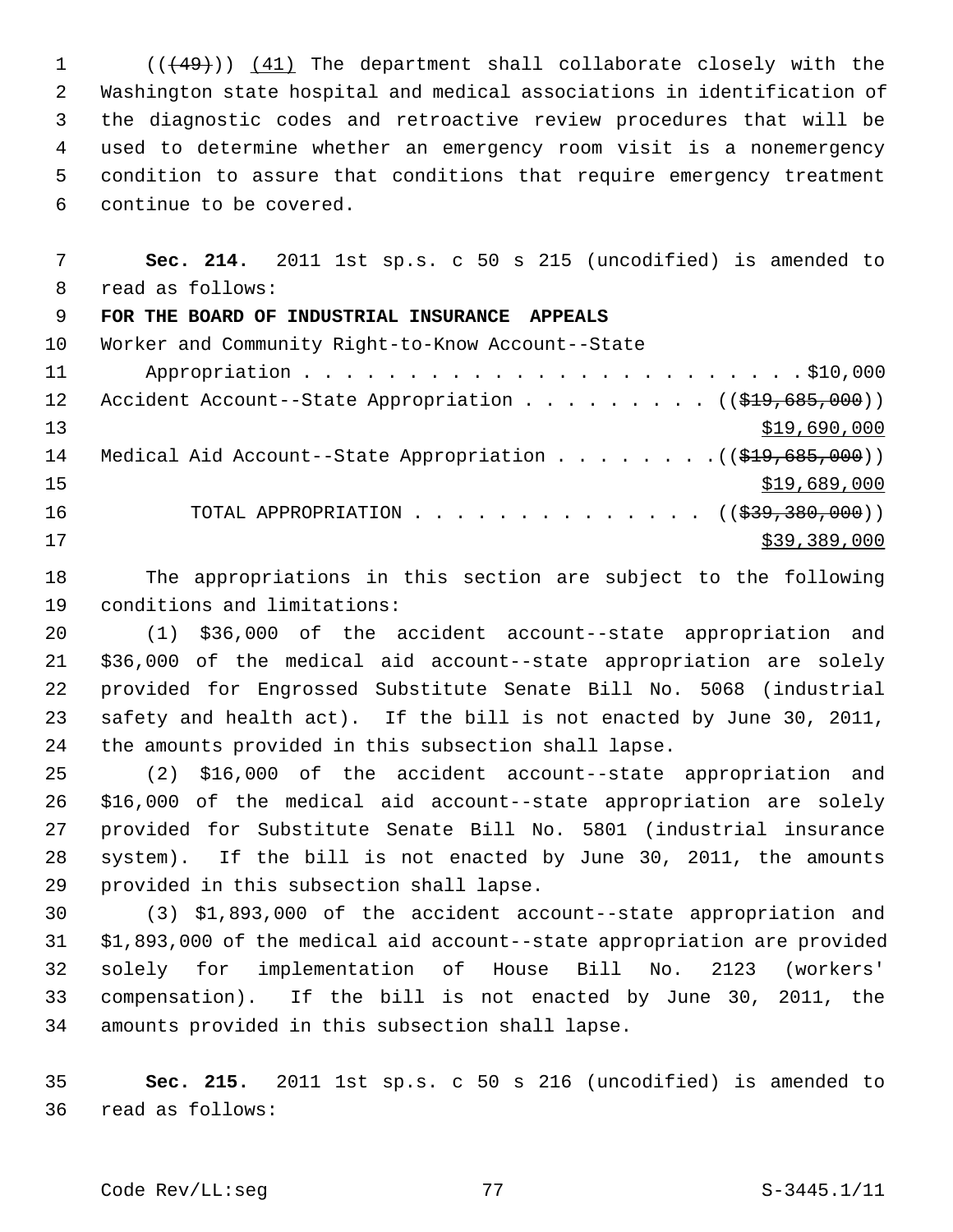1 **FOR THE CRIMINAL JUSTICE TRAINING COMMISSION**

| 2  | General Fund--State Appropriation (FY 2012) ( $(\frac{215}{165}, \frac{165}{160})$ ) |
|----|--------------------------------------------------------------------------------------|
| 3  | \$14,850,000                                                                         |
| 4  | General Fund--State Appropriation (FY 2013) $($ $($ $\frac{2515}{110}, 000)$ )       |
| 5  | \$14,711,000                                                                         |
| 6  | General Fund--Federal Appropriation \$456,000                                        |
| 7  | General Fund--Private/Local Appropriation 4,048,000                                  |
| 8  | Death Investigations Account--State Appropriation \$148,000                          |
| 9  | Municipal Criminal Justice Assistance Account--                                      |
| 10 |                                                                                      |
| 11 | Washington Auto Theft Prevention Authority Account--                                 |
| 12 |                                                                                      |
| 13 | TOTAL APPROPRIATION ( $(\frac{244}{014}, 014, 000)$ )                                |
| 14 | \$43,270,000                                                                         |

15 The appropriations in this section are subject to the following 16 conditions and limitations:

17 (1) \$5,000,000 of the general fund--state appropriation for fiscal 18 year 2012 and \$5,000,000 of the general fund--state appropriation for 19 fiscal year 2013, are provided to the Washington association of 20 sheriffs and police chiefs solely to verify the address and residency 21 of registered sex offenders and kidnapping offenders under RCW 22 9A.44.130.

23 (2) \$321,000 of the general fund--local appropriation is provided 24 solely to purchase ammunition for the basic law enforcement academy. 25 Jurisdictions shall reimburse to the criminal justice training 26 commission the costs of ammunition, based on the average cost of 27 ammunition per cadet, for cadets that they enroll in the basic law 28 enforcement academy.

29 (3) The criminal justice training commission may not run a basic 30 law enforcement academy class of fewer than 30 students.

31 (4) \$100,000 of the general fund--state appropriation for fiscal 32 year 2012 and \$100,000 of the general fund--state appropriation for 33 fiscal year 2013 are provided solely for a school safety program. The 34 commission, in collaboration with the school safety center advisory 35 committee, shall provide the school safety training for all school 36 administrators and school safety personnel hired after the effective 37 date of this section.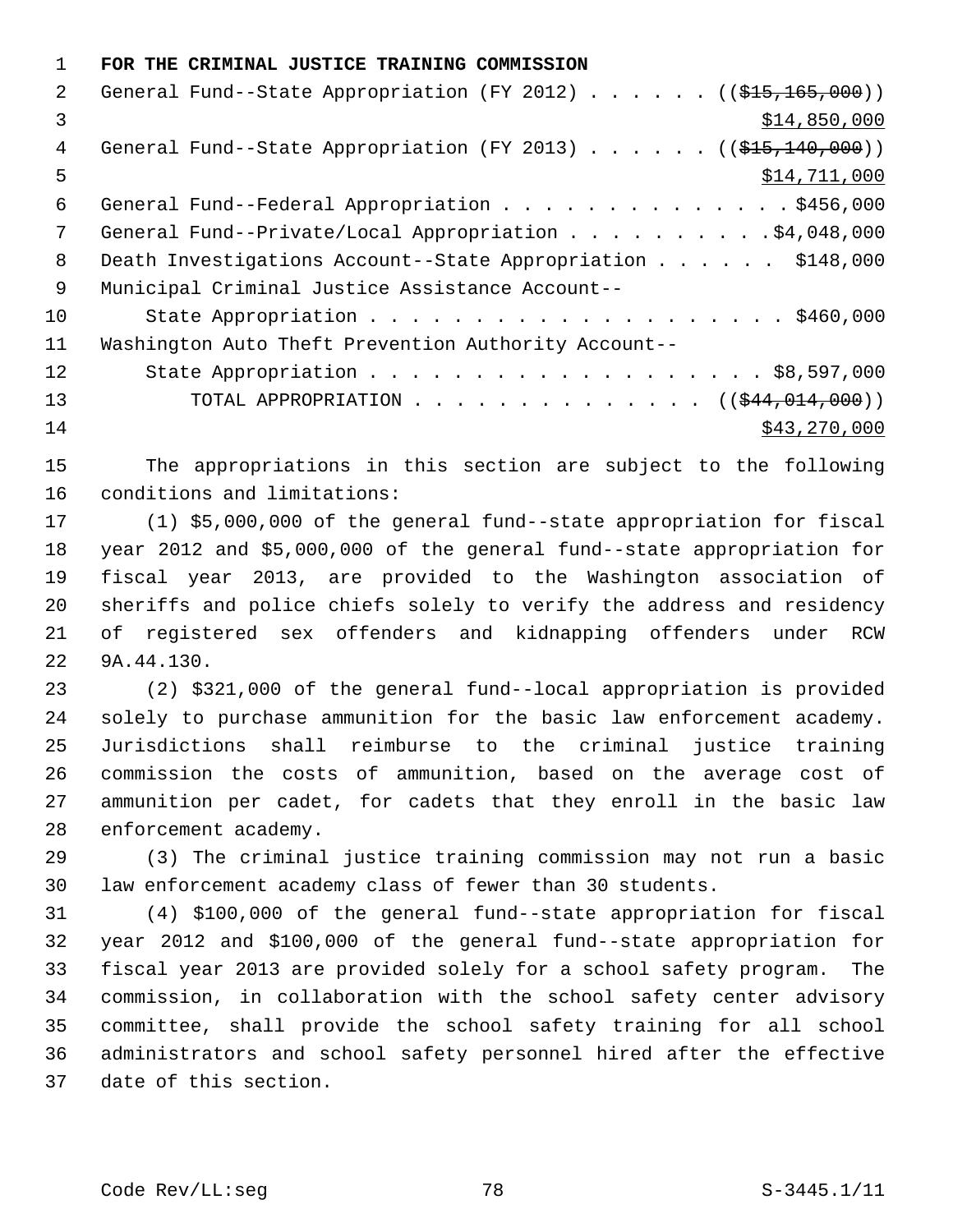1 (5) \$96,000 of the general fund--state appropriation for fiscal 2 year 2012 and \$90,000 of the general fund--state appropriation for 3 fiscal year 2013 are provided solely for the school safety center 4 within the commission. The safety center shall act as an information 5 dissemination and resource center when an incident occurs in a school 6 district in Washington or in another state, coordinate activities 7 relating to school safety, and review and approve manuals and curricula 8 used for school safety models and training. Through an interagency 9 agreement, the commission shall provide funding for the office of the 10 superintendent of public instruction to continue to develop and 11 maintain a school safety information web site. The school safety 12 center advisory committee shall develop and revise the training 13 program, using the best practices in school safety, for all school 14 safety personnel. The commission shall provide research-related 15 programs in school safety and security issues beneficial to both law 16 enforcement and schools.

17 (6) \$1,000,000 of the general fund--state appropriation for fiscal 18 year 2012 and \$1,000,000 of the general fund--state appropriation for 19 fiscal year 2013 are provided solely for grants to counties enforcing 20 illegal drug laws and which have been underserved by federally funded 21 state narcotics task forces. The Washington association of sheriffs 22 and police chiefs, the Washington association of prosecuting attorneys, 23 and the Washington association of county officials shall jointly 24 develop funding allocations for the offices of the county sheriff, 25 county prosecutor, and county clerk in qualifying counties. The 26 commission shall not impose an administrative cost on this program.

27 **Sec. 216.** 2011 1st sp.s. c 50 s 217 (uncodified) is amended to 28 read as follows:

29 **FOR THE DEPARTMENT OF LABOR AND INDUSTRIES**

| 30 | General Fund--State Appropriation (FY 2012) ( $(\frac{218}{605}, 000)$ )     |
|----|------------------------------------------------------------------------------|
| 31 | \$17,433,000                                                                 |
| 32 | General Fund--State Appropriation (FY 2013) $($ $($ $\frac{29.513}{10.513}$  |
| 33 | \$18,374,000                                                                 |
| 34 | General Fund--Federal Appropriation ( $(\frac{210}{100}, \frac{100}{100})$ ) |
| 35 | \$11,636,000                                                                 |
| 36 | Asbestos Account--State Appropriation \$395,000                              |
| 37 | Electrical License Account--State Appropriation \$37,019,000                 |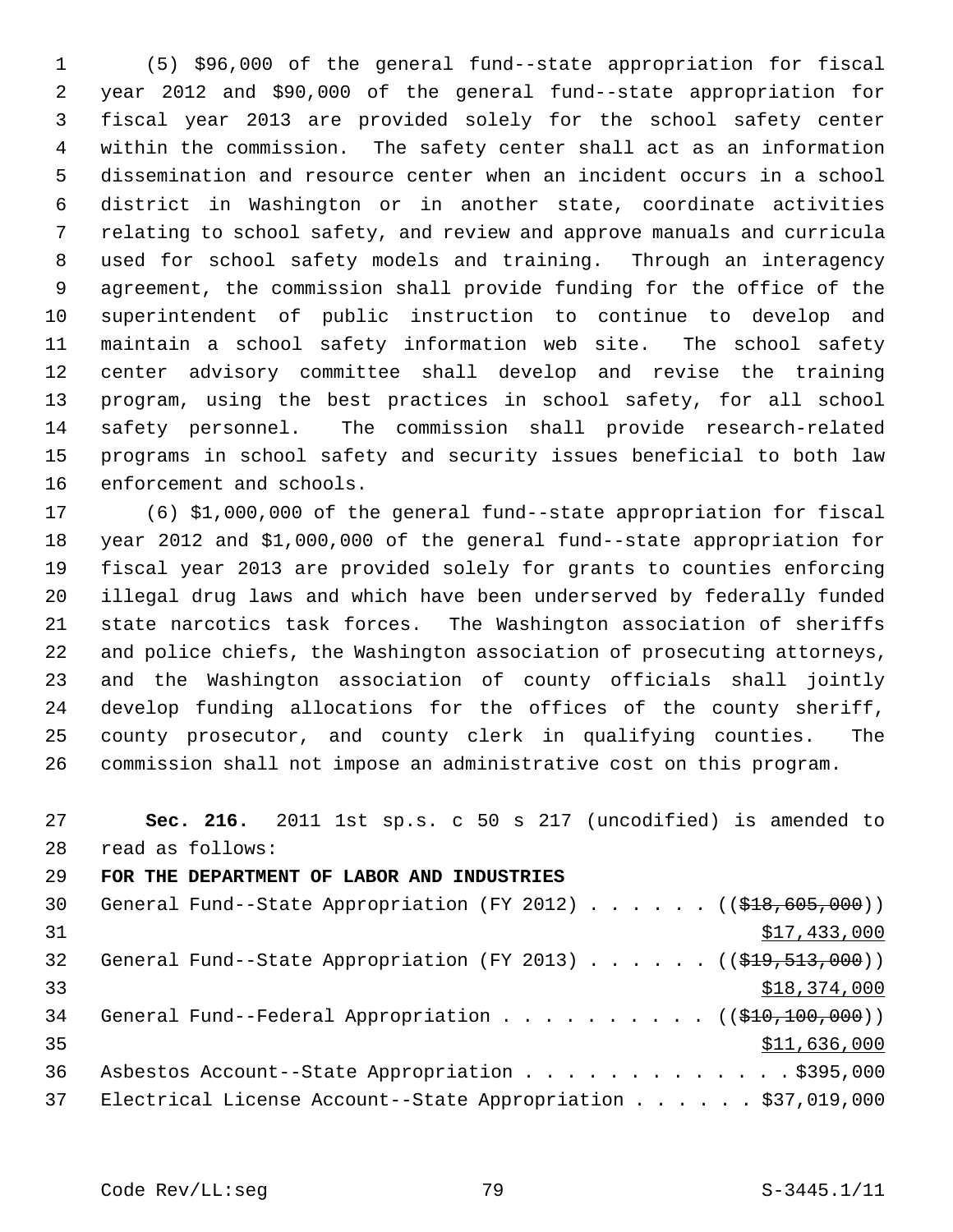| $\mathbf 1$ | Farm Labor Revolving Account--Private/Local Appropriation \$28,000       |
|-------------|--------------------------------------------------------------------------|
| 2           | Worker and Community Right-to-Know Account--                             |
| 3           |                                                                          |
| 4           | Public Works Administration Account--State                               |
| 5           |                                                                          |
| 6           | Manufactured Home Installation Training Account--                        |
| 7           | State Appropriation ( $(\frac{2151}{100})$ )                             |
| 8           | \$334,000                                                                |
| 9           | Accident Account--State Appropriation $($ $($ $\frac{2552}{699}$ , 000)) |
| 10          | \$252,809,000                                                            |
| 11          | Accident Account--Federal Appropriation \$13,622,000                     |
| 12          | Medical Aid Account--State Appropriation $($ $($ \$264,070,000))         |
| 13          | \$264, 202, 000                                                          |
| 14          | Medical Aid Account--Federal Appropriation \$3,186,000                   |
| 15          | Plumbing Certificate Account--State Appropriation \$1,688,000            |
| 16          | Pressure Systems Safety Account--State Appropriation \$4,068,000         |
| 17          | TOTAL APPROPRIATION ( $(\frac{2632}{6932}, \frac{897}{600})$ )           |
| 18          | \$632,557,000                                                            |

19 The appropriations in this section are subject to the following 20 conditions and limitations:

21 (1) Pursuant to RCW 43.135.055, the department is authorized to 22 increase fees related to factory assembled structures, contractor 23 registration, electricians, plumbers, asbestos removal, boilers, 24 elevators, and manufactured home installers. These increases are 25 necessary to support expenditures authorized in this section, 26 consistent with chapters 43.22, 18.27, 19.28, and 18.106 RCW, RCW 27 49.26.130, and chapters 70.79, 70.87, and 43.22A RCW.

28 (2) \$50,000 of the general fund--state appropriation for fiscal 29 year 2012 and \$50,000 of the general fund--state appropriation for 30 fiscal year 2013 are provided solely for the crime victims compensation 31 program to pay claims for mental health services for crime victim 32 compensation program clients who have an established relationship with 33 a mental health provider and subsequently obtain coverage under the 34 medicaid program or the medical care services program under chapter 35 74.09 RCW. Prior to making such payment, the program must have 36 determined that payment for the specific treatment or provider is not 37 available under the medicaid or medical care services program. In 38 addition, the program shall make efforts to contact any healthy options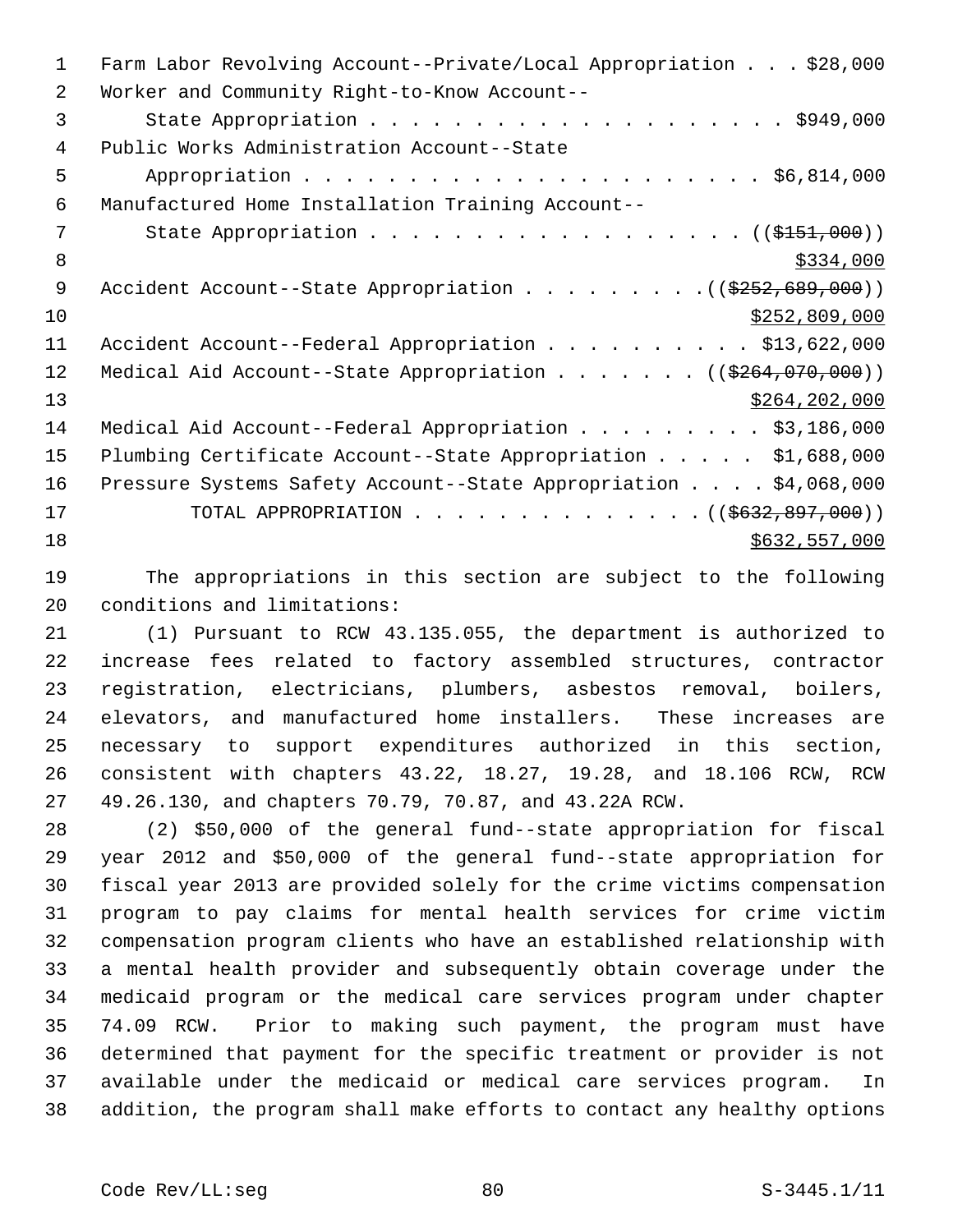1 or medical care services health plan in which the client may be 2 enrolled to help the client obtain authorization to pay the claim on an 3 out-of-network basis.

 $4$  ( $(\frac{4}{4})$ )  $(3)$  \$1,281,000 of the accident account--state appropriation 5 and \$1,281,000 of the medical aid account--state appropriation are 6 provided solely for implementation of Engrossed Substitute House Bill 7 No. 1725 (workers' compensation). If the bill is not enacted by June 8 30, 2011, the amounts provided in this subsection shall lapse.

9  $((+5))$   $(4)$  \$51,000 of the accident account--state appropriation 10 and \$51,000 of the medical aid account--state appropriation are 11 provided solely for implementation of Engrossed Substitute House Bill 12 No. 1367 (for hire vehicles, operators). If the bill is not enacted by 13 June 30, 2011, the amounts provided in this subsection shall lapse.

14  $((\left\lbrace 6 \right\rbrace))$  (5) \$8,727,000 of the medical aid account--state 15 appropriation is provided solely for implementation of Substitute 16 Senate Bill No. 5801 (industrial insurance system). If the bill is not 17 enacted by June 30, 2011, the amount provided in this subsection shall 18 lapse.

19  $((+7)^{n})$  (6) \$625,000 of the general fund--state appropriation for 20 fiscal year 2012, \$625,000 of the general fund--state appropriation for 21 fiscal year 2013, \$1,250,000 of the public works administration 22 account--state appropriation, \$708,000 of the accident account--state 23 appropriation, and \$708,000 of the medical aid account--state 24 appropriation are provided solely for the purposes of expanding the 25 detecting unregistered employers targeting system and to support field 26 staff in investigation and enforcement. Within the funds appropriated 27 in this subsection, the department shall aggressively combat the 28 underground economy in construction. Of the amounts provided in this 29 subsection, \$800,000 shall be used for investigation and enforcement.

30  $((+8))$   $(7)$  \$8,583,000 of the accident account--state appropriation 31 and \$18,278,000 of the medical aid account--state appropriation are 32 provided solely for implementation of House Bill No. 2123 (workers' 33 compensation). If the bill is not enacted by June 30, 2011, the 34 amounts provided in this subsection shall lapse.

35 **Sec. 217.** 2011 1st sp.s. c 50 s 218 (uncodified) is amended to 36 read as follows: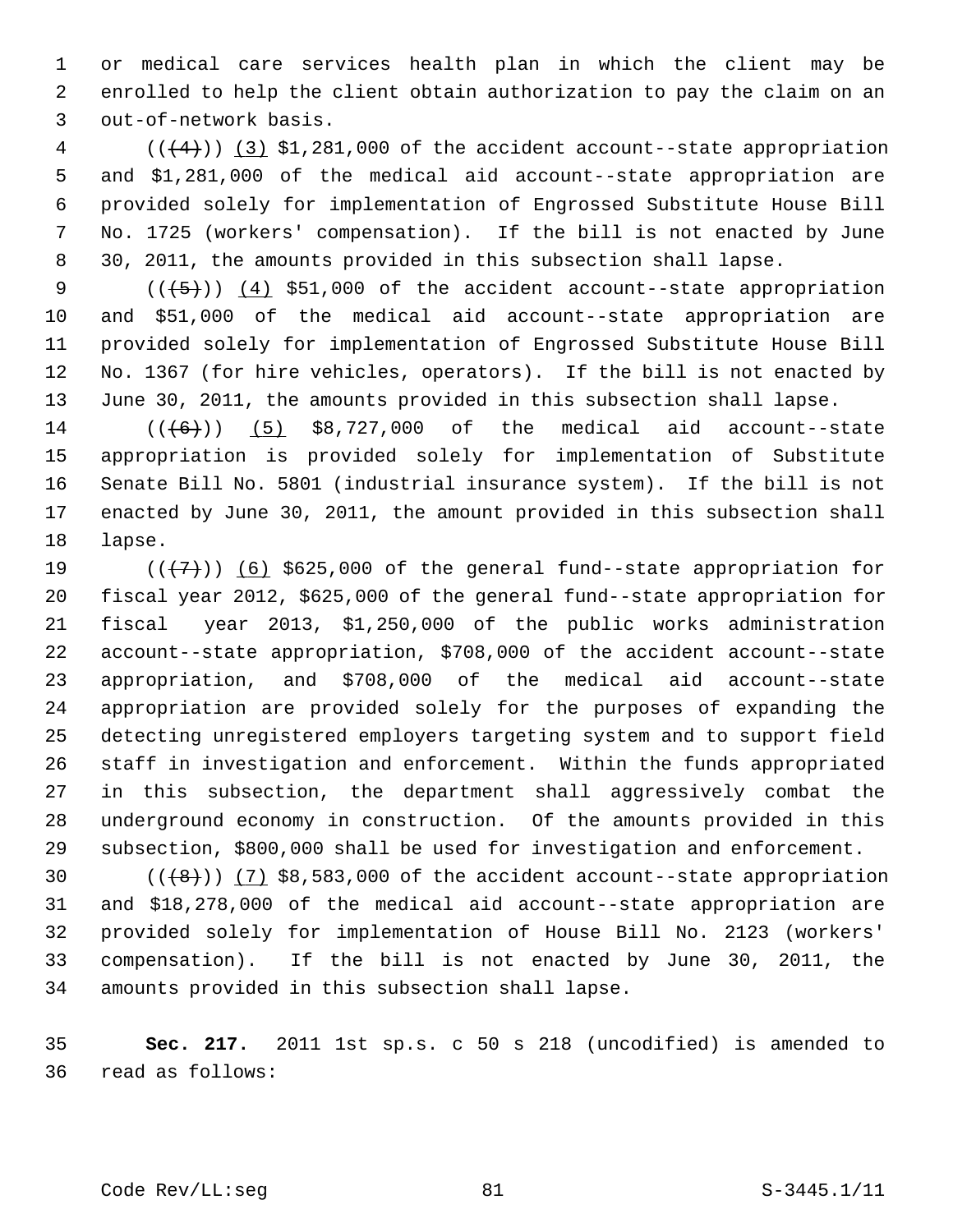| $\mathbf 1$ | FOR THE DEPARTMENT OF VETERANS AFFAIRS                                     |
|-------------|----------------------------------------------------------------------------|
| 2           | (1) HEADQUARTERS                                                           |
| 3           | General Fund--State Appropriation (FY 2012) \$1,832,000                    |
| 4           | General Fund--State Appropriation (FY 2013) \$1,826,000                    |
| 5           | Charitable, Educational, Penal, and Reformatory                            |
| 6           | Institutions Account--State Appropriation \$10,000                         |
| 7           | TOTAL APPROPRIATION $\ldots$ , \$3,668,000                                 |
| 8           | (2) FIELD SERVICES                                                         |
| 9           | General Fund--State Appropriation (FY 2012) \$5,006,000                    |
| 10          | General Fund--State Appropriation (FY 2013) \$5,001,000                    |
| 11          | General Fund--Federal Appropriation $($ $($ \$2,704,000) $)$               |
| 12          | \$3,356,000                                                                |
| 13          | General Fund--Private/Local Appropriation ( $(\frac{24}{161}, 000)$ )      |
| 14          | \$4,737,000                                                                |
| 15          | Veterans Innovations Program Account--State                                |
| 16          |                                                                            |
| 17          | Veteran Estate Management Account--Private/Local                           |
| 18          |                                                                            |
| 19          | TOTAL APPROPRIATION ( $(\frac{1818}{767},000)$ )                           |
| 20          | \$19,995,000                                                               |
| 21          | The appropriations in this subsection are subject to the following         |
| 22          | conditions and limitations: $((+b))$ \$821,000 of the veterans             |
| 23          | innovations program account--state appropriation is provided solely for    |
| 24          | the department to continue support for returning combat veterans           |
| 25          | through the veterans innovation program, including emergency financial     |
| 26          | assistance through the defenders' fund and long-term financial             |
| 27          | assistance through the competitive grant program.                          |
| 28          | (3) INSTITUTIONAL SERVICES                                                 |
| 29          | General Fund--State Appropriation (FY 2012) ( $(\frac{1}{21}, 693, 000)$ ) |
| 30          | \$899,000                                                                  |
| 31          | General Fund--State Appropriation (FY 2013) ( $(\frac{2903,000}{1})$       |

 $32 \frac{$71,000}{ }$ 

33 General Fund--Federal Appropriation . . . . . . . . . ((\$56,141,000)) 34 \$59,177,000

35 General Fund--Private/Local Appropriation . . . . . . ((\$33,630,000)) 36 \$32,094,000

37 TOTAL APPROPRIATION . . . . . . . . . . . . . . ((\$92,367,000))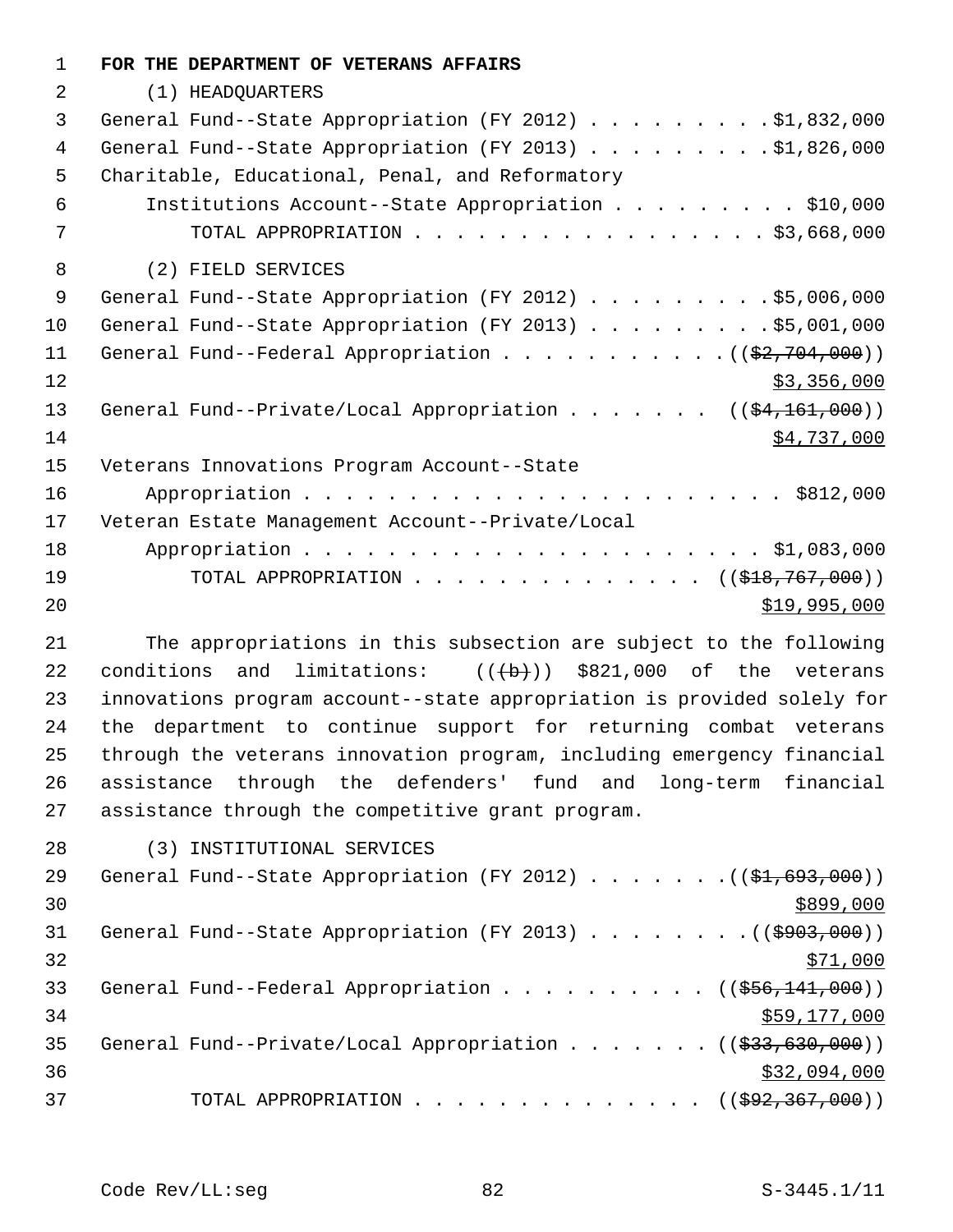1 \$92,241,000

| $\overline{2}$ | Sec. 218. 2011 1st sp.s. c 50 s 219 (uncodified) is amended to                       |
|----------------|--------------------------------------------------------------------------------------|
| 3              | read as follows:                                                                     |
| $\overline{4}$ | FOR THE DEPARTMENT OF HEALTH                                                         |
| 5              | General Fund--State Appropriation (FY 2012) ( $(\frac{280}{370}, \frac{370}{000})$ ) |
| 6              | \$79,876,000                                                                         |
| 7              | General Fund--State Appropriation (FY 2013) ( $(\frac{280}{177},000)$ )              |
| 8              | \$79,693,000                                                                         |
| 9              |                                                                                      |
| 10             | \$555, 563, 000                                                                      |
| 11             | General Fund--Private/Local Appropriation ( $(\frac{2148}{386}, \frac{386}{100})$ )  |
| 12             | \$148,362,000                                                                        |
| 13             | Hospital Data Collection Account--State Appropriation \$214,000                      |
| 14             | Health Professions Account--State Appropriation $($ $($ $\frac{694}{7505},000)$ )    |
| 15             | \$94,469,000                                                                         |
| 16             | Aquatic Lands Enhancement Account--State Appropriation \$604,000                     |
| 17             | Emergency Medical Services and Trauma Care Systems                                   |
| 18             | Trust Account--State Appropriation \$12,302,000                                      |
| 19             | Safe Drinking Water Account--State Appropriation \$4,480,000                         |
| 20             | Drinking Water Assistance Account--Federal                                           |
| 21             | ((\$22,884,000))                                                                     |
| 22             | \$22,875,000                                                                         |
| 23             | Waterworks Operator Certification--State                                             |
| 24             |                                                                                      |
| 25             | Drinking Water Assistance Administrative Account--                                   |
| 26             |                                                                                      |
| 27             | $((Site Closure Account-State Approxation 000))$                                     |
| 28             | Biotoxin Account--State Appropriation \$1,167,000                                    |
| 29             | State Toxics Control Account--State Appropriation \$3,649,000                        |
| 30             | Medical Test Site Licensure Account--State                                           |
| 31             |                                                                                      |
| 32             | Youth Tobacco Prevention Account--State Appropriation \$1,512,000                    |
| 33             | Community and Economic Development Fee Account--State                                |
| 34             |                                                                                      |
| 35             | Public Health Supplemental Account--Private/Local                                    |
| 36             |                                                                                      |
| 37             | Accident Account--State Appropriation \$297,000                                      |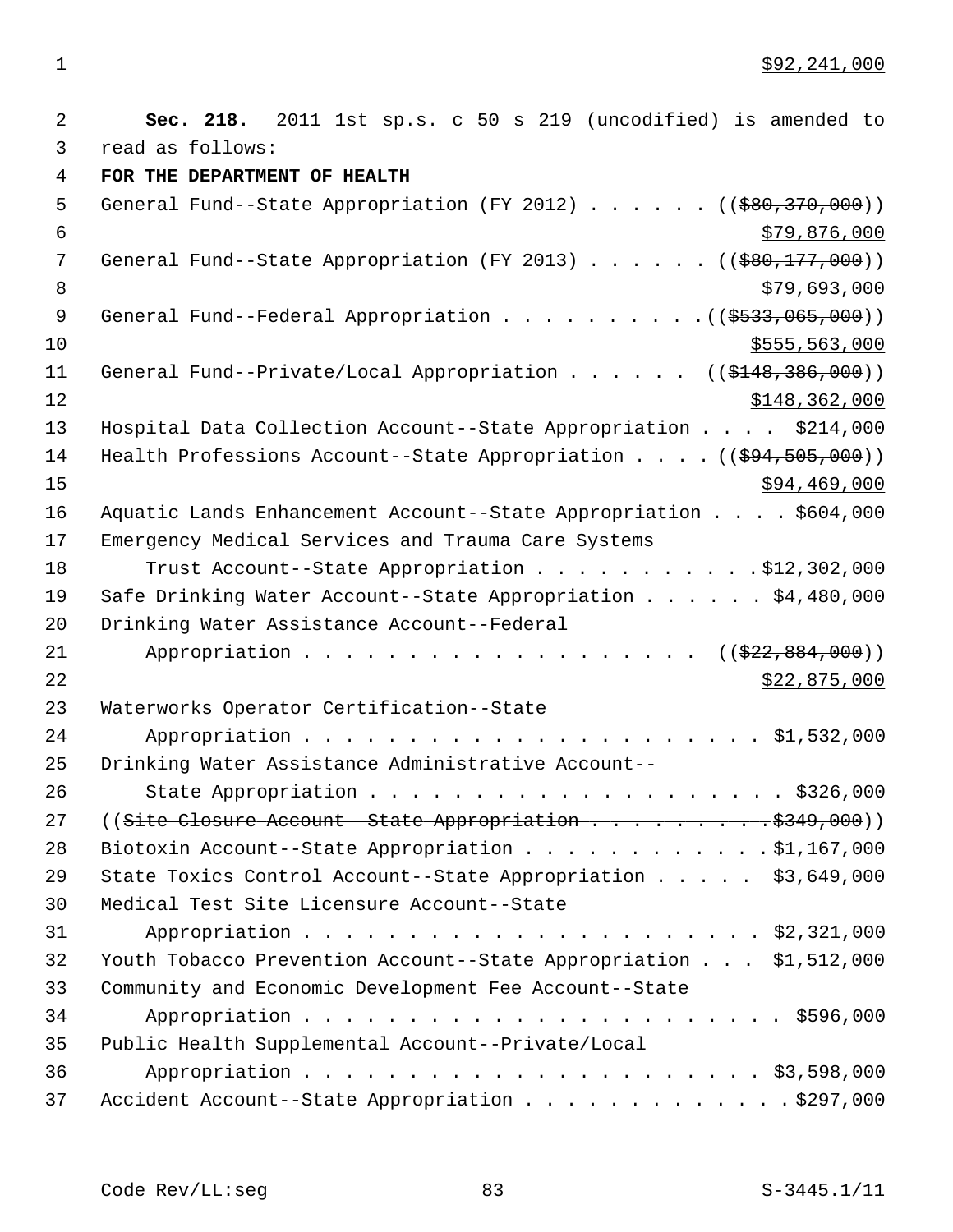|   | Medical Aid Account--State Appropriation \$50,000            |
|---|--------------------------------------------------------------|
|   | Tobacco Prevention and Control Account--State                |
|   |                                                              |
|   | \$37,000                                                     |
| 5 | TOTAL APPROPRIATION $\ldots$ , ( $(\frac{2996}{121}, 000)$ ) |
|   | \$1,013,523,000                                              |

 7 The appropriations in this section are subject to the following 8 conditions and limitations:

 9 (1) The department of health shall not initiate any services that 10 will require expenditure of state general fund moneys unless expressly 11 authorized in this act or other law. The department of health and the 12 state board of health shall not implement any new or amended rules 13 pertaining to primary and secondary school facilities until the rules 14 and a final cost estimate have been presented to the legislature, and 15 the legislature has formally funded implementation of the rules through 16 the omnibus appropriations act or by statute. The department may seek, 17 receive, and spend, under RCW 43.79.260 through 43.79.282, federal 18 moneys not anticipated in this act as long as the federal funding does 19 not require expenditure of state moneys for the program in excess of 20 amounts anticipated in this act. If the department receives 21 unanticipated unrestricted federal moneys, those moneys shall be spent 22 for services authorized in this act or in any other legislation that 23 provides appropriation authority, and an equal amount of appropriated 24 state moneys shall lapse. Upon the lapsing of any moneys under this 25 subsection, the office of financial management shall notify the 26 legislative fiscal committees. As used in this subsection, 27 "unrestricted federal moneys" includes block grants and other funds 28 that federal law does not require to be spent on specifically defined 29 projects or matched on a formula basis by state funds.

30 (2) In accordance with RCW 43.70.250 and 43.135.055, the department 31 is authorized to establish and raise fees in fiscal year 2012 as 32 necessary to meet the actual costs of conducting business and the 33 appropriation levels in this section. This authorization applies to 34 fees required for: The review of health care facility construction; 35 review of health facility requests for certificate of need; the 36 regulation and inspection of farm worker housing, hospital licensing, 37 in-home health service agencies, and producers of radioactive waste; 38 the regulation and inspection of shellfish sanitary control, surgical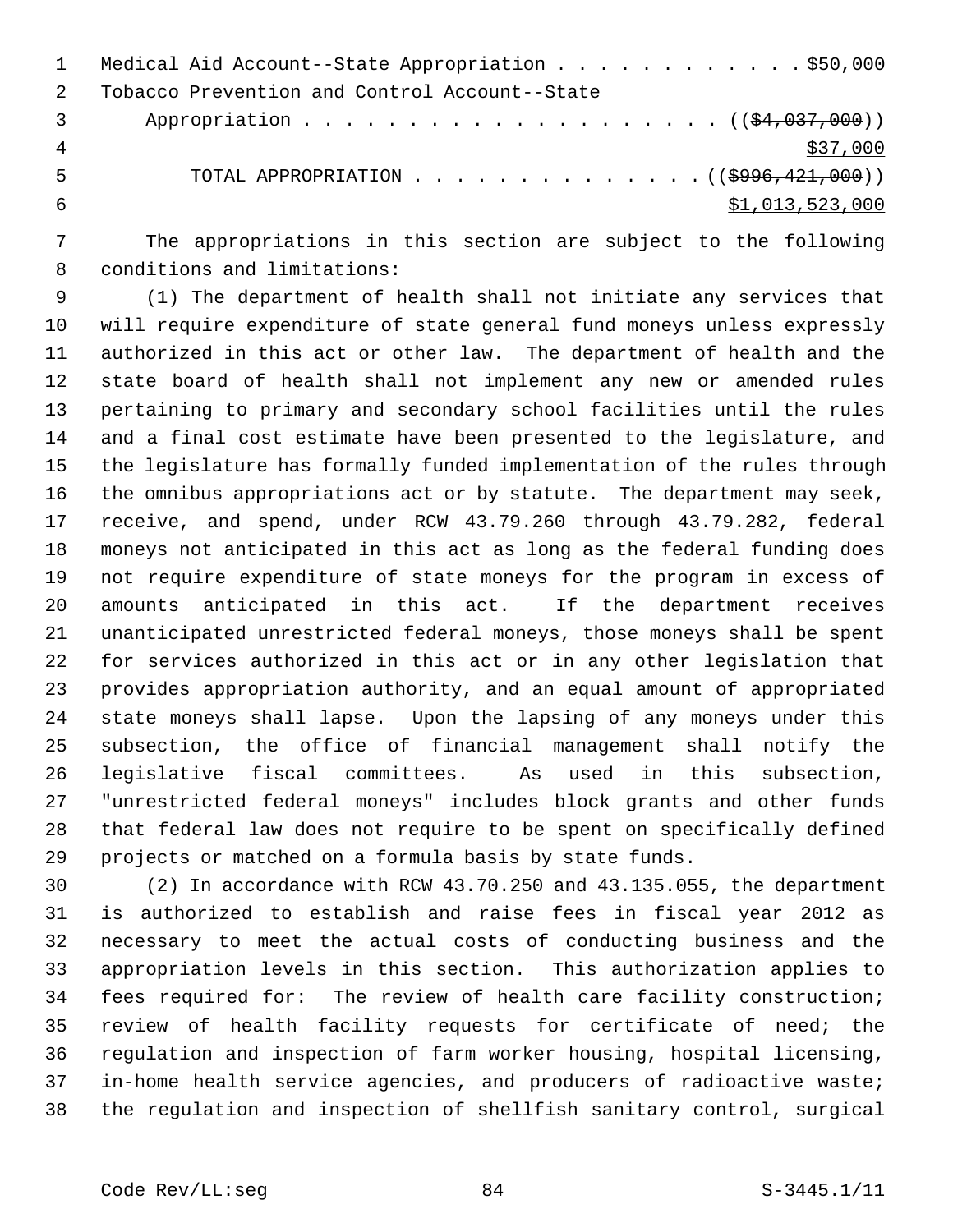1 facility licensing, and; fees associated with the following 2 professions: Dieticians and nutritionists, occupational therapists, 3 pharmacy, veterinarian, orthotics and prosthetics, surgical 4 technicians, nursing home administrators, health care assistants, 5 hearing and speech, psychology, hypnotherapy, chiropractic, social 6 workers, physicians, and physician assistants.

 7 (3) \$1,969,000 of the health professions account--state 8 appropriation is provided solely to implement online licensing for 9 health care providers. The department must submit a detailed 10 investment plan for this project to the office of financial management. 11 The office of financial management must review and approve this plan 12 before funding may be expended. The department of health must 13 successfully implement online application and renewal for at least one 14 profession as a pilot project before pursuing additional professions. 15 The department must report to the office of financial management on the 16 outcome of the pilot project.

17 (4) \$16,000 of the health professions account--state appropriation 18 is provided solely for the implementation of House Bill No. 1181 (board 19 of naturopathy). If the bill is not enacted by June 30, 2011, the 20 amount provided in this subsection shall lapse.

21 (5) \$21,000 of the health professions account--state appropriation 22 is provided solely for the implementation of Substitute House Bill No. 23 1304 (health care assistants). If the bill is not enacted by June 30, 24 2011, the amount provided in this subsection shall lapse.

25 (6) \$54,000 of the health professions account--state appropriation 26 is provided solely for the implementation of House Bill No. 1353 27 (pharmacy technicians). If the bill is not enacted by June 30, 2011, 28 the amount provided in this subsection shall lapse.

29 (7) \$142,000 of the health professions account--state appropriation 30 is provided solely for the implementation of Engrossed Substitute 31 Senate Bill No. 5020 (social workers). If the bill is not enacted by 32 June 30, 2011, the amount provided in this subsection shall lapse.

33 (8) \$336,000 of the health professions account--state appropriation 34 is provided solely for the implementation of Senate Bill No. 5480 35 (physicians and physician assistants). If the bill is not enacted by 36 June 30, 2011, the amount provided in this subsection shall lapse.

37 (9) \$46,000 of the health professions account--state appropriation 38 is provided solely for the implementation of Substitute Senate Bill No.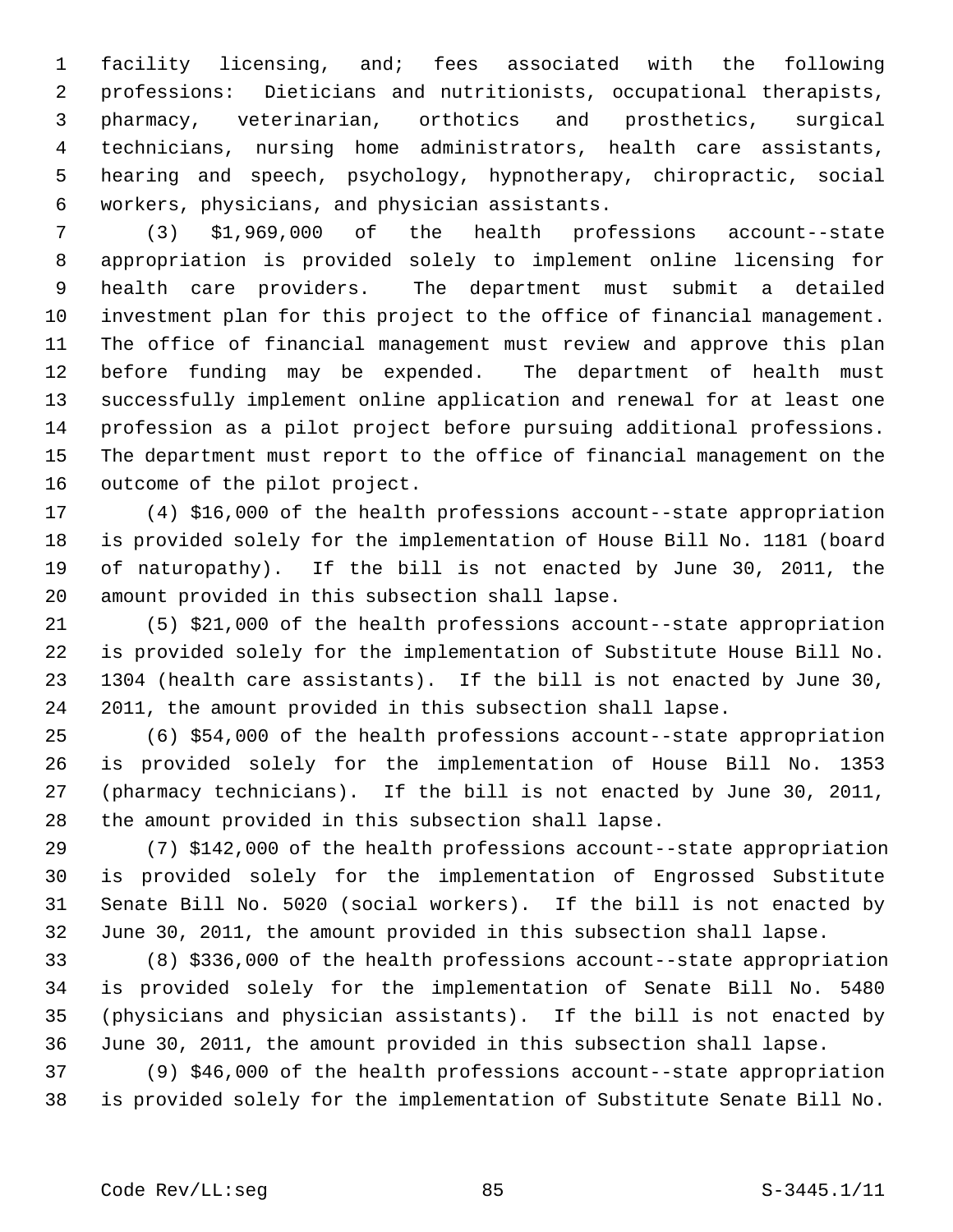1 5071 (online access for midwives and marriage and family therapists). 2 If the bill is not enacted by June 30, 2011, the amount provided in 3 this subsection shall lapse.

 4 (10) \$137,000 of the health professions account--state 5 appropriation is provided solely for implementation of Substitute House 6 Bill No. 1133 (massage practitioner license). If the bill is not 7 enacted by June 30, 2011, the amount provided in this subsection shall 8 lapse.

9  $((+12))$   $(11)$  \$85,000 of the general fund--state appropriation for 10 fiscal year 2012 and \$85,000 of the general fund--state appropriation 11 for fiscal year 2013 are provided solely for the developmental 12 disabilities council to contract for a family-to-family mentor program 13 to provide information and support to families and guardians of persons 14 who are transitioning out of residential habilitation centers. To the 15 maximum extent allowable under federal law, these funds shall be 16 matched under medicaid through the department of social and health 17 services and federal funds shall be transferred to the department for 18 the purposes stated in this subsection. If Second Substitute Senate 19 Bill No. 5459 (people with developmental disabilities) is not enacted 20 by June 30, 2011, the amounts provided in this subsection shall lapse.

21  $((+13))$   $(12)$  \$57,000 of the general fund--state appropriation for 22 fiscal year 2012 and \$58,000 of the general fund--state appropriation 23 for fiscal year 2013 are provided solely for the midwifery licensure 24 and regulatory program to offset a reduction in revenue from fees. 25 There shall be no change to the current annual fees for new or renewed 26 licenses for the midwifery program, except from online access to HEAL-27 WA. The department shall convene the midwifery advisory committee on 28 a quarterly basis to address issues related to licensed midwifery.

29  $((+15))$  (13) \$118,000 of the general fund--state appropriation for 30 fiscal year 2012 and \$118,000 of the general fund--state appropriation 31 for fiscal year 2013 are provided solely for prevention of youth 32 suicides.

33  $((+16))$   $(14)$  \$87,000 of the general fund--state appropriation for 34 fiscal year 2012 and \$87,000 of the general fund--state appropriation 35 for fiscal year 2013 are provided solely for the senior falls 36 prevention program.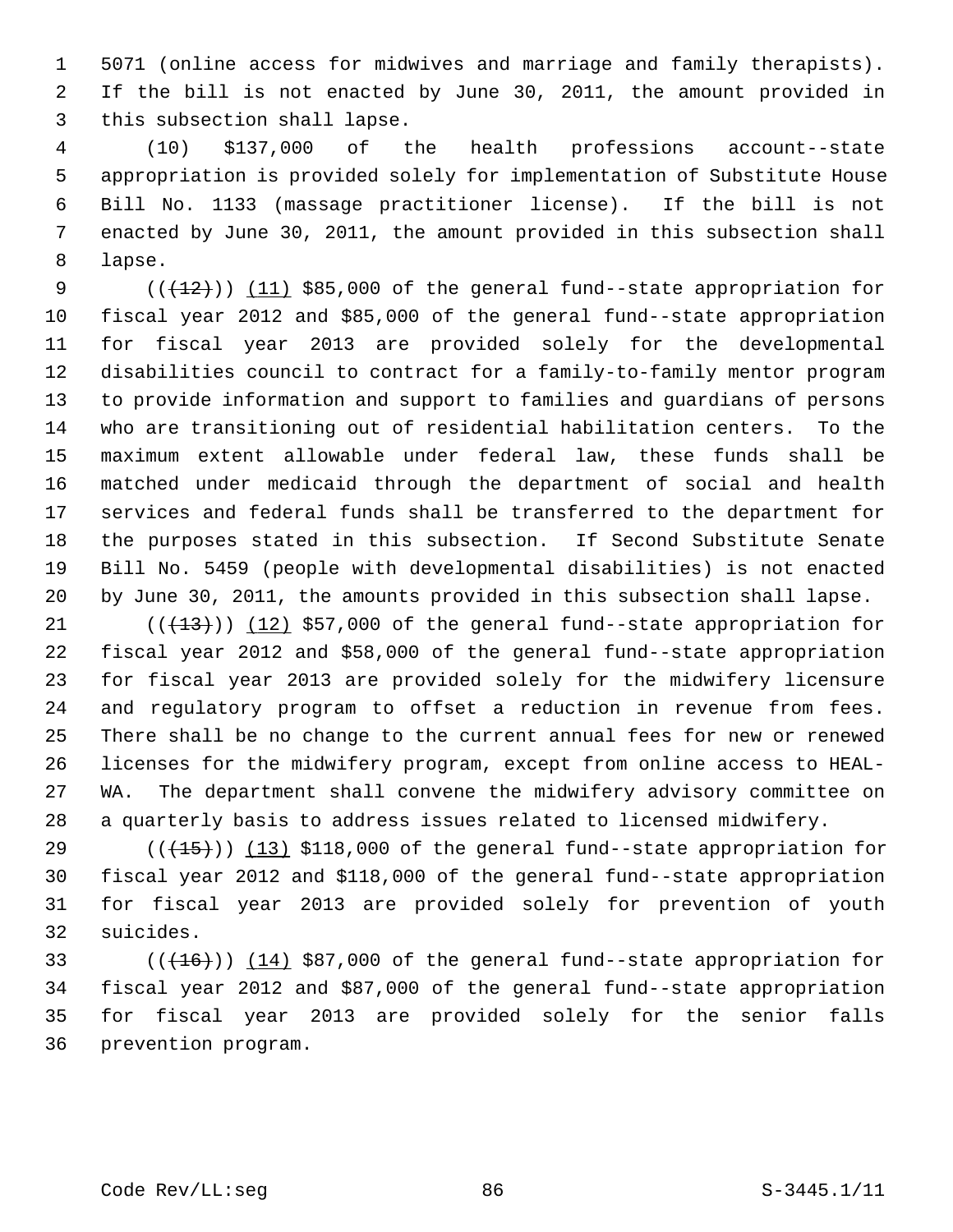1 **Sec. 219.** 2011 1st sp.s. c 50 s 220 (uncodified) is amended to 2 read as follows: 3 **FOR THE DEPARTMENT OF CORRECTIONS** 4 (1) ADMINISTRATION AND SUPPORT SERVICES 5 General Fund--State Appropriation (FY 2012)  $\ldots$  . . . (( $\frac{254,895,000}{2}$ )  $$54,529,000$ 7 General Fund--State Appropriation (FY 2013) . . . . . ((\$54,044,000))  $8 \div 53,210,000$ 9 TOTAL APPROPRIATION . . . . . . . . . . . . . . (  $(\frac{108,939,000}{100,000})$  $10$  \$107,739,000

11 The appropriations in this subsection are subject to the following 12 conditions and limitations:  $((+a))$  \$35,000 of the general fund--state 13 appropriation for fiscal year 2012 and \$35,000 of the general fund-- 14 state appropriation for fiscal year 2013 are provided solely for the 15 support of a statewide council on mentally ill offenders that includes 16 as its members representatives of community-based mental health 17 treatment programs, current or former judicial officers, and directors 18 and commanders of city and county jails and state prison facilities. 19 The council will investigate and promote cost-effective approaches to 20 meeting the long-term needs of adults and juveniles with mental 21 disorders who have a history of offending or who are at-risk of 22 offending, including their mental health, physiological, housing, 23 employment, and job training needs.

24 (2) CORRECTIONAL OPERATIONS

25 General Fund--State Appropriation (FY 2012) . . . . . ((\$612,803,000)) 26 \$609,105,000 27 General Fund--State Appropriation (FY 2013) . . . . . ((\$577,647,000)) 28 \$602,804,000 29 General Fund--Federal Appropriation  $\ldots$  . . . . . . . . . .  $($   $(\frac{23}{3}, \frac{398}{900})$  $\frac{1}{2}$  30  $\frac{1}{2}$  30  $\frac{1}{2}$  324,000 31 ((General Fund--Private/Local Appropriation . . . . . . \$2,336,000)) 32 Washington Auto Theft Prevention Authority Account-- 33 State Appropriation . . . . . . . . . . . . . . . . . . \$14,079,000 34 TOTAL APPROPRIATION . . . . . . . . . . . . . ((\$1,210,263,000))  $35$   $\frac{1}{229}$ ,  $312$ , 000 36 The appropriations in this subsection are subject to the following

37 conditions and limitations: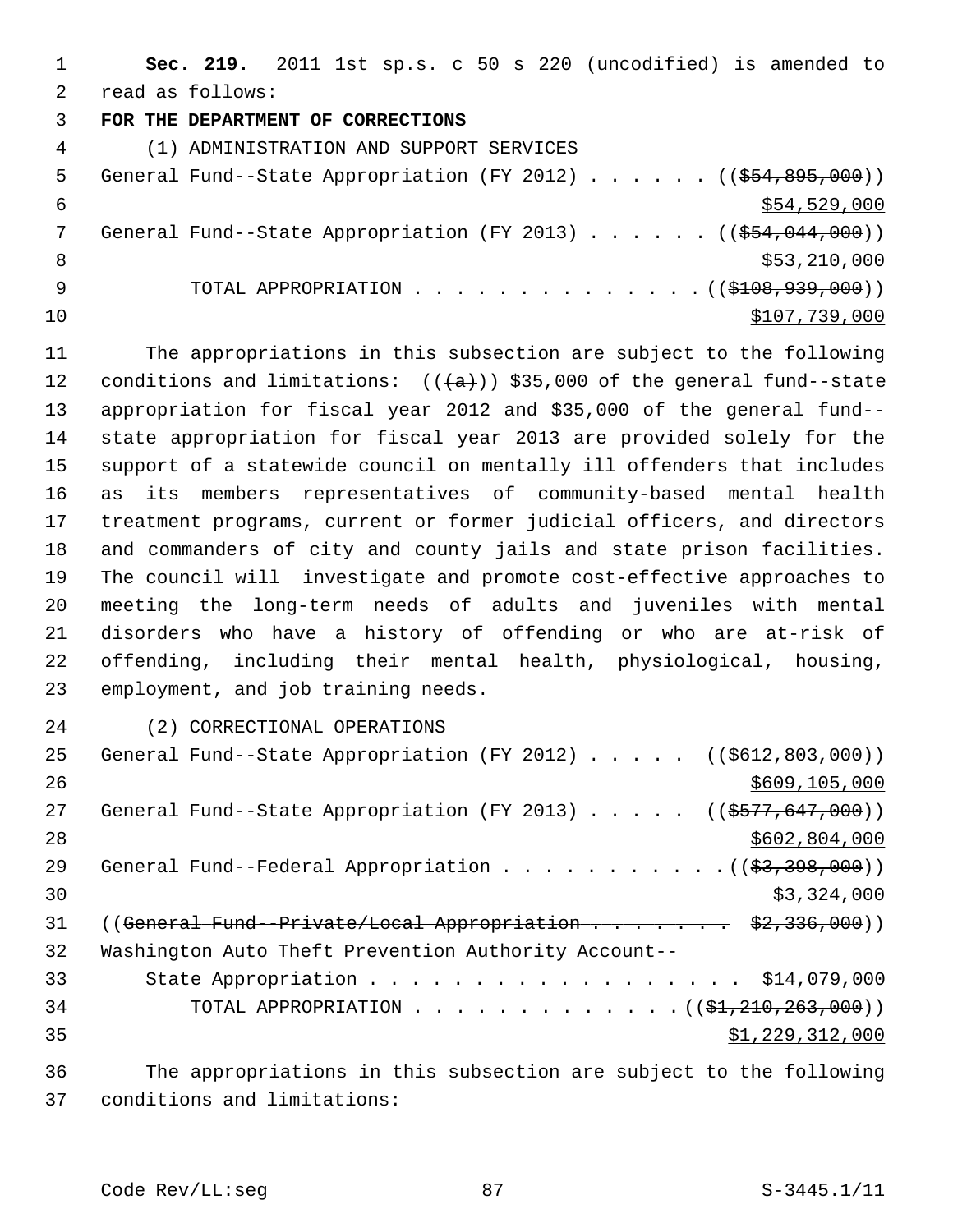$1$  (( $\{\pm\}$ )) (a) During the 2011-13 biennium, when contracts are 2 established or renewed for offender pay phone and other telephone 3 services provided to inmates, the department shall select the 4 contractor or contractors primarily based on the following factors: 5 (i) The lowest rate charged to both the inmate and the person paying 6 for the telephone call; and (ii) the lowest commission rates paid to 7 the department, while providing reasonable compensation to cover the 8 costs of the department to provide the telephone services to inmates 9 and provide sufficient revenues for the activities funded from the 10 institutional welfare betterment account.

11 ( $(\langle e \rangle)$ ) (b) The Harborview medical center and the University of 12 Washington medical center shall provide inpatient and outpatient 13 hospital services to offenders confined in department of corrections 14 facilities at a rate no greater than the average rate that the 15 department has negotiated with other community hospitals in Washington 16 state.

17  $((\{d\}))(c)$  \$102,000 of the general fund--state appropriation for 18 fiscal year 2012 and \$102,000 of the general fund--state appropriation 19 for fiscal year 2013 are provided solely to implement House Bill No. 20 1290 (health care employee overtime). If the bill is not enacted by 21 June 30, 2011, the amounts provided in this subsection shall lapse.

22  $((\text{+e})^2)$  (d) \$32,000 of the general fund--state appropriation for 23 fiscal year 2012 and \$33,000 of the general fund--state appropriation 24 for fiscal year 2013 are provided solely to implement Substitute House 25 Bill No. 1718 (offenders with developmental disabilities). If the bill 26 is not enacted by June 30, 2011, the amounts provided in this 27 subsection shall lapse.

28 ( $(\text{+f-})$ ) (e) The department of corrections shall contract with local 29 and tribal governments for the provision of jail capacity to house 30 offenders. A contract shall not have a cost of incarceration in excess 31 of \$85 per day per offender. A contract shall not have a year-to-year 32 increase in excess of three percent per year. The contracts may 33 include rates for the medical care of offenders which exceed the daily 34 cost of incarceration and the limitation on year-to-year increase, 35 provided that medical payments conform to the department's offender 36 health plan, pharmacy formulary, and all off-site medical expenses are 37 preapproved by department utilization management staff.

38 (3) COMMUNITY SUPERVISION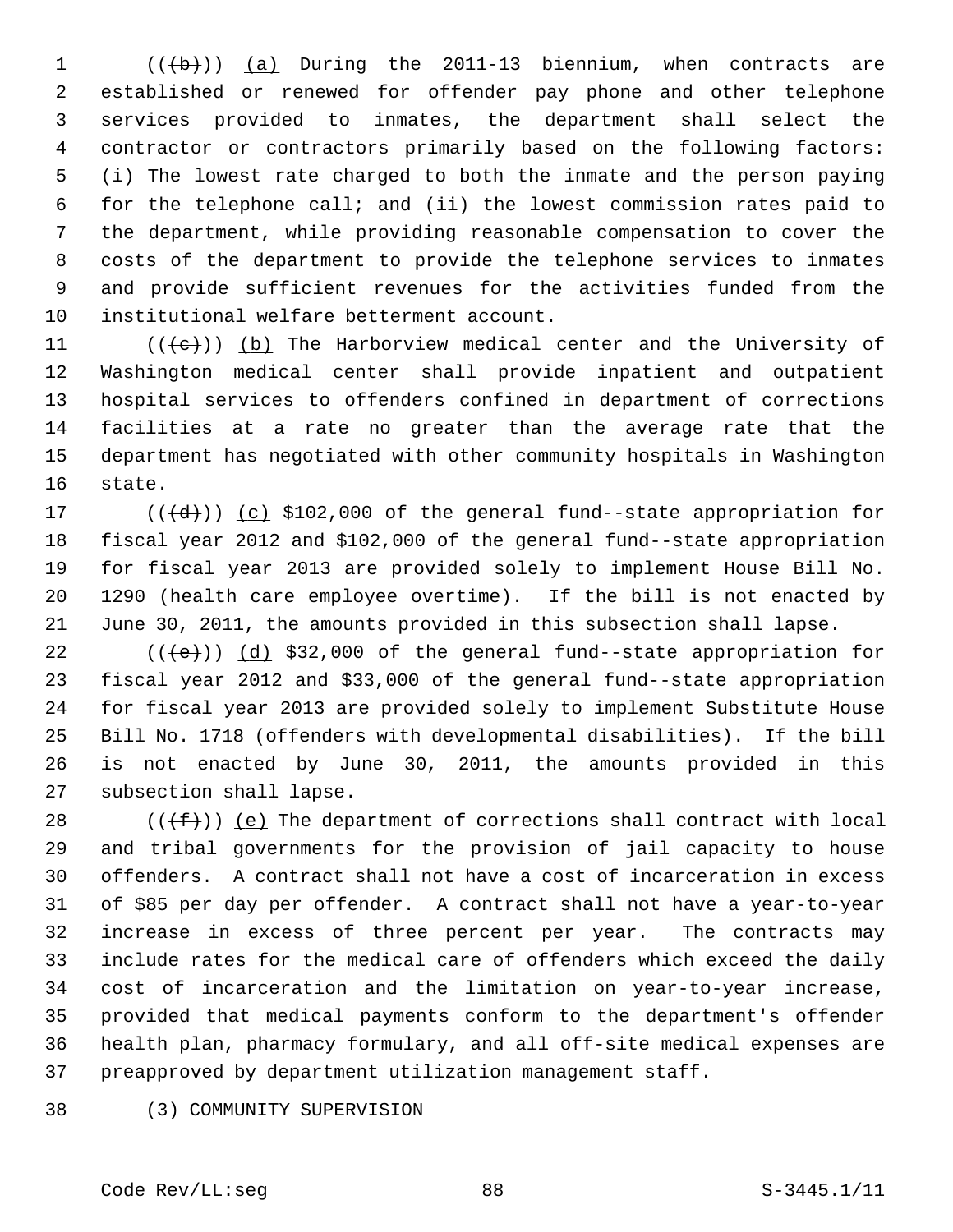1 General Fund--State Appropriation (FY 2012) . . . . ((\$128,403,000)) 2 \$129,635,000 3 General Fund--State Appropriation (FY 2013) . . . . . ((\$124,709,000)) 4 \$128,049,000 \$128,049,000 5 Federal Narcotics Forfeiture Account--Federal 6 Appropriation . . . . . . . . . . . . . . . . . . . . . . . \$372,000 7 Controlled Substances Account--State 8 Appropriation . . . . . . . . . . . . . . . . . . . . . . . . \$32,000 9 TOTAL APPROPRIATION . . . . . . . . . . . . . . ((\$253,112,000))  $\frac{10}{2258,088,000}$ 11 The appropriations in this subsection are subject to the following 12 conditions and limitations:  $((+b))$  \$875,000 of the general fund--13 state appropriation for fiscal year 2012 is provided solely to 14 implement Engrossed Substitute House Bill No. 5891 (criminal justice 15 cost savings). If the bill is not enacted by June 30, 2011, the amount 16 provided in this subsection shall lapse. 17 (4) CORRECTIONAL INDUSTRIES 18 General Fund--State Appropriation (FY 2012) . . . . . . . ((\$3,598,000))  $19$  \$3,535,000 20 General Fund--State Appropriation (FY 2013) . . . . . . . ((\$3,589,000))  $21$  \$3,458,000 22 TOTAL APPROPRIATION . . . . . . . . . . . . . . ((<del>\$7,187,000</del>))  $23$   $\frac{1}{2}$   $\frac{1}{2}$   $\frac{1}{2}$   $\frac{1}{2}$   $\frac{1}{2}$   $\frac{1}{2}$   $\frac{1}{2}$   $\frac{1}{2}$   $\frac{1}{2}$   $\frac{1}{2}$   $\frac{1}{2}$   $\frac{1}{2}$   $\frac{1}{2}$   $\frac{1}{2}$   $\frac{1}{2}$   $\frac{1}{2}$   $\frac{1}{2}$   $\frac{1}{2}$   $\frac{1}{2}$   $\frac{1}{2}$   $\frac{1}{2}$   $\frac{1}{$ 24 The appropriations in this subsection are subject to the following 25 conditions and limitations:  $((\frac{1}{2432},000))$  \$66,000 of the general fund--26 state appropriation for fiscal year 2012 ((and \$132,000 of the general 27 fund--state appropriation for fiscal year 2013 are)) is provided solely 28 for transfer to the jail industries board. The board shall use the 29 amounts provided only for administrative expenses, equipment purchases, 30 and technical assistance associated with advising cities and counties 31 in developing, promoting, and implementing consistent, safe, and 32 efficient offender work programs. 33 (5) INTERAGENCY PAYMENTS 34 General Fund--State Appropriation (FY 2012) . . . . . . ((\$39,765,000))  $35$  \$37,053,000 36 General Fund--State Appropriation (FY 2013) . . . . . . ((\$36,035,000))

 $37$  \$35,549,000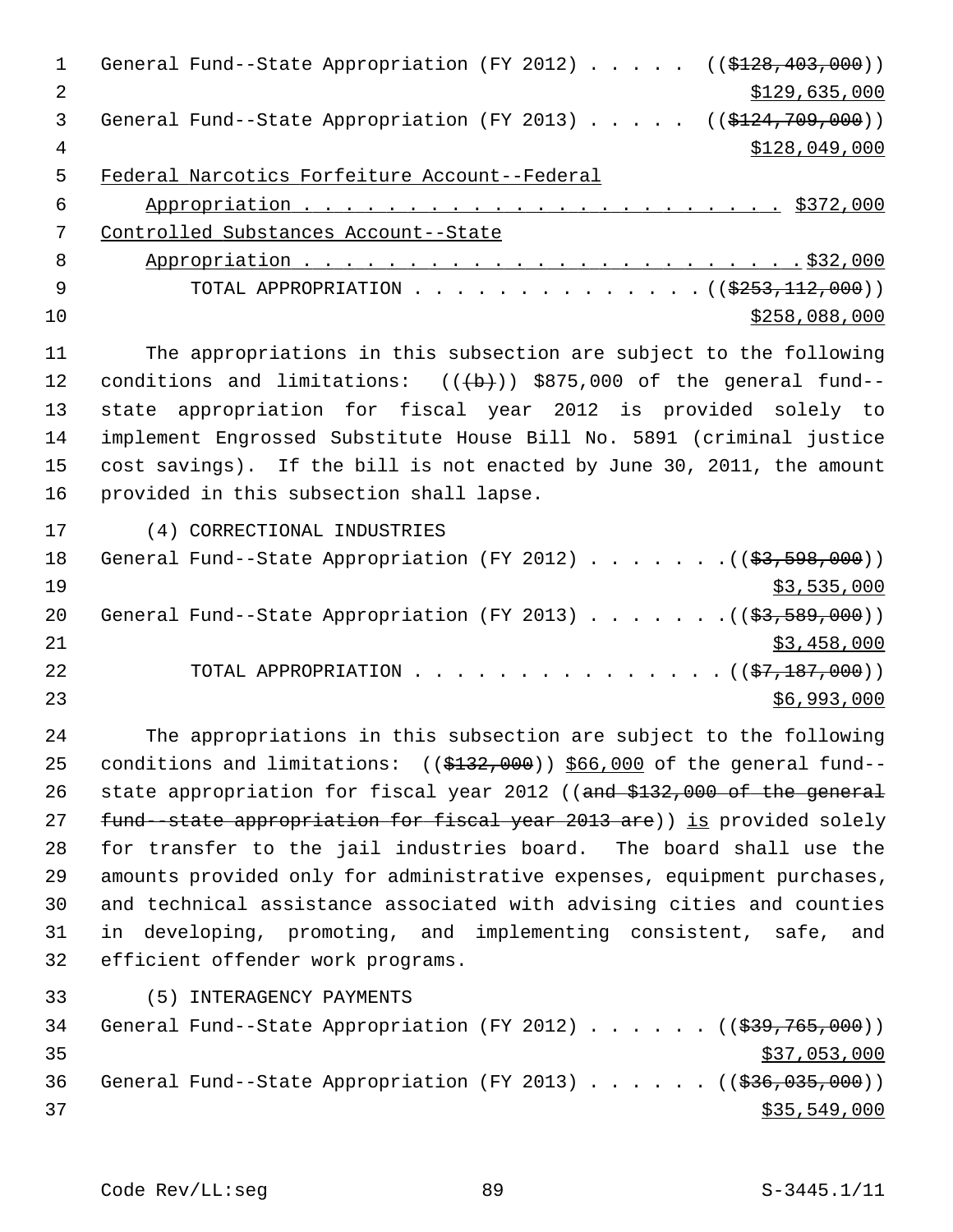1 TOTAL APPROPRIATION . . . . . . . . . . . . . ((<del>\$75,800,000</del>)) 2  $\frac{$72,602,000}{ }$ 

 3 The appropriations in this subsection are subject to the following 4 conditions and limitations:

 5 (a) The state prison institutions may use funds appropriated in 6 this subsection to rent uniforms from correctional industries in 7 accordance with existing legislative mandates.

 8 (b) The state prison medical facilities may use funds appropriated 9 in this subsection to purchase goods and supplies through hospital or 10 other group purchasing organizations when it is cost effective to do 11 so.

12 (c) The department shall reduce payments to the department of 13 information services or its successor by \$213,000 in fiscal year 2012 14 and by \$1,150,000 in fiscal year 2013. The reduction in payment shall 15 be related to the elimination of the offender base tracking system, 16 including moving remaining portions of the offender base tracking 17 system into the offender management network information system.

18 **Sec. 220.** 2011 1st sp.s. c 50 s 221 (uncodified) is amended to 19 read as follows:

## 20 **FOR THE DEPARTMENT OF SERVICES FOR THE BLIND**

|    | 21 General Fund--State Appropriation (FY 2012) \$2,278,000 |
|----|------------------------------------------------------------|
|    | 22 General Fund--State Appropriation (FY 2013) \$2,264,000 |
|    | 23 General Fund--Federal Appropriation \$19,082,000        |
| 24 | General Fund--Private/Local Appropriation \$30,000         |
| 25 | TOTAL APPROPRIATION $\ldots$ , \$23,654,000                |
|    |                                                            |

26 **Sec. 221.** 2011 1st sp.s. c 50 s 222 (uncodified) is amended to 27 read as follows:

28 **FOR THE EMPLOYMENT SECURITY DEPARTMENT**

| 2.9 | ((General Fund--State Appropriation (FY 2012) \$43,000                      |
|-----|-----------------------------------------------------------------------------|
| 30  | General Fund--State Appropriation (FY 2013) \$26,000))                      |
| 31  | General Fund--Federal Appropriation $($ $($ $\frac{2267}{7328},000)$ $)$    |
| 32  | \$267,301,000                                                               |
| 33  | General Fund--Private/Local Appropriation ( $(\frac{233}{737}, 937, 000)$ ) |
| 34  | \$33,931,000                                                                |
| 35  | Unemployment Compensation Administration Account--                          |
| 36  | Federal Appropriation $($ $($ $\frac{2559}{1000})$                          |
| 37  | \$350,622,000                                                               |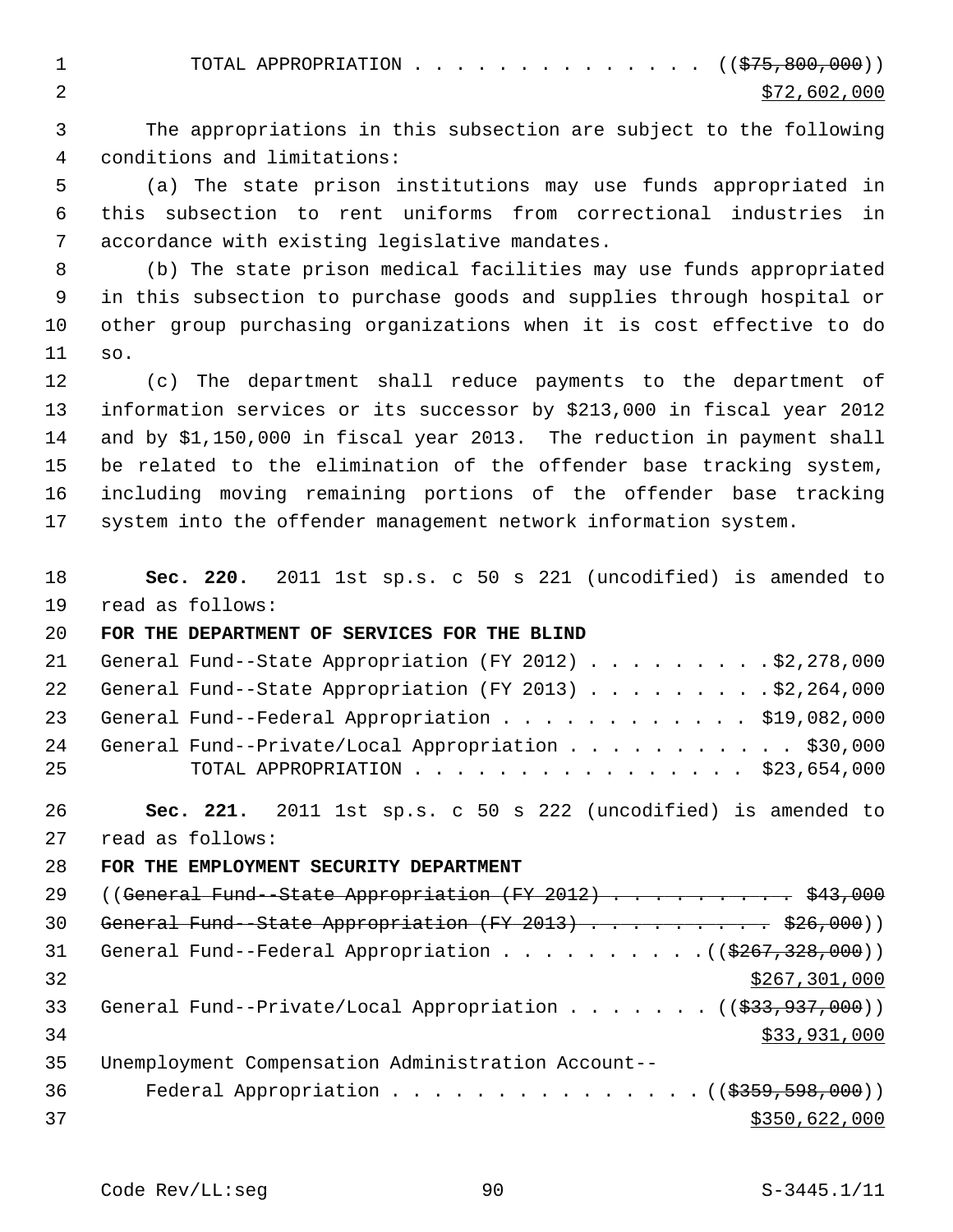|   | Administrative Contingency Account--State                      |
|---|----------------------------------------------------------------|
| 2 | Appropriation ( $(\frac{20}{20}, 429, 000)$ )                  |
|   | \$20,948,000                                                   |
| 4 | Employment Service Administrative Account--State               |
| 5 | Appropriation ( $(\frac{233}{738}, 738, 000)$ )                |
| 6 | \$33,721,000                                                   |
|   | TOTAL APPROPRIATION $\ldots$ , ( $(\frac{2715}{100}, 0.000)$ ) |
| 8 | \$706,523,000                                                  |
|   |                                                                |

 9 The appropriations in this subsection are subject to the following 10 conditions and limitations:

11 (1) \$39,666,000 of the unemployment compensation administration 12 account--federal appropriation is from amounts made available to the 13 state by section 903 (d), (f), and (g) of the social security act (Reed 14 act). This amount is provided solely for continuing current 15 unemployment insurance functions and department services to employers 16 and job seekers.

17 (2) \$35,584,000 of the unemployment compensation administration 18 account--federal appropriation is from amounts made available to the 19 state by section 903 (d), (f), and (g) of the social security act (Reed 20 act). This amount is provided solely for the replacement of the 21 unemployment insurance tax information system for the employment 22 security department. The employment security department shall support 23 the department of revenue and department of labor and industries to 24 develop a common vision to ensure technological compatibility between 25 the three agencies to facilitate a coordinated business tax system for 26 the future that improves services to business customers. The amounts 27 provided in this subsection are conditioned on the department 28 satisfying the requirements of the project management oversight 29 standards and policies established by the office of the chief 30 information officer created in Engrossed Substitute Senate Bill No. 31 5931 (information technology management).

32 (3) \$25,000 of the unemployment compensation administration 33 account--federal appropriation is from amounts made available to the 34 state by section 903 (d), (f), and (g) of the social security act (Reed 35 act). This amount is provided solely for implementation of system 36 changes to the unemployment insurance tax information system required 37 under chapter 4, Laws of 2011 (unemployment insurance program).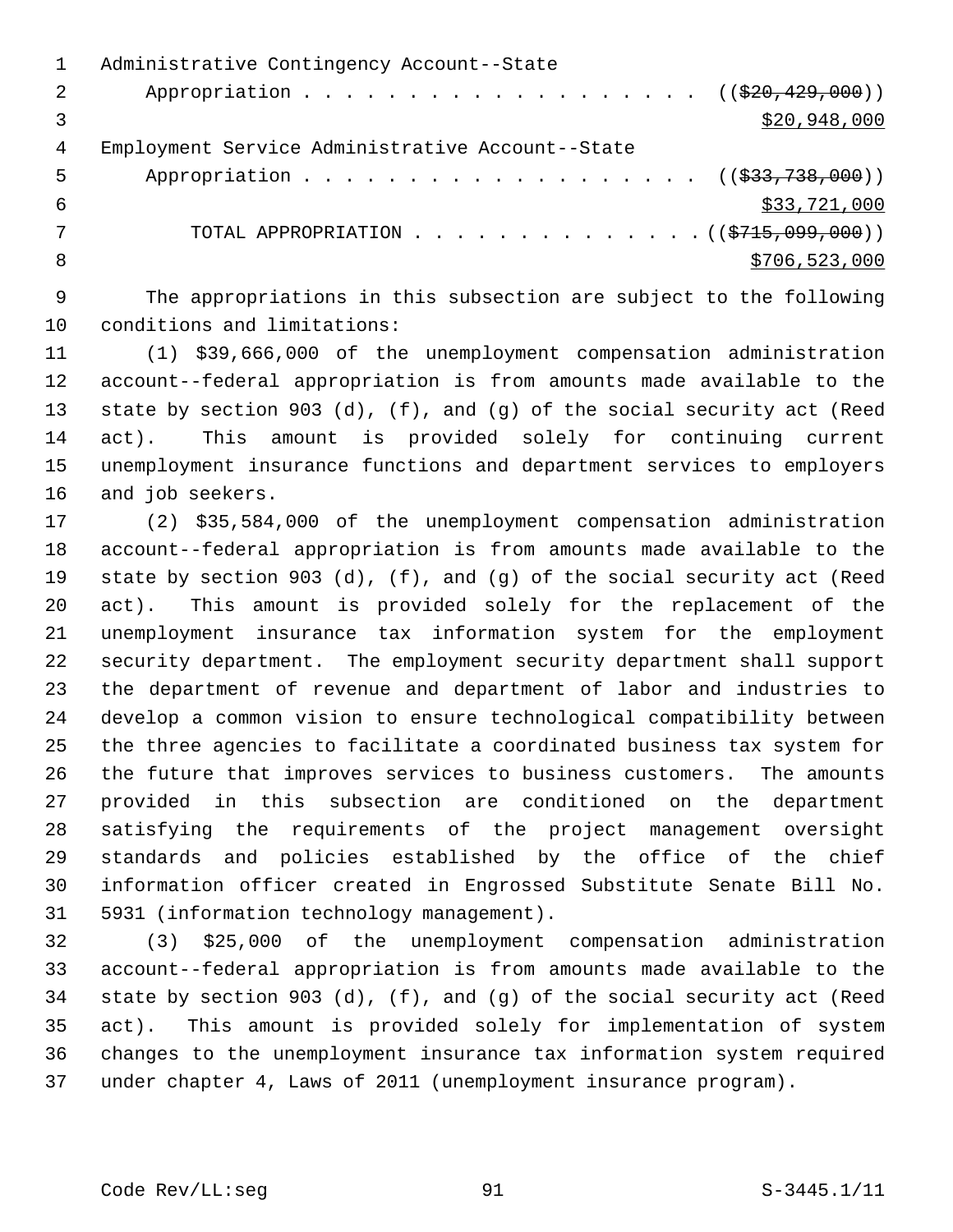1 (4) \$1,459,000 of the unemployment compensation administration 2 account--federal appropriation is from amounts available to the state 3 by section 903 (d), (f), and (g) of the social security act (Reed act). 4 This amount is provided solely for implementation of chapter 4, Laws of 5 2011 (unemployment insurance program).

 6 (5) \$60,000 of the unemployment compensation administration 7 account--federal appropriation is provided solely for costs associated 8 with the initial review and evaluation of the training benefits program 9 as directed in section 15(2), chapter 4, Laws of 2011 (unemployment 10 insurance program). The initial review shall be developed by the joint 11 legislative audit and review committee. This appropriation is provided 12 from funds made available to the state by section 903 (d), (f), and (g) 13 of the social security act (Reed act).

(End of part)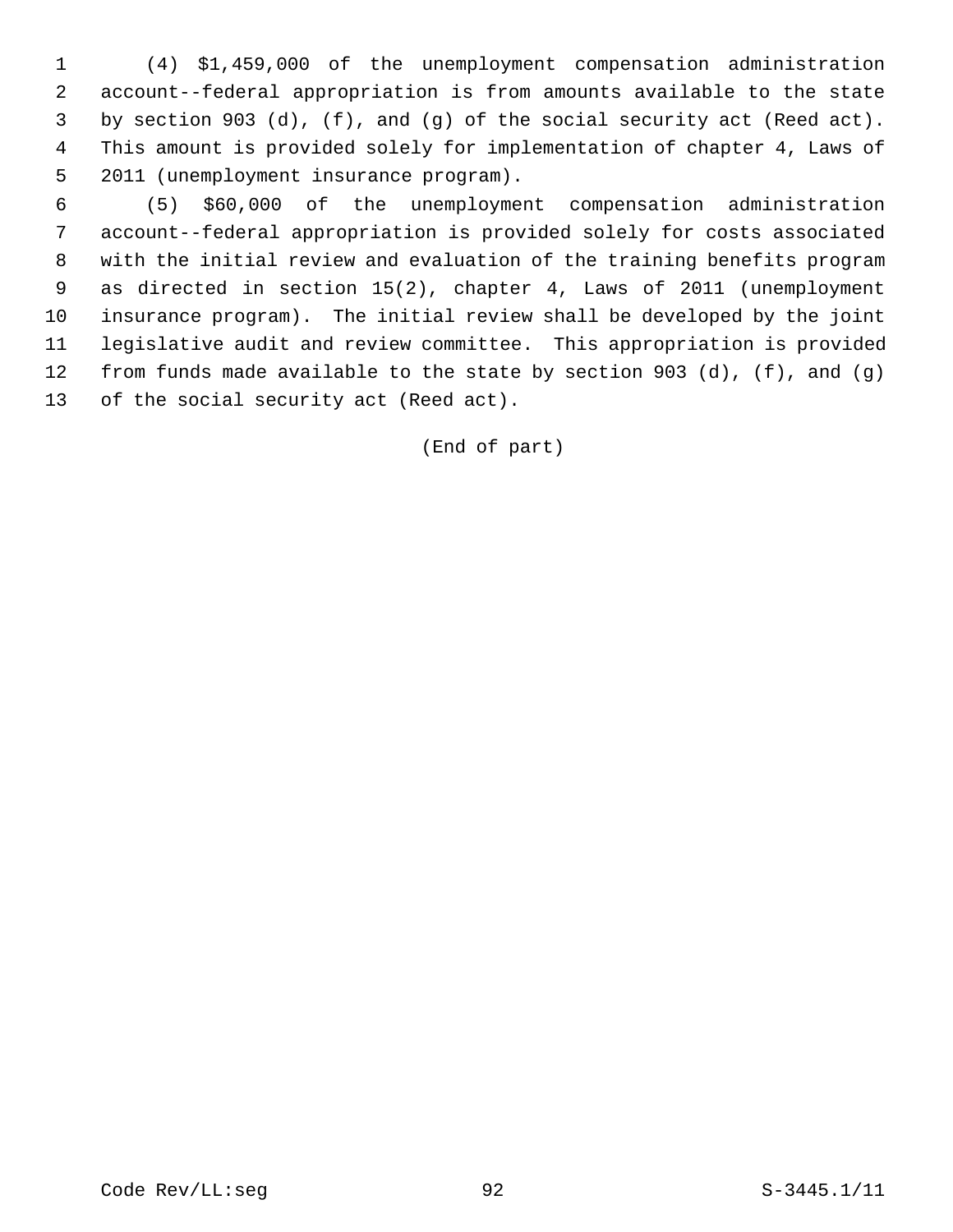| $\mathbf{1}$   | PART III                                                                           |
|----------------|------------------------------------------------------------------------------------|
| $\overline{2}$ | NATURAL RESOURCES                                                                  |
|                |                                                                                    |
| 3              | Sec. 301. 2011 1st sp.s. c 50 s 301 (uncodified) is amended to                     |
| 4              | read as follows:                                                                   |
| 5              | FOR THE COLUMBIA RIVER GORGE COMMISSION                                            |
| $\epsilon$     | General Fund--State Appropriation (FY 2012) ( $(\frac{2364}{100})$ )               |
| 7              | \$402,000                                                                          |
| 8              | General Fund--State Appropriation (FY 2013) \$410,000                              |
| 9              | General Fund--Federal Appropriation ( $(\frac{246}{100})$ )                        |
| 10             | \$31,000                                                                           |
| 11             |                                                                                    |
| 12             | \$782,000                                                                          |
| 13             | TOTAL APPROPRIATION ( $(\frac{2766}{100})$ )                                       |
| 14             | \$1,625,000                                                                        |
| 15             | Sec. 302. 2011 1st sp.s. c 50 s 302 (uncodified) is amended to                     |
| 16             | read as follows:                                                                   |
| 17             | FOR THE DEPARTMENT OF ECOLOGY                                                      |
| 18             | General Fund--State Appropriation (FY 2012) $($ $($ $\frac{249}{002},000)$ )       |
| 19             | \$47,630,000                                                                       |
| 20             | General Fund--State Appropriation (FY 2013) $($ $($ $\frac{47}{7}$ , $789$ , 000)) |
| 21             | \$46, 226, 000                                                                     |
| 22             | General Fund--Federal Appropriation ( $(\frac{277}{77}, \frac{467}{900})$ )        |
| 23             | \$77,452,000                                                                       |
| 24             | General Fund--Private/Local Appropriation ( $(\frac{217}{1000}, 000)$ )            |
| 25             | \$16,691,000                                                                       |
| 26             | Special Grass Seed Burning Research Account--State                                 |
| 27             |                                                                                    |
| 28             | Reclamation Revolving Account--State Appropriation \$3,642,000                     |
| 29             | Flood Control Assistance Account--State Appropriation \$1,940,000                  |
| 30             | State Emergency Water Projects Revolving Account--State                            |
| 31             |                                                                                    |
| 32             | Waste Reduction/Recycling/Litter Control--State                                    |
| 33             | Appropriation ( (\$11,475,000))                                                    |
| 34             | \$11,478,000                                                                       |
| 35             | State Drought Preparedness Account--State Appropriation \$118,000                  |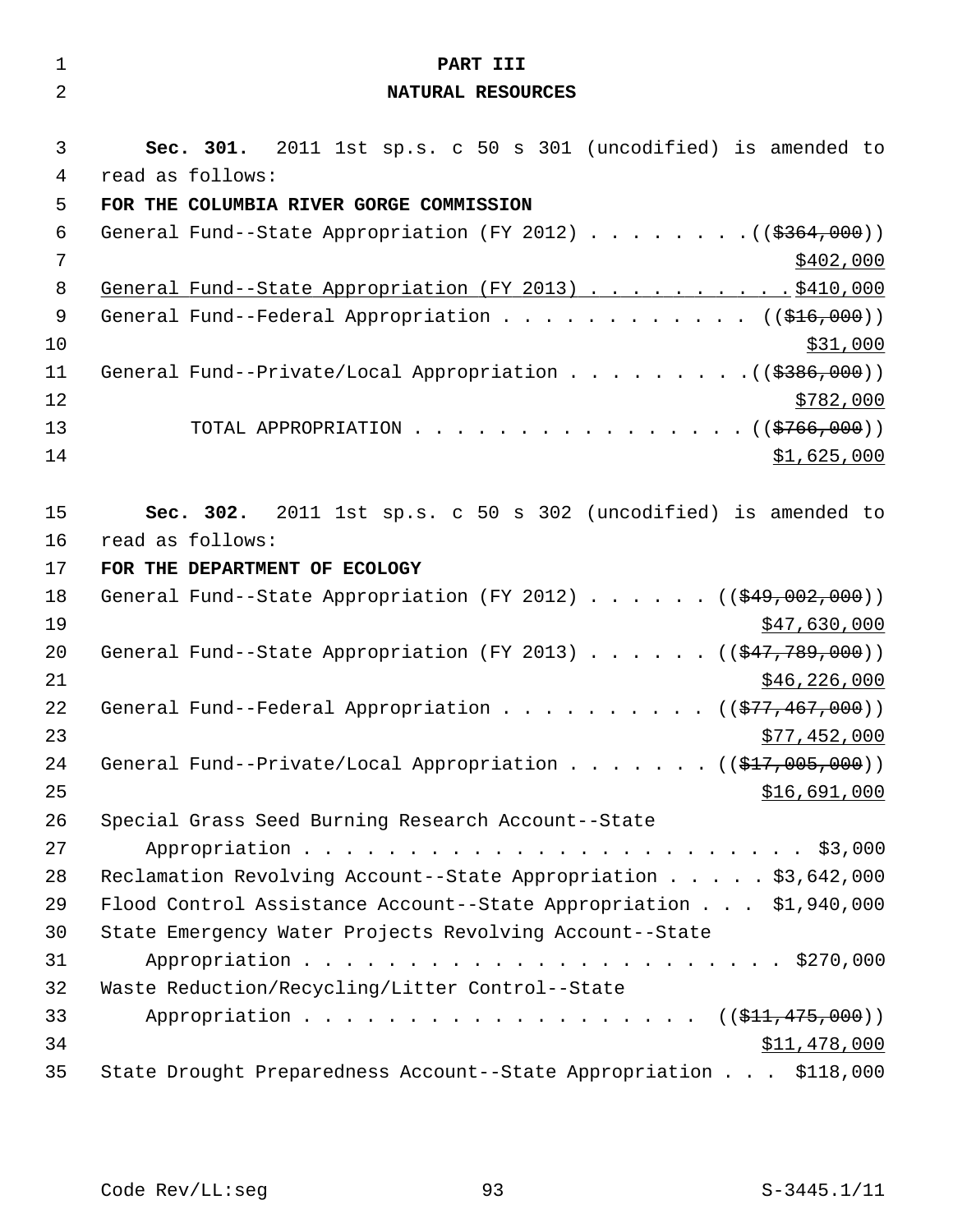| $\mathbf 1$ | State and Local Improvements Revolving Account                                  |
|-------------|---------------------------------------------------------------------------------|
| 2           | (Water Supply Facilities)--State Appropriation \$423,000                        |
| 3           | Freshwater Aquatic Algae Control Account--State                                 |
| 4           |                                                                                 |
| 5           | Water Rights Tracking System Account--State Appropriation \$46,000              |
| 6           |                                                                                 |
| 7           | \$703,000                                                                       |
| 8           | Wood Stove Education and Enforcement Account--State                             |
| 9           |                                                                                 |
| 10          | Worker and Community Right-to-Know Account--State                               |
| 11          |                                                                                 |
| 12          | Water Rights Processing Account--State Appropriation \$136,000                  |
| 13          | State Toxics Control Account--State Appropriation $(($412,512,000))$            |
| 14          | \$112,575,000                                                                   |
| 15          | State Toxics Control Account--Private/Local                                     |
| 16          |                                                                                 |
| 17          | Local Toxics Control Account--State Appropriation $(($27,384,000))$             |
| 18          | \$27,390,000                                                                    |
| 19          | Water Quality Permit Account--State Appropriation $((\frac{27}{77}, 730, 000))$ |
| 20          | \$37,748,000                                                                    |
| 21          | Underground Storage Tank Account--State                                         |
| 22          |                                                                                 |
| 23          | \$3,254,000                                                                     |
| 24          | Biosolids Permit Account--State Appropriation \$1,805,000                       |
| 25          | Hazardous Waste Assistance Account--State                                       |
| 26          |                                                                                 |
| 27          | \$5,857,000                                                                     |
| 28          | Air Pollution Control Account--State Appropriation \$2,468,000                  |
| 29          | Oil Spill Prevention Account--State Appropriation ((\$5,563,000))               |
| 30          | \$5,566,000                                                                     |
| 31          | Air Operating Permit Account--State Appropriation $((\frac{2}{7}, 744, 000))$   |
| 32          | \$2,746,000                                                                     |
| 33          | Freshwater Aquatic Weeds Account--State Appropriation \$1,700,000               |
| 34          | Oil Spill Response Account--State Appropriation \$7,076,000                     |
| 35          | Metals Mining Account--State Appropriation \$14,000                             |
| 36          | ((Pollution Liability Insurance Account--State)                                 |
| 37          |                                                                                 |
| 38          | Water Pollution Control Revolving Account--State                                |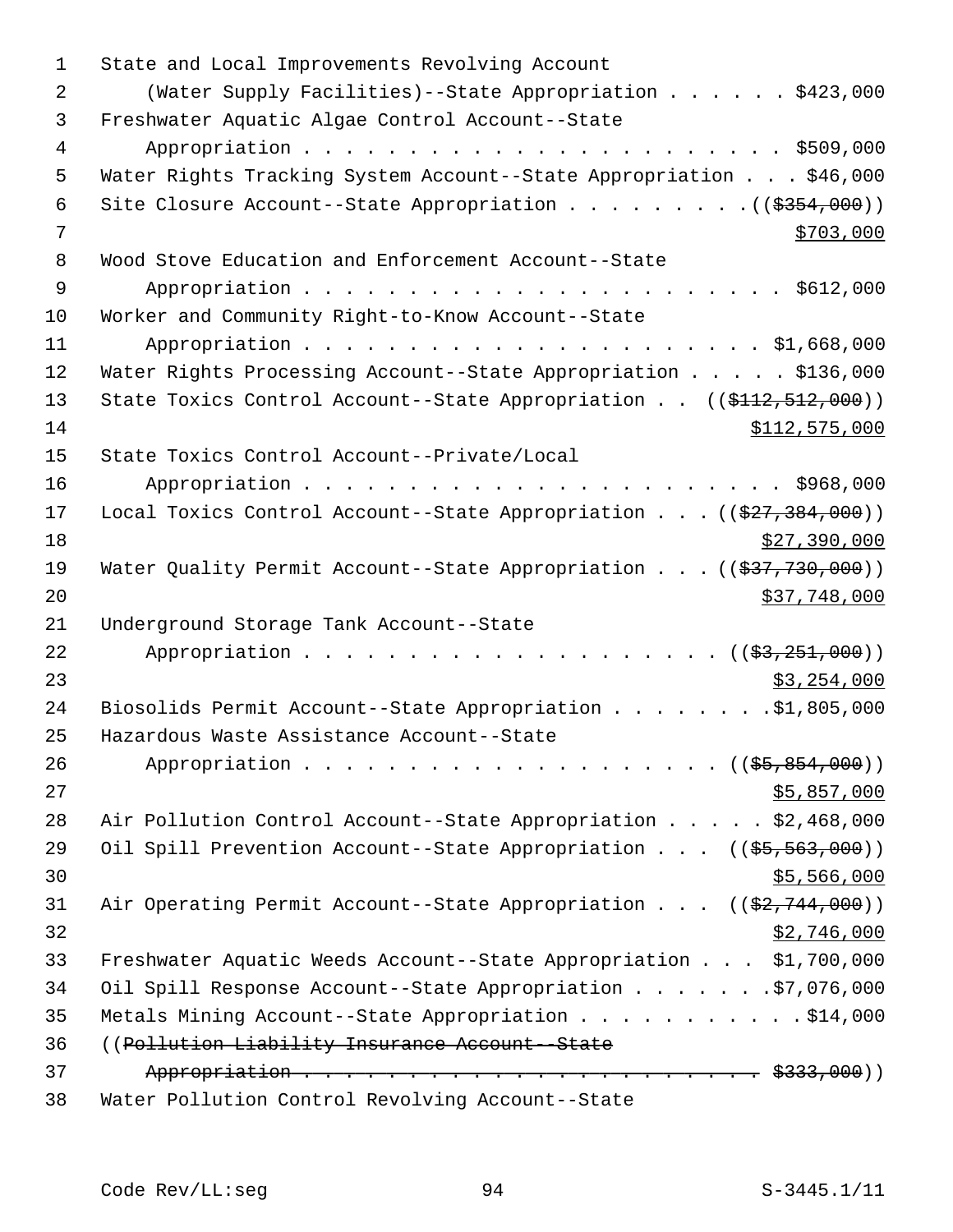| $1 \quad \cdots$                                   |
|----------------------------------------------------|
| Water Pollution Control Revolving Account--Federal |
| $\mathbf{3}$                                       |
| TOTAL APPROPRIATION $($ $($ $\frac{424}{1000}$     |
| \$421,842,000                                      |
|                                                    |

 6 The appropriations in this section are subject to the following 7 conditions and limitations:

 8 (1) \$170,000 of the oil spill prevention account--state 9 appropriation is provided solely for a contract with the University of 10 Washington's sea grant program to continue an educational program 11 targeted to small spills from commercial fishing vessels, ferries, 12 cruise ships, ports, and marinas.

13 (2) Pursuant to RCW 43.135.055, the department is authorized to 14 increase the following fees as necessary to meet the actual costs of 15 conducting business and the appropriation levels in this section: 16 Wastewater discharge permit, not more than 4.34 percent in fiscal year 17 2012 and 4.62 percent in fiscal year 2013; biosolids permit fee, not 18 more than 10 percent during the biennium; and air contaminate source 19 registration fee, not more than 36 percent during the biennium; and dam 20 safety and inspection fees, not more than 35 percent in fiscal year 21 2012 and 4.62 percent in fiscal year 2013.

22 (3) If Substitute House Bill No. 1294 (Puget Sound corps) is not 23 enacted by June 30, 2011, \$322,000 of the general fund--state 24 appropriation for fiscal year 2012 and \$322,000 of the general fund-- 25 state appropriation for fiscal year 2013 shall be transferred to the 26 department of natural resources.

27 (4) \$463,000 of the state toxics control account--state 28 appropriation is provided solely for implementation of Engrossed Second 29 Substitute House Bill No. 1186 (state's oil spill program). If the 30 bill is not enacted by June 30, 2011, the amount provided in this 31 subsection shall lapse.

32 (5) The department may not spend waste reduction, recycling, and 33 litter control account funds to support the following activities: The 34 beyond waste plan, work on national solid waste recycling issues, work 35 on construction and demolition recycling and green building 36 alternatives, education programs including the green schools 37 initiative, and management of the 1-800-recycle hotline and database on 38 school awards. Waste reduction, recycling, and litter account control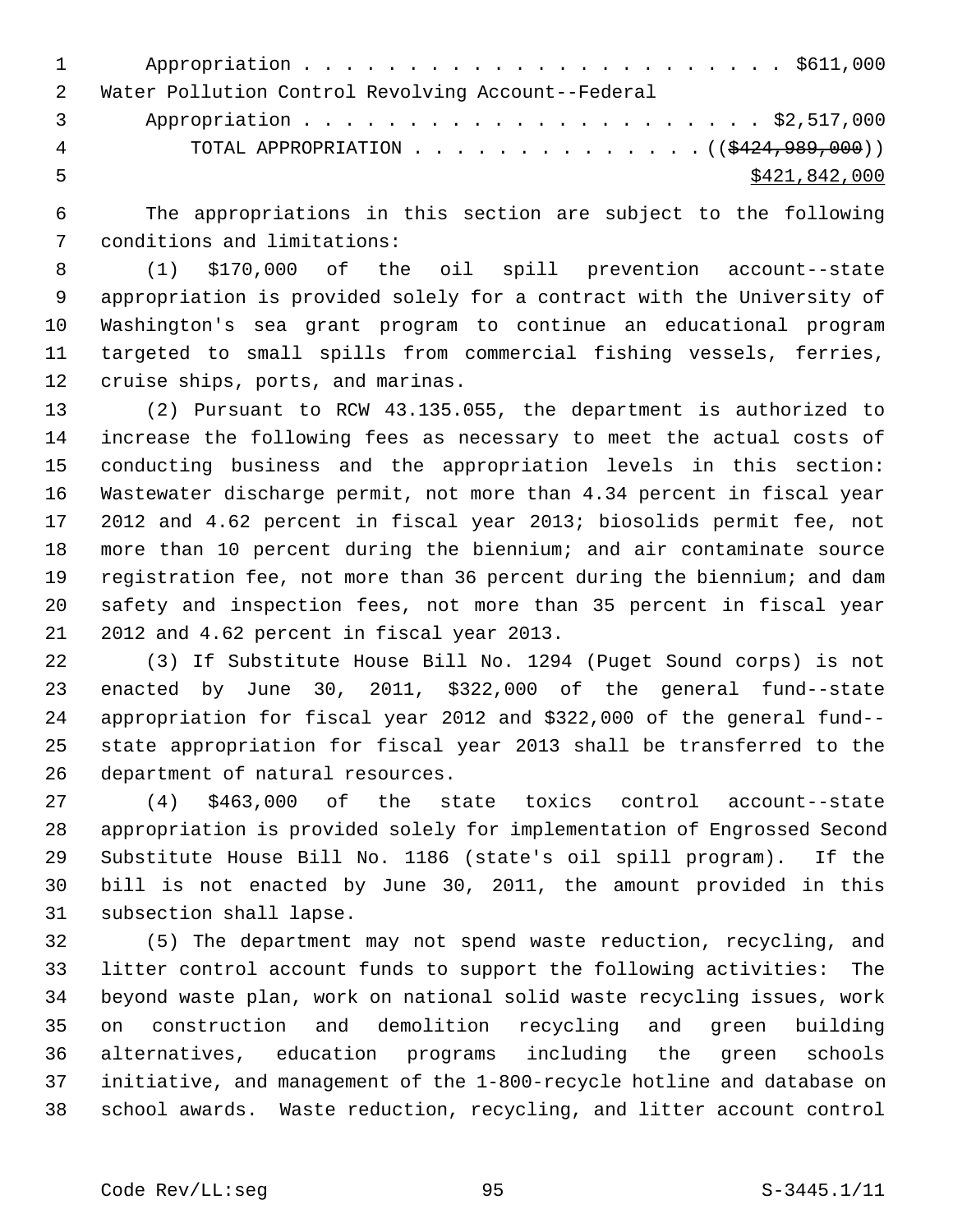1 funds must be prioritized to support litter pickup using correctional 2 crews, regulatory programs, and technical assistance to local 3 governments.

 4 (6) The department shall make every possible effort through its 5 existing statutory authorities to obtain federal funding for public 6 participation grants regarding the Hanford nuclear reservation and 7 associated properties and facilities. Such federal funding shall not 8 limit the total state funding authorized under this section for public 9 participation grants made pursuant to RCW 70.105D.070(5), but the 10 amount of any individual grant from such federal funding shall be 11 offset against any grant award amount to an individual grantee from 12 state funds under RCW 70.105D.070(5).

13 (7) The department shall review its water rights application review 14 procedures to simplify the procedures, eliminate unnecessary steps, and 15 decrease the time required to issue decisions. The department shall 16 implement changes to improve water rights processing for which it has 17 current administrative authority. The department shall report on 18 reforms implemented and efficiencies achieved as demonstrated through 19 enhanced permit processing to the appropriate committees of the 20 legislature on December 1, 2011, and October 1, 2012.

21 (a) The department shall consult with key stakeholders on statutory 22 barriers to efficient water rights processing and effective water 23 management, including identification of obsolete, confusing, or 24 conflicting statutory provisions. The department shall report 25 stakeholder recommendations to appropriate committees of the 26 legislature by December 1, 2011, and October 1, 2012.

27 (b) \$500,000 of the general fund--state appropriation for fiscal 28 year 2013 is provided solely for processing water right permit 29 applications only if the department of ecology issues at least five 30 hundred water right decisions in fiscal year 2012, and if the 31 department of ecology does not issue at least five hundred water right 32 decisions in fiscal year 2012 the amount provided in this subsection 33 shall lapse and remain unexpended. The department of ecology shall 34 submit a report to the office of financial management and the state 35 treasurer by June 30, 2012, that documents whether five hundred water 36 right decisions were issued in fiscal year 2012.

37 (c) The department shall maintain an ongoing accounting of water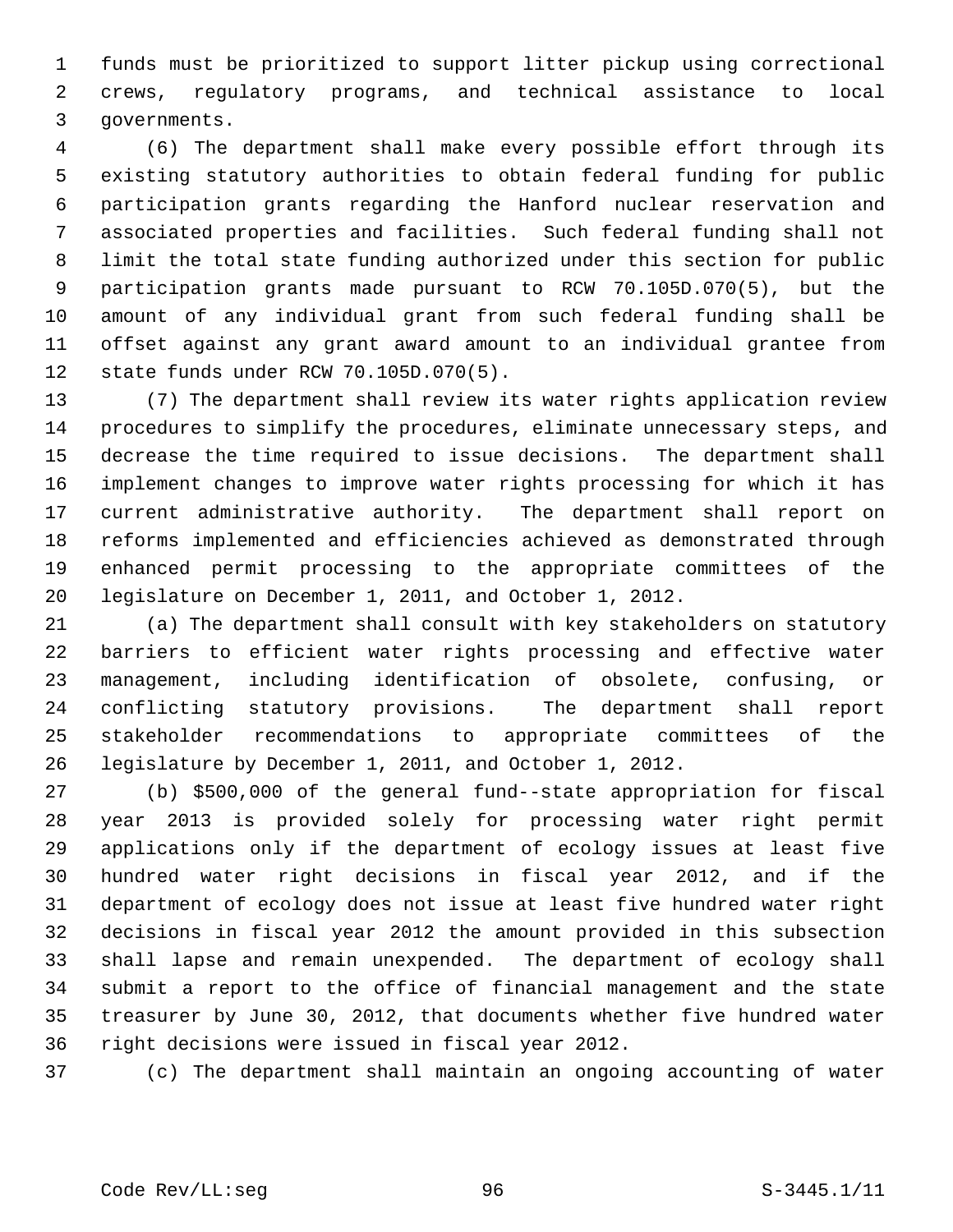1 right applications received and acted on and shall post that 2 information to the department's internet site.

 3 (8) ((Appropriations for fiscal year 2013 are included for 4 consolidation of the Columbia river gorge commission and the pollution 5 liability insurance agency into the department of ecology.

 $(11)$ ) \$1,075,000 of the general fund--state appropriation for 7 fiscal year 2012 and \$1,075,000 of the general fund--state 8 appropriation for fiscal year 2013 are provided solely for processing 9 the backlog of pending water rights permit applications in the water 10 resources program.

11 **Sec. 303.** 2011 1st sp.s. c 50 s 303 (uncodified) is amended to 12 read as follows:

### 13 **FOR THE STATE PARKS AND RECREATION COMMISSION**

| 14 | General Fund--State Appropriation (FY 2012) \$8,955,000                   |
|----|---------------------------------------------------------------------------|
| 15 | General Fund--State Appropriation (FY 2013) \$8,379,000                   |
| 16 | General Fund--Federal Appropriation \$5,905,000                           |
| 17 | Winter Recreation Program Account--State Appropriation \$1,761,000        |
| 18 | ORV and Nonhighway Vehicle Account--State Appropriation \$224,000         |
| 19 | Snowmobile Account--State Appropriation \$4,848,000                       |
| 20 | Aquatic Lands Enhancement Account--State Appropriation \$363,000          |
| 21 | Parks Renewal and Stewardship Account--State                              |
| 22 | Appropriation ( (\$115,779,000))                                          |
| 23 | \$116,087,000                                                             |
| 24 | Parks Renewal and Stewardship Account--Private/Local                      |
| 25 |                                                                           |
| 26 | TOTAL APPROPRIATION $\ldots$ , ( $(\frac{1446}{5146}, \frac{514}{900})$ ) |
| 27 | \$146,822,000                                                             |

28 The appropriations in this section are subject to the following 29 conditions and limitations:

30 (1) \$8,876,000 of the general fund--state appropriation for fiscal 31 year 2012 and \$8,300,000 of the general fund--state appropriation for 32 fiscal year 2013 are provided solely to operate and maintain state 33 parks as the commission implements a new fee structure. The goal of 34 this structure is to make the parks system self-supporting. By August 35 1, 2012, state parks must submit a report to the office of financial 36 management detailing its progress toward this goal and outlining any 37 additional statutory changes needed for successful implementation.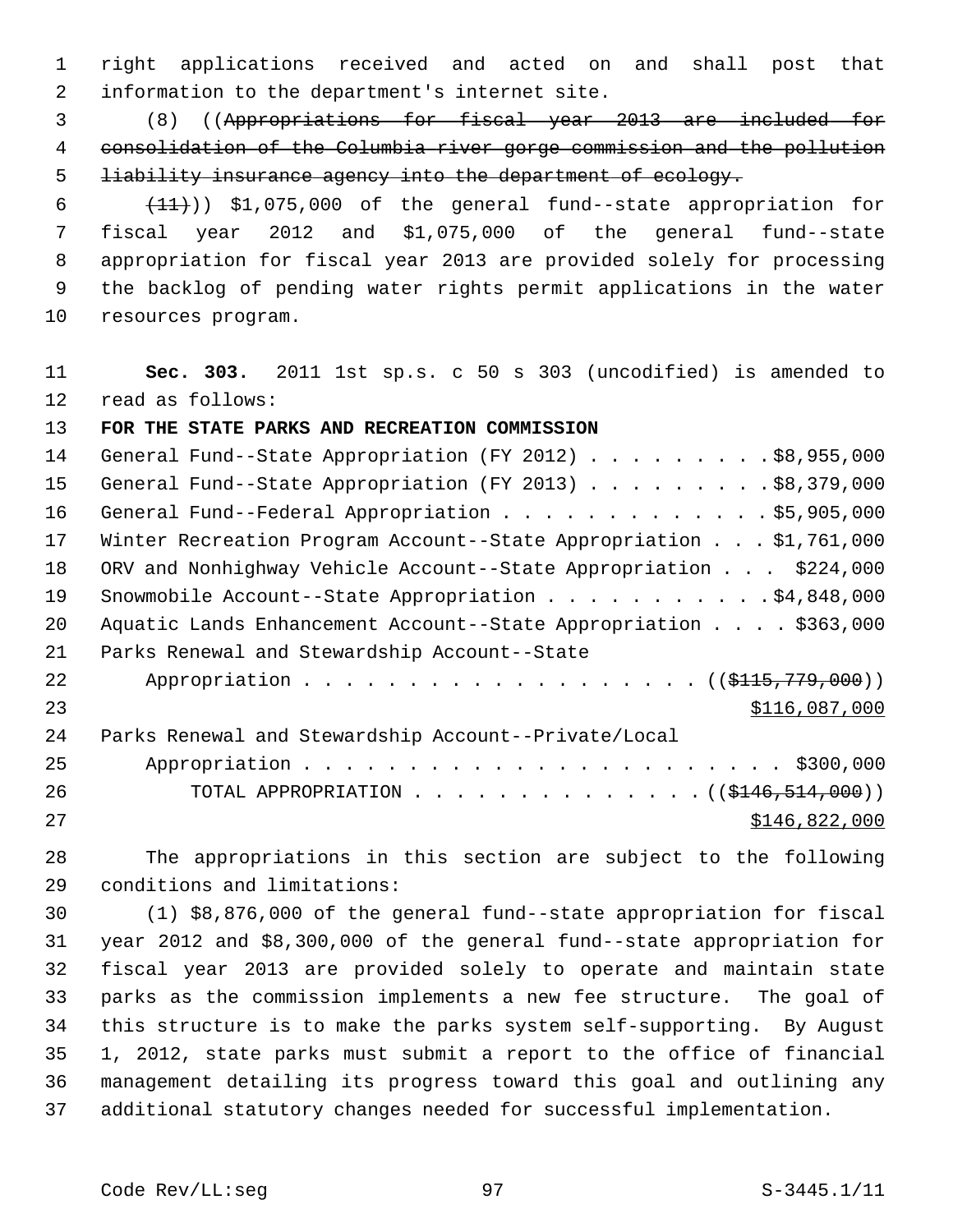1 (2) \$79,000 of the general fund--state appropriation for fiscal 2 year 2012 and \$79,000 of the general fund--state appropriation for 3 fiscal year 2013 are provided solely for a grant for the operation of 4 the Northwest avalanche center.

 5 (3) \$53,928,000 of the parks renewal and stewardship account--state 6 appropriation is provided solely for implementation of Second 7 Substitute Senate Bill No. 5622 (state land recreation access). If the 8 bill is not enacted by June 30, 2011, the amount provided in this 9 subsection shall lapse.

10  $((+5))$   $(4)$  Prior to closing any state park, the commission must 11 notify all affected local governments and relevant nonprofit 12 organizations of the intended closure and provide an opportunity for 13 the notified local governments and nonprofit organizations to elect to 14 acquire, or enter into, a maintenance and operating contract with the 15 commission that would allow the park to remain open.

16 **Sec. 304.** 2011 1st sp.s. c 50 s 304 (uncodified) is amended to 17 read as follows:

### 18 **FOR THE RECREATION AND CONSERVATION FUNDING BOARD**

| 19 | General Fund--State Appropriation (FY 2012) ( $(\frac{6953,000}{2})$ |
|----|----------------------------------------------------------------------|
| 20 | \$954,000                                                            |
| 21 | General Fund--State Appropriation (FY 2013) ( $(\frac{2972}{000})$ ) |
| 22 | \$973,000                                                            |
| 23 | General Fund--Federal Appropriation \$3,299,000                      |
| 24 | General Fund--Private/Local Appropriation 9274,000                   |
| 25 | Aquatic Lands Enhancement Account--State Appropriation \$278,000     |
| 26 | Vessel Response Account--State Appropriation \$100,000               |
| 27 | Firearms Range Account--State Appropriation \$37,000                 |
| 28 | Recreation Resources Account--State Appropriation \$2,874,000        |
| 29 | NOVA Program Account--State Appropriation \$900,000                  |
| 30 | TOTAL APPROPRIATION ( $(\frac{29}{59}, \frac{687}{600})$ )           |
| 31 | \$9,689,000                                                          |
|    |                                                                      |

32 The appropriations in this section are subject to the following 33 conditions and limitations: \$40,000 of the general fund--federal 34 appropriation, \$24,000 of the general fund--private/local 35 appropriation, \$100,000 of the vessel response account--state 36 appropriation, and \$12,000 of the recreation resources account--state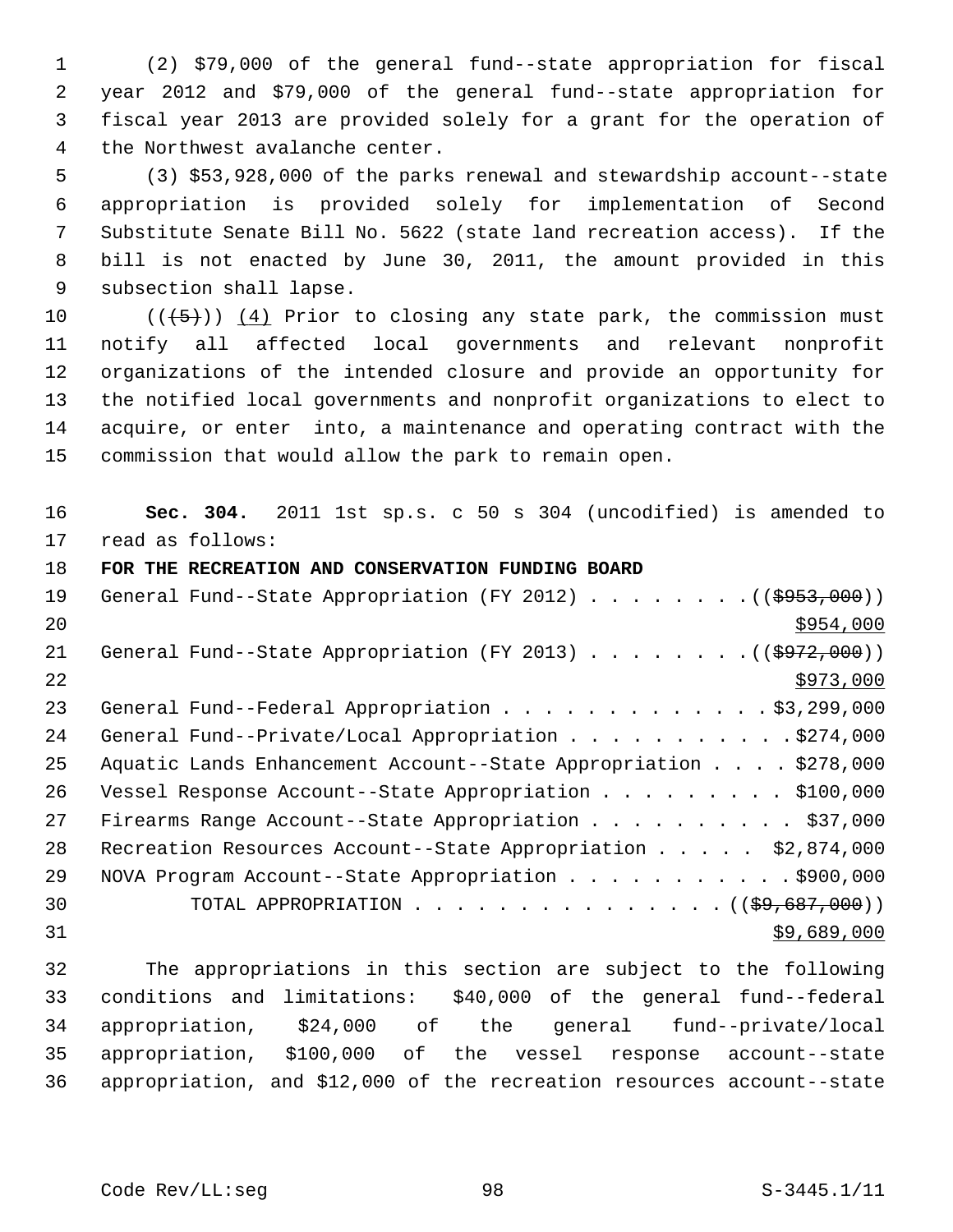1 appropriation are provided solely for House Bill No. 1413 (invasive 2 species council). If the bill is not enacted by June 30, 2011, the 3 amounts provided in this subsection shall lapse.

 4 **Sec. 305.** 2011 1st sp.s. c 50 s 305 (uncodified) is amended to 5 read as follows: 6 **FOR THE ENVIRONMENTAL AND LAND USE HEARINGS OFFICE** 7 General Fund--State Appropriation (FY 2012)  $\ldots$  ... . . . ((\$2,419,000)) 8 \$2,308,000 9 General Fund--State Appropriation (FY 2013) . . . . . . .((\$2,422,000))  $10$  \$2,275,000 11 TOTAL APPROPRIATION . . . . . . . . . . . . . . ((<del>\$4,841,000</del>))  $12$  \$4,583,000

13 **Sec. 306.** 2011 1st sp.s. c 50 s 306 (uncodified) is amended to 14 read as follows:

## 15 **FOR THE CONSERVATION COMMISSION**

16 General Fund--State Appropriation (FY 2012) . . . . . . .((\$6,790,000))  $17$  \$6,789,000 18 General Fund--State Appropriation (FY 2013) . . . . . . . ((\$6,793,000))  $19$  \$6,792,000 20 General Fund--Federal Appropriation . . . . . . . . . . . \$1,301,000 21 TOTAL APPROPRIATION . . . . . . . . . . . . . ((<del>\$14,884,000</del>)) 22 \$14,882,000

23 The appropriations in this section are subject to the following 24 conditions and limitations:

25 (1) The conservation commission, in cooperation with all 26 conservation districts, will seek to minimize conservation district 27 overhead costs. These efforts may include consolidating conservation 28 districts.

29 (2) \$122,000 of the general fund--federal appropriation is provided 30 solely for Engrossed Substitute House Bill No. 1886 (Ruckelshaus center 31 process). If the bill is not enacted by June 30, 2011, the amount 32 provided in this subsection shall lapse.

33 **Sec. 307.** 2011 1st sp.s. c 50 s 307 (uncodified) is amended to 34 read as follows: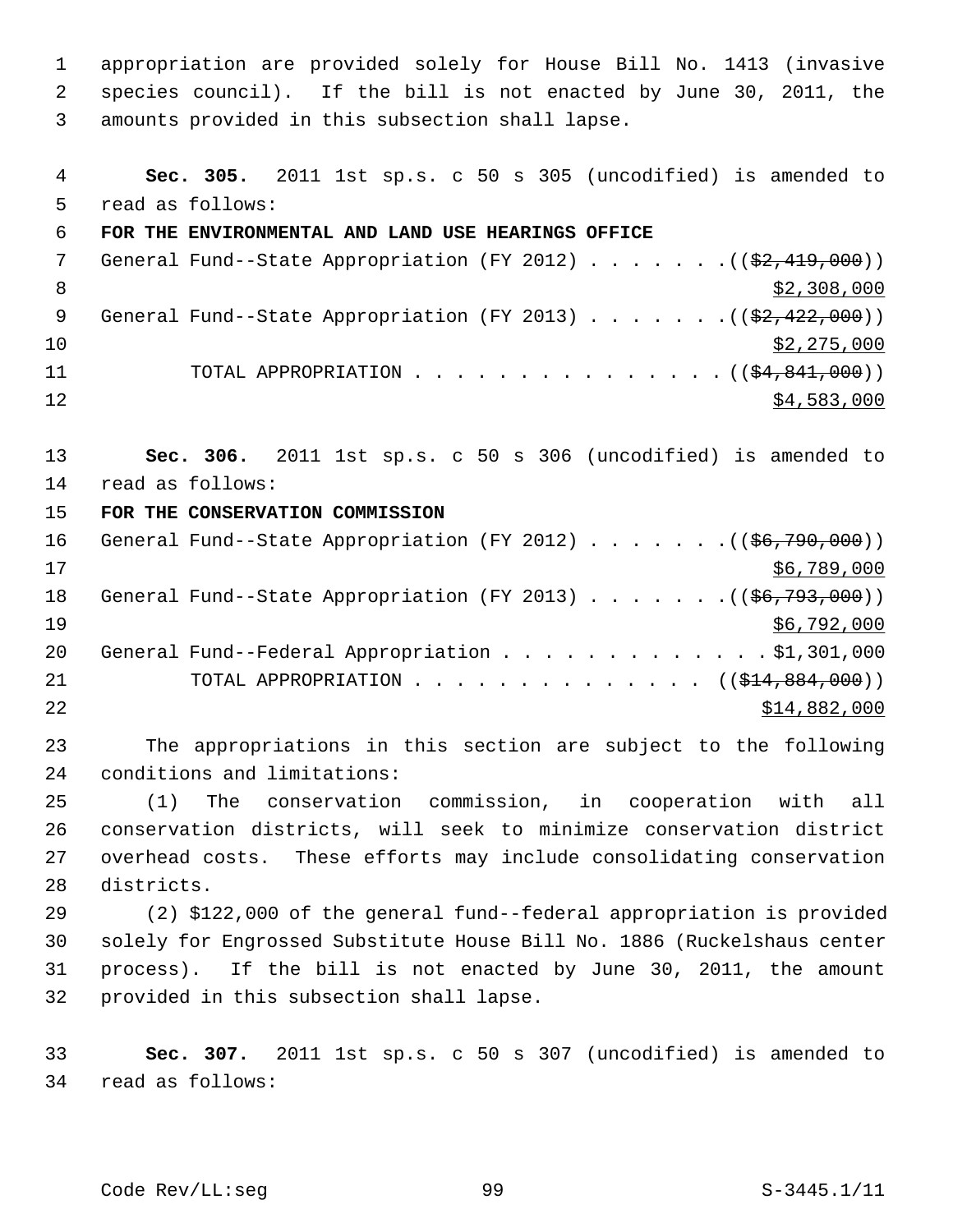1 **FOR THE DEPARTMENT OF FISH AND WILDLIFE** 2 General Fund--State Appropriation (FY 2012) . . . . . . ((\$35,721,000)) 3 \$34,695,000 4 General Fund--State Appropriation (FY 2013) . . . . . . ((\$33,666,000))  $5 - 5$  \$32,388,000 6 General Fund--Federal Appropriation . . . . . . . . . . . . \$105,717,000 7 General Fund--Private/Local Appropriation . . . . . . ((\$50,711,000)) 8 \$57,025,000 \$57,025,000 \$57,025,000 \$57,025,000 \$57,025,000 \$57,025,000 \$57,025,000 \$ 9 ORV and Nonhighway Vehicle Account--State Appropriation . . . \$391,000 10 Aquatic Lands Enhancement Account--State 11 Appropriation . . . . . . . . . . . . . . . . . . ((\$6,856,000))  $12$  \$8,230,000 13 Recreational Fisheries Enhancement--State Appropriation . . \$3,550,000 14 Warm Water Game Fish Account--State Appropriation . . . . . . \$3,051,000 15 Eastern Washington Pheasant Enhancement Account--State 16 Appropriation . . . . . . . . . . . . . . . . . . . . . . . \$849,000 17 Aquatic Invasive Species Enforcement Account--State 18 Appropriation . . . . . . . . . . . . . . . . . . . . . . . \$204,000 19 Aquatic Invasive Species Prevention Account--State 20 Appropriation . . . . . . . . . . . . . . . . . . . . . . . \$719,000 21 State Wildlife Account--State Appropriation . . . . . ((\$100,169,000)) 22 \$100,424,000 23 Special Wildlife Account--State Appropriation . . . . . . . . \$2,384,000 24 Special Wildlife Account--Federal Appropriation . . . . ((\$3,428,000))  $25$ 26 Special Wildlife Account--Private/Local Appropriation . . ((\$487,000))  $27$  \$3,415,000 28 Wildlife Rehabilitation Account--State Appropriation . . . . . \$259,000 29 Regional Fisheries Enhancement Salmonid Recovery 30 Account--Federal Appropriation . . . . . . . . . . . . . \$5,001,000 31 Oil Spill Prevention Account--State Appropriation . . . . . . .\$887,000 32 Oyster Reserve Land Account--State Appropriation . . . . . . \$921,000 33 TOTAL APPROPRIATION . . . . . . . . . . . . . ((<del>\$354,971,000</del>)) 34 \$360,610,000 35 The appropriations in this section are subject to the following 36 conditions and limitations: 37 (1) \$294,000 of the aquatic lands enhancement account--state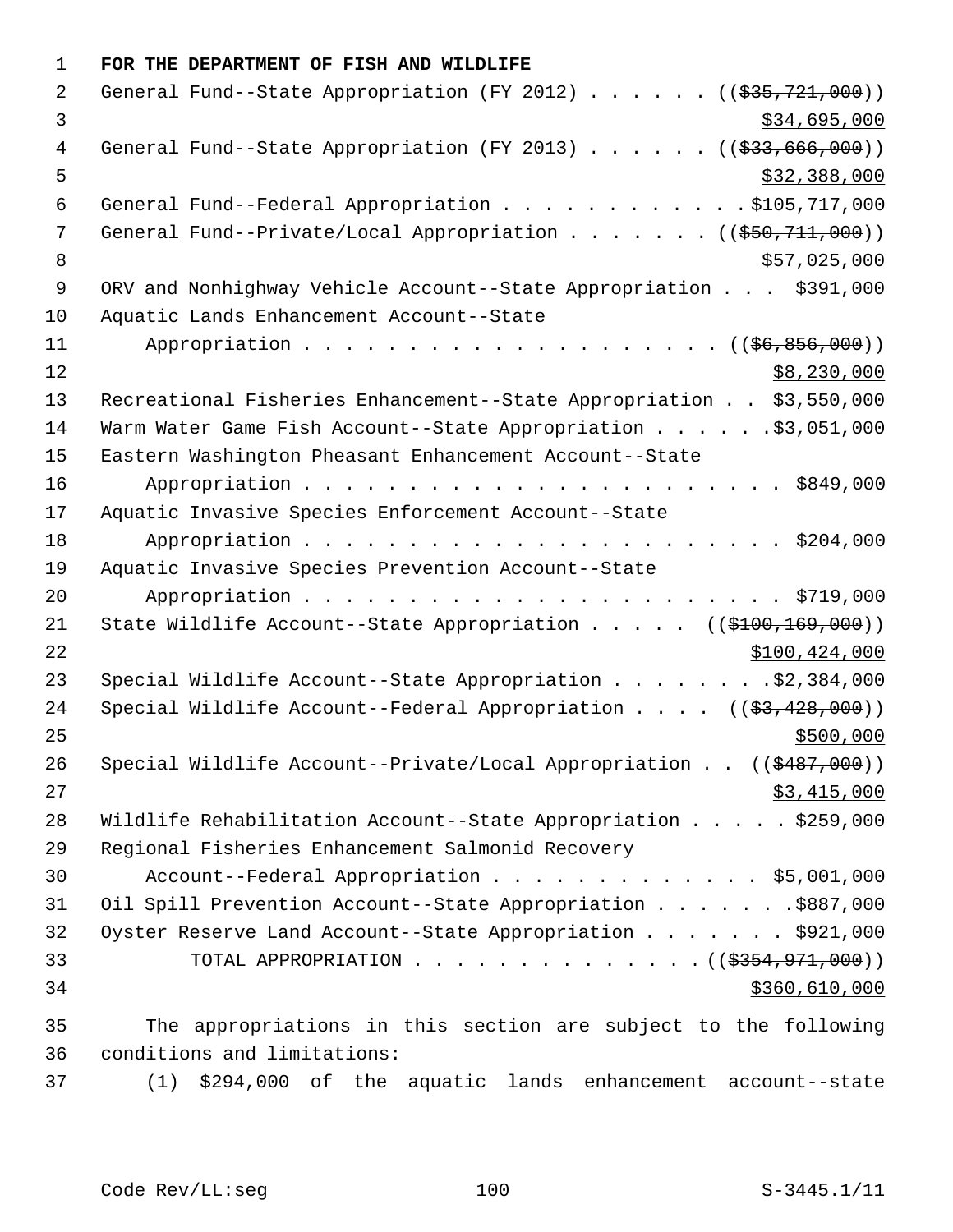1 appropriation is provided solely for the implementation of hatchery 2 reform recommendations defined by the hatchery scientific review group. 3 (2) \$355,000 of the general fund--state appropriation for fiscal 4 year 2012 and \$355,000 of the general fund--state appropriation for 5 fiscal year 2013 are provided solely for the department to continue a 6 pilot project with the Confederated Tribes of the Colville Reservation 7 to develop expanded recreational fishing opportunities on Lake Rufus 8 Woods and its northern shoreline and to conduct joint enforcement of 9 lake fisheries on Lake Rufus Woods and adjoining waters, pursuant to 10 state and tribal intergovernmental agreements developed under the 11 Columbia River water supply program. For the purposes of the pilot 12 project:

13 (a) A fishing permit issued to a nontribal member by the Colville 14 Tribes shall satisfy the license requirement of RCW 77.32.010 on the 15 waters of Lake Rufus Woods and on the north shore of Lake Rufus Woods;

16 (b) The Colville Tribes have agreed to provide to holders of its 17 nontribal member fishing permits a means to demonstrate that fish in 18 their possession were lawfully taken in Lake Rufus Woods;

19 (c) A Colville tribal member identification card shall satisfy the 20 license requirement of RCW 77.32.010 on all waters of Lake Rufus Woods;

21 (d) The department and the Colville Tribes shall jointly designate 22 fishing areas on the north shore of Lake Rufus Woods for the purposes 23 of enhancing access to the recreational fisheries on the lake; and

24 (e) The Colville Tribes have agreed to recognize a fishing license 25 issued under RCW 77.32.470 or RCW 77.32.490 as satisfying the nontribal 26 member fishing permit requirements of Colville tribal law on the 27 reservation portion of the waters of Lake Rufus Woods and at designated 28 fishing areas on the north shore of Lake Rufus Woods;

29 (3) Prior to submitting its 2013-2015 biennial operating and 30 capital budget request related to state fish hatcheries to the office 31 of financial management, the department shall contract with the 32 hatchery scientific review group (HSRG) to review this request. This 33 review shall: (a) Determine if the proposed requests are consistent 34 with HSRG recommendations; (b) prioritize the components of the 35 requests based on their contributions to protecting wild salmonid 36 stocks and meeting the recommendations of the HSRG; and (c) evaluate 37 whether the proposed requests are being made in the most cost effective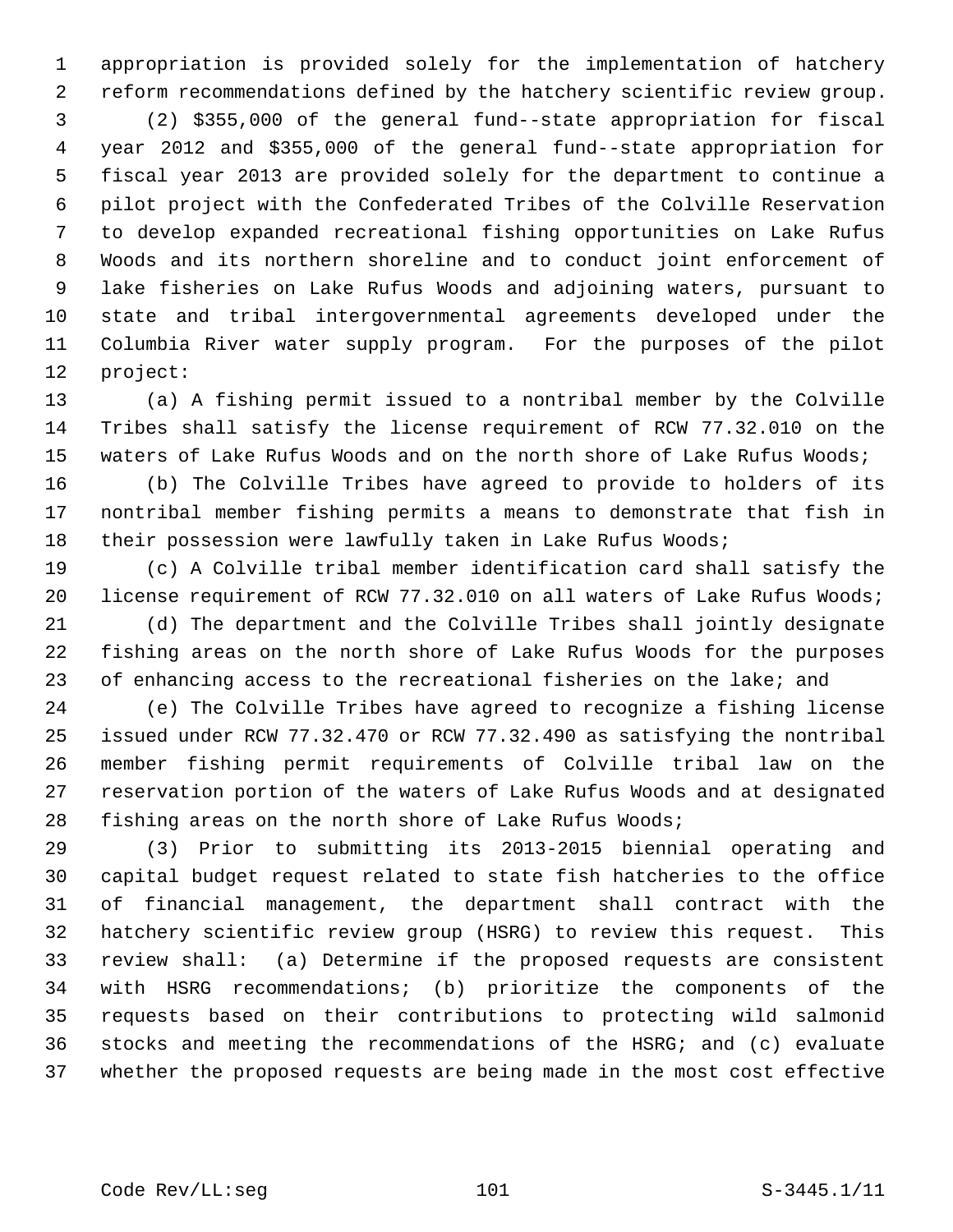1 manner. The department shall provide a copy of the HSRG review to the 2 office of financial management with their agency budget proposal.

 3 (4) \$400,000 of the general fund--state appropriation for fiscal 4 year 2012 and \$400,000 of the general fund--state appropriation for 5 fiscal year 2013 are provided solely for a state match to support the 6 Puget Sound nearshore partnership between the department and the U.S. 7 army corps of engineers.

 8 (5) \$50,000 of the general fund--state appropriation for fiscal 9 year 2012 and \$50,000 of the general fund--state appropriation for 10 fiscal year 2013 are provided solely for removal of derelict gear in 11 Washington waters.

12 (6) \$100,000 of the eastern Washington pheasant enhancement 13 account--state appropriation is provided solely for the department to 14 support efforts to enhance permanent and temporary pheasant habitat on 15 public and private lands in Grant, Franklin, and Adams counties. The 16 department may support efforts by entities including conservation 17 districts, nonprofit organizations, and landowners, and must require 18 such entities to provide significant nonstate matching resources, which 19 may be in the form of funds, material, or labor.

20 (7) Within the amounts appropriated in this section, the department 21 shall identify additional opportunities for partnerships in order to 22 keep fish hatcheries operational. Such partnerships shall aim to 23 maintain fish production and salmon recovery with less reliance on 24 state operating funds.

25 (8) By September 1, 2011, the department shall update its 26 interagency agreement dated September 30, 2010, with the department of 27 natural resources concerning land management services on the department 28 of fish and wildlife's wildlife conservation and recreation lands. The 29 update shall include rates and terms for services.

30 (9) Prior to opening game management unit 490 to public hunting, 31 the department shall complete an environmental impact statement that 32 includes an assessment of how public hunting activities will impact the 33 ongoing protection of the public water supply.

34 (10) \$18,514,000 of the state wildlife account--state appropriation 35 is provided solely for the implementation of Second Substitute Senate 36 Bill No. 5385 (state wildlife account). If the bill is not enacted by 37 June 30, 2011, the amount provided in this subsection shall lapse.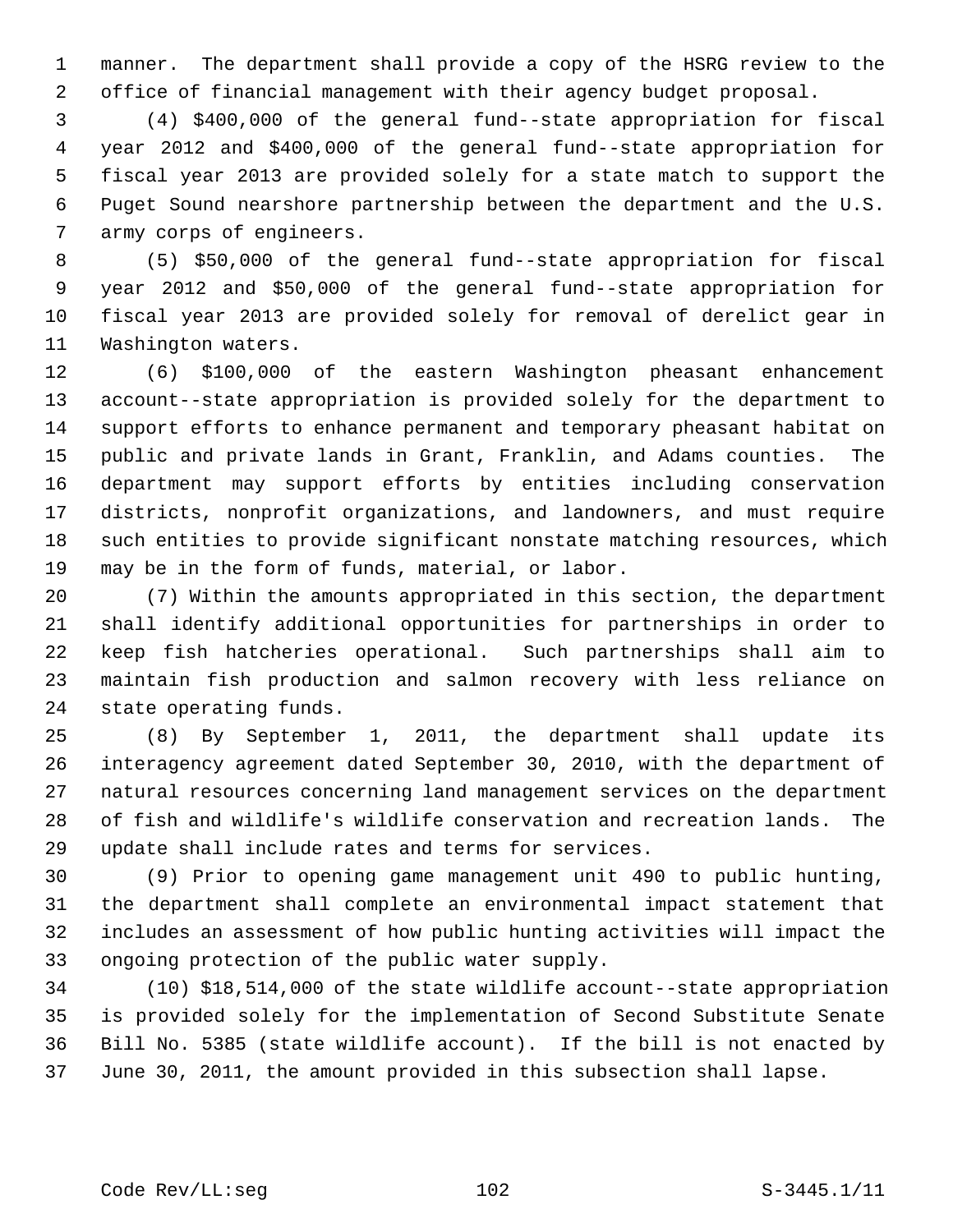1 (11) \$9,418,000 of the state wildlife account--state appropriation 2 is provided solely for the implementation of Second Substitute Senate 3 Bill No. 5622 (state land recreation access). If the bill is not 4 enacted by June 30, 2011, the amount provided in this subsection shall 5 lapse.

 6 **Sec. 308.** 2011 1st sp.s. c 50 s 308 (uncodified) is amended to 7 read as follows: 8 **FOR THE DEPARTMENT OF NATURAL RESOURCES** 9 General Fund--State Appropriation (FY 2012) . . . . . . ((\$33,856,000))  $\text{10}$   $\text{531},\text{324},\text{000}$ 11 General Fund--State Appropriation (FY 2013) . . . . . . ((\$35,057,000))  $\frac{12}{35,791,000}$ 13 General Fund--Federal Appropriation . . . . . . . . . . . \$27,919,000 14 General Fund--Private/Local Appropriation . . . . . . . . . \$2,374,000 15 Forest Development Account--State Appropriation . . . . ((\$41,507,000)) 16 \$41,717,000 17 ORV and Nonhighway Vehicle Account--State Appropriation . . \$4,387,000 18 Surveys and Maps Account--State Appropriation . . . . . . . . \$2,346,000 19 Aquatic Lands Enhancement Account--State 20 Appropriation . . . . . . . . . . . . . . . . . . (  $(\frac{27}{218},000)$  )  $21$   $$7,224,000$ 22 Resources Management Cost Account--State 23 Appropriation . . . . . . . . . . . . . . . . . ((\$81,800,000)) 24 \$82,097,000 25 Surface Mining Reclamation Account--State 26 Appropriation . . . . . . . . . . . . . . . . . . . . . . \$3,484,000 27 Disaster Response Account--State Appropriation . . . . . . \$5,000,000 28 Forest and Fish Support Account--State Appropriation . . . . \$7,933,000 29 Aquatic Land Dredged Material Disposal Site 30 Account--State Appropriation . . . . . . . . . . . . . . . \$838,000 31 Natural Resources Conservation Areas Stewardship 32 Account--State Appropriation . . . . . . . . . . . . . . . \$34,000 33 State Toxics Control Account--State Appropriation . . . . . . . \$80,000 34 Air Pollution Control Account--State Appropriation . . . ((\$1,319,000))  $35$   $\frac{$669,000}{ }$ 36 NOVA Program Account--State Appropriation . . . . . . . . . . . \$639,000 37 Derelict Vessel Removal Account--State Appropriation . . . . \$1,761,000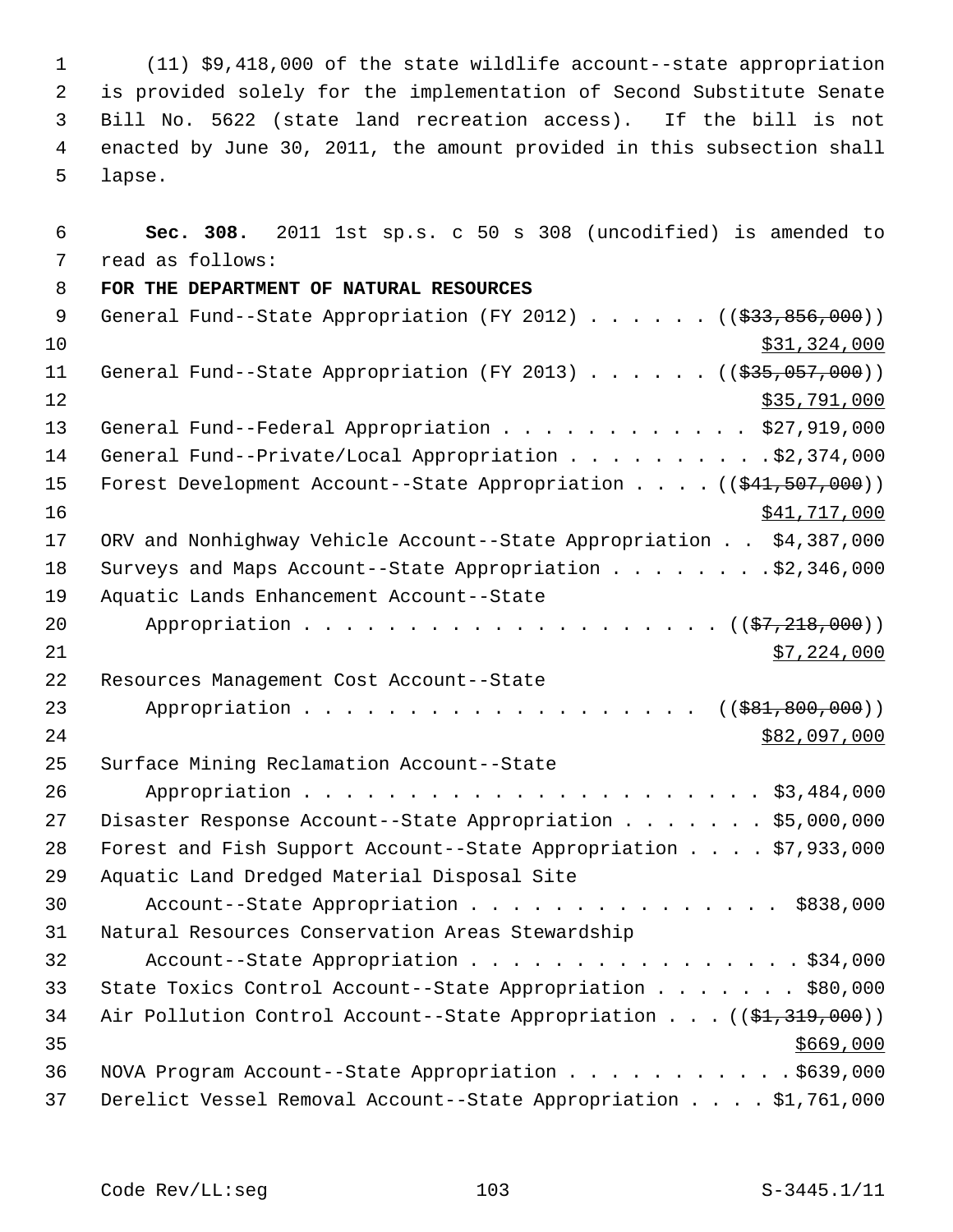1 Agricultural College Trust Management Account--State 2 Appropriation . . . . . . . . . . . . . . . . . . . . . . \$1,854,000 3 TOTAL APPROPRIATION . . . . . . . . . . . . . . ((\$259,406,000)) 4 \$257,471,000

 5 The appropriations in this section are subject to the following 6 conditions and limitations:

 7 (1) ((\$977,000)) \$710,000 of the general fund--state appropriation 8 for fiscal year 2012 and \$915,000 of the general fund--state 9 appropriation for fiscal year 2013 are provided solely for deposit into 10 the agricultural college trust management account and are provided 11 solely to manage approximately 70,700 acres of Washington State 12 University's agricultural college trust lands.

13 (2) ((\$10,037,000)) \$8,030,000 of the general fund--state 14 appropriation for fiscal year 2012, \$10,037,000 of the general fund-- 15 state appropriation for fiscal year 2013, and \$5,000,000 of the 16 disaster response account--state appropriation are provided solely for 17 emergency fire suppression. None of the general fund and disaster 18 response account amounts provided in this subsection may be used to 19 fund agency indirect and administrative expenses. Agency indirect and 20 administrative costs shall be allocated among the agency's remaining 21 accounts and appropriations. The department of natural resources shall 22 submit a quarterly report to the office of financial management and the 23 legislative fiscal committees detailing information on current and 24 planned expenditures from the disaster response account. This work 25 shall be done in coordination with the military department.

26 (3) \$4,000,000 of the forest and fish support account--state 27 appropriation is provided solely for adaptive management, monitoring, 28 and participation grants to tribes. If federal funding for this 29 purpose is reinstated, the amount provided in this subsection shall 30 lapse.

31 (4) \$333,000 of the forest and fish support account--state 32 appropriation is provided solely for adaptive management, monitoring, 33 and participation grants to nongovernmental organizations.

34 (5) \$487,000 of the general fund--state appropriation is provided 35 solely to fund interagency agreements with the department of ecology 36 and the department of fish and wildlife as part of the adaptive 37 management process.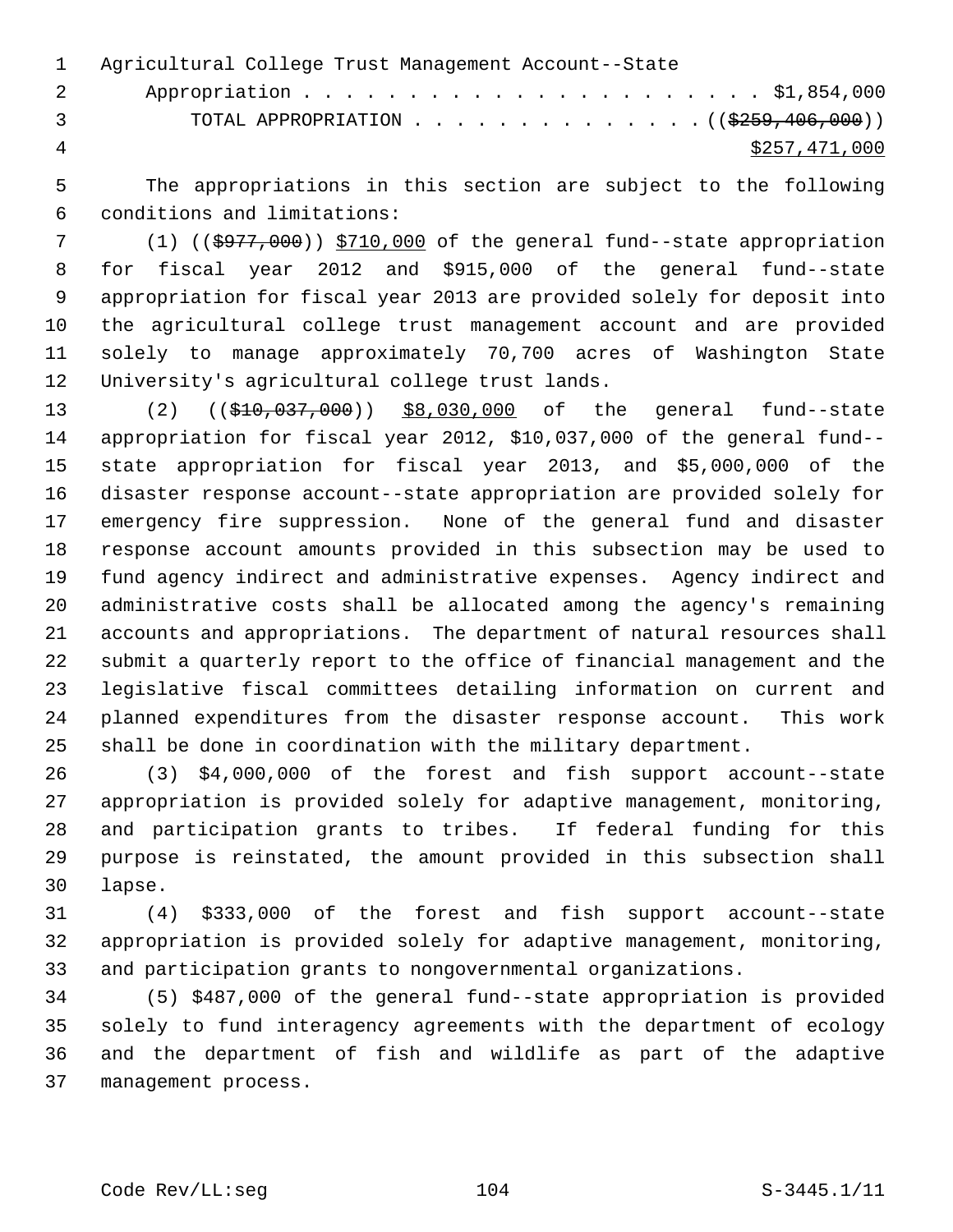1 (6) \$1,000,000 of the general fund--federal appropriation and 2 \$1,000,000 of the forest and fish support account--state appropriation 3 are provided solely for continuing scientific studies already underway 4 as part of the adaptive management process. Funds may not be used to 5 initiate new studies unless the department secures new federal funding 6 for the adaptive management process.

 7 (7) The department is authorized to increase the silviculture 8 burning permit fee in the 2011-2013 biennium by up to eighty dollars 9 plus fifty cents per ton for each ton of material burned in excess of 10 one hundred tons.

11 (8) \$440,000 of the state general fund--state appropriation for 12 fiscal year 2012 and \$440,000 of the state general fund--state 13 appropriation for fiscal year 2013 are provided solely for forest work 14 crews that support correctional camps and are contingent upon 15 continuing operations of Naselle youth camp.

16 (9) By September 1, 2011, the department shall update its 17 interagency agreement dated September 30, 2010, with the department of 18 fish and wildlife concerning land management services on the department 19 of fish and wildlife's wildlife conservation and recreation lands. The 20 update shall include rates and terms for services.

21 **Sec. 309.** 2011 1st sp.s. c 50 s 309 (uncodified) is amended to 22 read as follows:

23 **FOR THE DEPARTMENT OF AGRICULTURE**

| 24 | General Fund--State Appropriation (FY 2012) ( $(\frac{15157297000}{1000})$            |
|----|---------------------------------------------------------------------------------------|
| 25 | \$15,484,000                                                                          |
| 26 | General Fund--State Appropriation (FY 2013) $($ $($ \$15,371,000))                    |
| 27 | \$14,875,000                                                                          |
| 28 | General Fund--Federal Appropriation ( $(\frac{222}{925}, 925, 000)$ )                 |
| 29 | \$22,940,000                                                                          |
| 30 | General Fund--Private/Local Appropriation \$190,000                                   |
| 31 | Aquatic Lands Enhancement Account--State                                              |
| 32 |                                                                                       |
| 33 | \$2,553,000                                                                           |
| 34 | State Toxics Control Account--State Appropriation $((\frac{25}{7}, \frac{116}{100}))$ |
| 35 | \$5,118,000                                                                           |
| 36 | Water Quality Permit Account--State Appropriation \$60,000                            |
| 37 | Freshwater Aquatic Weeds Account--State Appropriation \$280,000                       |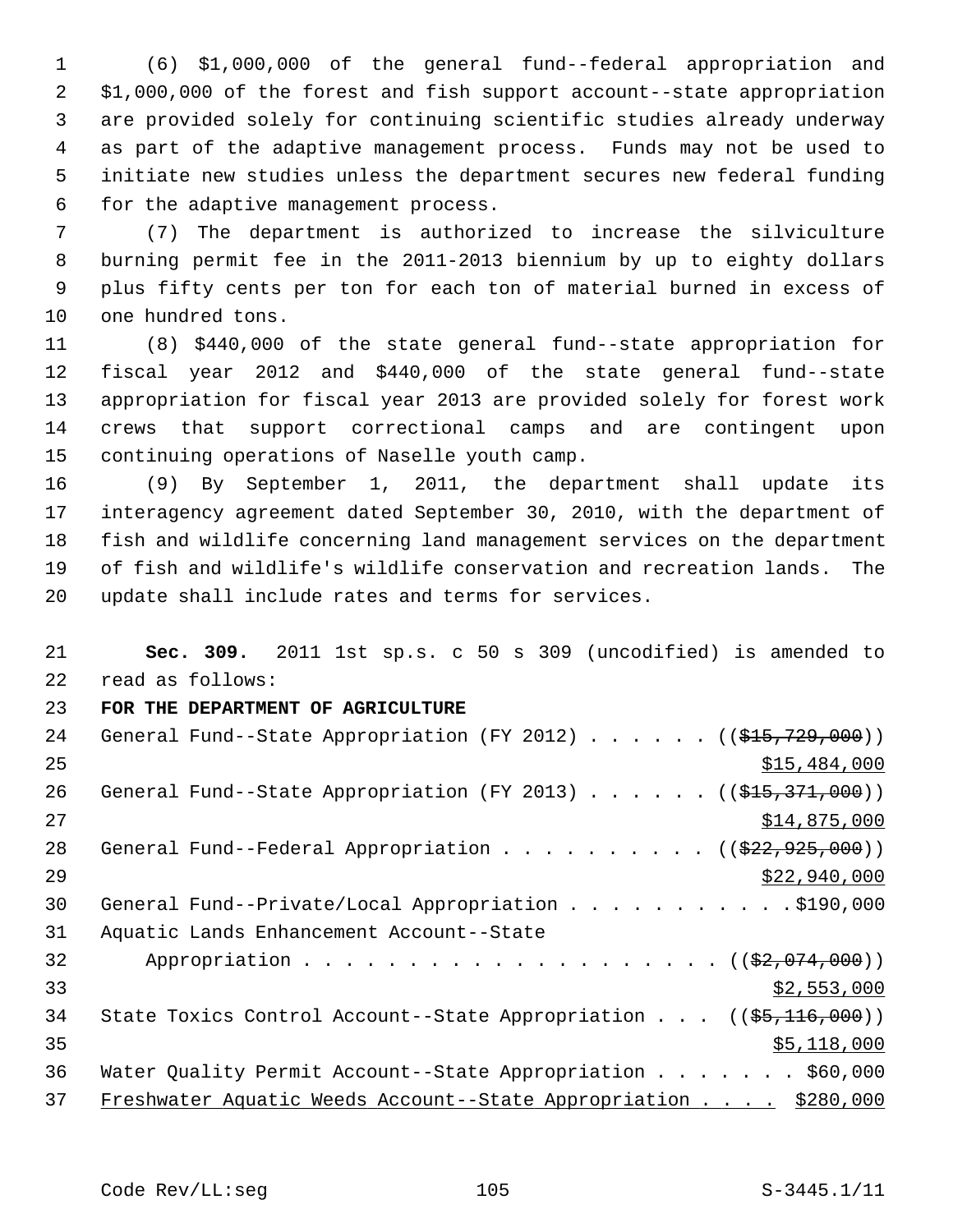1 TOTAL APPROPRIATION . . . . . . . . . . . . . ((<del>\$61,465,000</del>)) 2 \$61,500,000 \$61,500,000 3 The appropriations in this section are subject to the following 4 conditions and limitations: \$5,308,445 of the general fund--state 5 appropriation for fiscal year 2012 and \$5,302,905 of the general fund-- 6 state appropriation for fiscal year 2013 are provided solely for 7 implementing the food assistance program as defined in RCW 43.23.290. 8 **Sec. 310.** 2011 1st sp.s. c 50 s 310 (uncodified) is amended to 9 read as follows: 10 **FOR THE WASHINGTON POLLUTION LIABILITY INSURANCE PROGRAM** 11 Pollution Liability Insurance Program Trust 12 Account--State Appropriation . . . . . . . . . . . . ((\$335,000))  $13 \frac{\text{S668}}{100}$ 14 **Sec. 311.** 2011 1st sp.s. c 50 s 311 (uncodified) is amended to 15 read as follows: 16 **FOR THE PUGET SOUND PARTNERSHIP** 17 General Fund--State Appropriation (FY 2012) . . . . . . .((\$2,545,000))  $18$  \$2,399,000 19 General Fund--State Appropriation (FY 2013) . . . . . . . ((\$2,520,000))  $20$  \$2,424,000 21 General Fund--Federal Appropriation . . . . . . . . . . . . \$9,581,000 22 General Fund--Private/Local Appropriation . . . . . . . . . . \$25,000 23 Aquatic Lands Enhancement Account--State Appropriation . . . . \$493,000 24 State Toxics Control Account--State Appropriation . . . . . . . \$665,000 25 TOTAL APPROPRIATION . . . . . . . . . . . . . . ((\$15,829,000)) 26 \$15,587,000 \$15,587,000 27 The appropriations in this section are subject to the following 28 conditions and limitations: 29 (1) ((\$706,000)) \$665,000 of the state toxics control account--

30 state appropriation is provided solely for activities that contribute 31 to Puget Sound protection and recovery, including provision of 32 independent advice and assessment of the state's oil spill prevention, 33 preparedness, and response programs, including review of existing 34 activities and recommendations for any necessary improvements. The 35 partnership may carry out this function through an existing committee, 36 such as the ecosystem coordination board or the leadership council, or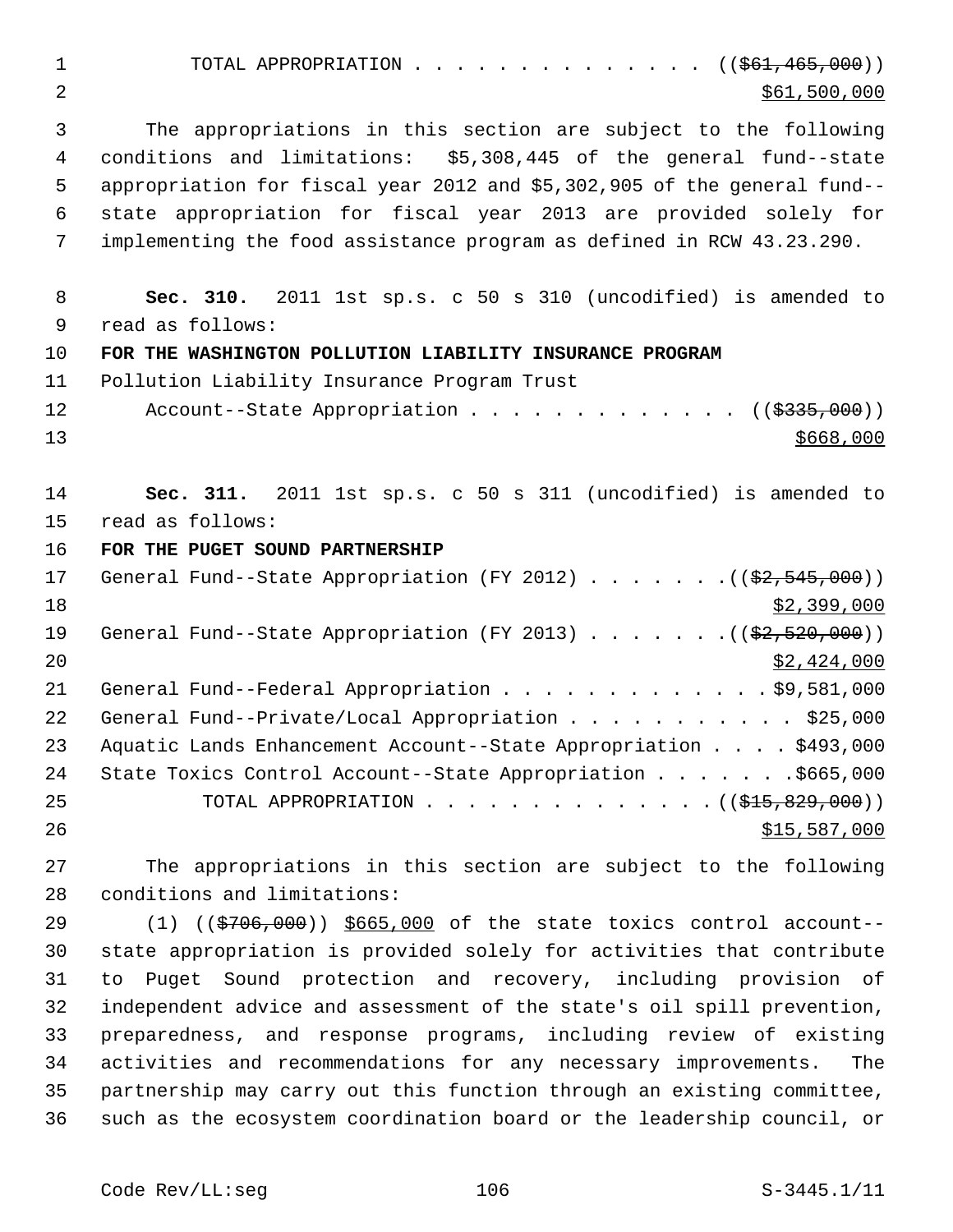1 may appoint a special advisory council. Because this is a unique 2 statewide program, the partnership may invite participation from 3 outside the Puget Sound region.

 4 (2) Within the amounts appropriated in this section, the Puget 5 Sound partnership shall facilitate an ongoing monitoring consortium to 6 integrate monitoring efforts for storm water, water quality, watershed 7 health, and other indicators to enhance monitoring efforts in Puget 8 Sound.

# (End of part)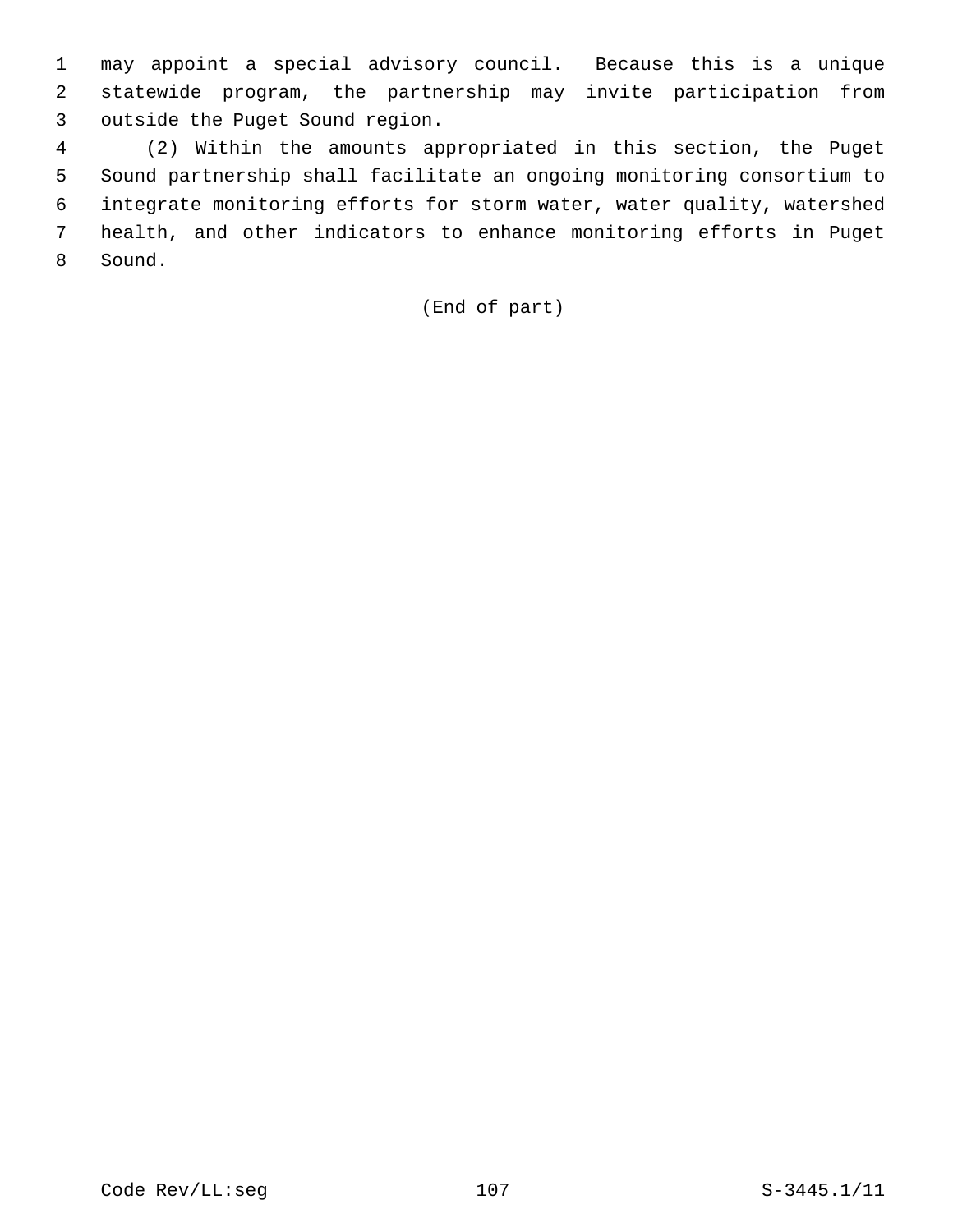| $\mathbf 1$    | PART IV                                                                                                          |
|----------------|------------------------------------------------------------------------------------------------------------------|
| $\overline{2}$ | <b>TRANSPORTATION</b>                                                                                            |
|                |                                                                                                                  |
| 3              | Sec. 401. 2011 1st sp.s. c 50 s 401 (uncodified) is amended to                                                   |
| 4              | read as follows:                                                                                                 |
| 5              | FOR THE DEPARTMENT OF LICENSING                                                                                  |
| 6              | General Fund--State Appropriation (FY 2012) $($ $(\frac{21}{265}, \frac{265}{100})$                              |
| 7              | \$1,167,000                                                                                                      |
| 8              | General Fund--State Appropriation (FY 2013) ( $(\frac{21}{51}, 508, 000)$ )                                      |
| $\mathsf 9$    | \$1,307,000                                                                                                      |
| 10             | Architects' License Account--State Appropriation \$1,084,000                                                     |
| 11             | Professional Engineers' Account--State                                                                           |
| 12             |                                                                                                                  |
| 13             | \$3,518,000                                                                                                      |
| 14             | Real Estate Commission Account--State Appropriation $((\frac{69}{69}, \frac{843}{600}))$                         |
| 15             | \$9,833,000                                                                                                      |
| 16             | Uniform Commercial Code Account--State                                                                           |
| 17             |                                                                                                                  |
| 18             | \$3,120,000                                                                                                      |
| 19             | Real Estate Education Account--State Appropriation \$276,000                                                     |
| 20             | Real Estate Appraiser Commission Account--State                                                                  |
| 21             |                                                                                                                  |
| 22             | Business and Professions Account--State                                                                          |
| 23             | Appropriation ((\$15,646,000))                                                                                   |
| 24<br>25       | \$15,592,000                                                                                                     |
| 26             | Real Estate Research Account--State Appropriation \$622,000<br>Geologists' Account--State Appropriation \$51,000 |
| 27             | Derelict Vessel Removal Account--State Appropriation \$31,000                                                    |
| 28             | TOTAL APPROPRIATION ( $(\frac{238}{638}, \frac{663}{600})$ )                                                     |
| 29             | \$38,288,000                                                                                                     |
|                |                                                                                                                  |
| 30             | The appropriations in this section are subject to the following                                                  |
| 31             | conditions and limitations:                                                                                      |
| 32             | (1) Pursuant to RCW 43.135.055, the department is authorized to                                                  |
| 33             | increase fees for collection agencies. This increase is necessary to                                             |
| 34             | support the expenditures authorized in this section, consistent with                                             |
| 35             | RCW 43.24.086.                                                                                                   |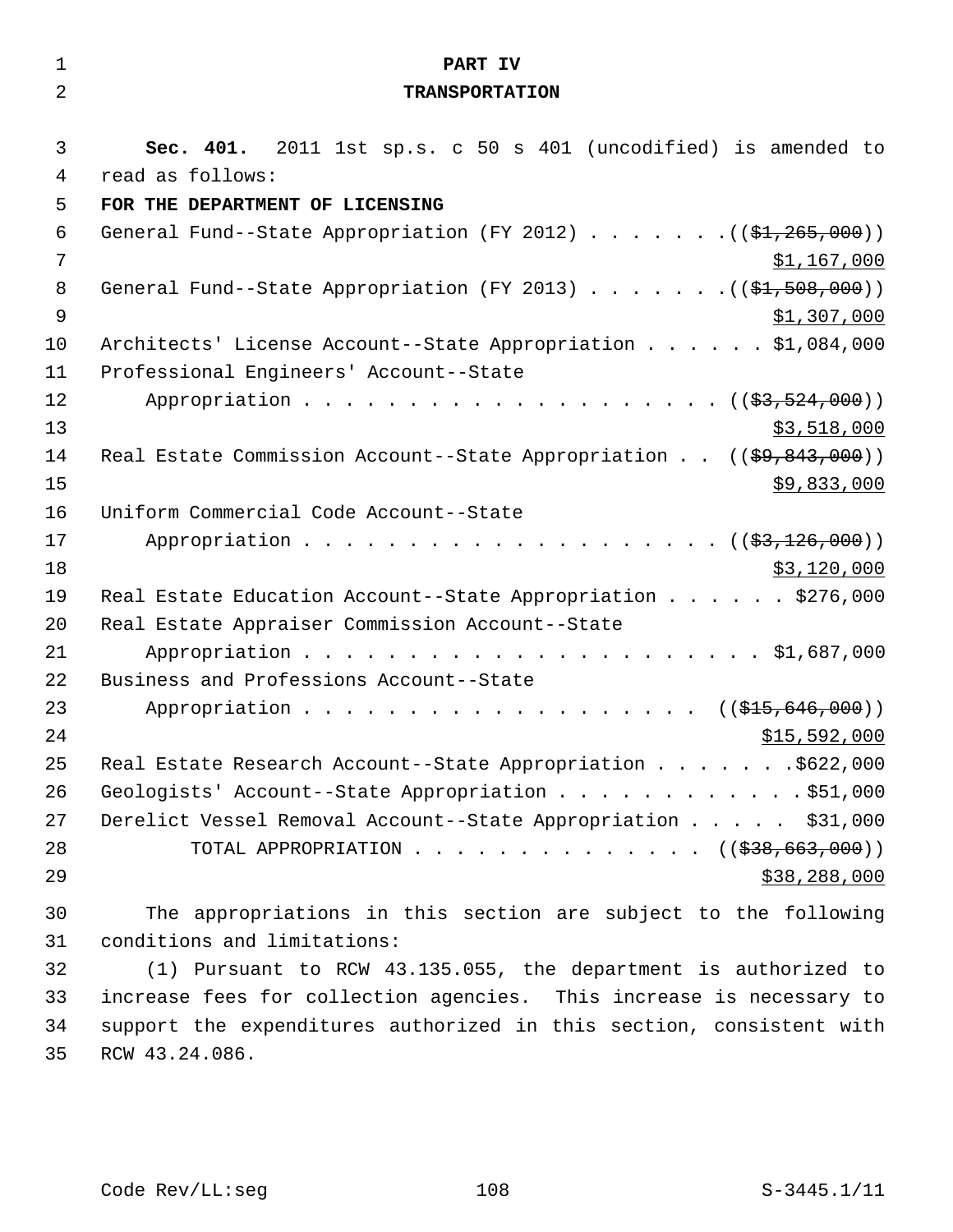1 (2) \$8,000 of the business and professions account--state 2 appropriation is provided solely to implement Substitute Senate Bill 3 No. 5574 (collection agencies).

 4 **Sec. 402.** 2011 1st sp.s. c 50 s 402 (uncodified) is amended to 5 read as follows: 6 **FOR THE STATE PATROL** 7 General Fund--State Appropriation (FY 2012) . . . . . . ((\$38,921,000)) 8 \$37,352,000 9 General Fund--State Appropriation (FY 2013) . . . . . . ((\$36,578,000))  $\frac{10}{335,108,000}$ 11 General Fund--Federal Appropriation . . . . . . . . . . . \$16,081,000 12 General Fund--Private/Local Appropriation . . . . . . . . . \$3,021,000 13 Death Investigations Account--State Appropriation . . . ((\$5,572,000))  $14$  \$5,551,000 15 County Criminal Justice Assistance Account--State 16 Appropriation . . . . . . . . . . . . . . . . . . . . . . \$3,215,000 17 Municipal Criminal Justice Assistance Account--State 18 Appropriation . . . . . . . . . . . . . . . . . . . . . . \$1,290,000 19 Fire Service Trust Account--State Appropriation . . . . . . . . \$131,000 20 Disaster Response Account--State Appropriation . . . . . . \$8,002,000 21 Fire Service Training Account--State Appropriation . . . ((\$9,010,000)) 22 \$9,394,000 23 Aquatic Invasive Species Enforcement Account--State 24 Appropriation . . . . . . . . . . . . . . . . . . . . . . . . \$54,000 25 State Toxics Control Account--State Appropriation . . . . . . .\$505,000 26 Fingerprint Identification Account--State 27 Appropriation . . . . . . . . . . . . . . . . . . ((\$8,788,000)) 28 \$10,090,000 29 Vehicle License Fraud Account--State Appropriation . . . . . . \$339,000 30 TOTAL APPROPRIATION  $\ldots$ , . . . . . . . . . . . ( $(\frac{1331}{131}, \frac{507}{1000})$ ) 31 \$130,133,000 32 The appropriations in this section are subject to the following 33 conditions and limitations: 34 (1) \$200,000 of the fire service training account--state 35 appropriation is provided solely for two FTEs in the office of the 36 state director of fire protection to exclusively review K-12

37 construction documents for fire and life safety in accordance with the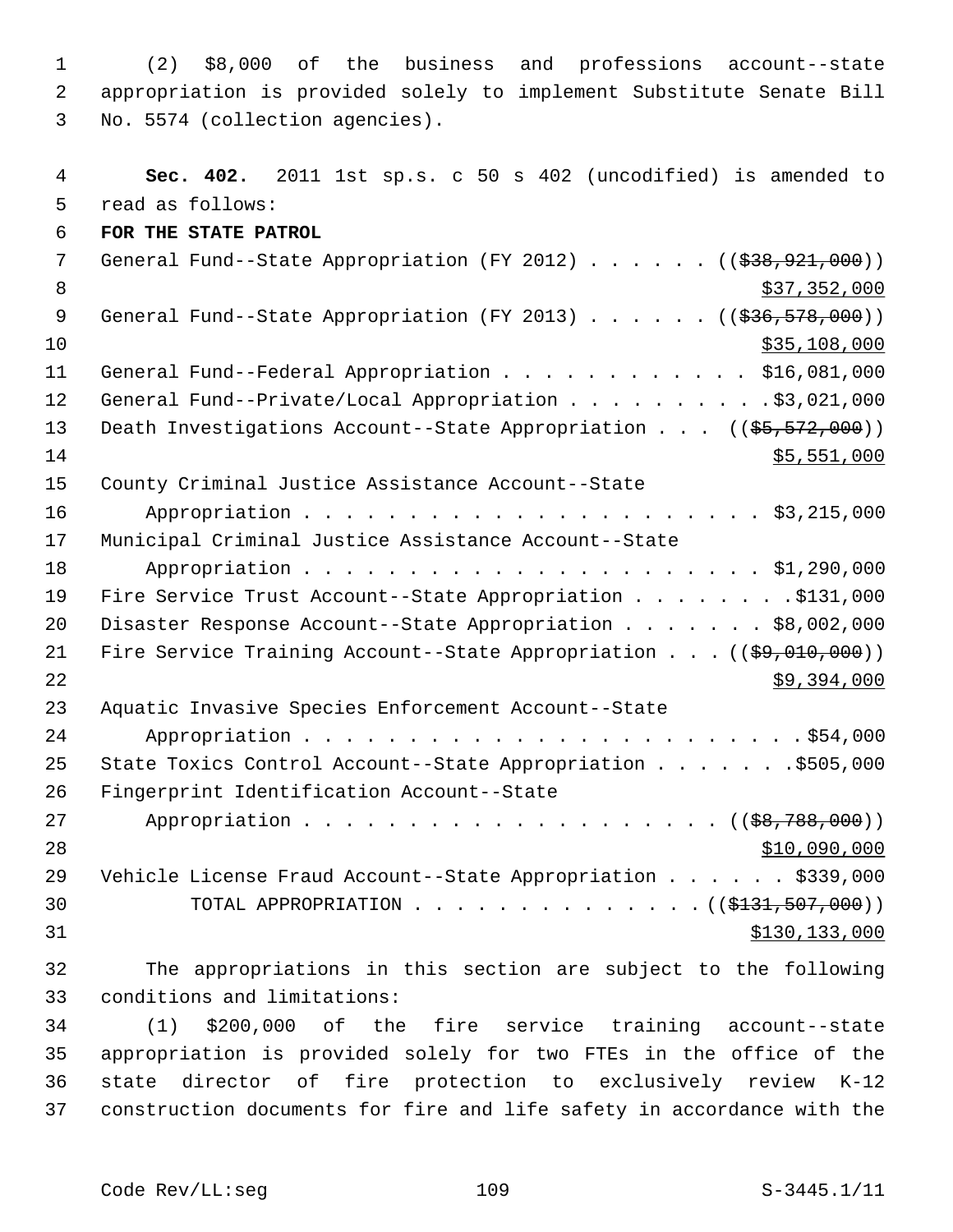1 state building code. It is the intent of this appropriation to provide 2 these services only to those districts that are located in counties 3 without qualified review capabilities.

 4 (2) \$8,000,000 of the disaster response account--state 5 appropriation is provided solely for Washington state fire service 6 resource mobilization costs incurred in response to an emergency or 7 disaster authorized under RCW 43.43.960 and 43.43.964. The state 8 patrol shall submit a report quarterly to the office of financial 9 management and the legislative fiscal committees detailing information 10 on current and planned expenditures from this account. This work shall 11 be done in coordination with the military department.

12 (3) \$400,000 of the fire service training account--state 13 appropriation is provided solely for the firefighter apprenticeship 14 training program.

15 (4) In accordance with RCW 43.43.742 the state patrol is authorized 16 to increase the following fees in fiscal year 2012 as necessary to meet 17 the actual costs of conducting business and the appropriation levels in 18 this section: Notary service fee.

19 (5) \$59,000 of the fingerprint identification account--state 20 appropriation is provided solely for implementation of Engrossed Second 21 Substitute House Bill No. 1776 (child care center licensing). If the 22 bill is not enacted by June 30, 2011, the amount provided in this 23 subsection shall lapse.

24 (6) \$6,000 of the fingerprint identification account--state 25 appropriation is provided solely for implementation of Engrossed 26 Substitute House Bill No. 1494 (vulnerable adult referrals). If the 27 bill is not enacted by June 30, 2011, the amount provided in this 28 subsection shall lapse.

(End of part)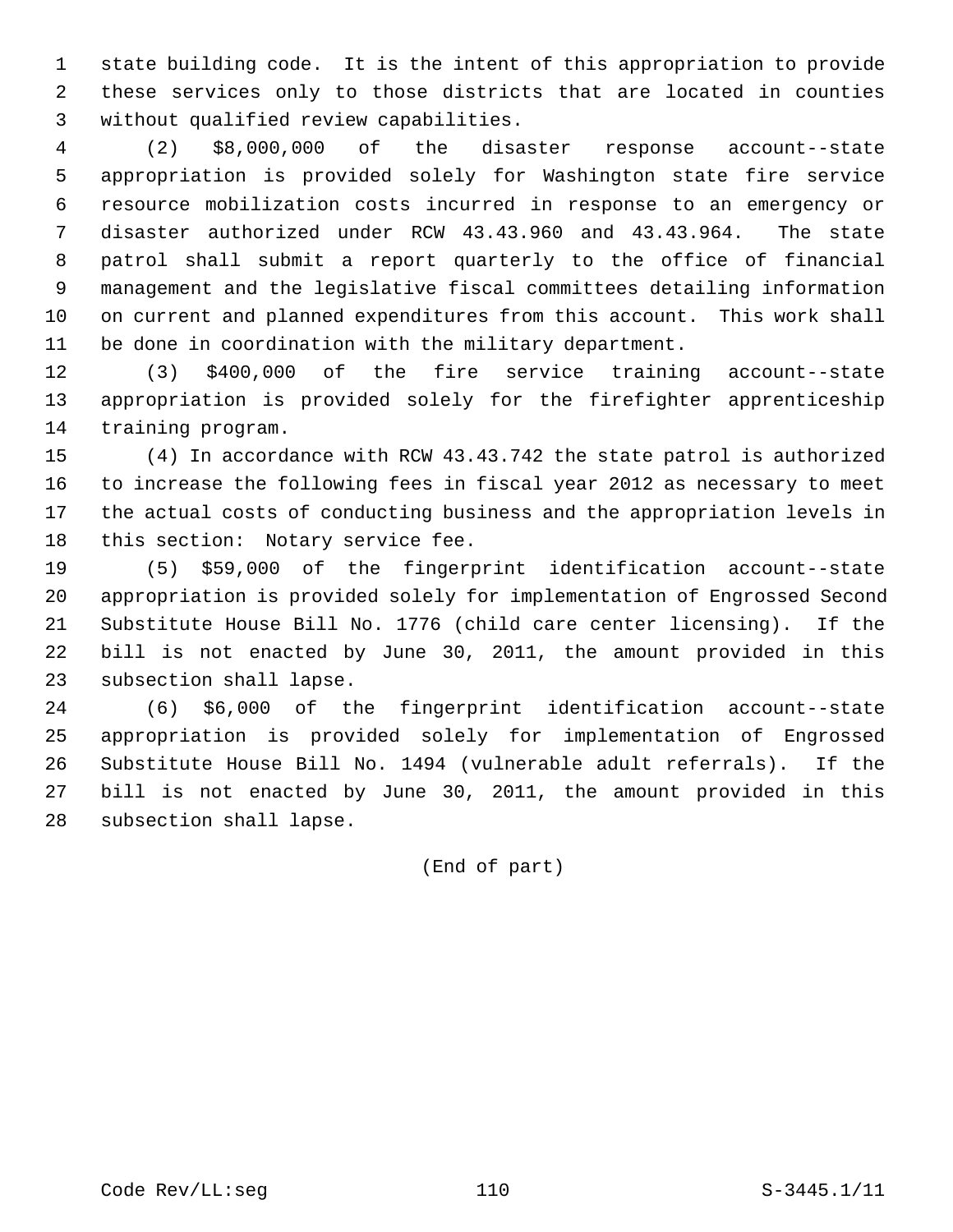| 1  | PART V                                                                                        |
|----|-----------------------------------------------------------------------------------------------|
| 2  | <b>EDUCATION</b>                                                                              |
|    |                                                                                               |
| 3  | Sec. 501. 2011 1st sp.s. c 50 s 501 (uncodified) is amended to                                |
| 4  | read as follows:                                                                              |
| 5  | FOR THE SUPERINTENDENT OF PUBLIC INSTRUCTION                                                  |
| 6  | General Fund--State Appropriation (FY 2012) $($ $($ $\frac{25}{701}, 000)$ )                  |
| 7  | \$25,406,000                                                                                  |
| 8  | General Fund--State Appropriation (FY 2013) $($ $($ $\frac{23}{7}$ , 052, 000))               |
| 9  | \$22,502,000                                                                                  |
| 10 | General Fund--Federal Appropriation ( $(\frac{281,065,000}{s})$ )                             |
| 11 | \$77,065,000                                                                                  |
| 12 | General Fund--Private/Local Appropriation \$4,000,000                                         |
| 13 | TOTAL APPROPRIATION $\ldots$ , ( $(\frac{2133}{133}, \frac{818}{100})$ )                      |
| 14 | \$128,973,000                                                                                 |
| 15 | The appropriations in this section are subject to the following                               |
| 16 | conditions and limitations:                                                                   |
| 17 | (1) A maximum of $(($16,450,000))$ $$16,139,000$ of the general                               |
| 18 | fund--state appropriation for fiscal year 2012 and $($ $\frac{213}{13}, \frac{889}{100})$     |
| 19 | \$13,335,000 of the general fund--state appropriation for fiscal year                         |
| 20 | 2013 is for state agency operations.                                                          |
| 21 | $((\frac{69}{22}, \frac{365}{200}))$ $\frac{59}{275}$ , 000 of the general fund--state<br>(a) |
| 22 | appropriation for fiscal year 2012 and $(($8,451,000) $$8,532,000$ of the                     |
| 23 | general fund--state appropriation for fiscal year 2013 are provided                           |
| 24 | solely for the operation and expenses of the office of the                                    |
| 25 | superintendent of public instruction.                                                         |
| 26 | (i) Within the amounts provided in this subsection $(1)(a)$ , the                             |
| 27 | superintendent shall recognize the extraordinary accomplishments of                           |
| 28 | four students who have demonstrated a strong understanding of the                             |
| 29 | civics essential learning requirements to receive the Daniel J. Evans                         |
| 30 | civic education award.                                                                        |
| 31 | (ii) By January 1, 2012, the office of the superintendent of public                           |
| 32 | instruction shall issue a report to the legislature with a timeline and                       |
| 33 | an estimate of costs for implementation of the common core standards.                         |
| 34 | The report must incorporate feedback from an open public forum for                            |
| 35 | recommendations to enhance the standards, particularly in math.                               |
|    |                                                                                               |
|    |                                                                                               |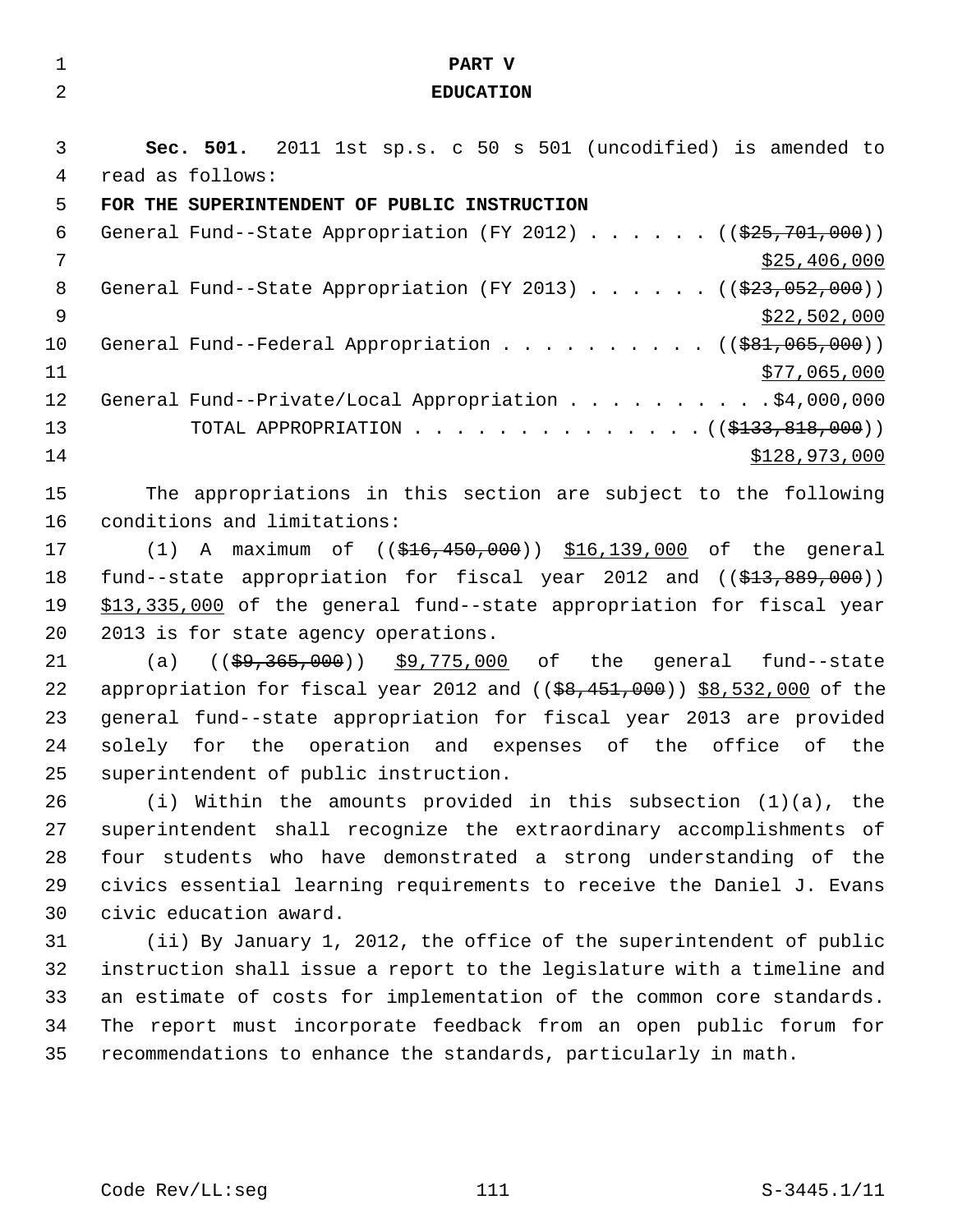1 (iii) Within the amounts provided, and in consultation with the 2 public school employees of Washington and the Washington school 3 counselors' association, the office of the superintendent of public 4 instruction shall develop a model policy that further defines the 5 recommended roles and responsibilities of graduation coaches and 6 identifies best practices for how graduation coaches work in 7 coordination with school counselors and in the context of a 8 comprehensive school guidance and counseling program.

9 ( $(\langle \overline{\mathbf{v}} \rangle)$ ) (iv) The office of the superintendent of public instruction 10 shall, no later than August 1, 2011, establish a standard statewide 11 definition of unexcused absence. The definition shall be reported to 12 the ways and means committees of the senate and house of 13 representatives for legislative review in the 2012 legislative session. 14 Beginning no later than January 1, 2012, districts shall report to the 15 office of the superintendent of public instruction, daily student 16 unexcused absence data by school.

17 (b) \$1,964,000 of the general fund--state appropriation for fiscal 18 year 2012 and \$1,017,000 of the general fund--state appropriation for 19 fiscal year 2013 are provided solely for activities associated with the 20 implementation of new school finance systems required by chapter 236, 21 Laws of 2010 (K-12 education funding) and chapter 548, Laws of 2009 22 (state's education system), including technical staff, systems 23 reprogramming, and workgroup deliberations, including the quality 24 education council and the data governance working group.

25 (c) \$851,000 of the general fund--state appropriation for fiscal 26 year 2012 and \$851,000 of the general fund--state appropriation for 27 fiscal year 2013 are provided solely for the operation and expenses of 28 the state board of education, including basic education assistance 29 activities.

30 (d) \$1,744,000 of the general fund--state appropriation for fiscal 31 year 2012 and \$1,362,000 of the general fund--state appropriation for 32 fiscal year 2013 are provided solely to the professional educator 33 standards board for the following:

34 (i) \$1,050,000 in fiscal year 2012 and \$1,050,000 in fiscal year 35 2013 are for the operation and expenses of the Washington professional 36 educator standards board; and

37 (ii) \$694,000 of the general fund--state appropriation for fiscal 38 year 2012 and \$312,000 of the general fund--state appropriation for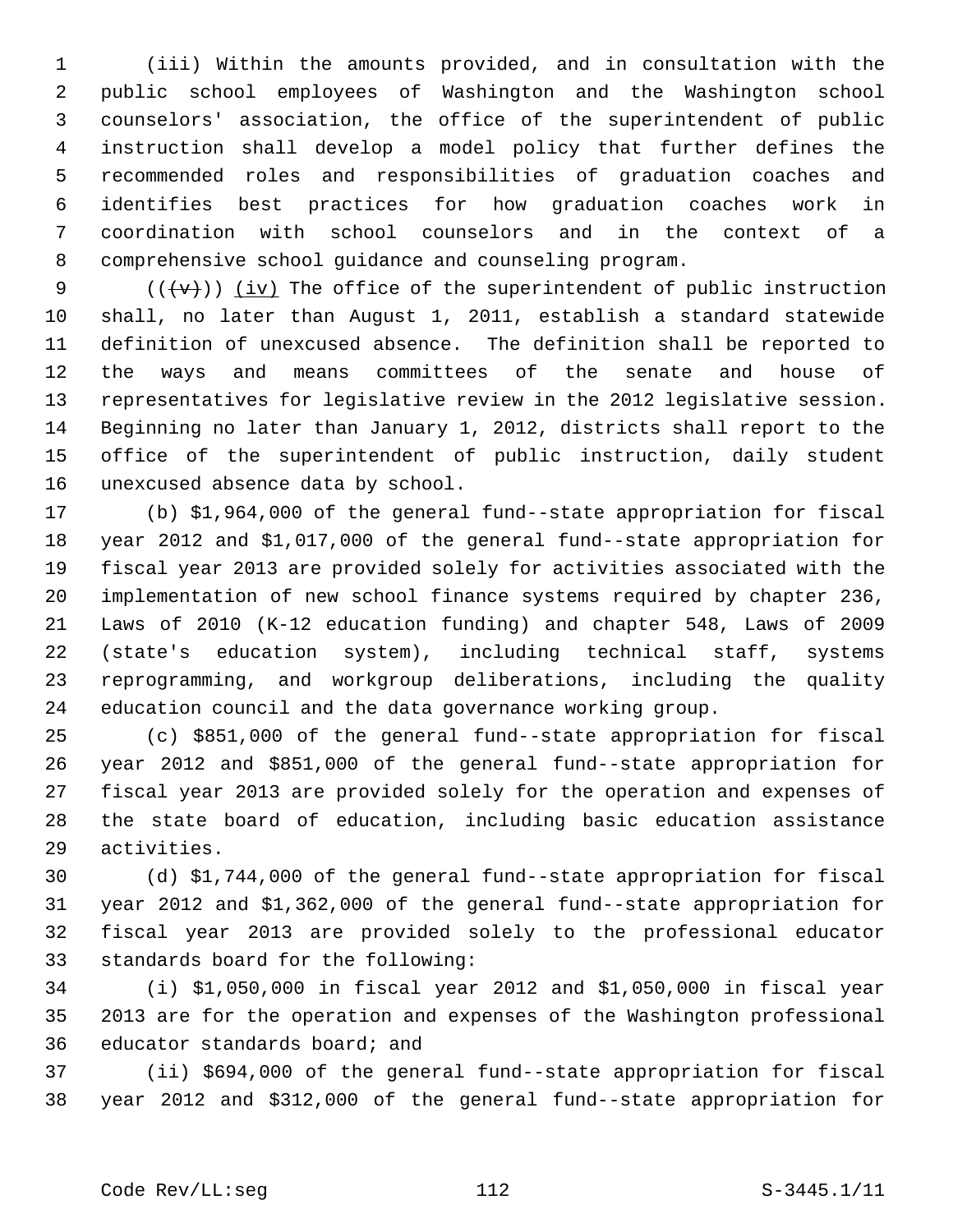1 fiscal year 2013 are for conditional scholarship loans and mentor 2 stipends provided through the alternative routes to certification 3 program administered by the professional educator standards board, 4 including the pipeline for paraeducators program and the retooling to 5 teach conditional loan programs. Funding within this subsection  $6$   $(1)(d)(ii)$  is also provided for the recruiting Washington teachers 7 program. Funding reductions in this subsection (1)(d)(ii) in the 2011- 8 2013 fiscal biennium are intended to be one-time.

 9 (e) \$133,000 of the general fund--state appropriation for fiscal 10 year 2012 and \$133,000 of the general fund--state appropriation for 11 fiscal year 2013 are provided solely for the implementation of chapter 12 240, Laws of 2010, including staffing the office of equity and civil 13 rights.

14 (f) \$50,000 of the general fund--state appropriation for fiscal 15 year 2012 and \$50,000 of the general fund--state appropriation for 16 fiscal year 2013 are provided solely for the ongoing work of the 17 ((achievement)) education opportunity gap oversight and accountability 18 committee.

19 (g) \$45,000 of the general fund--state appropriation for fiscal 20 year 2012 and \$45,000 of the general fund--state appropriation for 21 fiscal year 2013 are provided solely for the implementation of chapter 22 380, Laws of 2009 (enacting the interstate compact on educational 23 opportunity for military children).

24 (h) \$159,000 of the general fund--state appropriation for fiscal 25 year 2012 and \$93,000 of the general fund--state appropriation for 26 fiscal year 2013 are provided solely for the implementation of chapter 27 185, Laws of 2011 (bullying prevention), which requires the office of 28 the superintendent of public instruction to convene an ongoing 29 workgroup on school bullying and harassment prevention. Within the 30 amounts provided, \$140,000 is for youth suicide prevention activities.

31  $((\{\dagger\}))(i)$  \$1,227,000 of the general fund--state appropriation for 32 fiscal year 2012 and \$1,227,000 of the general fund--state 33 appropriation for fiscal year 2013 are provided solely for implementing 34 a comprehensive data system to include financial, student, and educator 35 data, including development and maintenance of the comprehensive 36 education data and research system (CEDARS).

37  $((\{k\}))(j)$  \$25,000 of the general fund--state appropriation for 38 fiscal year 2012 and \$25,000 of the general fund--state appropriation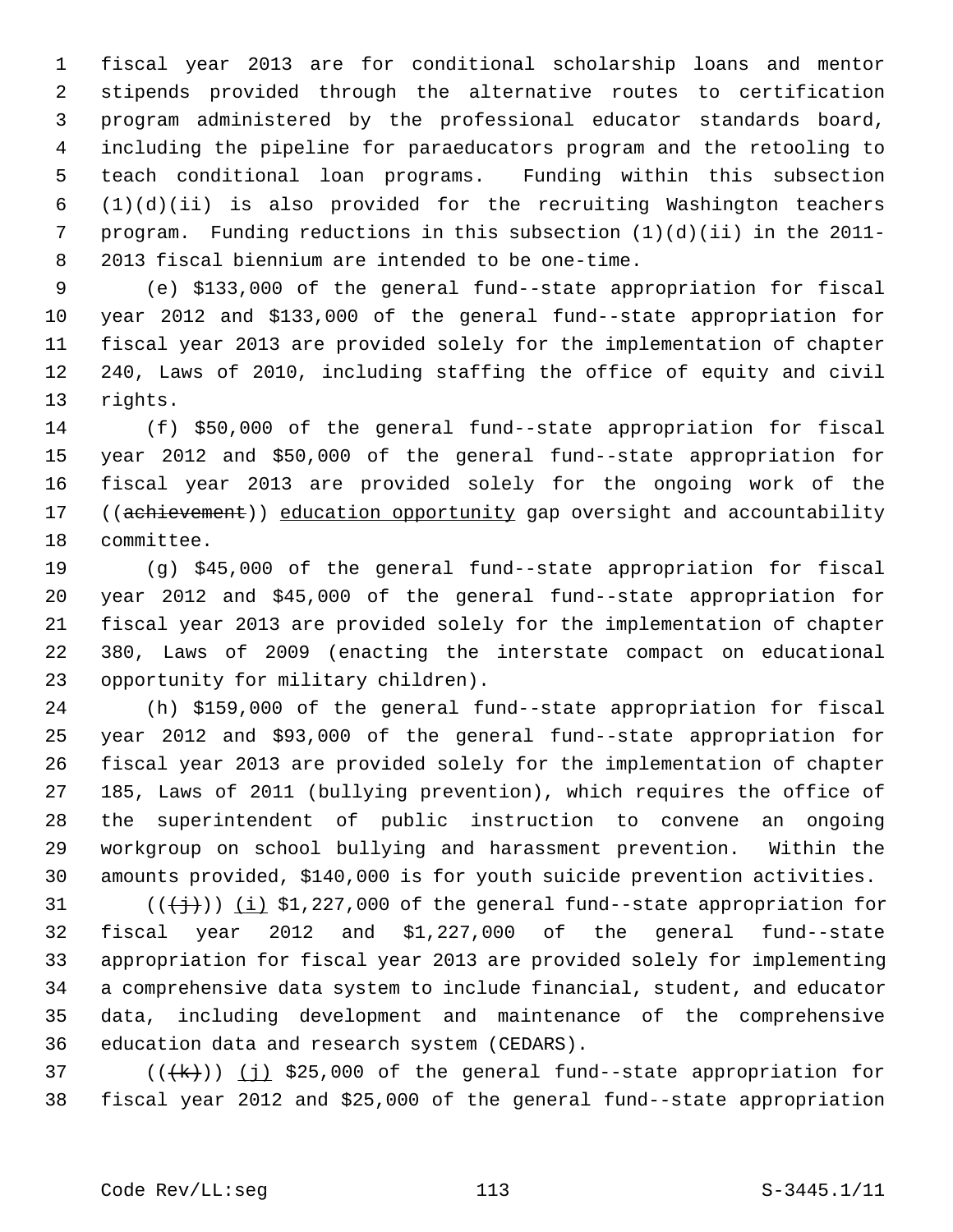1 for fiscal year 2013 are provided solely for project citizen, a program 2 sponsored by the national conference of state legislatures and the 3 center for civic education to promote participation in government by 4 middle school students.

5  $((+1))$   $(k)$  \$166,000 of the general fund--state appropriation for 6 fiscal year 2012 is provided solely for the implementation of chapter 7 192, Laws of 2011 (school district insolvency). Funding is provided to 8 develop a clear legal framework and process for dissolution of a school 9 district.

10 (2) \$9,267,000 of the general fund--state appropriation for fiscal 11 year 2012 and \$9,167,000 of the general fund--state appropriation for 12 fiscal year 2013 are for statewide programs.

13 (a) HEALTH AND SAFETY

14 (i) \$2,541,000 of the general fund--state appropriation for fiscal 15 year 2012 and \$2,541,000 of the general fund--state appropriation for 16 fiscal year 2013 are provided solely for a corps of nurses located at 17 educational service districts, as determined by the superintendent of 18 public instruction, to be dispatched to the most needy schools to 19 provide direct care to students, health education, and training for 20 school staff.

21 (ii) \$50,000 of the general fund--state appropriation for fiscal 22 year 2012 and \$50,000 of the general fund--state appropriation for 23 fiscal year 2013 are provided solely for a nonviolence and leadership 24 training program provided by the institute for community leadership.

25 (b) TECHNOLOGY

26 \$1,221,000 of the general fund--state appropriation for fiscal year 27 2012 and \$1,221,000 of the general fund--state appropriation for fiscal 28 year 2013 are provided solely for K-20 telecommunications network 29 technical support in the K-12 sector to prevent system failures and 30 avoid interruptions in school utilization of the data processing and 31 video-conferencing capabilities of the network. These funds may be 32 used to purchase engineering and advanced technical support for the 33 network.

# 34 (c) GRANTS AND ALLOCATIONS

35 (i) \$675,000 of the general fund--state appropriation for fiscal 36 year 2012 and \$675,000 of the general fund--state appropriation for 37 fiscal year 2013 are provided solely for the Washington state achievers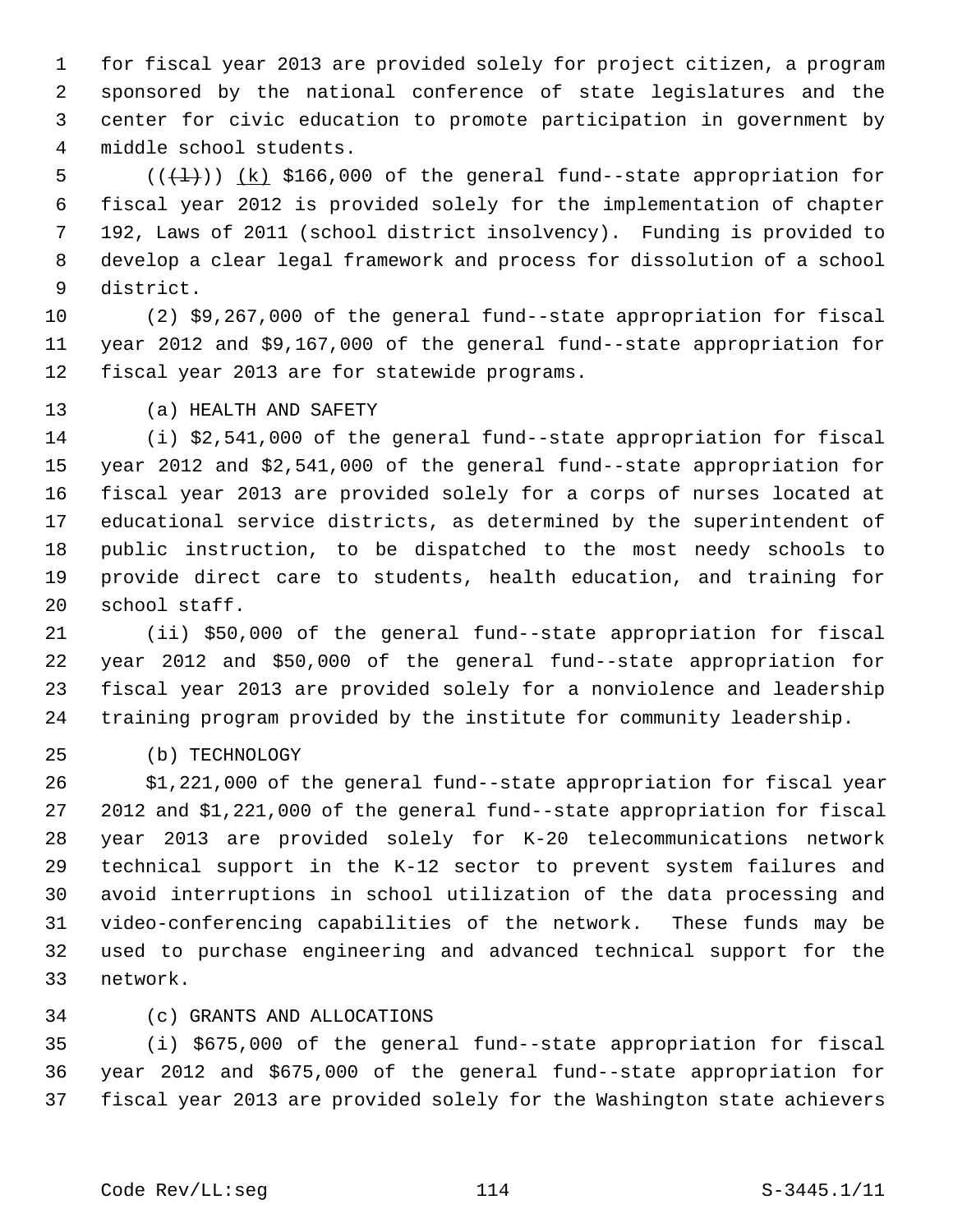1 scholarship program. The funds shall be used to support community 2 involvement officers that recruit, train, and match community volunteer 3 mentors with students selected as achievers scholars.

 4 (ii) \$1,000,000 of the general fund--state appropriation for fiscal 5 year 2012 and \$1,000,000 of the general fund--state appropriation for 6 fiscal year 2013 are provided solely for contracting with a college 7 scholarship organization with expertise in conducting outreach to 8 students concerning eligibility for the Washington college bound 9 scholarship consistent with chapter 405, Laws of 2007.

10 (iii) \$2,808,000 of the general fund--state appropriation for 11 fiscal year 2012 and \$2,808,000 of the general fund--state 12 appropriation for fiscal year 2013 are provided solely for the 13 dissemination of the navigation 101 curriculum to all districts. The 14 funding shall support electronic student planning tools and software 15 for analyzing the impact of navigation 101 on student performance, as 16 well as grants to a maximum of one hundred school districts each year, 17 based on progress and need for the implementation of the navigation 101 18 program. The implementation grants shall be awarded to a cross-section 19 of school districts reflecting a balance of geographic and demographic 20 characteristics. Within the amounts provided, the office of the 21 superintendent of public instruction will create a navigation 101 22 accountability model to analyze the impact of the program.

23 (iv) \$337,000 of the general fund--state appropriation for fiscal 24 year 2012 and \$337,000 of the general fund--state appropriation for 25 fiscal year 2013 are provided solely for implementation of the building 26 bridges statewide program for comprehensive dropout prevention, 27 intervention, and reengagement strategies.

28 (v) \$135,000 of the general fund--state appropriation for fiscal 29 year 2012 and \$135,000 of the general fund--state appropriation for 30 fiscal year 2013 are provided solely for dropout prevention programs at 31 the office of the superintendent of public instruction, including the 32 jobs for America's graduates (JAG) program.

33 (vi) \$500,000 of the general fund--state appropriation for fiscal 34 year 2012 and \$400,000 of the general fund--state appropriation for 35 fiscal year 2013 are provided solely for the implementation of chapter 36 340, Laws of 2011 (assessment of students in state-funded full-day 37 kindergarten classrooms), including the development and implementation 38 of the Washington kindergarten inventory of developing skills (WaKIDS).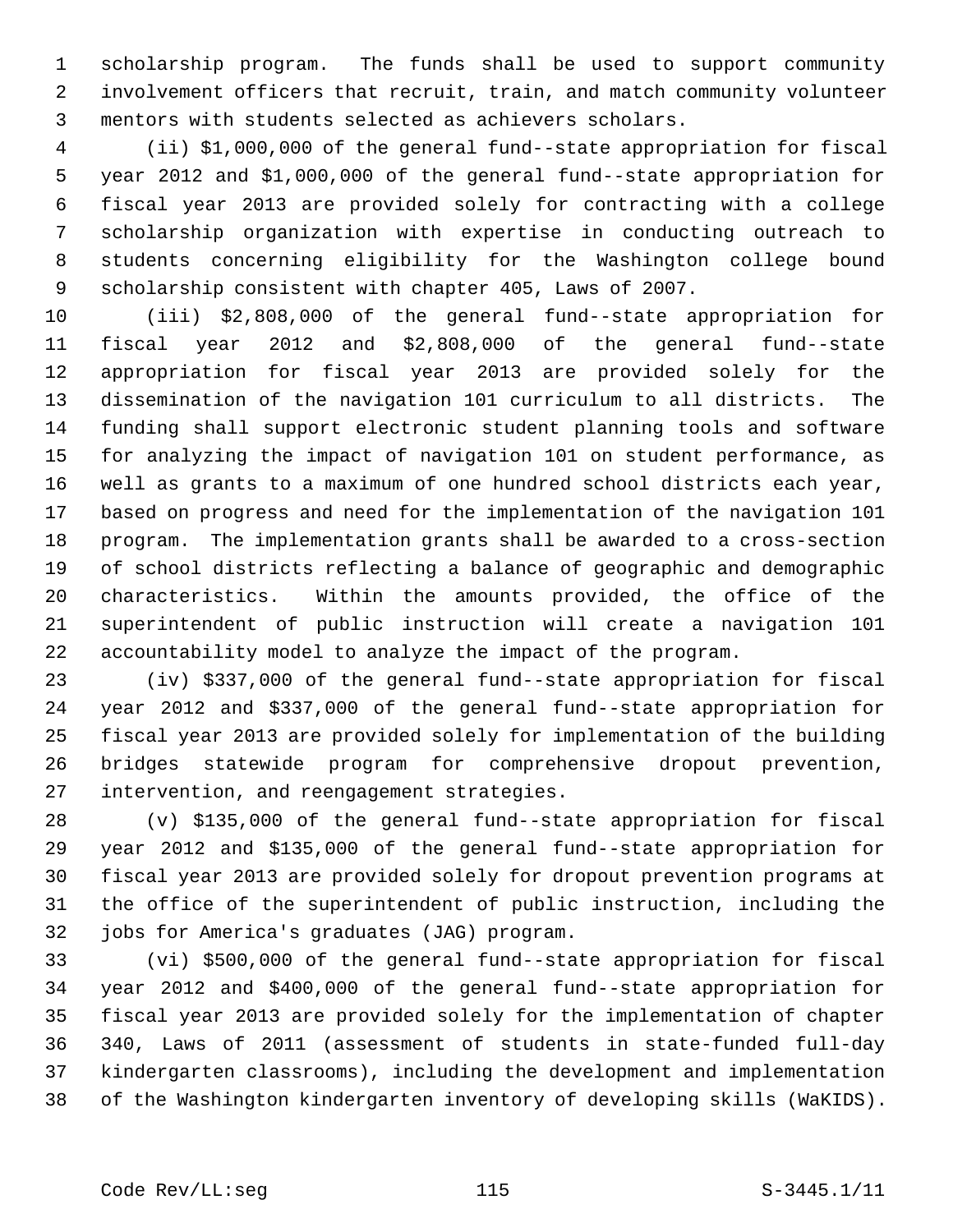1 **Sec. 502.** 2011 1st sp.s. c 50 s 502 (uncodified) is amended to 2 read as follows: 3 **FOR THE SUPERINTENDENT OF PUBLIC INSTRUCTION--FOR GENERAL** 4 **APPORTIONMENT** 5 General Fund--State Appropriation (FY 2012)  $\ldots$  (( $\frac{55,242,704,000}{50,000}$ )  $$5,253,769,000$ 7 General Fund--State Appropriation (FY 2013) . . . . ((<del>\$5,217,070,000</del>)) 8 \$5,205,868,000 \$5,205,868,000 \$5,205,868,000 \$5,205,868,000 \$5,205,868,000 \$5, 9 General Fund--Federal Appropriation . . . . . . . . . . . . \$22,078,000 10 TOTAL APPROPRIATION . . . . . . . . . . . . ((\$10,459,774,000)) 11 \$10,481,715,000

12 The appropriations in this section are subject to the following 13 conditions and limitations:

14 (1)(a) Each general fund fiscal year appropriation includes such 15 funds as are necessary to complete the school year ending in the fiscal 16 year and for prior fiscal year adjustments.

17 (b) For the 2011-12 and 2012-13 school years, the superintendent 18 shall allocate general apportionment funding to school districts as 19 provided in the funding formulas and salary schedules in sections 502 20 and 503 of this act, excluding (c) of this subsection.

21 (c) From July 1, 2011 to August 31, 2011, the superintendent shall 22 allocate general apportionment funding to school districts programs as 23 provided in sections 502 and 504, chapter 564, Laws of 2009, as amended 24 through sections 1402 and 1403 of this act.

 (d) The appropriations in this section include federal funds provided through section 101 of P.L. No. 111-226 (education jobs fund), which shall be used to support general apportionment program funding. In distributing general apportionment allocations under this section for the 2011-12 school year, the superintendent shall include the additional amount of \$3,078,000 allocated by the United States department of education on September 16, 2011, provided through 101 of P.L. No. 111-226 (education jobs fund) as part of each district's general apportionment allocation.

 (e) The enrollment of any district shall be the annual average number of full-time equivalent students and part-time students as provided in RCW 28A.150.350, enrolled on the fourth day of school in September and on the first school day of each month October through June, including students who are in attendance pursuant to RCW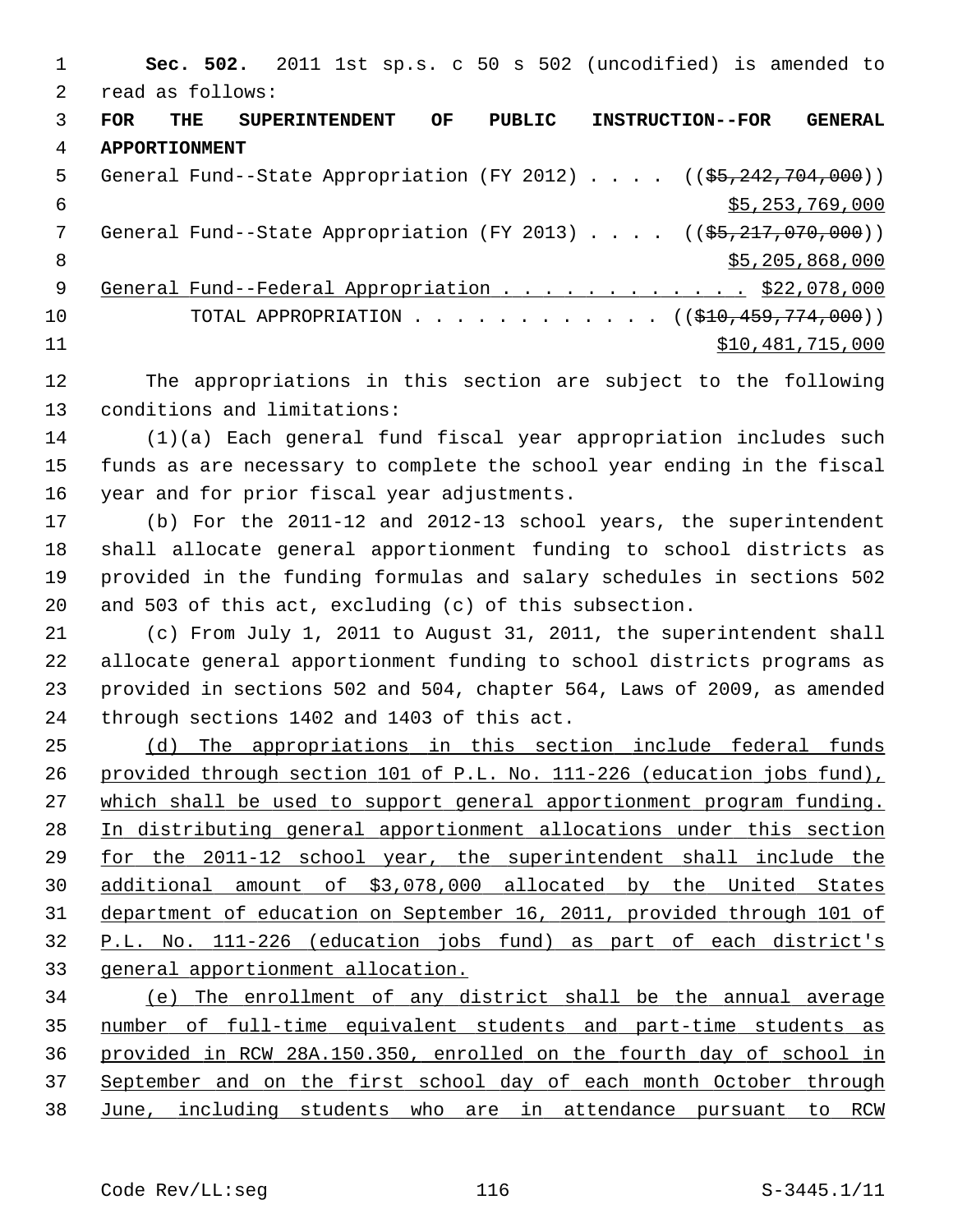28A.335.160 and 28A.225.250 who do not reside within the servicing school district. Any school district concluding its basic education program in May must report the enrollment of the last school day held in May in lieu of a June enrollment. The reported monthly district enrollment must exclude any student absent without excuse as required under RCW 28A.225.010 on the enrollment count day and for the four consecutive school days preceding the count day.

# 8 (2) CERTIFICATED INSTRUCTIONAL STAFF ALLOCATIONS

 9 Allocations for certificated instructional staff salaries for the 10 2011-12 and 2012-13 school years are determined using formula-generated 11 staff units calculated pursuant to this subsection.

12 (a) Certificated instructional staff units, as defined in RCW 13 28A.150.410, shall be allocated to reflect the minimum class size 14 allocations, requirements, and school prototypes assumptions as 15 provided in RCW 28A.150.260. The superintendent shall ((adjust)) make 16 allocations to school districts based on the district's annual average 17 full-time equivalent student enrollment in each grade.

18 (b) Additional certificated instructional staff units provided in 19 this subsection (2) that exceed the minimum requirements in RCW 20 28A.150.260 are enhancements outside the program of basic education, 21 except as otherwise provided in this section.

22 (c)(i) The superintendent shall base allocations for each level of 23 prototypical school on the following regular education average class 24 size of full-time equivalent students per teacher, except as provided 25 in (c)(ii) of this subsection:

26 General education class size:

| 27 | Grade       | RCW 28A.150.260 |
|----|-------------|-----------------|
| 28 | Grades K-3  | 25.23           |
| 29 | Grade 4     | 27.00           |
| 30 | Grades 5-6  | 27.00           |
| 31 | Grades 7-8  | 28.53           |
| 32 | Grades 9-12 | 28.74           |
|    |             |                 |

33 The superintendent shall base allocations for career and technical 34 education (CTE) and skill center programs average class size as 35 provided in RCW 28A.150.260.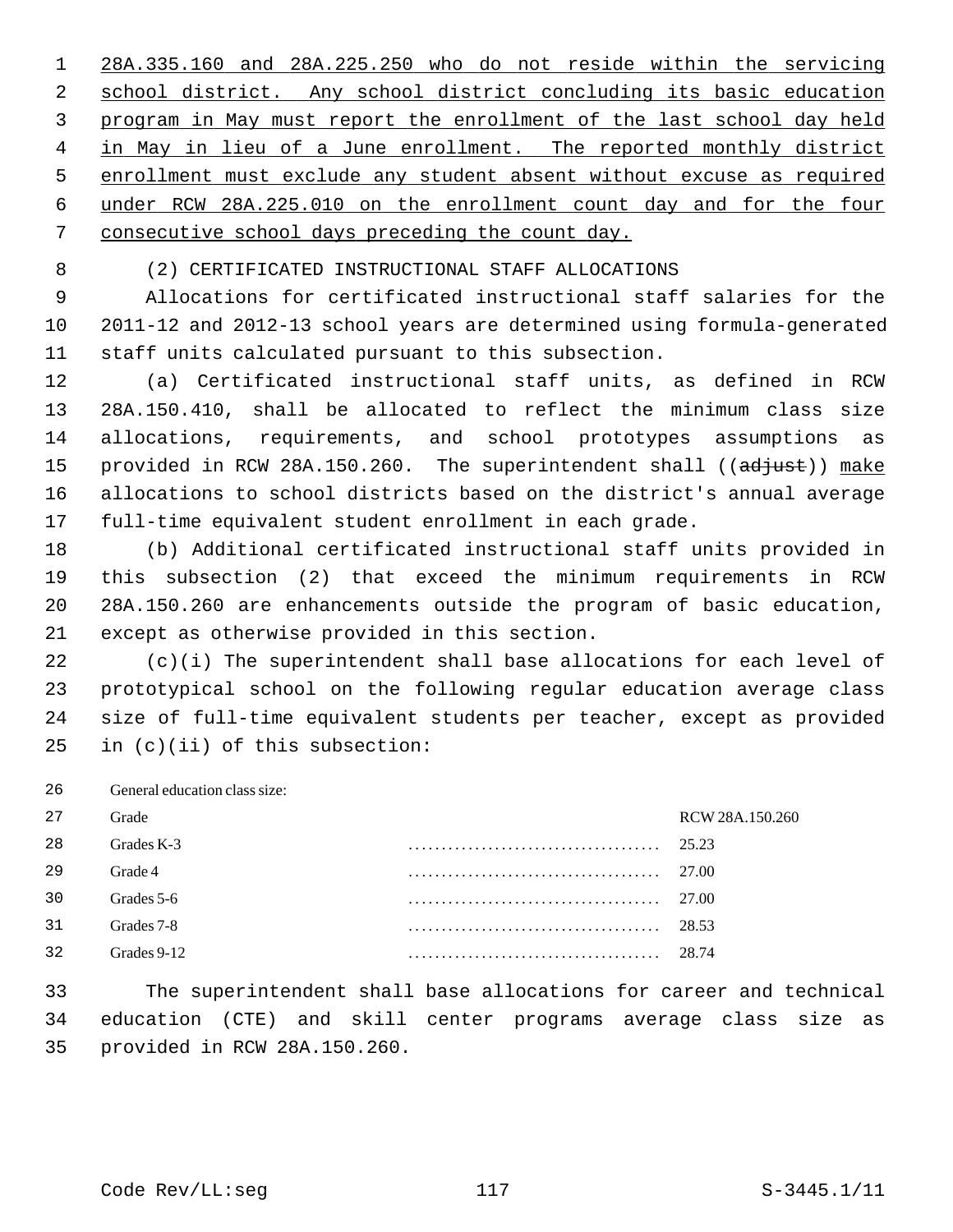1 (ii) For each level of prototypical school at which more than fifty 2 percent of the students were eligible for free and reduced-price meals 3 in the prior school year, the superintendent shall allocate funding 4 based on the following average class size of full-time equivalent 5 students per teacher:

 6 General education class size in high poverty

 7 school:

| 8   | Grades K-3  | 24.10 |
|-----|-------------|-------|
| - 9 | Grade 4     | 27.00 |
| 10  | Grades 5-6  | 27.00 |
| 11  | Grades 7-8  | 28.53 |
| 12  | Grades 9-12 | 28.74 |

13 (iii) Pursuant to RCW 28A.150.260(4)(a), the assumed teacher 14 planning period, expressed as a percentage of a teacher work day, is 15 13.42 percent in grades K-6, and 16.67 percent in grades 7-12; and

16 (iv) Laboratory science, advanced placement, and international 17 baccalaureate courses are funded at the same class size assumptions as 18 general education schools in the same grade; and

19 (d)(i) Funding for teacher librarians, school nurses, social 20 workers, school psychologists, and guidance counselors is allocated 21 based on the school prototypes as provided in RCW 28A.150.260 and is 22 considered certificated instructional staff, except as provided in 23 (d)(ii) of this subsection.

24 (ii) Students in approved career and technical education and skill 25 center programs generate certificated instructional staff units to 26 provide for the services of teacher librarians, school nurses, social 27 workers, school psychologists, and guidance counselors at the following 28 combined rate per 1000 students:

29 Career and Technical Education

30 students . . . . . . . . . . . . . . . . 2.02 per 1000 student FTE's 31 Skill Center students . . . . . . . . . . 2.36 per 1000 student FTE's

32 (3) ADMINISTRATIVE STAFF ALLOCATIONS

33 (a) Allocations for school building-level certificated 34 administrative staff salaries for the 2011-12 and 2012-13 school years 35 for general education students are determined using the formula-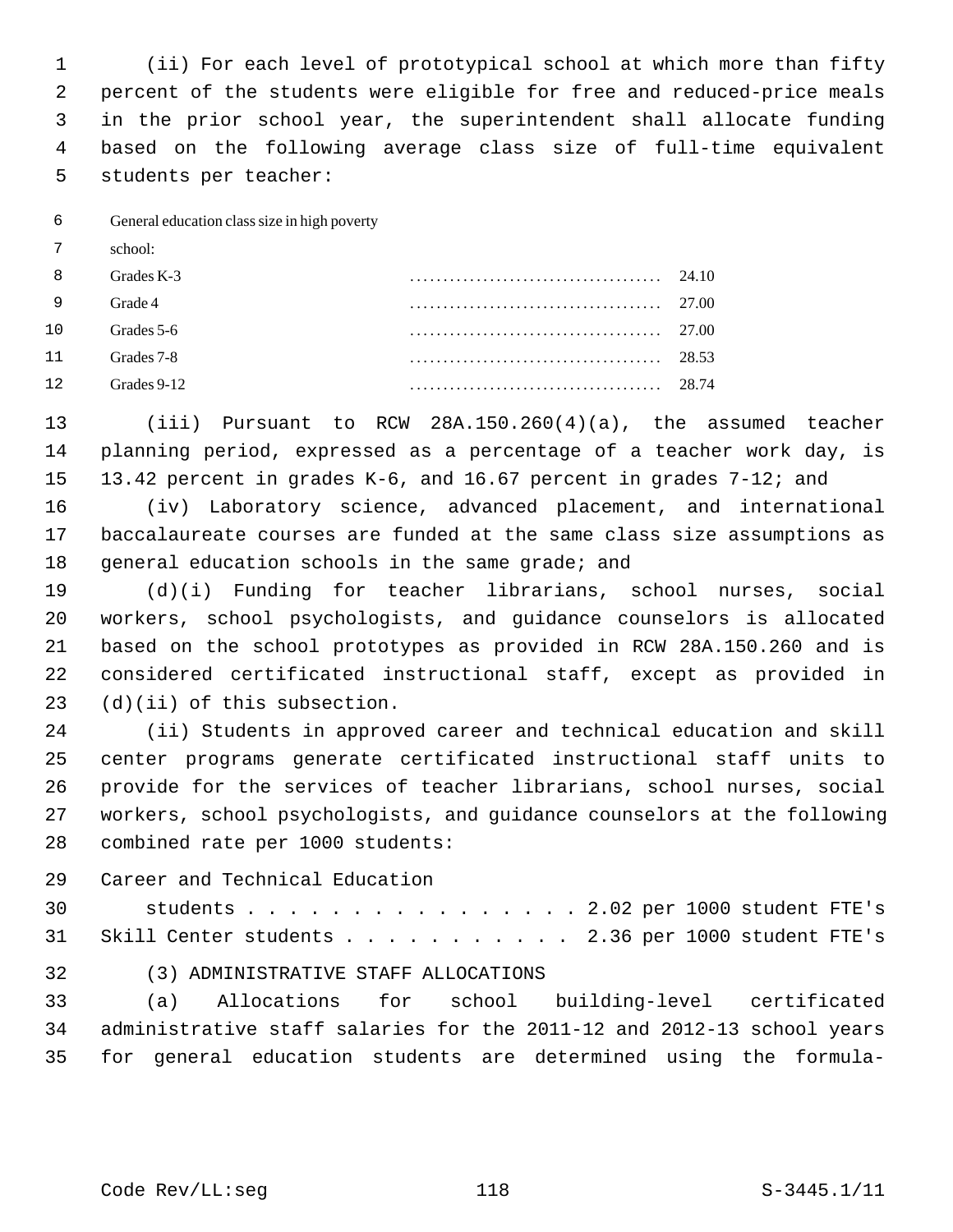1 generated staff units provided in RCW 28A.150.260, and adjusted based 2 on a district's annual average full-time equivalent student enrollment 3 in each grade.

 4 (b) Students in approved career and technical education and skill 5 center programs generate certificated school building-level 6 administrator staff units at per student rates that exceed the general 7 education rate in (a) of this subsection by the following percentages:

8 Career and Technical Education students . . . . . . . . . 2.5 percent 9 Skill Center students . . . . . . . . . . . . . . . . . . 19.75 percent

## 10 (4) CLASSIFIED STAFF ALLOCATIONS

11 Allocations for classified staff units providing school building-12 level and district-wide support services for the 2011-12 and 2012-13 13 school years are determined using the formula-generated staff units 14 provided in RCW 28A.150.260, and adjusted based on each district's 15 annual average full-time equivalent student enrollment in each grade.

 $16 \over 17$ 

# 17 (5) CENTRAL OFFICE ALLOCATIONS

18 In addition to classified and administrative staff units allocated 19 in subsections (3) and (4) of this section, classified and 20 administrative staff units are provided for the 2011-12 and 2012-13 21 school year for the central office administrative costs of operating a 22 school district, at the following rates:

23 (a) The total central office staff units provided in this 24 subsection (5) are calculated by first multiplying the total number of 25 eligible certificated instructional, certificated administrative, and 26 classified staff units providing school-based or district-wide support 27 services, as identified in RCW 28A.150.260(6)(b), by 5.3 percent.

28 (b) Of the central office staff units calculated in (a) of this 29 subsection, 74.53 percent are allocated as classified staff units, as 30 generated in subsection (4) of this section, and 25.47 percent shall be 31 allocated as administrative staff units, as generated in subsection (3) 32 of this section.

33 (c) Staff units generated as enhancements outside the program of 34 basic education to the minimum requirements of RCW 28A.150.260, and 35 staff units generated by skill center and career-technical students, 36 are excluded from the total central office staff units calculation in 37 (a) of this subsection.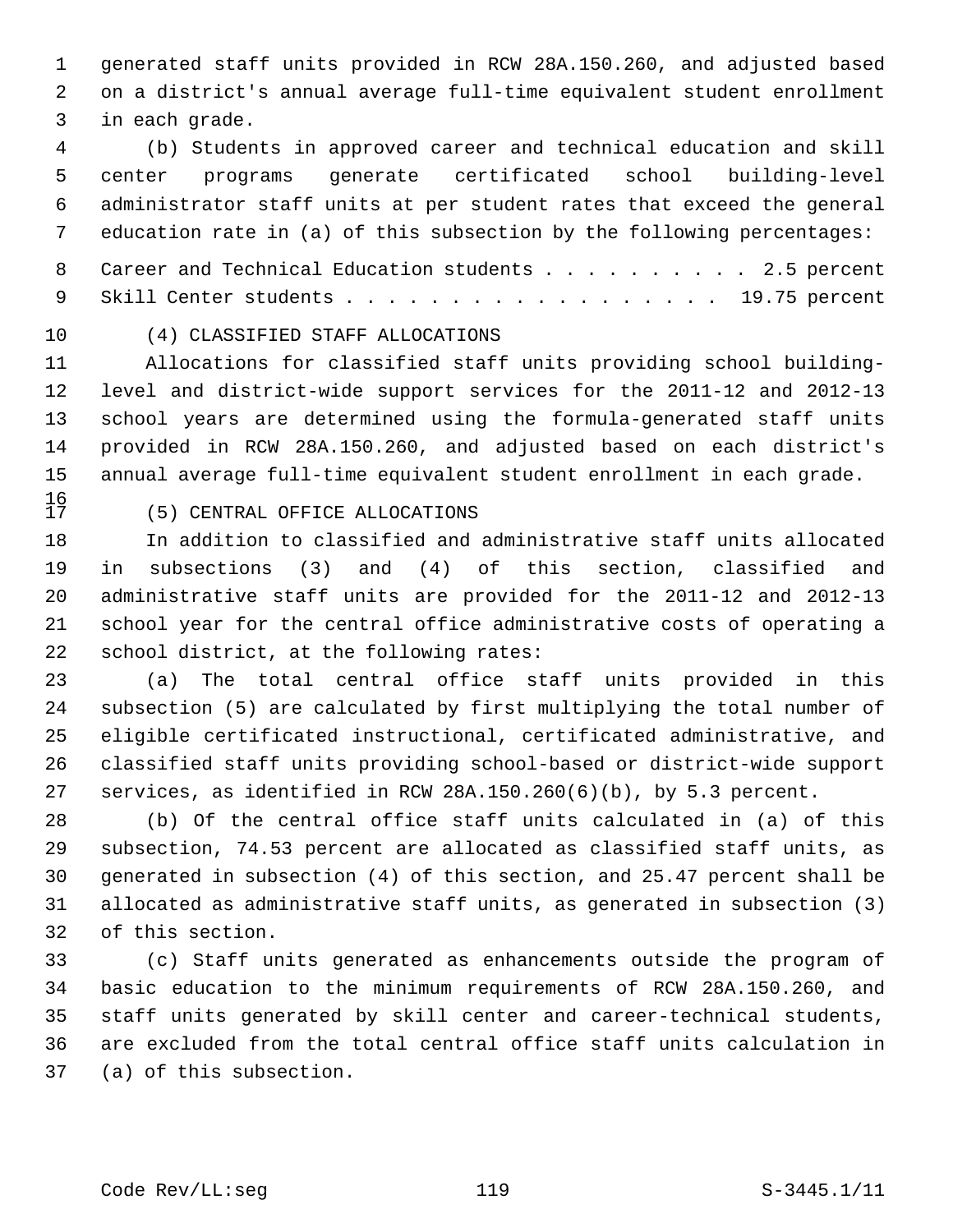1 (d) For students in approved career-technical and skill center 2 programs, central office classified units are allocated at the same 3 staff unit per student rate as those generated for general education 4 students of the same grade in this subsection (5), and central office 5 administrative staff units are allocated at staff unit per student 6 rates that exceed the general education rate established for students 7 in the same grade in this subsection (5) by 3.69 percent for career and 8 technical education students, and 21.92 percent for skill center 9 students.

# 10 (6) FRINGE BENEFIT ALLOCATIONS

11 Fringe benefit allocations shall be calculated at a rate of 12  $((16.49))$  16.33 percent in the 2011-12 school year and  $((16.50))$  16.33 13 percent in the 2012-13 school year for certificated salary allocations 14 provided under subsections (2), (3), and (5) of this section, and a 15 rate of  $((18.86))$  18.73 percent in the 2011-12 school year and 16 ((18.88)) 18.73 percent in the 2012-13 school year for classified 17 salary allocations provided under subsections (4) and (5) of this 18 section.

 $\frac{19}{20}$ 

#### 20 (7) INSURANCE BENEFIT ALLOCATIONS

21 Insurance benefit allocations shall be calculated at the 22 maintenance rate specified in section 504 of this act, based on the 23 number of benefit units determined as follows:

24 (a) The number of certificated staff units determined in 25 subsections (2), (3), and (5) of this section; and

26 (b) The number of classified staff units determined in subsections 27 (4) and (5) of this section multiplied by 1.152. This factor is 28 intended to adjust allocations so that, for the purposes of 29 distributing insurance benefits, full-time equivalent classified 30 employees may be calculated on the basis of 1440 hours of work per 31 year, with no individual employee counted as more than one full-time 32 equivalent.

33 (8) MATERIALS, SUPPLIES, AND OPERATING COSTS (MSOC) ALLOCATIONS 34 Funding is allocated per annual average full-time equivalent 35 student for the materials, supplies, and operating costs (MSOC) 36 incurred by school districts, consistent with the requirements of RCW

37 28A.150.260.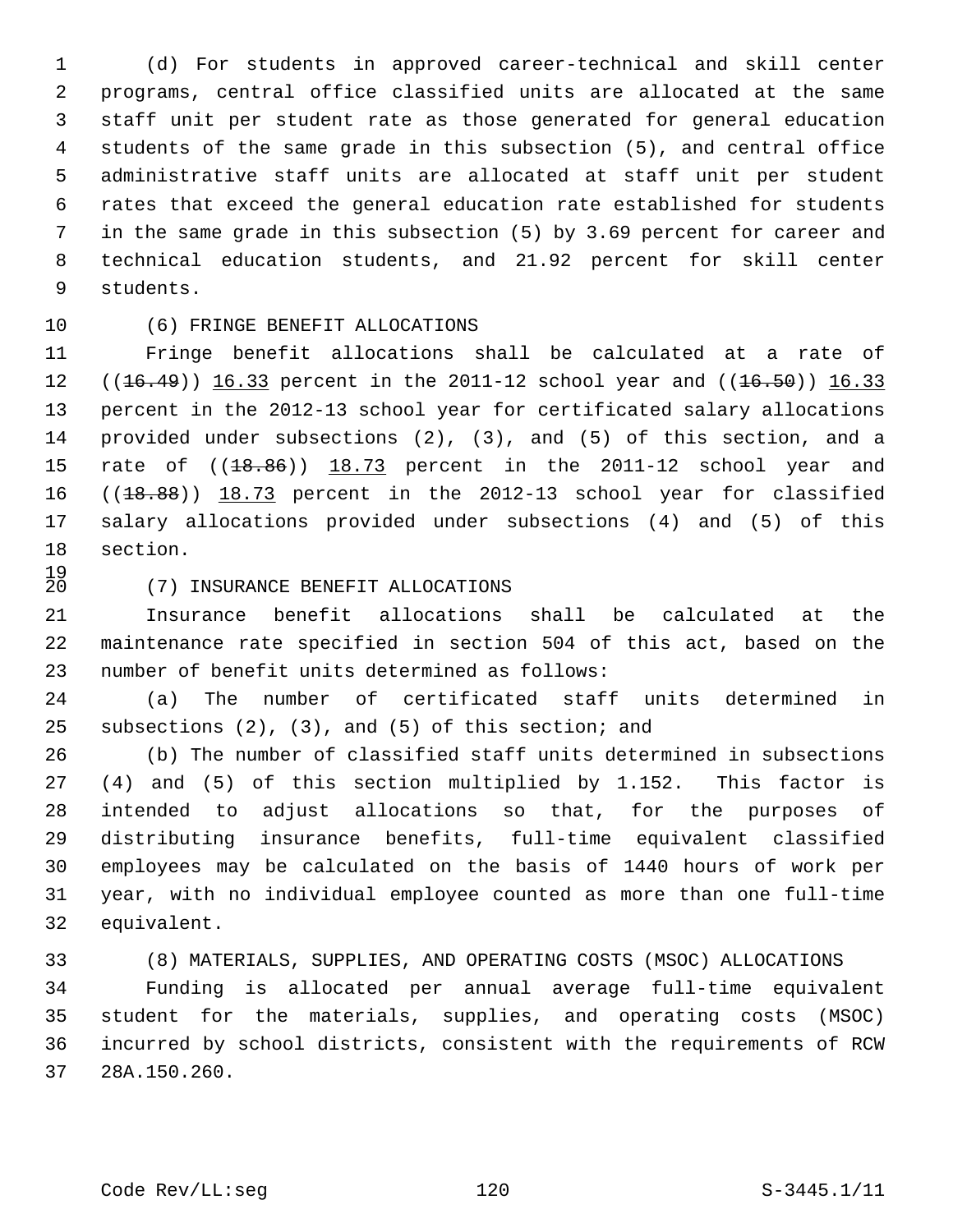| 1  | (a) MSOC funding for general education students are allocated at             |                        |                       |
|----|------------------------------------------------------------------------------|------------------------|-----------------------|
| 2  | the following per student rates:                                             |                        |                       |
| 3  | MSOC RATES/STUDENT FTE                                                       |                        |                       |
| 4  |                                                                              |                        |                       |
| 5  | <b>MSOC</b> Component                                                        | 2011-12                | 2012-13               |
| 6  |                                                                              | <b>SCHOOL YEAR</b>     | <b>SCHOOL YEAR</b>    |
| 7  |                                                                              |                        |                       |
| 8  | Technology                                                                   | $((\$57.02))$ \$57.42  | $((\$57.99))$ \$58.17 |
| 9  | Utilities and Insurance                                                      | $((\$154.93))$         | $((\$157.56))$        |
| 10 |                                                                              | \$156.03               | \$158.05              |
| 11 | Curriculum and Textbooks                                                     | $((\$61.22))$ \\$61.65 | $((\$62.26))$ \$62.45 |
| 12 | Other Supplies and Library Materials                                         | $((\$129.97))$         | $((\$132.18))$        |
| 13 |                                                                              | \$130.89               | \$132.59              |
| 14 | Instructional Professional Development for Certificated and Classified Staff | $((\$9.47))$ \$9.53    | $((\$9.63))$ \$9.66   |
| 15 | <b>Facilities Maintenance</b>                                                | $((\$76.75))$ $$77.30$ | $((\$78.06))$ \$78.30 |
| 16 | Security and Central Office                                                  | $((\$53.17))$ \$53.55  | $((\$54.08))$ \$54.25 |
| 17 | TOTAL BASIC EDUCATION MSOC/STUDENT FTE                                       | $((\$542.53))$         | $((\$551.76))$        |
| 18 |                                                                              | \$546.37               | \$553.47              |

19 (b) Students in approved skill center programs generate per student 20 FTE MSOC allocations which equal the rate for general education 21 students calculated in (a) of this subsection, multiplied by a factor 22 of ((2.187)) 2.171.

23 (c) Students in approved exploratory and preparatory career and 24 technical education programs generate a per student MSOC allocation 25 that is equal to the rate for general education students calculated in 26 (a) of this subsection, multiplied by a factor of  $((2.459))$  2.442.

27 (d) Students in laboratory science courses generate per student FTE 28 MSOC allocations which equal the per student FTE rate for general 29 education students established in (a) of this subsection.

#### 30 (9) SUBSTITUTE TEACHER ALLOCATIONS

31 For the 2011-12 and 2012-13 school years, funding for substitute 32 costs for classroom teachers is based on four (4) funded substitute 33 days per classroom teacher unit generated under subsection (2) of this 34 section, at a daily substitute rate of \$151.86.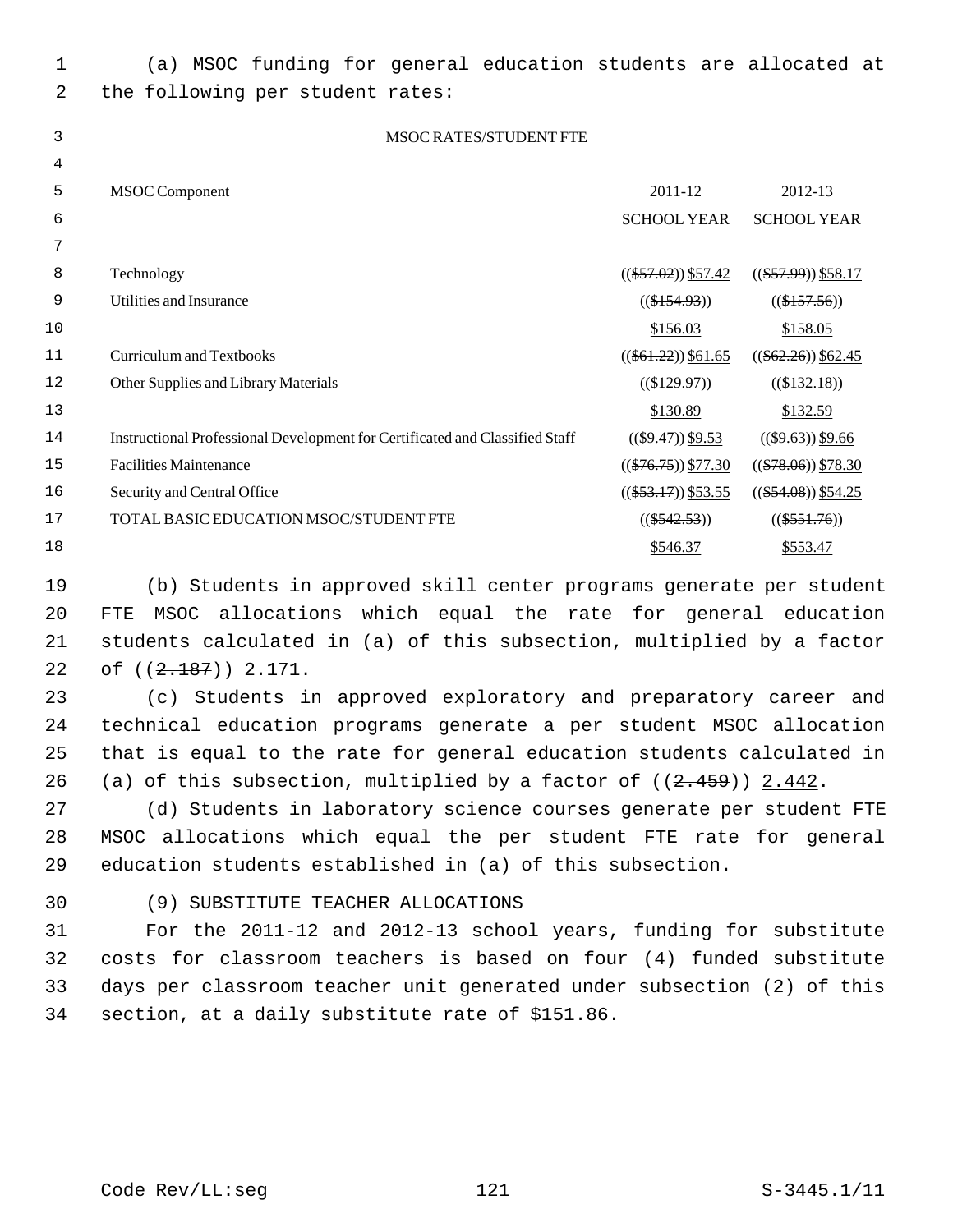1 (10) ALTERNATIVE LEARNING EXPERIENCE PROGRAM FUNDING

 2 (a) Amounts provided in this section are adjusted to reflect 3 provisions of House Bill No. 2065 (allocation of funding for funding 4 for students enrolled in alternative learning experiences).

 5 (b) The superintendent of public instruction shall require all 6 districts receiving general apportionment funding for alternative 7 learning experience (ALE) programs as defined in WAC 392-121-182 to 8 provide separate financial accounting of expenditures for the ALE 9 programs offered in district or with a provider, including but not 10 limited to private companies and multidistrict cooperatives, as well as 11 accurate, monthly headcount and FTE enrollment claimed for basic 12 education, including separate counts of resident and nonresident 13 students.

## 14 (11) VOLUNTARY FULL DAY KINDERGARTEN PROGRAMS

15 Funding in this section is sufficient to fund voluntary full day 16 kindergarten programs in qualifying high poverty schools, pursuant to 17 RCW 28A.150.220 and 28A.150.315. Each kindergarten student who enrolls 18 for the voluntary full-day program in a qualifying school shall count 19 as one-half of one full-time equivalent student for purpose of making 20 allocations under this section. Funding in this section provides full-21 day kindergarten programs for 21 percent of kindergarten enrollment in 22 the 2011-12 school year, and 22 percent in the 2012-13 school year. 23 Funding priority shall be given to schools with the highest poverty 24 levels, as measured by prior year free and reduced price lunch 25 eligibility rates in each school. Funding in this section is 26 sufficient to fund voluntary full day kindergarten programs for July 27 and August of the 2010-11 school year.

28 (12) ADDITIONAL FUNDING FOR SMALL SCHOOL DISTRICTS AND REMOTE AND 29 NECESSARY PLANTS

30 For small school districts and remote and necessary school plants 31 within any district which have been judged to be remote and necessary 32 by the superintendent of public instruction, additional staff units are 33 provided to ensure a minimum level of staffing support. Additional 34 administrative and certificated instructional staff units provided to 35 districts in this subsection shall be reduced by the general education 36 staff units, excluding career and technical education and skills center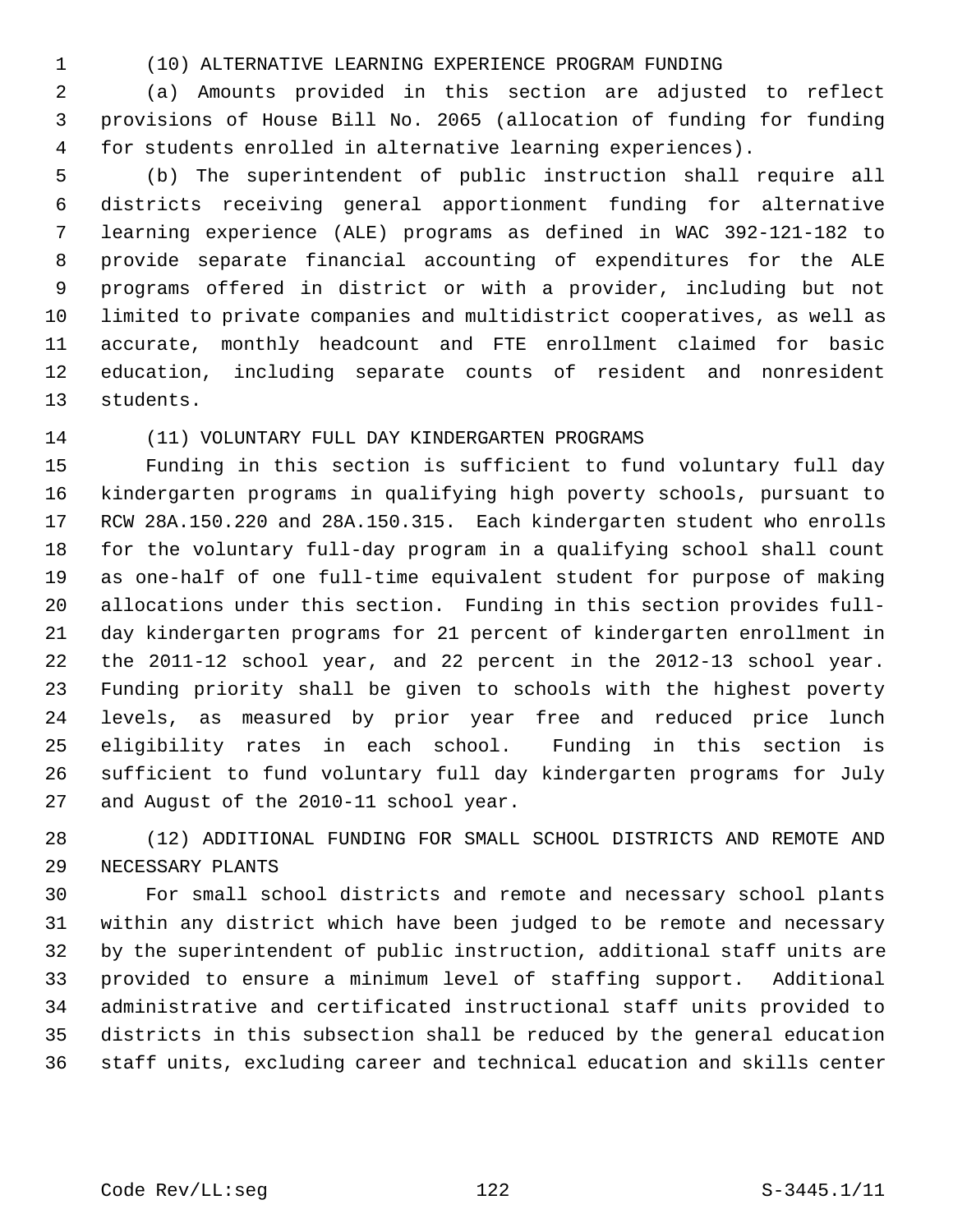1 enhancement units, otherwise provided in subsections (2) through (5) of 2 this section on a per district basis.

 3 (a) For districts enrolling not more than twenty-five average 4 annual full-time equivalent students in grades K-8, and for small 5 school plants within any school district which have been judged to be 6 remote and necessary by the superintendent of public instruction and 7 enroll not more than twenty-five average annual full-time equivalent 8 students in grades K-8:

 9 (i) For those enrolling no students in grades 7 and 8, 1.76 10 certificated instructional staff units and 0.24 certificated 11 administrative staff units for enrollment of not more than five 12 students, plus one-twentieth of a certificated instructional staff unit 13 for each additional student enrolled; and

14 (ii) For those enrolling students in grades 7 or 8, 1.68 15 certificated instructional staff units and 0.32 certificated 16 administrative staff units for enrollment of not more than five 17 students, plus one-tenth of a certificated instructional staff unit for 18 each additional student enrolled;

19 (b) For specified enrollments in districts enrolling more than 20 twenty-five but not more than one hundred average annual full-time 21 equivalent students in grades K-8, and for small school plants within 22 any school district which enroll more than twenty-five average annual 23 full-time equivalent students in grades K-8 and have been judged to be 24 remote and necessary by the superintendent of public instruction:

25 (i) For enrollment of up to sixty annual average full-time 26 equivalent students in grades K-6, 2.76 certificated instructional 27 staff units and 0.24 certificated administrative staff units; and

28 (ii) For enrollment of up to twenty annual average full-time 29 equivalent students in grades 7 and 8, 0.92 certificated instructional 30 staff units and 0.08 certificated administrative staff units;

31 (c) For districts operating no more than two high schools with 32 enrollments of less than three hundred average annual full-time 33 equivalent students, for enrollment in grades 9-12 in each such school, 34 other than alternative schools:

35 (i) For remote and necessary schools enrolling students in any 36 grades 9-12 but no more than twenty-five average annual full-time 37 equivalent students in grades K-12, four and one-half certificated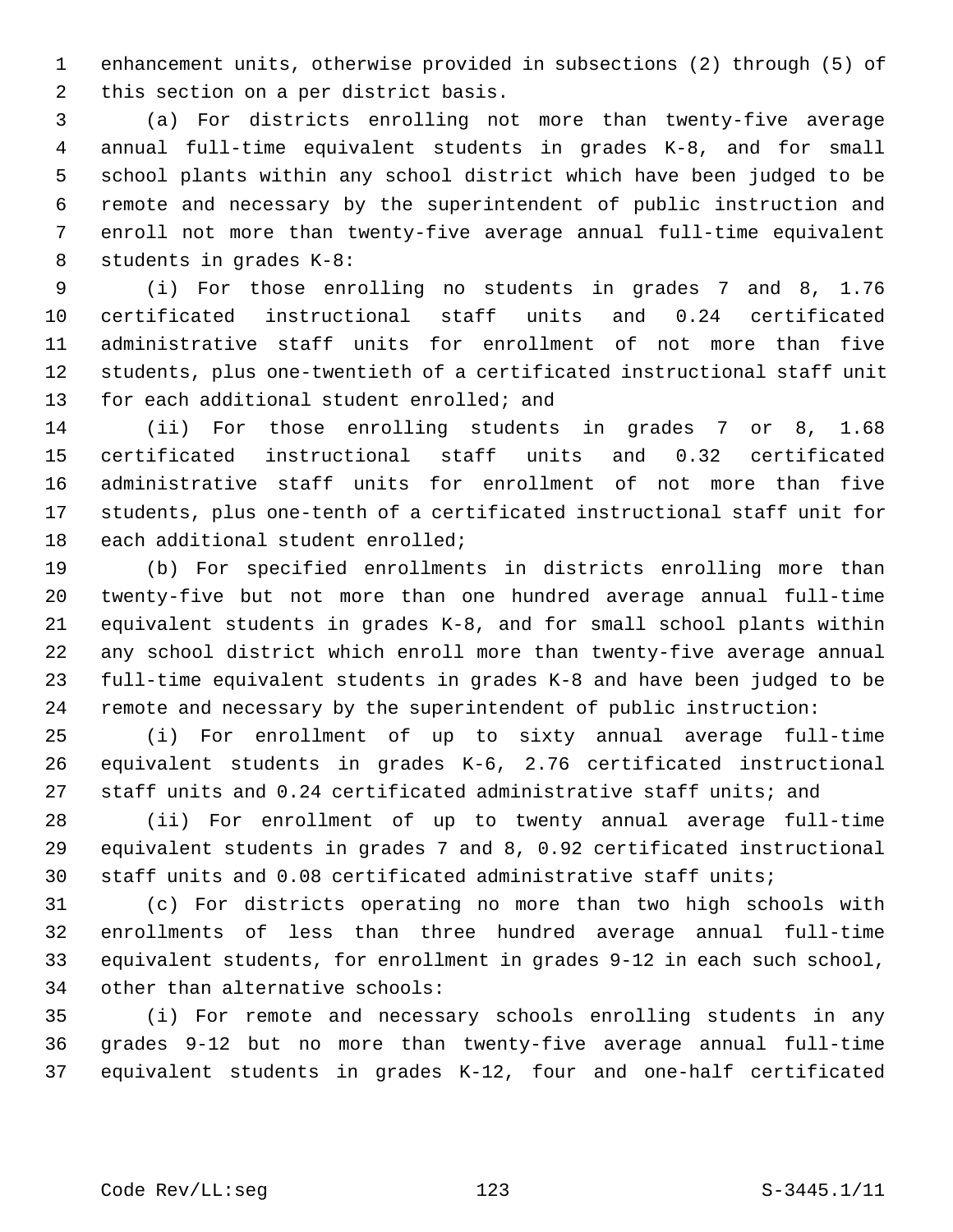1 instructional staff units and one-quarter of a certificated 2 administrative staff unit;

 3 (ii) For all other small high schools under this subsection, nine 4 certificated instructional staff units and one-half of a certificated 5 administrative staff unit for the first sixty average annual full-time 6 equivalent students, and additional staff units based on a ratio of 7 0.8732 certificated instructional staff units and 0.1268 certificated 8 administrative staff units per each additional forty-three and one-half 9 average annual full-time equivalent students;

10 (d) For each nonhigh school district having an enrollment of more 11 than seventy annual average full-time equivalent students and less than 12 one hundred eighty students, operating a grades K-8 program or a grades 13 1-8 program, an additional one-half of a certificated instructional 14 staff unit;

15 (e) For each nonhigh school district having an enrollment of more 16 than fifty annual average full-time equivalent students and less than 17 one hundred eighty students, operating a grades K-6 program or a grades 18 1-6 program, an additional one-half of a certificated instructional 19 staff unit;

20 (f)(i) For enrollments generating certificated staff unit 21 allocations under (a) through (e) of this subsection, one classified 22 staff unit for each 2.94 certificated staff units allocated under such 23 subsections;

24 (ii) For each nonhigh school district with an enrollment of more 25 than fifty annual average full-time equivalent students and less than 26 one hundred eighty students, an additional one-half of a classified 27 staff unit; and

28 (g) School districts receiving additional staff units to support 29 small student enrollments and remote and necessary plants under 30 subsection (12) of this section shall generate additional MSOC 31 allocations consistent with the nonemployee related costs (NERC) 32 allocation formula in place for the 2010-11 school year as provided 33 section 502, chapter 37, Laws of 2010 1st sp. sess. (2010 supplemental 34 budget), adjusted annually for inflation.

35 (13) Any school district board of directors may petition the 36 superintendent of public instruction by submission of a resolution 37 adopted in a public meeting to reduce or delay any portion of its basic 38 education allocation for any school year. The superintendent of public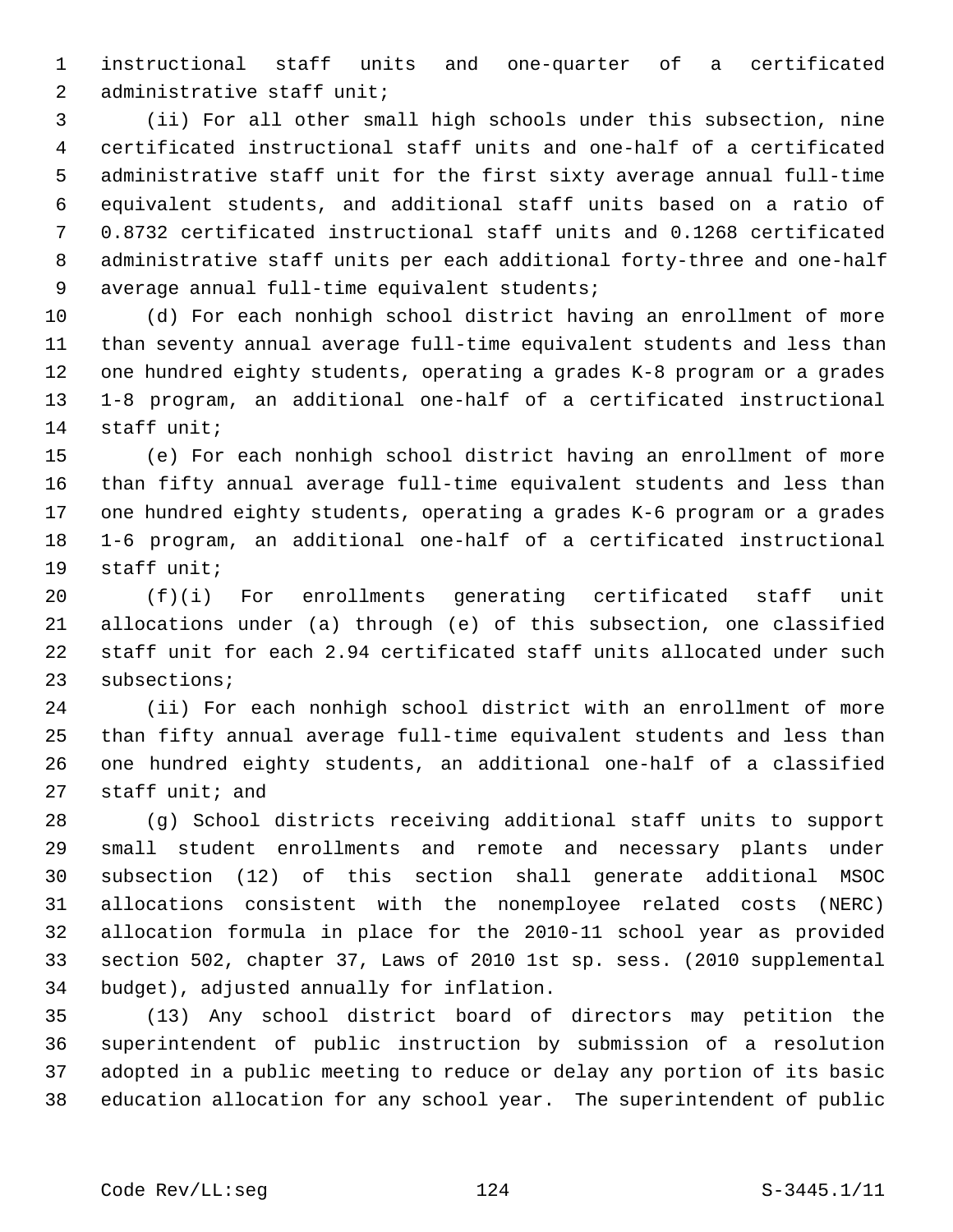1 instruction shall approve such reduction or delay if it does not impair 2 the district's financial condition. Any delay shall not be for more 3 than two school years. Any reduction or delay shall have no impact on 4 levy authority pursuant to RCW 84.52.0531 and local effort assistance 5 pursuant to chapter 28A.500 RCW.

 6 (14) The superintendent may distribute funding for the following 7 programs outside the basic education formula during fiscal years 2012 8 and 2013 as follows:

 9 (a) \$589,000 of the general fund--state appropriation for fiscal 10 year 2012 and ((\$599,000)) \$597,000 of the general fund--state 11 appropriation for fiscal year 2013 are provided solely for fire 12 protection for school districts located in a fire protection district 13 as now or hereafter established pursuant to chapter 52.04 RCW.

14 (b) \$436,000 of the general fund--state appropriation for fiscal 15 year 2012 and \$436,000 of the general fund--state appropriation for 16 fiscal year 2013 are provided solely for programs providing skills 17 training for secondary students who are enrolled in extended day 18 school-to-work programs, as approved by the superintendent of public 19 instruction. The funds shall be allocated at a rate not to exceed \$500 20 per full-time equivalent student enrolled in those programs.

21 (c) Funding in this section is sufficient to fund adjustments to 22 school districts' allocations resulting from the implementation of the 23 prototypical school funding formula, pursuant to chapter 236, Laws of 24 2010 (K-12 education funding). The funding in this section is intended 25 to hold school districts harmless in total for funding changes 26 resulting from conversion to the prototypical school formula in the 27 general apportionment program, the learning assistance program, the 28 transitional bilingual program, and the highly capable program, after 29 adjustment for changes in enrollment and other caseload adjustments.

30 (15) \$208,000 of the general fund--state appropriation for fiscal 31 year 2012 and \$211,000 of the general fund--state appropriation for 32 fiscal year 2013 are provided solely for school district emergencies as 33 certified by the superintendent of public instruction. At the close of 34 the fiscal year the superintendent of public instruction shall report 35 to the office of financial management and the appropriate fiscal 36 committees of the legislature on the allocations provided to districts 37 and the nature of the emergency.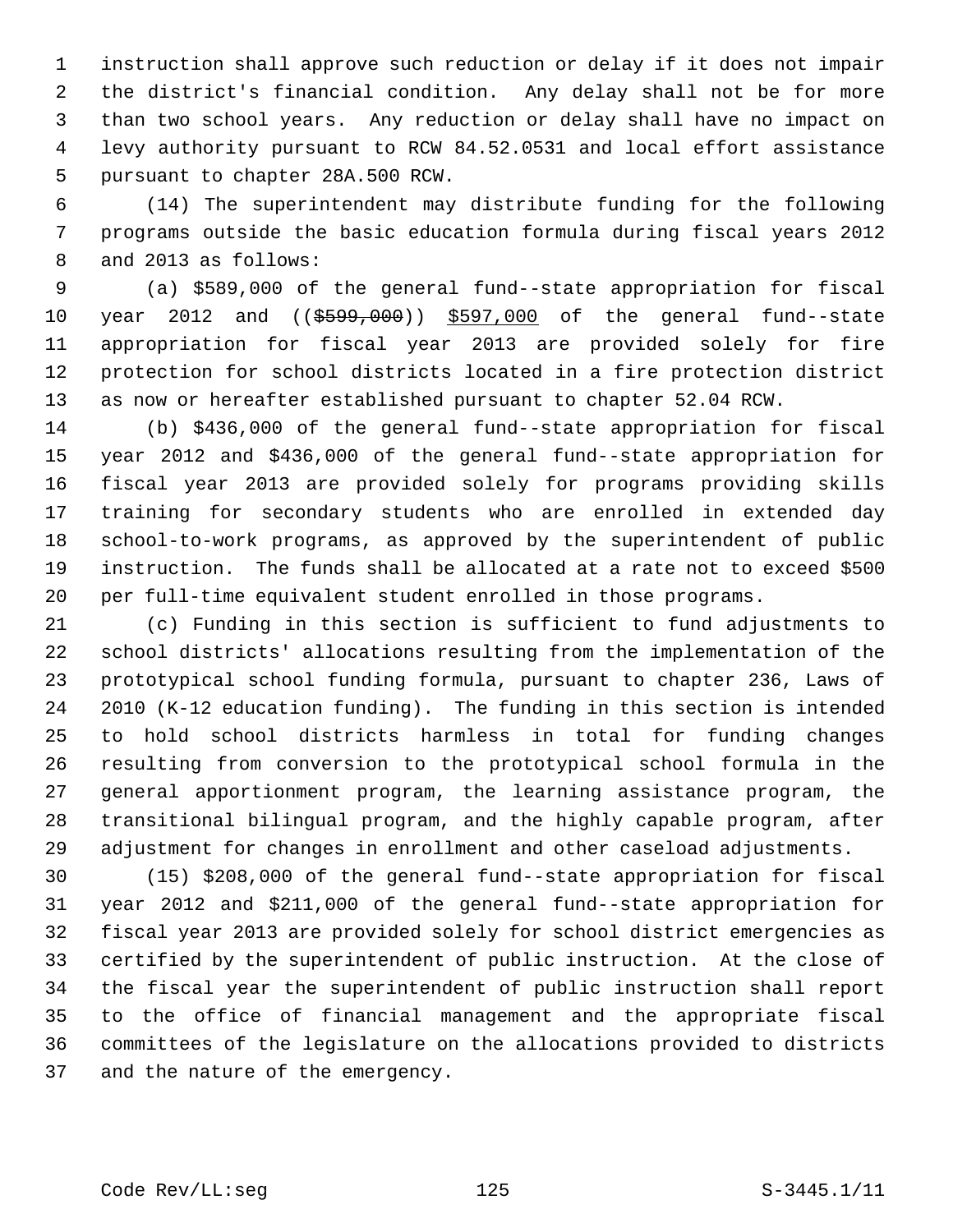1 (16) ((Amounts in this section include adjustments made by the superintendent of public instruction for the repayment of financial contingency funds allocated in fiscal year 2011, as specified in section 501 of the 2011 supplemental budget. For any amount allocated to a district in state fiscal year 2011, the superintendent of public instruction shall deduct in state fiscal year 2012 from the district's general apportionment the amount of the emergency contingency 8 allocation and any earnings by the school district on the investment of 9 a temporary cash surplus due to the emergency contingency allocation. Repayments or advances will be accomplished by a reduction in the school district's apportionment payments on or before June 30th of the school year following the distribution of the emergency contingency 13 allocation. All disbursements, repayments, and outstanding allocations 14 to be repaid of the emergency contingency pool shall be reported to the office of financial management and the appropriate fiscal committees of 16 the legislature on July 1st and January 1st of each year.

17  $(17)$ ) Funding in this section is sufficient to fund a maximum of 18 1.6 FTE enrollment for skills center students pursuant to chapter 463, 19 Laws of 2007.

20 (( $(18)$ )) (17) Beginning in the 2011-12 school year, students 21 participating in running start programs may be funded up to a combined 22 maximum enrollment of 1.2 FTE including school district and institution 23 of higher education enrollment. In calculating the combined 1.2 FTE, 24 the office of the superintendent of public instruction may average the 25 participating student's September through June enrollment to account 26 for differences in the start and end dates for courses provided by the 27 high school and higher education institution. Additionally, the office 28 of the superintendent of public instruction, in consultation with the 29 state board for community and technical colleges, the higher education 30 coordinating board, and the education data center, shall annually track 31 and report to the fiscal committees of the legislature on the combined 32 FTE experience of students participating in the running start program, 33 including course load analyses at both the high school and community 34 and technical college system.

 $(1,19)$  (( $18$ ) If two or more school districts consolidate and each 36 district was receiving additional basic education formula staff units 37 pursuant to subsection (12) of this section, the following apply: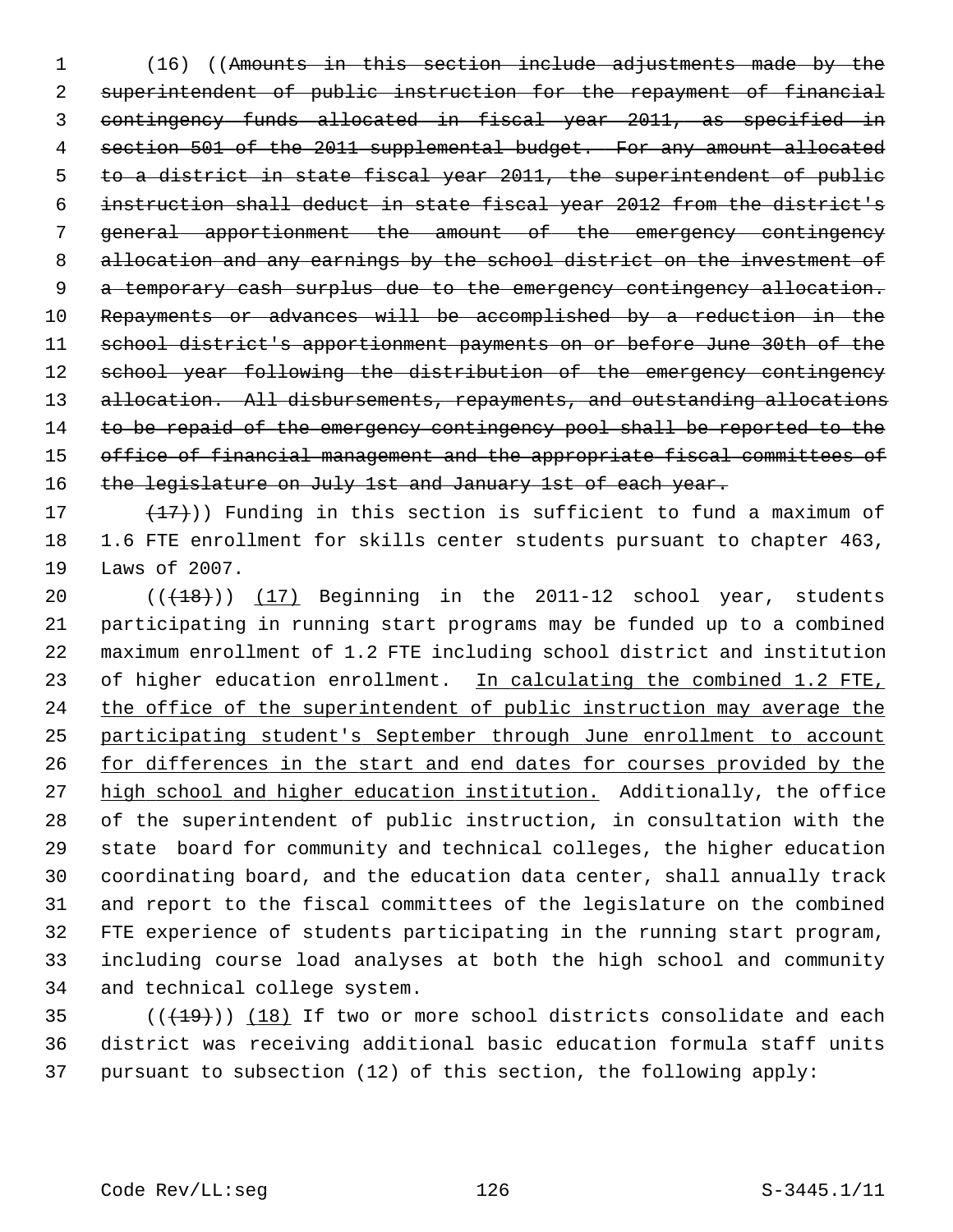1 (a) For three school years following consolidation, the number of 2 basic education formula staff units shall not be less than the number 3 of basic education formula staff units received by the districts in the 4 school year prior to the consolidation; and

 5 (b) For the fourth through eighth school years following 6 consolidation, the difference between the basic education formula staff 7 units received by the districts for the school year prior to 8 consolidation and the basic education formula staff units after 9 consolidation pursuant to subsection (12) of this section shall be 10 reduced in increments of twenty percent per year.

11  $((+20))$   $(19)(a)$  Indirect cost charges by a school district to 12 approved career and technical education middle and secondary programs 13 shall not exceed 15 percent of the combined basic education and career 14 and technical education program enhancement allocations of state funds. 15 Middle and secondary career and technical education programs are 16 considered separate programs for funding and financial reporting 17 purposes under this section.

18 (b) Career and technical education program full-time equivalent 19 enrollment shall be reported on the same monthly basis as the 20 enrollment for students eligible for basic support, and payments shall 21 be adjusted for reported career and technical education program 22 enrollments on the same monthly basis as those adjustments for 23 enrollment for students eligible for basic support.

24 **Sec. 503.** 2011 1st sp.s. c 50 s 503 (uncodified) is amended to 25 read as follows:

26 **FOR THE SUPERINTENDENT OF PUBLIC INSTRUCTION--BASIC EDUCATION EMPLOYEE** 27 **COMPENSATION**

28 (1) The following calculations determine the salaries used in the 29 state allocations for certificated instructional, certificated 30 administrative, and classified staff units as provided in RCW 31 28A.150.280 and under section 503 of this act:

32 (a) Salary allocations for certificated instructional staff units 33 are determined for each district by multiplying the district's 34 certificated instructional total base salary shown on LEAP Document 2 35 by the district's average staff mix factor for certificated 36 instructional staff in that school year, computed using LEAP document 37 1; and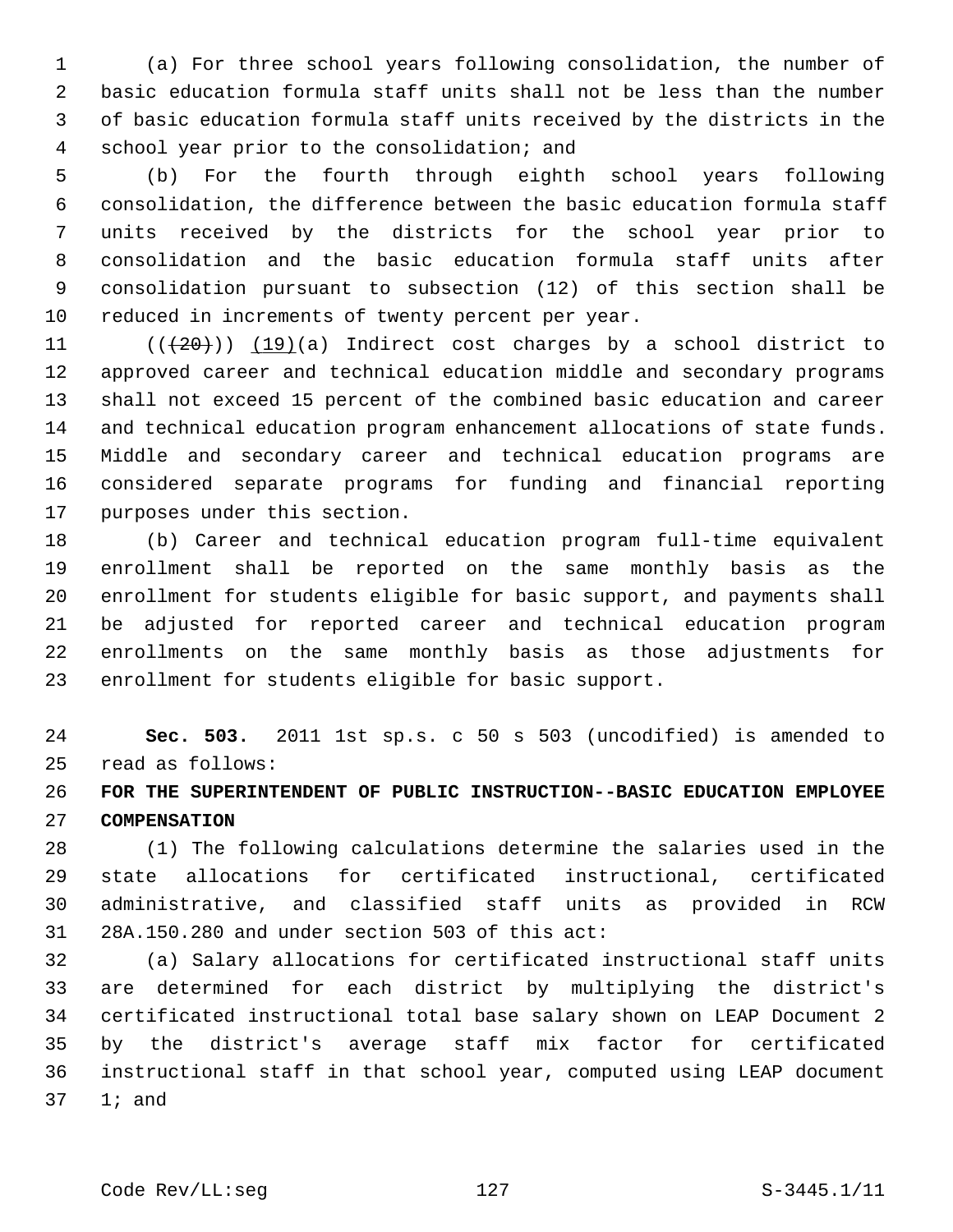1 (b) Salary allocations for certificated administrative staff units 2 and classified staff units for each district are determined based on 3 the district's certificated administrative and classified salary 4 allocation amounts shown on LEAP Document 2.

24 25

26

5 (2) For the purposes of this section:

 6 (a) "LEAP Document 1" means the staff mix factors for certificated 7 instructional staff according to education and years of experience, as 8 developed by the legislative evaluation and accountability program 9 committee on May 23, 2011, at 16:10 hours; and

10 (b) "LEAP Document 2" means the school year salary allocations for 11 certificated administrative staff and classified staff and derived and 12 total base salaries for certificated instructional staff as developed 13 by the legislative evaluation and accountability program committee on 14 May 23, 2011, at 16:10 hours.

15 (3) Incremental fringe benefit factors are applied to salary 16 adjustments at a rate of ((15.85)) 15.69 percent for school year 17 2011-12 and ((15.86)) 15.69 percent for school year 2012-13 for 18 certificated instructional and certificated administrative staff and 19 ((15.36)) 15.23 percent for school year 2011-12 and ((15.38)) 15.23 20 percent for the 2012-13 school year for classified staff.

21 (4)(a) Pursuant to RCW 28A.150.410, the following state-wide salary 22 allocation schedules for certificated instructional staff are 23 established for basic education salary allocations:

# Table Of Total Base Salaries For Certificated Instructional Staff For School Year 2011-12

| 27 | Years          |           |         |         |         |         |          |        |         | $MA+90$   |
|----|----------------|-----------|---------|---------|---------|---------|----------|--------|---------|-----------|
| 28 | of             |           |         |         |         |         |          |        |         | <b>OR</b> |
| 29 | Service        | <b>BA</b> | $BA+15$ | $BA+30$ | $BA+45$ | $BA+90$ | $BA+135$ | MA     | $MA+45$ | Ph.D.     |
| 30 | $\mathbf{0}$   | 33,401    | 34,303  | 35,238  | 36,175  | 39,180  | 41,116   | 40,045 | 43,051  | 44,989    |
| 31 | T              | 33,851    | 34,765  | 35,712  | 36,690  | 39,727  | 41,652   | 40,490 | 43,527  | 45,452    |
| 32 | 2              | 34,279    | 35,202  | 36,159  | 37,212  | 40,241  | 42,186   | 40,938 | 43,966  | 45,912    |
| 33 | 3              | 34,720    | 35,653  | 36,620  | 37,706  | 40,729  | 42,722   | 41,363 | 44,384  | 46,377    |
| 34 | $\overline{4}$ | 35,153    | 36,127  | 37,099  | 38,224  | 41,264  | 43,271   | 41,808 | 44.849  | 46,857    |
| 35 | 5              | 35,600    | 36,578  | 37,561  | 38,748  | 41,777  | 43,824   | 42,261 | 45,291  | 47,339    |
| 36 | 6              | 36,060    | 37,017  | 38,032  | 39,279  | 42,293  | 44,352   | 42,725 | 45,740  | 47,797    |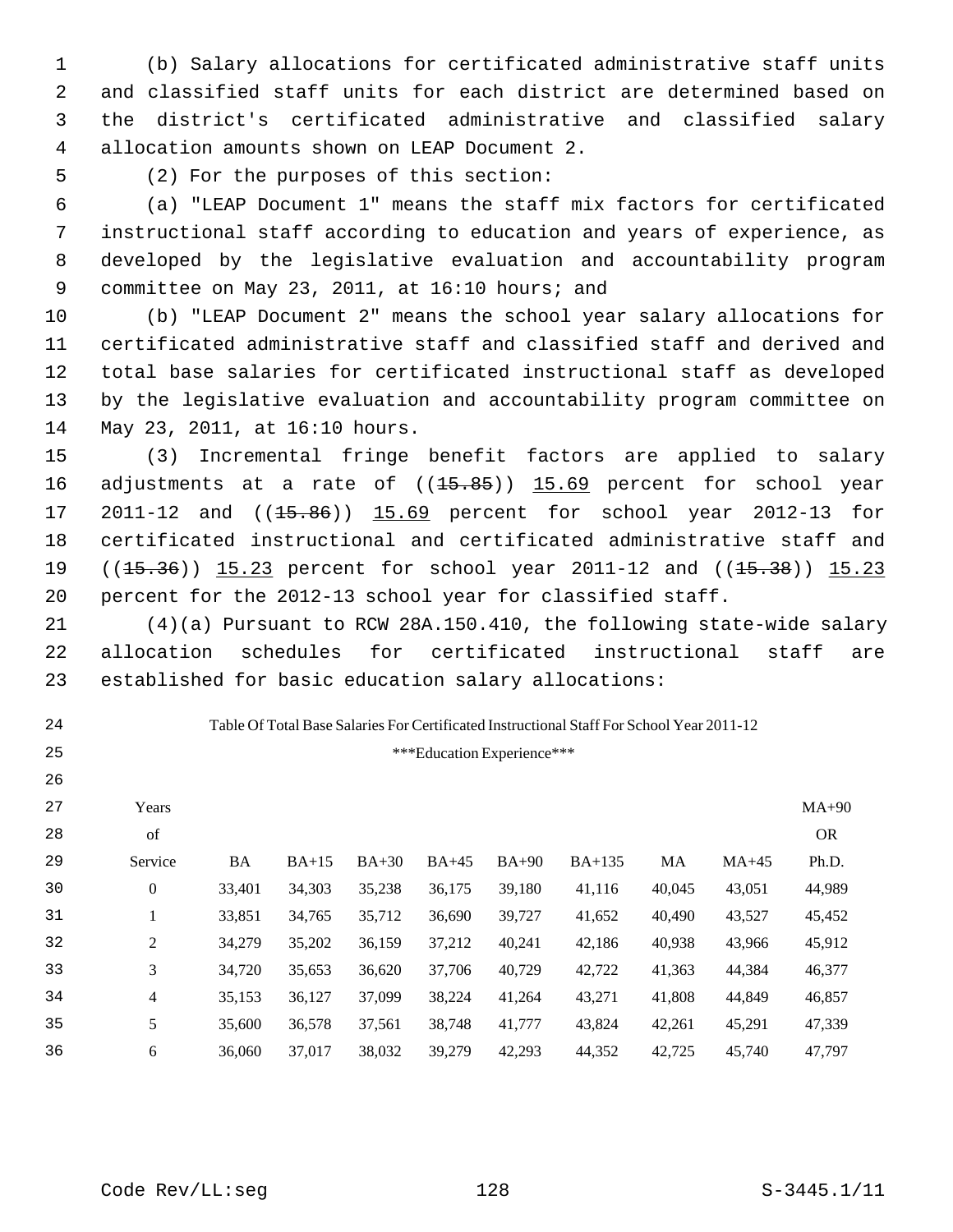| 1    | $\boldsymbol{7}$ | 36,868    | 37,839  | 38,868  | 40,182  | 43,241                     | 45,356                                                                                    | 43,594   | 46,652  | 48,768    |
|------|------------------|-----------|---------|---------|---------|----------------------------|-------------------------------------------------------------------------------------------|----------|---------|-----------|
| 2    | $\,8\,$          | 38,050    | 39,074  | 40,127  | 41,550  | 44,651                     | 46,844                                                                                    | 44,961   | 48,063  | 50,254    |
| 3    | $\overline{9}$   |           | 40,353  | 41,459  | 42,933  | 46,106                     | 48,373                                                                                    | 46,343   | 49,518  | 51,785    |
| 4    | 10               |           |         | 42,806  | 44,387  | 47,602                     | 49,945                                                                                    | 47,798   | 51,014  | 53,356    |
| 5    | 11               |           |         |         | 45,883  | 49,169                     | 51,558                                                                                    | 49,295   | 52,581  | 54,969    |
| 6    | 12               |           |         |         | 47,332  | 50,777                     | 53,238                                                                                    | 50,850   | 54,188  | 56,650    |
| 7    | 13               |           |         |         |         | 52,425                     | 54,959                                                                                    | 52,460   | 55,836  | 58,370    |
| 8    | 14               |           |         |         |         | 54,081                     | 56,745                                                                                    | 54,117   | 57,600  | 60,157    |
| 9    | 15               |           |         |         |         | 55,488                     | 58,221                                                                                    | 55,523   | 59,098  | 61,721    |
| 10   | 16 or more       |           |         |         |         | 56,597                     | 59,385                                                                                    | 56,634   | 60,279  | 62,955    |
| 11   |                  |           |         |         |         |                            |                                                                                           |          |         |           |
| 12   |                  |           |         |         |         |                            | Table Of Total Base Salaries For Certificated Instructional Staff For School Year 2012-13 |          |         |           |
| 13   |                  |           |         |         |         | ***Education Experience*** |                                                                                           |          |         |           |
| 14   |                  |           |         |         |         |                            |                                                                                           |          |         |           |
| $15$ | Years            |           |         |         |         |                            |                                                                                           |          |         | $MA+90$   |
| 16   | of               |           |         |         |         |                            |                                                                                           |          |         | <b>OR</b> |
| 17   | Service          | <b>BA</b> | $BA+15$ | $BA+30$ | $BA+45$ | $BA+90$                    | BA+135                                                                                    | $\rm MA$ | $MA+45$ | Ph.D.     |
| 18   | $\boldsymbol{0}$ | 33,401    | 34,303  | 35,238  | 36,175  | 39,180                     | 41,116                                                                                    | 40,045   | 43,051  | 44,989    |
| 19   | $\mathbf{1}$     | 33,851    | 34,765  | 35,712  | 36,690  | 39,727                     | 41,652                                                                                    | 40,490   | 43,527  | 45,452    |
| 20   | $\sqrt{2}$       | 34,279    | 35,202  | 36,159  | 37,212  | 40,241                     | 42,186                                                                                    | 40,938   | 43,966  | 45,912    |
| 21   | 3                | 34,720    | 35,653  | 36,620  | 37,706  | 40,729                     | 42,722                                                                                    | 41,363   | 44,384  | 46,377    |
| 22   | $\overline{4}$   | 35,153    | 36,127  | 37,099  | 38,224  | 41,264                     | 43,271                                                                                    | 41,808   | 44,849  | 46,857    |
| 23   | 5                | 35,600    | 36,578  | 37,561  | 38,748  | 41,777                     | 43,824                                                                                    | 42,261   | 45,291  | 47,339    |
| 24   | $\sqrt{6}$       | 36,060    | 37,017  | 38,032  | 39,279  | 42,293                     | 44,352                                                                                    | 42,725   | 45,740  | 47,797    |
| 25   | 7                | 36,868    | 37,839  | 38,868  | 40,182  | 43,241                     | 45,356                                                                                    | 43,594   | 46,652  | 48,768    |
| 26   | $\,8\,$          | 38,050    | 39,074  | 40,127  | 41,550  | 44,651                     | 46,844                                                                                    | 44,961   | 48,063  | 50,254    |
| 27   | $\overline{9}$   |           | 40,353  | 41,459  | 42,933  | 46,106                     | 48,373                                                                                    | 46,343   | 49,518  | 51,785    |
| 28   | 10               |           |         | 42,806  | 44,387  | 47,602                     | 49,945                                                                                    | 47,798   | 51,014  | 53,356    |
| 29   | 11               |           |         |         | 45,883  | 49,169                     | 51,558                                                                                    | 49,295   | 52,581  | 54,969    |
| 30   | 12               |           |         |         | 47,332  | 50,777                     | 53,238                                                                                    | 50,850   | 54,188  | 56,650    |
| 31   | 13               |           |         |         |         | 52,425                     | 54,959                                                                                    | 52,460   | 55,836  | 58,370    |
| 32   | 14               |           |         |         |         | 54,081                     | 56,745                                                                                    | 54,117   | 57,600  | 60,157    |
| 33   | 15               |           |         |         |         | 55,488                     | 58,221                                                                                    | 55,523   | 59,098  | 61,721    |
| 34   | 16 or more       |           |         |         |         | 56,597                     | 59,385                                                                                    | 56,634   | 60,279  | 62,955    |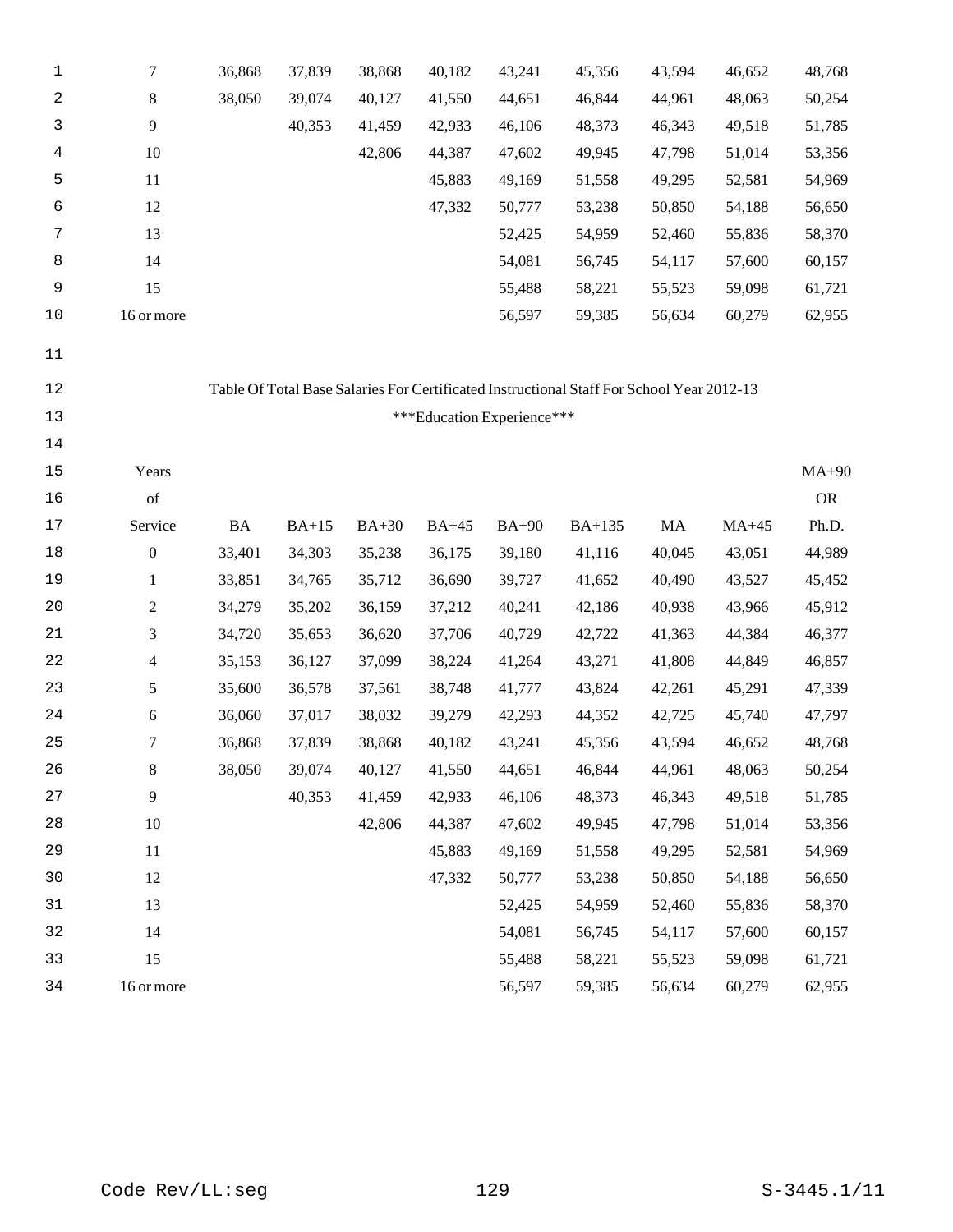1 (b) As used in this subsection, the column headings "BA+(N)" refer 2 to the number of credits earned since receiving the baccalaureate 3 degree.

 4 (c) For credits earned after the baccalaureate degree but before 5 the masters degree, any credits in excess of forty-five credits may be 6 counted after the masters degree. Thus, as used in this subsection, 7 the column headings "MA+(N)" refer to the total of:

8 (i) Credits earned since receiving the masters degree; and

 9 (ii) Any credits in excess of forty-five credits that were earned 10 after the baccalaureate degree but before the masters degree.

11 (5) For the purposes of this section:

12 (a) "BA" means a baccalaureate degree.

13 (b) "MA" means a masters degree.

14 (c) "PHD" means a doctorate degree.

15 (d) "Years of service" shall be calculated under the same rules 16 adopted by the superintendent of public instruction.

17 (e) "Credits" means college quarter hour credits and equivalent 18 in-service credits computed in accordance with RCW 28A.415.020 and 19 28A.415.023.

20 (6) No more than ninety college quarter-hour credits received by 21 any employee after the baccalaureate degree may be used to determine 22 compensation allocations under the state salary allocation schedule and 23 LEAP documents referenced in this part V, or any replacement schedules 24 and documents, unless:

25 (a) The employee has a masters degree; or

26 (b) The credits were used in generating state salary allocations 27 before January 1, 1992.

28 (7) The salary allocation schedules established in this section are 29 for allocation purposes only except as provided in RCW 28A.400.200(2).

30 **Sec. 504.** 2011 1st sp.s. c 50 s 504 (uncodified) is amended to 31 read as follows:

32 **FOR THE SUPERINTENDENT OF PUBLIC INSTRUCTION--FOR SCHOOL EMPLOYEE** 33 **COMPENSATION ADJUSTMENTS**

34 General Fund--Federal Appropriation . . . . . . . . . . . . . . . \$2,000

35 The appropriation in this section is subject to the following 36 conditions and limitations: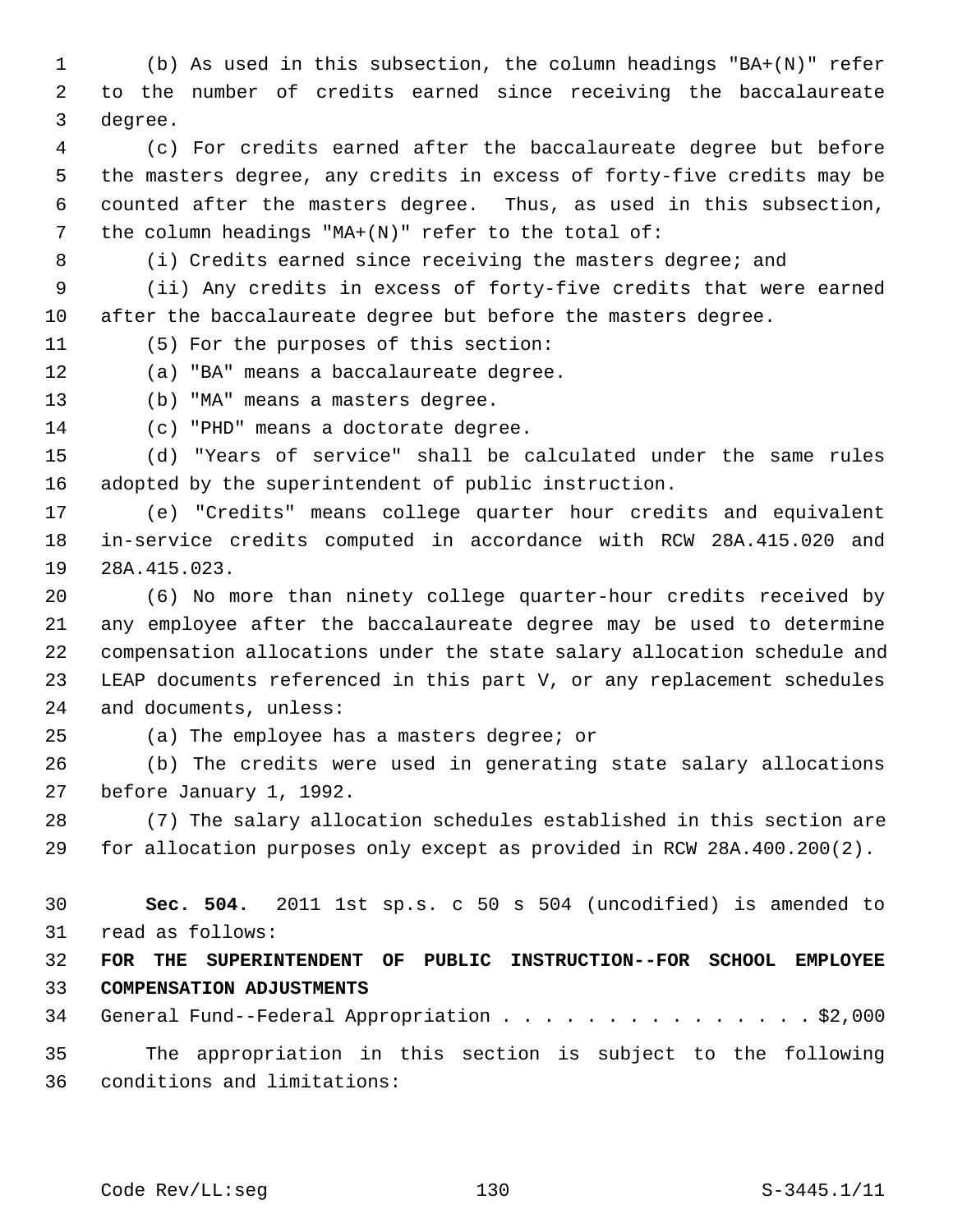1 (1)(a) Additional salary adjustments as necessary to fund the base 2 salaries for certificated instructional staff as listed for each 3 district in LEAP Document 2, defined in section 504(2)(b) of this act. 4 Allocations for these salary adjustments shall be provided to all 5 districts that are not grandfathered to receive salary allocations 6 above the statewide salary allocation schedule, and to certain 7 grandfathered districts to the extent necessary to ensure that salary 8 allocations for districts that are currently grandfathered do not fall 9 below the statewide salary allocation schedule.

10 (b) Additional salary adjustments to certain districts as necessary 11 to fund the per full-time-equivalent salary allocations for 12 certificated administrative staff as listed for each district in LEAP 13 Document 2, defined in section 504(2)(b) of this act.

14 (c) Additional salary adjustments to certain districts as necessary 15 to fund the per full-time-equivalent salary allocations for classified 16 staff as listed for each district in LEAP Document 2, defined in 17 section 504(2)(b) of this act.

18 (d) The appropriations in this subsection (1) include associated 19 incremental fringe benefit allocations at ((<del>15.85</del>)) 15.69 percent for 20 the 2011-12 school year and  $((15.86))$  15.69 percent for the 2012-13 21 school year for certificated instructional and certificated 22 administrative staff and  $((15.36))$  15.23 percent for the 2011-12 school 23 year and  $((15.38))$   $15.23$  percent for the 2012-13 school year for 24 classified staff.

25 (e) The appropriations in this section include the increased or 26 decreased portion of salaries and incremental fringe benefits for all 27 relevant state-funded school programs in part V of this act. Changes 28 for general apportionment (basic education) are based on the salary 29 allocation schedules and methodology in sections 503 and 504 of this 30 act. Changes for special education result from changes in each 31 district's basic education allocation per student. Changes for 32 educational service districts and institutional education programs are 33 determined by the superintendent of public instruction using the 34 methodology for general apportionment salaries and benefits in sections 35 503 and 504 of this act.

36 (f) The appropriations in this section include no salary 37 adjustments for substitute teachers.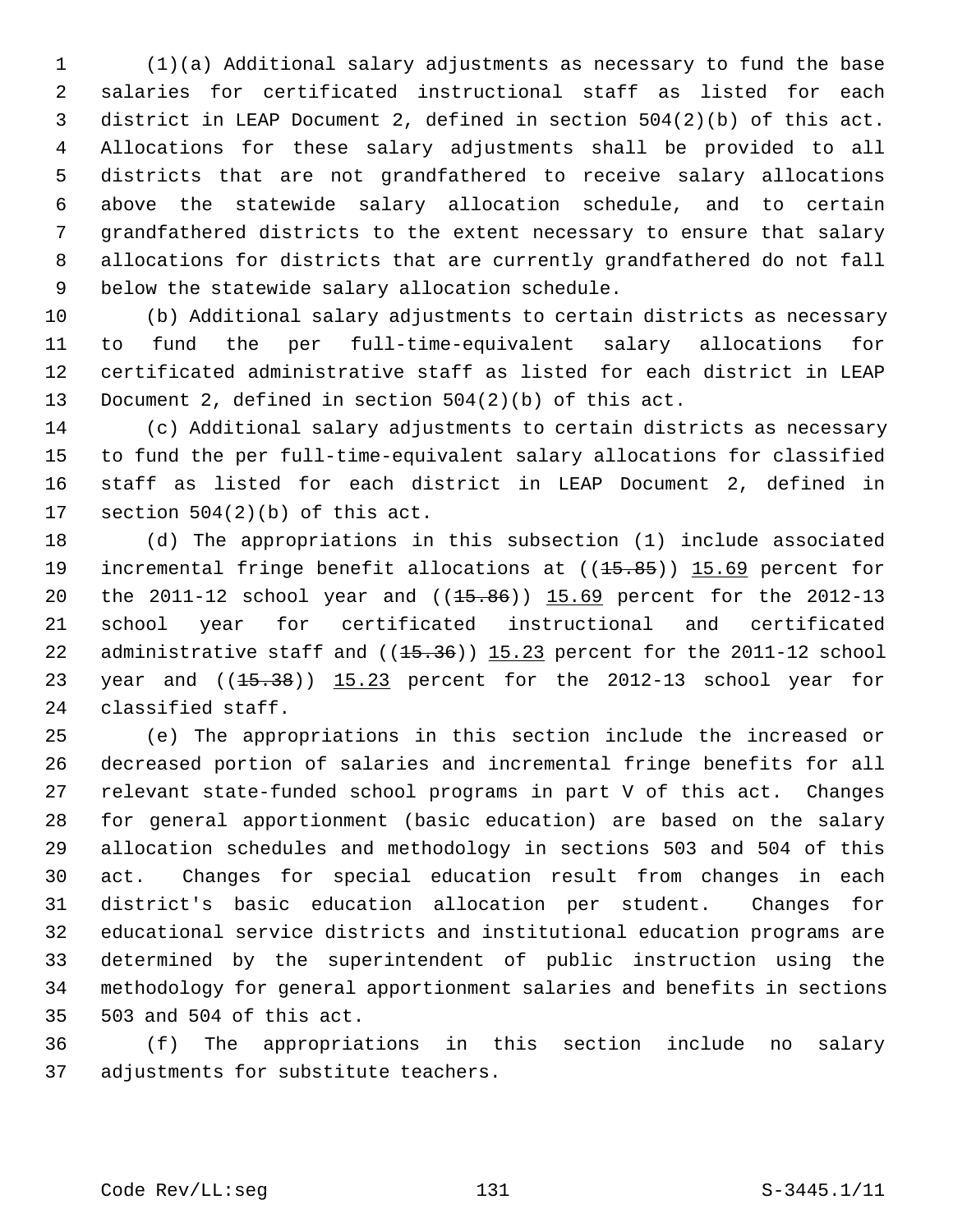1 (2) The maintenance rate for insurance benefit allocations is 2 \$768.00 per month for the 2011-12 and 2012-13 school years. The 3 appropriations in this section reflect the incremental change in cost 4 of allocating rates of \$768.00 per month for the 2011-12 school year 5 and \$768.00 per month for the 2012-13 school year.

 6 (3) The rates specified in this section are subject to revision 7 each year by the legislature.

 8 **Sec. 505.** 2011 1st sp.s. c 50 s 505 (uncodified) is amended to 9 read as follows:

10 **FOR THE SUPERINTENDENT OF PUBLIC INSTRUCTION--FOR PUPIL TRANSPORTATION** 11 General Fund--State Appropriation (FY 2012) . . . . . ((\$323,759,000))  $12$  \$322,033,000 13 General Fund--State Appropriation (FY 2013) . . . . . ((\$326,054,000))  $14$  \$273,380,000 15 TOTAL APPROPRIATION . . . . . . . . . . . . . . ((\$649,813,000)) 16 \$595,413,000

17 The appropriations in this section are subject to the following 18 conditions and limitations:

19 (1) Each general fund fiscal year appropriation includes such funds 20 as are necessary to complete the school year ending in the fiscal year 21 and for prior fiscal year adjustments.

22 (2)(a) For the 2011-12 and 2012-13 school years, the superintendent 23 shall allocate funding to school district programs for the 24 transportation of students as provided in RCW 28A.160.192.

25 (b) From July 1, 2011 to August 31, 2011, the superintendent shall 26 allocate funding to school districts programs for the transportation of 27 students as provided in section 505, chapter 564, Laws of 2009, as 28 amended through section 1404 of this act.

29 (3) Any amounts appropriated for maintenance level funding for 30 pupil transportation that exceed actual maintenance level expenditures 31 as calculated under the funding formula that takes effect September 1, 32 2011, shall be distributed to districts according to RCW 33 28A.160.192(2)(b).

34 (4) A maximum of \$892,000 of this fiscal year 2012 appropriation 35 and a maximum of \$892,000 of the fiscal year 2013 appropriation may be 36 expended for regional transportation coordinators and related 37 activities. The transportation coordinators shall ensure that data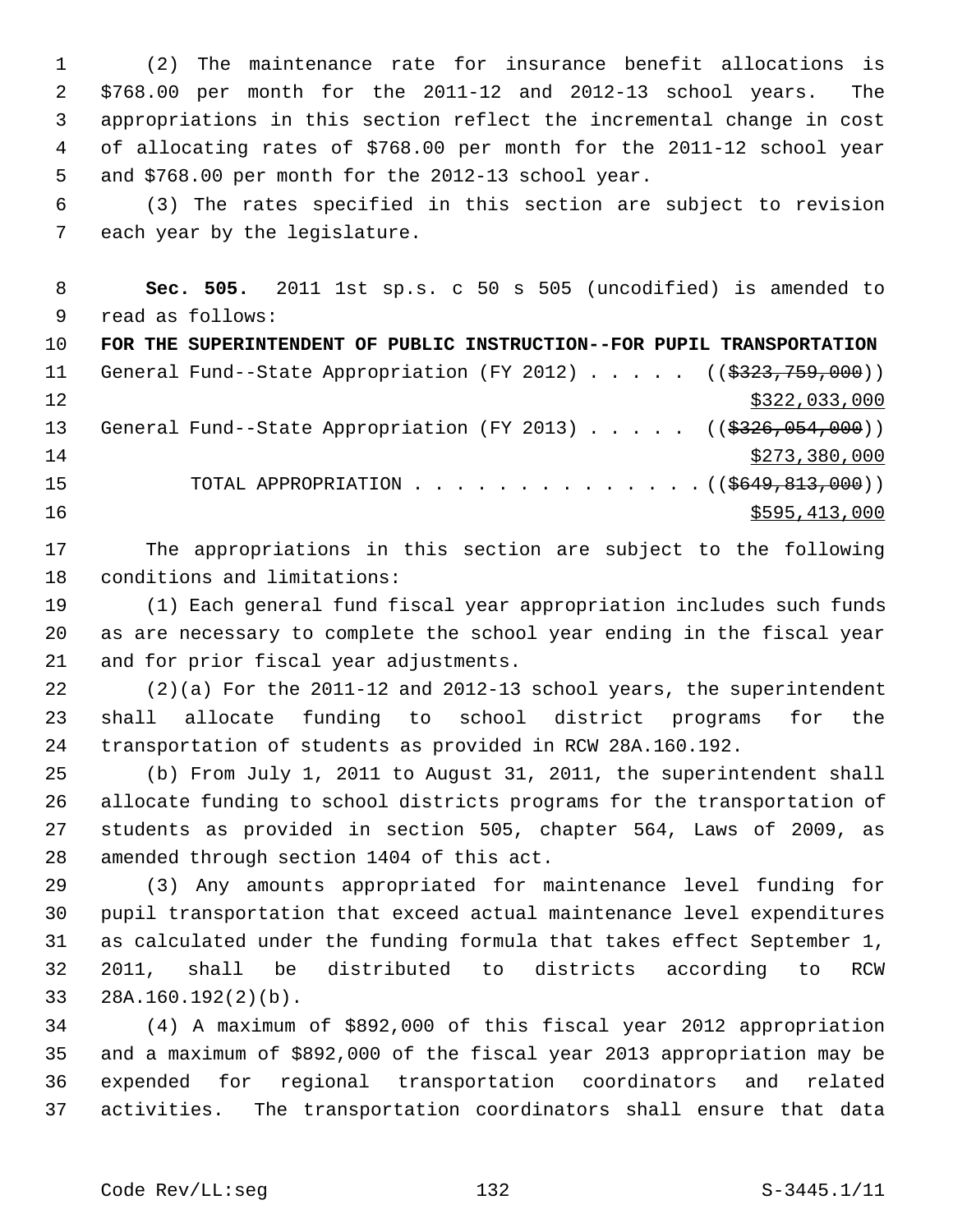1 submitted by school districts for state transportation funding shall, 2 to the greatest extent practical, reflect the actual transportation 3 activity of each district.

 4 (5) The office of the superintendent of public instruction shall 5 provide reimbursement funding to a school district for school bus 6 purchases only after the superintendent of public instruction 7 determines that the school bus was purchased from the list established 8 pursuant to RCW 28A.160.195(2) or a comparable competitive bid process 9 based on the lowest price quote based on similar bus categories to 10 those used to establish the list pursuant to RCW 28A.160.195.

11 (6) The superintendent of public instruction shall base 12 depreciation payments for school district buses on the pre-sales tax 13 five-year average of lowest bids in the appropriate category of bus. 14 In the final year on the depreciation schedule, the depreciation 15 payment shall be based on the lowest bid in the appropriate bus 16 category for that school year.

17 (7) Funding levels in this section reflect waivers granted by the 18 state board of education for four-day school weeks as allowed under RCW 19 28A.305.141.

20 (8) Starting with the 2012-13 school year, the office of the 21 superintendent of public instruction shall disburse payments for bus 22 depreciation in August.

23 **Sec. 506.** 2011 1st sp.s. c 50 s 506 (uncodified) is amended to 24 read as follows:

25 **FOR THE SUPERINTENDENT OF PUBLIC INSTRUCTION--FOR SCHOOL FOOD SERVICE** 26 **PROGRAMS**

| 27 | General Fund--State Appropriation (FY 2012) \$7,111,000          |
|----|------------------------------------------------------------------|
| 28 | General Fund--State Appropriation (FY 2013) \$7,111,000          |
| 29 | General Fund--Federal Appropriation $($ $($ $\frac{2437}{1000})$ |
| 30 | \$436,400,000                                                    |
| 31 | TOTAL APPROPRIATION $\ldots$ , ( $(\frac{2452}{210}, 000)$ )     |
| 32 | \$450,622,000                                                    |
|    |                                                                  |

33 The appropriations in this section are subject to the following 34 conditions and limitations:

35 (1) \$7,111,000 of the general fund--state appropriation for fiscal 36 year 2012 and \$7,111,000 of the general fund--state appropriation for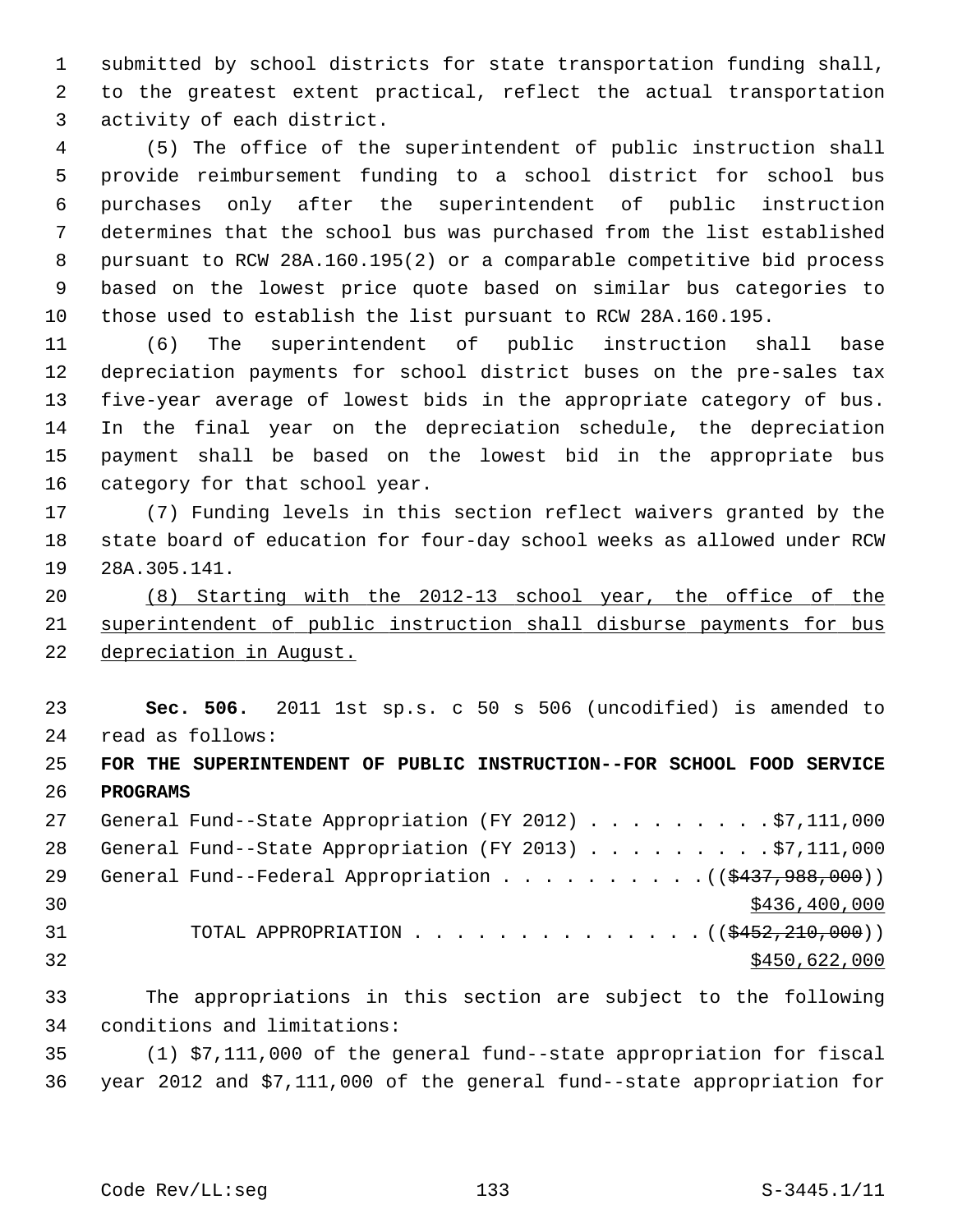1 fiscal year 2013 are provided solely for state matching money for 2 federal child nutrition programs, and may support the meals for kids 3 program through the following allowable uses:

 4 (a) Elimination of breakfast copays for eligible public school 5 students and lunch copays for eligible public school students in grades 6 kindergarten through third grade who are eligible for reduced price 7 lunch;

 8 (b) Assistance to school districts and authorized public and 9 private nonprofit organizations for supporting summer food service 10 programs, and initiating new summer food service programs in low-income 11 areas;

12 (c) Reimbursements to school districts for school breakfasts served 13 to students eligible for free and reduced price lunch, pursuant to 14 chapter 287, Laws of 2005; and

15 (d) Assistance to school districts in initiating and expanding 16 school breakfast programs.

17 The office of the superintendent of public instruction shall report 18 annually to the fiscal committees of the legislature on annual 19 expenditures in (a), (b), and (c) of this subsection.

20 **Sec. 507.** 2011 1st sp.s. c 50 s 507 (uncodified) is amended to 21 read as follows:

22 **FOR THE SUPERINTENDENT OF PUBLIC INSTRUCTION--FOR SPECIAL EDUCATION** 23 **PROGRAMS**

| 24 | General Fund--State Appropriation (FY 2012) $($ $($ \$659,950,000))    |
|----|------------------------------------------------------------------------|
| 25 | \$653,904,000                                                          |
| 26 | General Fund--State Appropriation (FY 2013) ( $(\frac{2689}{1000})$ )  |
| 27 | \$694,237,000                                                          |
| 28 | General Fund--Federal Appropriation $($ $($ $\frac{2691,796,000}{1})$  |
| 29 | \$486,936,000                                                          |
| 30 | Education Legacy Trust Account--State Appropriation $\ldots$ \$756,000 |
| 31 | TOTAL APPROPRIATION $($ $($ $\frac{2}{7}$ , $041$ , $982$ , $000)$ )   |
| 32 | \$1,835,833,000                                                        |

33 The appropriations in this section are subject to the following 34 conditions and limitations:

35 (1) Funding for special education programs is provided on an excess 36 cost basis, pursuant to RCW 28A.150.390. School districts shall ensure 37 that special education students as a class receive their full share of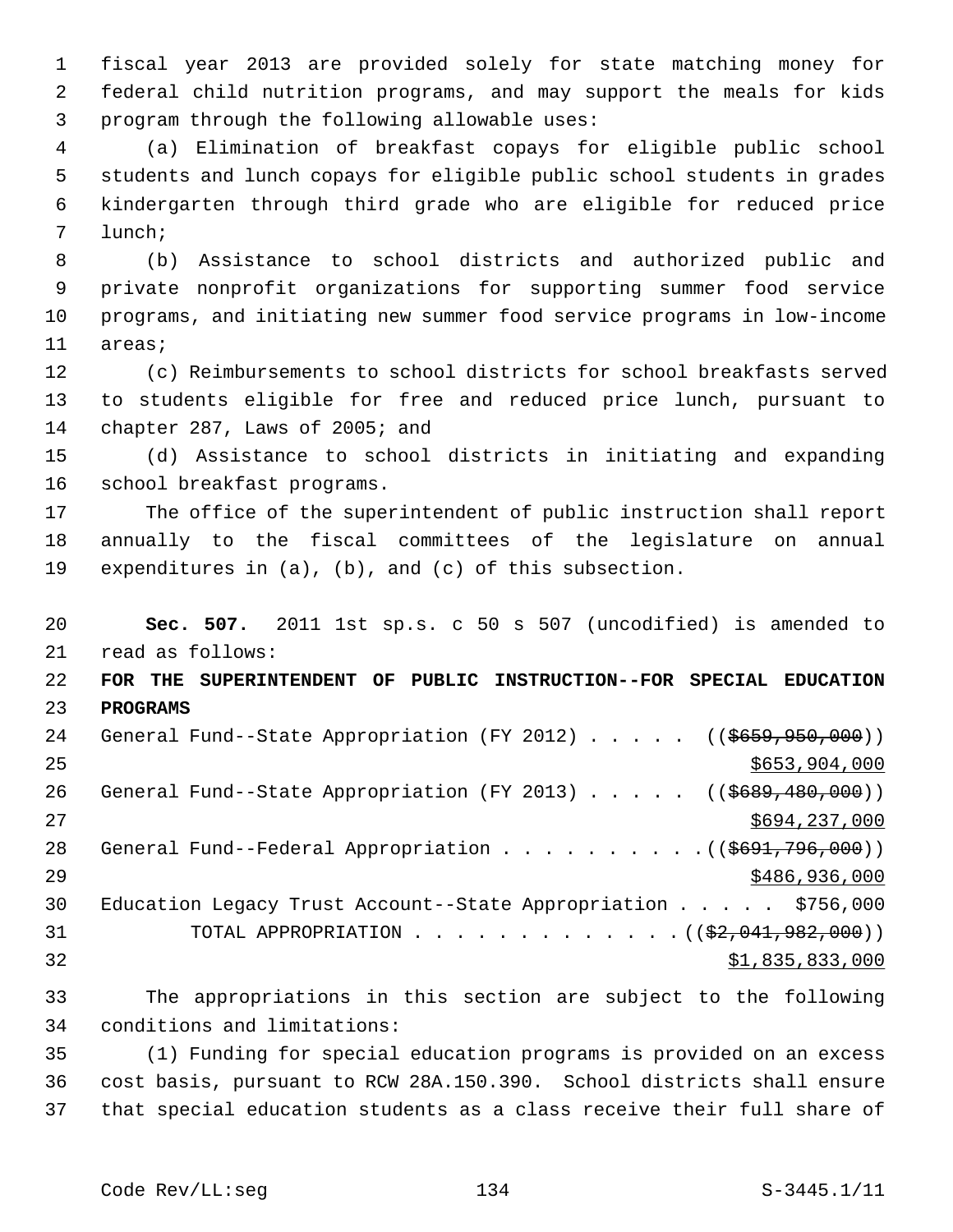1 the general apportionment allocation accruing through sections 502 and 2 504 of this act. To the extent a school district cannot provide an 3 appropriate education for special education students under chapter 4 28A.155 RCW through the general apportionment allocation, it shall 5 provide services through the special education excess cost allocation 6 funded in this section.

7 (2)(a) The superintendent of public instruction shall ensure that:

8 (i) Special education students are basic education students first;

 9 (ii) As a class, special education students are entitled to the 10 full basic education allocation; and

11 (iii) Special education students are basic education students for 12 the entire school day.

13 (b) The superintendent of public instruction shall continue to 14 implement the full cost method of excess cost accounting, as designed 15 by the committee and recommended by the superintendent, pursuant to 16 section 501(1)(k), chapter 372, Laws of 2006.

17 (c) Beginning with the 2010-11 school year award cycle, the office 18 of the superintendent of public instruction shall make award 19 determinations for state safety net funding in August of each school 20 year. Determinations on school district eligibility for state safety 21 net awards shall be based on analysis of actual expenditure data from 22 the current school year.

23 (3) Each fiscal year appropriation includes such funds as are 24 necessary to complete the school year ending in the fiscal year and for 25 prior fiscal year adjustments.

26 (4)(a) For the 2011-12 and 2012-13 school years, the superintendent 27 shall allocate funding to school district programs for special 28 education students as provided in RCW 28A.150.390.

29 (b) From July 1, 2011 to August 31, 2011, the superintendent shall 30 allocate funding to school district programs for special education 31 students as provided in section 507, chapter 564, Laws of 2009, as 32 amended through section 1406 of this act.

33 (5) The following applies throughout this section: The definitions 34 for enrollment and enrollment percent are as specified in RCW 35 28A.150.390(3). Each district's general fund--state funded special 36 education enrollment shall be the lesser of the district's actual 37 enrollment percent or 12.7 percent.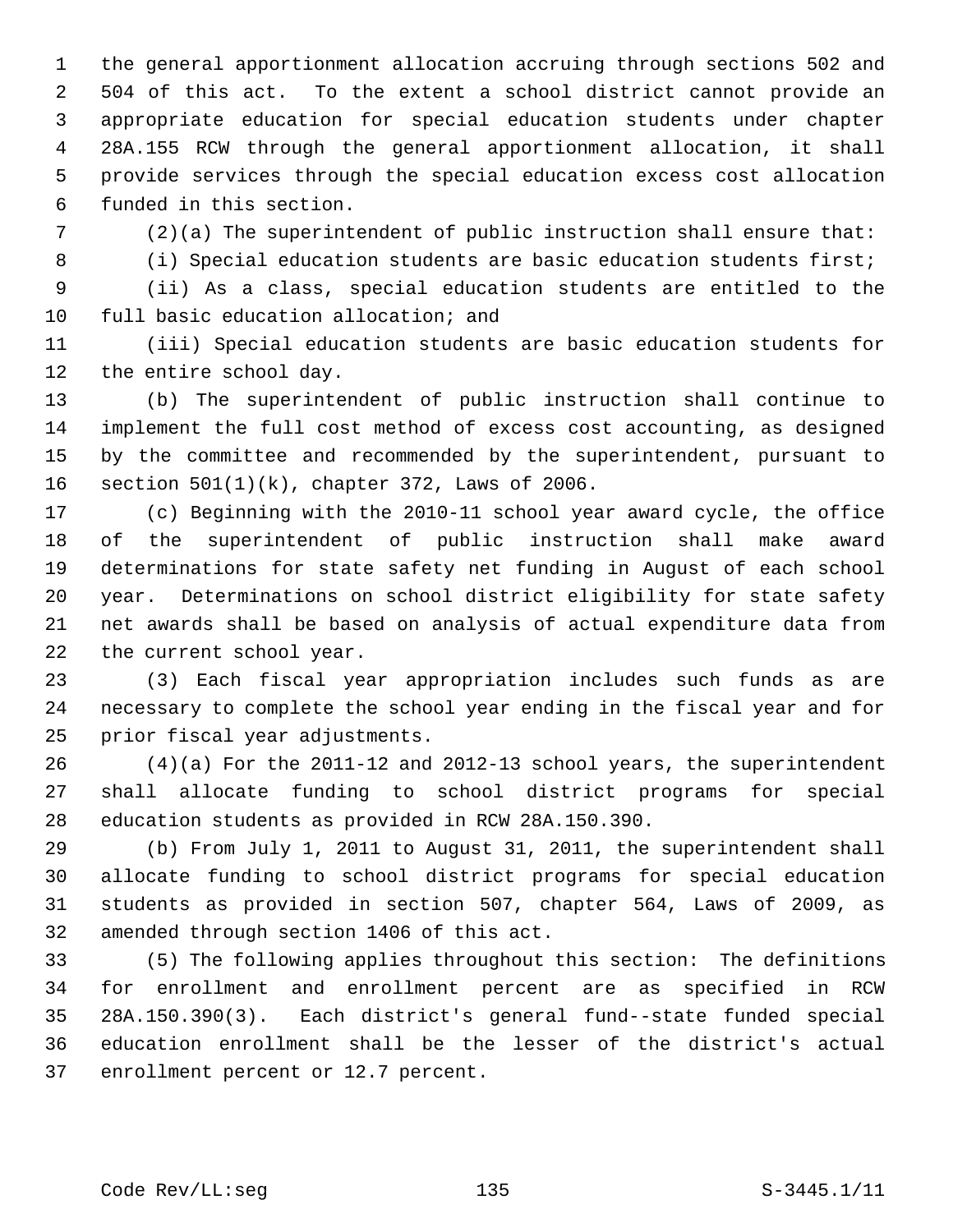1 (6) At the request of any interdistrict cooperative of at least 15 2 districts in which all excess cost services for special education 3 students of the districts are provided by the cooperative, the maximum 4 enrollment percent shall be calculated in accordance with RCW 5 28A.150.390(3) (c) and (d), and shall be calculated in the aggregate 6 rather than individual district units. For purposes of this 7 subsection, the average basic education allocation per full-time 8 equivalent student shall be calculated in the aggregate rather than 9 individual district units.

10 (7) ((\$16,404,000)) \$8,914,000 of the general fund--state 11 appropriation for fiscal year 2012, ((\$30,807,000)) \$34,200,000 of the 12 general fund--state appropriation for fiscal year 2013, and \$29,574,000 13 of the general fund--federal appropriation are provided solely for 14 safety net awards for districts with demonstrated needs for special 15 education funding beyond the amounts provided in subsection (4) of this 16 section. If the federal safety net awards based on the federal 17 eligibility threshold exceed the federal appropriation in this 18 subsection (7) in any fiscal year, the superintendent shall expend all 19 available federal discretionary funds necessary to meet this need. At 20 the conclusion of each school year, the superintendent shall recover 21 safety net funds that were distributed prospectively but for which 22 districts were not subsequently eligible.

23 (a) For the 2011-12 and 2012-13 school years, safety net funds 24 shall be awarded by the state safety net oversight committee as 25 provided in section 109(1) chapter 548, Laws of 2009 (ESHB 2261).

26 (b) From July 1, 2011 to August 31, 2011, the superintendent shall 27 operate the safety net oversight committee and shall award safety net 28 funds as provided in section 507, chapter 564, Laws of 2009, as amended 29 through section 1406 of this act.

30 (8) A maximum of \$678,000 may be expended from the general fund-- 31 state appropriations to fund 5.43 full-time equivalent teachers and 2.1 32 full-time equivalent aides at children's orthopedic hospital and 33 medical center. This amount is in lieu of money provided through the 34 home and hospital allocation and the special education program.

35 (9) The superintendent shall maintain the percentage of federal 36 flow-through to school districts at 85 percent. In addition to other 37 purposes, school districts may use increased federal funds for high-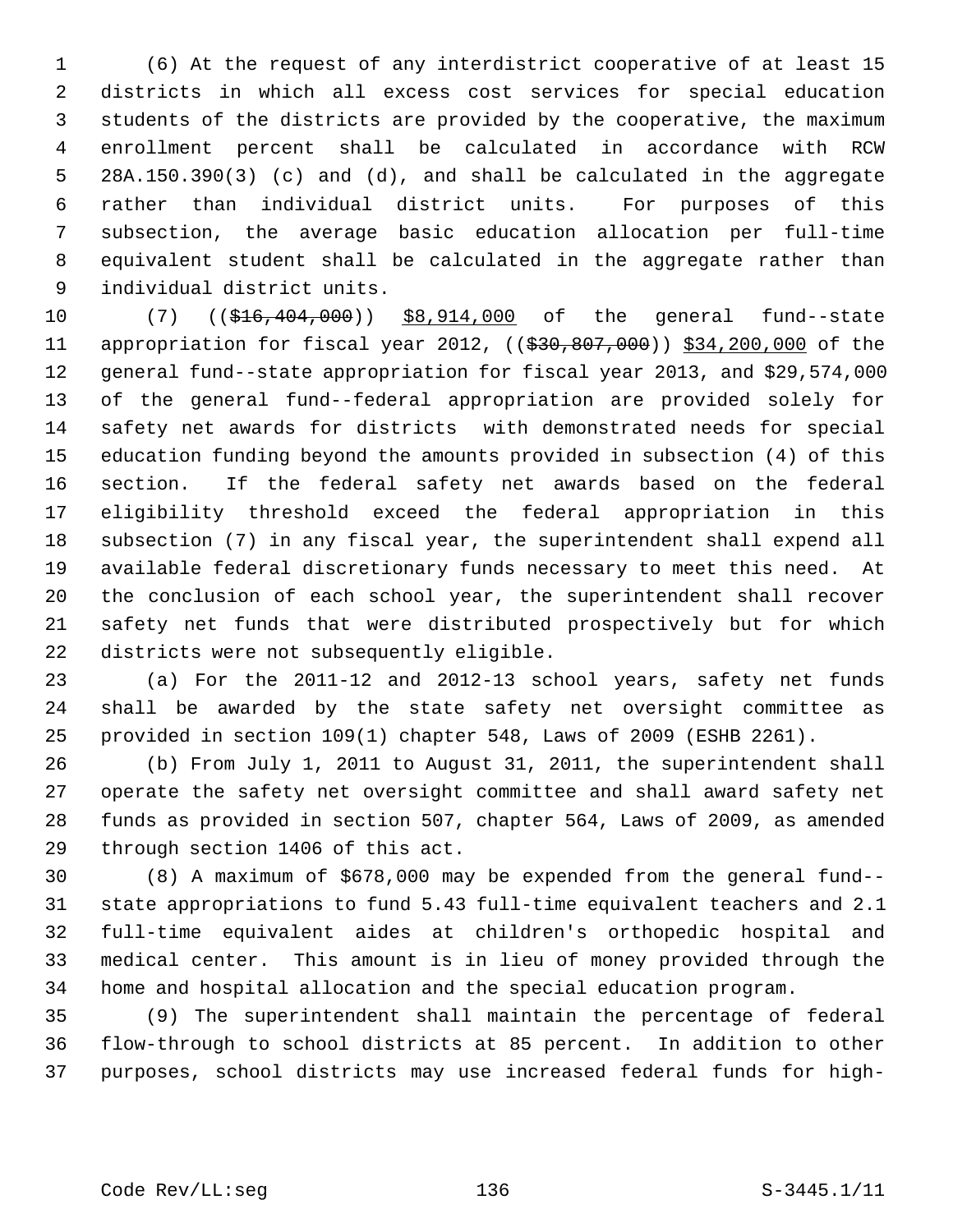1 cost students, for purchasing regional special education services from 2 educational service districts, and for staff development activities 3 particularly relating to inclusion issues.

 4 (10) A school district may carry over from one year to the next 5 year up to 10 percent of the general fund--state funds allocated under 6 this program; however, carryover funds shall be expended in the special 7 education program.

 8 (11) \$251,000 of the general fund--state appropriation for fiscal 9 year 2012 and \$251,000 of the general fund--state appropriation for 10 fiscal year 2013 are provided solely for two additional full-time 11 equivalent staff to support the work of the safety net committee and to 12 provide training and support to districts applying for safety net 13 awards.

14 (12) \$50,000 of the general fund--state appropriation for fiscal 15 year 2012, \$50,000 of the general fund--state appropriation for fiscal 16 year 2013, and \$100,000 of the general fund--federal appropriation 17 shall be expended to support a special education ombudsman program 18 within the office of superintendent of public instruction.

19 **Sec. 508.** 2011 1st sp.s. c 50 s 508 (uncodified) is amended to 20 read as follows:

21 **FOR THE SUPERINTENDENT OF PUBLIC INSTRUCTION--FOR EDUCATIONAL SERVICE** 22 **DISTRICTS**

23 General Fund--State Appropriation (FY 2012) . . . . . . . ((\$7,898,000)) 24 \$7,889,000 25 General Fund--State Appropriation (FY 2013) . . . . . . .((\$7,917,000))  $26$   $\frac{$7,904,000}{ }$ 27 TOTAL APPROPRIATION . . . . . . . . . . . . . . ((\$15,815,000)) 28 \$15,793,000

29 The appropriations in this section are subject to the following 30 conditions and limitations:

31 (1) The educational service districts shall continue to furnish 32 financial services required by the superintendent of public instruction 33 and RCW 28A.310.190 (3) and (4).

34 (2) Funding within this section is provided for regional 35 professional development related to mathematics and science curriculum 36 and instructional strategies. Funding shall be distributed among the 37 educational service districts in the same proportion as distributions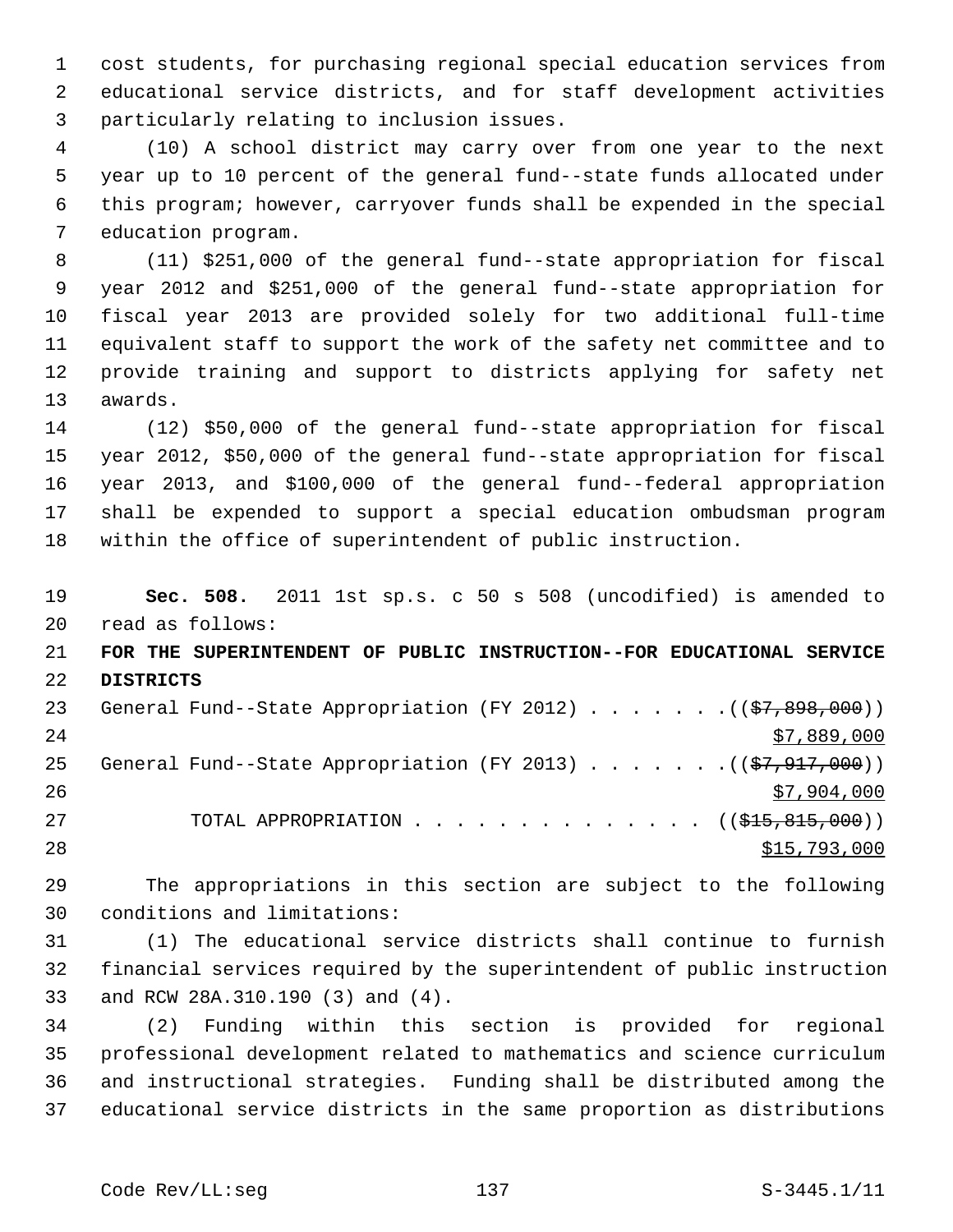1 in the 2007-2009 biennium. Each educational service district shall use 2 this funding solely for salary and benefits for a certificated 3 instructional staff with expertise in the appropriate subject matter 4 and in professional development delivery, and for travel, materials, 5 and other expenditures related to providing regional professional 6 development support.

 7 (3) The educational service districts, at the request of the state 8 board of education pursuant to RCW 28A.310.010 and 28A.310.340, may 9 receive and screen applications for school accreditation, conduct 10 school accreditation site visits pursuant to state board of education 11 rules, and submit to the state board of education post-site visit 12 recommendations for school accreditation. The educational service 13 districts may assess a cooperative service fee to recover actual plus 14 reasonable indirect costs for the purposes of this subsection.

15 **Sec. 509.** 2011 1st sp.s. c 50 s 509 (uncodified) is amended to 16 read as follows: 17 **FOR THE SUPERINTENDENT OF PUBLIC INSTRUCTION--FOR LOCAL EFFORT** 18 **ASSISTANCE** 19 General Fund--State Appropriation (FY 2012) . . . . . ((\$303,337,000)) 20 \$300,761,000 21 General Fund--State Appropriation (FY 2013) . . . . . ((\$308,445,000)) 22 \$299,276,000 23 TOTAL APPROPRIATION . . . . . . . . . . . . . . ((<del>\$611,782,000</del>)) 24 \$600,037,000

 $^{25}_{26}$ The appropriations in this section are subject to the following 27 conditions and limitations: For purposes of RCW 84.52.0531, the 28 increase per full-time equivalent student is 3 percent from the 2010-11 29 school year to the 2011-12 school year and 5 percent from the 2011-12 30 school year to the 2012-13 school year.

31 **Sec. 510.** 2011 1st sp.s. c 50 s 510 (uncodified) is amended to 32 read as follows: 33 **FOR THE SUPERINTENDENT OF PUBLIC INSTRUCTION--FOR INSTITUTIONAL** 34 **EDUCATION PROGRAMS** 35 General Fund--State Appropriation (FY 2012) . . . . . . ((\$16,420,000))  $36$   $$17,507,000$ 37 General Fund--State Appropriation (FY 2013) . . . . . . ((\$16,190,000))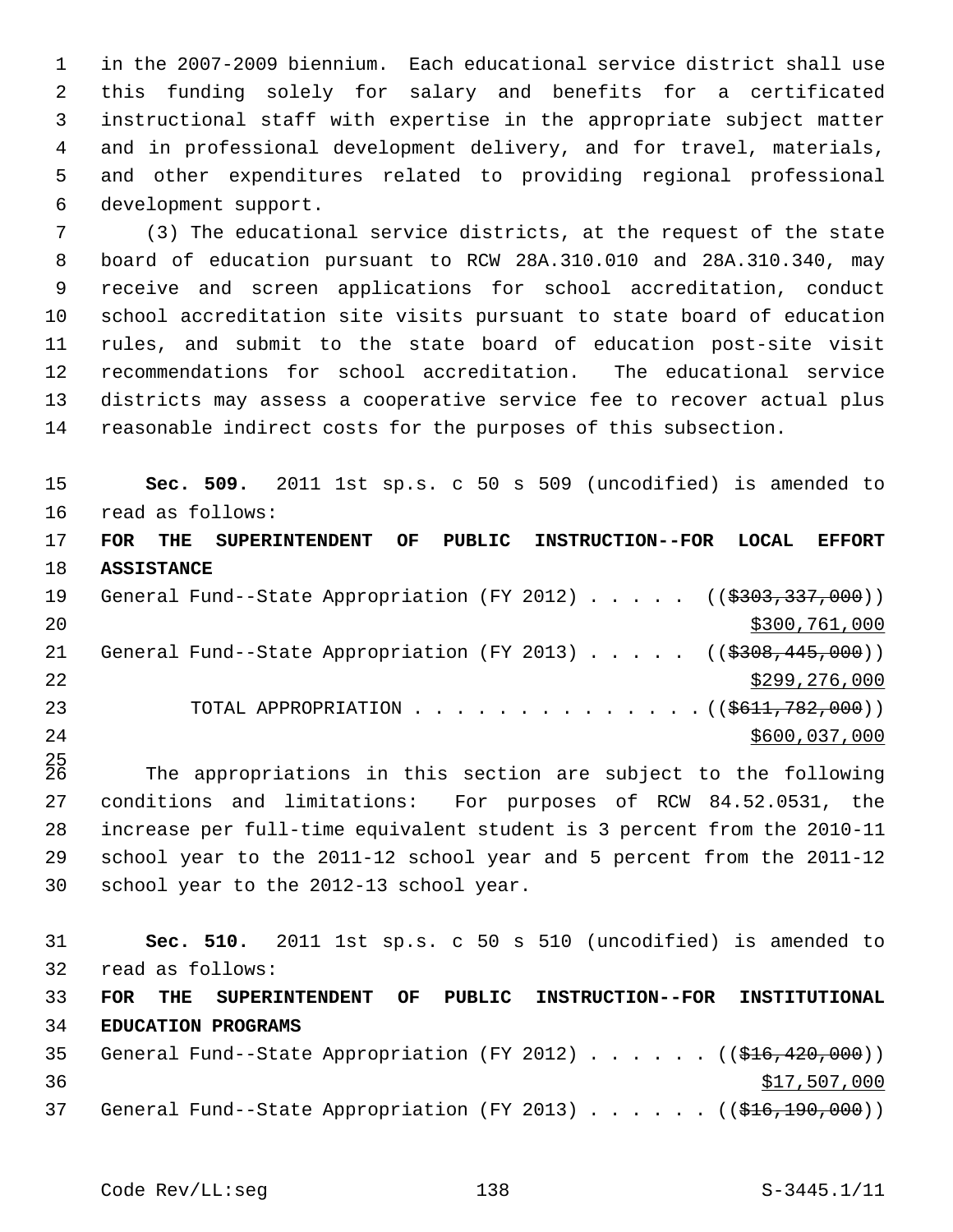2 TOTAL APPROPRIATION . . . . . . . . . . . . . ((<del>\$32,610,000</del>)) 3 \$34,476,000

 4 The appropriations in this section are subject to the following 5 conditions and limitations:

 6 (1) Each general fund--state fiscal year appropriation includes 7 such funds as are necessary to complete the school year ending in the 8 fiscal year and for prior fiscal year adjustments.

 9 (2) State funding provided under this section is based on salaries 10 and other expenditures for a 220-day school year. The superintendent 11 of public instruction shall monitor school district expenditure plans 12 for institutional education programs to ensure that districts plan for 13 a full-time summer program.

14 (3) State funding for each institutional education program shall be 15 based on the institution's annual average full-time equivalent student 16 enrollment. Staffing ratios for each category of institution shall 17 remain the same as those funded in the 1995-97 biennium.

18 (4) The funded staffing ratios for education programs for juveniles 19 age 18 or less in department of corrections facilities shall be the 20 same as those provided in the 1997-99 biennium.

21 (5) ((\$509,000)) \$669,000 of the general fund--state appropriation 22 for fiscal year 2012 and ((\$509,000)) \$669,000 of the general fund--23 state appropriation for fiscal year 2013 are provided solely to 24 maintain at least one certificated instructional staff and related 25 support services at an institution whenever the K-12 enrollment is not 26 sufficient to support one full-time equivalent certificated 27 instructional staff to furnish the educational program. The following 28 types of institutions are included: Residential programs under the 29 department of social and health services for developmentally disabled 30 juveniles, programs for juveniles under the department of corrections, 31 programs for juveniles under the juvenile rehabilitation 32 administration, and programs for juveniles operated by city and county 33 jails.

34 (6) Ten percent of the funds allocated for each institution may be 35 carried over from one year to the next.

36 **Sec. 511.** 2011 1st sp.s. c 50 s 511 (uncodified) is amended to 37 read as follows: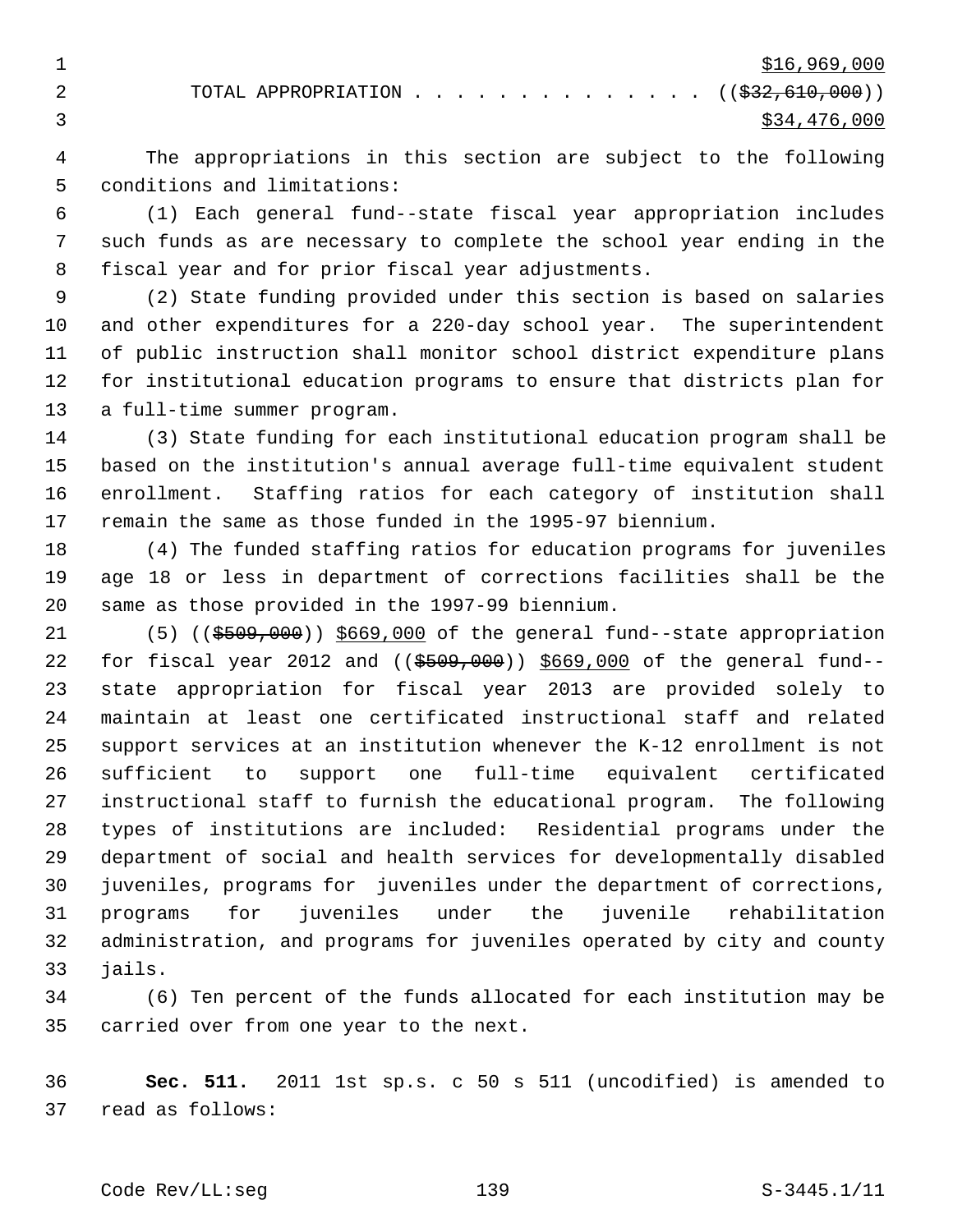|   | FOR PROGRAMS FOR HIGHLY CAPABLE STUDENTS                                |
|---|-------------------------------------------------------------------------|
| 2 | General Fund--State Appropriation (FY 2012) ( $(\frac{28}{741}, 000)$ ) |
|   | \$8,759,000                                                             |
| 4 | General Fund--State Appropriation (FY 2013) ( $(\frac{20.794}{100})$ )  |
| 5 | \$8,842,000                                                             |
| 6 | TOTAL APPROPRIATION $\ldots$ , ( $(\frac{177}{535}, 000)$ )             |
|   | \$17,601,000                                                            |

 8 The appropriations in this section are subject to the following 9 conditions and limitations:

10 (1) Each general fund fiscal year appropriation includes such funds 11 as are necessary to complete the school year ending in the fiscal year 12 and for prior fiscal year adjustments.

13 (2)(a) For the 2011-12 and 2012-13 school years, the superintendent 14 shall allocate funding to school district programs for highly capable 15 students as provided in RCW 28A.150.260(10)(c). In calculating the 16 allocations, the superintendent shall assume the following: (i) 17 Additional instruction of 2.1590 hours per week per funded highly 18 capable program student; (ii) fifteen highly capable program students 19 per teacher; (iii) 36 instructional weeks per year; (iv) 900 20 instructional hours per teacher; and (v) the district's average staff 21 mix and compensation rates as provided in sections 503 and 504 of this 22 act.

23 (b) From July 1, 2011, to August 31, 2011, the superintendent shall 24 allocate funding to school districts programs for highly capable 25 students as provided in section 511, chapter 564, Laws of 2009, as 26 amended through section 1409 of this act.

27 (3) \$85,000 of the general fund--state appropriation for fiscal 28 year 2012 and \$85,000 of the general fund--state appropriation for 29 fiscal year 2013 are provided solely for the centrum program at Fort 30 Worden state park.

 **Sec. 512.** 2011 1st sp.s. c 50 s 512 (uncodified) is amended to 32 read as follows: **FOR THE SUPERINTENDENT OF PUBLIC INSTRUCTION--FOR MISCELLANEOUS--NO CHILD LEFT BEHIND ACT** 35 General Fund--Federal Appropriation  $\cdots$  . . . . . . . . . ( $(\frac{27}{352}, \frac{352}{900})$ )  $$6,152,000$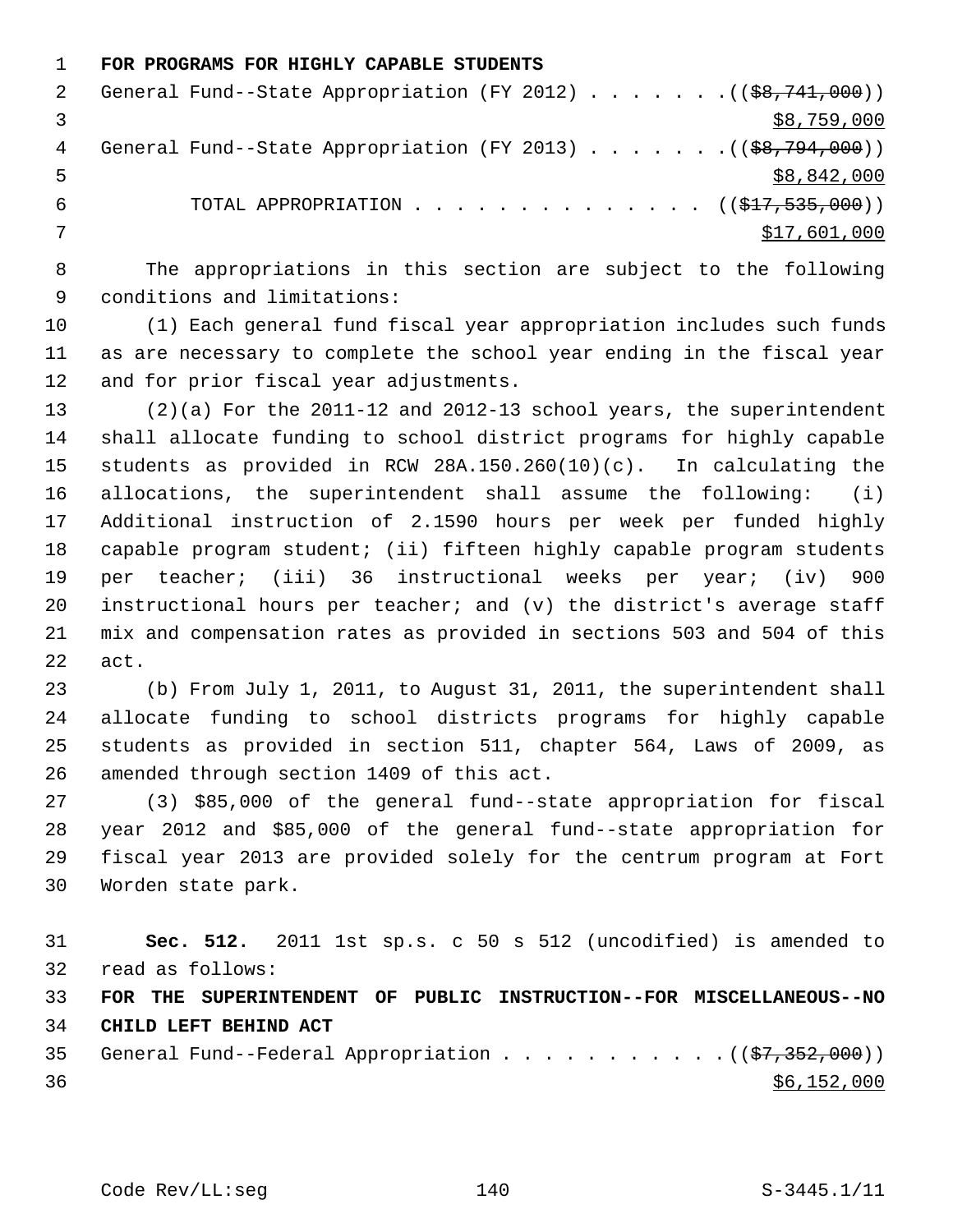1 **Sec. 513.** 2011 1st sp.s. c 50 s 513 (uncodified) is amended to 2 read as follows: 3 **FOR THE SUPERINTENDENT OF PUBLIC INSTRUCTION--EDUCATION REFORM** 4 **PROGRAMS** 5 General Fund--State Appropriation (FY 2012) . . . . . . . . \$58,078,000 6 General Fund--State Appropriation (FY 2013) . . . . . . ((\$98,491,000))  $7$   $$98,309,000$ 8 General Fund--Federal Appropriation . . . . . . . . . . ((\$103,161,000)) 9 \$219,161,000 10 General Fund--Private/Local Appropriation . . . . . . . . . \$4,000,000 11 Education Legacy Trust Account--State Appropriation . . . . \$1,598,000 12 TOTAL APPROPRIATION . . . . . . . . . . . . . ((<del>\$265,328,000</del>)) 13 \$381,146,000

14 The appropriations in this section are subject to the following 15 conditions and limitations:

16 (1) \$40,822,000 of the general fund--state appropriation for fiscal 17 year 2012, \$41,613,000 of the general fund--state appropriation for 18 fiscal year 2013, \$1,350,000 of the education legacy trust 19 account--state appropriation, and \$15,868,000 of the general fund-- 20 federal appropriation are provided solely for development and 21 implementation of the Washington state assessment system, including: 22 (a) Development and implementation of retake assessments for high 23 school students who are not successful in one or more content areas and 24 (b) development and implementation of alternative assessments or 25 appeals procedures to implement the certificate of academic 26 achievement. The superintendent of public instruction shall report 27 quarterly on the progress on development and implementation of 28 alternative assessments or appeals procedures. Within these amounts, 29 the superintendent of public instruction shall contract for the early 30 return of 10th grade student assessment results, on or around June 10th 31 of each year. State funding shall be limited to one collection of 32 evidence payment per student, per content-area assessment.

33 (2) \$356,000 of the general fund--state appropriation for fiscal 34 year 2012 and \$356,000 of the general fund--state appropriation for 35 fiscal year 2013 are provided solely for the Washington state 36 leadership and assistance for science education reform (LASER) regional 37 partnership activities coordinated at the Pacific science center,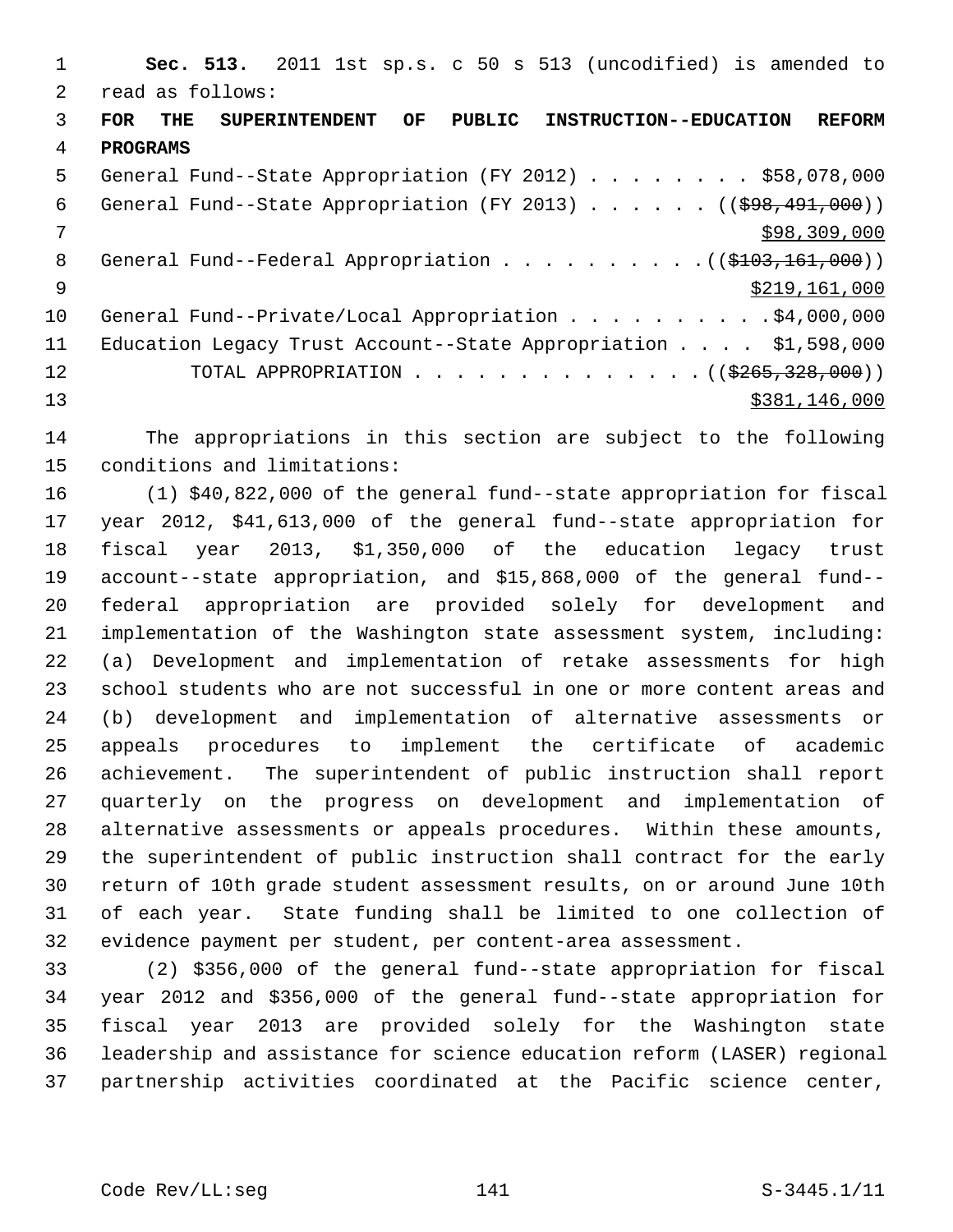1 including instructional material purchases, teacher and principal 2 professional development, and school and community engagement events.

 3 (3) \$980,000 of the general fund--state appropriation for fiscal 4 year 2012 and \$980,000 of the general fund--state appropriation for 5 fiscal year 2013 are provided solely for improving technology 6 infrastructure, monitoring and reporting on school district technology 7 development, promoting standards for school district technology, 8 promoting statewide coordination and planning for technology 9 development, and providing regional educational technology support 10 centers, including state support activities, under chapter 28A.650 RCW. 11 (4) \$3,852,000 of the general fund--state appropriation for fiscal

12 year 2012 and \$2,624,000 of the general fund--state appropriation for 13 fiscal year 2013 are provided solely for continued implementation of 14 chapter 235, Laws of 2010 (education reform) including development of 15 new performance-based evaluation systems for certificated educators.

16 (5)(a) ((\$40,863,000)) \$40,681,000 of the general fund--state 17 appropriation for fiscal year 2013 is provided solely for the following 18 bonuses for teachers who hold valid, unexpired certification from the 19 national board for professional teaching standards and who are teaching 20 in a Washington public school, subject to the following conditions and 21 limitations:

22 (i) For national board certified teachers, a bonus of \$5,090 per 23 teacher in the 2011-12 and 2012-13 school years, adjusted for inflation 24 in each school year in which Initiative 732 cost of living adjustments 25 are provided;

26 (ii) An additional \$5,000 annual bonus shall be paid to national 27 board certified teachers who teach in either: (A) High schools where 28 at least 50 percent of student headcount enrollment is eligible for 29 federal free or reduced price lunch, (B) middle schools where at least 30 60 percent of student headcount enrollment is eligible for federal free 31 or reduced price lunch, or (C) elementary schools where at least 70 32 percent of student headcount enrollment is eligible for federal free or 33 reduced price lunch;

34 (iii) The superintendent of public instruction shall adopt rules to 35 ensure that national board certified teachers meet the qualifications 36 for bonuses under (a)(ii) of this subsection for less than one full 37 school year receive bonuses in a pro-rated manner. Beginning in the 38 2011-12 school year, all bonuses in (a)(i) and (ii) of this subsection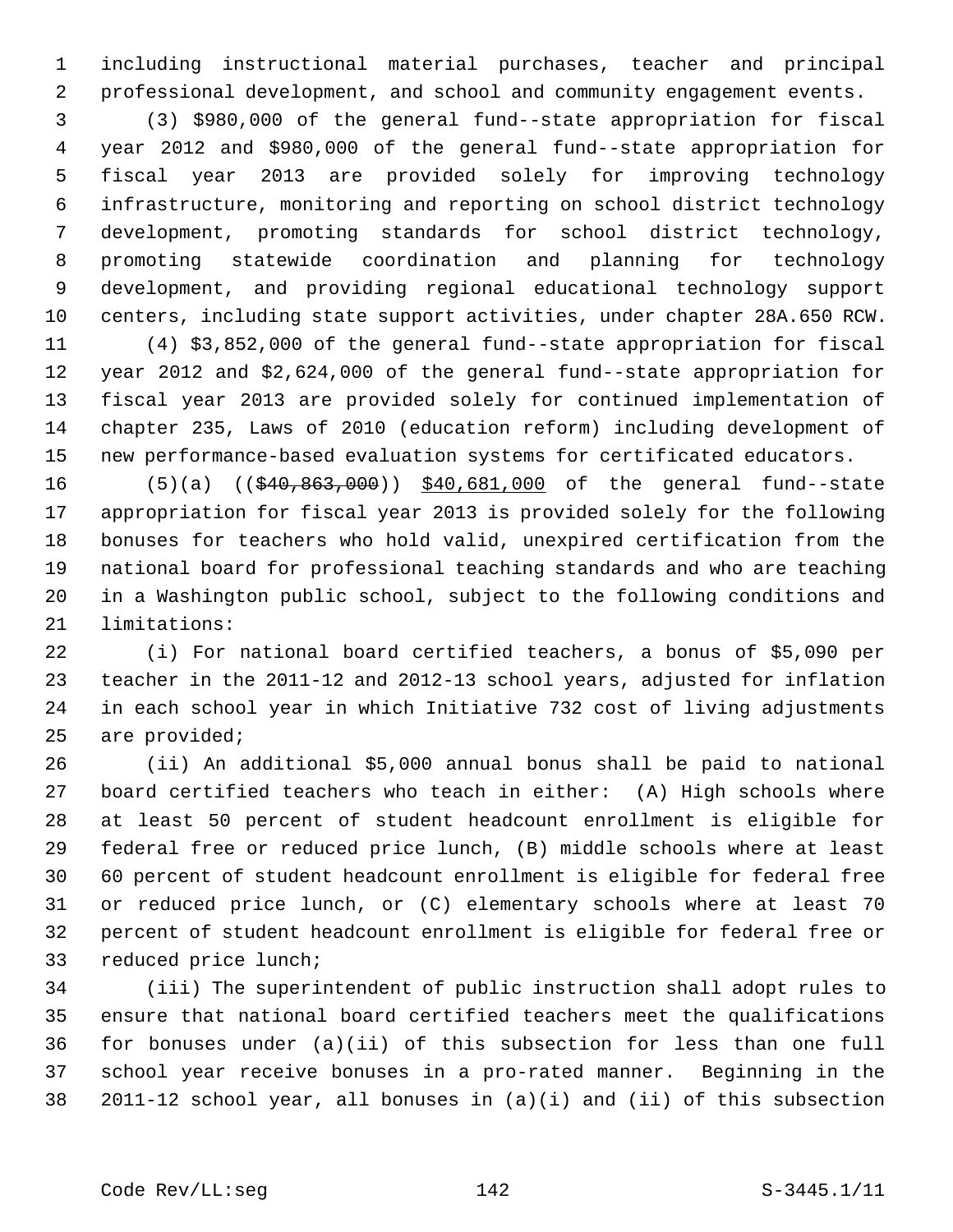1 will be paid in July of each school year. Bonuses in (a)(i) and (ii) 2 of this subsection shall be reduced by a factor of 40 percent for first 3 year NBPTS certified teachers, to reflect the portion of the 4 instructional school year they are certified; and

 5 (iv) During the 2011-12 and 2012-13 school years, and within 6 available funds, certificated instructional staff who have met the 7 eligibility requirements and have applied for certification from the 8 national board for professional teaching standards may receive a 9 conditional loan of two thousand dollars or the amount set by the 10 office of the superintendent of public instruction to contribute toward 11 the current assessment fee, not including the initial up-front 12 candidacy payment. The fee shall be an advance on the first annual 13 bonus under RCW 28A.405.415. The conditional loan is provided in 14 addition to compensation received under a district's salary schedule 15 and shall not be included in calculations of a district's average 16 salary and associated salary limitation under RCW 28A.400.200. 17 Recipients who fail to receive certification after three years are 18 required to repay the conditional loan. The office of the 19 superintendent of public instruction shall adopt rules to define the 20 terms for initial grant of the assessment fee and repayment, including 21 applicable fees. To the extent necessary, the superintendent may use 22 revenues from the repayment of conditional loan scholarships to ensure 23 payment of all national board bonus payments required by this section 24 in each school year.

25 (6) \$477,000 of the general fund--state appropriation for fiscal 26 year 2012 and \$477,000 of the general fund--state appropriation for 27 fiscal year 2013 are provided solely for the leadership internship 28 program for superintendents, principals, and program administrators.

29 (7) \$950,000 of the general fund--state appropriation for fiscal 30 year 2012 and \$950,000 of the general fund--state appropriation for 31 fiscal year 2013 are provided solely for the Washington reading corps. 32 The superintendent shall allocate reading corps members to low-33 performing schools and school districts that are implementing 34 comprehensive, proven, research-based reading programs. Two or more 35 schools may combine their Washington reading corps programs.

36 (8) \$810,000 of the general fund--state appropriation for fiscal 37 year 2012 and \$810,000 of the general fund--state appropriation for 38 fiscal year 2013 are provided solely for the development of a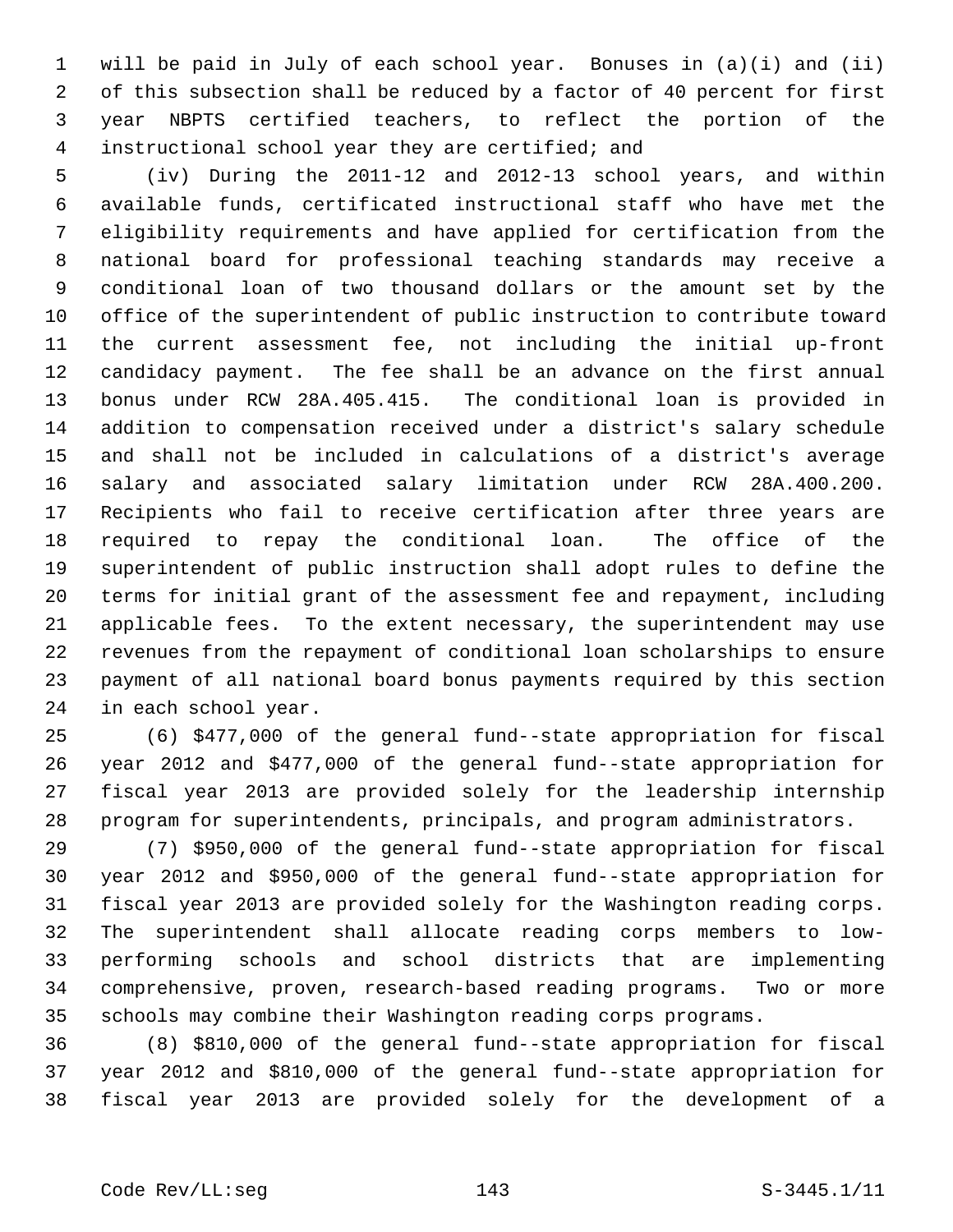1 leadership academy for school principals and administrators. The 2 superintendent of public instruction shall contract with an independent 3 organization to design, field test, and implement a state-of-the-art 4 education leadership academy that will be accessible throughout the 5 state. Initial development of the content of the academy activities 6 shall be supported by private funds. Semiannually the independent 7 organization shall report on amounts committed by foundations and 8 others to support the development and implementation of this program. 9 Leadership academy partners shall include the state level organizations 10 for school administrators and principals, the superintendent of public 11 instruction, the professional educator standards board, and others as 12 the independent organization shall identify.

13 (9) \$3,234,000 of the general fund--state appropriation for fiscal 14 year 2012 and \$3,234,000 of the general fund--state appropriation for 15 fiscal year 2013 are provided solely for grants to school districts to 16 provide a continuum of care for children and families to help children 17 become ready to learn. Grant proposals from school districts shall 18 contain local plans designed collaboratively with community service 19 providers. If a continuum of care program exists in the area in which 20 the school district is located, the local plan shall provide for 21 coordination with existing programs to the greatest extent possible.

22 (10) \$1,500,000 of the general fund--state appropriation for fiscal 23 year 2012 and \$1,500,000 of the general fund--state appropriation for 24 fiscal year 2013 are provided solely for the implementation of chapter 25 288, Laws of 2011 (actual student success program), including 26 allocations to the opportunity internship program, the jobs for 27 America's graduates program, the building bridges program, services 28 provided by a college scholarship organization. Funding shall not be 29 used in the 2011-2013 fiscal biennium to provide awards for schools and 30 school districts.

31 (11) ((\$843,000)) \$859,000 of the general fund--state appropriation 32 for fiscal year 2012, ((\$848,000)) \$846,000 of the general fund--state 33 appropriation for fiscal year 2013, and  $($  $$247,000$ )) \$248,000 of the 34 education legacy trust account--state appropriation are for 35 administrative support of education reform programs.

36 (12) \$2,000,000 of the general fund--state appropriation for fiscal 37 year 2012 and \$2,000,000 of the general fund--state appropriation for 38 fiscal year 2013 are provided solely for a statewide information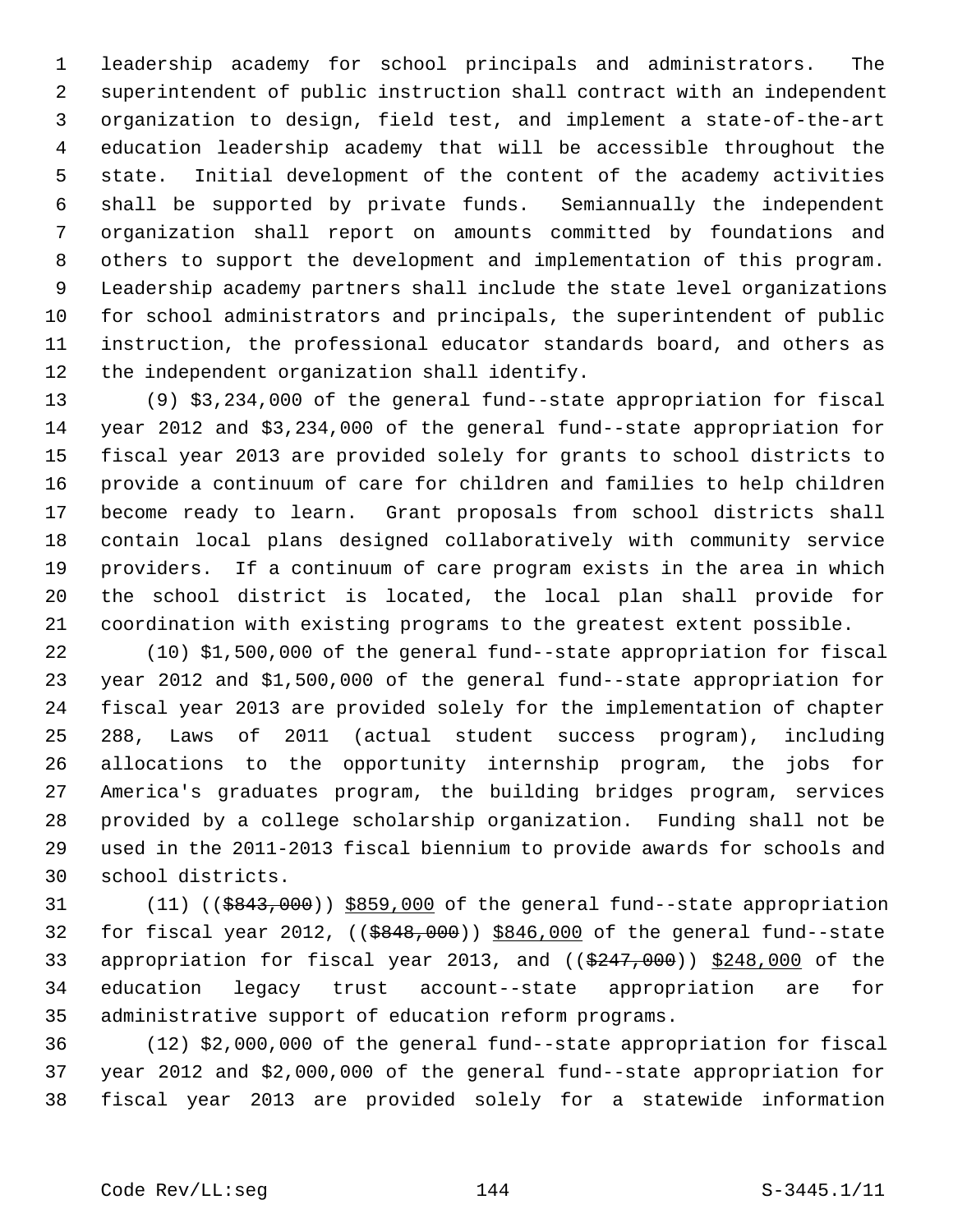1 technology (IT) academy program. This public-private partnership will 2 provide educational software, as well as IT certification and software 3 training opportunities for students and staff in public schools.

 4 (13) \$977,000 of the general fund--state appropriation for fiscal 5 year 2012 and \$977,000 of the general fund--state appropriation for 6 fiscal year 2013 are provided solely for secondary career and technical 7 education grants pursuant to chapter 170, Laws of 2008. If equally 8 matched by private donations, \$300,000 of the 2012 appropriation and 9 \$300,000 of the 2013 appropriation shall be used to support FIRST 10 robotics programs.

11 (14) \$125,000 of the general fund--state appropriation for fiscal 12 year 2012 and \$125,000 of the general fund--state appropriation for 13 fiscal year 2013 are provided solely for (a) staff at the office of the 14 superintendent of public instruction to coordinate and promote efforts 15 to develop integrated math, science, technology, and engineering 16 programs in schools and districts across the state; and (b) grants of 17 \$2,500 to provide twenty middle and high school teachers each year with 18 professional development training for implementing integrated math, 19 science, technology, and engineering programs in their schools.

20 (15) \$135,000 of the general fund--state appropriation for fiscal 21 year 2012 and \$135,000 of the general fund--state appropriation for 22 fiscal year 2013 are provided solely for science, technology, 23 engineering and mathematics lighthouse projects, consistent with 24 chapter 238, Laws of 2010.

25 (16) \$1,000,000 of the general fund--state appropriation for fiscal 26 year 2012 and \$1,000,000 of the general fund--state appropriation for 27 fiscal year 2013 are provided solely for a beginning educator support 28 program. School districts and/or regional consortia may apply for 29 grant funding. The superintendent shall implement this program in 5 to 30 15 school districts and/or regional consortia. The program provided by 31 a district and/or regional consortia shall include: A paid 32 orientation; assignment of a qualified mentor; development of a 33 professional growth plan for each beginning teacher aligned with 34 professional certification; release time for mentors and new teachers 35 to work together; and teacher observation time with accomplished peers. 36 \$250,000 may be used to provide statewide professional development 37 opportunities for mentors and beginning educators.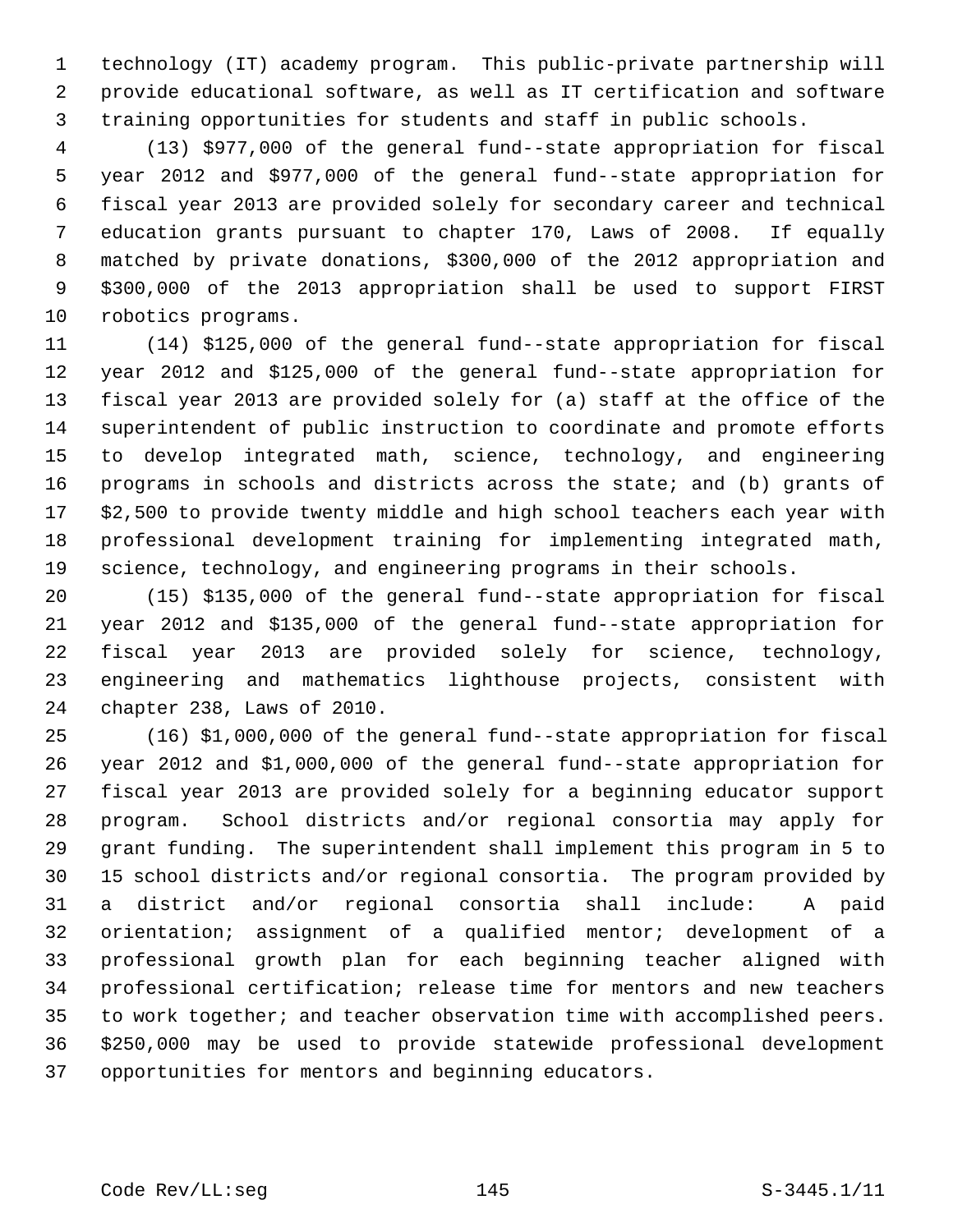1 **Sec. 514.** 2011 1st sp.s. c 50 s 514 (uncodified) is amended to 2 read as follows: 3 **FOR THE SUPERINTENDENT OF PUBLIC INSTRUCTION--FOR TRANSITIONAL** 4 **BILINGUAL PROGRAMS** 5 General Fund--State Appropriation (FY 2012) . . . . . . ((\$83,959,000))  $$79,496,000$ 7 General Fund--State Appropriation (FY 2013) . . . . . . ((\$88,580,000)) 8 \$82,856,000 \$82,856,000 9 General Fund--Federal Appropriation . . . . . . . . . . . \$71,001,000 10 TOTAL APPROPRIATION . . . . . . . . . . . . . . ((\$243,540,000))  $11$  \$233,353,000

 $\frac{12}{13}$ The appropriations in this section are subject to the following 14 conditions and limitations:

15 (1) Each general fund fiscal year appropriation includes such funds 16 as are necessary to complete the school year ending in the fiscal year 17 and for prior fiscal year adjustments.

18 (2)(a) For the 2011-12 and 2012-13 school years, the superintendent 19 shall allocate funding to school districts for transitional bilingual 20 programs as provided in RCW 28A.150.260(10)(b). In calculating the 21 allocations, the superintendent shall assume the following averages: 22 (i) Additional instruction of 4.7780 hours per week per transitional 23 bilingual program student; (ii) fifteen transitional bilingual program 24 students per teacher; (iii) 36 instructional weeks per year; (iv) 900 25 instructional hours per teacher; and (v) the district's average staff 26 mix and compensation rates as provided in sections 503 and 504 of this 27 act.

28 (b) From July 1, 2011, to August 31, 2011, the superintendent shall 29 allocate funding to school districts for transitional bilingual 30 instruction programs as provided in section 514, chapter 564, Laws of 31 2009, as amended through section 1411 of this act.

32 (c) The allocations in this section reflect the implementation of 33 a new funding formula for the transitional bilingual instructional 34 program, effective September 1, 2011, as specified in RCW 35 28A.150.260(10)(b).

36 (3) The superintendent may withhold ((up to 3.0 percent of the 37 school year)) allocations to school districts in subsection (2) of this 38 section solely for the central provision of assessments as provided in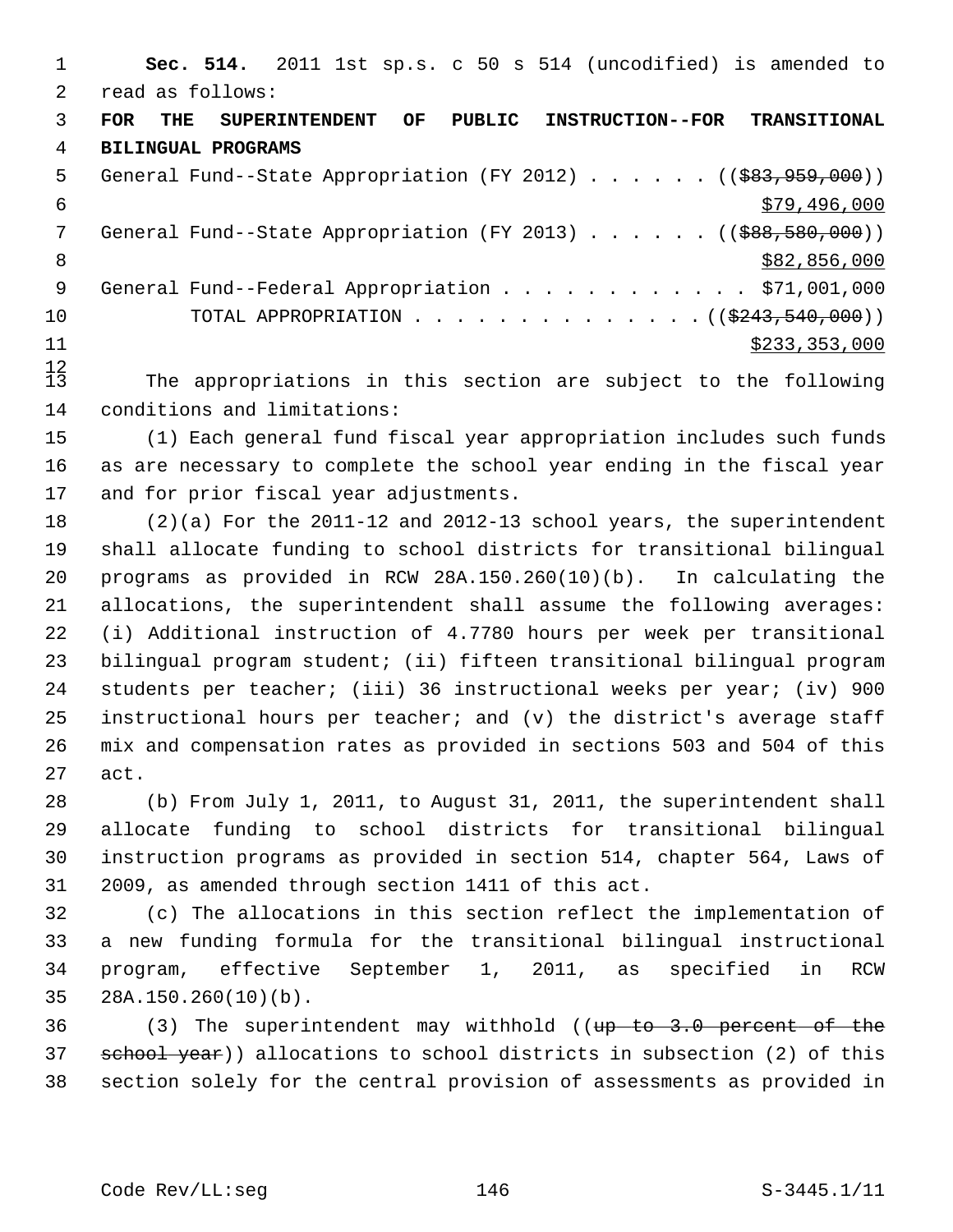1 RCW 28A.180.090 (1) and (2) up to the following amounts: 2.79 percent

2 for school year 2011-12 and 2.09 percent for school year 2012-13.

 3 (4) The general fund--federal appropriation in this section is for 4 migrant education under Title I Part C and English language 5 acquisition, and language enhancement grants under Title III of the 6 elementary and secondary education act.

 7 (5)(a) The office of the superintendent of public instruction shall 8 implement a funding model for the transitional bilingual program, 9 beginning in school year 2012-13, that is scaled to provide more 10 support to students requiring most intensive intervention, (students 11 with beginning levels of English language proficiency) and less support 12 to students requiring less intervention. The funding model shall also 13 provide up to two years of bonus funding upon successful exit from the 14 bilingual program to facilitate successful transition to a standard 15 program of education.

16 (b) It is expected that per-pupil funding for level 2 proficiency 17 will be set at the same level as would have been provided statewide 18 prior to establishing differential per-pupil amounts; level 1 will be 19 125 percent of level 2; level 3 through the level prior to exit will be 20 75 percent of level 2; and two bonus years upon successful 21 demonstration of proficiency will be 100 percent of level 2. Prior to 22 implementing in school year 2012-13, the office of the superintendent 23 of public instruction shall provide to the senate and house of 24 representatives ways and means committees recommended rates based on 25 the results of proficiency test procurement, expressed as both per-26 pupil rates and hours of instruction as provided in RCW 27 28A.150.260(10)(b).

28 (c) Each bilingual student shall be tested for proficiency level 29 and, therefore, eligibility for the transitional bilingual program each 30 year. The bonus payments for up to two school years following 31 successful exit from the transitional bilingual program shall be 32 allocated to the exiting school district. If the student graduates or 33 transfers to another district prior to the district receiving both 34 years' bonuses, the district shall receive the bonus for only the 35 length of time the student remains enrolled in the exiting district.

36 (d) The quality education council shall examine the revised 37 funding model developed under this subsection and provide a report to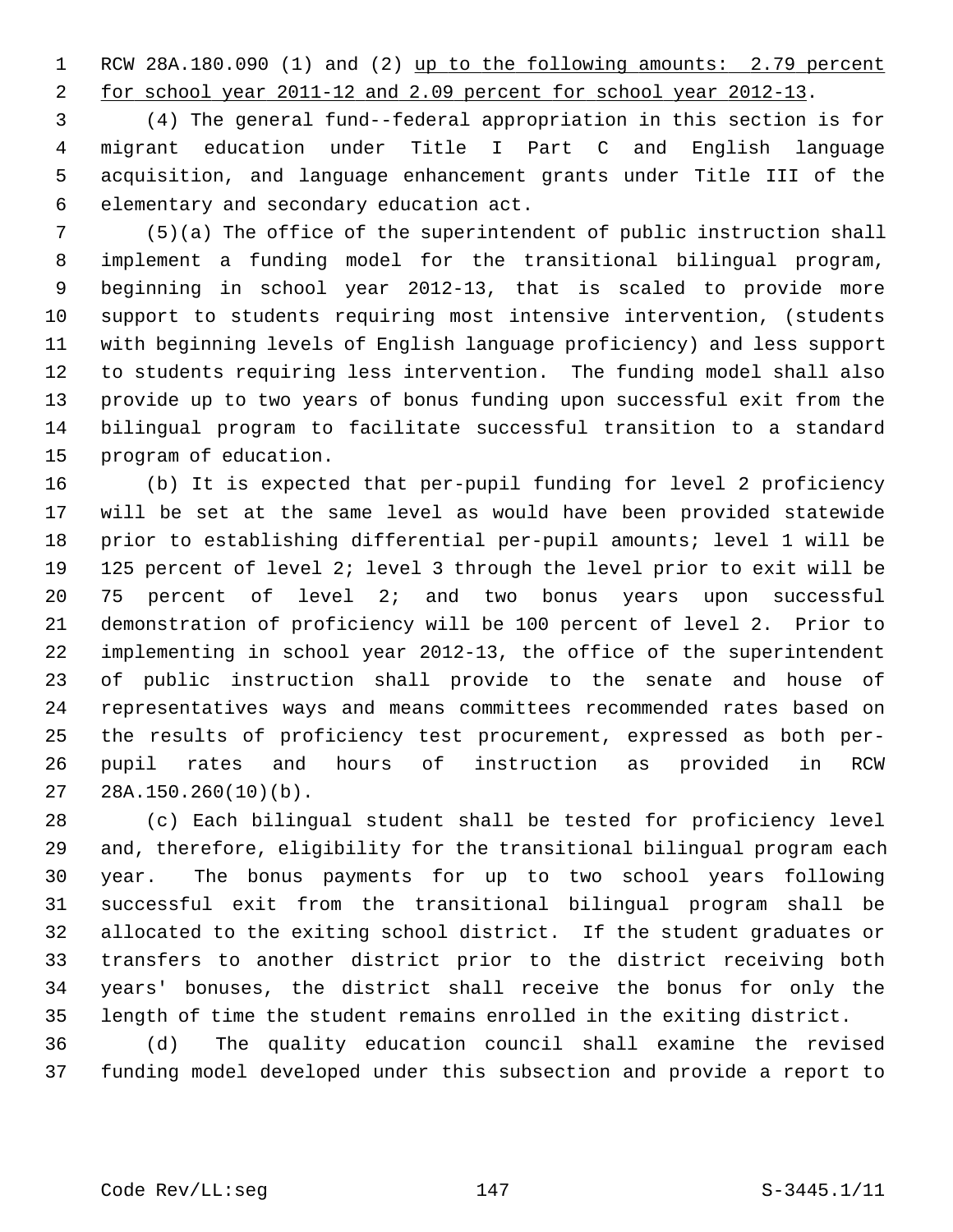1 the education and fiscal committees of the legislature by December 1, 2 2011, that includes recommendations for:

 3 (i) Changing the prototypical school funding formula for the 4 transitional bilingual program to align with the revised model in an 5 accurate and transparent manner;

 6 (ii) Reconciling the revised model with statutory requirements for 7 categorical funding of the transitional bilingual instructional program 8 that is restricted to students eligible for and enrolled in that 9 program;

10 (iii) Clarifying the elements of the transitional bilingual 11 instructional program that fall under the definition of basic education 12 and the impact of the revised model on them; and

13 (iv) The extent that the disparate financial impact of the revised 14 model on different school districts should be addressed and options for 15 addressing it.

16 (e) The office of the superintendent of public instruction shall 17 report to the senate and house of representatives ways and means 18 committees and education committees annually by December 31st of each 19 year, through 2018, regarding any measurable changes in proficiency, 20 time-in-program, and transition experience.

21 (6) \$35,000 of the general fund--state appropriation for fiscal 22 year 2012 and \$35,000 of the general fund--state appropriation for 23 fiscal year 2013 are provided solely to track current and former 24 transitional bilingual program students.

25 **Sec. 515.** 2011 1st sp.s. c 50 s 515 (uncodified) is amended to 26 read as follows:

27 **FOR THE SUPERINTENDENT OF PUBLIC INSTRUCTION--FOR THE LEARNING** 28 **ASSISTANCE PROGRAM**

| 29 | General Fund--State Appropriation (FY 2012) ( $(\frac{2102}{104}, \frac{104}{100})$ ) |
|----|---------------------------------------------------------------------------------------|
| 30 | \$102,470,000                                                                         |
| 31 | General Fund--State Appropriation (FY 2013) ( $(\frac{102}{102}, \frac{137}{100})$ )  |
| 32 | \$103,666,000                                                                         |
| 33 | General Fund--Federal Appropriation $($ $($ $\frac{207}{100})$                        |
| 34 | \$492, 207, 000                                                                       |
| 35 | Education Legacy Trust Account--State Appropriation $\ldots$ , \$47,980,000           |
| 36 | TOTAL APPROPRIATION $\ldots$ , ( $(\$833, 428, 000)$ )                                |
| 37 | \$746, 323, 000                                                                       |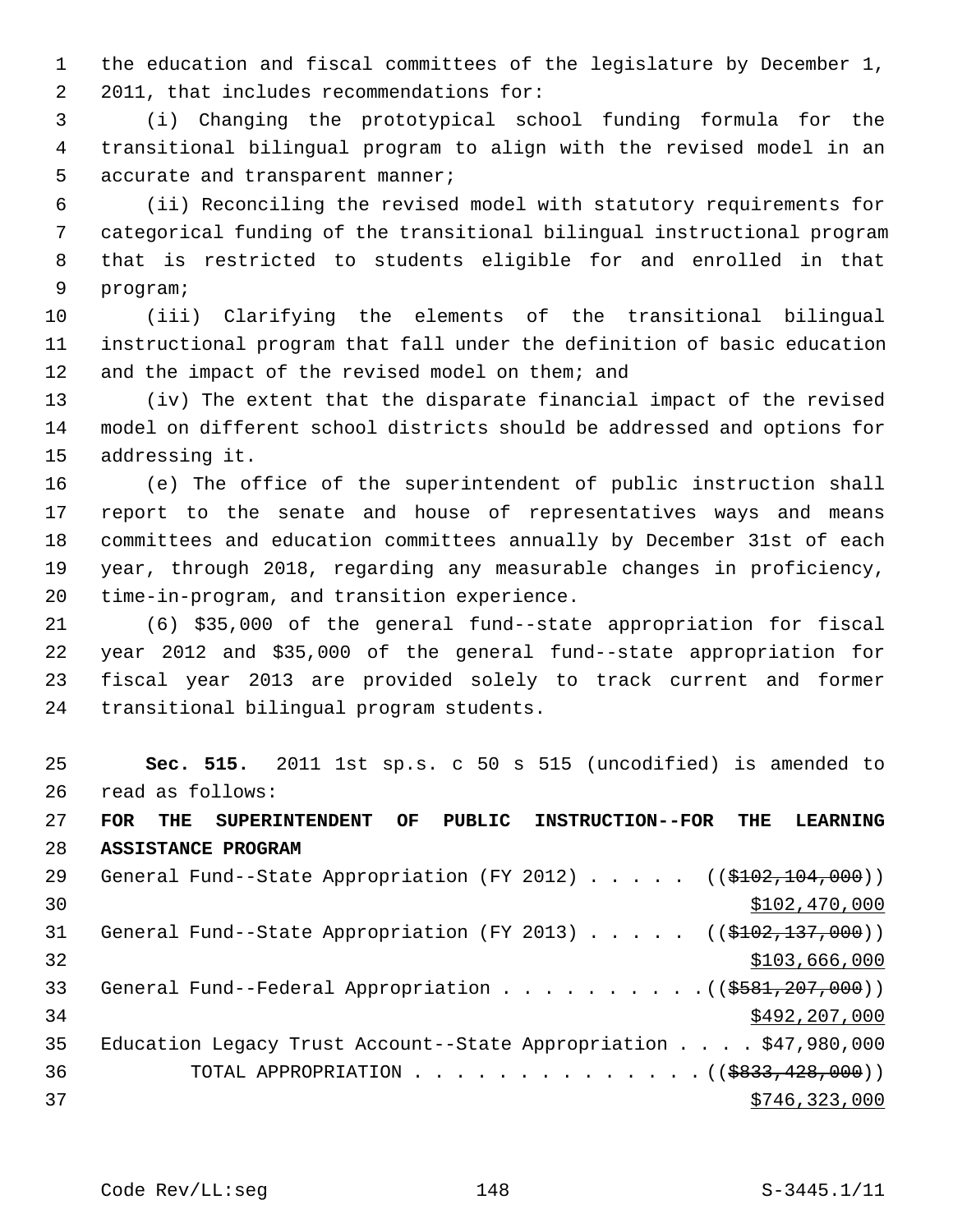1 The appropriations in this section are subject to the following 2 conditions and limitations:

 3 (1) The general fund--state appropriations in this section are 4 subject to the following conditions and limitations:

 5 (a) The appropriations include such funds as are necessary to 6 complete the school year ending in the fiscal year and for prior fiscal 7 year adjustments.

 8 (b)(i) For the 2011-12 and 2012-13 school years, the superintendent 9 shall allocate funding to school districts for learning assistance 10 programs as provided in RCW 28A.150.260(10)(a). In calculating the 11 allocations, the superintendent shall assume the following averages: 12 (A) Additional instruction of 1.51560 hours per week per funded 13 learning assistance program student; (B) fifteen learning assistance 14 program students per teacher; (C) 36 instructional weeks per year; (D) 15 900 instructional hours per teacher; and (E) the district's average 16 staff mix and compensation rates as provided in sections 503 and 504 of 17 this act.

18 (ii) From July 1, 2011, to August 31, 2011, the superintendent 19 shall allocate funding to school districts for learning assistance 20 programs as provided in section 515, chapter 564, Laws of 2009, as 21 amended through section 1412 of this act.

22 (c) A school district's funded students for the learning assistance 23 program shall be the sum of the district's full-time equivalent 24 enrollment in grades K-12 for the prior school year multiplied by the 25 district's percentage of October headcount enrollment in grades K-12 26 eligible for free or reduced price lunch in the prior school year.

27 (2) Allocations made pursuant to subsection (1) of this section 28 shall be adjusted to reflect ineligible applications identified through 29 the annual income verification process required by the national school 30 lunch program, as recommended in the report of the state auditor on the 31 learning assistance program dated February, 2010.

32 (3) The general fund--federal appropriation in this section is 33 provided for Title I Part A allocations of the no child left behind act 34 of 2001.

35 (4) A school district may carry over from one year to the next up 36 to 10 percent of the general fund-state or education legacy trust funds 37 allocated under this program; however, carryover funds shall be 38 expended for the learning assistance program.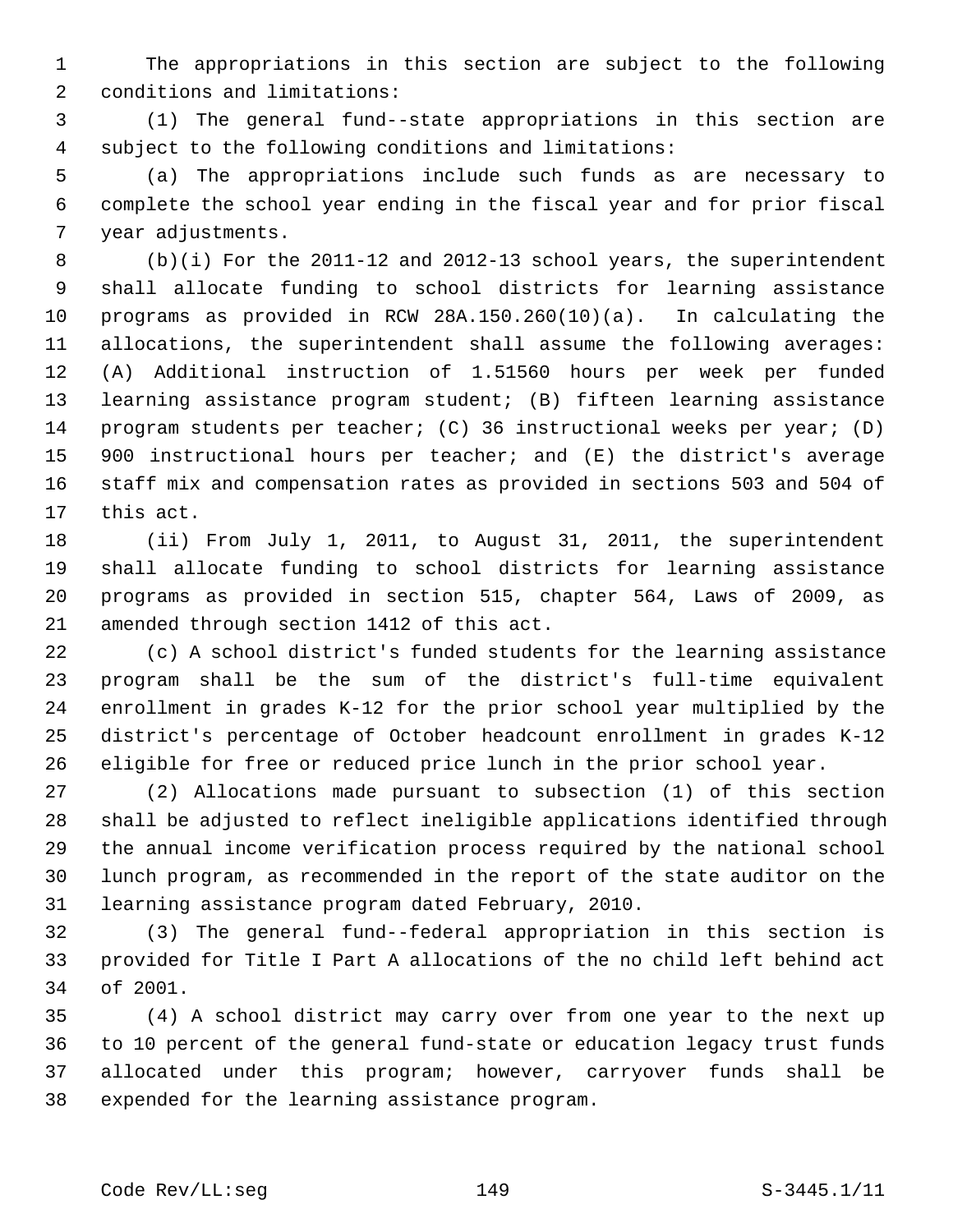1 (5) The office of the superintendent of public instruction shall 2 research and recommend options for an adjustment factor for middle 3 school and high school free and reduced price lunch eligibility 4 reporting rates pursuant to RCW 28A.150.260(12)(a), and submit a report 5 to the fiscal committees of the legislature by June 1, 2012. For the 6 2011-12 and 2012-13 school years, the adjustment factor is 1.0.

 7 **Sec. 516.** 2011 1st sp.s. c 50 s 516 (uncodified) is amended to 8 read as follows:

9 **FOR THE SUPERINTENDENT OF PUBLIC INSTRUCTION**

10 (1) Amounts distributed to districts by the superintendent through 11 part V of this act are for allocations purposes only and do not entitle 12 a particular district, district employee, or student to a specific 13 service, beyond what has been expressly provided in statute. Part V of 14 this act restates the requirements of various sections of Title 28A 15 RCW. If any conflict exists, the provisions of Title 28A RCW control 16 unless this act explicitly states that it is providing an enhancement. 17 Any amounts provided in part V of this act in excess of the amounts 18 required by Title 28A RCW provided in statute, are not within the 19 program of basic education.

20 (2) To the maximum extent practicable, when adopting new or revised 21 rules or policies relating to the administration of allocations in part 22 V of this act that result in fiscal impact, the office of the 23 superintendent of public instruction shall attempt to seek legislative 24 approval through the budget request process.

25 (3) Appropriations made in this act to the office of the 26 superintendent of public instruction shall initially be allotted as 27 required by this act. Subsequent allotment modifications shall not 28 include transfers of moneys between sections of this act except as 29 expressly provided in subsection (4) of this section.

 (4) The appropriations to the office of the superintendent of public instruction in this act shall be expended for the programs and amounts specified in this act. However, after May 1, 2012, unless specifically prohibited by this act and after approval by the director of financial management, the superintendent of public instruction may transfer state general fund appropriations for fiscal year 2012 among the following programs to meet the apportionment schedule for a specified formula in another of these programs: General apportionment;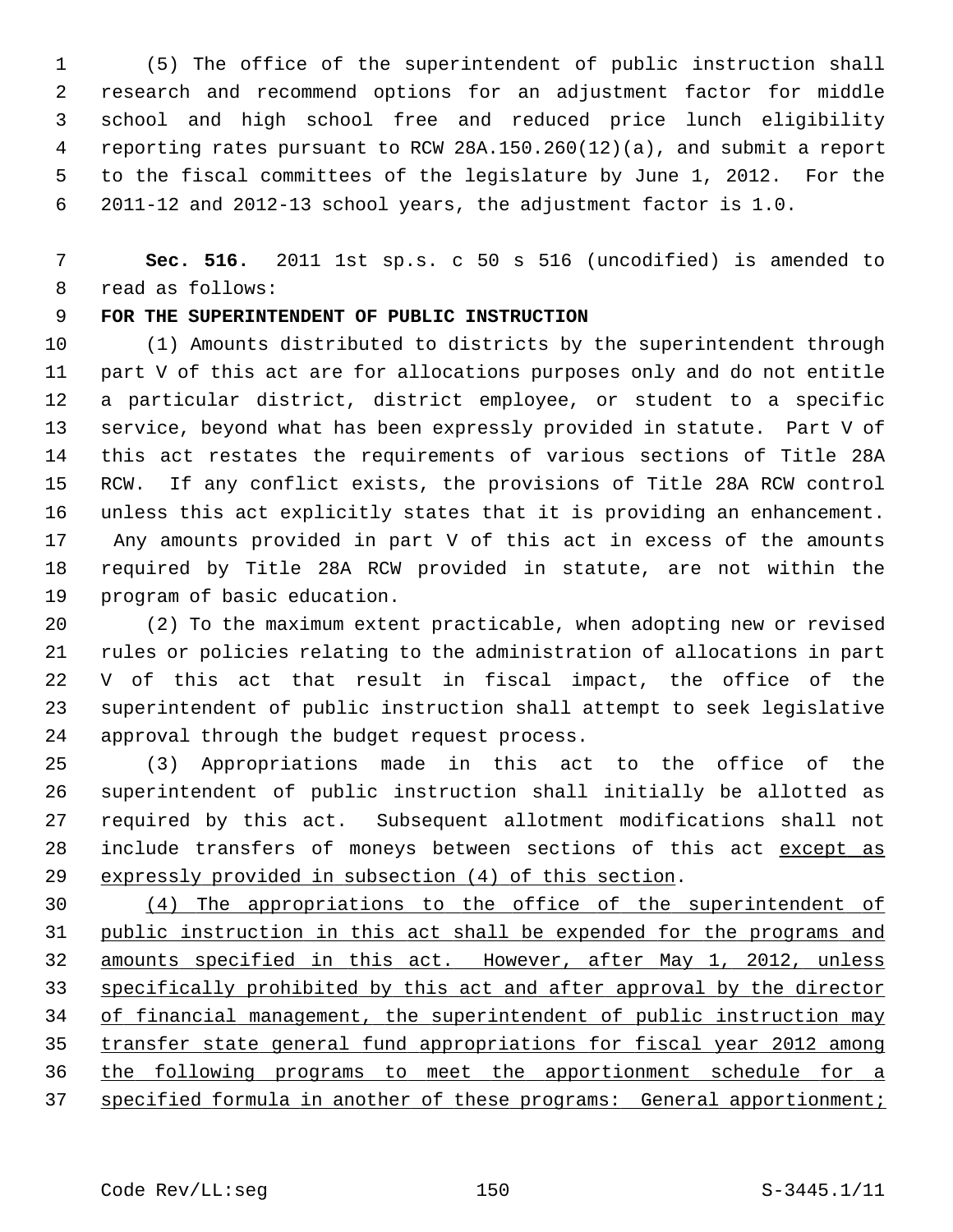employee compensation adjustments; pupil transportation; special education programs; institutional education programs; transitional bilingual programs; and learning assistance programs. (5) The director of financial management shall notify the

appropriate legislative fiscal committees in writing prior to approving

any allotment modifications or transfers under this section.

(End of part)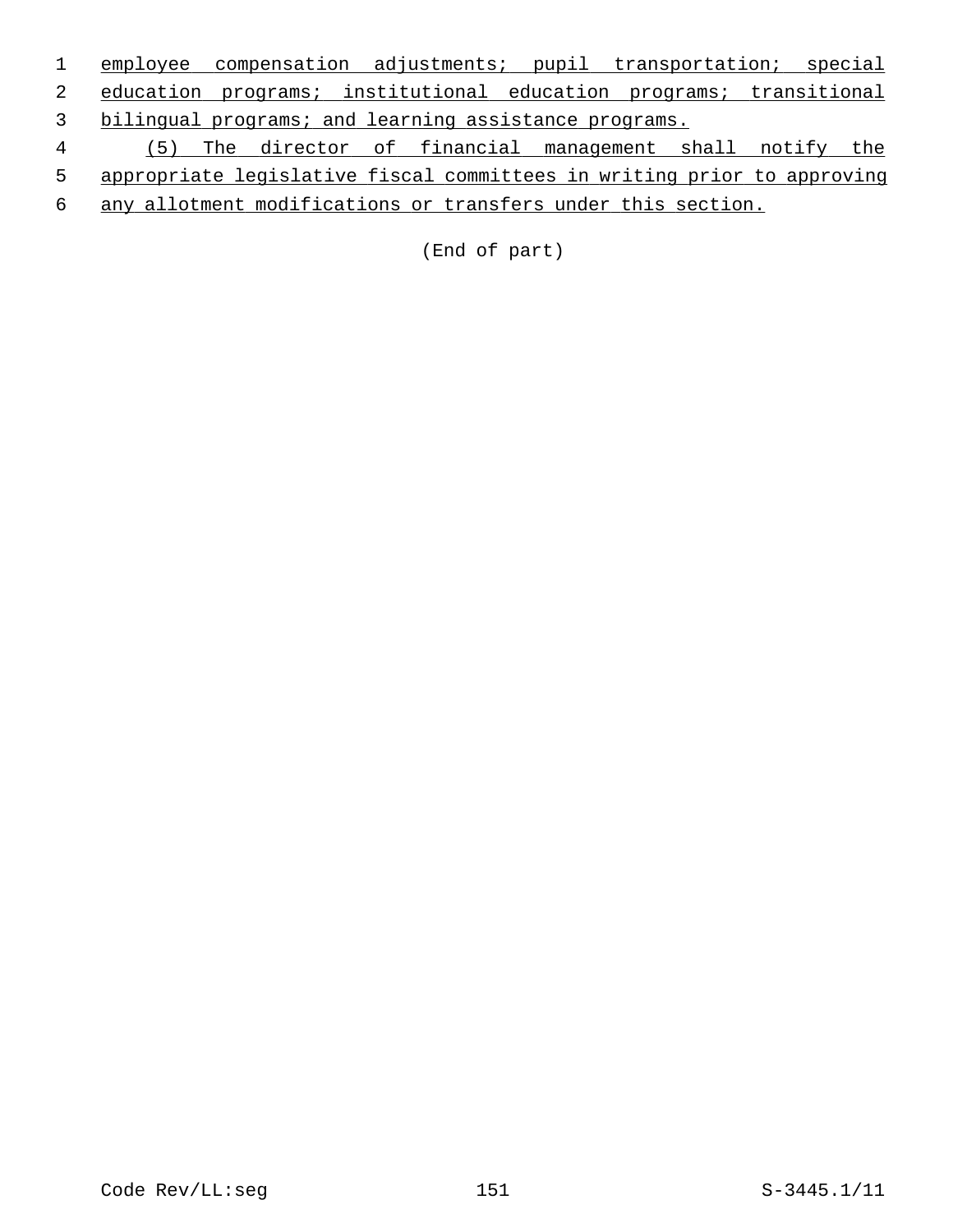| $\mathbf{1}$   | PART VI                                                                    |
|----------------|----------------------------------------------------------------------------|
| $\overline{2}$ | <b>HIGHER EDUCATION</b>                                                    |
|                |                                                                            |
| 3              | Sec. 601. 2011 1st sp.s. c 50 s 605 (uncodified) is amended to             |
| 4              | read as follows:                                                           |
| 5              | FOR THE STATE BOARD FOR COMMUNITY AND TECHNICAL COLLEGES                   |
| 6              | General Fund--State Appropriation (FY 2012) $($ $($ \$533,355,000))        |
| 7              | \$533,009,000                                                              |
| 8              | General Fund--State Appropriation (FY 2013) ((\$525,998,000))              |
| 9              | \$525,644,000                                                              |
| 10             | Community/Technical College Capital Projects                               |
| 11             | Account--State Appropriation \$8,037,000                                   |
| 12             | Education Legacy Trust Account--State Appropriation $\ldots$ \$95,370,000  |
| 13             | TOTAL APPROPRIATION ( $(\frac{1}{21}, \frac{162}{162}, \frac{760}{100})$ ) |
| 14             | \$1,162,060,000                                                            |
| 15             | The appropriations in this section are subject to the following            |
| 16             | conditions and limitations:                                                |
|                |                                                                            |
| 17             | (1) \$28,761,000 of the general fund--state appropriation for fiscal       |
| 18             | year 2012 and \$28,761,000 of the general fund--state appropriation for    |
| 19             | fiscal year 2013 are provided solely as special funds for training and     |
| 20             | related support services, including financial aid, as specified in RCW     |
|                |                                                                            |

21 28C.04.390. Funding is provided to support at least 6,200 full-time 22 equivalent students in fiscal year 2012 and at least 6,200 full-time 23 equivalent students in fiscal year 2013.

24 (2) \$2,725,000 of the general fund--state appropriation for fiscal 25 year 2012 and \$2,725,000 of the general fund--state appropriation for 26 fiscal year 2013 are provided solely for administration and customized 27 training contracts through the job skills program. The state board 28 shall make an annual report by January 1st of each year to the governor 29 and to the appropriate policy and fiscal committees of the legislature 30 regarding implementation of this section, listing the scope of grant 31 awards, the distribution of funds by educational sector and region of 32 the state, and the results of the partnerships supported by these 33 funds.

34  $((+4))$   $(3)$  \$4,500,000 of the general fund--state appropriation for 35 fiscal year 2012 and \$4,500,000 of the general fund--state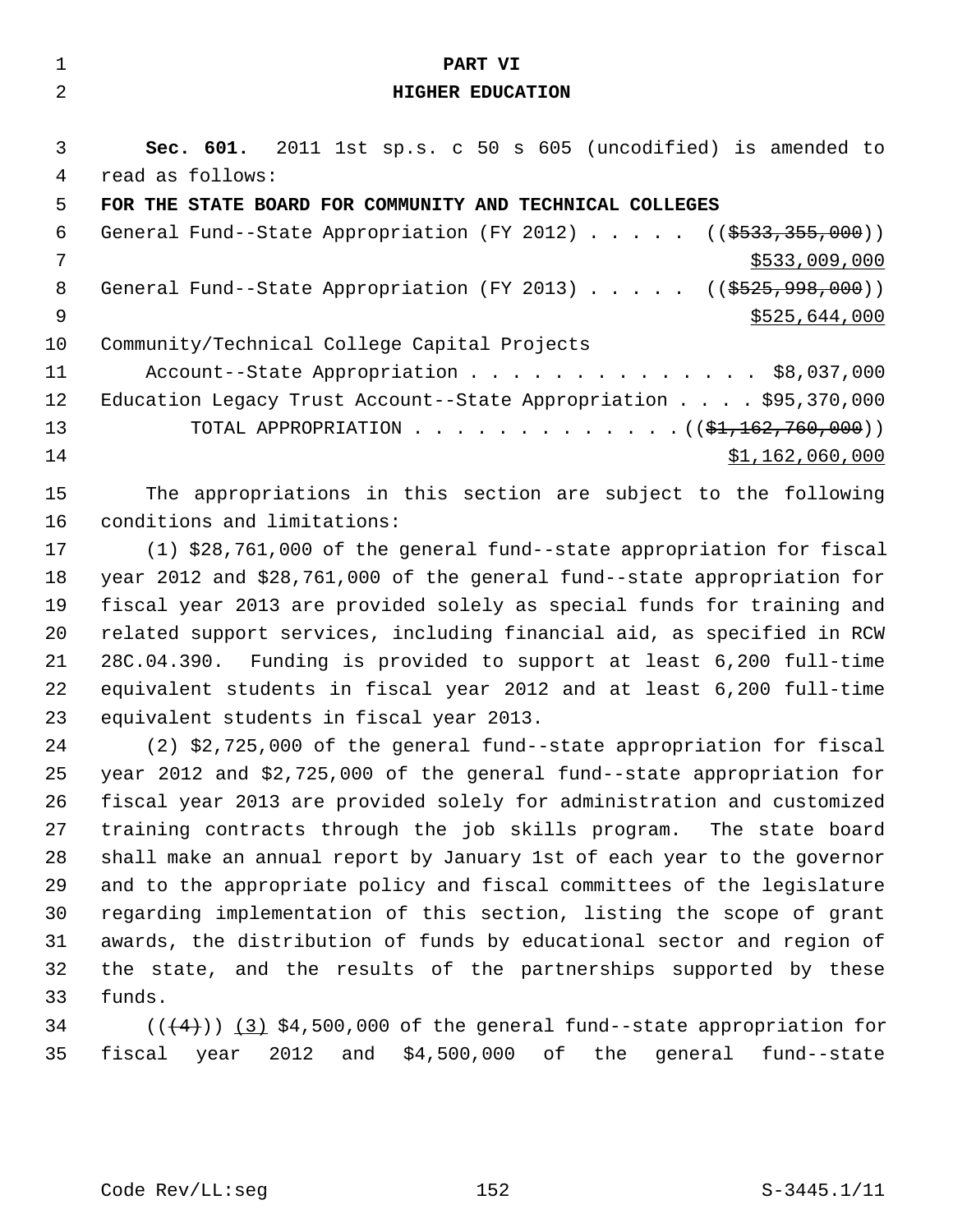1 appropriation for fiscal year 2013 is provided solely for worker 2 retraining.

 $(1, 5)$  ( $(1, 5)$ )) (4) Of the amounts appropriated in this section, \$5,000,000 4 is provided solely for the student achievement initiative.

 $5$  (( $(6)$ )) (5) When implementing the appropriations in this section, 6 the state board and the trustees of the individual community and 7 technical colleges shall minimize impact on academic programs, maximize 8 reductions in administration, and shall at least maintain, and endeavor 9 to increase, enrollment opportunities and degree and certificate 10 production in high employer-demand fields of study at their academic 11 year 2008-09 levels.

12  $((+7))$  (6) Community and technical colleges are not required to 13 send mass mailings of course catalogs to residents of their districts. 14 Community and technical colleges shall consider lower cost 15 alternatives, such as mailing postcards or brochures that direct 16 individuals to online information and other ways of acquiring print 17 catalogs.

18  $((+8))$  (7) Bellevue college is authorized to offer applied 19 baccalaureate degrees in information technology, health care services 20 and management, biotechnology, and preprofessional preparation for 21 medical fields. These degrees shall be directed at high school 22 graduates and transfer-oriented degree and professional and technical 23 degree holders. In fiscal year 2012, Bellevue college will develop a 24 two-year plan for offering these new degrees. The plan will assume 25 funding for these new degrees shall come through redistribution of its 26 current per full-time enrollment funding. The plan shall be delivered 27 to the legislature by June 30, 2012.

28  $((+9))$  (8) The Seattle community college district is authorized to 29 offer applied baccalaureate degree programs in business/international 30 business and technology management, interactive and artistic digital 31 media, sustainability, building science technology, and allied and 32 global health. These degrees shall be directed at high school 33 graduates and professional and technical degree holders. In fiscal 34 year 2012, Seattle community colleges shall develop a two-year plan for 35 offering these new degrees. The plan will assume that funding for 36 these new degrees comes through redistribution of its current per full-37 time enrollment funding. The plan shall be delivered to the 38 legislature by June 30, 2012.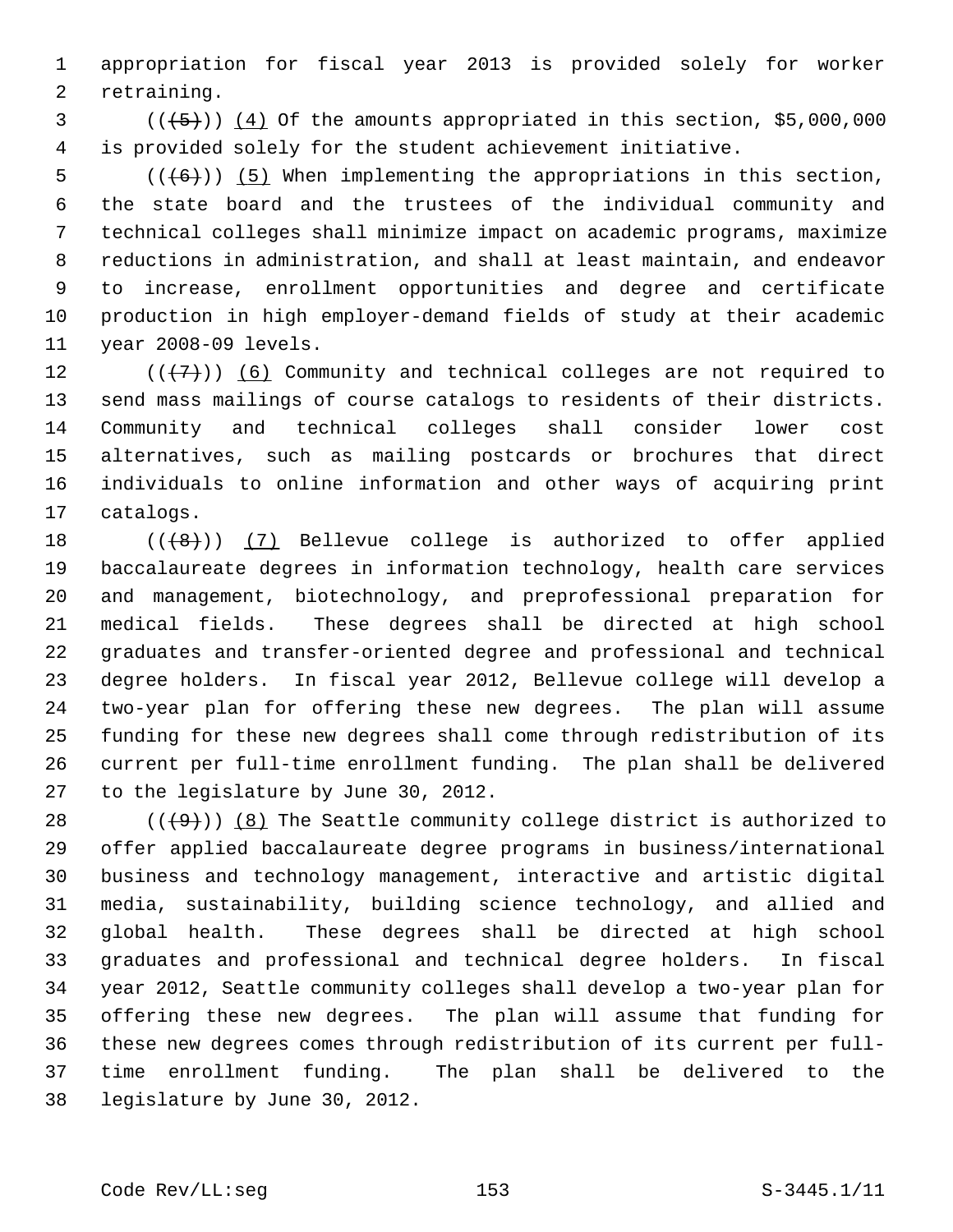1 **Sec. 602.** 2011 1st sp.s. c 50 s 606 (uncodified) is amended to 2 read as follows:

3 **FOR THE UNIVERSITY OF WASHINGTON**

| $\overline{4}$ | General Fund--State Appropriation (FY 2012) ( $(\frac{201}{7201}, \frac{471}{1000})$ |
|----------------|--------------------------------------------------------------------------------------|
| 5              | \$201,388,000                                                                        |
| 6              | General Fund--State Appropriation (FY 2013) ((\$206,523,000))                        |
| 7              | \$206, 358, 000                                                                      |
| -8             | Education Legacy Trust Account--State Appropriation $\ldots$ , \$18,579,000          |
| - 9            | ((University of Washington Building Account--State)                                  |
| 10             |                                                                                      |
| 11             | Biotoxin Account--State Appropriation \$450,000                                      |
| 12             | Accident Account--State Appropriation \$6,699,000                                    |
| 13             | Medical Aid Account--State Appropriation \$6,502,000                                 |
| 14             | TOTAL APPROPRIATION ( $(\frac{2440}{1000}, \frac{463}{100})$ )                       |

15 \$439,976,000

16 The appropriations in this section are subject to the following 17 conditions and limitations:

18 (1) In implementing the appropriations in this section, the 19 president and regents shall seek to minimize impacts on student 20 services and instructional programs by maximizing reductions in 21 administration and other noninstructional activities.

22 (2) \$150,000 of the general fund--state appropriation for fiscal 23 year 2012 and \$150,000 of the general fund--state appropriation for 24 fiscal year 2013 are provided solely for the development of integrated 25 medical curriculum for the Washington/Wyoming/Alaska/Montana/Idaho 26 (WWAMI) medical education program in Spokane and eastern Washington. 27 Funding is contingent on appropriations being provided to Washington 28 State University for WWAMI program expansion in Spokane and eastern 29 Washington.

30 (3) \$52,000 of the general fund--state appropriation for fiscal 31 year 2012 and \$52,000 of the general fund--state appropriation for 32 fiscal year 2013 are provided solely for the center for international 33 trade in forest products in the college of forest resources.

34 (4) \$88,000 of the general fund--state appropriation for fiscal 35 year 2012 is provided solely for implementation of Engrossed Second 36 Substitute Senate Bill No. 5485 (state's natural resources). If the 37 bill is not enacted by June 30, 2011, the amount provided in this 38 subsection shall lapse.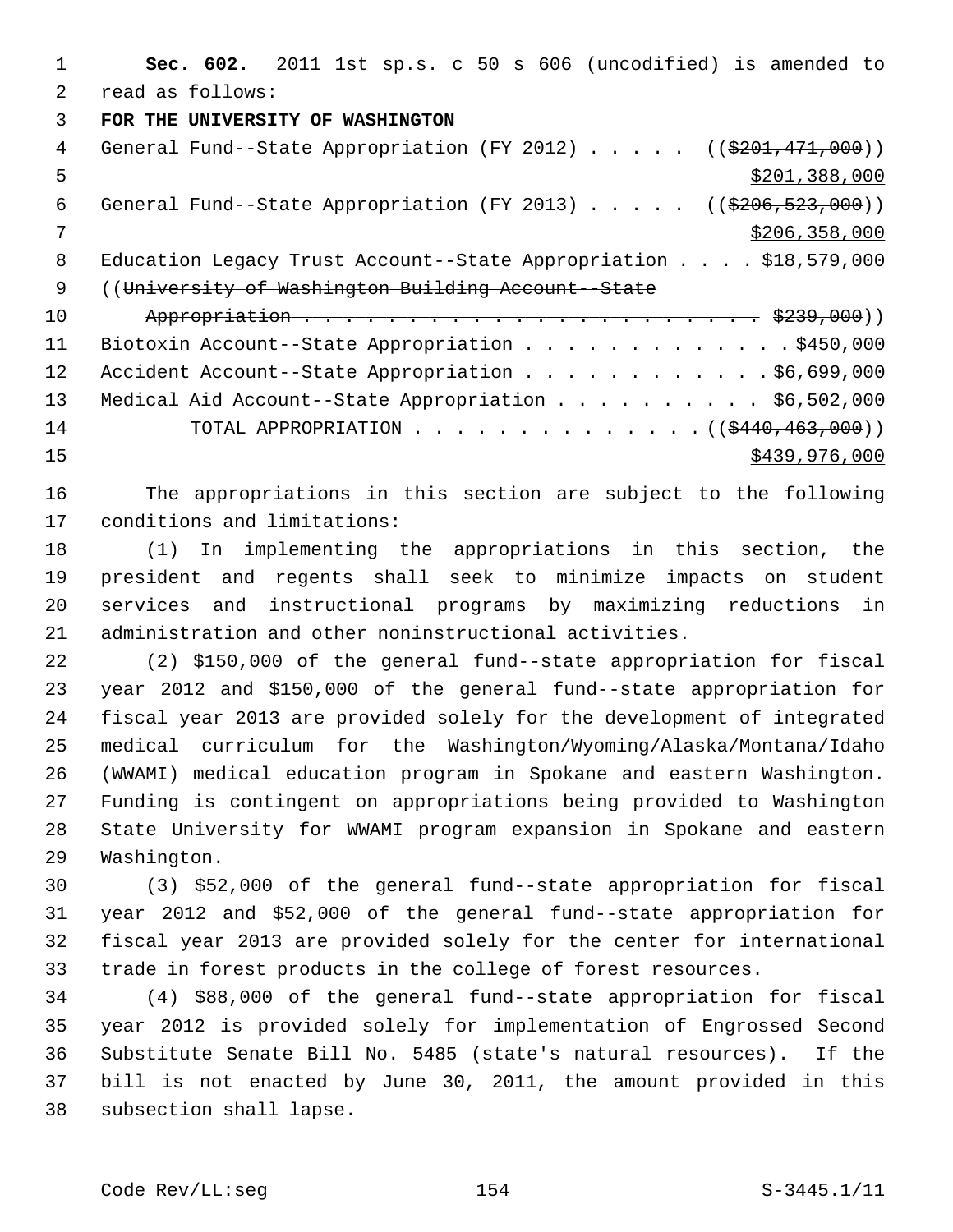1 (5) \$143,000 of the general fund--state appropriation for fiscal 2 year 2012 and \$144,000 of the general fund--state appropriation for 3 fiscal year 2013 are provided solely for the ongoing management of the 4 Washington park arboretum.

 5 **Sec. 603.** 2011 1st sp.s. c 50 s 607 (uncodified) is amended to 6 read as follows: 7 **FOR WASHINGTON STATE UNIVERSITY** 8 General Fund--State Appropriation (FY 2012) . . . . . ((\$134,912,000))  $$134,512,000$ 10 General Fund--State Appropriation (FY 2013) . . . . . ((\$135,389,000)) 11 \$136,087,000 12 ((Washington State University Building Account--State 13 Appropriation . . . . . . . . . . . . . . . . . . . . . \$5,364,000)) 14 Education Legacy Trust Account--State Appropriation . . . . \$33,065,000 15 TOTAL APPROPRIATION . . . . . . . . . . . . . . ((\$308,730,000)) 16 \$303,664,000

17 The appropriations in this section are subject to the following 18 conditions and limitations:

19 (1) In implementing the appropriations in this section, the 20 president and regents shall seek to minimize impacts on student 21 services and instructional programs by maximizing reductions in 22 administration and other noninstructional activities.

23 (2) Within available funds, Washington State University shall serve 24 an additional cohort of fifteen full-time equivalent students in the 25 mechanical engineering program located at Olympic College.

26 (3) \$300,000 of the general fund--state appropriation for fiscal 27 year 2012 and \$300,000 of the general fund--state appropriation for 28 fiscal year 2013 are provided solely for the expansion of health 29 sciences capacity through the Washington/Wyoming/Alaska/Montana/Idaho 30 (WWAMI) medical education program in Spokane and eastern Washington. 31 Funding is contingent on appropriations being provided to the 32 University of Washington for integrated medical curriculum development 33 for WWAMI.

34 **Sec. 604.** 2011 1st sp.s. c 50 s 608 (uncodified) is amended to 35 read as follows: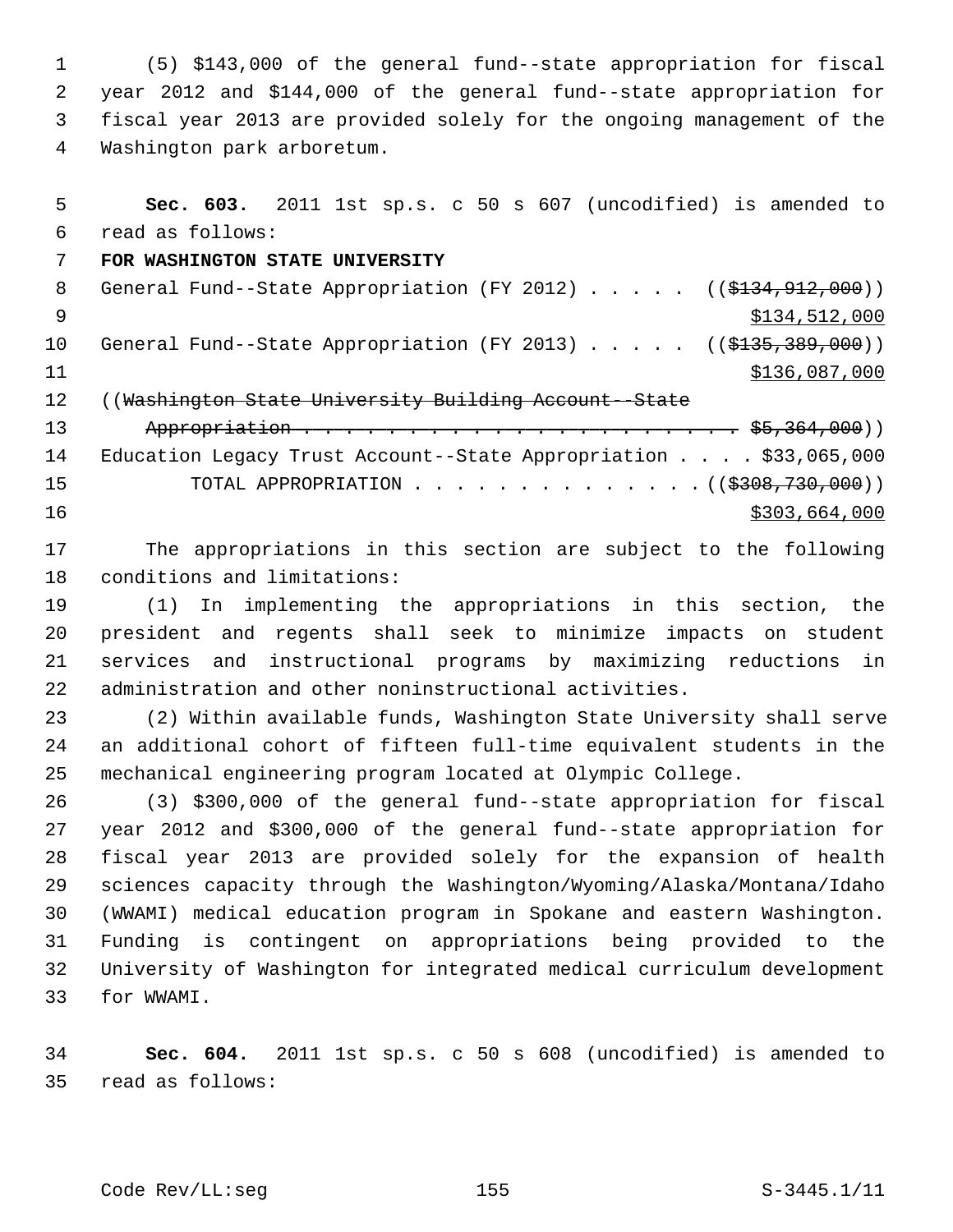1 **FOR EASTERN WASHINGTON UNIVERSITY**

| -2 | General Fund--State Appropriation (FY 2012) $($ $($ $\frac{286}{26}, \frac{281}{290})$ ) |
|----|------------------------------------------------------------------------------------------|
|    | \$26, 257, 000                                                                           |
| 4  | General Fund--State Appropriation (FY 2013) $($ $($ $\frac{26}{526}, \frac{589}{500})$ ) |
|    | \$26,541,000                                                                             |
| 6  | Education Legacy Trust Account--State Appropriation \$16,087,000                         |
|    | TOTAL APPROPRIATION $\ldots$ , ( $(\frac{668,957,000}{$ )                                |
|    | \$68,885,000                                                                             |

 9 The appropriations in this section are subject to the following 10 conditions and limitations:

11 (1) In implementing the appropriations in this section, the 12 president and governing board shall seek to minimize impacts on student 13 services and instructional programs by maximizing reductions in 14 administration and other noninstructional activities.

15 (2) At least \$200,000 of the general fund--state appropriation for 16 fiscal year 2012 and at least \$200,000 of the general fund--state 17 appropriation for fiscal year 2013 shall be expended on the Northwest 18 autism center.

19 **Sec. 605.** 2011 1st sp.s. c 50 s 609 (uncodified) is amended to 20 read as follows:

21 **FOR CENTRAL WASHINGTON UNIVERSITY**

| 22 | General Fund--State Appropriation (FY 2012) $($ $($ $\frac{222}{192}, 492, 000)$ ) |
|----|------------------------------------------------------------------------------------|
| 23 | \$22,468,000                                                                       |
| 24 | General Fund--State Appropriation (FY 2013) $($ $($ $\frac{222}{573},000)$ )       |
| 25 | \$22,525,000                                                                       |
| 26 | Education Legacy Trust Account--State Appropriation $\ldots$ \$19,076,000          |
| 27 | TOTAL APPROPRIATION $\ldots$ , ( $(\frac{664,141,000}{\cdots})$ )                  |
| 28 | \$64,069,000                                                                       |
|    |                                                                                    |

29 The appropriations in this section are subject to the following 30 conditions and limitations: In implementing the appropriations in this 31 section, the president and governing board shall seek to minimize 32 impacts on student services and instructional programs by maximizing 33 reductions in administration and other noninstructional activities.

34 **Sec. 606.** 2011 1st sp.s. c 50 s 610 (uncodified) is amended to 35 read as follows: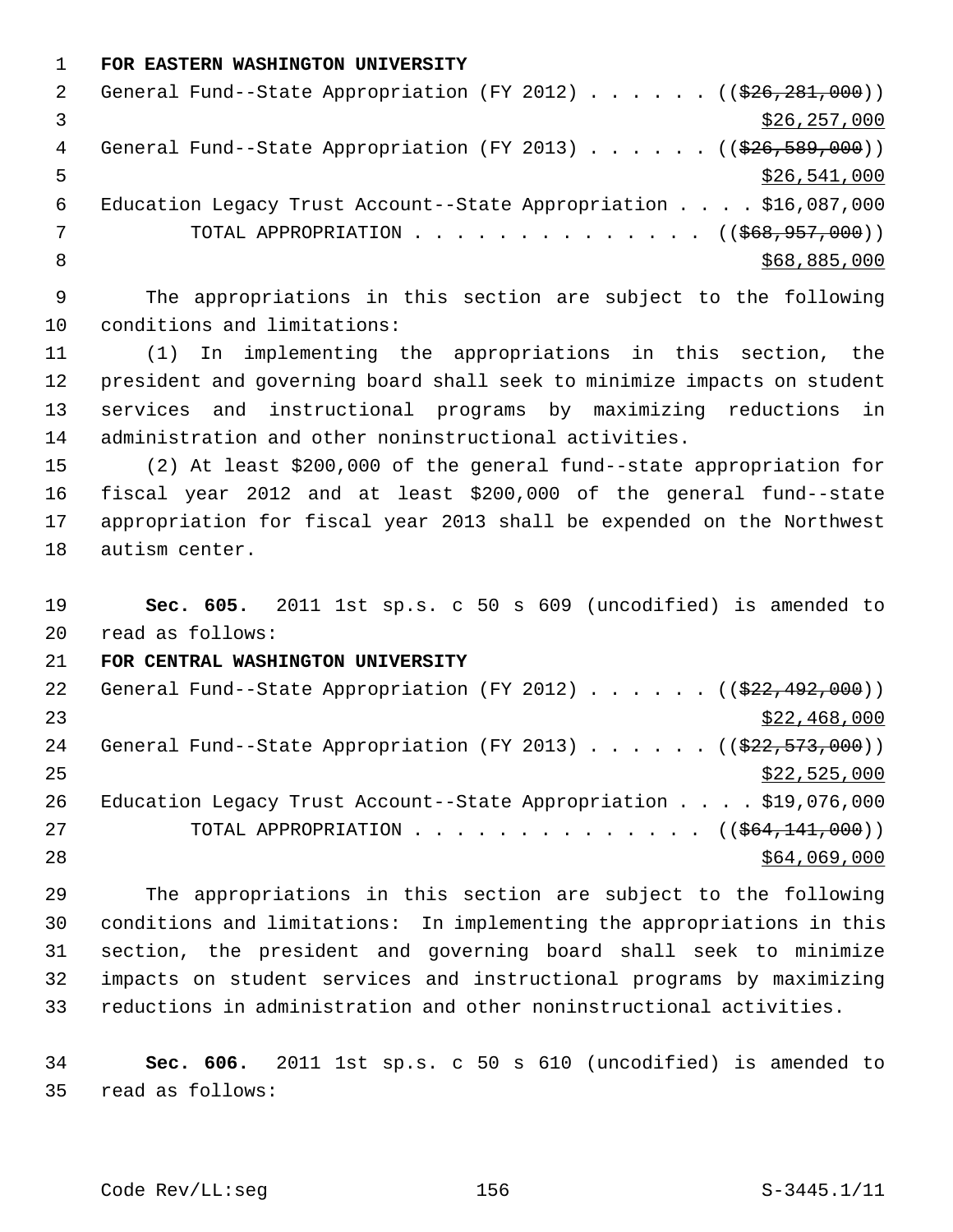1 **FOR THE EVERGREEN STATE COLLEGE**

|   | General Fund--State Appropriation (FY 2012) $($ $($ \$15,698,000))       |
|---|--------------------------------------------------------------------------|
|   | \$15,595,000                                                             |
| 4 | General Fund--State Appropriation (FY 2013) $($ $($ \$15,366,000))       |
|   | \$15,339,000                                                             |
| 6 | Education Legacy Trust Account--State Appropriation $\ldots$ \$5,450,000 |
|   | TOTAL APPROPRIATION $\ldots$ , ( $(\frac{236}{536}, \frac{514}{500})$ )  |
|   | \$36,384,000                                                             |
|   |                                                                          |

 9 The appropriations in this section are subject to the following 10 conditions and limitations:

11 (1) In implementing the appropriations in this section, the 12 president and governing board shall seek to minimize impacts on student 13 services and instructional programs by maximizing reductions in 14 administration and other noninstructional activities.

15 (2) \$50,000 of the general fund--state appropriation for fiscal 16 year 2012 and \$25,000 of the general fund--state appropriation for 17 fiscal year 2013 are provided solely for the Washington state institute 18 for public policy to conduct a detailed study of the commitment of 19 sexually violent predators to the special commitment center pursuant to 20 chapter 71.09 RCW and the subsequent release of those persons to 21 less-restrictive alternatives.

22 (a) Specifically, the institute's study shall examine:

23 (i) The projected future demand for the special commitment center, 24 including profiles and characteristics of persons referred and 25 committed to the special commitment center since its inception, whether 26 the profiles of those persons have changed over time, and, given 27 current trends, the likelihood of the continuing rate of referral;

28 (ii) Residents' participation in treatment over time and the impact 29 of treatment on eventual release to a less-restrictive alternative;

30 (iii) The annual review process and the process for a committed 31 person to petition for conditional or unconditional release, 32 specifically:

33 (A) The time frames for conducting mandatory reviews;

34 (B) The role of the special commitment center clinical team;

35 (C) Options and standards utilized by other jurisdictions or 36 similar processes to conduct periodic reviews, including specialized 37 courts, parole boards, independent review boards, and other commitment 38 proceedings;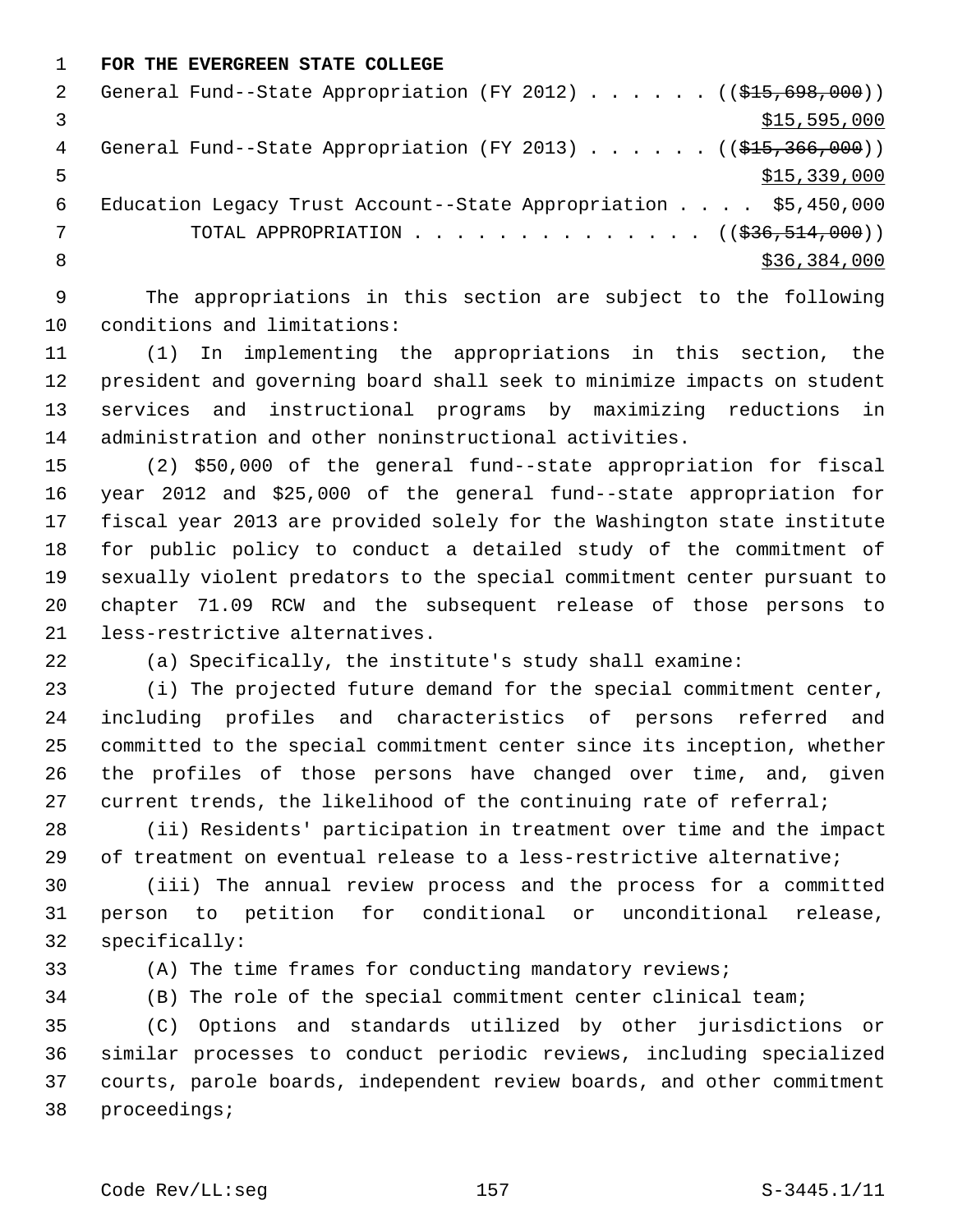1 (iv) The capacity and future demand for appropriate less 2 restrictive alternatives for moving residents out of the special 3 commitment center, including:

 4 (A) The capacity and demand for secure community transition 5 facilities;

 6 (B) Options for specialized populations such as the elderly or 7 those with developmental disabilities and whether more cost-efficient 8 options might be used to house those populations while keeping the 9 public safe;

10 (C) Prospects for moving residents to noninstitutionalized settings 11 beyond a secure community transition facility.

12 (b) The department of social and health services shall cooperate 13 with the institute in conducting its examination and must provide the 14 institute with requested data and records in a timely manner.

15 (c) The institute shall provide a status report to the governor and 16 the legislature no later than November 1, 2011, with a final report due 17 no later than November 1, 2012.

18  $((4+))$  (3) \$50,000 of the general fund--state appropriation for 19 fiscal year 2012 and \$50,000 of the general fund--state appropriation 20 for fiscal year 2013 are provided solely for the institute for public 21 policy to provide research support to the council on quality education.

22  $((+5))$  (4) To the extent federal or private funding is available 23 for this purpose, the Washington state institute for public policy and 24 the center for reinventing public education at the University of 25 Washington shall examine the relationship between participation in 26 pension systems and teacher quality and mobility patterns in the state. 27 The department of retirement systems shall facilitate researchers' 28 access to necessary individual-level data necessary to effectively 29 conduct the study. The researchers shall ensure that no individually 30 identifiable information will be disclosed at any time. An interim 31 report on project findings shall be completed by November 15, 2010, and 32 a final report shall be submitted to the governor and to the relevant 33 committees of the legislature by October 15, 2011.

 $34$  (( $(6)$ )) (5) Funding provided in this section is sufficient for The 35 Evergreen State College to continue operations of the Longhouse Center 36 and the Northwest Indian applied research institute.

37 ( $(\overline{+7})$ ) (6) If, and to the extent that private funding is available 38 for this purpose, the Washington state institute for public policy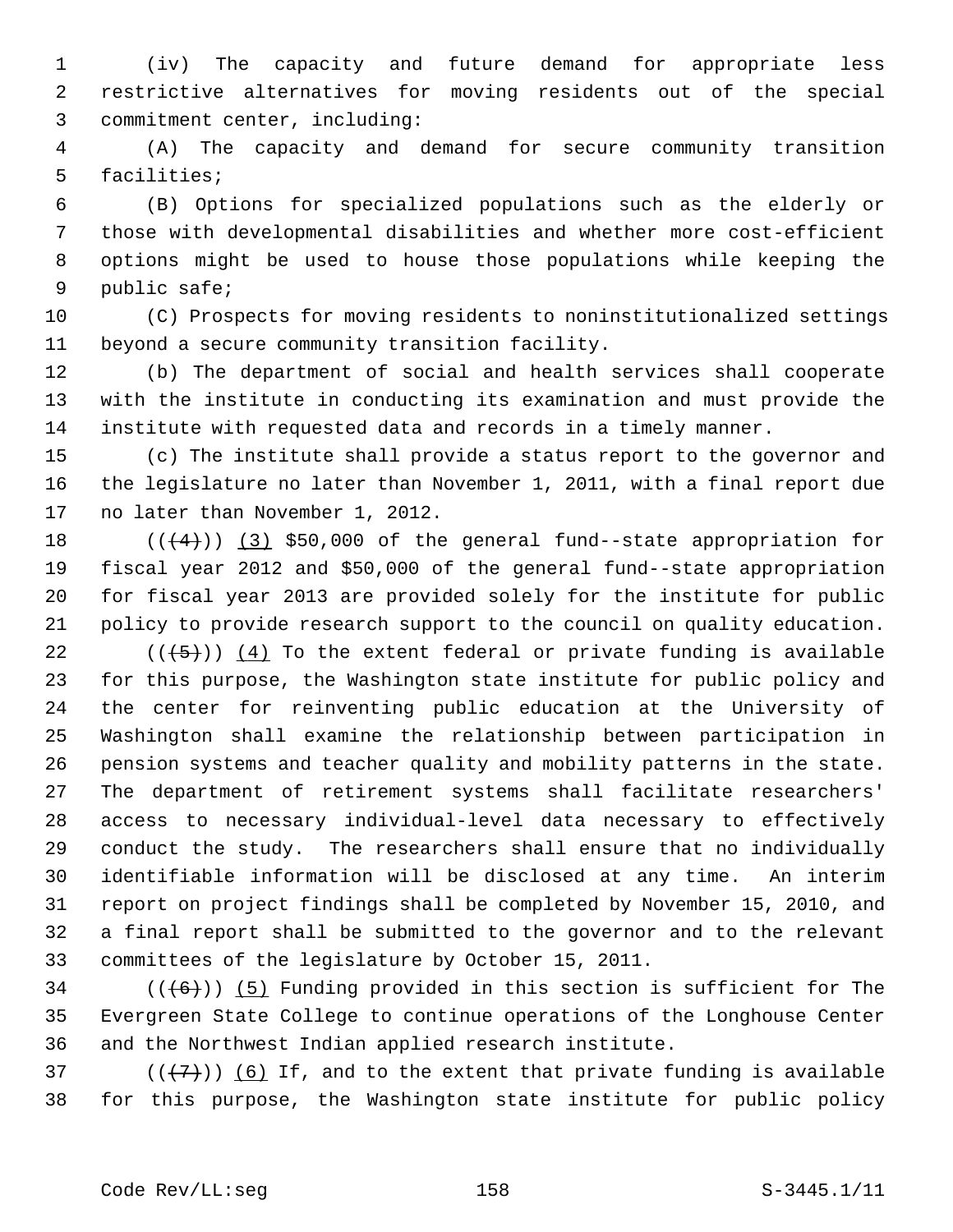1 shall study and report on the child welfare and educational 2 characteristics and outcomes for foster youth who are served by 3 educational advocates. The department of social and health services 4 and the office of the superintendent of public instruction shall 5 facilitate researchers' access to data necessary to effectively 6 complete the study. The institute shall submit an interim report with 7 baseline characteristics of youth served by educational advocates by 8 December 2011 and a final report by October 31, 2012, to the governor 9 and to the appropriate committees of the legislature.

10  $((+8))$   $(7)$  \$75,000 of the general fund--state appropriation for 11 fiscal year 2012 is provided to the Washington state institute for 12 public policy (WSIPP) to conduct a review of state investments in the 13 family caregiver and support program. Funding for this program is 14 provided by assumed savings from diverting seniors from entering into 15 long-term care medicaid placements by supporting informal caregivers. 16 WSIPP shall work with the department of social and health services to 17 establish and review outcome data for this investment. A preliminary 18 report on the outcomes of the investment into this program is due to 19 the appropriate legislative committees by December 15, 2011, and a 20 final report is due to the appropriate legislative committees by August 21 30, 2012.

22 **Sec. 607.** 2011 1st sp.s. c 50 s 611 (uncodified) is amended to 23 read as follows:

## 24 **FOR WESTERN WASHINGTON UNIVERSITY**

| 25 | General Fund--State Appropriation (FY 2012) $($ $($ \$33,709,000))            |
|----|-------------------------------------------------------------------------------|
| 26 | \$33,754,000                                                                  |
| 27 | General Fund--State Appropriation (FY 2013) $($ $($ $\frac{233}{654}, 000)$ ) |
| 28 | \$33,743,000                                                                  |
| 29 | Education Legacy Trust Account--State Appropriation $\ldots$ , \$13,266,000   |
| 30 | TOTAL APPROPRIATION $\ldots$ , ( $(\frac{680,629,000}{100,000})$ )            |
| 31 | \$80,763,000                                                                  |

32 The appropriations in this section are subject to the following 33 conditions and limitations: In implementing the appropriations in this 34 section, the president and governing board shall seek to minimize 35 impacts on student services and instructional programs by maximizing 36 reductions in administration and other noninstructional activities.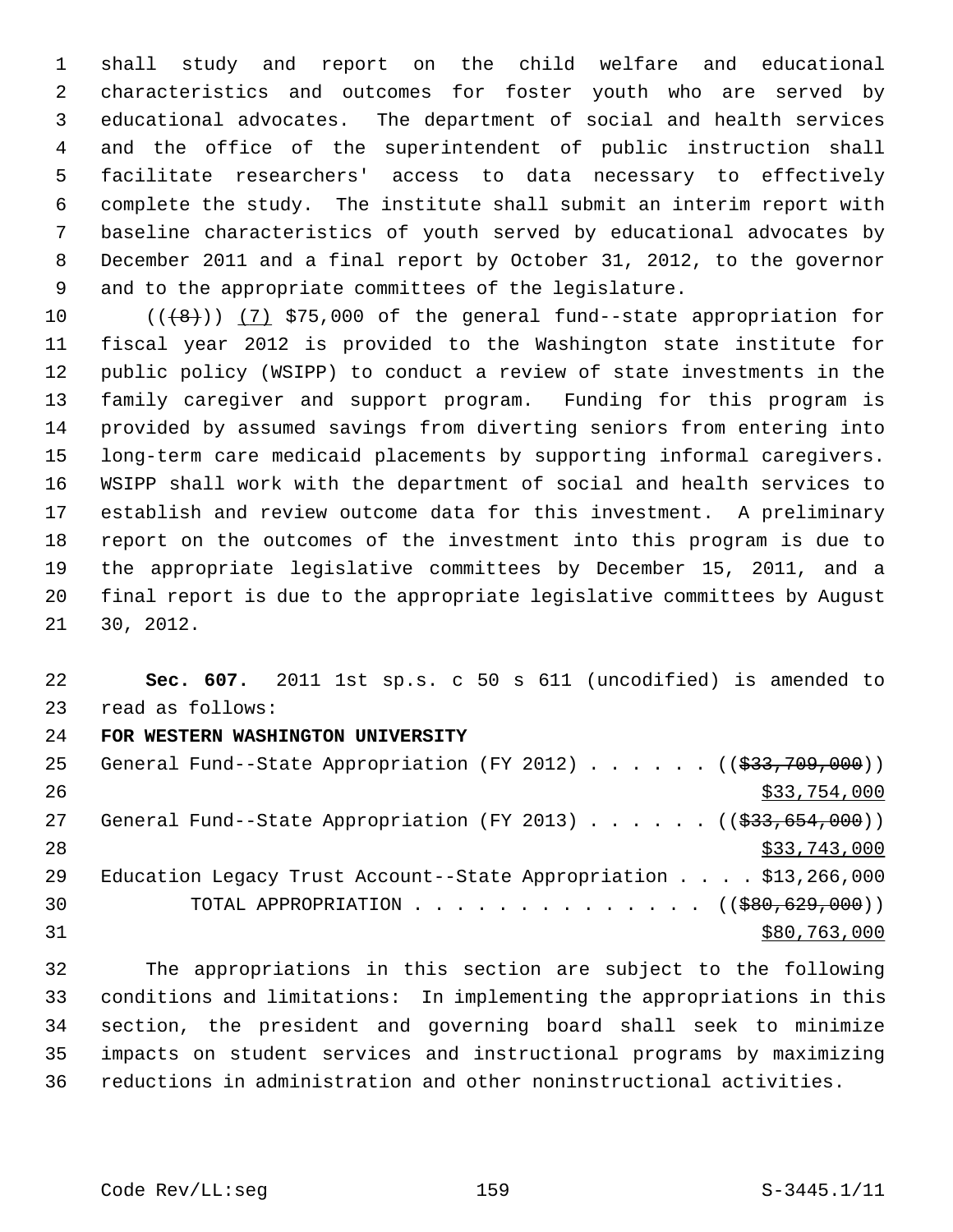1 **Sec. 608.** 2011 1st sp.s. c 50 s 612 (uncodified) is amended to 2 read as follows: 3 **FOR THE HIGHER EDUCATION COORDINATING BOARD--POLICY COORDINATION AND** 4 **ADMINISTRATION** 5 General Fund--State Appropriation (FY 2012) . . . . . . .((\$1,041,000))  $\frac{1}{2}$   $\frac{1}{2}$ ,036,000 7 General Fund--Federal Appropriation . . . . . . . . . . . . \$1,976,000 8 TOTAL APPROPRIATION  $\ldots$ , . . . . . . . . . . . . ( $(\frac{23}{2000})$ )  $\frac{1}{2}$   $\frac{1}{2}$ ,000 10 The appropriations in this section are subject to the following 11 conditions and limitations: The higher education coordinating board is 12 authorized to increase or establish fees for initial degree 13 authorization, degree authorization renewal, degree authorization 14 reapplication, new program applications, and new site applications 15 pursuant to RCW 28B.85.060. 16 **Sec. 609.** 2011 1st sp.s. c 50 s 613 (uncodified) is amended to 17 read as follows: 18 **FOR THE HIGHER EDUCATION COORDINATING BOARD--FINANCIAL AID AND GRANT** 19 **PROGRAMS** 20 General Fund--State Appropriation (FY 2012) . . . . . . . \$217,939,000 21 General Fund--Federal Appropriation . . . . . . . . . . . ((\$6,570,000))  $22$   $\frac{$5,829,000}{2}$ 23 Opportunity Pathways Account--State Appropriation . . . . . \$73,500,000 24 TOTAL APPROPRIATION . . . . . . . . . . . . . ((\$298,009,000))  $25$  \$297,268,000 26 The appropriations in this section are subject to the following 27 conditions and limitations: 28 (1) ((\$196,214,000)) \$200,413,000 of the general fund--state 29 appropriation for fiscal year  $2012((7))$  and \$73,500,000 of the 30 opportunity pathways account--state appropriation( $\left(-\right.$  and  $\frac{2740}{000}$  of 31 the general fund--federal appropriation)) are provided solely for 32 student financial aid payments under the state need grant and the state 33 work study program including up to a four percent administrative 34 allowance for the state work study program. 35 (2)(( $\left(\frac{a}{a}\right)$ ) Within the funds appropriated in this section,

36 eligibility for the state need grant shall include students with family 37 incomes at or below 70 percent of the state median family income (MFI),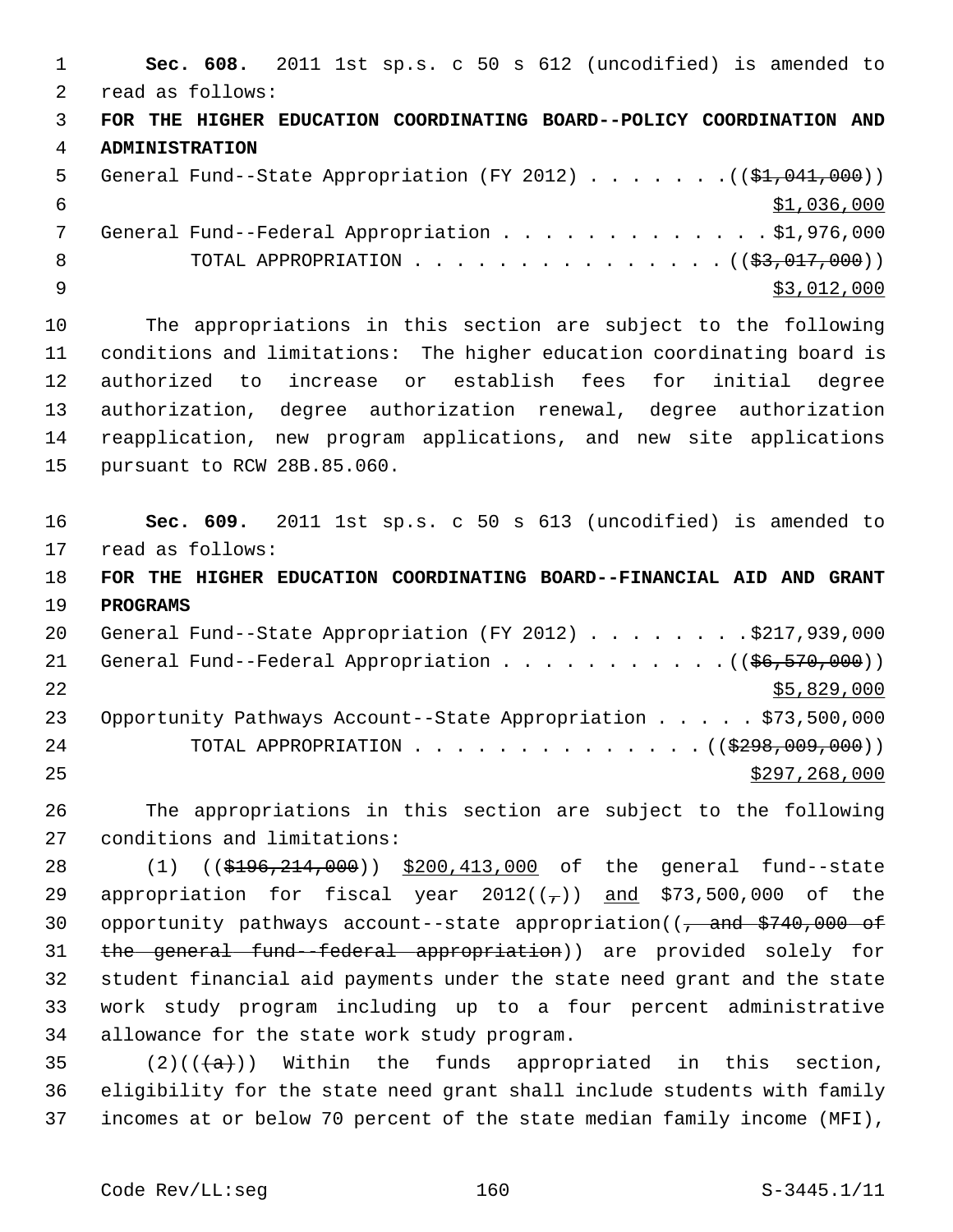1 adjusted for family size, and shall include students enrolled in three 2 to five credit-bearing quarter credits, or the equivalent semester 3 credits. The higher education coordinating board shall report to the 4 legislature by December 1, 2013, regarding the number of students 5 enrolled in three to five credit-bearing quarter credits, or the 6 equivalent semester credits, and their academic progress including 7 degree completion. Awards for all students shall be adjusted by the 8 estimated amount by which Pell grant increases exceed projected 9 increases in the noninstructional costs of attendance. Awards for 10 students with incomes between 51 and 70 percent of the state median 11 shall be prorated at the following percentages of the award amount 12 granted to those with incomes below 51 percent of the MFI: 70 percent 13 for students with family incomes between 51 and 55 percent MFI; 65 14 percent for students with family incomes between 56 and 60 percent MFI; 15 60 percent for students with family incomes between 61 and 65 percent 16 MFI; and 50 percent for students with family incomes between 66 and 70 17 percent MFI.

18 (3) For fiscal year 2012, the board shall defer loan or conditional 19 scholarship repayments to the future teachers conditional scholarship 20 and loan repayment program for up to one year for each participant if 21 the participant has shown evidence of efforts to find a teaching job 22 but has been unable to secure a teaching job per the requirements of 23 the program.

24  $((+5))$  (4) \$500,000 of the general fund--state appropriation for 25 fiscal year 2012 is provided solely for the leadership 1000 program.

26  $((+6))$  (5) \$2,436,000 of the general fund--state appropriation for 27 fiscal year 2012 is provided solely for the passport to college 28 program. The maximum scholarship award shall be \$5,000. The board 29 shall contract with a nonprofit organization to provide support 30 services to increase student completion in their postsecondary program 31 and shall, under this contract provide a minimum of \$500,000 in fiscal 32 year 2012.

33  $((+7))$  (6) \$250,000 of the general fund--state appropriation for 34 fiscal year 2012 is provided solely for implementation of the aerospace 35 training scholarship and student loan program as specified in Engrossed 36 Substitute House Bill No. 1846 (aerospace student loans). If this bill 37 is not enacted by June 30, 2011, the amount provided in this subsection 38 shall lapse.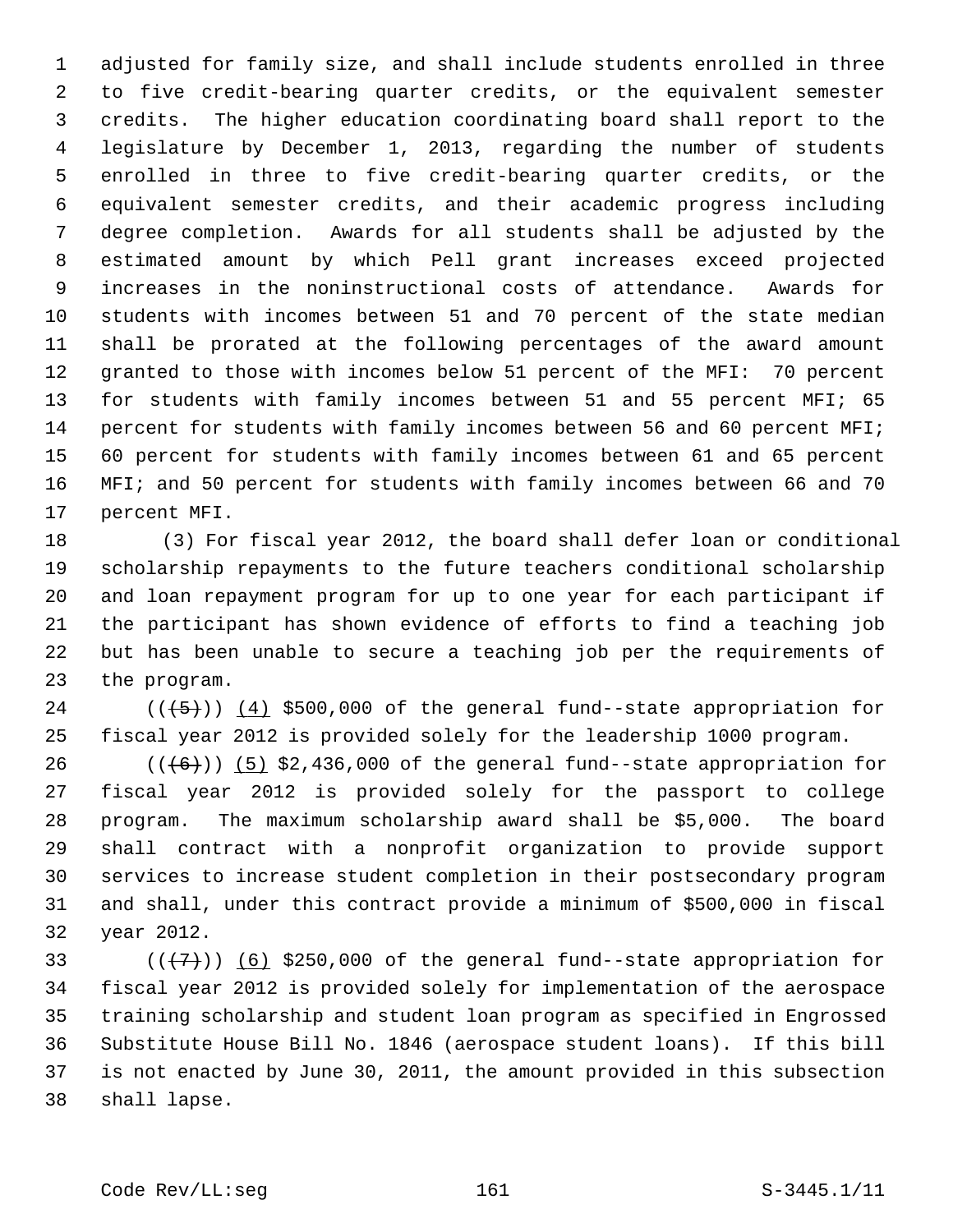1 **Sec. 610.** 2011 1st sp.s. c 50 s 614 (uncodified) is amended to 2 read as follows: 3 **FOR THE COUNCIL FOR HIGHER EDUCATION** 4 General Fund--State Appropriation (FY 2013) . . . . . . . . ((\$997,000))  $5 - 5$  6 General Fund--Federal Appropriation . . . . . . . . . . . . . \$2,377,000 7 TOTAL APPROPRIATION . . . . . . . . . . . . . . ((<del>\$3,374,000</del>)) 8  $\frac{1}{33,369,000}$  9 The appropriations in this section are subject to the following 10 conditions and limitations: The council for higher education is 11 authorized to increase or establish fees for initial degree 12 authorization, degree authorization renewal, degree authorization 13 reapplication, new program applications, and new site applications 14 pursuant to RCW 28B.85.060. 15 **Sec. 611.** 2011 1st sp.s. c 50 s 615 (uncodified) is amended to 16 read as follows: 17 **FOR THE OFFICE OF STUDENT FINANCIAL ASSISTANCE** 18 General Fund--State Appropriation (FY 2013) . . . . ((\$247,932,000)) 19 \$248,927,000 20 General Fund--Federal Appropriation  $\ldots$  . . . . . . . . . .  $($   $($ \$6,557,000)  $)$  $21$  \$5,816,000 22 Washington Opportunity Pathways Account--State 23 Appropriation . . . . . . . . . . . . . . . . . . . . . .\$73,500,000 24 TOTAL APPROPRIATION . . . . . . . . . . . . . ((<del>\$327,989,000</del>)) 25 \$328,243,000 26 The appropriations in this section are subject to the following 27 conditions and limitations: 28 (1) ((\$230,889,000)) \$237,018,000 of the general fund--state 29 appropriation for fiscal year  $2013((-))$  and \$73,500,000 of the 30 opportunity pathways account--state appropriation( $\left(-\right.$  and  $\frac{2740}{000}$  of

31 the general fund--federal appropriation)) are provided solely for 32 student financial aid payments under the state need grant and the state 33 work study program including up to a four percent administrative 34 allowance for the state work study program.

35 (2) Within the funds appropriated in this section, eligibility for 36 the state need grant shall include students with family incomes at or 37 below 70 percent of the state median family income (MFI), adjusted for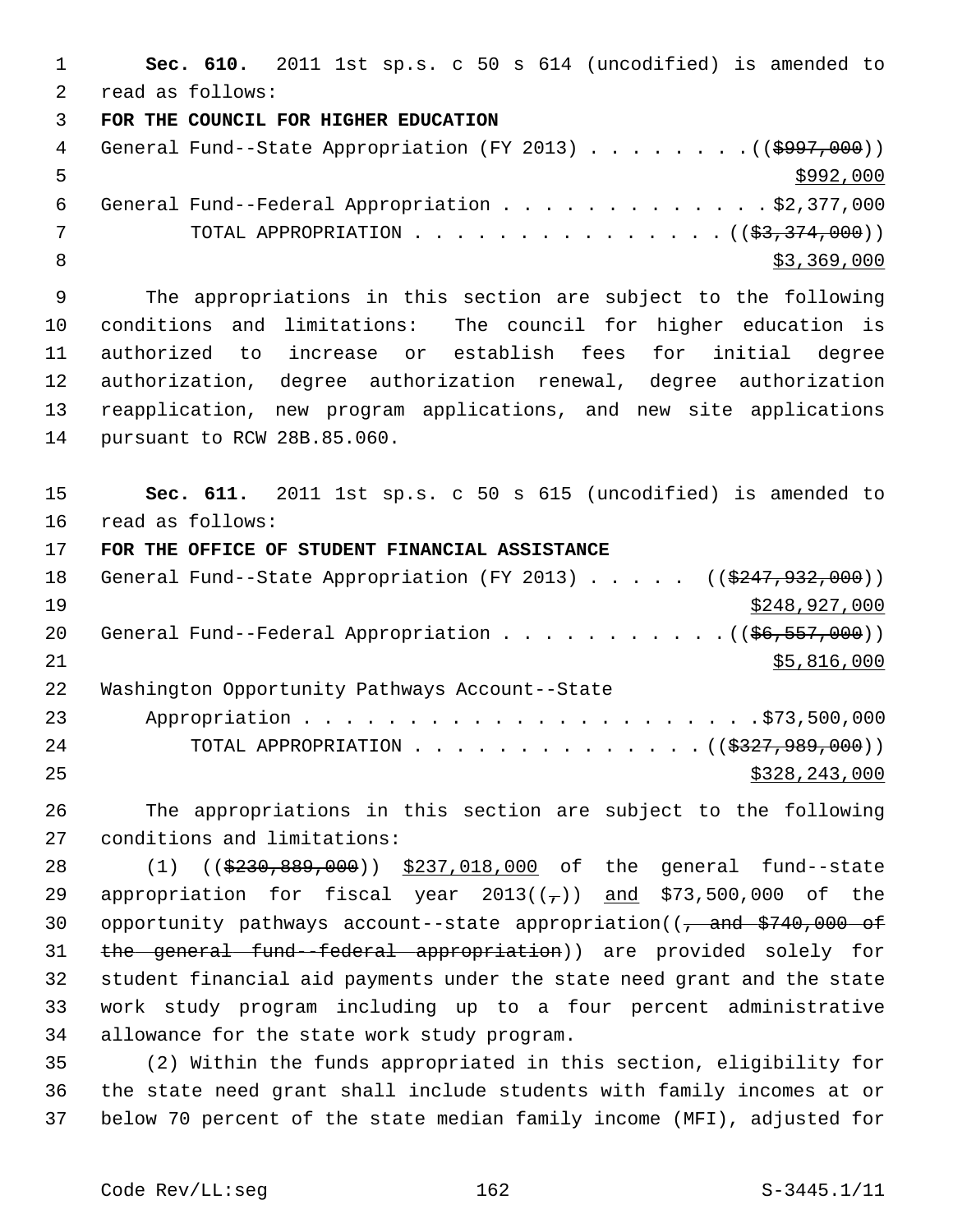1 family size, and shall include students enrolled in three to five 2 credit-bearing quarter credits, or the equivalent semester credits. 3 The office of student financial assistance shall report to the 4 legislature by December 1, 2013, regarding the number of students 5 enrolled in three to five credit-bearing quarter credits, or the 6 equivalent semester credits, and their academic progress including 7 degree completion. Awards for all students shall be adjusted by the 8 estimated amount by which Pell grant increases exceed projected 9 increases in the noninstructional costs of attendance. Awards for 10 students with incomes between 51 and 70 percent of the state median 11 shall be prorated at the following percentages of the award amount 12 granted to those with incomes below 51 percent of the MFI: 70 percent 13 for students with family incomes between 51 and 55 percent MFI; 65 14 percent for students with family incomes between 56 and 60 percent MFI; 15 60 percent for students with family incomes between 61 and 65 percent 16 MFI; and 50 percent for students with family incomes between 66 and 70 17 percent MFI.

18 (3) \$250,000 of the general fund--state appropriation for fiscal 19 year 2013 is provided solely for implementation of the aerospace 20 training scholarship and student loan program as specified in Engrossed 21 Substitute House Bill No. 1846 (aerospace student loans). If this bill 22 is not enacted by June 30, 2011, the amount provided in this subsection 23 shall lapse.

24 (4) For fiscal year 2013, the board shall defer loan or conditional 25 scholarship repayments to the future teachers conditional scholarship 26 and loan repayment program for up to one year for each participant if 27 the participant has shown evidence of efforts to find a teaching job 28 but has been unable to secure a teaching job per the requirements of 29 the program.

30 (5) \$1,000,000 of the education legacy trust account--state 31 appropriation is provided solely for the gaining early awareness and 32 readiness for undergraduate programs project.

33 (6) \$500,000 of the general fund--state appropriation for fiscal 34 year 2013 is provided solely for the leadership 1000 program.

35 (7) \$2,436,000 of the general fund--state appropriation for fiscal 36 year 2013 is provided solely for the passport to college program. The 37 maximum scholarship award shall be \$5,000. The board shall contract 38 with a nonprofit organization to provide support services to increase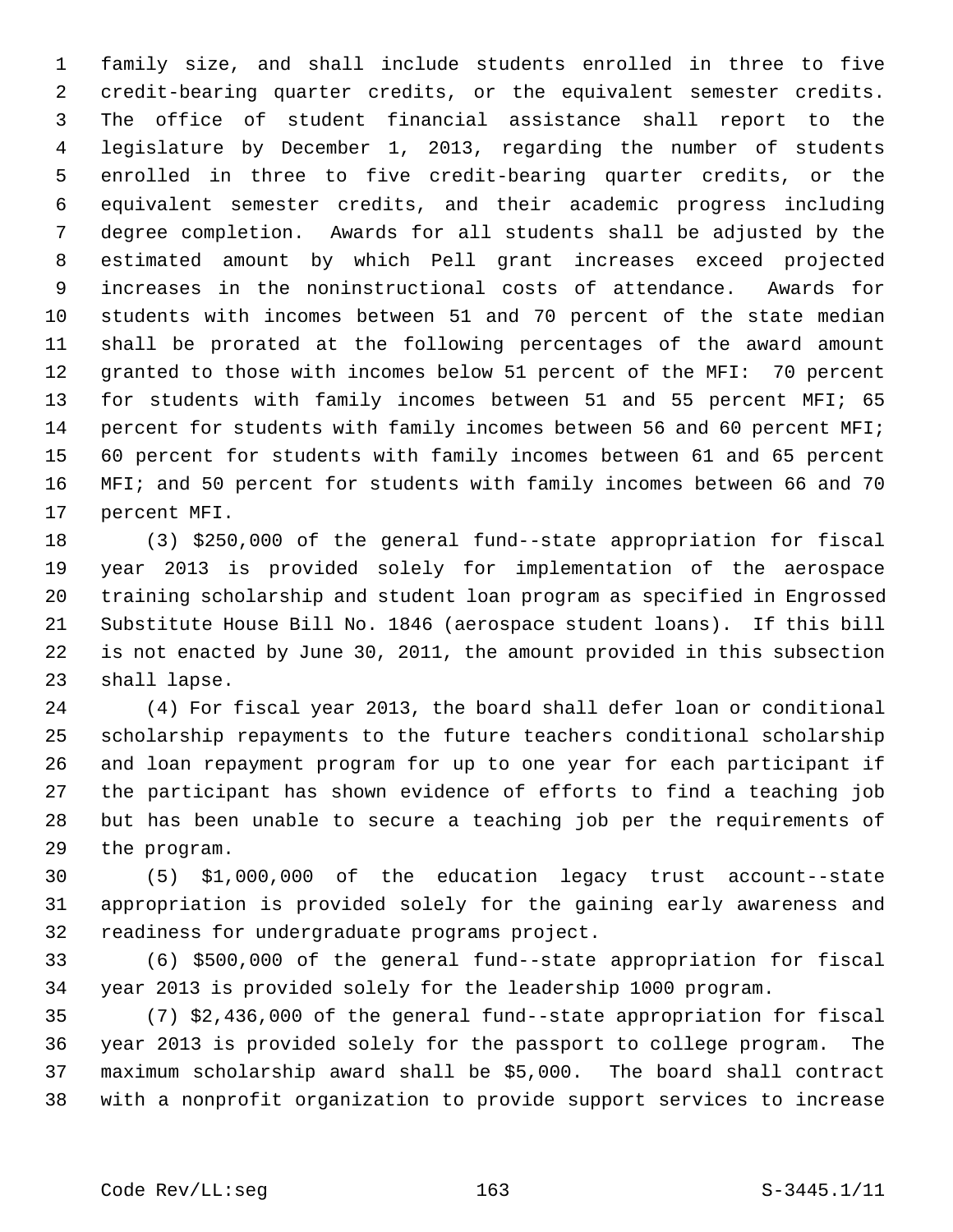1 student completion in their postsecondary program and shall, under this 2 contract provide a minimum of \$500,000 in fiscal year 2013 for this 3 purpose.

| 4               | Sec. 612. 2011 1st sp.s. c 50 s 617 (uncodified) is amended to     |
|-----------------|--------------------------------------------------------------------|
| 5               | read as follows:                                                   |
| 6               | FOR THE DEPARTMENT OF EARLY LEARNING                               |
| $7\phantom{.0}$ | General Fund--State Appropriation (FY 2012) $($ $($ \$27,570,000)) |
| 8               | \$27,571,000                                                       |
| 9               | General Fund--State Appropriation (FY 2013) $($ $($ \$27,557,000)) |
| 10              | \$27,558,000                                                       |
| 11              | General Fund--Federal Appropriation ((\$253,530,000))              |
| 12              | \$261,753,000                                                      |
| 13              | Opportunity Pathways Account--State Appropriation \$80,000,000     |
| 14              | TOTAL APPROPRIATION ( $(\frac{2388,657,000}{s})$ )                 |
| 15              | \$396,882,000                                                      |

16 The appropriations in this section are subject to the following 17 conditions and limitations:

18 (1) \$16,028,000 of the general fund--state appropriation for fiscal 19 year 2012, \$16,028,000 of the general fund--state appropriation of 20 fiscal year 2013, \$80,000,000 of the opportunity pathways account 21 appropriation, and \$2,256,000 of the general fund--federal 22 appropriation are provided solely for the early childhood education 23 assistance program services. Of these amounts, \$10,284,000 is a 24 portion of the biennial amount of state maintenance of effort dollars 25 required to receive federal child care and development fund grant 26 dollars.

27 (2) In accordance to RCW 43.215.255(2) and 43.135.055, the 28 department is authorized to increase child care center and child care 29 family home licensure fees in fiscal years 2012 and 2013 for costs to 30 the department for the licensure activity, including costs of necessary 31 inspection. These increases are necessary to support expenditures 32 authorized in this section.

33 (3) \$638,000 of the general fund--state appropriation for fiscal 34 year 2012 and \$638,000 of the general fund--state appropriation for 35 fiscal year 2013 are provided solely for child care resource and 36 referral network services.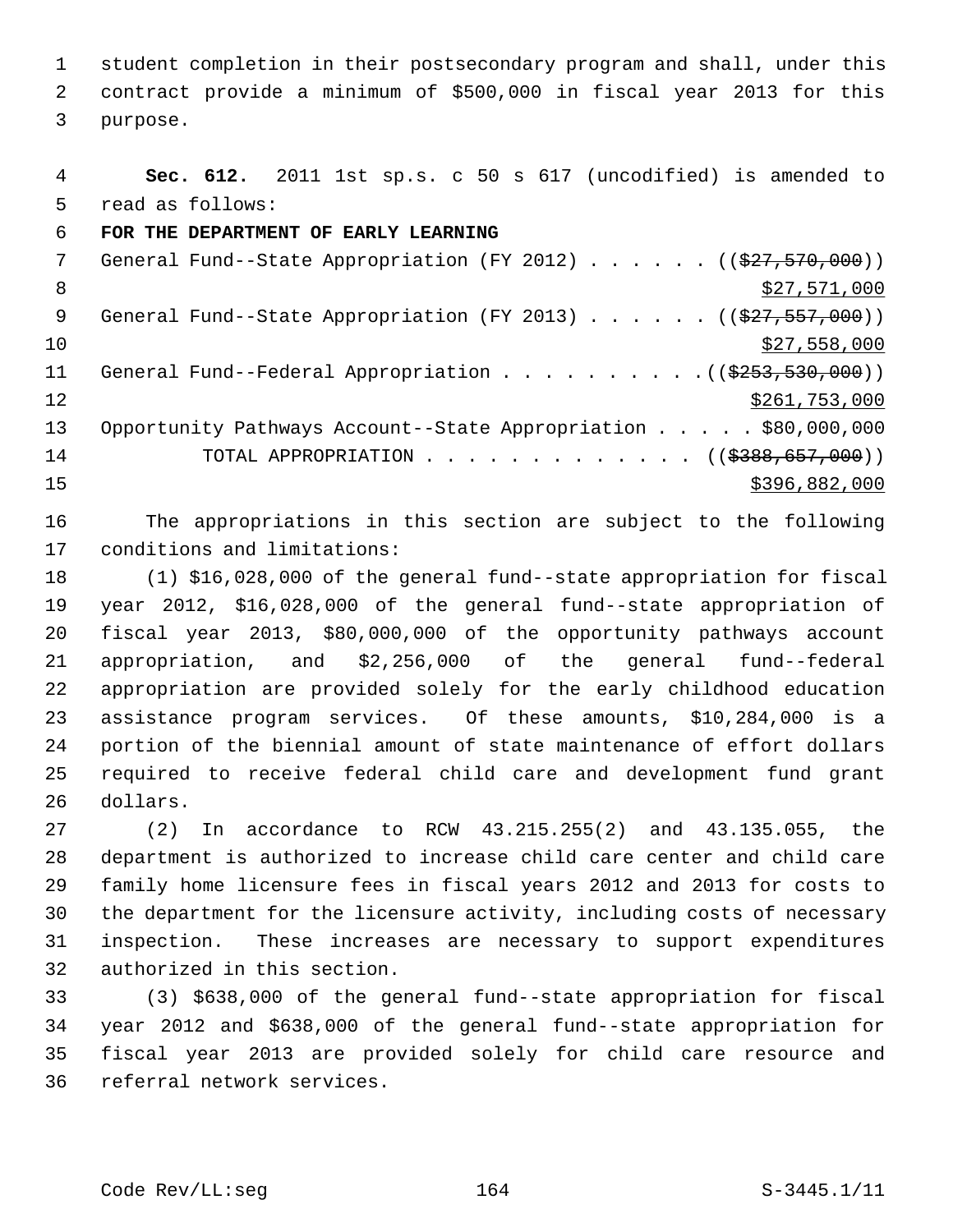1 (4) \$200,000 of the general fund--state appropriation for fiscal 2 year 2012 and \$200,000 of the general fund--state appropriation for 3 fiscal year 2013 are provided solely to develop and provide culturally 4 relevant supports for parents, family, and other caregivers.

 5 (5) The department is the lead agency for and recipient of the 6 federal child care and development fund grant. Amounts within this 7 grant shall be used to fund child care licensing, quality initiatives, 8 agency administration, and other costs associated with child care 9 subsidies. The department shall transfer a portion of this grant to 10 the department of social and health services to fund the child care 11 subsidies paid by the department of social and health services on 12 behalf of the department of early learning.

13 (6) The appropriations in this section reflect reductions in the 14 appropriations for the department's administrative expenses. It is the 15 intent of the legislature that these reductions shall be achieved, to 16 the greatest extent possible, by reducing those administrative costs 17 that do not affect direct client services or direct service delivery or 18 program.

19  $((+8))$   $(7)$  \$934,000 of the general fund--state appropriation for 20 fiscal year 2012, \$934,000 of the general fund--state appropriation for 21 fiscal year 2013, and \$2,400,000 of the general fund--federal 22 appropriation are provided solely for expenditure into the home 23 visiting services account. This funding is intended to meet federal 24 maintenance of effort requirements and to secure private matching 25 funds.

26  $((+9))$  (8) In addition to groups that were given prioritized 27 access to the working connections child care program effective March 1, 28 2011, the department shall also give prioritized access into the 29 program to families in which a parent of a child in care is a minor who 30 is not living with a parent or guardian and who is a full-time student 31 in a high school that has a school-sponsored on-site child care center.

 $32$  (( $(10)$ ) (9) Within available amounts, the department in 33 consultation with the office of financial management and the department 34 of social and health services shall report quarterly enrollments and 35 active caseload for the working connections child care program to the 36 legislative fiscal committees. The report shall also identify the 37 number of cases participating in both temporary assistance for needy 38 families and working connections child care.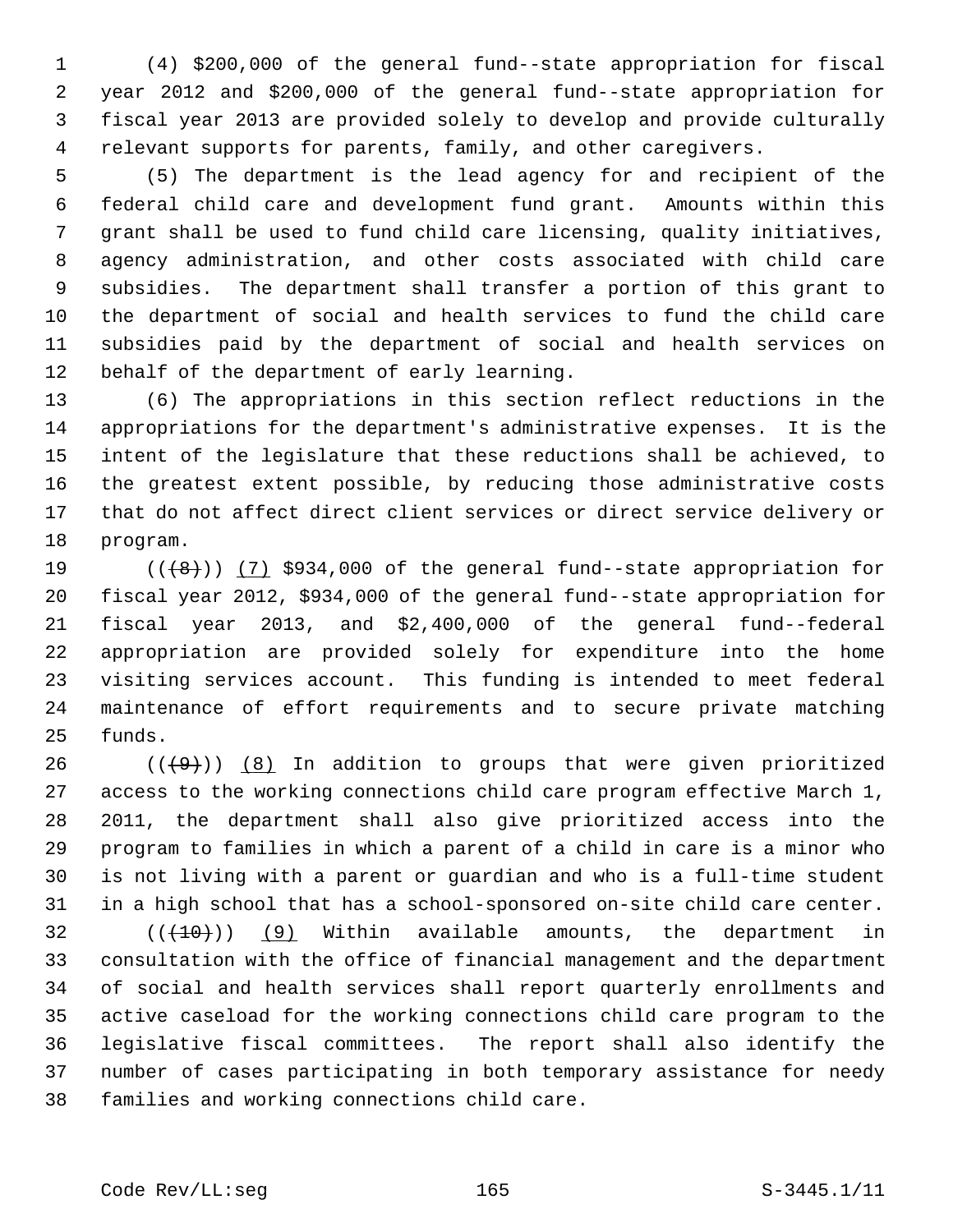$($  ( $(12)$ )) (10) \$2,522,000 of the general fund--state appropriation 2 for fiscal year 2012, \$2,522,000 of the general fund--state 3 appropriation for fiscal year 2013, and \$4,304,000 of the general 4 fund--federal appropriation are provided solely for the medicaid 5 treatment child care (MTCC) program. The department shall contract for 6 MTCC services to provide therapeutic child care and other specialized 7 treatment services to abused, neglected, at-risk, and/or drug-affected 8 children. Priority for services shall be given to children referred 9 from the department of social and health services children's 10 administration. In addition to referrals made by children's 11 administration, the department shall authorize services for children 12 referred to the MTCC program, as long as the children meet the 13 eligibility requirements as outlined in the Washington state plan for 14 the MTCC program. Of the amounts appropriated in this subsection, 15 \$60,000 per fiscal year may be used by the department for administering 16 the MTCC program, if needed.

17 **Sec. 613.** 2011 1st sp.s. c 50 s 618 (uncodified) is amended to 18 read as follows:

19 **FOR THE STATE SCHOOL FOR THE BLIND**

| 20  | General Fund--State Appropriation (FY 2012) $($ $($ \$5,780,000))     |
|-----|-----------------------------------------------------------------------|
| 2.1 | \$5,782,000                                                           |
| 22  | General Fund--State Appropriation (FY 2013) $($ $($ \$5,746,000))     |
| 23  | \$5,749,000                                                           |
| 24  | General Fund--Private/Local Appropriation \$1,961,000                 |
| 25  | TOTAL APPROPRIATION $\ldots$ , ( $(\frac{13}{23}, \frac{487}{100})$ ) |
| 26  | \$13,492,000                                                          |

27 The appropriations in this section are subject to the following 28 conditions and limitations: \$271,000 of the general fund-- 29 private/local appropriation is provided solely for the school for the 30 blind to offer short course programs, allowing students the opportunity 31 to leave their home schools for short periods and receive intensive 32 training. The school for the blind shall provide this service to the 33 extent that it is funded by contracts with school districts and 34 educational services districts.

35 **Sec. 614.** 2011 1st sp.s. c 50 s 619 (uncodified) is amended to 36 read as follows: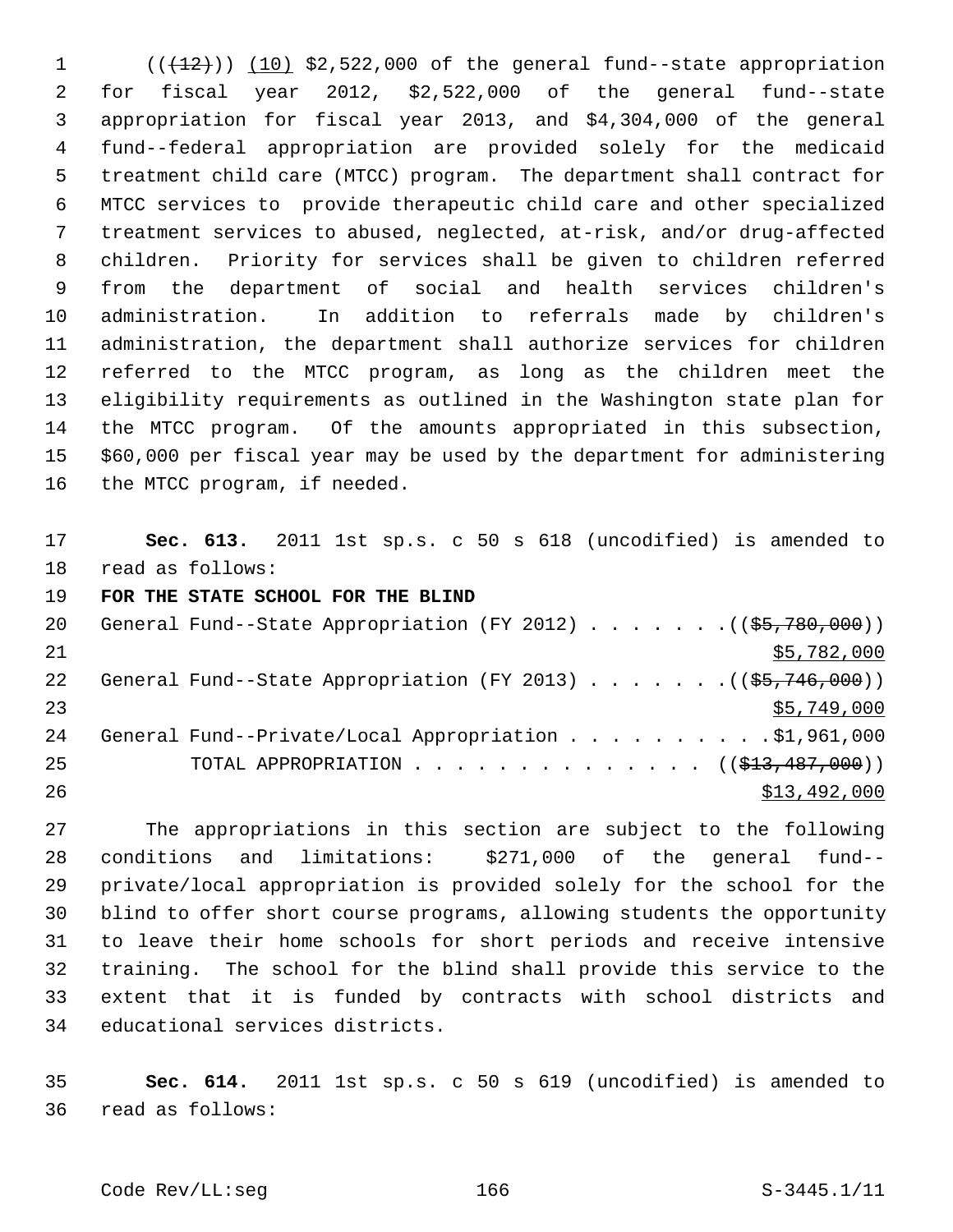1 **FOR THE WASHINGTON STATE CENTER FOR CHILDHOOD DEAFNESS AND HEARING** 2 **LOSS** 3 General Fund--State Appropriation (FY 2012)  $\ldots$  ... . . ( $(\frac{28}{36}, \frac{451}{1000})$ )  $\frac{4}{38,449,000}$ 5 General Fund--State Appropriation (FY 2013)  $\ldots$  ... . . . ((\$8,449,000))  $\frac{1}{6}$  \$8,446,000 7 General Fund--Private/Local Appropriation . . . . . . . . . . . \$526,000 8 TOTAL APPROPRIATION . . . . . . . . . . . . . . ((\$17,426,000))  $9$   $$17,421,000$ 10 **Sec. 615.** 2011 1st sp.s. c 50 s 620 (uncodified) is amended to 11 read as follows: 12 **FOR THE WASHINGTON STATE ARTS COMMISSION** 13 General Fund--Federal Appropriation . . . . . . . . . . . ((\$1,961,000))  $14$  \$2,065,000 15 General Fund--Private/Local Appropriation . . . . . . . . . .\$1,056,000 16 Washington State Heritage Center Account--State 17 Appropriation . . . . . . . . . . . . . . . . . . . . . . \$2,213,000 18 TOTAL APPROPRIATION . . . . . . . . . . . . . . ((<del>\$5,230,000</del>))  $\frac{19}{19}$   $\frac{19}{19}$   $\frac{19}{19}$   $\frac{19}{19}$   $\frac{19}{19}$   $\frac{19}{19}$   $\frac{19}{19}$   $\frac{19}{19}$   $\frac{19}{19}$   $\frac{19}{19}$   $\frac{19}{19}$   $\frac{19}{19}$   $\frac{19}{19}$   $\frac{19}{19}$   $\frac{19}{19}$   $\frac{19}{19}$   $\frac{19}{19}$   $\frac{19}{19}$   $\frac{1$ 20 **Sec. 616.** 2011 1st sp.s. c 50 s 621 (uncodified) is amended to 21 read as follows: 22 **FOR THE WASHINGTON STATE HISTORICAL SOCIETY** 23 Washington State Heritage Center Account--State 24 Appropriation . . . . . . . . . . . . . . . . . . (  $(\frac{24}{24}, \frac{249}{200})$  )  $25$   $$4,241,000$ 26 **Sec. 617.** 2011 1st sp.s. c 50 s 622 (uncodified) is amended to 27 read as follows: 28 **FOR THE EASTERN WASHINGTON STATE HISTORICAL SOCIETY** 29 Washington State Heritage Center Account--State 30 Appropriation . . . . . . . . . . . . . . . . . . (  $(\frac{2}{2}, 965, 000)$  )  $31$  \$2,962,000

(End of part)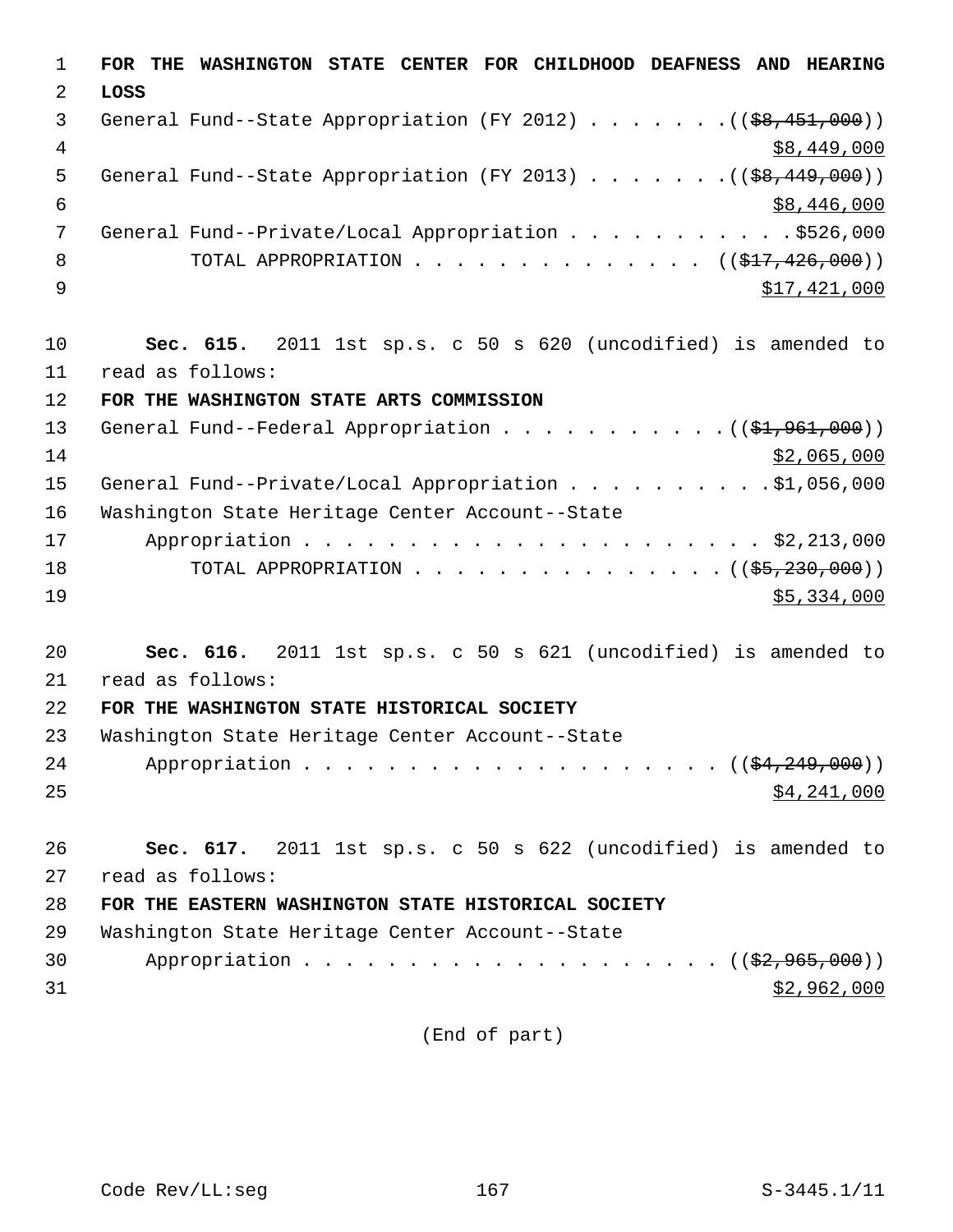| 1        | PART VII                                                                                                  |
|----------|-----------------------------------------------------------------------------------------------------------|
| 2        | SPECIAL APPROPRIATIONS                                                                                    |
|          |                                                                                                           |
| 3        | Sec. 701. 2011 1st sp.s. c 50 s 701 (uncodified) is amended to                                            |
| 4        | read as follows:                                                                                          |
| 5        | FOR THE STATE TREASURER--BOND RETIREMENT AND INTEREST, AND ONGOING                                        |
| 6        | BOND REGISTRATION AND TRANSFER CHARGES: FOR DEBT SUBJECT TO THE DEBT                                      |
| 7        | LIMIT                                                                                                     |
| 8        | General Fund--State Appropriation (FY 2012) $($ $($ $\frac{1}{2}924, 047, 000)$ )                         |
| 9        | \$919, 198, 000                                                                                           |
| 10       | General Fund--State Appropriation (FY 2013) $($ $($ $\frac{4981,486,000}{900})$                           |
| 11       | \$967,749,000                                                                                             |
| 12       | State Building Construction Account--State                                                                |
| 13       | Appropriation $($ $(\frac{1}{21}, 589, 000) )$                                                            |
| 14       | \$3,866,000                                                                                               |
| 15       | Columbia River Basin Water Supply Development                                                             |
| 16       | Account--State Appropriation $($ $($ $\frac{273}{100})$                                                   |
| 17       | \$121,000                                                                                                 |
| 18       | Hood Canal Aquatic Rehabilitation Bond Account--State                                                     |
| 19       | (( <del>\$6,000</del> ))                                                                                  |
| 20       | \$4,000                                                                                                   |
| 21<br>22 | State Taxable Building Construction Account--State<br>Appropriation<br>$\ldots$ (( $\frac{2345,000}{2}$ ) |
| 23       | \$90,000                                                                                                  |
| 24       | Gardner-Evans Higher Education Construction                                                               |
| 25       | Account--State Appropriation $($ $($ \$1,000) $)$                                                         |
| 26       | \$13,000                                                                                                  |
| 27       | Debt-Limit Reimbursable Bond Retire Account--State                                                        |
| 28       |                                                                                                           |
| 29       | TOTAL APPROPRIATION ( $(\frac{21,909,847,000}{$ )                                                         |
| 30       | \$1,893,341,000                                                                                           |
|          |                                                                                                           |
| 31       | The appropriations in this section are subject to the following                                           |

32 conditions and limitations: The general fund appropriations are for 33 expenditure into the debt-limit general fund bond retirement account. 34 The entire general fund--state appropriation for fiscal year 2012 shall 35 be expended into the debt-limit general fund bond retirement account by 36 June 30, 2012.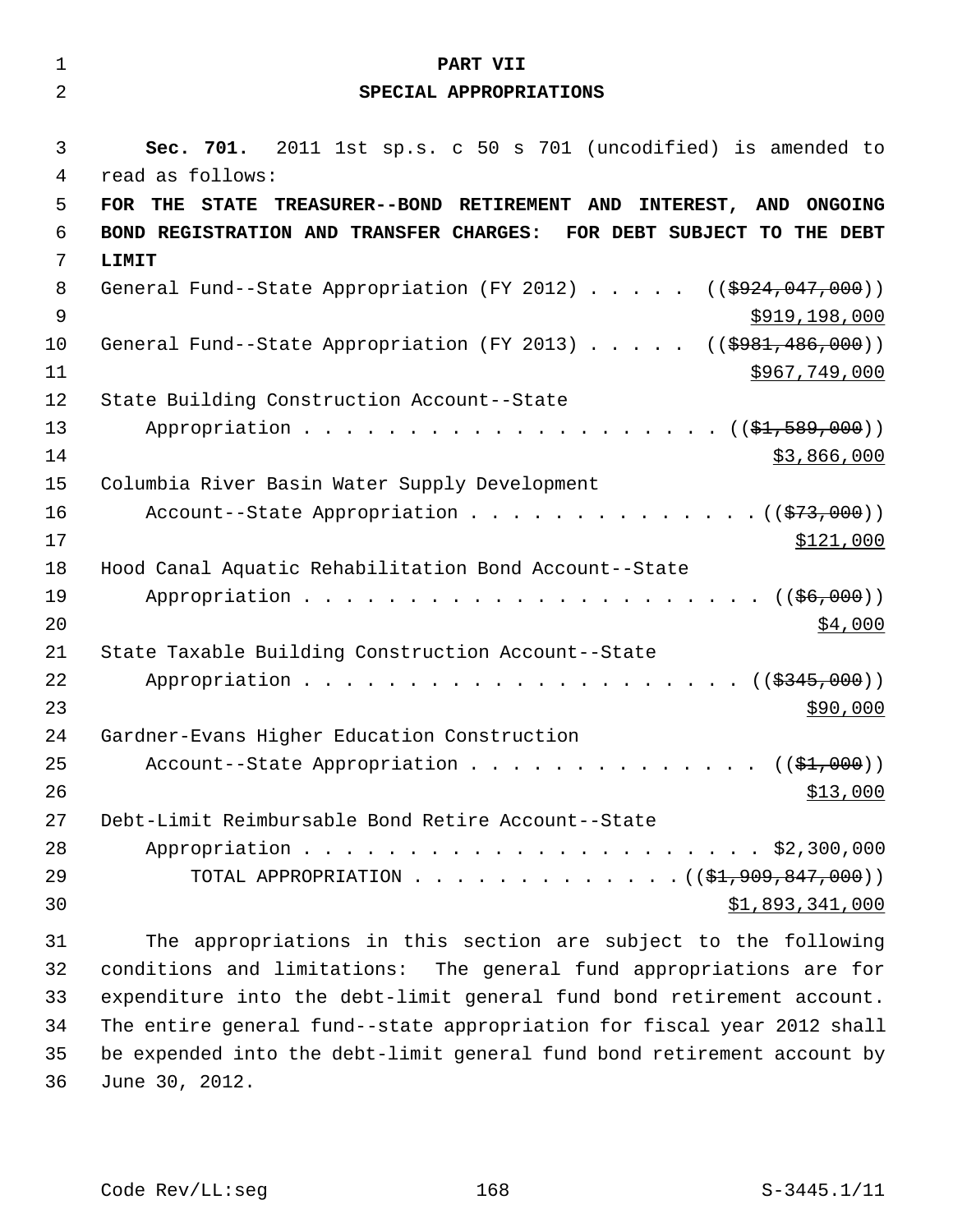1 **Sec. 702.** 2011 1st sp.s. c 50 s 703 (uncodified) is amended to 2 read as follows: 3 **FOR THE STATE TREASURER--BOND RETIREMENT AND INTEREST, AND ONGOING** 4 **BOND REGISTRATION AND TRANSFER CHARGES: FOR GENERAL OBLIGATION DEBT TO** 5 **BE REIMBURSED AS PRESCRIBED BY STATUTE** 6 General Fund--State Appropriation (FY 2012) . . . . . . . . \$27,516,000 7 General Fund--State Appropriation (FY 2013) . . . . . . . \$30,758,000 8 Nondebt-Limit Reimbursable Bond Retirement 9 Account--State Appropriation . . . . . . . . . . (  $(\frac{1440,417,000}{s})$  $\frac{$140}{128,000}$ 11 TOTAL APPROPRIATION . . . . . . . . . . . . . ((\$198,691,000))  $12$  \$198,402,000 13 The appropriations in this section are subject to the following 14 conditions and limitations: The general fund appropriation is for 15 expenditure into the nondebt-limit general fund bond retirement 16 account. The entire general fund--state appropriation for fiscal year 17 2012 shall be expended into the nondebt-limit general fund bond 18 retirement account by June 30, 2012. 19 **Sec. 703.** 2011 1st sp.s. c 50 s 704 (uncodified) is amended to 20 read as follows: 21 **FOR THE STATE TREASURER--BOND RETIREMENT AND INTEREST, AND ONGOING** 22 **BOND REGISTRATION AND TRANSFER CHARGES: FOR BOND SALE EXPENSES** 23 General Fund--State Appropriation (FY 2012) . . . . . . . . . \$1,357,000 24 General Fund--State Appropriation (FY 2013) . . . . . . . . \$1,357,000 25 State Building Construction Account--State 26 Appropriation . . . . . . . . . . . . . . . . . . (  $(\frac{27}{273},000)$  )  $27$ 28 Columbia River Basin Water Supply Development 29 Account--State Appropriation . . . . . . . . . . . . . . ((\$12,000))  $30 \frac{$21,000}{ }$ 31 Hood Canal Aquatic Rehabilitation Bond Account--State 32 Appropriation . . . . . . . . . . . . . . . . . . . . . . . . \$1,000 33 State Taxable Building Construction Account--State 34 Appropriation . . . . . . . . . . . . . . . . . . . . . .((\$55,000))  $35$ 36 Gardner-Evans Higher Education Construction 37 Account--State Appropriation  $\ldots$  . . . . . . . . . . .  $\left(\left(\frac{61}{61},000\right)\right)$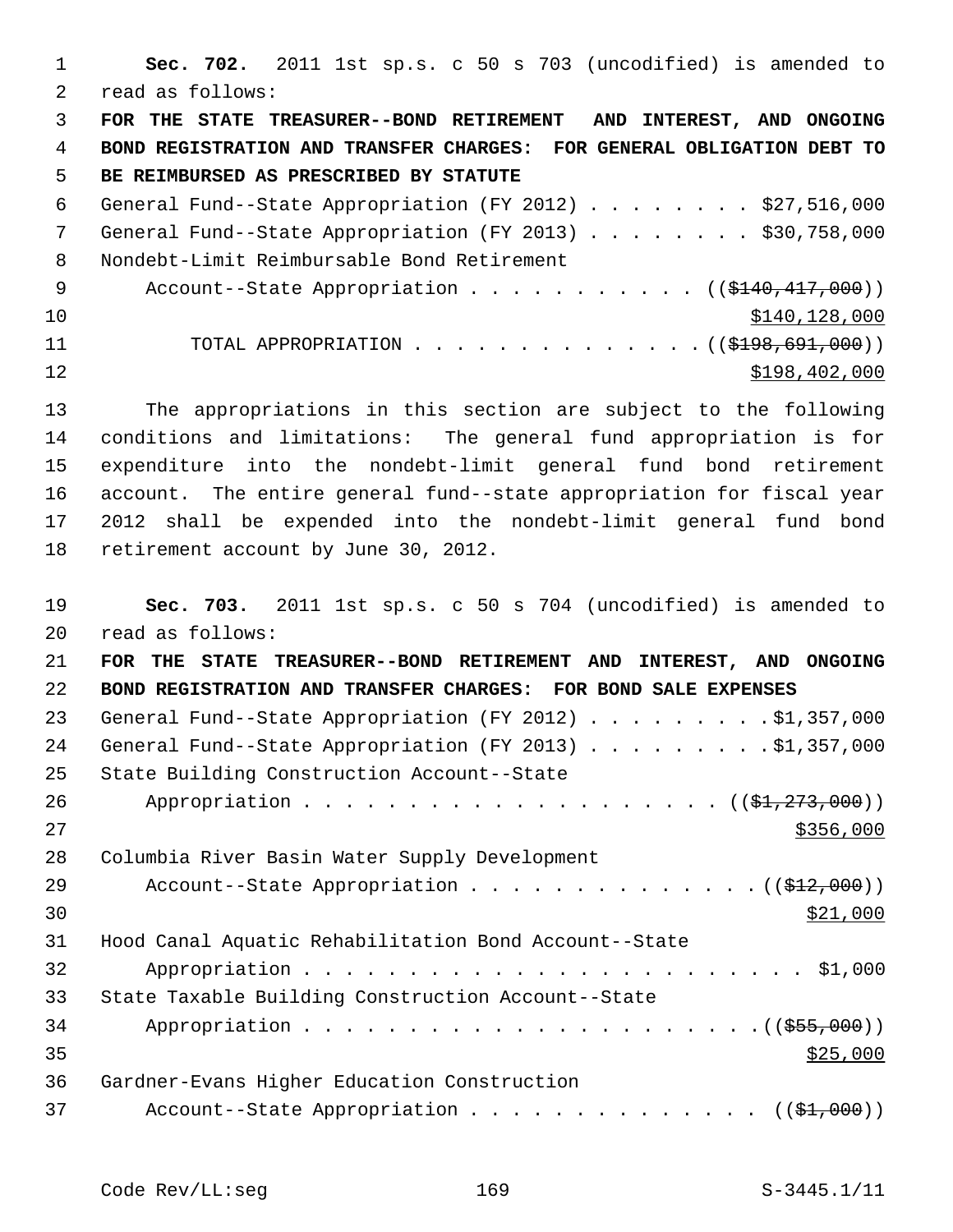$\frac{$2,000}{ }$ 2 TOTAL APPROPRIATION . . . . . . . . . . . . . . ((\$4,056,000))  $\frac{1}{3}$ , 119,000

 4 **Sec. 704.** 2011 1st sp.s. c 50 s 713 (uncodified) is amended to 5 read as follows: 6 **FOR THE DEPARTMENT OF RETIREMENT SYSTEMS--CONTRIBUTIONS TO RETIREMENT** 7 **SYSTEMS** 8 The appropriations in this section are subject to the following 9 conditions and limitations: The appropriations for the law enforcement 10 officers' and firefighters' retirement system shall be made on a 11 monthly basis beginning July 1, 2011, consistent with chapter 41.45 12 RCW, and the appropriations for the judges and judicial retirement 13 systems shall be made on a quarterly basis consistent with chapters 14 2.10 and 2.12 RCW. 15 (1) There is appropriated for state contributions to the law 16 enforcement officers' and firefighters' retirement system: 17 General Fund--State Appropriation (FY 2012) . . . . . . . . \$54,547,000 18 General Fund--State Appropriation (FY 2013) . . . . . . . . \$56,729,000 19 TOTAL APPROPRIATION . . . . . . . . . . . . . . . . \$111,276,000 20 (2) There is appropriated for contributions to the judicial 21 retirement system: 22 General Fund--State Appropriation (FY 2012) . . . . . . . ((\$9,100,000))  $23$  \$8,100,000 24 General Fund--State Appropriation (FY 2013) . . . . . . ((\$13,100,000))  $25$  \$10,100,000 26 TOTAL APPROPRIATION . . . . . . . . . . . . . ((<del>\$22,200,000</del>)) 27 \$18,200,000

28 NEW SECTION. **Sec. 705.** A new section is added to 2011 1st sp.s. 29 c 50 (uncodified) to read as follows:

30 **FOR THE OFFICE OF FINANCIAL MANAGEMENT--CENTRAL SERVICES EFFICIENCIES** 31 From appropriations to state agencies for the 2011-2013 fiscal 32 biennium, the office of financial management shall reduce general 33 fund--state allotments by \$1,850,000 for fiscal year 2012 and 34 \$3,792,000 for fiscal year 2013 to reflect reduced central service 35 billings and related charges to client agencies for legal services, 36 audits, and records management, pursuant to allotment schedules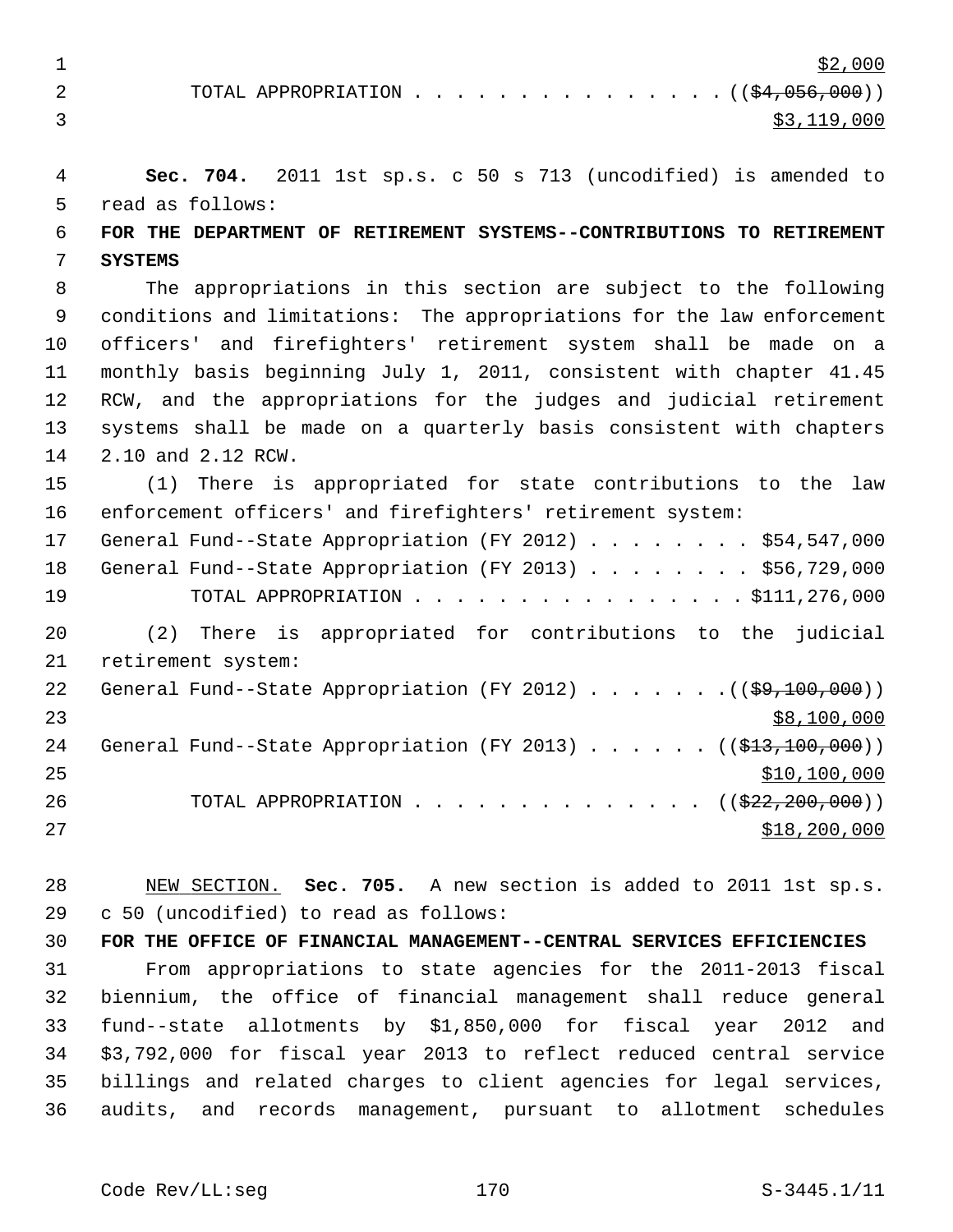1 prepared by the office of financial management. The allotment 2 reductions under this section shall be placed in unallotted status and 3 remain unexpended.

 4 NEW SECTION. **Sec. 706.** A new section is added to 2011 1st sp.s. 5 c 50 (uncodified) to read as follows:

## 6 **FOR THE OFFICE OF FINANCIAL MANAGEMENT--AGENCY SELF-INSURANCE** 7 **LIABILITY PREMIUMS**

 8 From appropriations to state agencies for the 2011-2013 fiscal 9 biennium, the office of financial management shall reduce general 10 fund--state allotments by \$1,664,000 for fiscal year 2012 and 11 \$9,284,000 for fiscal year 2013 to reflect reduced billings and related 12 charges to client agencies for self-insurance premiums for liability 13 coverage under RCW 4.92.130, pursuant to allotment schedules prepared 14 by the office of financial management. The allotment reductions under 15 this section shall be placed in unallotted status and remain 16 unexpended.

17 NEW SECTION. **Sec. 707.** A new section is added to 2011 1st sp.s. 18 c 50 (uncodified) to read as follows:

## 19 **FOR THE OFFICE OF FINANCIAL MANAGEMENT--PERSONNEL SERVICES**

20 From appropriations to state agencies for the 2011-2013 fiscal 21 biennium, the office of financial management shall reduce general 22 fund--state allotments by \$9,537,000 for fiscal year 2013 to reflect 23 reduced billings and related charges to client agencies for central 24 personnel services, pursuant to allotment schedules prepared by the 25 office of financial management. The allotment reductions under this 26 section shall be placed in unallotted status and remain unexpended.

27 NEW SECTION. **Sec. 708.** A new section is added to 2011 1st sp.s. 28 c 50 (uncodified) to read as follows:

## 29 **FOR THE OFFICE OF FINANCIAL MANAGEMENT--PROCUREMENT SERVICES**

30 From appropriations to state agencies for the 2011-2013 fiscal 31 biennium, the office of financial management shall reduce general 32 fund--state allotments by \$394,000 for fiscal year 2012 and \$792,000 33 for fiscal year 2013 to reflect reduced billings and related charges to 34 client agencies for central procurement of goods and services, pursuant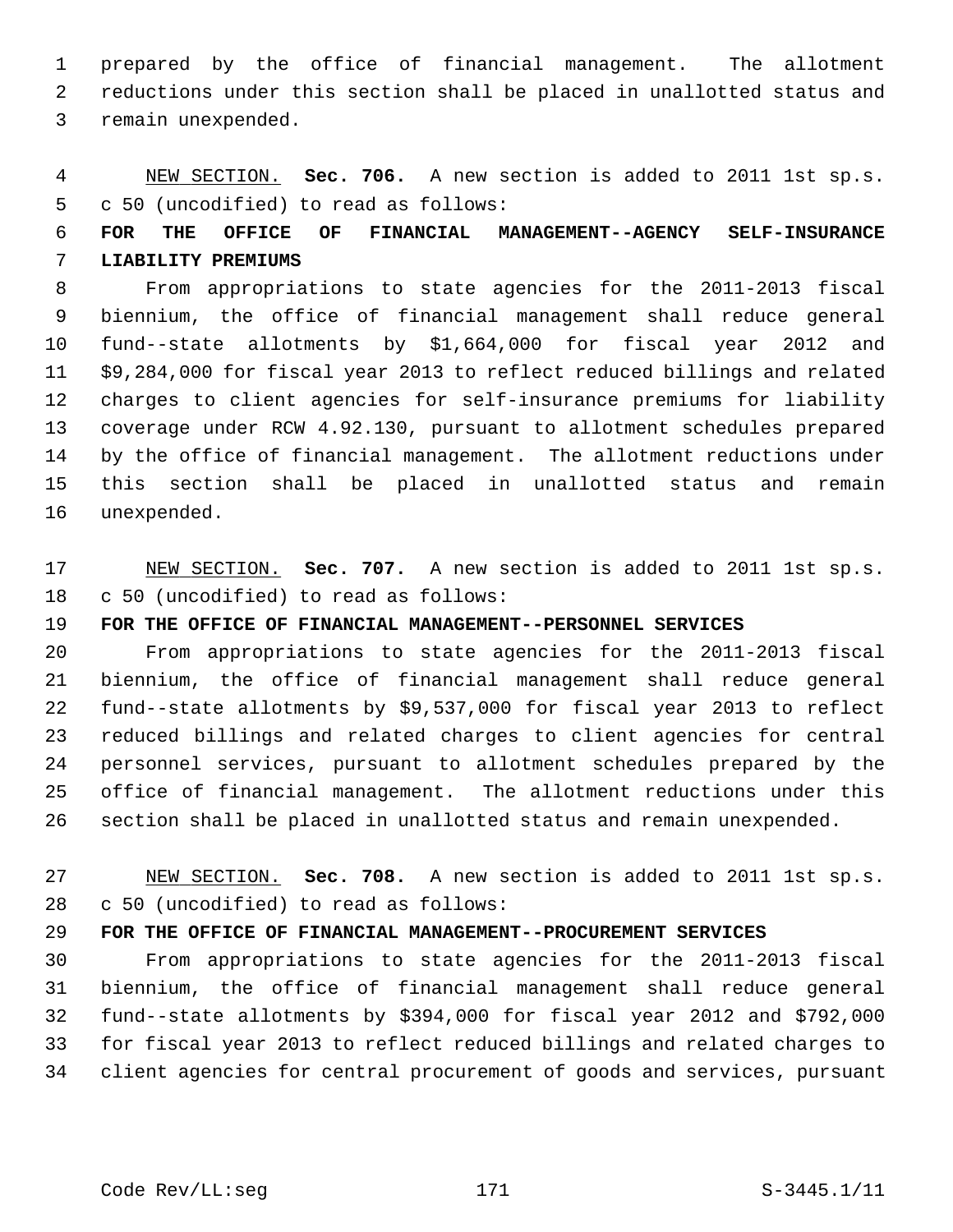1 to allotment schedules prepared by the office of financial management. 2 The allotment reductions under this section shall be placed in 3 unallotted status and remain unexpended.

 4 NEW SECTION. **Sec. 709.** 2011 1st sp.s. c 50 s 722 (uncodified) is 5 repealed.

 6 NEW SECTION. **Sec. 710.** 2011 1st sp.s. c 50 s 725 (uncodified) is 7 repealed.

(End of part)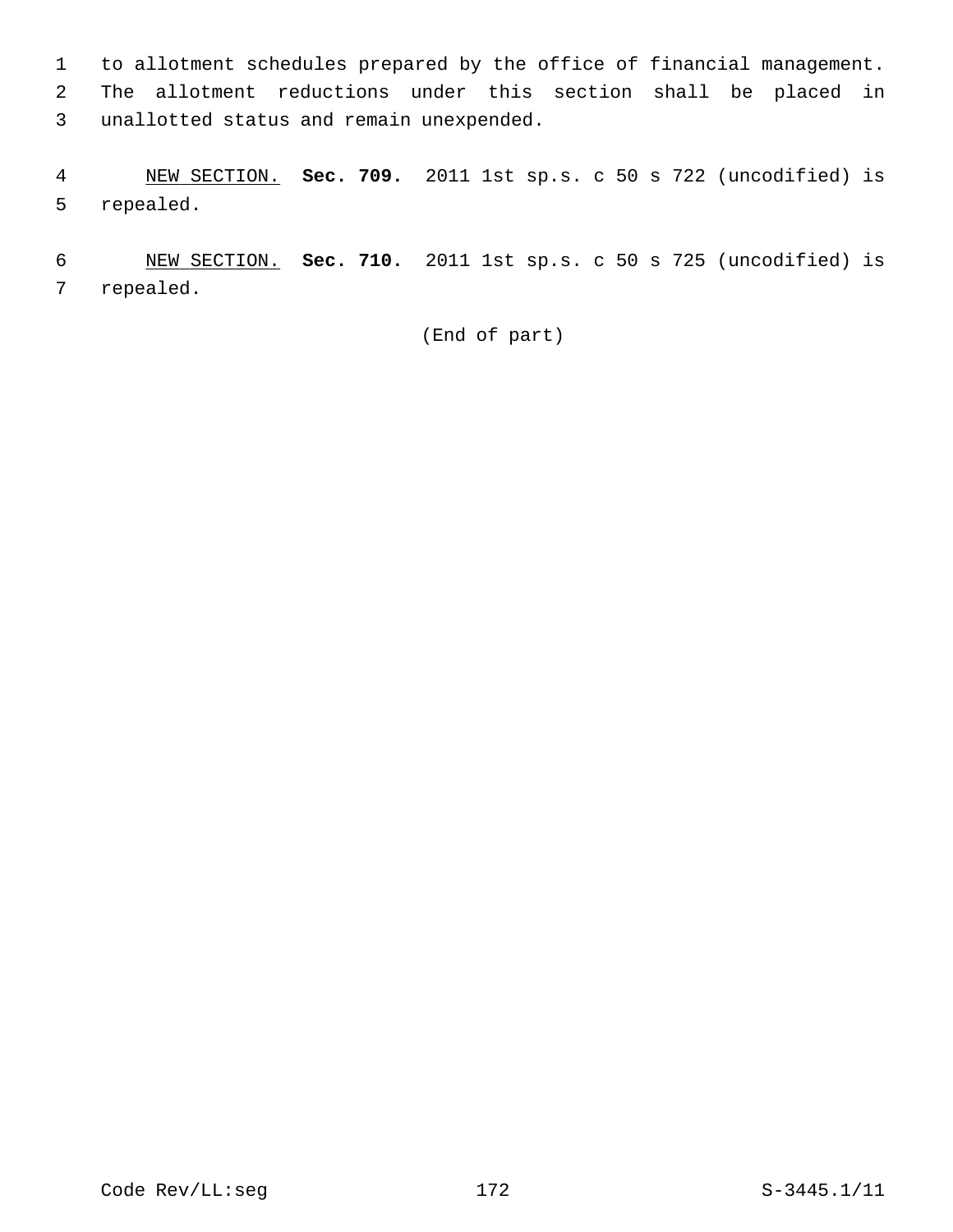| $\mathbf 1$    | PART VIII                                                                                                                                                                                                                            |  |
|----------------|--------------------------------------------------------------------------------------------------------------------------------------------------------------------------------------------------------------------------------------|--|
| $\overline{2}$ | OTHER TRANSFERS AND APPROPRIATIONS                                                                                                                                                                                                   |  |
|                |                                                                                                                                                                                                                                      |  |
| 3              | Sec. 801. 2011 1st sp.s. c 50 s 805 (uncodified) is amended to                                                                                                                                                                       |  |
| 4              | read as follows:                                                                                                                                                                                                                     |  |
| 5              | FOR THE STATE TREASURER--TRANSFERS                                                                                                                                                                                                   |  |
| 6              | State Treasurer's Service Account: For transfer to                                                                                                                                                                                   |  |
| 7              | the state general fund, $((\frac{210}{700}, 0.00, 0.00, 0.00, 0.00, 0.00, 0.00, 0.00, 0.00, 0.00, 0.00, 0.00, 0.00, 0.00, 0.00, 0.00, 0.00, 0.00, 0.00, 0.00, 0.00, 0.00, 0.00, 0.00, 0.00, 0.00, 0.00, 0.00, 0.00, 0.00, 0.00, 0.0$ |  |
| 8              | for fiscal year 2012 and $((\$15,000,000))$ \$21,300,000                                                                                                                                                                             |  |
| 9              | for fiscal year 2013 ( $(\frac{25}{625}, 000, 000)$ )                                                                                                                                                                                |  |
| 10             | \$37,600,000                                                                                                                                                                                                                         |  |
| 11             | Waste Reduction, Recycling, and Litter Control                                                                                                                                                                                       |  |
| 12             | Account: For transfer to the state general                                                                                                                                                                                           |  |
| 13             | fund, $$3,500,000$ for fiscal year 2012 and                                                                                                                                                                                          |  |
| 14             | $$3,500,000$ for fiscal year 2013 \$7,000,000                                                                                                                                                                                        |  |
| 15             | Aquatics Lands Enhancement Account: For transfer to                                                                                                                                                                                  |  |
| 16             | the state general fund, \$3,500,000 for fiscal                                                                                                                                                                                       |  |
| 17             | year 2012 and \$3,500,000 for fiscal year 2013 \$7,000,000                                                                                                                                                                           |  |
| 18             | Savings Incentive Account: For transfer to the state                                                                                                                                                                                 |  |
| 19             | general fund, \$44,618,000 for fiscal year 2012 \$44,618,000                                                                                                                                                                         |  |
| 20             | Distinguished Professorship Trust Fund: For transfer to                                                                                                                                                                              |  |
| 21             | the state general fund for fiscal year 2012, an amount                                                                                                                                                                               |  |
| 22             | not to exceed the actual cash balance of the fund \$3,024,000                                                                                                                                                                        |  |
| 23             | Mashington Graduate Fellowship Trust Fund: For transfer                                                                                                                                                                              |  |
| 24             | to the state general fund for fiscal year 2012, an                                                                                                                                                                                   |  |
| 25             | amount not to exceed the actual cash balance of                                                                                                                                                                                      |  |
| 26             |                                                                                                                                                                                                                                      |  |
| 27             | College Faculty Awards Trust Fund: For transfer                                                                                                                                                                                      |  |
| 28             | to the state general fund for fiscal year 2012, an amount                                                                                                                                                                            |  |
| 29             | not to exceed the actual cash balance of the fund \$1,996,000                                                                                                                                                                        |  |
| 30             | Data Processing Revolving Account: For transfer                                                                                                                                                                                      |  |
| 31             | to the state general fund, \$5,960,000 for fiscal                                                                                                                                                                                    |  |
| 32             |                                                                                                                                                                                                                                      |  |
| 33             | Drinking Water Assistance Account: For transfer to                                                                                                                                                                                   |  |
| 34             | the drinking water assistance repayment account \$38,000,000                                                                                                                                                                         |  |
| 35             | Economic Development Strategic Reserve Account: For                                                                                                                                                                                  |  |
| 36             | transfer to the state general fund, \$2,100,000                                                                                                                                                                                      |  |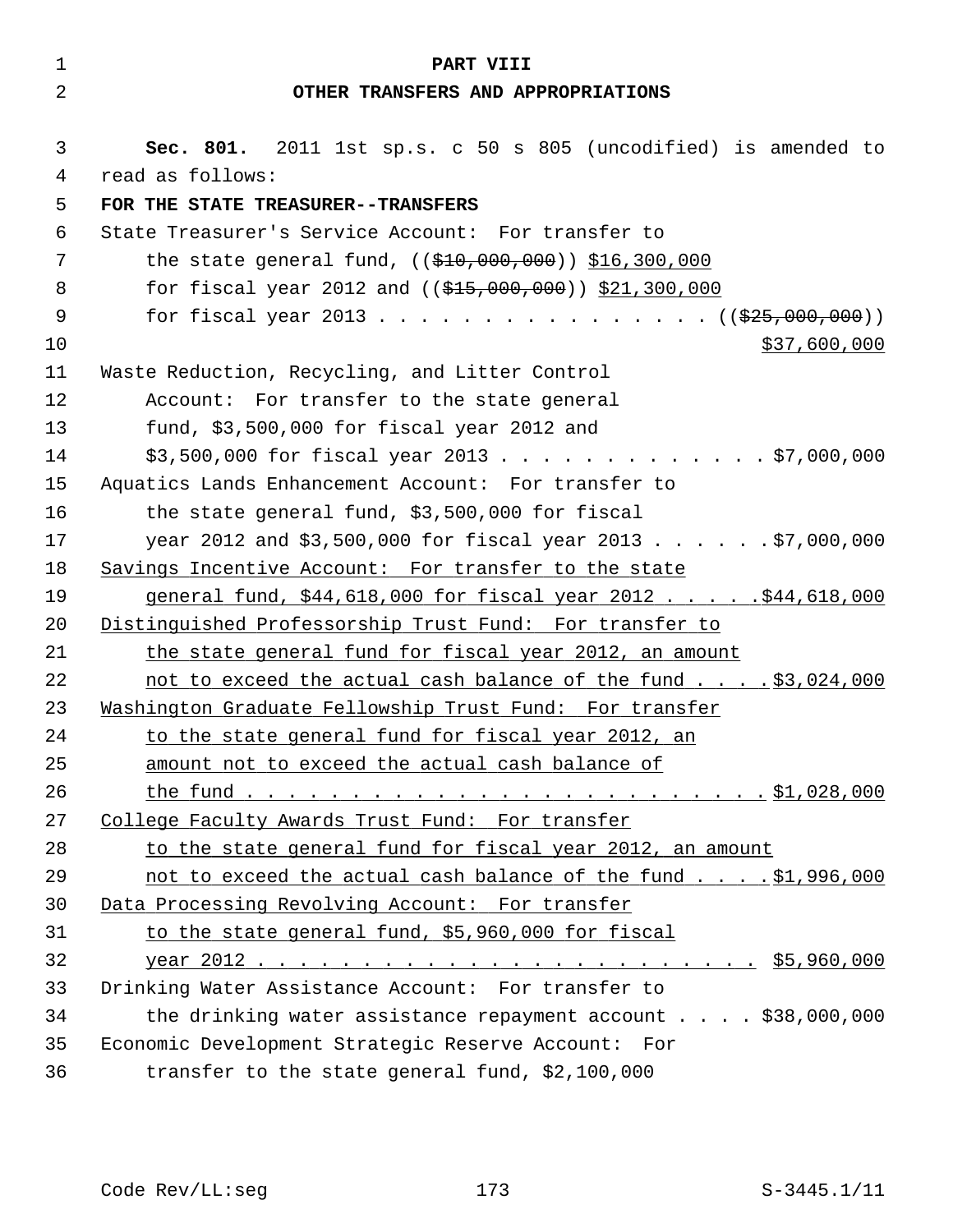1 for fiscal year 2012 and \$2,100,000 for fiscal 2 year 2013 . . . . . . . . . . . . . . . . . . . . . . . .\$4,200,000 3 General Fund: For transfer to the streamlined sales 4 and use tax account, \$24,846,000 for fiscal year 5 2012 and \$24,789,000 for fiscal year 2013 . . . . . . . \$49,635,000 6 Public Works Assistance Account: For transfer to the 7 water pollution control revolving account, 8 \$7,750,000 for fiscal year 2012 and \$7,750,000 for 9 fiscal year 2013 . . . . . . . . . . . . . . . . . . . . \$15,500,000 10 The Charitable, Educational, Penal, and Reformatory 11 Institutions Account: For transfer to the state 12 general fund, \$4,500,000 for fiscal year 2012 and 13 \$4,500,000 for fiscal year 2013 . . . . . . . . . . . . . \$9,000,000 14 Thurston County Capital Facilities Account: For 15 transfer to the state general fund, \$4,000,000 16 for fiscal year 2012 and \$4,000,000 for fiscal 17 year 2013 . . . . . . . . . . . . . . . . . . . . . . . . \$8,000,000 18 Public Works Assistance Account: For transfer to the 19 drinking water assistance account, \$10,000,000 for 20 fiscal year 2012 and \$5,000,000 for fiscal year 21 2013 . . . . . . . . . . . . . . . . . . . . . . . . . . \$15,000,000 22 Liquor Control Board Construction and Maintenance 23 Account: For transfer to the state general fund, 24 \$500,000 for fiscal year 2012 and \$500,000 for 25 fiscal year 2013 . . . . . . . . . . . . . . . . . . . . . \$1,000,000 26 Education Savings Account: For transfer to the state 27 general fund, ((\$22,500,000)) \$54,431,000 for fiscal 28 year 2012 and \$22,500,000 for fiscal year 2013. ((\$45,000,000)) 29 \$76,931,000 30 Department of Retirement Systems Expense Account: 31 For transfer to the state general fund, \$250,000 32 for fiscal year 2012 and \$250,000 for fiscal year 33 2013 . . . . . . . . . . . . . . . . . . . . . . . . . . . . \$500,000 34 Education Construction Account: For transfer to the 35 state general fund, \$102,000,000 for fiscal year 36 2012 and \$102,000,000 for fiscal year 2013 . . . . . . \$204,000,000 37 Public Works Assistance Account: For transfer to the 38 state general fund, \$25,000,000 for fiscal year 2012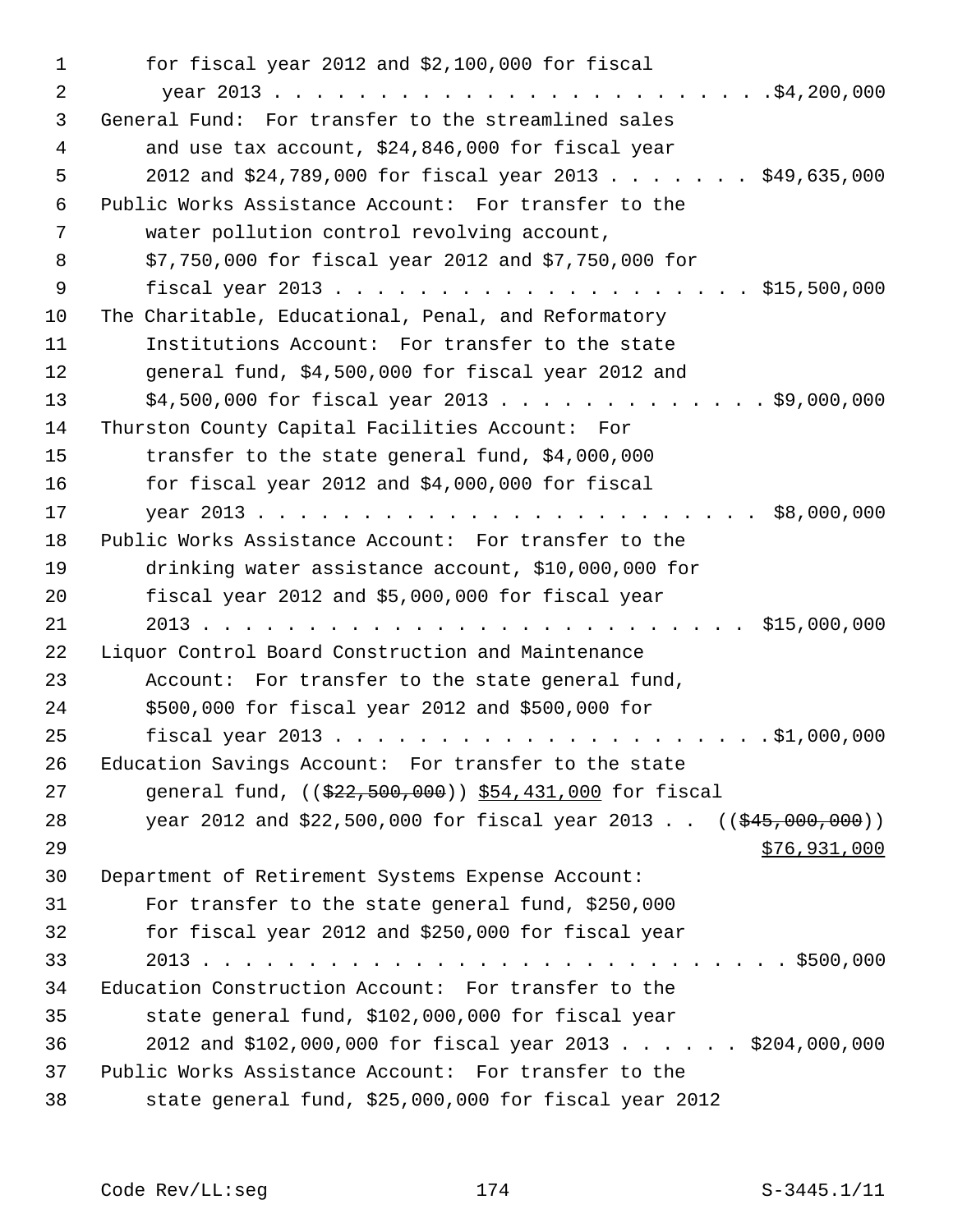1 and \$25,000,000 for fiscal year 2013 . . . . . . . . . . \$50,000,000 2 Foster Care Endowed Scholarship Trust Fund: For transfer 3 to the state general fund, \$200,000 for fiscal year 4 2012 and \$200,000 for fiscal year 2013 . . . . . . . . . . \$400,000 5 Affordable Housing For All Account: For transfer to 6 the home security fund, \$1,000,000 for fiscal year 7 2012 and \$1,000,000 for fiscal year 2013 . . . . . . . . \$2,000,000 8 Tobacco Settlement Account: For transfer to the state 9 general fund, in an amount not to exceed the actual 10 amount of the annual base payment to the tobacco 11 settlement account . . . . . . . . . . . . . . . . . . \$158,205,000 12 Tobacco Settlement Account: For transfer to the basic 13 health plan stabilization account from the amounts 14 deposited in the account that are attributable to the 15 annual strategic contribution payment received in 16 fiscal year 2012 . . . . . . . . . . . . . . . . . . . . \$22,000,000 17 Tobacco Settlement Account: For transfer to the basic 18 health plan stabilization account from the amounts 19 deposited in the account that are attributable to the 20 annual strategic contribution payment received in 21 fiscal year 2013 . . . . . . . . . . . . . . . . . . . . \$22,000,000 22 Tobacco Settlement Account: For transfer to the life 23 sciences discovery fund, in an amount not to exceed 24 the actual remaining amount of the annual strategic 25 contribution payment to the tobacco settlement account 26 for fiscal year 2012 . . . . . . . . . . . . . . . . . . \$6,000,000 27 Tobacco Settlement Account: For transfer to the life 28 sciences discovery fund, in an amount not to exceed 29 the actual remaining amount of the annual strategic 30 contribution payment to the tobacco settlement account 31 for fiscal year 2013 . . . . . . . . . . . . . . . . . . .\$6,000,000 32 The transfer to the life sciences discovery fund is subject to the 33 following conditions:  $((+1))$  All new grants awarded during the 2011-34 2013 fiscal biennium shall support and accelerate the commercialization 35 of an identifiable product( $(i+)$ ).

(End of part)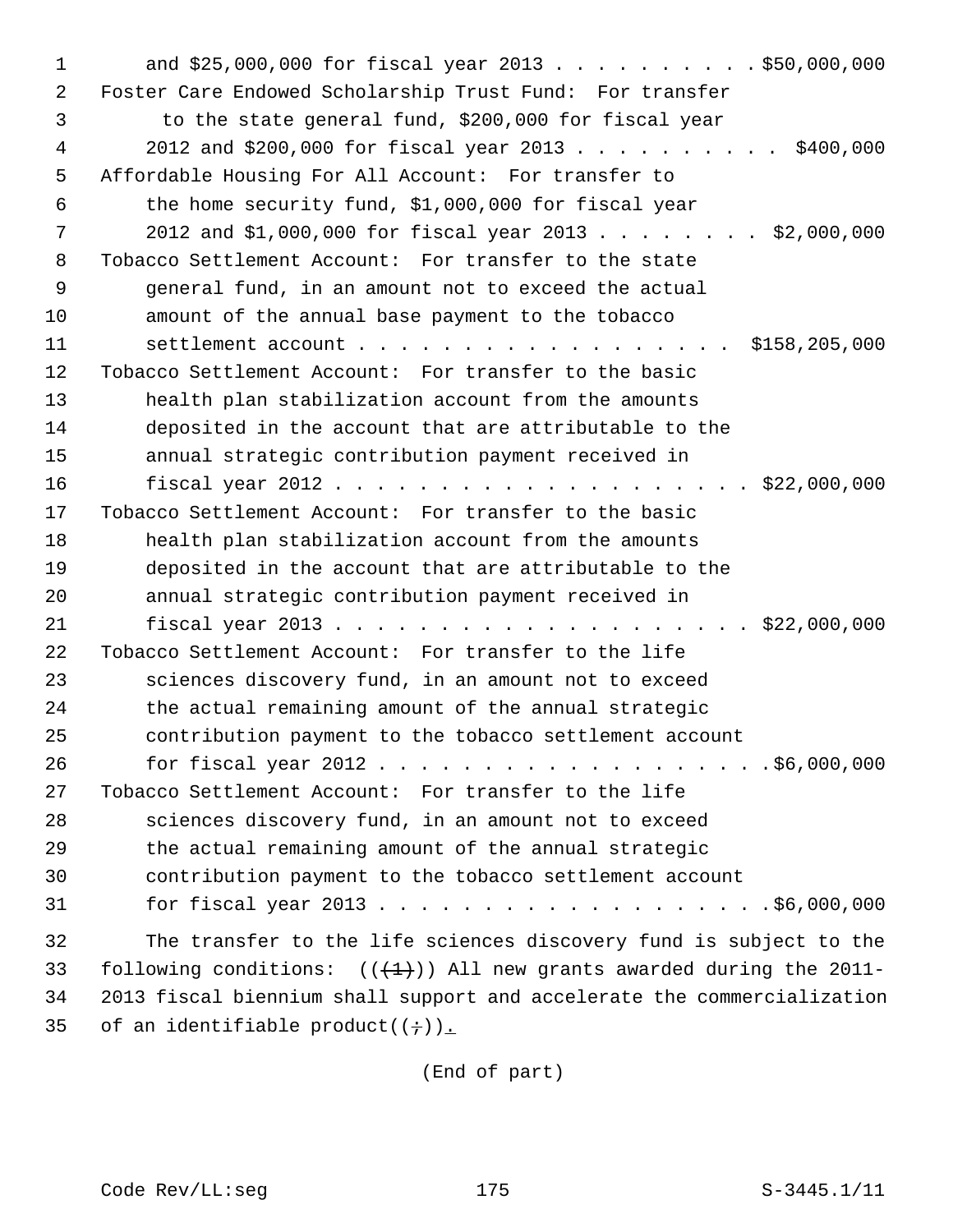| $\mathbf 1$    | PART IX                                                                 |
|----------------|-------------------------------------------------------------------------|
| $\overline{2}$ | <b>MISCELLANEOUS</b>                                                    |
|                |                                                                         |
| 3              | Sec. 901. RCW 28B.50.837 and 2010 1st sp.s. c 37 s 914 are each         |
| 4              | amended to read as follows:                                             |
| 5              | The Washington community and technical college exceptional<br>(1)       |
| 6              | faculty awards program is established. The program<br>shall be          |
| 7              | administered by the college board. The college faculty awards trust     |
| 8              | fund hereby created shall be administered by the state treasurer.       |
| 9              | (2) Funds appropriated by the legislature for the community and         |
| 10             | technical college exceptional faculty awards program shall be deposited |
| 11             | in the college faculty awards trust fund. At the request of the         |
| 12             | college board, the treasurer shall release the state matching funds to  |
| 13             | the local endowment fund of the college or its foundation.<br>No        |
| 14             | appropriation is necessary for the expenditure of moneys from the fund. |
| 15             | Expenditures from the fund may be used solely for the exceptional       |
| 16             | faculty awards program. During the $((2009-2011))$ 2011-2013 fiscal     |
| 17             | biennium, the legislature may transfer from the college faculty awards  |
| 18             | trust fund to the state general fund such amounts as reflect the excess |
| 19             | fund balance in the account.                                            |
|                |                                                                         |
| 20             | RCW 28B.76.565 and 2010 1st sp.s. c 37 s 915 are each<br>Sec. 902.      |

21 amended to read as follows:

22 Funds appropriated by the legislature for the distinguished 23 professorship program shall be deposited in the distinguished 24 professorship trust fund. At the request of the higher education 25 coordinating board under RCW 28B.76.575, the treasurer shall release 26 the state matching funds to the designated institution's local 27 endowment fund. No appropriation is required for expenditures from the 28 fund. During the ((2009-2011)) 2011-2013 fiscal biennium, the 29 legislature may transfer from the distinguished professorship trust 30 fund to the state general fund such amounts as reflect the excess fund 31 balance in the account.

32 **Sec. 903.** RCW 28B.76.565 and 2011 1st sp.s. c 11 s 113 are each 33 amended to read as follows:

34 Funds appropriated by the legislature for the distinguished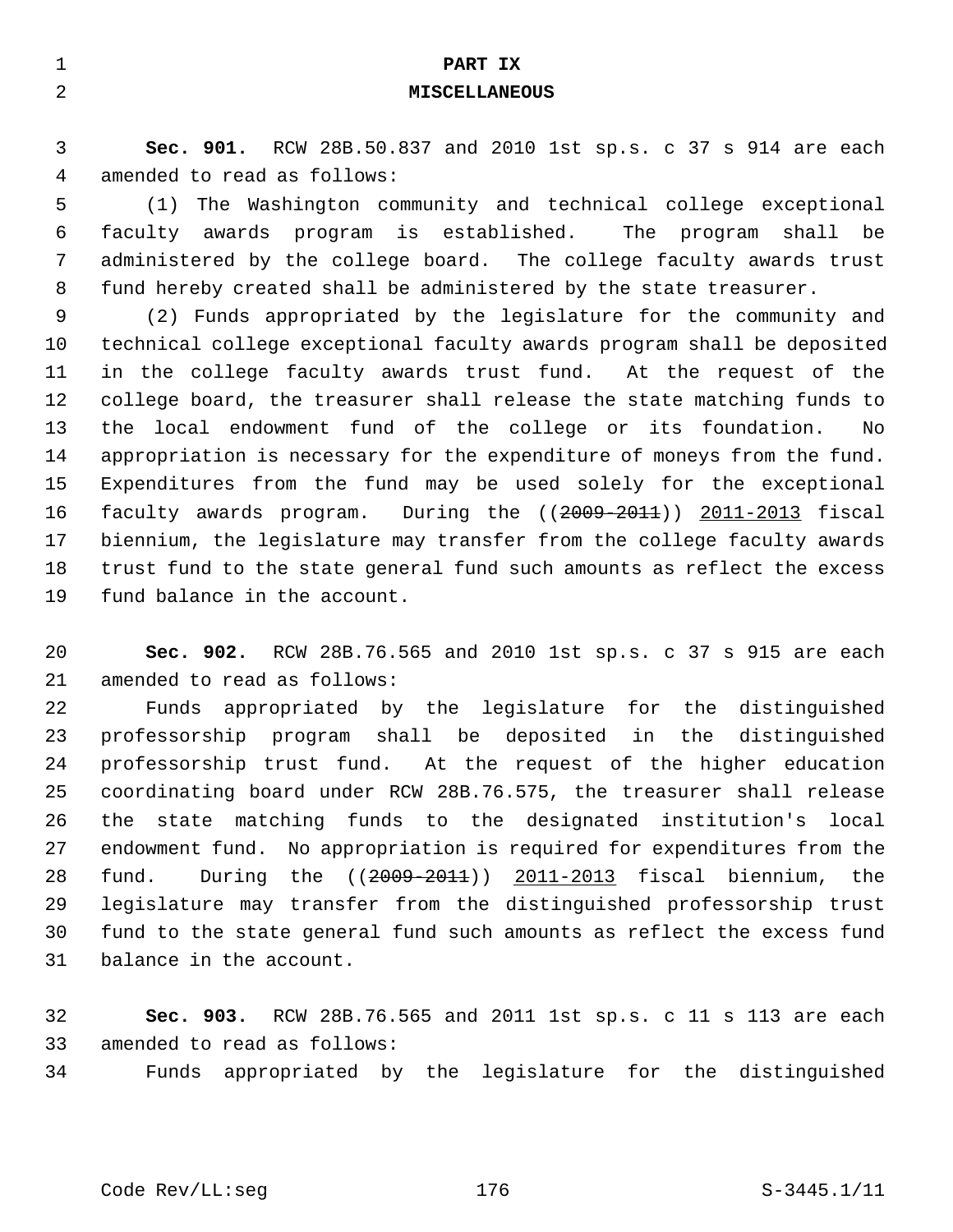1 professorship program shall be deposited in the distinguished 2 professorship trust fund. At the request of the office under RCW 3 28B.76.575, the treasurer shall release the state matching funds to the 4 designated institution's local endowment fund. No appropriation is 5 required for expenditures from the fund. During the ((2009-2011)) 6 2011-2013 fiscal biennium, the legislature may transfer from the 7 distinguished professorship trust fund to the state general fund such 8 amounts as reflect the excess fund balance in the account.

 9 **Sec. 904.** RCW 28B.76.605 and 1987 c 147 s 2 are each amended to 10 read as follows:

11 The Washington graduate fellowship trust fund program is 12 established. The program shall be administered by the higher education 13 coordinating board. The trust fund shall be administered by the state 14 treasurer. During the 2011-2013 fiscal biennium, the legislature may 15 transfer from the Washington graduate fellowship trust fund to the 16 state general fund such amounts as reflect the excess fund balance in 17 the account.

18 **Sec. 905.** RCW 28B.76.605 and 2011 1st sp.s. c 11 s 116 are each 19 amended to read as follows:

20 The Washington graduate fellowship trust fund program is 21 established. The program shall be administered by the office. The 22 trust fund shall be administered by the state treasurer. During the 23 2011-2013 fiscal biennium, the legislature may transfer from the 24 Washington graduate fellowship trust fund to the state general fund 25 such amounts as reflect the excess fund balance in the account.

26 **Sec. 906.** RCW 43.19.791 and 2011 1st sp.s. c 43 s 601 and 2011 c 27 5 s 912 are each reenacted and amended to read as follows:

28 There is created a revolving fund to be known as the data 29 processing revolving fund in the custody of the state treasurer. The 30 revolving fund shall be used for the acquisition of equipment, 31 software, supplies, and services and the payment of salaries, wages, 32 and other costs incidental to the acquisition, development, operation, 33 and administration of information services, telecommunications, 34 systems, software, supplies and equipment, including the payment of 35 principal and interest on bonds issued for capital projects, by the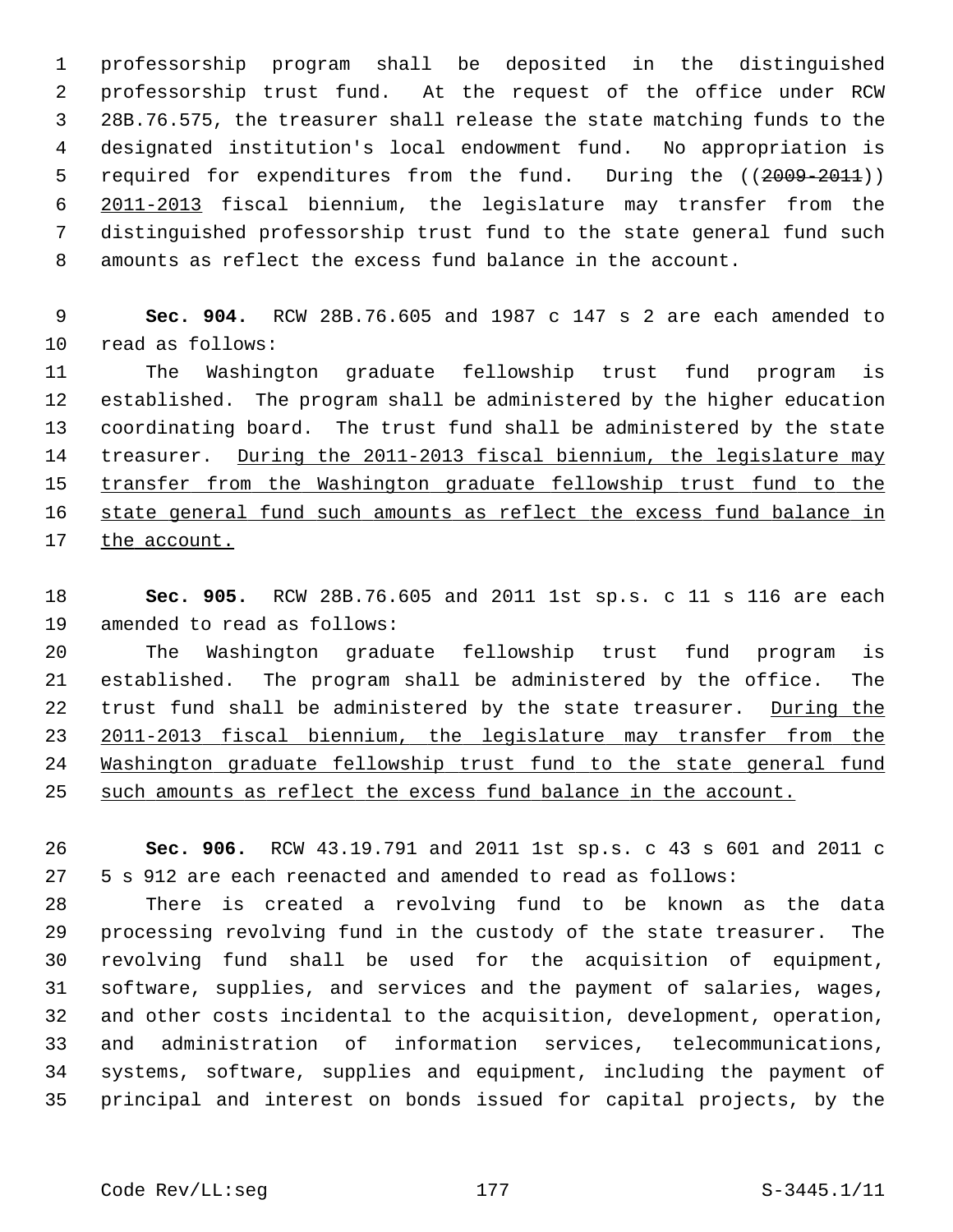1 department, Washington State University's computer services center, the 2 department of enterprise services' personnel information systems group 3 and financial systems management group, and other users as determined 4 by the office of financial management. The revolving fund is subject 5 to the allotment procedure provided under chapter 43.88 RCW. The chief 6 information officer or the chief information officer's designee, with 7 the approval of the technology services board, is authorized to expend 8 up to one million dollars per fiscal biennium for the technology 9 services board to conduct independent technical and financial analysis 10 of proposed information technology projects, and such an expenditure 11 does not require an appropriation. Disbursements from the revolving 12 fund for the services component of the department are not subject to 13 appropriation. Disbursements for the strategic planning and policy 14 component of the department are subject to appropriation. All 15 disbursements from the fund are subject to the allotment procedures 16 provided under chapter 43.88 RCW. The department shall establish and 17 implement a billing structure to assure all agencies pay an equitable 18 share of the costs.

19 During the ((2009-2011)) 2011-2013 fiscal biennium, the legislature 20 may transfer from the data processing revolving account to the state 21 general fund such amounts as reflect the excess fund balance.

22 As used in this section, the word "supplies" shall not be 23 interpreted to delegate or abrogate the division of purchasing's 24 responsibilities and authority to purchase supplies as described in RCW 25 43.19.190 and 43.19.200.

26 **Sec. 907.** RCW 43.21A.660 and 2011 c 5 s 907 are each amended to 27 read as follows:

28 Funds in the freshwater aquatic weeds account may be appropriated 29 to the department of ecology to develop a freshwater aquatic weeds 30 management program. Funds shall be expended as follows:

31 (1) No less than two-thirds of the appropriated funds shall be 32 issued as grants to (a) cities, counties, tribes, special purpose 33 districts, and state agencies to prevent, remove, reduce, or manage 34 excessive freshwater aquatic weeds; (b) fund demonstration or pilot 35 projects consistent with the purposes of this section; and (c) fund 36 hydrilla eradication activities in waters of the state. Except for 37 hydrilla eradication activities, such grants shall only be issued for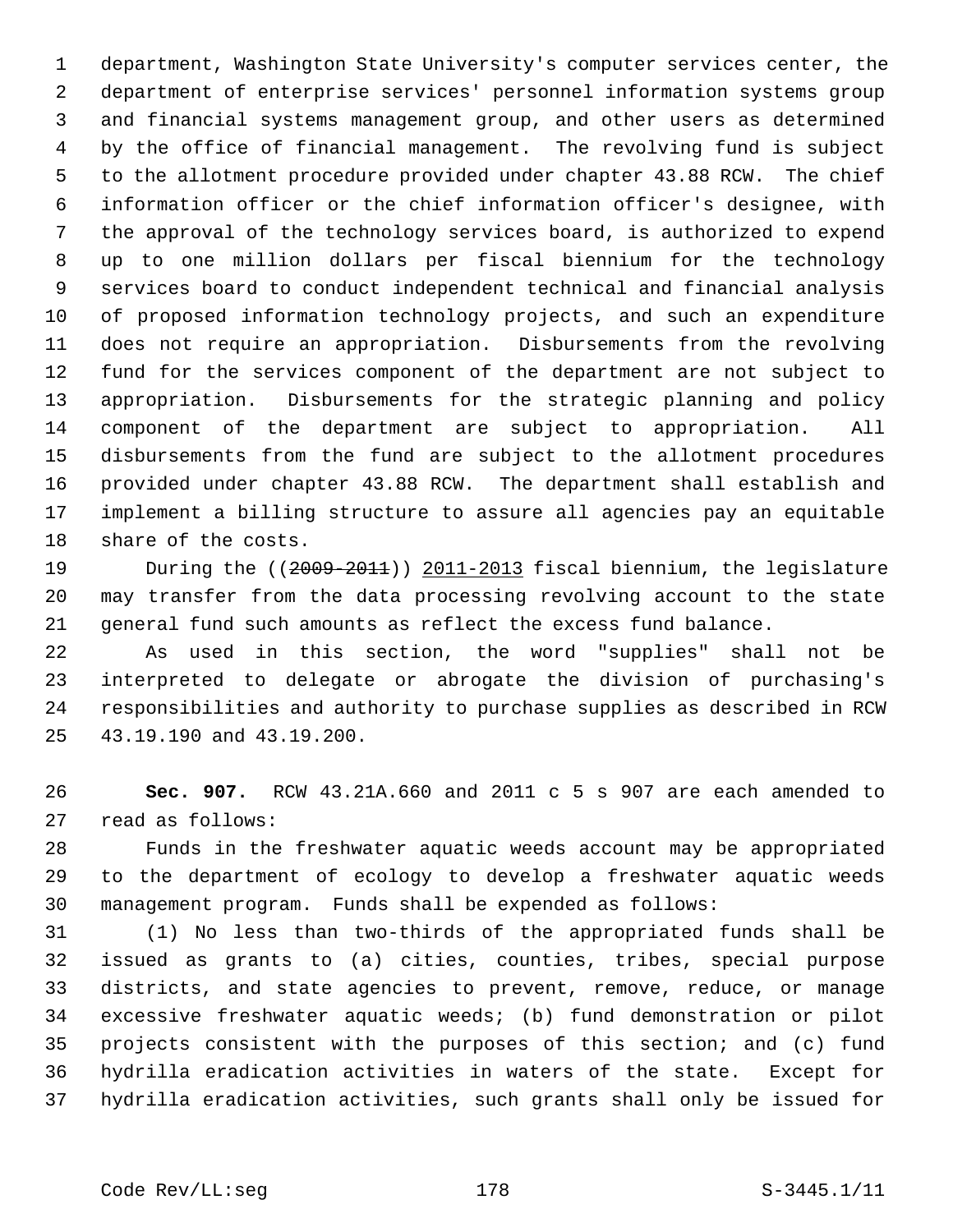1 lakes, rivers, or streams with a public boat launching ramp or which 2 are designated by the department of fish and wildlife for fly-fishing. 3 The department shall give preference to projects having matching funds 4 or in-kind services;

 5 (2) No more than one-third of the appropriated funds shall be 6 expended to:

 7 (a) Develop public education programs relating to preventing the 8 propagation and spread of freshwater aquatic weeds; and

 9 (b) Provide technical assistance to local governments and citizen 10 groups; and

11 (3) During the 2009-2011 fiscal biennium, the legislature may 12 transfer from the freshwater aquatic weeds account to the state general 13 fund such amounts as reflect the excess fund balance of the account.

14 (4) During the 2011-2013 fiscal biennium, excess funds in the 15 freshwater aquatic weeds account may be appropriated to the department 16 of agriculture to support the invasive knotweed program.

17 **Sec. 908.** RCW 43.79.460 and 2011 c 5 s 909 are each amended to 18 read as follows:

19 (1) The savings incentive account is created in the custody of the 20 state treasurer. The account shall consist of all moneys appropriated 21 to the account by the legislature. The account is subject to the 22 allotment procedures under chapter 43.88 RCW, but no appropriation is 23 required for expenditures from the account.

24 (2) Within the savings incentive account, the state treasurer may 25 create subaccounts to be credited with incentive savings attributable 26 to individual state agencies, as determined by the office of financial 27 management in consultation with the legislative fiscal committees. 28 Moneys deposited in the subaccounts may be expended only on the 29 authorization of the agency's executive head or designee and only for 30 the purpose of one-time expenditures to improve the quality, 31 efficiency, and effectiveness of services to customers of the state, 32 such as one-time expenditures for employee training, employee 33 incentives, technology improvements, new work processes, or performance 34 measurement. Funds may not be expended from the account to establish 35 new programs or services, expand existing programs or services, or 36 incur ongoing costs that would require future expenditures.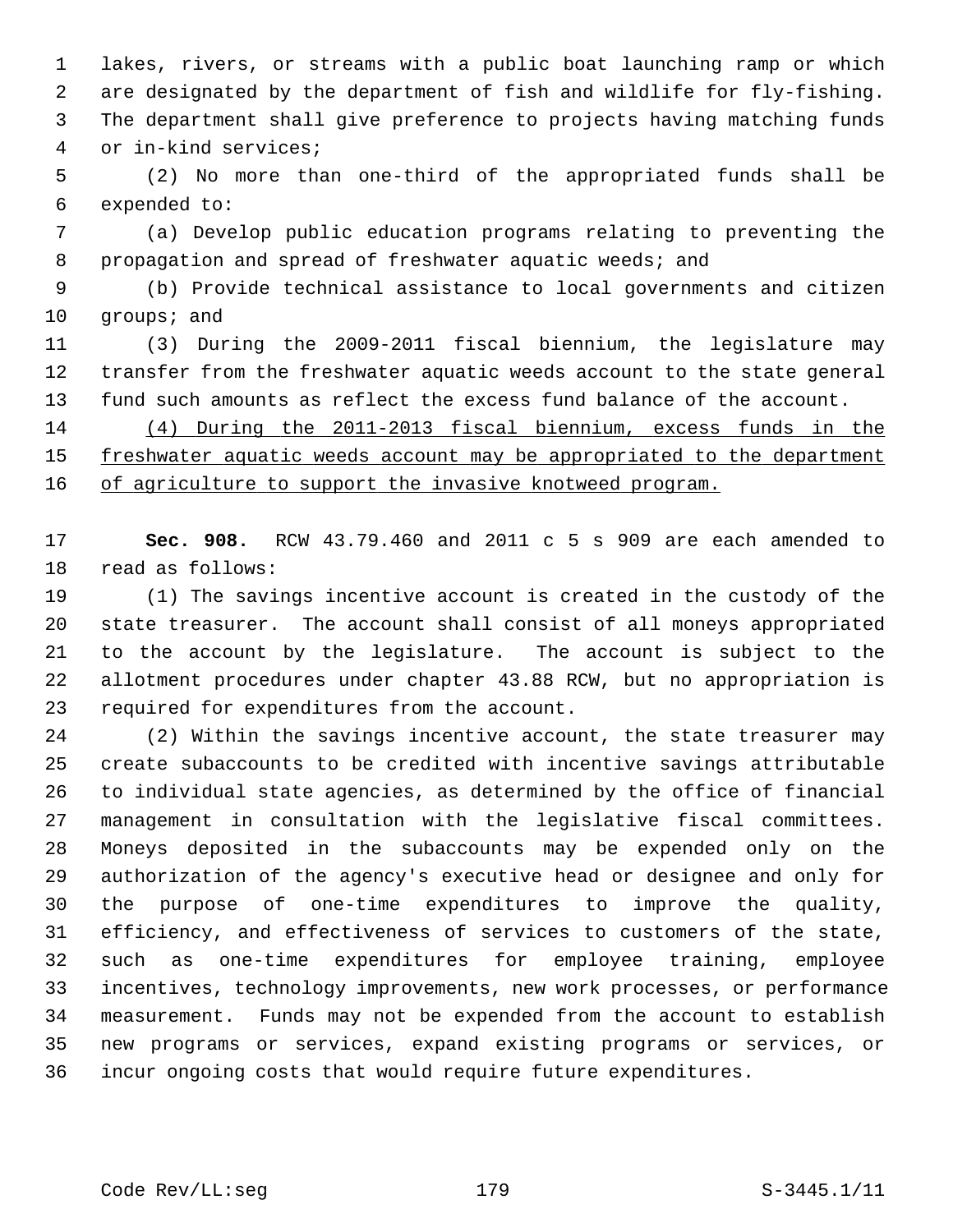1 (3) For purposes of this section, "incentive savings" means state 2 general fund appropriations that are unspent as of June 30th of a 3 fiscal year, excluding any amounts included in across-the-board 4 reductions under RCW 43.88.110 and excluding unspent appropriations 5 for:

 6 (a) Caseload and enrollment in entitlement programs, except to the 7 extent that an agency has clearly demonstrated that efficiencies have 8 been achieved in the administration of the entitlement program. 9 "Entitlement program," as used in this section, includes programs for 10 which specific sums of money are appropriated for pass-through to third 11 parties or other entities;

12 (b) Enrollments in state institutions of higher education;

13 (c) Except for fiscal year 2011, a specific amount contained in a 14 condition or limitation to an appropriation in the biennial 15 appropriations act, if the agency did not achieve the specific purpose 16 or objective of the condition or limitation;

17 (d) Debt service on state obligations; and

18 (e) State retirement system obligations.

19 (4) The office of financial management, after consulting with the 20 legislative fiscal committees, shall report the amount of savings 21 incentives achieved.

22 (5) For fiscal year 2010, the legislature may transfer from the 23 savings incentive account to the state general fund such amounts as 24 reflect the fund balance of the account attributable to unspent state 25 general fund appropriations for fiscal year 2009. For fiscal year 26 2011, the legislature may transfer from the savings incentive account 27 to the state general fund such amounts as reflect the fund balance of 28 the account attributable to unspent state general fund appropriations 29 for fiscal year 2010. For fiscal year 2011, the legislature may 30 transfer from the savings incentive account to the state general fund 31 eight million dollars or as much as reflects the fund balance of the 32 account attributable to unspent agency credits prior to fiscal year 33 2009. Credits for legislative and judicial agencies are not included 34 in this action, with the exception and upon consent of the supreme 35 court, court of appeals, office of public defense, and office of civil 36 legal aid.

37 (6) For fiscal years 2012 and 2013, the legislature may transfer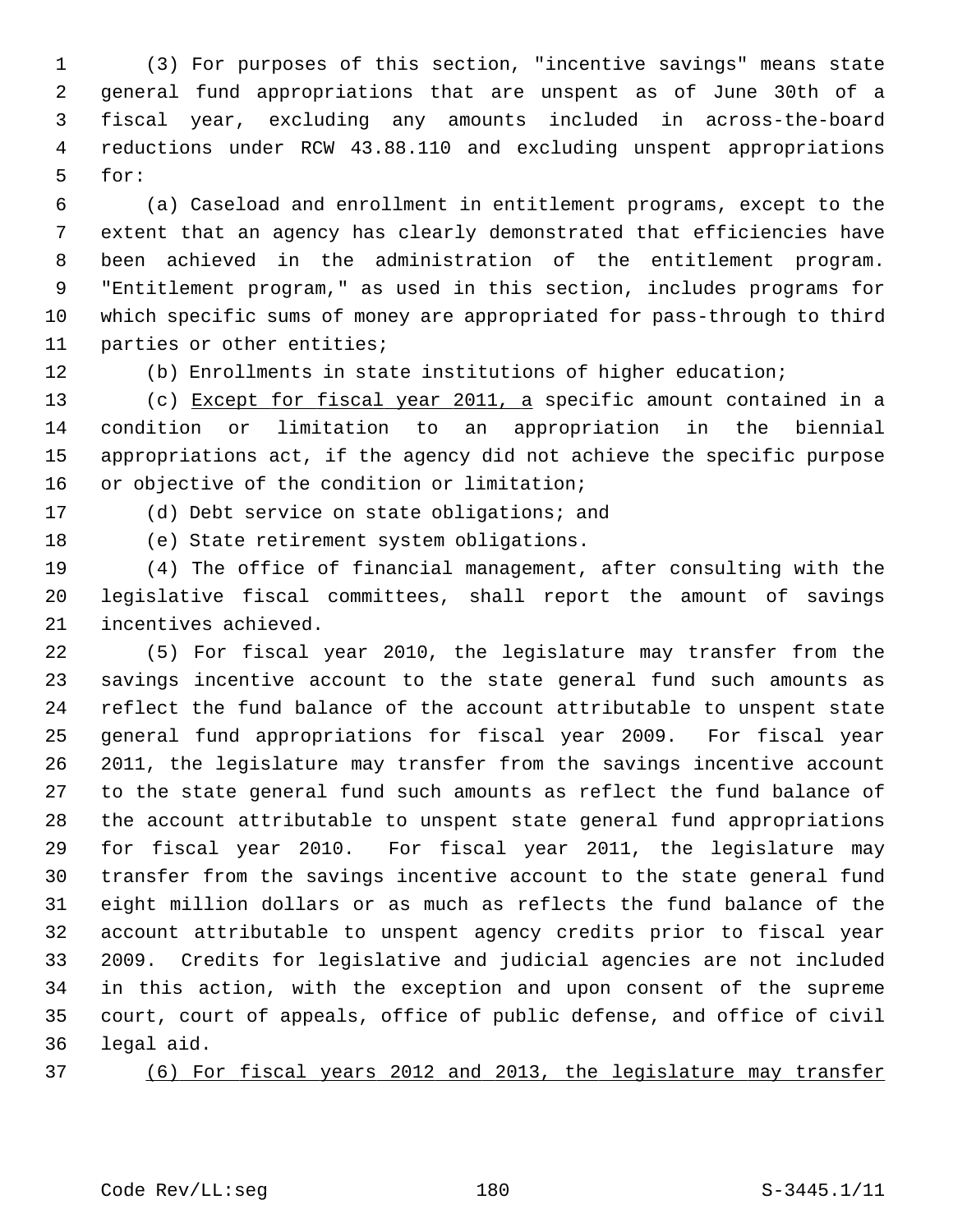| 1 from the savings incentive account to the state general fund such |                                                                       |  |  |  |  |  |
|---------------------------------------------------------------------|-----------------------------------------------------------------------|--|--|--|--|--|
|                                                                     | 2 amounts as reflect the fund balance of the account attributable to  |  |  |  |  |  |
|                                                                     | 3 unspent general fund appropriations for fiscal years 2011 and 2012. |  |  |  |  |  |

 4 **Sec. 909.** RCW 43.320.110 and 2010 1st sp.s. c 37 s 934 are each 5 amended to read as follows:

 6 There is created a local fund known as the "financial services 7 regulation fund" which shall consist of all moneys received by the 8 divisions of the department of financial institutions, except for the 9 division of securities which shall deposit thirteen percent of all 10 moneys received, except as provided in RCW 43.320.115, and which shall 11 be used for the purchase of supplies and necessary equipment; the 12 payment of salaries, wages, and utilities; the establishment of 13 reserves; and other incidental costs required for the proper regulation 14 of individuals and entities subject to regulation by the department. 15 The state treasurer shall be the custodian of the fund. Disbursements 16 from the fund shall be on authorization of the director of financial 17 institutions or the director's designee. In order to maintain an 18 effective expenditure and revenue control, the fund shall be subject in 19 all respects to chapter 43.88 RCW, but no appropriation is required to 20 permit expenditures and payment of obligations from the fund.

21 During the ((2009-2011)) 2011-2013 fiscal biennium, the legislature 22 may transfer from the financial services regulation fund to the state 23 general fund such amounts as reflect the excess fund balance of the 24 fund.

25 **Sec. 910.** RCW 70.96A.350 and 2011 1st sp.s. c 40 s 34 are each 26 amended to read as follows:

27 (1) The criminal justice treatment account is created in the state 28 treasury. Moneys in the account may be expended solely for: (a) 29 Substance abuse treatment and treatment support services for offenders 30 with an addiction or a substance abuse problem that, if not treated, 31 would result in addiction, against whom charges are filed by a 32 prosecuting attorney in Washington state; (b) the provision of drug and 33 alcohol treatment services and treatment support services for 34 nonviolent offenders within a drug court program; (c) the 35 administrative and overhead costs associated with the operation of a 36 drug court; and (d) during the ((2007-2009 biennium, operation of the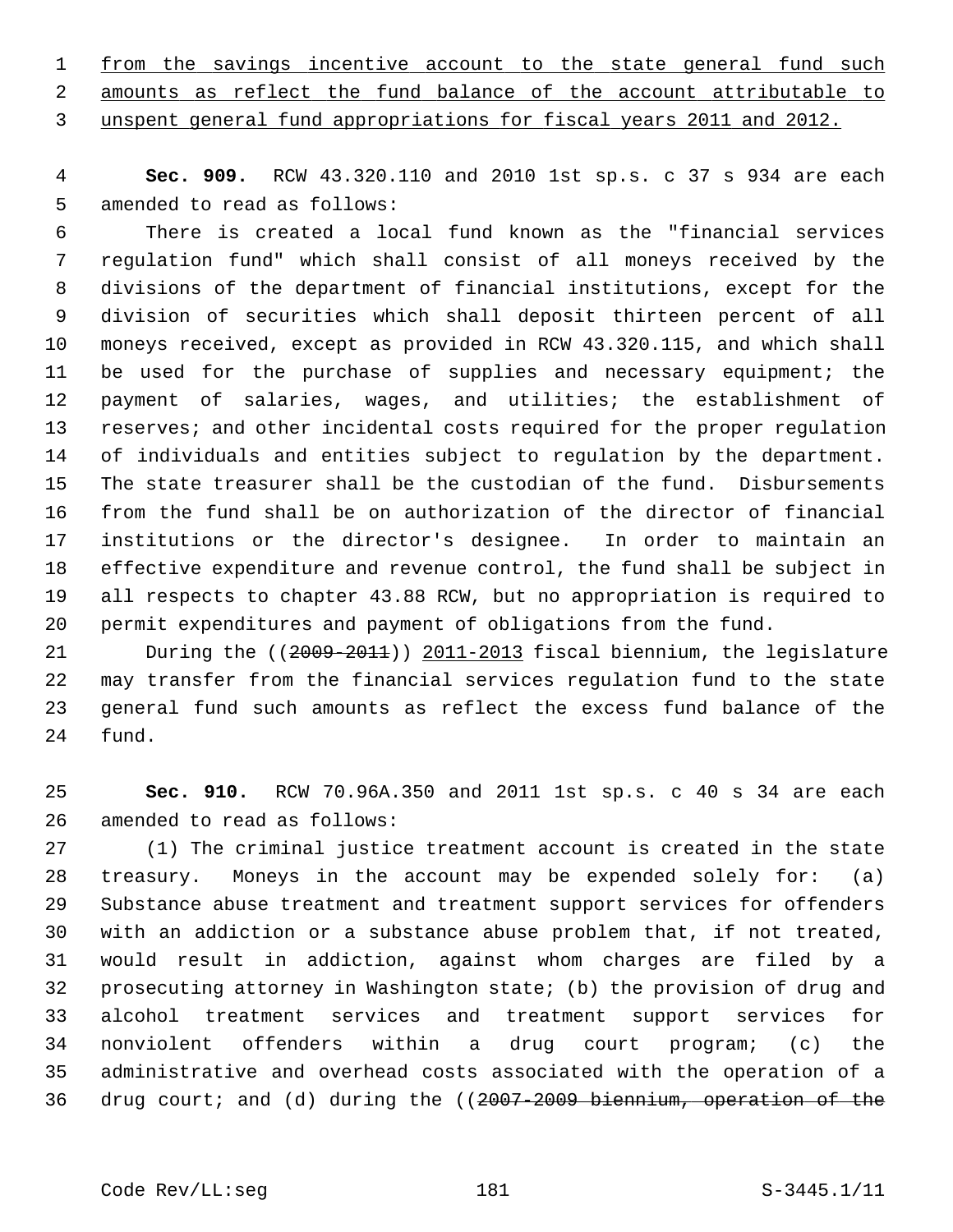integrated crisis response and intensive case management pilots contracted with the department of social and health services division of alcohol and substance abuse)) 2011-2013 biennium, the legislature may appropriate up to three million dollars from the account in order to offset reductions in the state general fund for treatment services provided by counties. This amount is not subject to the requirements of subsections (5) through (9) of this section. Moneys in the account 8 may be spent only after appropriation.

9 (2) For purposes of this section:

10 (a) "Treatment" means services that are critical to a participant's 11 successful completion of his or her substance abuse treatment program, 12 but does not include the following services: Housing other than that 13 provided as part of an inpatient substance abuse treatment program, 14 vocational training, and mental health counseling; and

15 (b) "Treatment support" means transportation to or from inpatient 16 or outpatient treatment services when no viable alternative exists, and 17 child care services that are necessary to ensure a participant's 18 ability to attend outpatient treatment sessions.

19 (3) Revenues to the criminal justice treatment account consist of: 20 (a) Funds transferred to the account pursuant to this section; and (b) 21 any other revenues appropriated to or deposited in the account.

22 (4)(a) For the fiscal biennium beginning July 1, 2003, the state 23 treasurer shall transfer eight million nine hundred fifty thousand 24 dollars from the general fund into the criminal justice treatment 25 account, divided into eight equal quarterly payments. For the fiscal 26 year beginning July 1, 2005, and each subsequent fiscal year, the state 27 treasurer shall transfer eight million two hundred fifty thousand 28 dollars from the general fund to the criminal justice treatment 29 account, divided into four equal quarterly payments. For the fiscal 30 year beginning July 1, 2006, and each subsequent fiscal year, the 31 amount transferred shall be increased on an annual basis by the 32 implicit price deflator as published by the federal bureau of labor 33 statistics.

34 (b) In each odd-numbered year, the legislature shall appropriate 35 the amount transferred to the criminal justice treatment account in (a) 36 of this subsection to the division of alcohol and substance abuse for 37 the purposes of subsection (5) of this section.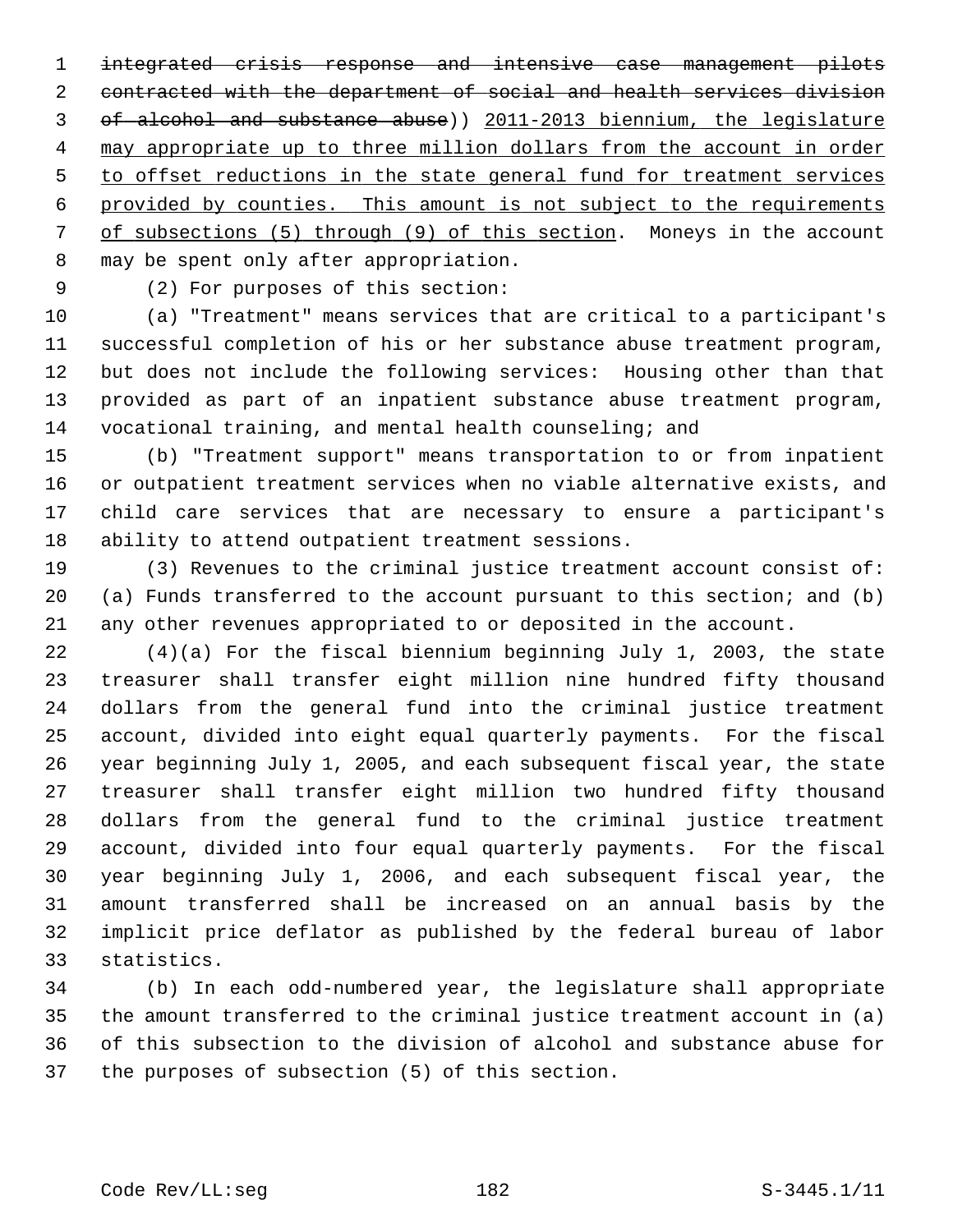1 (5) Moneys appropriated to the division of alcohol and substance 2 abuse from the criminal justice treatment account shall be distributed 3 as specified in this subsection. The department shall serve as the 4 fiscal agent for purposes of distribution. Until July 1, 2004, the 5 department may not use moneys appropriated from the criminal justice 6 treatment account for administrative expenses and shall distribute all 7 amounts appropriated under subsection (4)(b) of this section in 8 accordance with this subsection. Beginning in July 1, 2004, the 9 department may retain up to three percent of the amount appropriated 10 under subsection (4)(b) of this section for its administrative costs.

11 (a) Seventy percent of amounts appropriated to the division from 12 the account shall be distributed to counties pursuant to the 13 distribution formula adopted under this section. The division of 14 alcohol and substance abuse, in consultation with the department of 15 corrections, the Washington state association of counties, the 16 Washington state association of drug court professionals, the superior 17 court judges' association, the Washington association of prosecuting 18 attorneys, representatives of the criminal defense bar, representatives 19 of substance abuse treatment providers, and any other person deemed by 20 the division to be necessary, shall establish a fair and reasonable 21 methodology for distribution to counties of moneys in the criminal 22 justice treatment account. County or regional plans submitted for the 23 expenditure of formula funds must be approved by the panel established 24 in (b) of this subsection.

25 (b) Thirty percent of the amounts appropriated to the division from 26 the account shall be distributed as grants for purposes of treating 27 offenders against whom charges are filed by a county prosecuting 28 attorney. The division shall appoint a panel of representatives from 29 the Washington association of prosecuting attorneys, the Washington 30 association of sheriffs and police chiefs, the superior court judges' 31 association, the Washington state association of counties, the 32 Washington defender's association or the Washington association of 33 criminal defense lawyers, the department of corrections, the Washington 34 state association of drug court professionals, substance abuse 35 treatment providers, and the division. The panel shall review county 36 or regional plans for funding under (a) of this subsection and grants 37 approved under this subsection. The panel shall attempt to ensure that 38 treatment as funded by the grants is available to offenders statewide.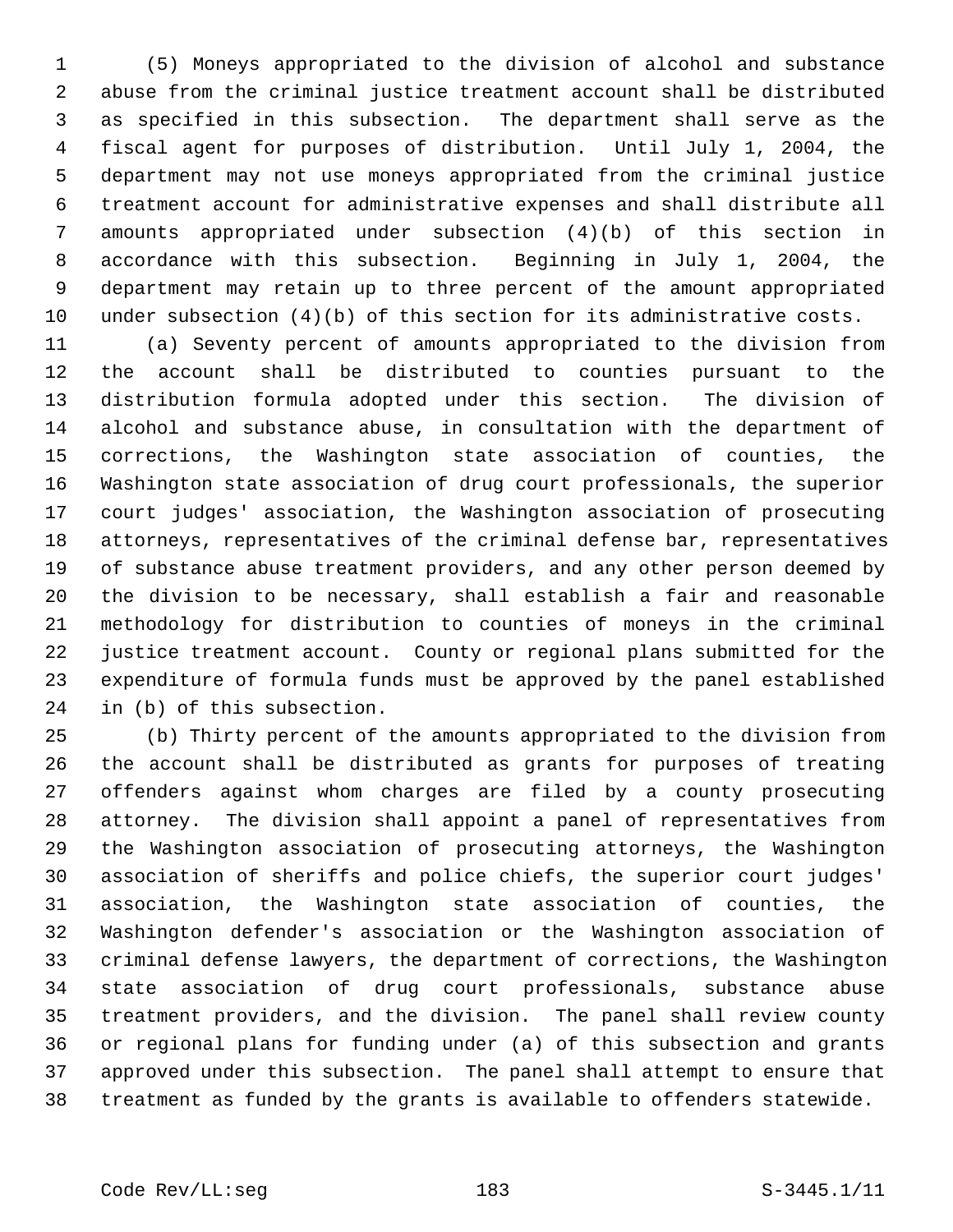1 (6) The county alcohol and drug coordinator, county prosecutor, 2 county sheriff, county superior court, a substance abuse treatment 3 provider appointed by the county legislative authority, a member of the 4 criminal defense bar appointed by the county legislative authority, 5 and, in counties with a drug court, a representative of the drug court 6 shall jointly submit a plan, approved by the county legislative 7 authority or authorities, to the panel established in subsection (5)(b) 8 of this section, for disposition of all the funds provided from the 9 criminal justice treatment account within that county. The funds shall 10 be used solely to provide approved alcohol and substance abuse 11 treatment pursuant to RCW 70.96A.090, treatment support services, and 12 for the administrative and overhead costs associated with the operation 13 of a drug court.

14 (a) No more than ten percent of the total moneys received under 15 subsections (4) and (5) of this section by a county or group of 16 counties participating in a regional agreement shall be spent on the 17 administrative and overhead costs associated with the operation of a 18 drug court.

19 (b) No more than ten percent of the total moneys received under 20 subsections (4) and (5) of this section by a county or group of 21 counties participating in a regional agreement shall be spent for 22 treatment support services.

23 (7) Counties are encouraged to consider regional agreements and 24 submit regional plans for the efficient delivery of treatment under 25 this section.

26 (8) Moneys allocated under this section shall be used to 27 supplement, not supplant, other federal, state, and local funds used 28 for substance abuse treatment.

29 (9) Counties must meet the criteria established in RCW 30 2.28.170(3)(b).

31 (10) The authority under this section to use funds from the 32 criminal justice treatment account for the administrative and overhead 33 costs associated with the operation of a drug court expires June 30, 34 2013.

35 **Sec. 911.** RCW 79.105.150 and 2011 1st sp.s. c 50 s 967 are each 36 amended to read as follows:

37 (1) After deduction for management costs as provided in RCW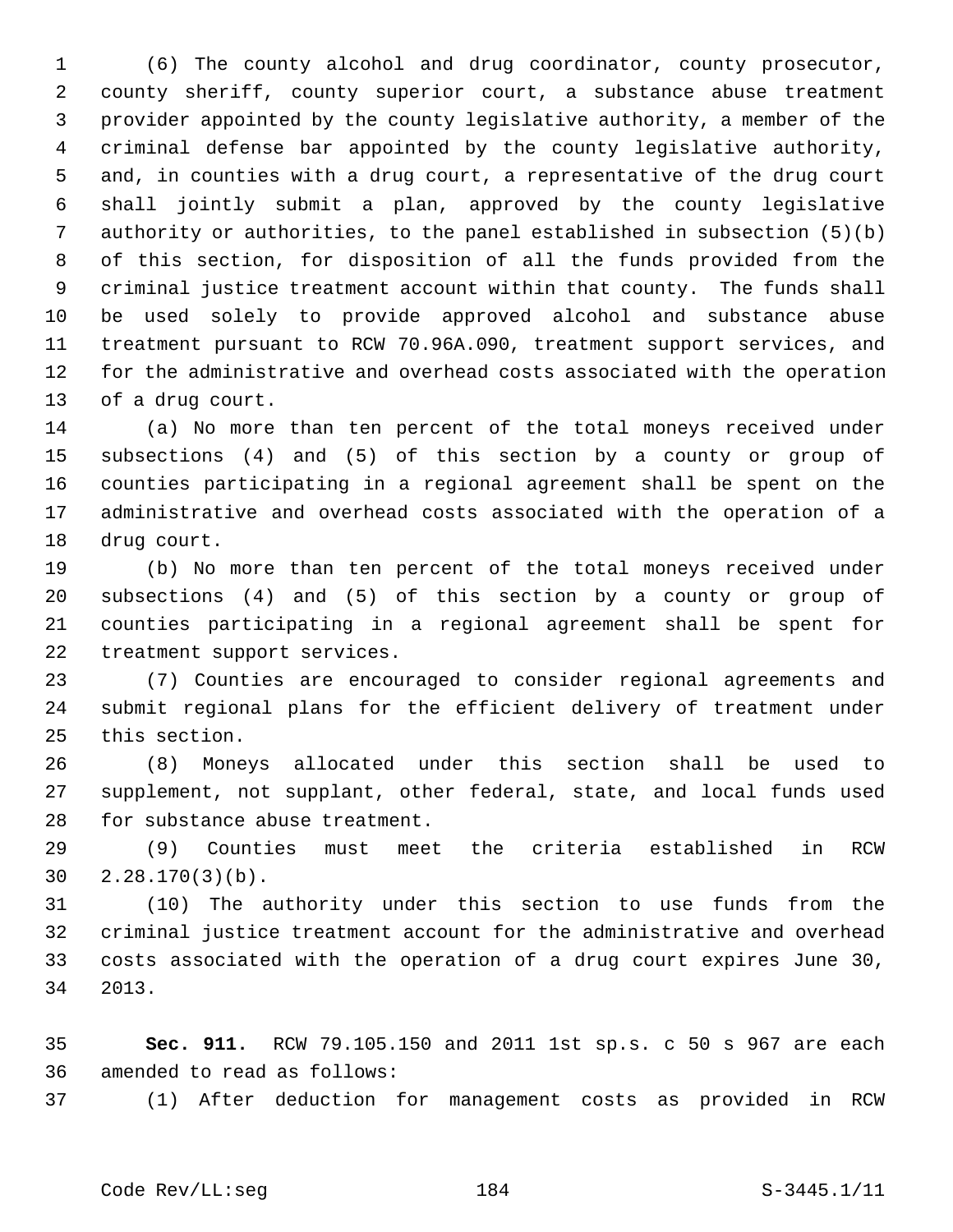1 79.64.040 and payments to towns under RCW 79.115.150(2), all moneys 2 received by the state from the sale or lease of state-owned aquatic 3 lands and from the sale of valuable material from state-owned aquatic 4 lands shall be deposited in the aquatic lands enhancement account which 5 is hereby created in the state treasury. After appropriation, these 6 funds shall be used solely for aquatic lands enhancement projects; for 7 the purchase, improvement, or protection of aquatic lands for public 8 purposes; for providing and improving access to the lands; and for 9 volunteer cooperative fish and game projects. During the 2009-2011 and 10 2011-2013 fiscal biennia, the aquatic lands enhancement account may 11 also be used for scientific research as part of the adaptive management 12 process and for developing a planning report for McNeil Island. During 13 the 2009-2011 and 2011-2013 fiscal biennia, the legislature may 14 transfer from the aquatic lands enhancement account to the state 15 general fund such amounts as reflect excess fund balance of the 16 account. During the 2011-2013 fiscal biennium, the aquatic lands 17 enhancement account may be used to support the shellfish program, the 18 ballast water program, and the Puget Sound toxic sampling program at 19 the department of fish and wildlife, and the knotweed program at the 20 department of agriculture.

21 (2) In providing grants for aquatic lands enhancement projects, the 22 recreation and conservation funding board shall:

23 (a) Require grant recipients to incorporate the environmental 24 benefits of the project into their grant applications;

25 (b) Utilize the statement of environmental benefits, consideration, 26 except as provided in RCW 79.105.610, of whether the applicant is a 27 Puget Sound partner, as defined in RCW 90.71.010, whether a project is 28 referenced in the action agenda developed by the Puget Sound 29 partnership under RCW 90.71.310, and except as otherwise provided in 30 RCW 79.105.630, and effective one calendar year following the 31 development and statewide availability of model evergreen community 32 management plans and ordinances under RCW 35.105.050, whether the 33 applicant is an entity that has been recognized, and what gradation of 34 recognition was received, in the evergreen community recognition 35 program created in RCW 35.105.030 in its prioritization and selection 36 process; and

37 (c) Develop appropriate outcome-focused performance measures to be 38 used both for management and performance assessment of the grants.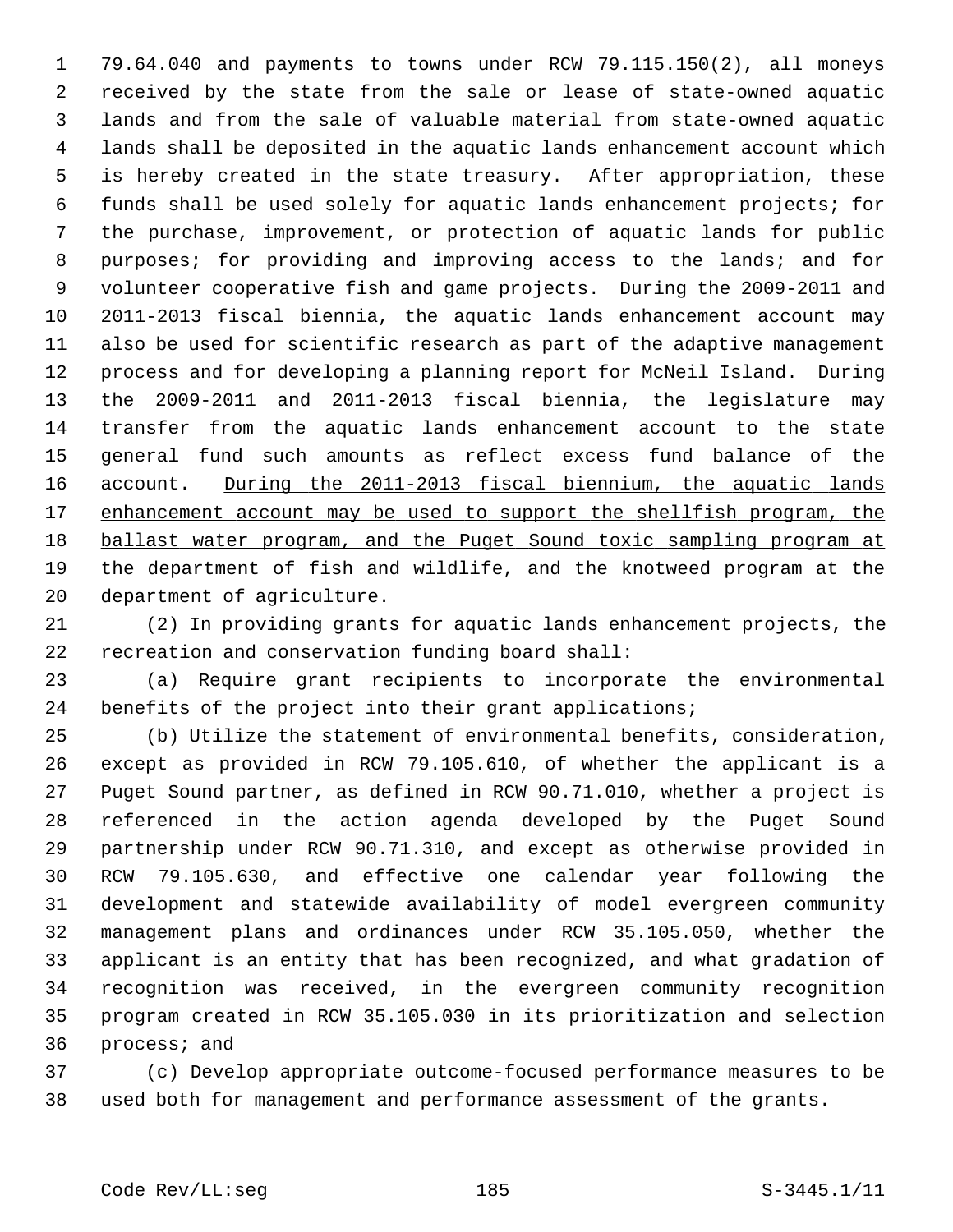1 (3) To the extent possible, the department should coordinate its 2 performance measure system with other natural resource-related agencies 3 as defined in RCW 43.41.270.

 4 (4) The department shall consult with affected interest groups in 5 implementing this section.

 6 (5) After January 1, 2010, any project designed to address the 7 restoration of Puget Sound may be funded under this chapter only if the 8 project is not in conflict with the action agenda developed by the 9 Puget Sound partnership under RCW 90.71.310.

10 NEW SECTION. **Sec. 912.** Section 902 of this act expires July 1, 11 2012.

12 NEW SECTION. **Sec. 913.** Section 903 of this act takes effect July 13 1, 2012.

14 NEW SECTION. **Sec. 914.** Section 904 of this act expires July 1, 15 2012.

16 NEW SECTION. **Sec. 915.** Section 905 of this act takes effect July 17 1, 2012.

18 NEW SECTION. **Sec. 916.** If any provision of this act or its 19 application to any person or circumstance is held invalid, the 20 remainder of the act or the application of the provision to other 21 persons or circumstances is not affected.

22 NEW SECTION. **Sec. 917.** Except for sections 903 and 905 of this 23 act which take effect July 1, 2012, this act is necessary for the 24 immediate preservation of the public peace, health, or safety, or 25 support of the state government and its existing public institutions, 26 and takes effect immediately.

(End of bill)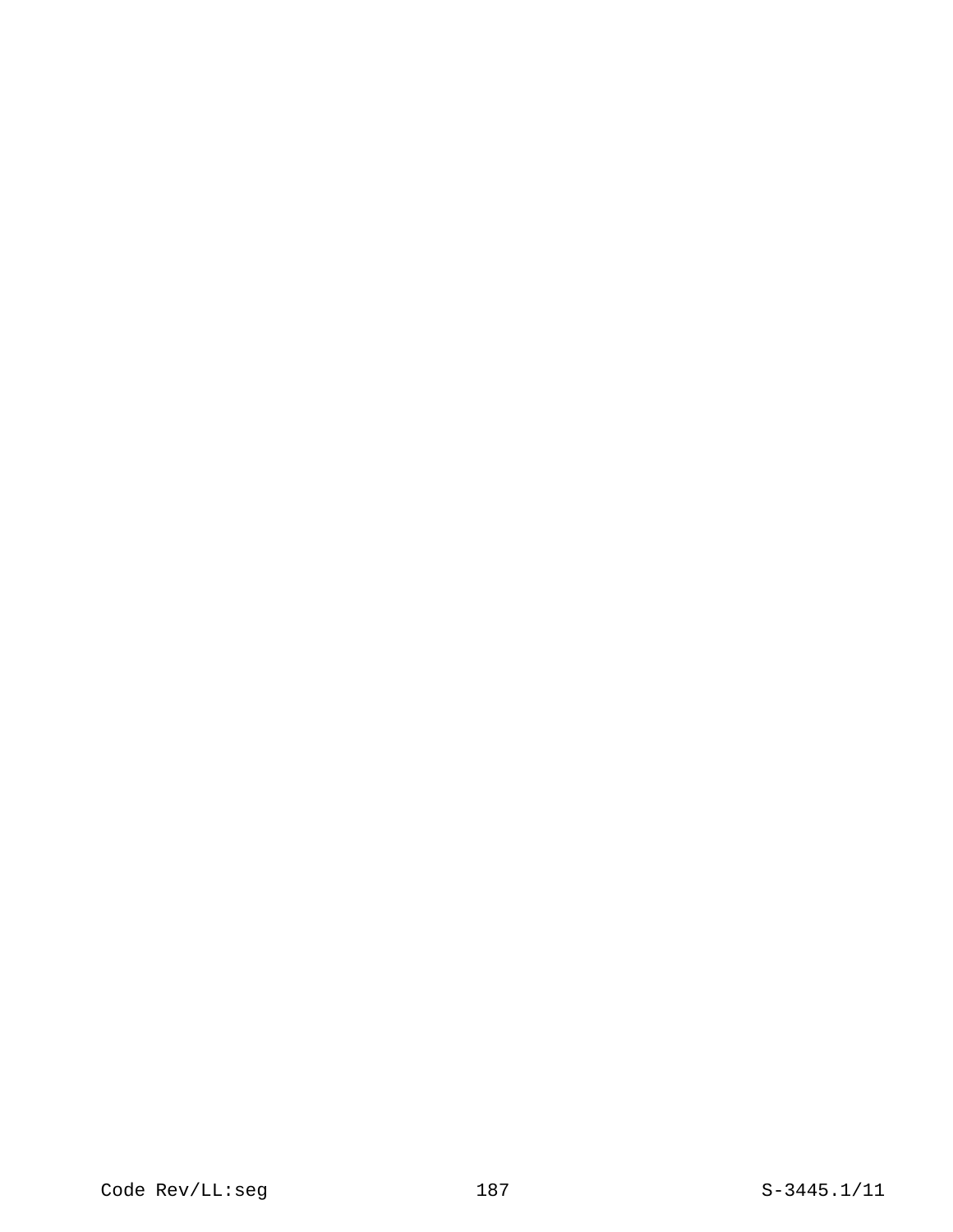| . .<br>н |
|----------|
|----------|

| ADMINISTRATOR FOR THE COURTS $\dots \dots \dots \dots \dots \dots \dots \dots \dots \dots \dots \dots \dots \dots \dots$ |
|--------------------------------------------------------------------------------------------------------------------------|
|                                                                                                                          |
| BOARD OF ACCOUNTANCY $\cdots \cdots \cdots \cdots \cdots \cdots \cdots \cdots \cdots \cdots \cdots \cdots$<br>23         |
| BOARD OF INDUSTRIAL INSURANCE APPEALS<br>77                                                                              |
|                                                                                                                          |
|                                                                                                                          |
|                                                                                                                          |
|                                                                                                                          |
|                                                                                                                          |
|                                                                                                                          |
|                                                                                                                          |
|                                                                                                                          |
|                                                                                                                          |
|                                                                                                                          |
|                                                                                                                          |
|                                                                                                                          |
|                                                                                                                          |
|                                                                                                                          |
|                                                                                                                          |
|                                                                                                                          |
| 79                                                                                                                       |
|                                                                                                                          |
| 103                                                                                                                      |
| DEPARTMENT OF RETTREMENT SYSTEMS                                                                                         |
|                                                                                                                          |
|                                                                                                                          |
|                                                                                                                          |
| DEPARTMENT OF SERVICES FOR THE BLIND $\ldots \ldots \ldots \ldots \ldots \ldots \ldots \ldots \ldots \ldots \ldots$      |
|                                                                                                                          |
| ADMINISTRATION AND SUPPORTING SERVICES PROGRAM 62                                                                        |
|                                                                                                                          |
|                                                                                                                          |
|                                                                                                                          |
|                                                                                                                          |
|                                                                                                                          |
|                                                                                                                          |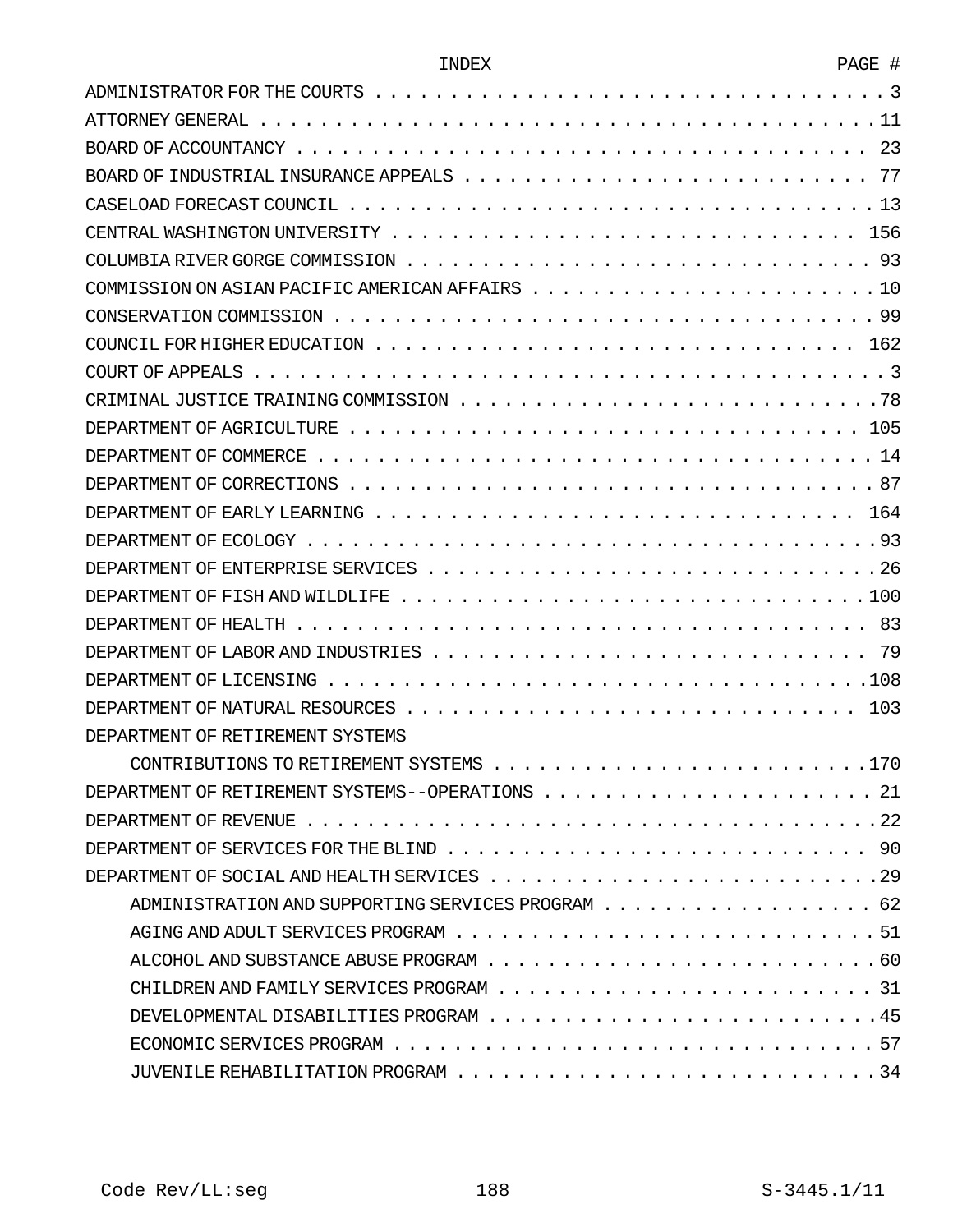| HIGHER EDUCATION COORDINATING BOARD                                                                                      |
|--------------------------------------------------------------------------------------------------------------------------|
|                                                                                                                          |
|                                                                                                                          |
|                                                                                                                          |
|                                                                                                                          |
|                                                                                                                          |
|                                                                                                                          |
|                                                                                                                          |
|                                                                                                                          |
|                                                                                                                          |
|                                                                                                                          |
|                                                                                                                          |
|                                                                                                                          |
|                                                                                                                          |
|                                                                                                                          |
| OFFICE OF MINORITY AND WOMEN'S BUSINESS ENTERPRISES 23                                                                   |
|                                                                                                                          |
|                                                                                                                          |
|                                                                                                                          |
|                                                                                                                          |
|                                                                                                                          |
|                                                                                                                          |
|                                                                                                                          |
|                                                                                                                          |
|                                                                                                                          |
|                                                                                                                          |
|                                                                                                                          |
| STATE BOARD FOR COMMUNITY AND TECHNICAL COLLEGES $\ldots \ldots \ldots \ldots \ldots \ldots \ldots \ldots 152$           |
| STATE HEALTH CARE AUTHORITY $\ldots \ldots \ldots \ldots \ldots \ldots \ldots \ldots \ldots \ldots \ldots \ldots \ldots$ |